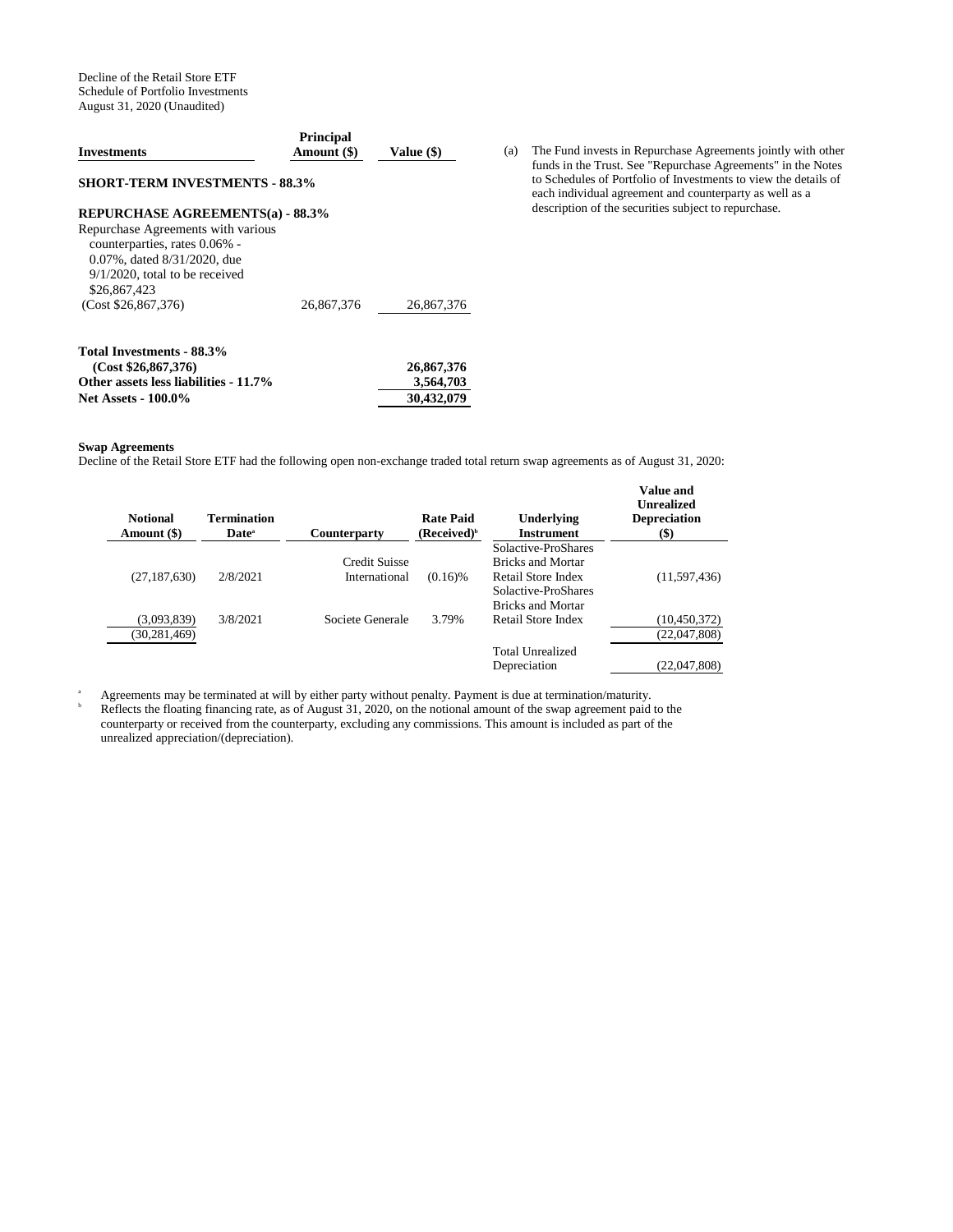DJ Brookfield Global Infrastructure ETF Schedule of Portfolio Investments August 31, 2020 (Unaudited)

| Investments                                                                   | <b>Shares</b>     | Value (\$)             |
|-------------------------------------------------------------------------------|-------------------|------------------------|
| <b>COMMON STOCKS - 91.9%</b>                                                  |                   |                        |
| <b>Construction &amp; Engineering - 5.6%</b>                                  |                   |                        |
| Ferrovial SA                                                                  | 70,647            | 1,886,782              |
| Vinci SA                                                                      | 75,676            | 7,096,399              |
|                                                                               |                   | 8,983,181              |
| <b>Diversified Telecommunication Services - 3.1%</b>                          |                   |                        |
| Cellnex Telecom SA(a)                                                         | 50,715            | 3,248,754              |
| China Tower Corp. Ltd., Class H(a)<br><b>Infrastrutture Wireless Italiane</b> | 6,598,641         | 1,260,095              |
|                                                                               |                   |                        |
| SpA(a)                                                                        | 41,717            | 406,478<br>4,915,327   |
| <b>Electric Utilities - 9.0%</b>                                              |                   |                        |
| <b>AusNet Services</b>                                                        | 267,468           | 360,020                |
| <b>Edison International</b>                                                   | 49,803            | 2,613,661              |
| Elia Group SA/NV                                                              | 4,912             | 528,142                |
| <b>Eversource Energy</b>                                                      | 44,408            | 3,806,210              |
| Fjordkraft Holding ASA(a)                                                     | 10,924            | 116,672                |
| Fortis, Inc.                                                                  | 68,986            | 2,759,229              |
| Hydro One Ltd.(a)                                                             | 45,154            | 934,686                |
| Red Electrica Corp. SA                                                        | 64,432            | 1,232,161              |
| Spark Infrastructure Group                                                    | 257,428           | 423,401                |
| Terna Rete Elettrica Nazionale SpA                                            | 208,485           | 1,507,204              |
|                                                                               |                   | 14,281,386             |
| <b>Equity Real Estate Investment Trusts (REITs) - 17.7%</b>                   |                   |                        |
| American Tower Corp.                                                          | 58,513            | 14,578,514             |
| CorEnergy Infrastructure Trust, Inc.                                          | 1,668             | 14,912                 |
| Crown Castle International Corp.                                              | 55,008            | 8,980,056              |
| SBA Communications Corp.                                                      | 14,734            | 4,509,635              |
|                                                                               |                   | 28,083,117             |
| Gas Utilities - 10.3%                                                         |                   |                        |
| <b>APA Group</b><br>Atmos Energy Corp.                                        | 175,628<br>16,144 | 1,351,044<br>1,611,494 |
| Beijing Enterprises Holdings Ltd.                                             | 71,062            | 226,017                |
| Brookfield Infrastructure Corp.,                                              |                   |                        |
| Class A                                                                       | 3,413             | 170,377                |
| Chesapeake Utilities Corp.                                                    | 2,164             | 177,015                |
| China Gas Holdings Ltd.                                                       | 309,318           | 848,108                |
| China Resources Gas Group Ltd.<br>Enagas SA                                   | 126,880<br>36,873 | 595,911<br>901,609     |
| ENN Energy Holdings Ltd.                                                      | 112,249           | 1,245,570              |
| Hong Kong & China Gas Co. Ltd.                                                | 1,531,395         | 2,228,863              |
| Italgas SpA                                                                   | 72,589            | 467,337                |
| Kunlun Energy Co. Ltd.                                                        | 590,216           | 440,176                |
| National Fuel Gas Co.                                                         | 11,979            | 546,722                |
| New Jersey Resources Corp.                                                    | 12,702            | 382,838                |
| Northwest Natural Holding Co.                                                 | 4,073             | 208,171                |
| ONE Gas, Inc.                                                                 | 7,027             | 520,841                |
| Snam SpA                                                                      | 323,407           | 1,655,673              |
| Southwest Gas Holdings, Inc.                                                  | 7,294             | 458,574                |
| Spire, Inc.                                                                   | 6,732             | 391,870                |
| Toho Gas Co. Ltd.                                                             | 14,703            | 648,284                |
| Tokyo Gas Co. Ltd.                                                            | 57,954            | 1,289,417              |
| Towngas China Co. Ltd.*                                                       | 145,960           | 66,292                 |
|                                                                               |                   | 16,432,203             |
| <b>Media - 0.4%</b>                                                           |                   |                        |
| <b>Eutelsat Communications SA</b>                                             | 25,208            | 252,929                |
| SES SA, FDR                                                                   | 56,853            | 403,681                |
|                                                                               |                   | 656,610                |
| Multi-Utilities - 10.9%<br><b>ACEA SpA</b>                                    | 6,649             | 136,872                |
| CenterPoint Energy, Inc.                                                      | 71,896            | 1,442,953              |
|                                                                               |                   |                        |

| Investments                                                              | <b>Shares</b>    | Value (\$)             |
|--------------------------------------------------------------------------|------------------|------------------------|
| Consolidated Edison, Inc.                                                | 44,099           | $\overline{3,}146,023$ |
| National Grid plc                                                        | 558,624          | 6,296,517              |
| NiSource, Inc.                                                           | 50,527           | 1,119,678              |
| NorthWestern Corp.                                                       | 6,704            | 346,194                |
| Sempra Energy                                                            | 38,612           | 4,774,374              |
| Unitil Corp.                                                             | 1,961            | 82,754                 |
|                                                                          |                  | 17,345,365             |
| Oil, Gas & Consumable Fuels - 19.8%                                      |                  |                        |
| Antero Midstream Corp.                                                   | 37,259           | 252,243                |
| Cheniere Energy, Inc.*                                                   | 30,282           | 1,576,178              |
| Enbridge, Inc.                                                           | 301,437          | 9,643,858              |
| EnLink Midstream LLC*                                                    | 34,691           | 103,726                |
| Gibson Energy, Inc.                                                      | 21,869           | 398,197                |
| Inter Pipeline Ltd.(b)                                                   | 63,608           | 671,509                |
| Keyera Corp.(b)                                                          | 33,053           | 603,613                |
| Kinder Morgan, Inc.                                                      | 256,710          | 3,547,732              |
| Koninklijke Vopak NV                                                     | 9,878            | 542,480                |
| ONEOK, Inc.                                                              | 58,065           | 1,595,626              |
| Pembina Pipeline Corp.(b)                                                | 77,741           | 1,925,123              |
| Plains GP Holdings LP, Class A*                                          | 24,574           | 179,636                |
| Targa Resources Corp.                                                    | 30,615           | 520,761                |
| TC Energy Corp.                                                          | 139,902          | 6,541,667              |
| Williams Cos., Inc. (The)                                                | 160,133          | 3,324,361              |
|                                                                          |                  | 31,426,710             |
| <b>Transportation Infrastructure - 9.1%</b>                              |                  |                        |
| Aena SME SA*(a)                                                          | 10,905           | 1,627,987              |
| Aeroports de Paris                                                       | 4,872            | 510,469                |
| ASTM SpA*                                                                | 11,331           | 230,683                |
| Atlantia SpA*                                                            | 70,003           | 1,113,563              |
| Atlas Arteria Ltd.                                                       | 140,326          | 672,733                |
| Auckland International Airport Ltd.<br>Beijing Capital International     | 176,753          | 789,373                |
| Airport Co. Ltd., Class H                                                | 242,870          | 171,728                |
| China Merchants Port Holdings Co.                                        |                  |                        |
| Ltd.                                                                     | 194,200          | 222,259                |
| COSCO SHIPPING Ports Ltd.                                                | 253,655          | 143,680                |
| Flughafen Zurich AG                                                      |                  |                        |
| (Registered)*(b)                                                         | 2,810            | 422,767                |
| Fraport AG Frankfurt Airport                                             |                  |                        |
| Services Worldwide*                                                      | 5,501            | 250,506                |
| Getlink SE*                                                              | 64,391           | 986,638                |
| Grupo Aeroportuario del Centro                                           |                  |                        |
| Norte SAB de CV, ADR*                                                    | 6,370            | 232,250                |
| Grupo Aeroportuario del Pacifico                                         |                  |                        |
| SAB de CV, ADR                                                           |                  | 432,183                |
|                                                                          | 5,578            |                        |
| Grupo Aeroportuario del Sureste<br>SAB de CV, ADR*                       |                  |                        |
|                                                                          | 3,051            | 346,167                |
| Hamburger Hafen und Logistik AG<br>Hutchison Port Holdings Trust         | 3,192<br>819,198 | 59,042                 |
|                                                                          |                  | 86,835                 |
| Japan Airport Terminal Co. Ltd.(b)<br>Jiangsu Expressway Co. Ltd., Class | 10,758           | 484,499                |
| Н                                                                        | 181,085          | 181,314                |
| Port of Tauranga Ltd.                                                    | 46,774           | 231,576                |
| Shenzhen Expressway Co. Ltd.,                                            |                  |                        |
| Class H                                                                  | 100,003          | 90,581                 |
| Sydney Airport                                                           | 196,243          | 827,907                |
| Transurban Group                                                         | 407,121          | 4,041,662              |
| <b>Westshore Terminals Investment</b>                                    |                  |                        |
| Corp.                                                                    | 6,698            | 84,935                 |
| Yuexiu Transport Infrastructure                                          |                  |                        |
| Ltd.                                                                     | 128,149          | 76,061                 |
|                                                                          |                  |                        |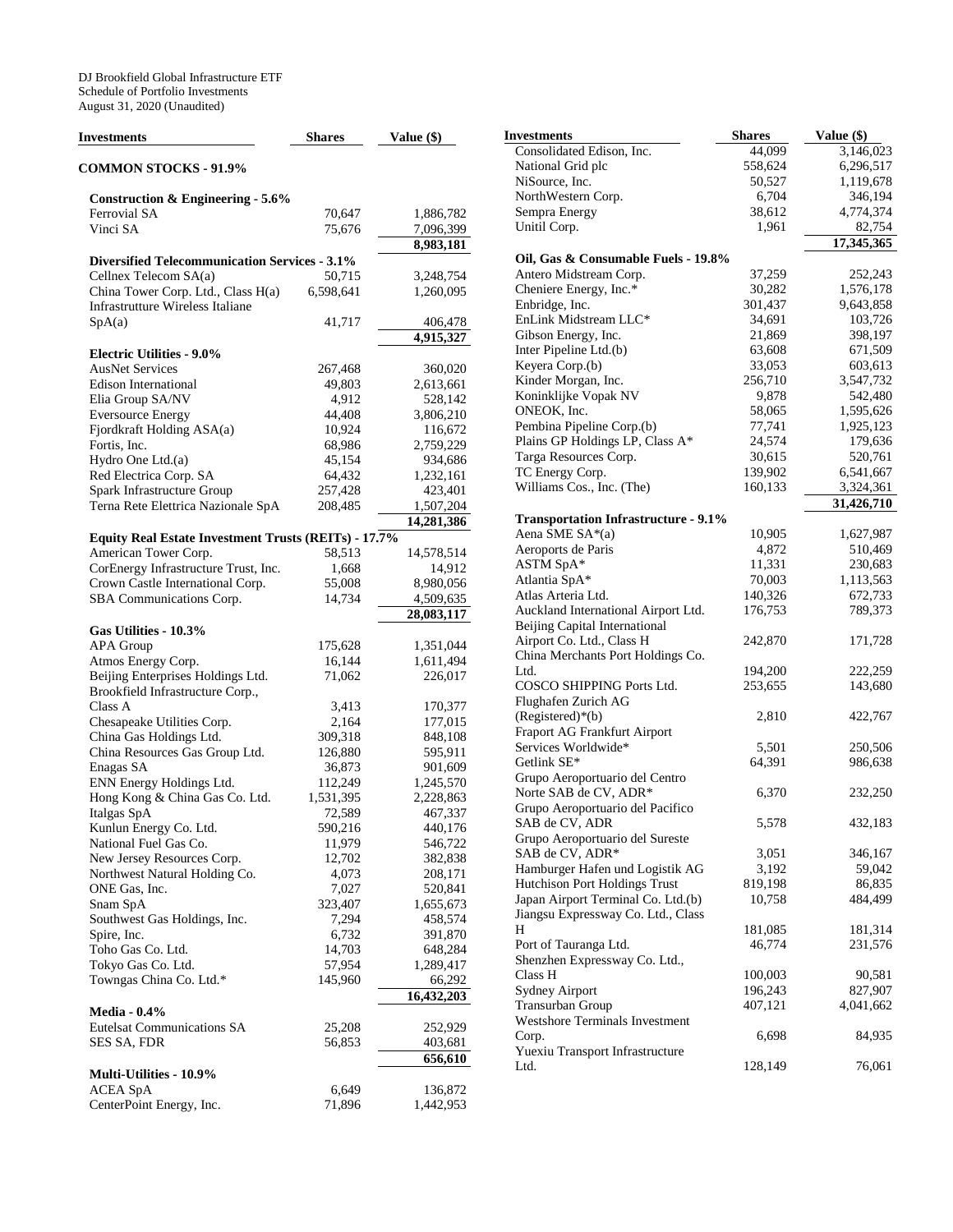DJ Brookfield Global Infrastructure ETF Schedule of Portfolio Investments August 31, 2020 (Unaudited)

| <b>Investments</b>                               | <b>Shares</b> | Value (\$)  |
|--------------------------------------------------|---------------|-------------|
| Zhejiang Expressway Co. Ltd.,                    |               |             |
| Class H                                          | 212,997       | 143,735     |
|                                                  |               | 14,461,133  |
| Water Utilities - 6.0%                           |               |             |
| American States Water Co.                        | 4,879         | 371,194     |
| American Water Works Co., Inc.                   | 23,894        | 3,377,178   |
| Beijing Enterprises Water Group                  |               |             |
| Ltd. $*$                                         | 890,954       | 350,625     |
| California Water Service Group                   | 6,464         | 293,078     |
| China Water Affairs Group Ltd.                   | 126,048       | 103,763     |
| Cia de Saneamento Basico do                      |               |             |
| Estado de Sao Paulo, ADR*                        | 50,673        | 440,855     |
| Essential Utilities, Inc.                        | 29,433        | 1,250,903   |
| Pennon Group plc                                 | 62,388        | 838,975     |
| Severn Trent plc                                 | 35,750        | 1,114,435   |
| SJW Group                                        | 3,423         | 214,040     |
| United Utilities Group plc                       | 101,499       | 1,127,762   |
|                                                  |               | 9,482,808   |
| <b>TOTAL COMMON STOCKS</b>                       |               |             |
| (Cost \$147,628,181)                             |               | 146,067,840 |
|                                                  |               |             |
| <b>MASTER LIMITED PARTNERSHIPS - 6.7%</b>        |               |             |
| <b>Multi-Utilities - 0.6%</b>                    |               |             |
| <b>Brookfield Infrastructure Partners</b>        |               |             |
| LP                                               | 21,331        | 928,965     |
|                                                  |               |             |
| Oil, Gas & Consumable Fuels - 6.1%               |               |             |
| <b>BP Midstream Partners LP</b>                  | 6,257         | 73,770      |
| Cheniere Energy Partners LP                      | 5,628         | 203,677     |
| <b>CNX Midstream Partners LP</b>                 | 5,650         | 54,297      |
| Crestwood Equity Partners LP                     | 6,479         | 87,985      |
| DCP Midstream LP                                 | 12,074        | 152,978     |
| Enable Midstream Partners LP                     | 7,355         | 41,335      |
| <b>Energy Transfer LP</b>                        | 305,279       | 1,959,891   |
| <b>Enterprise Products Partners LP</b>           | 196,187       | 3,445,044   |
| Genesis Energy LP                                | 14,878        | 79,597      |
|                                                  |               |             |
| Holly Energy Partners LP                         | 5,931         | 84,754      |
| Magellan Midstream Partners LP<br><b>MPLX LP</b> | 29,706        | 1,129,125   |
|                                                  | 50,089        | 915,126     |
| NuStar Energy LP                                 | 13,197        | 178,819     |
| Phillips 66 Partners LP                          | 7,503         | 201,981     |
| Plains All American Pipeline LP                  | 57,913        | 410,024     |
| Shell Midstream Partners LP                      | 17,331        | 180,069     |
| TC PipeLines LP                                  | 7,256         | 220,365     |
| Western Midstream Partners LP                    | 25,903        | 234,940     |
|                                                  |               | 9,653,777   |
| TOTAL MASTER LIMITED PARTNERSHIPS                |               |             |
| (Cost \$17,231,814)                              |               | 10,582,742  |
| <b>CLOSED END FUNDS - 0.6%</b>                   |               |             |
| Capital Markets - 0.6%                           |               |             |
| 3i Infrastructure plc                            | 88,565        | 346,289     |
| Hicl Infrastructure plc                          | 274,867       | 615,810     |
|                                                  |               |             |
| <b>TOTAL CLOSED END FUNDS</b>                    |               |             |
| (Cost \$891,790)                                 |               | 962,099     |

| <b>Investments</b>                                                                                                                                                                             | <b>Shares</b>                   | Value (\$)               |
|------------------------------------------------------------------------------------------------------------------------------------------------------------------------------------------------|---------------------------------|--------------------------|
| <b>SECURITIES LENDING REINVESTMENTS(c) - 0.0%(d)</b>                                                                                                                                           |                                 |                          |
| <b>INVESTMENT COMPANIES - 0.0%(d)</b>                                                                                                                                                          |                                 |                          |
| BlackRock Liquidity FedFund, Institutional Class                                                                                                                                               |                                 |                          |
| 0.01% (Cost \$4,757)                                                                                                                                                                           | 4.757                           | 4,757                    |
| <b>Investments</b>                                                                                                                                                                             | <b>Principal</b><br>Amount (\$) | Value (\$)               |
| <b>REPURCHASE AGREEMENTS(e) - 0.5%</b><br>Repurchase Agreements with various<br>counterparties, rates 0.06% -<br>0.07%, dated 8/31/2020, due<br>$9/1/2020$ , total to be received<br>\$720,031 |                                 |                          |
| (Cost \$720,029)<br>Total Investments - 99.7%<br>(Cost \$166, 476, 571)                                                                                                                        | 720,029                         | 720,029<br>158, 337, 467 |
|                                                                                                                                                                                                |                                 |                          |
| Other assets less liabilities - 0.3%                                                                                                                                                           |                                 | 497,884                  |

Non-income producing security.

- (a) Security exempt from registration pursuant to Regulation S under the Securities Act of 1933. Regulation S applies to securities offerings that are made outside of the United States and do not involve direct selling efforts in the United States and as such may have restrictions on resale.
- (b) The security or a portion of this security is on loan at August 31, 2020. The total value of securities on loan at August 31, 2020 was \$2,207,093, collateralized in the form of cash with a value of \$55,523 that was reinvested in the securities shown in the Securities Lending Reinvestment section of the Schedule of Investments and \$2,307,241 of collateral in the form of U.S. Government Treasury Securities, interest rates ranging from 0.13% – 7.25%, and maturity dates ranging from October 31, 2020 – August 15, 2049; a total value of \$2,362,764.
- (c) The security was purchased with cash collateral held from securities on loan at August 31, 2020. The total value of securities purchased was \$4,757.
- (d) Represents less than 0.05% of net assets.
- (e) The Fund invests in Repurchase Agreements jointly with other funds in the Trust. See "Repurchase Agreements" in the Notes to Schedules of Portfolio of Investments to view the details of each individual agreement and counterparty as well as a description of the securities subject to repurchase.

## **Abbreviations**

| ADR  | American Depositary Receipt         |
|------|-------------------------------------|
| FDR. | <b>Fiduciary Depositary Receipt</b> |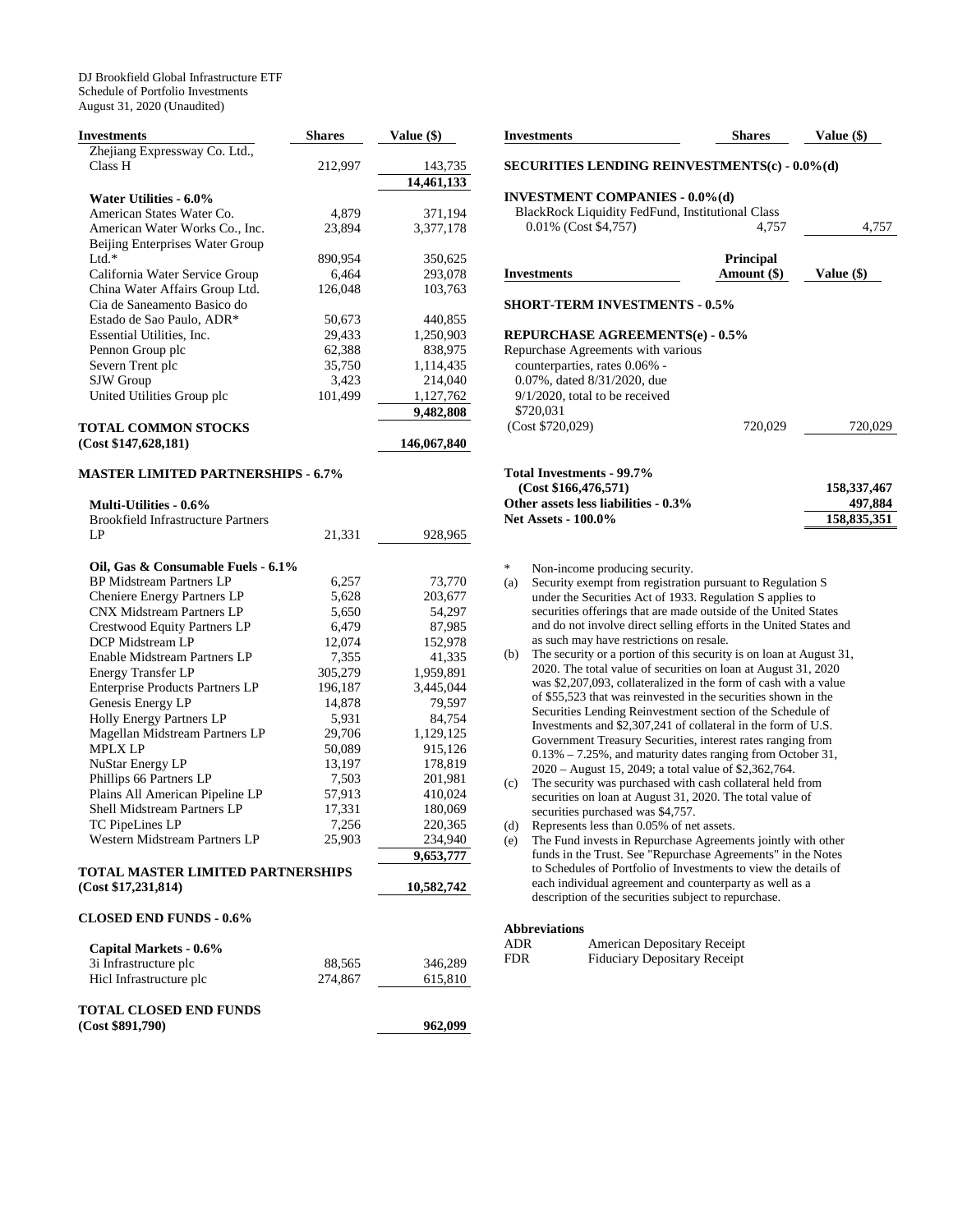DJ Brookfield Global Infrastructure ETF Schedule of Portfolio Investments August 31, 2020 (Unaudited)

DJ Brookfield Global Infrastructure ETF invested, as a percentage of net assets, in the following countries as of August 31, 2020:

| <b>United States</b> | 48.0%  |
|----------------------|--------|
| Canada               | 15.5%  |
| United Kingdom       | 6.5%   |
| Spain                | 5.6%   |
| France               | 5.6%   |
| Australia            | 4.8%   |
| Hong Kong            | 3.8%   |
| Italy                | 3.5%   |
| Japan                | 1.5%   |
| China                | 1.5%   |
| New Zealand          | 0.6%   |
| Mexico               | 0.5%   |
| Netherlands          | 0.3%   |
| Belgium              | 0.3%   |
| <b>Brazil</b>        | 0.3%   |
| Switzerland          | 0.3%   |
| Luxembourg           | 0.2%   |
| Germany              | 0.2%   |
| Norway               | 0.1%   |
| Singapore            | 0.1%   |
| Other <sup>a</sup>   | 0.8%   |
|                      | 100.0% |

a Includes any non-equity securities and net other assets (liabilities).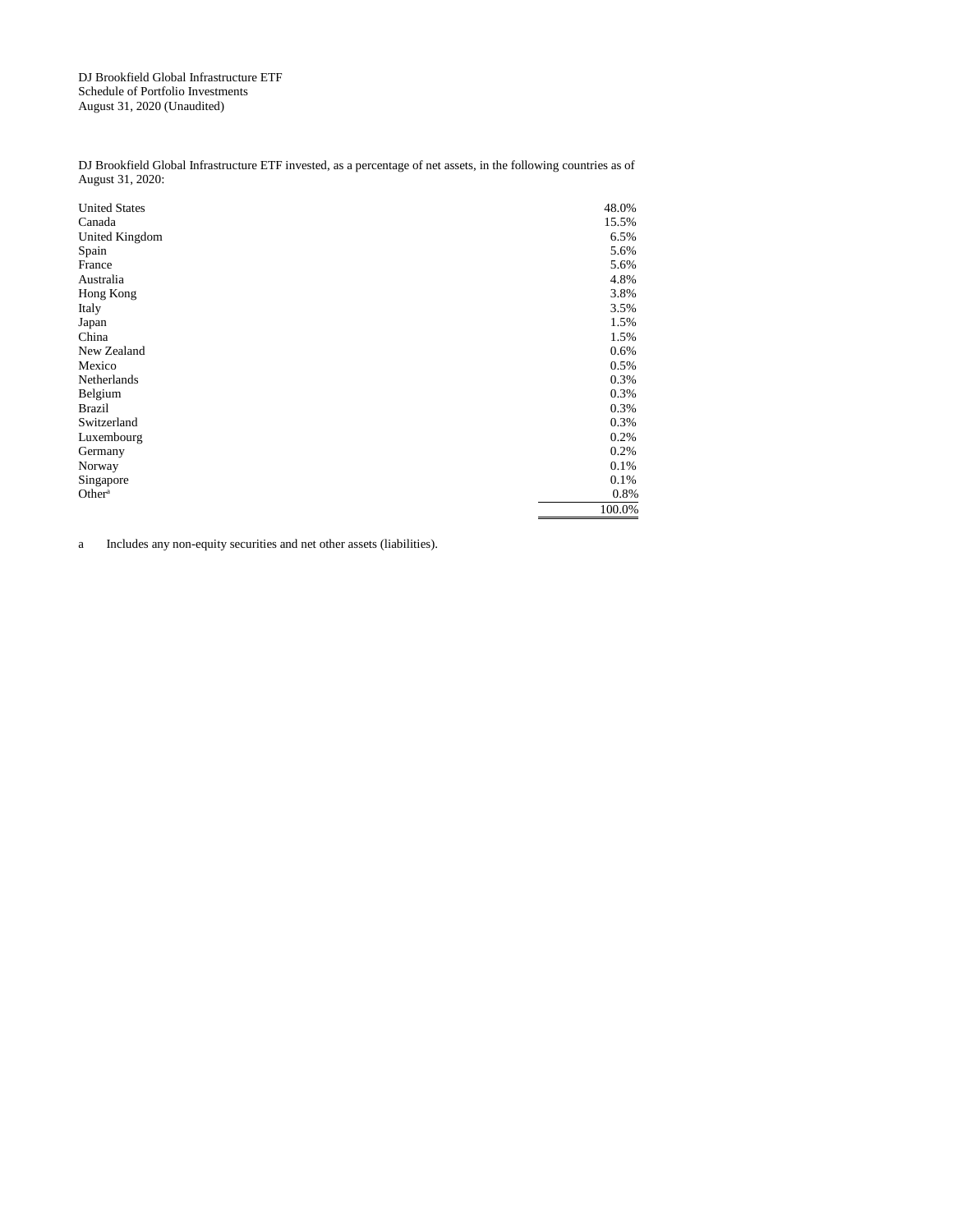Equities for Rising Rates ETF Schedule of Portfolio Investments August 31, 2020 (Unaudited)

| <b>Investments</b>                                          | Shares | Value (\$)        |
|-------------------------------------------------------------|--------|-------------------|
| <b>COMMON STOCKS - 99.5%</b>                                |        |                   |
| Aerospace & Defense - 1.7%                                  |        |                   |
| Textron. Inc.                                               | 538    | 21,213            |
| <b>Banks</b> - 17.8%                                        |        |                   |
| Bank of America Corp.                                       | 1,476  | 37,992            |
| Citigroup, Inc.                                             | 689    | 35,222            |
| Citizens Financial Group, Inc.                              | 1,476  | 38,184            |
| Huntington Bancshares, Inc.                                 | 3,885  | 36,558            |
| JPMorgan Chase & Co.<br>PNC Financial Services Group, Inc.  | 369    | 36,970            |
| (The)                                                       | 339    | 37,697            |
|                                                             |        | 222,623           |
| <b>Building Products - 1.9%</b><br>Trane Technologies plc   | 201    | 23,796            |
|                                                             |        |                   |
| Capital Markets - 12.2%                                     |        |                   |
| Ameriprise Financial, Inc.                                  | 232    | 36,377            |
| Charles Schwab Corp. (The)                                  | 1,077  | 38,266            |
| Raymond James Financial, Inc.                               | 514    | 38,921            |
| State Street Corp.                                          | 564    | 38,403<br>151,967 |
| Chemicals - 12.1%                                           |        |                   |
| Celanese Corp.                                              | 275    | 27,816            |
| DuPont de Nemours, Inc.                                     | 443    | 24,702            |
| FMC Corp.                                                   | 235    | 25,112            |
| International Flavors & Fragrances,                         |        |                   |
| Inc.                                                        | 191    | 23,644            |
| LyondellBasell Industries NV,                               |        |                   |
| Class A                                                     | 360    | 23,573            |
| PPG Industries, Inc.                                        | 222    | 26,729            |
| Containers & Packaging - 5.4%                               |        | 151,576           |
| Avery Dennison Corp.                                        | 207    | 23,886            |
| International Paper Co.                                     | 675    | 24,482            |
| Westrock Co.                                                | 641    | 19,442            |
|                                                             |        | 67,810            |
| <b>Electrical Equipment - 1.6%</b><br>Eaton Corp. plc       | 199    | 20,318            |
|                                                             |        |                   |
| Electronic Equipment, Instruments & Components - 3.8%       |        |                   |
| CDW Corp.                                                   | 105    | 11,933            |
| Corning, Inc.                                               | 450    | 14,607            |
| TE Connectivity Ltd.                                        | 217    | 20,962<br>47,502  |
| <b>Energy Equipment &amp; Services - 2.5%</b>               |        |                   |
| Schlumberger NV                                             | 1,635  | 31,081            |
|                                                             |        |                   |
| IT Services - 3.5%<br><b>Cognizant Technology Solutions</b> |        |                   |
| Corp., Class A                                              | 206    | 13,773            |
| FleetCor Technologies, Inc.*                                | 71     | 17,853            |
| Gartner, Inc.*                                              | 96     | 12,463            |
|                                                             |        | 44,089            |
| Machinery - 4.9%                                            |        |                   |
| Parker-Hannifin Corp.                                       | 99     | 20,395            |
| Stanley Black & Decker, Inc.                                | 125    | 20,163            |
| Westinghouse Air Brake                                      |        |                   |
| Technologies Corp.                                          | 306    | 20,364            |
|                                                             |        | 60,922            |

| <b>Investments</b>                                                                                         | <b>Shares</b>    | Value (\$) |
|------------------------------------------------------------------------------------------------------------|------------------|------------|
| Metals & Mining - 4.7%                                                                                     |                  |            |
| Freeport-McMoRan, Inc.                                                                                     | 2,113            | 32,984     |
| Nucor Corp.                                                                                                | 561              | 25,503     |
|                                                                                                            |                  | 58,487     |
| Oil, Gas & Consumable Fuels - 19.8%                                                                        |                  |            |
| Apache Corp.                                                                                               | 2,150            | 31,820     |
| Concho Resources, Inc.                                                                                     | 566              | 29,421     |
| Continental Resources, Inc.                                                                                | 1,887            | 32,419     |
| Exxon Mobil Corp.                                                                                          | 654              | 26,121     |
| Hess Corp.                                                                                                 | 587              | 27,025     |
| Marathon Petroleum Corp.                                                                                   | 806              | 28,581     |
| Occidental Petroleum Corp.                                                                                 | 1,612            | 20,537     |
| Phillips 66                                                                                                | 418              | 24,440     |
| Valero Energy Corp.                                                                                        | 505              | 26,558     |
|                                                                                                            |                  | 246,922    |
| Semiconductors & Semiconductor Equipment - 3.0%                                                            |                  |            |
| Analog Devices, Inc.                                                                                       | 96               | 11,220     |
| Microchip Technology, Inc.                                                                                 | 114              | 12,506     |
| <b>NXP Semiconductors NV</b>                                                                               | 105              | 13,205     |
|                                                                                                            |                  | 36,931     |
| Software - 1.0%                                                                                            |                  |            |
| Autodesk, Inc.*                                                                                            | 49               | 12,039     |
|                                                                                                            |                  |            |
| Technology Hardware, Storage & Peripherals - 1.9%                                                          |                  |            |
| Hewlett Packard Enterprise Co.                                                                             | 1,200            | 11,604     |
| NetApp, Inc.                                                                                               | 259              | 12,274     |
|                                                                                                            |                  | 23,878     |
| <b>Trading Companies &amp; Distributors - 1.7%</b>                                                         |                  |            |
| United Rentals, Inc.*                                                                                      | 121              | 21,423     |
|                                                                                                            |                  |            |
| <b>TOTAL COMMON STOCKS</b>                                                                                 |                  |            |
| (Cost \$1,307,894)                                                                                         |                  | 1,242,577  |
|                                                                                                            | <b>Principal</b> |            |
| <b>Investments</b>                                                                                         | Amount (\$)      | Value (\$) |
|                                                                                                            |                  |            |
| <b>SHORT-TERM INVESTMENTS - 0.2%</b>                                                                       |                  |            |
| <b>REPURCHASE AGREEMENTS(a) - 0.2%</b>                                                                     |                  |            |
| Repurchase Agreements with various                                                                         |                  |            |
| counterparties, rates 0.06% -                                                                              |                  |            |
| 0.07%, dated 8/31/2020, due                                                                                |                  |            |
| $9/1/2020$ , total to be received                                                                          |                  |            |
| \$2,740                                                                                                    |                  |            |
| (Cost \$2,740)                                                                                             | 2,740            | 2,740      |
|                                                                                                            |                  |            |
|                                                                                                            |                  |            |
| Total Investments - 99.7%                                                                                  |                  |            |
| (Cost \$1,310,634)                                                                                         |                  | 1,245,317  |
| Other assets less liabilities - 0.3%                                                                       |                  | 3,141      |
| <b>Net Assets - 100.0%</b>                                                                                 |                  | 1,248,458  |
|                                                                                                            |                  |            |
|                                                                                                            |                  |            |
| *<br>Non-income producing security.<br>The Fund invests in Repurchase Agreements jointly with other<br>(a) |                  |            |

funds in the Trust. See "Repurchase Agreements" in the Notes to Schedules of Portfolio of Investments to view the details of each individual agreement and counterparty as well as a description of the securities subject to repurchase.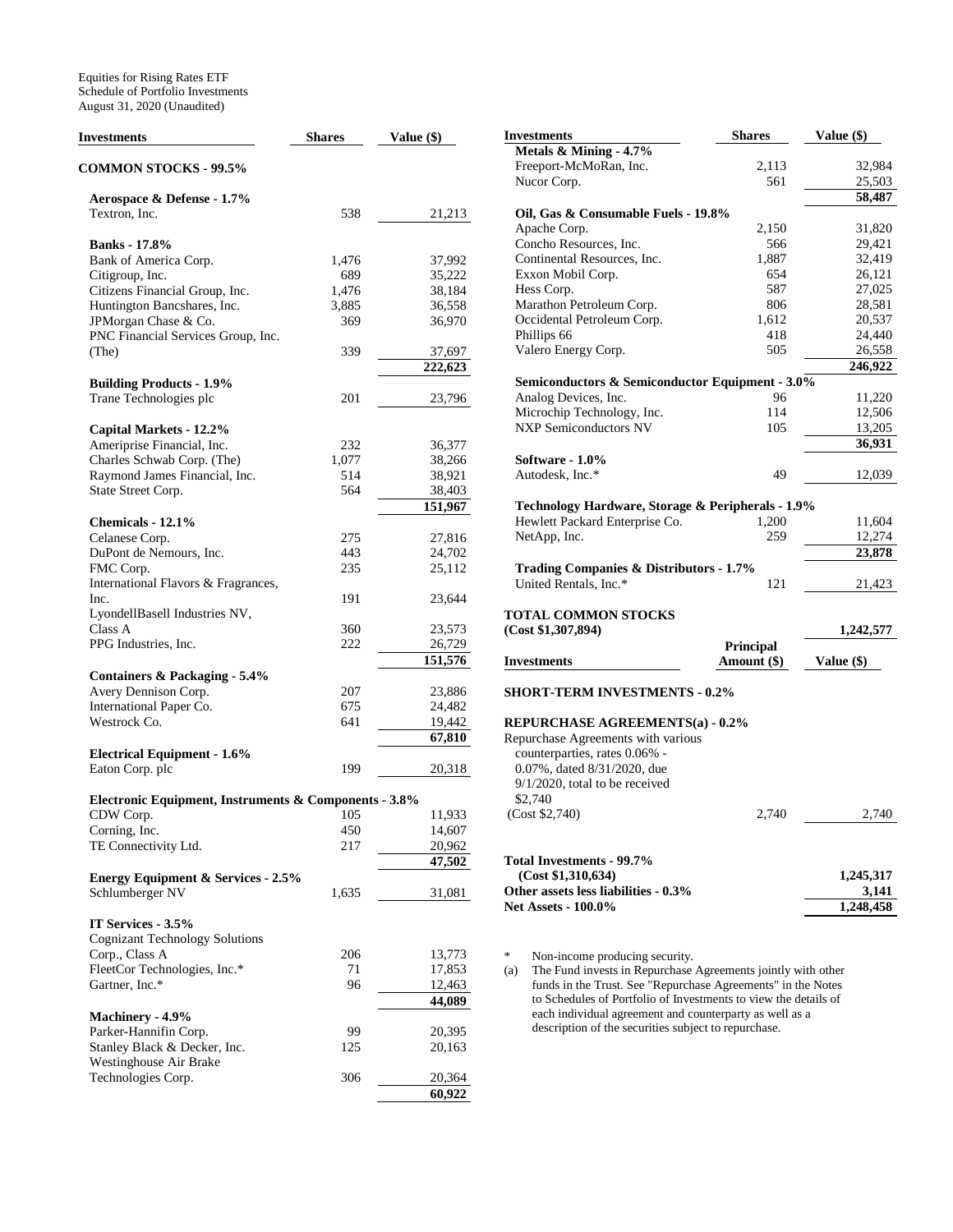| <b>Investments</b>                                                                  | <b>Shares</b> | Value (\$) |
|-------------------------------------------------------------------------------------|---------------|------------|
| <b>COMMON STOCKS - 84.0%</b>                                                        |               |            |
| Capital Markets - 59.7%                                                             |               |            |
| 3i Group plc                                                                        | 152,943       | 1,917,709  |
| Apollo Investment Corp.                                                             | 26,837        | 243,143    |
| Ares Capital Corp.                                                                  | 114,076       | 1,678,058  |
| <b>AURELIUS Equity Opportunities</b>                                                |               |            |
| SE & Co. KGaA*                                                                      | 12,403        | 257,392    |
| BlackRock TCP Capital Corp.                                                         | 23,955        | 236,196    |
| FS KKR Capital Corp.                                                                | 52,030        | 833,521    |
| Gimv NV                                                                             | 7,845         | 447,027    |
| Goldman Sachs BDC, Inc.                                                             | 14,113        | 224,679    |
| Golub Capital BDC, Inc.                                                             | 51,144        | 674,078    |
| Hercules Capital, Inc.                                                              | 44,288        | 496,911    |
| IP Group plc*                                                                       | 408,739       | 401,044    |
| Main Street Capital Corp.                                                           | 24,744        | 749,001    |
| New Mountain Finance Corp.                                                          | 36,647        | 366,104    |
| Oaktree Specialty Lending Corp.                                                     | 50,289        | 251,445    |
| Prospect Capital Corp.                                                              | 113,697       | 579,855    |
| Ratos AB, Class B*                                                                  | 87,064        | 332,763    |
| Sixth Street Specialty Lending, Inc.                                                | 26,907        | 473,563    |
| Solar Capital Ltd.                                                                  | 16,553        | 278,918    |
| TCG BDC, Inc.                                                                       | 23,449        | 206,586    |
|                                                                                     |               | 10,647,993 |
| <b>Diversified Financial Services - 21.5%</b>                                       |               |            |
| Eurazeo SE*                                                                         | 19,987        | 1,054,713  |
| Onex Corp.                                                                          | 34,451        | 1,672,696  |
| Wendel SE                                                                           | 10,847        | 1,112,560  |
|                                                                                     |               | 3,839,969  |
| <b>Internet &amp; Direct Marketing Retail - 2.8%</b><br>Rocket Internet $SE*(a)$    | 22,005        | 497,621    |
|                                                                                     |               |            |
| <b>TOTAL COMMON STOCKS</b>                                                          |               |            |
| (Cost \$17,924,889)                                                                 |               | 14,985,583 |
| <b>CLOSED END FUNDS - 13.2%</b>                                                     |               |            |
| Capital Markets - 13.2%                                                             |               |            |
| Apax Global Alpha Ltd.(a)                                                           | 166,831       | 374,213    |
| HBM Healthcare Investments AG                                                       |               |            |
| Class $A^*$                                                                         | 2,425         | 744,441    |
| HgCapital Trust plc                                                                 | 151,464       | 553,754    |
| NB Global Floating Rate Income                                                      |               |            |
| Fund Ltd.                                                                           | 147,436       | 162,989    |
| Oakley Capital Investments Ltd.                                                     | 74,794        | 238,454    |
| Princess Private Equity Holding                                                     |               |            |
| Ltd.                                                                                | 23,532        | 285,032    |
|                                                                                     |               |            |
| TOTAL CLOSED END FUNDS<br>(Cost \$1,641,850)                                        |               | 2,358,883  |
|                                                                                     |               |            |
| <b>MASTER LIMITED PARTNERSHIPS - 2.3%</b>                                           |               |            |
| <b>Diversified Financial Services - 2.3%</b><br><b>Compass Diversified Holdings</b> |               |            |
|                                                                                     |               |            |

| (Cost \$385,331) | 22,994 | 402,395 |
|------------------|--------|---------|
|                  |        |         |

| <b>Investments</b>                     | <b>Principal</b><br>Amount (\$) | Value (\$) |
|----------------------------------------|---------------------------------|------------|
| <b>SHORT-TERM INVESTMENTS - 0.3%</b>   |                                 |            |
| <b>REPURCHASE AGREEMENTS(b) - 0.3%</b> |                                 |            |
| Repurchase Agreements with various     |                                 |            |
| counterparties, rates 0.06% -          |                                 |            |
| 0.07%, dated 8/31/2020, due            |                                 |            |
| $9/1/2020$ , total to be received      |                                 |            |
| \$59.384                               |                                 |            |
| (Cost \$59.384)                        | 59.384                          | 59.384     |
| Total Investments - 99.8%              |                                 |            |
| (Cost \$20,011,454)                    |                                 | 17,806,245 |
| Other assets less liabilities - 0.2%   |                                 | 39,432     |
| <b>Net Assets - 100.0%</b>             |                                 | 17,845,677 |

\* Non-income producing security.<br>
(a) Security exempt from registration

Security exempt from registration pursuant to Regulation S under the Securities Act of 1933. Regulation S applies to securities offerings that are made outside of the United States and do not involve direct selling efforts in the United States and as such may have restrictions on resale.

<sup>(</sup>b) The Fund invests in Repurchase Agreements jointly with other funds in the Trust. See "Repurchase Agreements" in the Notes to Schedules of Portfolio of Investments to view the details of each individual agreement and counterparty as well as a description of the securities subject to repurchase.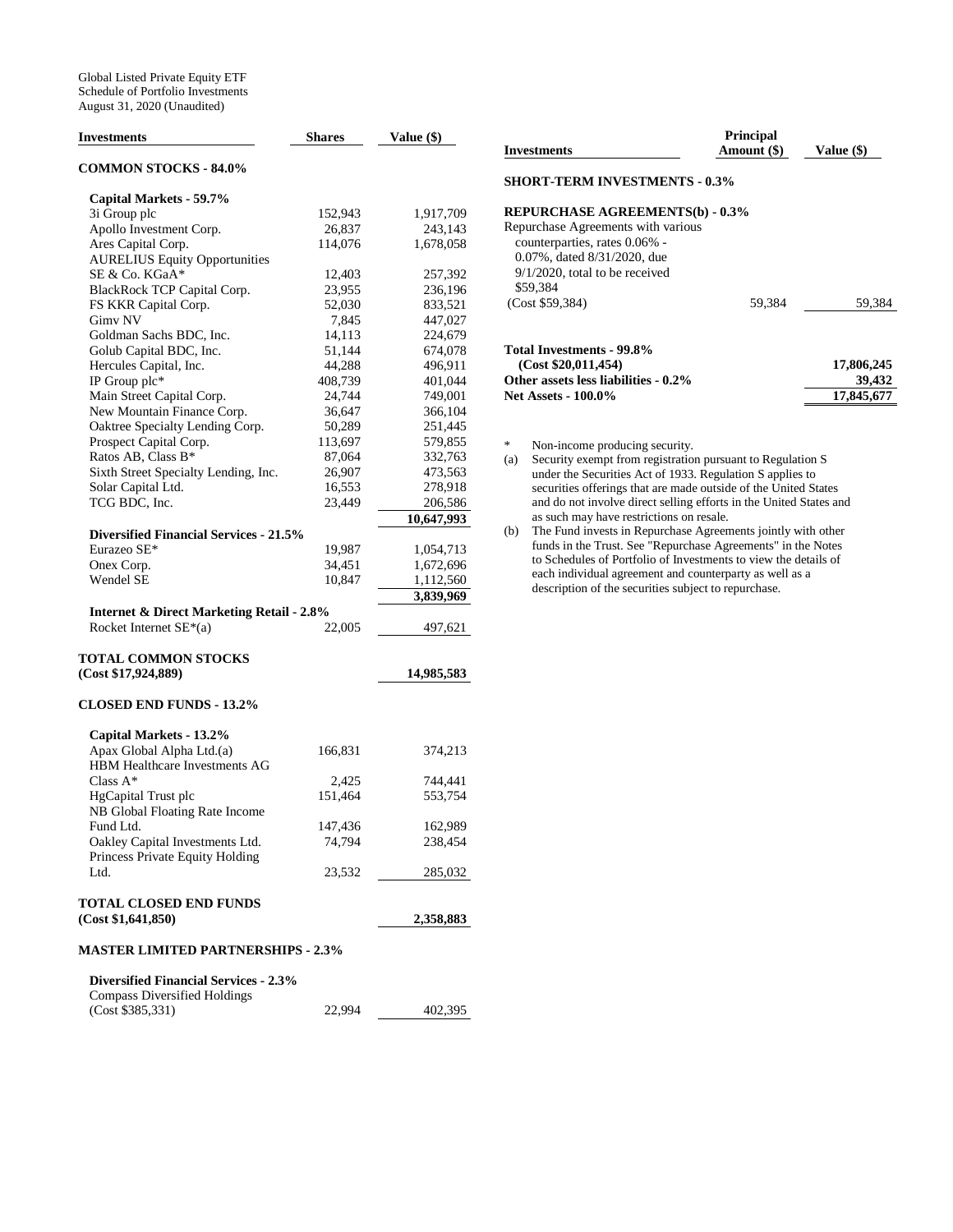Global Listed Private Equity ETF Schedule of Portfolio Investments August 31, 2020 (Unaudited)

Global Listed Private Equity ETF invested, as a percentage of net assets, in the following countries as of August 31, 2020:

| <b>United States</b> | 43.1%  |
|----------------------|--------|
| United Kingdom       | 22.0%  |
| France               | 12.2%  |
| Canada               | 9.4%   |
| Germany              | 4.2%   |
| Switzerland          | 4.2%   |
| Belgium              | 2.5%   |
| Sweden               | 1.9%   |
| Other <sup>a</sup>   | 0.5%   |
|                      | 100.0% |

a Includes any non-equity securities and net other assets (liabilities).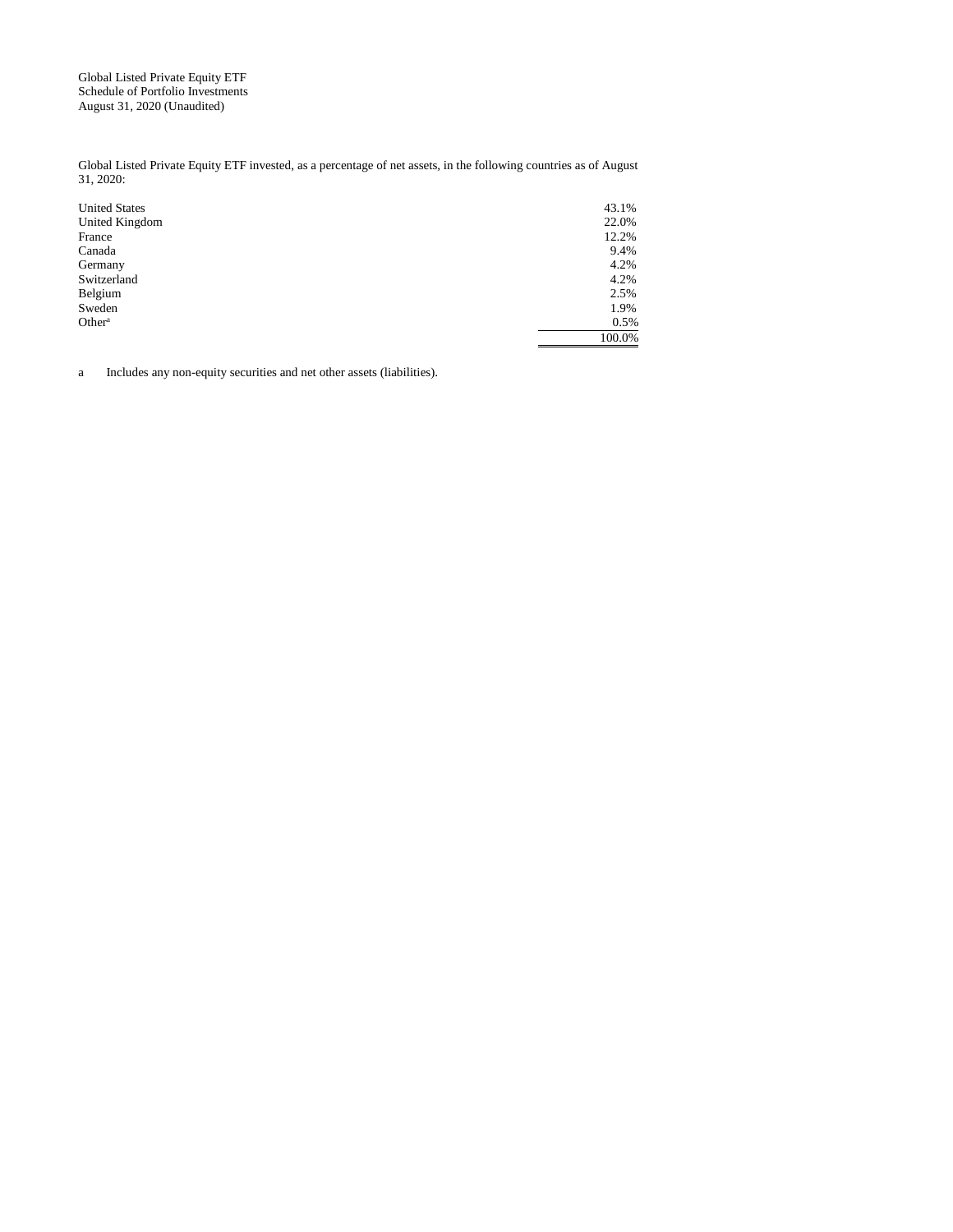| <b>Investments</b>                                        | <b>Shares</b> | Value (\$)     | <b>Investments</b>                 | <b>Shares</b> | Value (\$) |
|-----------------------------------------------------------|---------------|----------------|------------------------------------|---------------|------------|
|                                                           |               |                | <b>Banks</b> - 1.6%                |               |            |
| <b>COMMON STOCKS - 21.1%</b>                              |               |                | 1st Constitution Bancorp           | 30            | 365        |
|                                                           |               |                | 1st Source Corp.                   | 54            | 1,860      |
| Aerospace & Defense - 0.2%                                |               |                | ACNB Corp.                         | 28            | 589        |
| AAR Corp.                                                 | 111           | 2,240          | Allegiance Bancshares, Inc.        | 62            | 1,576      |
| Aerojet Rocketdyne Holdings, Inc.*                        | 242           | 10,011         | Altabancorp                        | 52            | 1,072      |
| AeroVironment, Inc.*                                      | 71            | 5,424          | Amalgamated Bank, Class A          | 44            | 518        |
| Astronics Corp.*                                          | 76            | 687            | Amerant Bancorp, Inc.*             | 75            | 986        |
| Cubic Corp.                                               | 104           | 4,896          | American National Bankshares,      |               |            |
| Ducommun, Inc.*                                           | 36            | 1,345          | Inc.                               | 35            | 789        |
| Kaman Corp.                                               | 91            | 4,209          | Ameris Bancorp                     | 219           | 5,370      |
| Kratos Defense & Security                                 |               |                | Ames National Corp.                | 29            | 579        |
| Solutions, Inc.*                                          | 349           | 6,823          | Arrow Financial Corp.              | 42            | 1,203      |
| Maxar Technologies, Inc.                                  | 199           | 4,607          | Atlantic Capital Bancshares, Inc.* | 69            | 796        |
| Moog, Inc., Class A                                       | 98            | 5,908          | Atlantic Union Bankshares Corp.    | 257           | 5,978      |
| National Presto Industries, Inc.                          | 17            | 1,529          | Auburn National Bancorp, Inc.(a)   | 8             | 326        |
| PAE, Inc.*                                                | 195           | 1,723          | Banc of California, Inc.           | 147           | 1,616      |
| Park Aerospace Corp.                                      | 62            | 688            | BancFirst Corp.                    | 62            | 2,728      |
| Parsons Corp.*                                            | 74            | 2,461          | Bancorp, Inc. (The)*               | 170           | 1,615      |
| Triumph Group, Inc.                                       | 170           | 1,229          | BancorpSouth Bank                  | 327           | 7,057      |
| Vectrus, Inc.*                                            | 38            | 1,650          | Bank First Corp.(a)                | 21            | 1,310      |
|                                                           |               | 55,430         | <b>Bank of Commerce Holdings</b>   | 52            | 382        |
| Air Freight & Logistics - 0.1%                            |               |                | <b>Bank of Marin Bancorp</b>       | 44            | 1,401      |
| Air Transport Services Group, Inc.*                       | 194           | 4,931          | Bank of NT Butterfield & Son Ltd.  |               |            |
| Atlas Air Worldwide Holdings,                             |               |                | (The)                              | 171           | 4,309      |
| $Inc.*$                                                   | 85            | 4,793          | Bank of Princeton (The)            | 19            | 370        |
| Echo Global Logistics, Inc.*                              | 86            | 2,350          | Bank7 Corp.                        | 9             | 92         |
| Forward Air Corp.                                         | 92            | 5,427          | BankFinancial Corp.                | 44            | 319        |
| Hub Group, Inc., Class A*                                 | 108           | 5,815          | BankUnited, Inc.                   | 303           | 7,084      |
| Radiant Logistics, Inc.*                                  | 129           | 681            | Bankwell Financial Group, Inc.     | 22            | 343        |
|                                                           |               | 23,997         | Banner Corp.                       | 115           | 4,154      |
| Airlines - 0.1%                                           |               |                | <b>Bar Harbor Bankshares</b>       | 51            | 1,033      |
| Allegiant Travel Co.                                      | 43            | 5,530          | BayCom Corp.*                      | 38            | 440        |
| Hawaiian Holdings, Inc.                                   | 150           | 2,016          | BCB Bancorp, Inc.                  | 48            | 391        |
| Mesa Air Group, Inc.*                                     | 97            | 355            | Berkshire Hills Bancorp, Inc.      | 147           | 1,349      |
| SkyWest, Inc.                                             | 163           | 5,485          | Boston Private Financial Holdings, |               |            |
| Spirit Airlines, Inc.*(a)                                 | 285           | 5,096          | Inc.                               | 270           | 1,604      |
|                                                           |               | 18,482         | Bridge Bancorp, Inc.               | 55            | 1,101      |
|                                                           |               |                | Brookline Bancorp, Inc.            | 256           | 2,458      |
| <b>Auto Components - 0.3%</b><br>Adient plc*              | 290           |                | Bryn Mawr Bank Corp.               | 65            | 1,764      |
|                                                           |               | 5,029          | Business First Bancshares, Inc.    | 40            | 579        |
| American Axle & Manufacturing                             |               |                | Byline Bancorp, Inc.               | 80            | 1,011      |
| Holdings, Inc.*                                           | 371           | 2,886          | C&F Financial Corp.                | 11            | 352        |
| Cooper Tire & Rubber Co.                                  | 166           | 5,739          | Cadence Bancorp                    | 414           | 3,933      |
| Cooper-Standard Holdings, Inc.*                           | 55            | 997            | California Bancorp, Inc.*          | 25            | 325        |
| Dana, Inc.                                                | 477           | 6,654          | Cambridge Bancorp                  | 21            | 1,152      |
| Dorman Products, Inc.*                                    | 88            | 7,453          | Camden National Corp.              | 49            | 1,600      |
| Fox Factory Holding Corp.*                                | 127           | 12,803         | Capital Bancorp, Inc.*             | 26            | 271        |
| Gentherm, Inc.*                                           | 108<br>762    | 4,885          | Capital City Bank Group, Inc.      | 44            | 892        |
| Goodyear Tire & Rubber Co. (The)<br><b>LCI</b> Industries | 81            | 7,311          | Capstar Financial Holdings, Inc.   | 53            | 540        |
| Modine Manufacturing Co.*                                 | 163           | 9,204          | Carter Bank & Trust                | 75            | 532        |
| Motorcar Parts of America, Inc.*                          | 62            | 1,104          | Cathay General Bancorp             | 250           | 6,172      |
| Standard Motor Products, Inc.                             | 70            | 1,079<br>3,181 | CB Financial Services, Inc.        | 16            | 298        |
|                                                           | 86            |                | CBTX, Inc.                         | 58            | 913        |
| Stoneridge, Inc.*<br>Tenneco, Inc., Class A*              | 168           | 1,737<br>1,366 | Central Pacific Financial Corp.    | 91            | 1,410      |
|                                                           | 91            |                | Central Valley Community           |               |            |
| Visteon Corp.*<br>Workhorse Group, Inc. $*(a)$            | 209           | 6,864          | Bancorp                            | 35            | 421        |
|                                                           |               | 3,785          | Century Bancorp, Inc., Class A     | 9             | 634        |
| $XPEL, Inc.*(a)(b)$                                       | 55            | 1,369          | Chemung Financial Corp.            | 12            | 345        |
|                                                           |               | 83,446         | ChoiceOne Financial Services,      |               |            |
| Automobiles - $0.0\%$ (c)                                 |               |                | Inc.(a)                            | 23            | 656        |
| Winnebago Industries, Inc.                                | 103           | 5,560          | CIT Group, Inc.                    | 325           | 6,393      |
|                                                           |               |                | Citizens & Northern Corp.          | 44            | 754        |
|                                                           |               |                | Citizens Holding Co.               | 15            | 321        |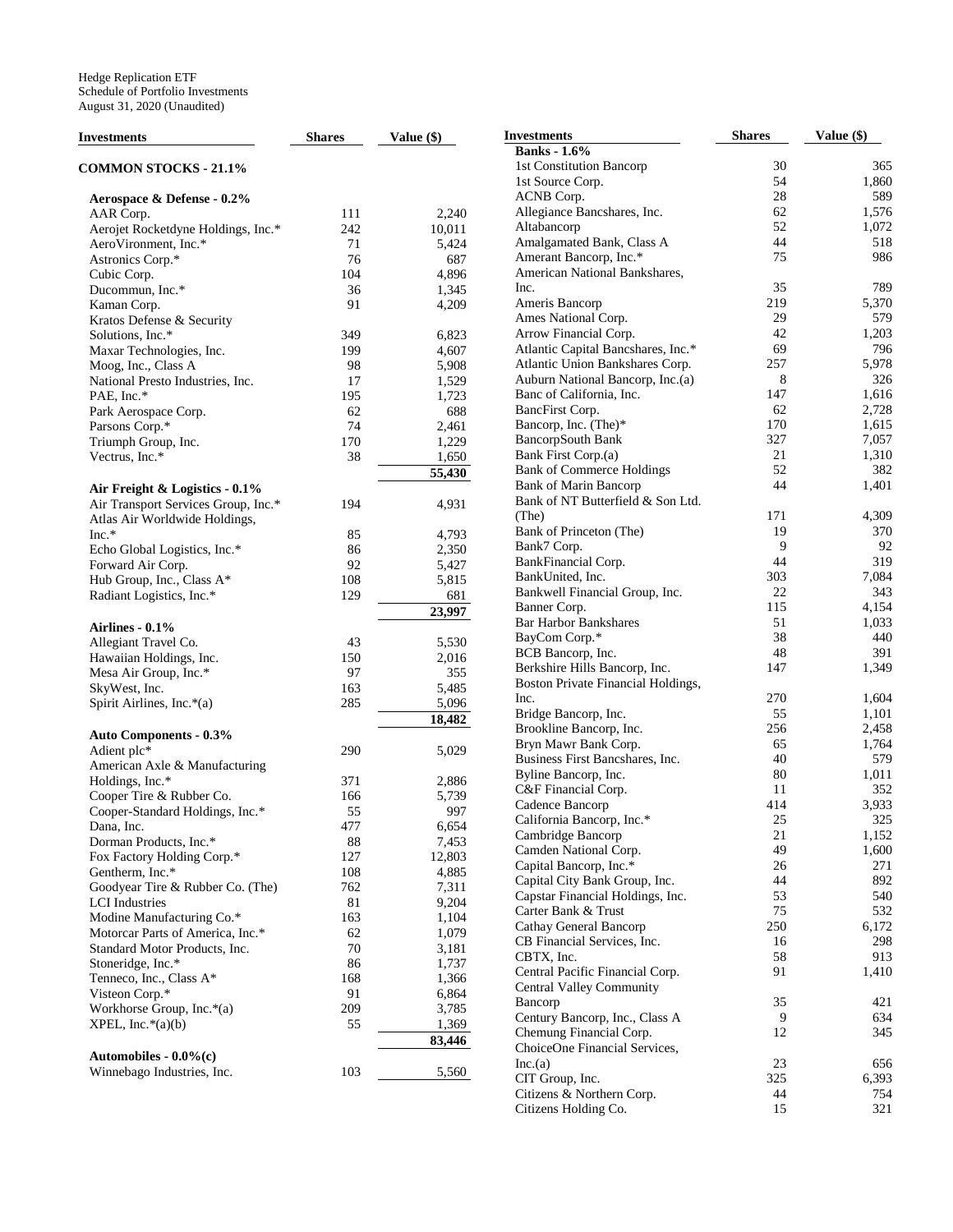| Investments                         | <b>Shares</b> | Value (\$)         | <b>Investments</b>                | <b>Shares</b> | Value (\$)   |
|-------------------------------------|---------------|--------------------|-----------------------------------|---------------|--------------|
| City Holding Co.                    | 52            | $\overline{3,327}$ | German American Bancorp, Inc.     | 81            | 2,296        |
| Civista Bancshares, Inc.            | 52            | 694                | Glacier Bancorp, Inc.             | 316           | 11,087       |
| CNB Financial Corp.                 | 49            | 782                | Great Southern Bancorp, Inc.      | 36            | 1,387        |
| Coastal Financial Corp.*            | 30            | 412                | Great Western Bancorp, Inc.       | 182           | 2,535        |
| Codorus Valley Bancorp, Inc.        | 31            | 400                | Guaranty Bancshares, Inc.         | 23            | 608          |
| Colony Bankcorp, Inc.               | 25            | 275                | Hancock Whitney Corp.             | 284           | 5,683        |
| Columbia Banking System, Inc.       | 237           | 6,615              | Hanmi Financial Corp.             | 101           | 963          |
| Community Bank System, Inc.         | 169           | 10,169             | HarborOne Bancorp, Inc.           | 175           | 1,514        |
| Community Bankers Trust Corp.       | 72            | 369                | Hawthorn Bancshares, Inc.         | 19            | 348          |
| Community Financial Corp. (The)     | 17            | 378                | HBT Financial, Inc.               | 32            | 379          |
| Community Trust Bancorp, Inc.       | 51            | 1,646              | Heartland Financial USA, Inc.     | 115           | 3,959        |
|                                     | 122           |                    |                                   |               |              |
| ConnectOne Bancorp, Inc.            |               | 1,845              | Heritage Commerce Corp.           | 192           | 1,331        |
| County Bancorp, Inc.                | 17            | 328                | Heritage Financial Corp.          | 119           | 2,373        |
| CrossFirst Bankshares, Inc.*        | 158           | 1,458              | Hilltop Holdings, Inc.            | 238           | 4,903        |
| Customers Bancorp, Inc.*            | 95            | 1,213              | Home BancShares, Inc.             | 505           | 8,186        |
| CVB Financial Corp.                 | 426           | 7,757              | HomeTrust Bancshares, Inc.        | 52            | 730          |
| Dime Community Bancshares, Inc.     | 95            | 1,225              | Hope Bancorp, Inc.                | 387           | 3,274        |
| Eagle Bancorp Montana, Inc.         | 21            | 370                | Horizon Bancorp, Inc.             | 141           | 1,576        |
| Eagle Bancorp, Inc.                 | 106           | 3,051              | Howard Bancorp, Inc.*             | 43            | 422          |
| Enterprise Bancorp, Inc.            | 30            | 652                | Independent Bank Corp.            | 108           | 6,788        |
| Enterprise Financial Services Corp. | 79            | 2,363              | Independent Bank Corp./MI         | 70            | 1,044        |
| Equity Bancshares, Inc., Class A*   | 48            | 763                | Independent Bank Group, Inc.      | 122           | 5,673        |
| Esquire Financial Holdings, Inc.*   | 22            | 363                | International Bancshares Corp.    | 176           | 5,558        |
| Evans Bancorp, Inc.                 | 16            | 365                | Investar Holding Corp.            | 34            | 462          |
| Farmers & Merchants Bancorp, Inc.   | 33            | 711                | Investors Bancorp, Inc.           | 761           | 5,898        |
| Farmers National Banc Corp.         | 86            | 1,003              | Lakeland Bancorp, Inc.            | 161           | 1,711        |
| FB Financial Corp.                  | 103           | 2,781              | Lakeland Financial Corp.          | 80            | 3,655        |
| Fidelity D&D Bancorp, Inc.(a)       | 13            | 588                | Landmark Bancorp, Inc.            | 12            | 252          |
| Financial Institutions, Inc.        | 52            | 896                | LCNB Corp.                        | 40            | 586          |
| First Bancorp, Inc. (The)           | 33            | 702                | Level One Bancorp, Inc.           | 17            | 274          |
| First Bancorp/NC                    | 95            | 1,943              | Limestone Bancorp, Inc.*          | 17            | 183          |
|                                     |               |                    |                                   |               |              |
| First Bancorp/PR                    | 710<br>68     | 4,068              | Live Oak Bancshares, Inc.         | 93<br>86      | 2,063<br>630 |
| First Bancshares, Inc. (The)        |               | 1,458              | Macatawa Bank Corp.               |               |              |
| <b>First Bank</b>                   | 54            | 352                | Mackinac Financial Corp.          | 29            | 291          |
| First Busey Corp.                   | 166           | 2,957              | MainStreet Bancshares, Inc.*      | 23            | 295          |
| First Business Financial Services,  |               |                    | Mercantile Bank Corp.             | 52            | 1,136        |
| Inc.                                | 27            | 418                | Meridian Corp.                    | 18            | 264          |
| First Capital, Inc.(a)              | 11            | 672                | Metrocity Bankshares, Inc.(a)     | 57            | 777          |
| <b>First Choice Bancorp</b>         | 34            | 481                | Metropolitan Bank Holding Corp.*  | 23            | 712          |
| First Commonwealth Financial        |               |                    | Mid Penn Bancorp, Inc.            | 23            | 443          |
| Corp.                               | 322           | 2,640              | Middlefield Banc Corp.            | 20            | 380          |
| First Community Bankshares, Inc.    | 57            | 1,097              | Midland States Bancorp, Inc.      | 72            | 1,052        |
| First Community Corp.               | 24            | 304                | MidWestOne Financial Group, Inc.  | 48            | 912          |
| <b>First Financial Bancorp</b>      | 320           | 4,390              | MVB Financial Corp.               | 33            | 469          |
| First Financial Bankshares, Inc.    | 426           | 12,897             | National Bank Holdings Corp.,     |               |              |
| First Financial Corp.               | 44            | 1,513              | Class A                           | 97            | 2,759        |
| First Foundation, Inc.              | 130           | 1,975              | National Bankshares, Inc.         | 21            | 521          |
| First Guaranty Bancshares, Inc.     | 12            | 154                | NBT Bancorp, Inc.                 | 140           | 4,266        |
| First Internet Bancorp              | 31            | 453                | Nicolet Bankshares, Inc.*         | 31            | 1,861        |
| First Interstate BancSystem, Inc.,  |               |                    | Northeast Bank                    | 25            | 466          |
| Class A                             | 140           | 4,592              | Northrim Bancorp, Inc.            | 21            | 565          |
| First Merchants Corp.               | 178           | 4,553              | Norwood Financial Corp.           | 19            | 470          |
| First Mid Bancshares, Inc.          | 48            |                    |                                   | 23            | 310          |
|                                     |               | 1,250              | Oak Valley Bancorp                |               |              |
| First Midwest Bancorp, Inc.         | 376           | 4,685              | OceanFirst Financial Corp.        | 192           | 2,997        |
| <b>First Northwest Bancorp</b>      | 30            | 333                | OFG Bancorp                       | 167           | 2,144        |
| First of Long Island Corp. (The)    | 75            | 1,152              | Ohio Valley Banc Corp.            | 14            | 319          |
| First Savings Financial Group, Inc. | 6             | 261                | Old National Bancorp              | 541           | 7,563        |
| First United Corp.                  | 22            | 252                | Old Second Bancorp, Inc.          | 95            | 776          |
| First Western Financial, Inc.*      | 21            | 285                | Origin Bancorp, Inc.              | 72            | 1,705        |
| Flushing Financial Corp.            | 89            | 1,080              | Orrstown Financial Services, Inc. | 36            | 496          |
| FNCB Bancorp, Inc.                  | 56            | 328                | Pacific Premier Bancorp, Inc.     | 278           | 6,280        |
| Franklin Financial Services Corp.   | 14            | 334                | Park National Corp.               | 47            | 4,226        |
| Fulton Financial Corp.              | 529           | 5,174              | Parke Bancorp, Inc.               | 35            | 430          |
| FVCBankcorp, Inc.*                  | 39            | 411                | Partners Bancorp                  | 33            | 181          |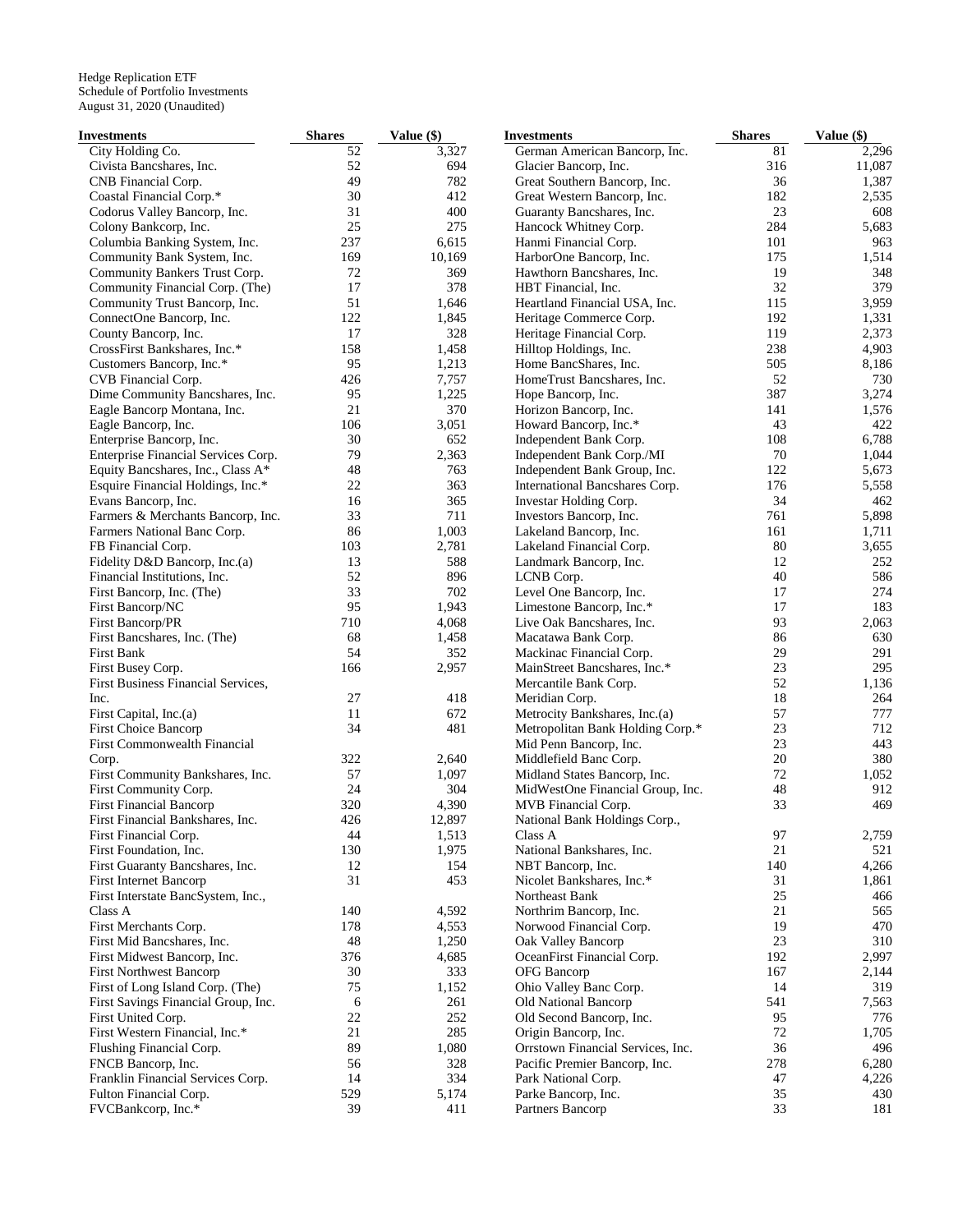| Investments                                           | <b>Shares</b> | Value (\$)   | <b>Investments</b>                     | <b>Shares</b> | Value (\$)   |
|-------------------------------------------------------|---------------|--------------|----------------------------------------|---------------|--------------|
| <b>PCB</b> Bancorp                                    | 41            | 392          | Coca-Cola Consolidated, Inc.           | 16            | 4,373        |
| Peapack-Gladstone Financial Corp.                     | 60            | 1,020        | Craft Brew Alliance, Inc.*(a)          | 38            | 594          |
| Penns Woods Bancorp, Inc.                             | 23            | 477          | MGP Ingredients, Inc.                  | 43            | 1,529        |
| Peoples Bancorp of North Carolina,                    |               |              | National Beverage Corp.*               | 39            | 3,171        |
| Inc.                                                  | 15            | 255          | NewAge, Inc.*                          | 290           | 629          |
| Peoples Bancorp, Inc.                                 | 61            | 1,290        | Primo Water Corp.                      | 515           | 7,045        |
| Peoples Financial Services Corp.                      | 23            | 838          |                                        |               | 19,535       |
| Plumas Bancorp(a)                                     | 15            | 296          | Biotechnology - 2.2%                   |               |              |
| Preferred Bank                                        | 45            | 1,683        | 89bio, Inc.*                           | 10            | 385          |
| Premier Financial Bancorp, Inc.                       | 43            | 551          | Abeona Therapeutics, Inc.*             | 197           | 463          |
| Professional Holding Corp., Class                     |               |              | ADMA Biologics, Inc.*(a)               | 198           | 505          |
| $A^*$                                                 | 15            | 174          | Aduro Biotech, Inc.*(a)                | 219           | 679          |
| QCR Holdings, Inc.                                    | 49            | 1,469        | Adverum Biotechnologies, Inc.*         | 241           | 2,940        |
| <b>RBB</b> Bancorp                                    | 55            | 713          | Aeglea BioTherapeutics, Inc.*          | 138           | 1,004        |
| Red River Bancshares, Inc.                            | 16            | 696          | Affimed NV*                            | 242           | 835          |
| Reliant Bancorp, Inc.                                 | 51            | 739          | Agenus, Inc.*                          | 457           | 1,990        |
| Renasant Corp.                                        | 180           | 4,567        | Aimmune Therapeutics, Inc.*(a)         | 153           | 5,236        |
| Republic Bancorp, Inc., Class A                       | 32            | 984          | Akcea Therapeutics, Inc.*(a)           | 54            | 987          |
| Republic First Bancorp, Inc.*                         | 150           | 313          | Akebia Therapeutics, Inc.*             | 430           | 4,476        |
| Richmond Mutual Bancorp, Inc.                         | 41            | 464          | Akero Therapeutics, Inc.*              | 37            | 1,206        |
| S&T Bancorp, Inc.                                     | 127           | 2,565        | Albireo Pharma, Inc.*                  | 44            | 1,224        |
| Salisbury Bancorp, Inc.                               | 8             | 286          | Alector, Inc.*                         | 153           | 1,977        |
| Sandy Spring Bancorp, Inc.                            | 152           | 3,636        | Allakos, Inc.*                         | 80            | 7,166        |
| SB Financial Group, Inc.                              | 23            | 318          | Allogene Therapeutics, Inc.*           | 160           | 5,704        |
| Seacoast Banking Corp. of Florida*                    | 170           | 3,441        |                                        | 839           |              |
| Select Bancorp, Inc.*                                 | 52            | 398          | Amicus Therapeutics, Inc.*             |               | 12,249       |
| ServisFirst Bancshares, Inc.                          | 161           | 5,901        | AnaptysBio, Inc.*                      | 71<br>169     | 1,230<br>717 |
| Shore Bancshares, Inc.                                | 41            | 400          | Anavex Life Sciences Corp.*(a)         | 46            |              |
| Sierra Bancorp                                        | 46            | 822          | Anika Therapeutics, Inc.*              |               | 1,763        |
| Silvergate Capital Corp., Class A*                    | 51            | 761          | Apellis Pharmaceuticals, Inc.*         | 198           | 6,104        |
| Simmons First National Corp.,                         |               |              | Applied Genetic Technologies           |               |              |
| Class A                                               | 357           |              | $Corp.*$                               | 77            | 396          |
| SmartFinancial, Inc.                                  | 46            | 6,094<br>633 | Applied Therapeutics, Inc.*            | 44<br>24      | 1,060        |
| South Plains Financial, Inc.                          | 35            | 500          | Aprea Therapeutics, Inc.*              |               | 650          |
|                                                       | 231           | 12,862       | Aptinyx, Inc.*                         | 81            | 268          |
| South State Corp.<br>Southern First Bancshares, Inc.* | 24            | 622          | Aravive, Inc.*(a)                      | 40            | 228          |
|                                                       |               |              | Arcturus Therapeutics Holdings,        |               |              |
| Southern National Bancorp of                          | 65            | 556          | $Inc.*$                                | 43            | 2,074        |
| Virginia, Inc.<br>Southside Bancshares, Inc.          | 104           |              | Arcus Biosciences, Inc.*               | 109           | 2,594        |
|                                                       | 45            | 2,866<br>562 | Arcutis Biotherapeutics, Inc.*         | 31            | 777          |
| Spirit of Texas Bancshares, Inc.*                     | 67            | 2,876        | Ardelyx, Inc.*                         | 241           | 1,383        |
| Stock Yards Bancorp, Inc.                             | 37            |              | Arena Pharmaceuticals, Inc.*           | 186           | 12,987       |
| Summit Financial Group, Inc.                          |               | 546          | Arrowhead Pharmaceuticals, Inc.*       | 331           | 13,981       |
| Texas Capital Bancshares, Inc.*                       | 167           | 5,409        | Assembly Biosciences, Inc.*            | 101           | 2,209        |
| Tompkins Financial Corp.                              | 47<br>221     | 3,110        | Atara Biotherapeutics, Inc.*           | 189           | 2,548        |
| Towne Bank                                            |               | 3,918        | Athenex, Inc.*                         | 243           | 2,792        |
| TriCo Bancshares                                      | 87            | 2,409        | Athersys, Inc.*(a)                     | 572           | 1,247        |
| TriState Capital Holdings, Inc.*                      | 91            | 1,265        | Atreca, Inc., Class A*                 | 70            | 995          |
| Triumph Bancorp, Inc.*                                | 73            | 2,085        | AVEO Pharmaceuticals, Inc.*            | 45            | 214          |
| Trustmark Corp.                                       | 208           | 4,884        | Avid Bioservices, Inc.*                | 186           | 1,561        |
| UMB Financial Corp.                                   | 144           | 7,736        | Avrobio, Inc.*                         | 102           | 1,767        |
| United Bankshares, Inc.                               | 408           | 10,665       | Axcella Health, Inc.*                  | 32            | 160          |
| United Community Banks, Inc.                          | 258           | 4,675        | Beam Therapeutics, Inc.*(a)            | 41            | 1,030        |
| United Security Bancshares                            | 44            | 268          | Beyondspring, Inc.*(a)                 | 45            | 559          |
| Unity Bancorp, Inc.                                   | 26            | 345          | BioCryst Pharmaceuticals, Inc.*        | 509           | 2,112        |
| Univest Financial Corp.                               | 95            | 1,529        | <b>Biohaven Pharmaceutical Holding</b> |               |              |
| <b>Valley National Bancorp</b>                        | 1,314         | 9,868        | Co. Ltd.*                              | 156           | 9,889        |
| Veritex Holdings, Inc.                                | 159           | 2,859        | BioSpecifics Technologies Corp.*       | 21            | 1,355        |
| Washington Trust Bancorp, Inc.                        | 56            | 1,869        | Bioxcel Therapeutics, Inc.*            | 35            | 1,426        |
| WesBanco, Inc.                                        | 215           | 4,777        | Black Diamond Therapeutics, Inc.*      | 41            | 1,180        |
| West Bancorp, Inc.                                    | 53            | 933          | Blueprint Medicines Corp.*             | 179           | 13,860       |
| Westamerica Bancorp                                   | 86            | 5,234        | BrainStorm Cell Therapeutics,          |               |              |
|                                                       |               | 481,195      | $Inc.*(a)$                             | 88            | 1,110        |
| Beverages - 0.1%                                      |               |              | Bridgebio Pharma, Inc.*(a)             | 240           | 7,166        |
| Celsius Holdings, Inc.*(a)                            | 113           | 2,194        | Cabaletta Bio, Inc.*                   | 43            | 454          |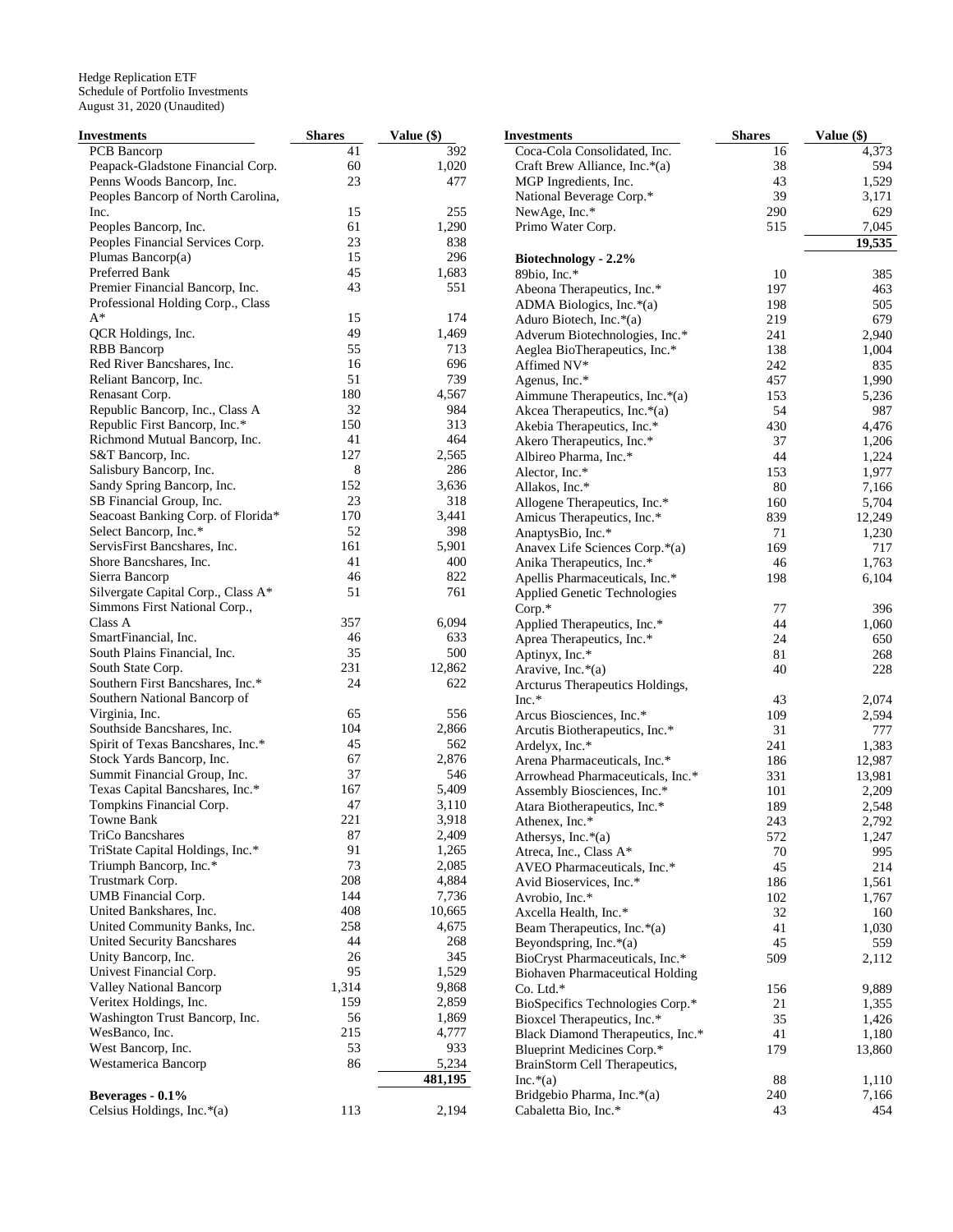| Investments                         | <b>Shares</b> | Value (\$) | <b>Investments</b>                  | <b>Shares</b> | Value (\$) |
|-------------------------------------|---------------|------------|-------------------------------------|---------------|------------|
| Calithera Biosciences, Inc.*        | 217           | 875        | Heron Therapeutics, Inc.*           | 289           | 4,133      |
| Calyxt, Inc.*                       | 34            | 185        | Homology Medicines, Inc.*           | 112           | 1,191      |
| CareDx, Inc.*                       | 141           | 4,815      | Hookipa Pharma, Inc.*               | 41            | 367        |
| CASI Pharmaceuticals, Inc.*         | 178           | 304        | iBio, Inc. $*(a)$                   | 158           | 330        |
| Castle Biosciences, Inc.*           | 34            | 1,555      | Ideaya Biosciences, Inc.*           | 40            | 484        |
| Catabasis Pharmaceuticals, Inc.*    | 59            | 389        | IGM Biosciences, Inc.*(a)           | 23            | 989        |
| Catalyst Biosciences, Inc.*         | 57            | 298        | Immunic, Inc.*                      | 11            | 177        |
| Catalyst Pharmaceuticals, Inc.*     | 320           | 1,050      | ImmunoGen, Inc.*                    | 567           | 2,098      |
| Cellular Biomedicine Group, Inc.*   | 41            | 762        | Immunovant, Inc.*                   | 63            | 2,139      |
| CEL-SCI Corp.*(a)                   | 108           | 1,396      | Inovio Pharmaceuticals, Inc.*(a)    | 474           | 5,683      |
| Centogene NV*                       | 13            | 151        | Insmed, Inc.*                       | 334           | 9,415      |
| Checkpoint Therapeutics, Inc.*(a)   | 135           | 294        | Intellia Therapeutics, Inc.*        | 145           | 3,129      |
| ChemoCentryx, Inc.*                 | 147           | 7,864      | Intercept Pharmaceuticals, Inc.*    | 86            | 4,290      |
| Chimerix, Inc.*                     | 160           | 450        | Invitae Corp.*(a)                   | 381           | 13,320     |
| Cidara Therapeutics, Inc.*(a)       | 110           | 350        | Ironwood Pharmaceuticals, Inc.*     | 526           | 5,313      |
|                                     |               |            |                                     | 149           | 669        |
| Clovis Oncology, Inc.*(a)           | 238           | 1,240      | IVERIC bio, Inc.*                   |               |            |
| Cohbar, Inc. $*(a)(b)$              | 81            | 76         | Jounce Therapeutics, Inc.*          | 57            | 276        |
| Coherus Biosciences, Inc.*          | 191           | 3,623      | Kadmon Holdings, Inc.*              | 532           | 2,660      |
| Concert Pharmaceuticals, Inc.*      | 94            | 904        | KalVista Pharmaceuticals, Inc.*     | 45            | 590        |
| Constellation Pharmaceuticals,      |               |            | Karuna Therapeutics, Inc.*          | 51            | 3,896      |
| Inc.*                               | 89            | 1,873      | Karyopharm Therapeutics, Inc.*      | 231           | 3,514      |
| ContraFect Corp.*                   | 44            | 241        | Keros Therapeutics, Inc.*(a)        | 23            | 1,231      |
| Corbus Pharmaceuticals Holdings,    |               |            | Kezar Life Sciences, Inc.*          | 85            | 413        |
| $Inc.*(a)$                          | 218           | 2,024      | Kindred Biosciences, Inc.*          | 123           | 610        |
| Cortexyme, Inc.*(a)                 | 52            | 2,286      | Kiniksa Pharmaceuticals Ltd., Class |               |            |
| Crinetics Pharmaceuticals, Inc.*    | 89            | 1,427      | $A^*$                               | 63            | 1,113      |
| Cue Biopharma, Inc.*                | 91            | 1,626      | Kodiak Sciences, Inc.*              | 95            | 4,996      |
| Cyclerion Therapeutics, Inc.*       | 73            | 498        | Krystal Biotech, Inc.*              | 39            | 1,865      |
| Cytokinetics, Inc.*                 | 185           | 4,433      | Kura Oncology, Inc.*                | 175           | 4,356      |
| CytomX Therapeutics, Inc.*          | 149           | 1,088      | La Jolla Pharmaceutical Co.*(a)     | 59            | 248        |
| Deciphera Pharmaceuticals, Inc.*    | 123           | 5,536      | Lexicon Pharmaceuticals, Inc.*(a)   | 136           | 238        |
| Denali Therapeutics, Inc.*          | 207           | 6,603      | Ligand Pharmaceuticals, Inc. $*(a)$ | 48            | 4,896      |
| DermTech, Inc.*                     | 27            | 318        | LogicBio Therapeutics, Inc. $*(a)$  | 40            | 252        |
| Dicerna Pharmaceuticals, Inc.*      | 214           | 3,963      | MacroGenics, Inc.*                  | 158           | 4,573      |
| Dyadic International, Inc.*(a)      | 64            | 509        | Madrigal Pharmaceuticals, Inc.*     | 29            | 3,123      |
| Dynavax Technologies Corp.*(a)      | 295           | 1,764      | Magenta Therapeutics, Inc.*         | 56            | 407        |
| Eagle Pharmaceuticals, Inc.*        | 36            | 1,428      | MannKind Corp.*(a)                  | 702           | 1,221      |
| Editas Medicine, Inc.*              | 183           | 6,447      | Marker Therapeutics, Inc.*(a)       | 97            | 175        |
| Eidos Therapeutics, Inc.*           | 36            | 1,558      | MediciNova, Inc.*(a)                | 139           | 728        |
| Eiger BioPharmaceuticals, Inc.*     | 78            | 871        | MEI Pharma, Inc.*                   | 341           | 928        |
|                                     | 147           | 16,765     |                                     | 68            | 885        |
| Emergent BioSolutions, Inc.*        |               |            | MeiraGTx Holdings plc*              |               |            |
| Enanta Pharmaceuticals, Inc.*       | 63            | 3,288      | Mersana Therapeutics, Inc.*         | 151           | 2,893      |
| Enochian Biosciences, Inc.*(a)      | 45            | 184        | Minerva Neurosciences, Inc.*        | 107           | 340        |
| Epizyme, Inc.*                      | 294           | 3,822      | Mirati Therapeutics, Inc.*          | 121           | 18,074     |
| Esperion Therapeutics, Inc.*(a)     | 85            | 3,069      | Mirum Pharmaceuticals, Inc.*(a)     | 17            | 441        |
| Evelo Biosciences, Inc. $*(a)$      | 46            | 204        | Molecular Templates, Inc.*          | 80            | 929        |
| Exicure, Inc.*                      | 196           | 390        | Momenta Pharmaceuticals, Inc.*      | 389           | 20,294     |
| Fate Therapeutics, Inc.*            | 207           | 7,535      | Morphic Holding, Inc.*(a)           | 45            | 1,193      |
| Fennec Pharmaceuticals, Inc.*(a)    | 71            | 389        | Mustang Bio, Inc.*                  | 94            | 307        |
| FibroGen, Inc.*                     | 274           | 12,283     | Myriad Genetics, Inc.*              | 235           | 3,142      |
| Five Prime Therapeutics, Inc.*      | 88            | 376        | NantKwest, Inc.*(a)                 | 95            | 694        |
| Flexion Therapeutics, Inc.*         | 113           | 1,318      | Natera, Inc.*                       | 230           | 14,653     |
| Fortress Biotech, Inc.*             | 191           | 755        | Neoleukin Therapeutics, Inc.*       | 98            | 1,246      |
| Frequency Therapeutics, Inc. $*(a)$ | 93            | 1,799      | Neubase Therapeutics, Inc.*         | 57            | 458        |
| G1 Therapeutics, Inc.*              | 112           | 1,719      | NeuroBo Pharmaceuticals, Inc.*      | 14            | 85         |
| Galectin Therapeutics, Inc.*        | 123           | 326        | NextCure, Inc.*                     | 54            | 485        |
| Galera Therapeutics, Inc.*          | 29            | 226        | Novavax, Inc.*                      | 192           | 21,185     |
| Genprex, Inc. $*(a)$                | 94            | 372        | Nymox Pharmaceutical Corp.*         | 130           | 328        |
| Geron Corp.*                        | 611           | 1,253      | Oncocyte Corp.*                     | 143           | 179        |
| GlycoMimetics, Inc.*                | 112           | 413        | OPKO Health, Inc.*(a)               | 1,312         | 4,251      |
| Gossamer Bio, Inc.*                 | 163           | 2,266      | Organogenesis Holdings, Inc.*       | 67            | 288        |
| Gritstone Oncology, Inc.*           | 98            | 324        | Orgenesis, Inc. $*(a)$              | 60            | 316        |
| Halozyme Therapeutics, Inc.*        | 448           | 12,990     | ORIC Pharmaceuticals, Inc.*(a)      | 29            | 726        |
| Harpoon Therapeutics, Inc.*         | 35            | 482        | Ovid therapeutics, Inc.*            | 141           | 809        |
|                                     |               |            |                                     |               |            |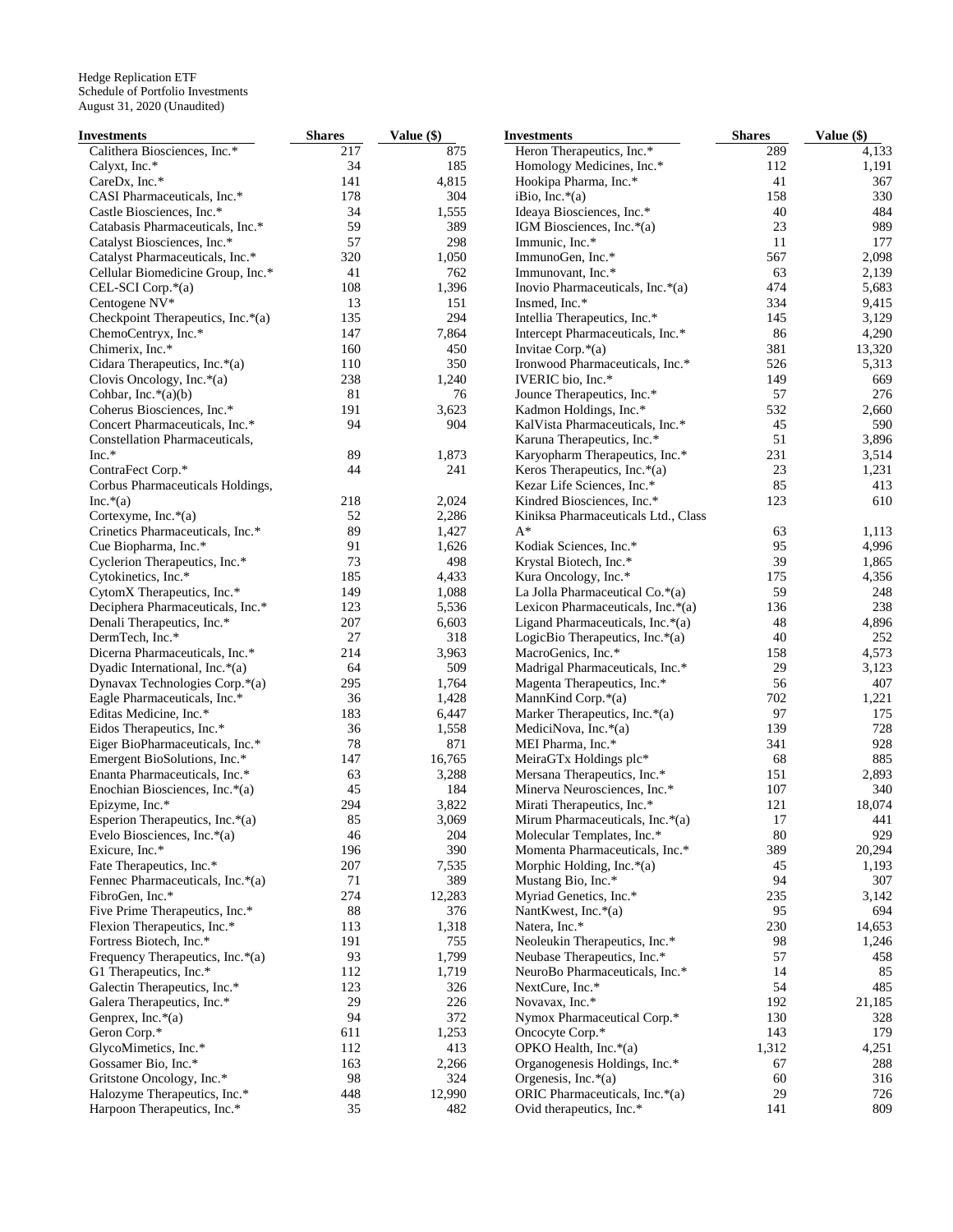| <b>Investments</b>                                            | <b>Shares</b> | Value (\$)   | <b>Investments</b>                         | <b>Shares</b> | Value (\$) |
|---------------------------------------------------------------|---------------|--------------|--------------------------------------------|---------------|------------|
| Oyster Point Pharma, Inc.*                                    | 17            | 387          | Y-mAbs Therapeutics, Inc.*                 | 99            | 4,260      |
| Passage Bio, Inc.*(a)                                         | 45            | 745          | Zentalis Pharmaceuticals, Inc.*(a)         | 34            | 1,170      |
| PDL BioPharma, Inc.*                                          | 375           | 1,256        | ZIOPHARM Oncology, Inc.*(a)                | 703           | 1,975      |
| Pfenex, Inc.*                                                 | 114           | 1,428        |                                            |               | 642,818    |
| PhaseBio Pharmaceuticals, Inc.*(a)                            | 49            | 189          | <b>Building Products - 0.3%</b>            |               |            |
| Pieris Pharmaceuticals, Inc.*                                 | 164           | 469          | AAON, Inc.                                 | 135           | 7,686      |
| Precigen, Inc. $*(a)$                                         | 218           | 1,319        | Advanced Drainage Systems, Inc.            | 163           | 9,043      |
| Precision BioSciences, Inc.*                                  | 151           | 852          | Alpha Pro Tech Ltd.*(a)                    | 40            | 561        |
| Prevail Therapeutics, Inc.*                                   | 47            | 576          | American Woodmark Corp.*                   | 56            | 4,900      |
| Principia Biopharma, Inc.*                                    | 97            | 9,701        | Apogee Enterprises, Inc.                   | 85            | 1,779      |
| Protagonist Therapeutics, Inc.*                               | 74            | 1,658        | Builders FirstSource, Inc.*                | 381           | 11,666     |
| Protara Therapeutics, Inc.*                                   | 7             | 150          | Caesarstone Ltd.                           | 73            | 806        |
| Prothena Corp. plc*                                           | 101           | 1,309        | Cornerstone Building Brands, Inc.*         | 144           | 1,146      |
| PTC Therapeutics, Inc.*                                       | 204           | 10,083       | CSW Industrials, Inc.                      | 46            | 3,324      |
| Puma Biotechnology, Inc.*                                     | 101           | 1,039        | Gibraltar Industries, Inc.*                | 108           | 6,744      |
| Radius Health, Inc.*                                          | 150           | 1,857        | Griffon Corp.                              | 122           | 2,651      |
| RAPT Therapeutics, Inc. $*(a)$                                | 36            | 958          | Insteel Industries, Inc.                   | 61            | 1,125      |
| REGENXBIO, Inc.*                                              | 112           | 3,418        | JELD-WEN Holding, Inc.*                    | 224           | 4,715      |
| Replimune Group, Inc.*                                        | 57            | 1,539        | Masonite International Corp.*              | 80            | 7,303      |
| Retrophin, Inc.*                                              | 137           | 2,684        | Patrick Industries, Inc.                   | 74            | 4,160      |
| REVOLUTION Medicines, Inc.*                                   | 48            | 1,360        | PGT Innovations, Inc.*                     | 191           | 3,463      |
| Rhythm Pharmaceuticals, Inc.*                                 | 111<br>560    | 3,276        | Quanex Building Products Corp.             | 108           | 1,815      |
| Rigel Pharmaceuticals, Inc.*<br>Rocket Pharmaceuticals, Inc.* | 112           | 1,394        | Resideo Technologies, Inc.*                | 409           | 5,464      |
|                                                               | 118           | 2,864<br>568 | Simpson Manufacturing Co., Inc.            | 144           | 14,161     |
| Rubius Therapeutics, Inc.*(a)<br>Sangamo Therapeutics, Inc.*  | 380           | 4,193        | UFP Industries, Inc.                       | 197           | 11,692     |
| Savara, Inc.*                                                 | 153           | 223          |                                            |               | 104,204    |
| Scholar Rock Holding Corp.*                                   | 75            | 1,133        | Capital Markets - 0.3%                     |               |            |
| Selecta Biosciences, Inc.*                                    | 224           | 582          | <b>Artisan Partners Asset</b>              |               |            |
| Seres Therapeutics, Inc.*                                     | 145           | 3,841        | Management, Inc., Class A                  | 179           | 6,929      |
| Soleno Therapeutics, Inc.*                                    | 110           | 235          | Assetmark Financial Holdings,              |               |            |
| Solid Biosciences, Inc.*(a)                                   | 82            | 196          | Inc.*                                      | 54            | 1,304      |
| Sorrento Therapeutics, Inc.*(a)                               | 578           | 4,630        | Associated Capital Group, Inc.,<br>Class A | 6             | 232        |
| Spectrum Pharmaceuticals, Inc.*                               | 380           | 1,600        | B Riley Financial, Inc.                    | 64            | 1,714      |
| Spero Therapeutics, Inc.*                                     | 47            | 511          | BGC Partners, Inc., Class A                | 1,005         | 2,533      |
| SpringWorks Therapeutics, Inc.*                               | 70            | 3,109        | Blucora, Inc.*                             | 159           | 1,897      |
| Stoke Therapeutics, Inc.*                                     | 40            | 1,175        | Brightsphere Investment Group,             |               |            |
| Sutro Biopharma, Inc.*                                        | 55            | 551          | Inc.                                       | 204           | 2,827      |
| Syndax Pharmaceuticals, Inc.*                                 | 89            | 1,452        | Cohen & Steers, Inc.                       | 81            | 4,901      |
| Syros Pharmaceuticals, Inc.*                                  | 137           | 1,815        | Cowen, Inc., Class A                       | 88            | 1,592      |
| TCR2 Therapeutics, Inc.*                                      | 54            | 1,092        | Diamond Hill Investment Group,             |               |            |
| TG Therapeutics, Inc.*                                        | 319           | 7,913        | Inc.                                       | 10            | 1,239      |
| Translate Bio, Inc.*                                          | 167           | 2,353        | Donnelley Financial Solutions,             |               |            |
| Turning Point Therapeutics, Inc.*                             | 92            | 7,193        | Inc.*                                      | 99            | 1,079      |
| Twist Bioscience Corp.*                                       | 99            | 6,923        | Federated Hermes, Inc., Class B            | 319           | 7,627      |
| Tyme Technologies, Inc.*(a)                                   | 216           | 218          | Focus Financial Partners, Inc.,            |               |            |
| Ultragenyx Pharmaceutical, Inc.*                              | 187           | 15,906       | Class $A^*$                                | 104           | 3,681      |
| UNITY Biotechnology, Inc.*                                    | 109           | 342          | GAMCO Investors, Inc., Class A             | 18            | 227        |
| UroGen Pharma Ltd.*                                           | 64            | 1,606        | Greenhill & Co., Inc.                      | 47            | 527        |
| Vanda Pharmaceuticals, Inc.*                                  | 177           | 1,821        | Hamilton Lane, Inc., Class A               | 73            | 5,337      |
| Vaxart, Inc.*                                                 | 147           | 872          | Houlihan Lokey, Inc.                       | 146           | 8,556      |
| VBI Vaccines, Inc.*(a)                                        | 566           | 2,411        | Moelis & Co., Class A                      | 174           | 5,552      |
| Veracyte, Inc.*                                               | 165           | 5,496        | Oppenheimer Holdings, Inc., Class          |               |            |
| Verastem, Inc. $*(a)$                                         | 539           | 679          | A                                          | 31            | 757        |
| Vericel Corp.*                                                | 148           | 2,346        | Piper Sandler Cos.                         | 57            | 4,301      |
| Viela Bio, Inc.*                                              | 66            | 2,224        | PJT Partners, Inc., Class A                | 78            | 4,616      |
| Viking Therapeutics, Inc.*                                    | 216           | 1,445        | Pzena Investment Management,               |               |            |
| Vir Biotechnology, Inc.*                                      | 153           | 6,193        | Inc., Class A                              | 57            | 282        |
| Voyager Therapeutics, Inc.*                                   | 85            | 1,002        | Safeguard Scientifics, Inc.                | 64            | 399        |
| vTv Therapeutics, Inc., Class $A^*(a)$                        | 32            | 67           | Sculptor Capital Management, Inc.,         |               |            |
| X4 Pharmaceuticals, Inc.*                                     | 53            | 444          | Class A                                    | 60            | 766        |
| XBiotech, Inc.*                                               | 47            | 889          | Siebert Financial Corp.*(a)                | 34            | 129        |
| Xencor, Inc.*                                                 | 183           | 6,542        | <b>Silvercrest Asset Management</b>        |               |            |
| XOMA Corp.*(a)                                                | 20            | 380          | Group, Inc., Class A                       | $31\,$        | 389        |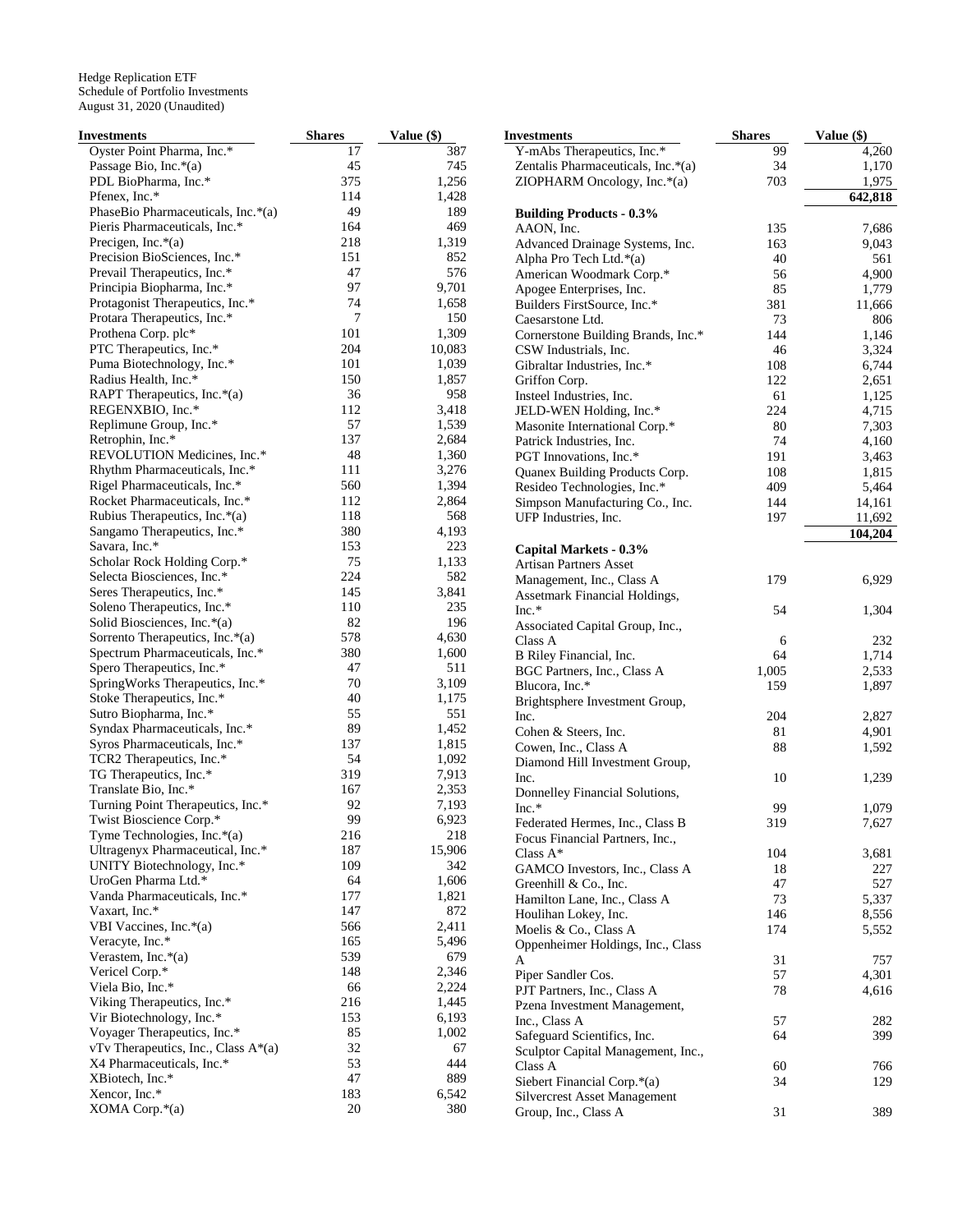| Investments                                      | <b>Shares</b> | Value (\$)     | <b>Investments</b>                                     | <b>Shares</b> | Value (\$)      |
|--------------------------------------------------|---------------|----------------|--------------------------------------------------------|---------------|-----------------|
| Stifel Financial Corp.                           | 220           | 11,156         | HNI Corp.                                              | 141           | 4,491           |
| StoneX Group, Inc.*                              | 54            | 3,062          | Interface, Inc.                                        | 192           | 1,451           |
| Value Line, Inc.                                 | 3             | 78             | KAR Auction Services, Inc.                             | 426           | 7,387           |
| Virtus Investment Partners, Inc.                 | 24            | 3,406          | Kimball International, Inc., Class B                   | 119           | 1,334           |
| Waddell & Reed Financial, Inc.,                  |               |                | Knoll, Inc.                                            | 165           | 2,123           |
| Class A                                          | 212           | 3,339          | Matthews International Corp., Class                    |               |                 |
| Westwood Holdings Group, Inc.                    | 26            | 296            | A                                                      | 101           | 2,212           |
| WisdomTree Investments, Inc.                     | 479           | 1,791          | McGrath RentCorp                                       | 80            | 5,309           |
|                                                  |               | 92,521         | NL Industries, Inc.                                    | 28            | 98              |
| Chemicals - 0.4%                                 |               |                | PICO Holdings, Inc.*                                   | 57            | 507             |
| Advanced Emissions Solutions,                    |               |                | Pitney Bowes, Inc.                                     | 571           | 3,135           |
| Inc.(a)                                          | 52            | 201            | Quad/Graphics, Inc.                                    | 110           | 384             |
| AdvanSix, Inc.*                                  | 90            | 1,146          | SP Plus Corp.*                                         | 76            | 1,559           |
| AgroFresh Solutions, Inc.*                       | 98            | 243            | Steelcase, Inc., Class A                               | 285           | 2,978           |
| American Vanguard Corp.                          | 95            | 1,344          | Team, Inc.*                                            | 99            | 631             |
| Amyris, Inc.*(a)                                 | 232           | 761            | Tetra Tech, Inc.                                       | 178           | 16,431          |
| Avient Corp.                                     | 301           | 7,681          | UniFirst Corp.                                         | 50            | 9,631           |
| Balchem Corp.                                    | 106           | 10,356         | US Ecology, Inc.                                       | 103           | 3,824           |
| Chase Corp.                                      | 24            | 2,342          | Viad Corp.                                             | 67            | 1,436           |
| Ferro Corp.*                                     | 270           | 3,367          | VSE Corp.                                              | 29            | 842             |
| FutureFuel Corp.                                 | 85            | 1,028          |                                                        |               | 138,538         |
| GCP Applied Technologies, Inc.*                  | 161           | 4,196          | <b>Communications Equipment - 0.2%</b>                 |               |                 |
| Hawkins, Inc.                                    | 32            | 1,607          | Acacia Communications, Inc.*                           | 128           | 8,637           |
| HB Fuller Co.                                    | 170           | 8,189          | ADTRAN, Inc.                                           | 158           | 1,752           |
| Ingevity Corp.*                                  | 137           | 7,695          | Applied Optoelectronics, Inc.*                         | 64            | 744             |
| Innospec, Inc.                                   | 81            | 6,050          | CalAmp Corp.*                                          | 111           | 907             |
| Intrepid Potash, Inc.*                           | 31            | 289            | Calix, Inc.*                                           | 160           | 3,112           |
| Koppers Holdings, Inc.*                          | 68            | 1,636          | Cambium Networks Corp.*                                | 18            | 235             |
| Kraton Corp.*                                    | 103<br>74     | 1,446<br>924   | Casa Systems, Inc.*                                    | 105<br>37     | 478             |
| Kronos Worldwide, Inc.                           | 484           | 4,104          | Clearfield, Inc.*<br><b>Comtech Telecommunications</b> |               | 651             |
| Livent Corp.*<br>Marrone Bio Innovations, Inc.*  | 222           | 282            | Corp.                                                  | 80            | 1,328           |
| Minerals Technologies, Inc.                      | 112           | 5,684          | DASAN Zhone Solutions, Inc.*                           | 40            | 417             |
| Orion Engineered Carbons SA                      | 199           | 2,418          | Digi International, Inc.*                              | 95            | 1,294           |
| PQ Group Holdings, Inc.*                         | 127           | 1,480          | Extreme Networks, Inc.*                                | 384           | 1,678           |
| Quaker Chemical Corp.                            | 44            | 8,360          | Genasys, Inc.*                                         | 108           | 540             |
| Rayonier Advanced Materials,                     |               |                | Harmonic, Inc.*                                        | 313           | 1,847           |
| $Inc.*$                                          | 204           | 645            | Infinera Corp.*                                        | 513           | 3,740           |
| Sensient Technologies Corp.                      | 140           | 7,731          | Inseego Corp. $*(a)$                                   | 225           | 2,583           |
| Stepan Co.                                       | 71            | 8,186          | InterDigital, Inc.                                     | 102           | 6,237           |
| Trecora Resources*                               | 80            | 481            | KVH Industries, Inc.*                                  | 54            | 485             |
| Tredegar Corp.                                   | 86            | 1,456          | NETGEAR, Inc.*                                         | 96            | 3,202           |
| Trinseo SA                                       | 126           | 3,139          | NetScout Systems, Inc.*                                | 234           | 5,415           |
| Tronox Holdings plc, Class A                     | 295           | 2,643          | PCTEL, Inc.*                                           | 58            | 368             |
|                                                  |               | 107,110        | Plantronics, Inc.                                      | 111           | 1,372           |
| <b>Commercial Services &amp; Supplies - 0.5%</b> |               |                | Resonant, Inc.*(a)                                     | 163           | 435             |
| ABM Industries, Inc.                             | 221           | 8,429          | Ribbon Communications, Inc.*                           | 225           | 963             |
| ACCO Brands Corp.                                | 305           | 1,976          | Viavi Solutions, Inc.*                                 | 754           | 10,055          |
| Advanced Disposal Services, Inc.*                | 243           | 7,322          |                                                        |               | 58,475          |
| Brady Corp., Class A                             | 160           | 7,502          | <b>Construction &amp; Engineering - 0.3%</b>           |               |                 |
| BrightView Holdings, Inc.*                       | 103           | 1,265          | Aegion Corp.*                                          | 100           | 1,619           |
| Brink's Co. (The)                                | 166           | 8,028          | Ameresco, Inc., Class A*                               | 81            | 2,765           |
| Casella Waste Systems, Inc., Class               |               |                | API Group Corp.*(b)                                    | 462           | 6,533           |
| $A^*$                                            | 152           | 8,535          | Arcosa, Inc.                                           | 160           | 7,406           |
| CECO Environmental Corp.*                        | 102           | 864            | Argan, Inc.                                            | 49            | 2,074           |
| Cimpress plc*                                    | 59            | 5,469          | Comfort Systems USA, Inc.                              | 118           | 5,979           |
| CompX International, Inc.                        | 5             | 68             | Concrete Pumping Holdings, Inc.*                       | 88            | 319             |
| Covanta Holding Corp.                            | 391           | 3,691          | Construction Partners, Inc., Class                     |               |                 |
| Deluxe Corp.                                     | 138           | 3,919          | $A^*$                                                  | 62            | 1,159           |
| Ennis, Inc.                                      | 85<br>258     | 1,558          | Dycom Industries, Inc.*                                | 101<br>179    | 6,213<br>13,427 |
| Harsco Corp.*<br>Healthcare Services Group, Inc. | 246           | 3,651<br>5,117 | EMCOR Group, Inc.<br>Fluor Corp.                       | 465           | 4,427           |
| Heritage-Crystal Clean, Inc.*                    | 50            | 734            | Granite Construction, Inc.                             | 155           | 2,881           |
| Herman Miller, Inc.                              | 195           | 4,647          | Great Lakes Dredge & Dock Corp.*                       | 210           | 1,968           |
|                                                  |               |                |                                                        |               |                 |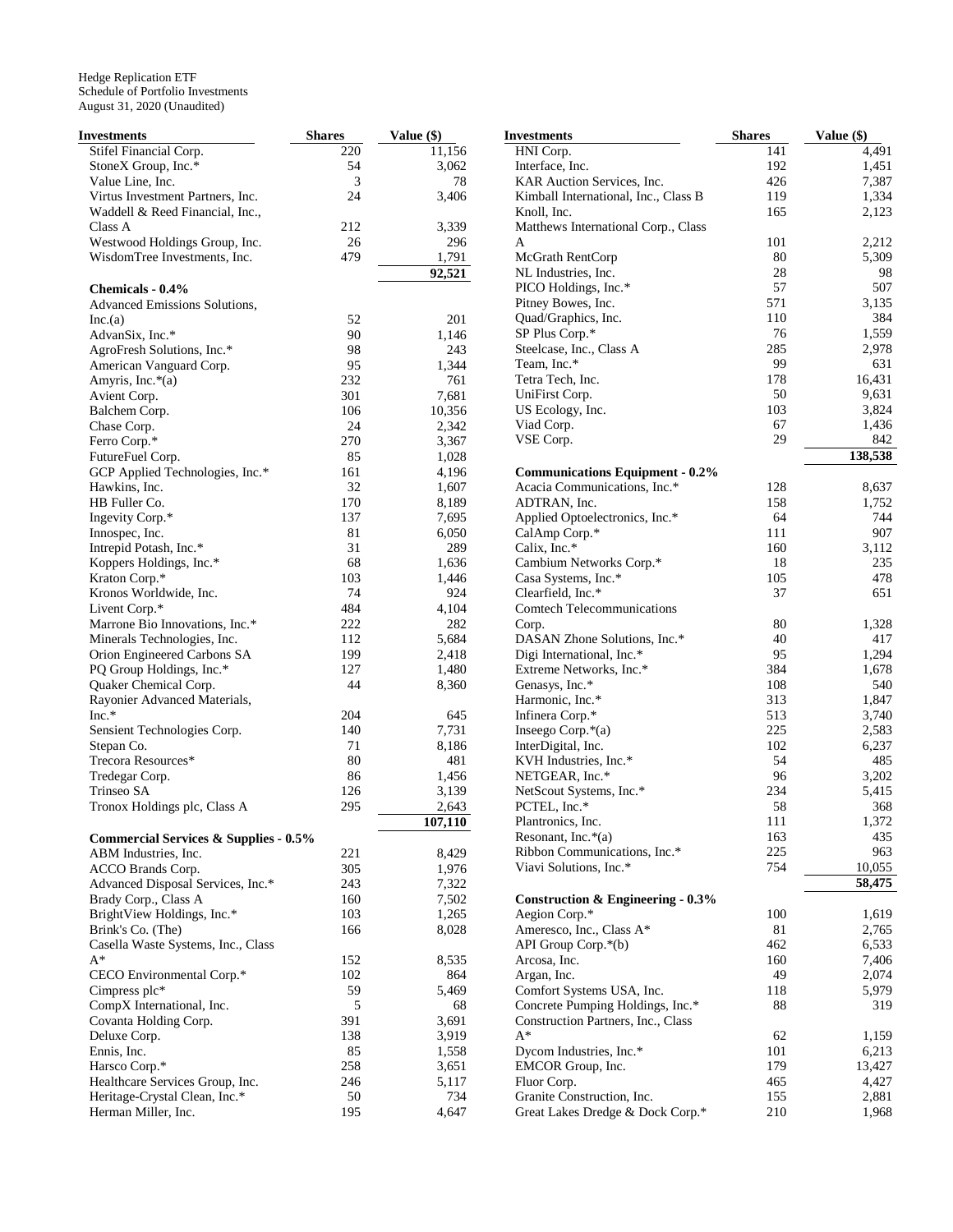| <b>Investments</b>                          | <b>Shares</b> | Value (\$) |
|---------------------------------------------|---------------|------------|
| $HC2$ Holdings, Inc. $*(a)$                 | 144           | 360        |
| IES Holdings, Inc.*                         | 27            | 778        |
| MasTec, Inc.*                               | 187           | 8,641      |
| MYR Group, Inc.*                            | 54            | 2,096      |
| Northwest Pipe Co.*                         | 32            | 907        |
| NV5 Global, Inc.*                           | 35            | 1,812      |
| Primoris Services Corp.                     | 158           | 3,011      |
| Sterling Construction Co., Inc.*            | 91            | 1,287      |
| Tutor Perini Corp.*                         | 135           | 1,694      |
| WillScot Mobile Mini Holdings               |               |            |
| $Corp.*$                                    | 529           | 9,469      |
|                                             |               | 86,825     |
| <b>Construction Materials - 0.0%(c)</b>     |               |            |
| Forterra, Inc.*                             | 63            | 835        |
| Summit Materials, Inc., Class A*            | 389           | 5,792      |
| United States Lime & Minerals,              |               |            |
| Inc.                                        | 7             | 645        |
| US Concrete, Inc.*                          | 53            | 1,414      |
|                                             |               | 8,686      |
| <b>Consumer Finance - 0.1%</b>              |               |            |
| Atlanticus Holdings Corp.*                  | 17            | 144        |
| Curo Group Holdings Corp.                   | 60            | 462        |
| Encore Capital Group, Inc.*                 | 103           | 4,732      |
| Enova International, Inc.*                  | 97            | 1,657      |
| EZCORP, Inc., Class A*                      | 160           | 861        |
| FirstCash, Inc.                             | 134           | 8,006      |
| Green Dot Corp., Class A*                   | 168           | 8,746      |
| LendingClub Corp.*                          | 227           | 1,210      |
| Navient Corp.                               | 631           | 5,736      |
| Nelnet, Inc., Class A                       | 58            | 3,798      |
| Oportun Financial Corp.*                    | 64            | 803        |
| PRA Group, Inc.*                            | 149           | 6,955      |
| Regional Management Corp.*                  | 28            | 512        |
| World Acceptance Corp.*(a)                  | 16            | 1,456      |
|                                             |               | 45,078     |
| Containers & Packaging - 0.0%(c)            |               |            |
| Greif, Inc., Class A                        | 85            | 3,132      |
| Greif, Inc., Class B                        | 20            | 821        |
| Myers Industries, Inc.                      | 118           | 1,805      |
| O-I Glass, Inc.                             | 517           | 5,625      |
| Ranpak Holdings Corp.*                      | 96            | 858        |
| UFP Technologies, Inc.*                     | 23            | 948        |
|                                             |               | 13,189     |
| Distributors - $0.0\%$ (c)                  |               |            |
| Core-Mark Holding Co., Inc.                 | 147           | 4,913      |
| Funko, Inc., Class A*(a)                    | 79            | 461        |
| Greenlane Holdings, Inc., Class A*          | 34            | 105        |
| Weyco Group, Inc.                           | 20            | 360        |
|                                             |               | 5,839      |
| <b>Diversified Consumer Services - 0.1%</b> |               |            |
| Adtalem Global Education, Inc.*             | 172           | 5,710      |
| American Public Education, Inc.*            | 48            | 1,509      |
| Aspen Group, Inc.*                          | 61            | 780        |
| Carriage Services, Inc.                     | 54            | 1,196      |
| Collectors Universe, Inc.                   | 30            | 1,335      |
| Franchise Group, Inc.(a)                    | 63            | 1,547      |
| Houghton Mifflin Harcourt Co.*              | 348           | 786        |
| $K12$ , Inc.*                               | 132           | 4,912      |
| Laureate Education, Inc., Class A*          | 355           | 4,445      |
| OneSpaWorld Holdings Ltd.                   | 149           | 1,033      |
| Perdoceo Education Corp.*                   | 228           | 3,276      |
| Regis Corp.*                                | 78            | 576        |
| Strategic Education, Inc.                   | 72            | 7,385      |

| Investments                                             | <b>Shares</b> | Value (\$)      |
|---------------------------------------------------------|---------------|-----------------|
| Universal Technical Institute, Inc.*                    | 95            | 670             |
| Vivint Smart Home, Inc.*(a)                             | 230           | 4,082           |
| WW International, Inc.*                                 | 156           | 3,663           |
|                                                         |               | 42,905          |
| Diversified Financial Services - 0.0%(c)                |               |                 |
| Alerus Financial Corp.                                  | 49            | 1,009           |
| A-Mark Precious Metals, Inc.*                           | 16            | 383             |
| Banco Latinoamericano de                                |               |                 |
| Comercio Exterior SA, Class E<br>Cannae Holdings, Inc.* | 102<br>279    | 1,242<br>10,527 |
| GWG Holdings, Inc.*(a)                                  | 11            | 96              |
| Marlin Business Services Corp.                          | 28            | 187             |
| SWK Holdings Corp.*                                     | 12            | 153             |
|                                                         |               | 13,597          |
| <b>Diversified Telecommunication Services - 0.2%</b>    |               |                 |
| Alaska Communications Systems                           |               |                 |
| Group, Inc.                                             | 171           | 383             |
| Anterix, Inc.*                                          | 44            | 1,925           |
| ATN International, Inc.                                 | 37            | 2,146           |
| Bandwidth, Inc., Class A*                               | 63            | 9,921           |
| Cincinnati Bell, Inc.*                                  | 165           | 2,485           |
| Cogent Communications Holdings,                         |               |                 |
| Inc.                                                    | 140           | 9,416           |
| <b>Consolidated Communications</b>                      |               |                 |
| Holdings, Inc.*                                         | 240           | 1,867           |
| IDT Corp., Class B*                                     | 50            | 326             |
| Iridium Communications, Inc.*                           | 388           | 10,868          |
| Liberty Latin America Ltd., Class<br>$A^*$              | 152           |                 |
| Liberty Latin America Ltd., Class                       |               | 1,490           |
| $C^*$                                                   | 371           | 3,539           |
| Ooma, Inc.*                                             | 68            | 928             |
| ORBCOMM, Inc.*                                          | 244           | 978             |
| Vonage Holdings Corp.*                                  | 764           | 8,748           |
|                                                         |               | 55,020          |
| <b>Electric Utilities - 0.2%</b>                        |               |                 |
| ALLETE, Inc.                                            | 172           | 9,281           |
| Genie Energy Ltd., Class B                              | 43            | 380             |
| MGE Energy, Inc.                                        | 115           | 7,474           |
| Otter Tail Corp.                                        | 132           | 5,128           |
| PNM Resources, Inc.                                     | 262           | 11,444          |
| Portland General Electric Co.                           | 297           | 11,331          |
| Spark Energy, Inc., Class A                             | 39            | 358<br>45,396   |
| <b>Electrical Equipment - 0.3%</b>                      |               |                 |
| Allied Motion Technologies, Inc.                        | 24            | 1,022           |
| American Superconductor Corp.*                          | 73            | 917             |
| Atkore International Group, Inc.*                       | 156           | 4,170           |
| AZZ, Inc.                                               | 86            | 2,987           |
| Bloom Energy Corp., Class $A^*(a)$                      | 281           | 4,400           |
| Encore Wire Corp.                                       | 67            | 3,458           |
| EnerSys                                                 | 140           | 10,077          |
| FuelCell Energy, Inc.*                                  | 702           | 1,994           |
| LSI Industries, Inc.                                    | 85            | 583             |
| Orion Energy Systems, Inc.*                             | 88            | 561             |
| Plug Power, Inc.*                                       | 1,069         | 13,876          |
| Powell Industries, Inc.                                 | 30            | 810             |
| Preformed Line Products Co.                             | 10            | 544             |
| Sunrun, Inc.*                                           | 383           | 21,661          |
| Thermon Group Holdings, Inc.*                           | 108           | 1,421           |
| TPI Composites, Inc.*                                   | 100           | 3,071           |
| Ultralife Corp.*                                        | 30            | 190             |
| Vicor Corp.*                                            | 59            | 5,135           |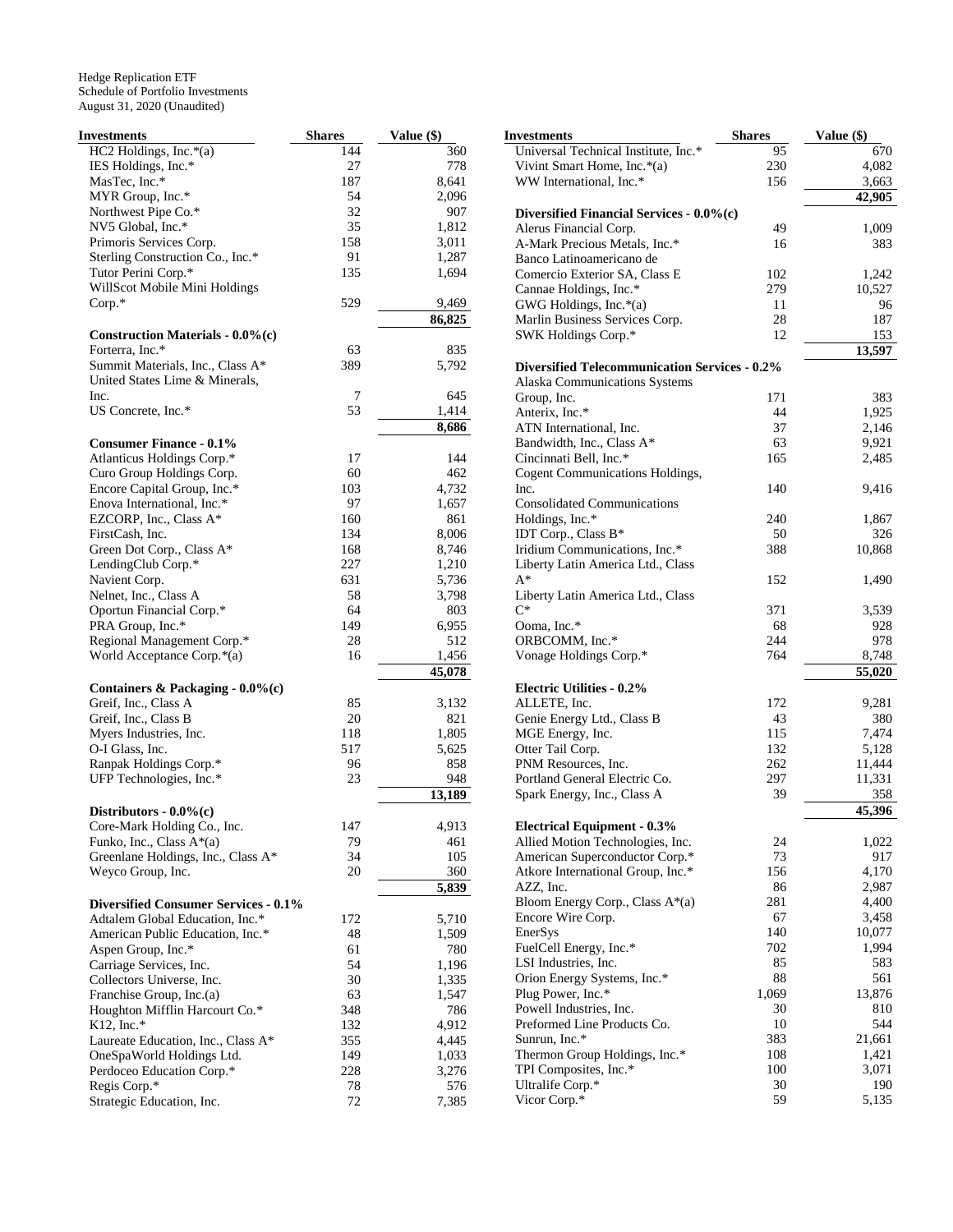| Investments                                           | <b>Shares</b> | Value (\$)     |  |
|-------------------------------------------------------|---------------|----------------|--|
| Vivint Solar, Inc.*                                   | 162           | 5,002          |  |
|                                                       |               | 81,879         |  |
| Electronic Equipment, Instruments & Components - 0.5% |               |                |  |
| Akoustis Technologies, Inc.*(a)                       | 102           | 809            |  |
| Arlo Technologies, Inc.*                              | 256           | 1,467          |  |
| Badger Meter, Inc.                                    | 96            | 5,922          |  |
| Bel Fuse, Inc., Class B                               | 33            | 397            |  |
| Belden, Inc.                                          | 146           | 4,917          |  |
| Benchmark Electronics, Inc.                           | 120           | 2,353          |  |
| CTS Corp.                                             | 105           | 2,194          |  |
| Daktronics, Inc.                                      | 122           | 539            |  |
| ePlus, Inc.*                                          | 44            | 3,376          |  |
| Fabrinet*                                             | 121           | 8,443          |  |
| FARO Technologies, Inc.*                              | 59            | 3,333          |  |
| Fitbit, Inc., Class A*                                | 788           | 5,012          |  |
| II-VI, Inc.*                                          | 328           | 14,596         |  |
| Insight Enterprises, Inc.*                            | 114           | 6,818          |  |
| Intellicheck, Inc. $*(a)$                             | 52            | 328            |  |
| Iteris, Inc.*                                         | 133           | 608            |  |
| Itron, Inc.*                                          | 132           | 7,863          |  |
| Kimball Electronics, Inc.*                            | 79            | 1,065          |  |
| Knowles Corp.*                                        | 292           | 4,397          |  |
| Luna Innovations, Inc.*                               | 95            | 608            |  |
| Methode Electronics, Inc.                             | 120           | 3,397          |  |
| MTS Systems Corp.                                     | 64            | 1,562          |  |
| Napco Security Technologies, Inc.*                    | 38            | 947            |  |
| nLight, Inc.*                                         | 114           | 2,663          |  |
| Novanta, Inc.*                                        | 113           | 12,110         |  |
| OSI Systems, Inc.*                                    | 56            | 4,410          |  |
| PAR Technology Corp.*(a)                              | 53            | 1,979          |  |
| PC Connection, Inc.                                   | 36            | 1,594<br>7,227 |  |
| Plexus Corp.*                                         | 95<br>90      | 506            |  |
| Powerfleet, Inc.*<br>Research Frontiers, Inc.*(a)     | 88            | 204            |  |
| Rogers Corp.*                                         | 61            | 6,912          |  |
| Sanmina Corp.*                                        | 222           | 6,283          |  |
| ScanSource, Inc.*                                     | 83            | 2,049          |  |
| TTM Technologies, Inc.*                               | 330           | 3,782          |  |
| Vishay Intertechnology, Inc.                          | 438           | 7,004          |  |
| Vishay Precision Group, Inc.*                         | 41            | 1,021          |  |
| Wrap Technologies, Inc.*(a)                           | 38            | 331            |  |
|                                                       |               | 139,026        |  |
| <b>Energy Equipment &amp; Services - 0.1%</b>         |               |                |  |
| Archrock, Inc.                                        | 428           | 2,808          |  |
| Aspen Aerogels, Inc.*                                 | 67            | 569            |  |
| Bristow Group, Inc.*                                  | 22            | 416            |  |
| Cactus, Inc., Class A                                 | 157           | 3,468          |  |
| ChampionX Corp.*                                      | 613           | 6,277          |  |
| DMC Global, Inc.                                      | 48            | 1,701          |  |
| Dril-Quip, Inc.*                                      | 115           | 3,810          |  |
| Exterran Corp.*                                       | 86            | 396            |  |
| Frank's International NV*                             | 511           | 1,180          |  |
| Helix Energy Solutions Group,                         |               |                |  |
| Inc.*                                                 | 471           | 1,686          |  |
| Liberty Oilfield Services, Inc.,                      |               |                |  |
| Class A                                               | 208           | 1,342          |  |
| Matrix Service Co.*                                   | 85            | 785            |  |
| Nabors Industries Ltd.(a)                             | 23            | 920            |  |
| National Energy Services Reunited                     |               |                |  |
| $Corp.*$                                              | 68            | 513            |  |
| Newpark Resources, Inc.*                              | 293           | 571            |  |
| NexTier Oilfield Solutions, Inc.*                     | 534           | 1,346          |  |
| Oceaneering International, Inc.*                      | 327           | 1,763          |  |
| Oil States International, Inc.*                       | 199           | 874            |  |

| <b>Investments</b>                                  | <b>Shares</b> | Value (\$) |
|-----------------------------------------------------|---------------|------------|
| Patterson-UTI Energy, Inc.                          | 604           | 2,325      |
| ProPetro Holding Corp.*                             | 264           | 1,658      |
| RPC, Inc.*                                          | 190           | 595        |
| SEACOR Holdings, Inc.*                              | 63            | 1,991      |
| Select Energy Services, Inc., Class                 |               |            |
| $A^*$                                               | 194           | 925        |
| Solaris Oilfield Infrastructure, Inc.,              |               |            |
| Class A                                             | 95            | 739        |
| Tidewater, Inc.*                                    | 133           | 914        |
| Transocean Ltd.*(a)                                 | 1,929         | 2,353      |
| US Silica Holdings, Inc.                            | 243           | 1,084      |
|                                                     |               | 43,009     |
| <b>Entertainment - 0.1%</b>                         |               |            |
| AMC Entertainment Holdings, Inc.,                   |               |            |
| Class $A(a)$                                        | 172           | 1,011      |
| Cinemark Holdings, Inc.                             | 353           | 5,171      |
| Eros International plc $*(a)$                       | 241           | 750        |
| Gaia, Inc.*                                         | 39            | 456        |
| Glu Mobile, Inc.*                                   | 427           | 3,390      |
| IMAX Corp.*                                         | 163           | 2,505      |
| Liberty Media Corp.-Liberty                         |               |            |
| Braves, Class A*                                    | 33            | 647        |
| Liberty Media Corp.-Liberty                         |               |            |
| Braves, Class C*                                    | 120           | 2,332      |
| LiveXLive Media, Inc.*(a)                           | 99            | 267        |
| Marcus Corp. (The)                                  | 74            | 1,160      |
|                                                     |               | 17,689     |
| Equity Real Estate Investment Trusts (REITs) - 1.3% |               |            |
| <b>Acadia Realty Trust</b>                          | 280           | 3,175      |
| Agree Realty Corp.                                  | 176           | 11,778     |
| Alexander & Baldwin, Inc.                           | 238           | 2,882      |
| Alexander's, Inc.                                   | 7             | 1,785      |
| Alpine Income Property Trust, Inc.                  | 22            | 319        |
| American Assets Trust, Inc.                         | 166           | 4,241      |
| American Finance Trust, Inc.                        | 360           | 2,461      |
| Armada Hoffler Properties, Inc.                     | 185           | 1,869      |
| Bluerock Residential Growth REIT,                   |               |            |
| Inc.                                                | 77            | 571        |
| BRT Apartments Corp.                                | 33            | 441        |
| CareTrust REIT, Inc.                                | 315           | 6,102      |
| CatchMark Timber Trust, Inc.,                       |               |            |
| Class A                                             | 161           | 1,599      |
| Chatham Lodging Trust                               | 153           | 1,059      |
| CIM Commercial Trust Corp.                          | 37            | 382        |
| City Office REIT, Inc.                              | 155           | 1,246      |
| Clipper Realty, Inc.                                | 49            | 327        |
| Colony Capital, Inc.*                               | 1,601         | 4,339      |
| Columbia Property Trust, Inc.                       | 378           | 4,460      |
| Community Healthcare Trust, Inc.                    | 70            | 3,269      |
| CoreCivic, Inc.                                     | 394           | 3,668      |
| CorEnergy Infrastructure Trust, Inc.                | 45            | 402        |
| CorePoint Lodging, Inc.                             | 129           | 733        |
| DiamondRock Hospitality Co.                         | 659           | 3,493      |
| Diversified Healthcare Trust                        | 782           | 2,972      |
| Easterly Government Properties,                     |               |            |
| Inc.                                                | 249           | 6,023      |
| EastGroup Properties, Inc.                          | 127           | 16,911     |
| <b>Essential Properties Realty Trust,</b>           |               |            |
| Inc.                                                | 301           | 5,108      |
| Farmland Partners, Inc.(a)                          | 86            | 575        |
| Four Corners Property Trust, Inc.                   | 232           | 5,858      |
| Franklin Street Properties Corp.                    | 343           | 1,519      |
| Front Yard Residential Corp.                        | 165           | 1,609      |
| GEO Group, Inc. (The)                               | 389           | 4,341      |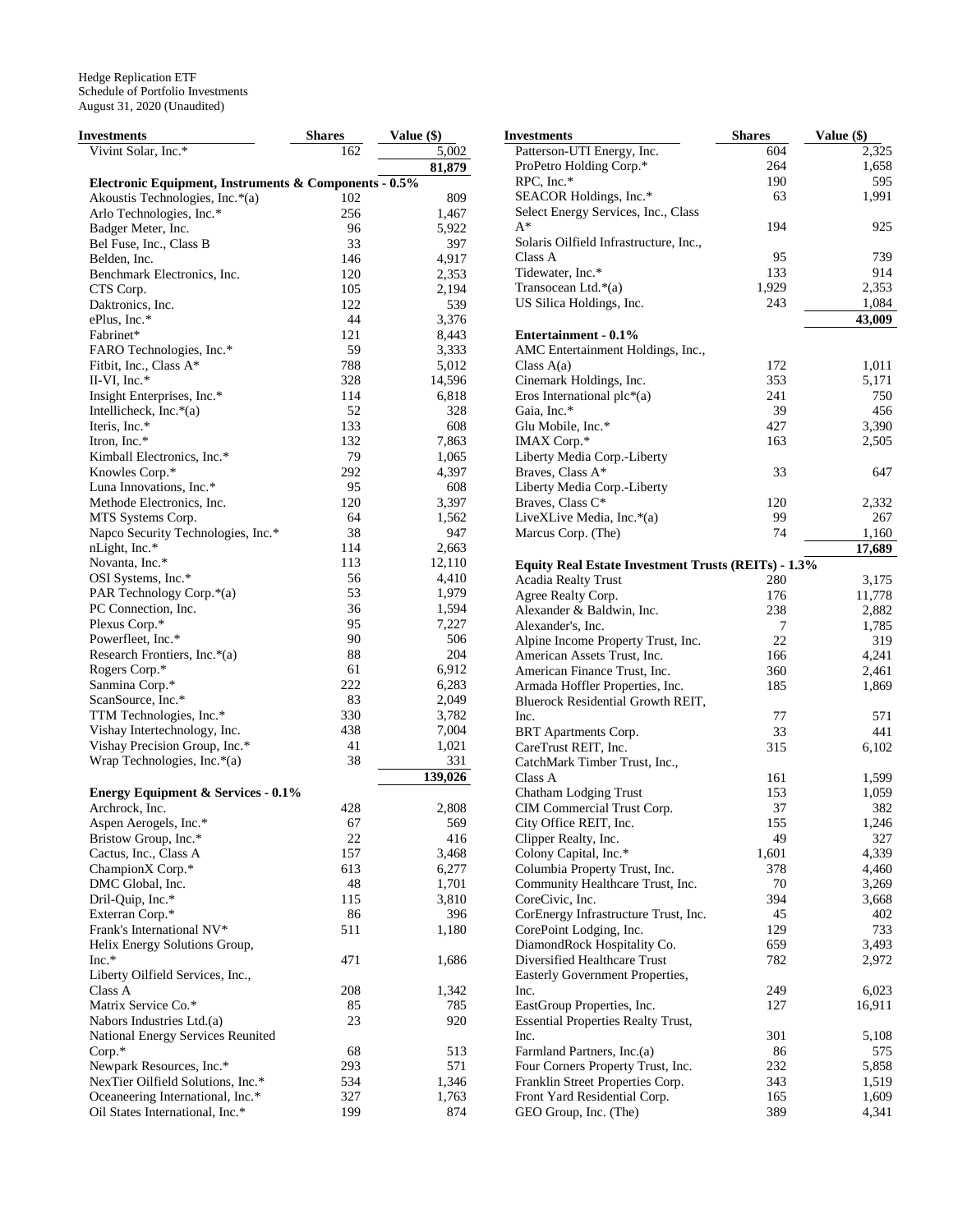| <b>Investments</b>                           | <b>Shares</b> | Value (\$) | <b>Investments</b>                                           | <b>Shares</b> | Value $(\$)$    |
|----------------------------------------------|---------------|------------|--------------------------------------------------------------|---------------|-----------------|
| Getty Realty Corp.                           | 111           | 3,251      | Urstadt Biddle Properties, Inc.,                             |               |                 |
| Gladstone Commercial Corp.                   | 111           | 2,177      | Class A                                                      | 98            | 911             |
| Gladstone Land Corp.                         | 63            | 992        | <b>Washington REIT</b>                                       | 272           | 5,968           |
| Global Medical REIT, Inc.                    | 135           | 1,727      | Whitestone REIT                                              | 131           | 842             |
| Global Net Lease, Inc.                       | 297           | 5,198      | Xenia Hotels & Resorts, Inc.                                 | 374           | 3,359           |
| Healthcare Realty Trust, Inc.                | 446           | 12,867     |                                                              |               | 377,234         |
| Hersha Hospitality Trust                     | 112           | 720        | Food & Staples Retailing - 0.2%                              |               |                 |
| Independence Realty Trust, Inc.              | 313           | 3,665      | Andersons, Inc. (The)                                        | 103           | 1,826           |
| <b>Industrial Logistics Properties Trust</b> | 214           | 4,616      | BJ's Wholesale Club Holdings,                                |               |                 |
| Innovative Industrial Properties,            |               |            | $Inc.*$                                                      | 452           | 20,073          |
| Inc.                                         | 55            | 6,770      | Chefs' Warehouse, Inc. (The)*                                | 82            | 1,214           |
| <b>Investors Real Estate Trust</b>           | 40            | 2,844      | HF Foods Group, Inc.*(a)                                     | 117           | 929             |
| iStar, Inc.                                  | 245           | 3,033      | Ingles Markets, Inc., Class A                                | 47            | 1,899           |
| Jernigan Capital, Inc.                       | 74            | 1,276      |                                                              |               |                 |
| Kite Realty Group Trust                      | 274           | 3,080      | Natural Grocers by Vitamin                                   |               |                 |
|                                              | 844           | 9,596      | Cottage, Inc.                                                | 30            | 352             |
| Lexington Realty Trust                       | 128           |            | Performance Food Group Co.*                                  | 432           | 15,772          |
| LTC Properties, Inc.                         |               | 4,671      | PriceSmart, Inc.                                             | 75            | 4,931           |
| Macerich Co. (The)(a)                        | 468           | 3,711      | Rite Aid Corp.*                                              | 181           | 2,357           |
| Mack-Cali Realty Corp.                       | 300           | 3,789      | SpartanNash Co.                                              | 117           | 2,338           |
| Monmouth Real Estate Investment              |               |            | United Natural Foods, Inc.*                                  | 176           | 3,177           |
| Corp.                                        | 313           | 4,542      | Village Super Market, Inc., Class A                          | 28            | 712             |
| National Health Investors, Inc.              | 142           | 8,839      | Weis Markets, Inc.                                           | 31            | 1,526           |
| National Storage Affiliates Trust            | 204           | 6,999      |                                                              |               | 57,106          |
| New Senior Investment Group, Inc.            | 270           | 1,183      | Food Products - 0.3%                                         |               |                 |
| NexPoint Residential Trust, Inc.             | 72            | 2,981      | Alico, Inc.                                                  | 17            | 549             |
| Office Properties Income Trust               | 158           | 3,767      | $B&G$ Foods, Inc.(a)                                         | 210           | 6,539           |
| One Liberty Properties, Inc.                 | 52            | 996        | Bridgford Foods Corp.*                                       | 6             | 100             |
| Pebblebrook Hotel Trust                      | 429           | 5,414      | Calavo Growers, Inc.                                         | 54            | 3,427           |
| Physicians Realty Trust                      | 670           | 12,160     | Cal-Maine Foods, Inc.*                                       | 104           | 4,013           |
| Piedmont Office Realty Trust, Inc.,          |               |            | Darling Ingredients, Inc.*                                   | 531           | 16,976          |
| Class A                                      | 416           | 6,369      | Farmer Bros Co.*                                             | 53            | 333             |
| Plymouth Industrial REIT, Inc.               | 49            | 654        | Fresh Del Monte Produce, Inc.                                | 103           | 2,389           |
| PotlatchDeltic Corp.                         | 216           | 9,945      | Freshpet, Inc.*                                              | 128           | 14,541          |
| Preferred Apartment Communities,             |               |            | Hostess Brands, Inc.*                                        | 403           | 5,175           |
| Inc., Class A                                | 157           | 1,036      | J & J Snack Foods Corp.                                      | 49            | 6,662           |
| PS Business Parks, Inc.                      | 66            | 8,329      | John B Sanfilippo & Son, Inc.                                | 29            | 2,310           |
| QTS Realty Trust, Inc., Class A              | 198           | 13,428     | Lancaster Colony Corp.                                       | 63            | 11,196          |
| <b>Retail Opportunity Investments</b>        |               |            | Landec Corp.*                                                | 85            | 870             |
| Corp.                                        | 377           | 4,196      | Limoneira Co.                                                | 54            | 781             |
| Retail Properties of America, Inc.,          |               |            | Sanderson Farms, Inc.                                        | 66            | 7,719           |
| Class A                                      | 707           | 4,461      |                                                              | 21            | 995             |
| Retail Value, Inc.                           | 54            | 686        | Seneca Foods Corp., Class A*<br>Simply Good Foods Co. (The)* | 281           | 6,983           |
| <b>RLJ</b> Lodging Trust                     | 541           | 5,107      |                                                              | 53            |                 |
| <b>RPT</b> Realty                            | 266           | 1,559      | Tootsie Roll Industries, Inc.                                |               | 1,696<br>93,254 |
| Ryman Hospitality Properties, Inc.           | 166           | 6,335      |                                                              |               |                 |
| Sabra Health Care REIT, Inc.                 | 678           | 10,055     | Gas Utilities - 0.2%                                         |               |                 |
| Safehold, Inc.                               | 57            | 3,162      | Brookfield Infrastructure Corp.,                             |               |                 |
| Saul Centers, Inc.                           | 39            | 1,093      | Class $A(a)$                                                 | 107           | 5,342           |
|                                              |               |            | Chesapeake Utilities Corp.                                   | 53            | 4,335           |
| Seritage Growth Properties, Class            | 112           | 1,571      | New Jersey Resources Corp.                                   | 314           | 9,464           |
| $A^*(a)$                                     |               |            | Northwest Natural Holding Co.                                | 100           | 5,111           |
| <b>Service Properties Trust</b>              | 541           | 4,442      | ONE Gas, Inc.                                                | 173           | 12,823          |
| SITE Centers Corp.                           | 505           | 3,793      | RGC Resources, Inc.                                          | 25            | 583             |
| STAG Industrial, Inc.                        | 494           | 15,956     | South Jersey Industries, Inc.                                | 306           | 6,778           |
| Summit Hotel Properties, Inc.                | 341           | 2,008      | Southwest Gas Holdings, Inc.                                 | 182           | 11,442          |
| Sunstone Hotel Investors, Inc.               | 709           | 5,906      | Spire, Inc.                                                  | 166           | 9,663           |
| Tanger Factory Outlet Centers,               |               |            |                                                              |               | 65,541          |
| Inc.(a)                                      | 299           | 1,701      | Health Care Equipment & Supplies - 0.8%                      |               |                 |
| Terreno Realty Corp.                         | 220           | 13,121     | Accelerate Diagnostics, Inc.*(a)                             | 101           | 1,230           |
| UMH Properties, Inc.                         | 121           | 1,759      | Accuray, Inc.*                                               | 295           | 687             |
| Uniti Group, Inc.                            | 637           | 6,255      | Alphatec Holdings, Inc.*                                     | 147           | 881             |
| Universal Health Realty Income               |               |            | AngioDynamics, Inc.*                                         | 121           | 1,133           |
| Trust                                        | 42            | 2,802      | Antares Pharma, Inc.*                                        | 542           | 1,534           |
| <b>Urban Edge Properties</b>                 | 383           | 4,044      | Apyx Medical Corp.*                                          | 110           | 505             |
|                                              |               |            |                                                              |               |                 |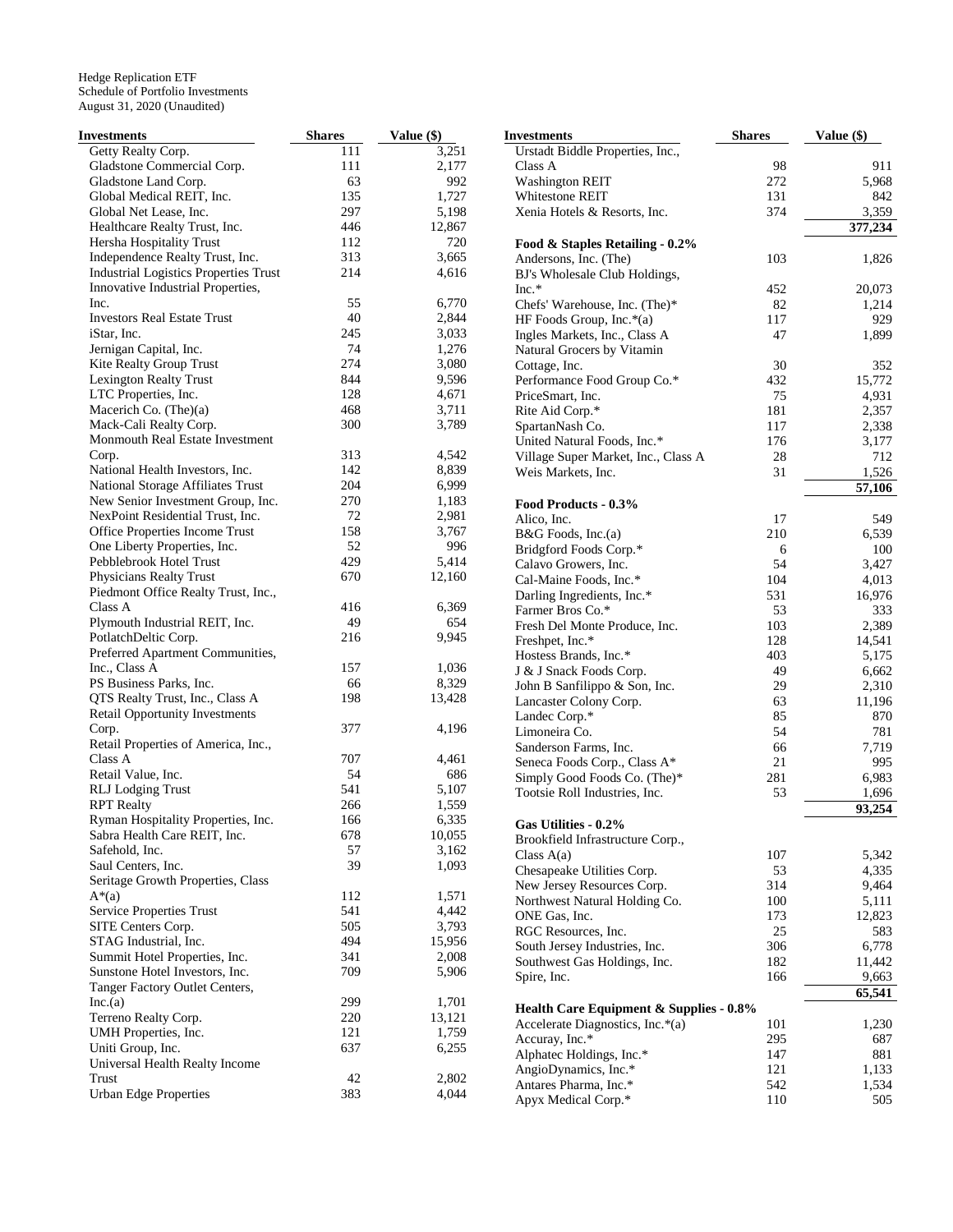| Investments                        | <b>Shares</b> | Value (\$) | <b>Investments</b>                                 | <b>Shares</b> | Value (\$) |
|------------------------------------|---------------|------------|----------------------------------------------------|---------------|------------|
| Aspira Women's Health, Inc.*(a)    | 156           | 447        | Tactile Systems Technology, Inc.*                  | 61            | 2,344      |
| AtriCure, Inc.*                    | 129           | 5,770      | Tela Bio, Inc.*                                    | 18            | 256        |
| Atrion Corp.                       | 5             | 3,159      | TransMedics Group, Inc.*                           | 65            | 1,159      |
| Avanos Medical, Inc.*              | 157           | 5,087      | Utah Medical Products, Inc.                        | 11            | 904        |
| Axogen, Inc.*                      | 120           | 1,424      | Vapotherm, Inc.*                                   | 63            | 1,960      |
| Axonics Modulation Technologies,   |               |            | Varex Imaging Corp.*                               | 124           | 1,375      |
| Inc.*                              | 100           | 4,226      | Venus Concept, Inc.*(a)                            | 61            | 175        |
| Bellerophon Therapeutics, Inc.*    | 11            | 119        | ViewRay, Inc.*                                     | 368           | 1,001      |
| Beyond Air, Inc.*(a)               | 43            | 239        | Volition RX Ltd. $*(a)$                            | 78            | 264        |
| BioLife Solutions, Inc.*           | 24            | 512        | Wright Medical Group NV*                           | 424           | 12,818     |
| BioSig Technologies, Inc. $*(a)$   | 70            | 519        | Zynex, Inc. $*(a)$                                 | 55            | 814        |
| Cantel Medical Corp.               | 125           | 6,560      |                                                    |               | 228,257    |
| Cardiovascular Systems, Inc.*      | 114           | 3,724      |                                                    |               |            |
| Cerus Corp.*                       | 534           | 3,402      | <b>Health Care Providers &amp; Services - 0.5%</b> |               |            |
|                                    | 64            | 262        | 1Life Healthcare, Inc.*                            | 70            | 2,042      |
| Chembio Diagnostics, Inc.*(a)      |               |            | AdaptHealth Corp.*                                 | 26            | 552        |
| Co-Diagnostics, Inc. $*(a)$        | 86            | 937        | Addus HomeCare Corp.*                              | 46            | 4,308      |
| CONMED Corp.                       | 90            | 7,768      | American Renal Associates                          |               |            |
| CryoLife, Inc.*                    | 121           | 2,447      | Holdings, Inc.*                                    | 45            | 303        |
| CryoPort, Inc.*                    | 111           | 6,158      | AMN Healthcare Services, Inc.*                     | 154           | 8,291      |
| Cutera, Inc.*                      | 55            | 900        | Apollo Medical Holdings, Inc.*                     | 33            | 623        |
| CytoSorbents Corp.*                | 114           | 962        | Avalon GloboCare Corp.*(a)                         | 64            | 91         |
| Electromed, Inc.*                  | 23            | 285        | BioTelemetry, Inc.*                                | 111           | 4,393      |
| FONAR Corp.*                       | 21            | 533        | Brookdale Senior Living, Inc.*                     | 606           | 1,666      |
| GenMark Diagnostics, Inc.*         | 223           | 2,892      | Community Health Systems, Inc.*                    | 281           | 1,453      |
| Glaukos Corp.*                     | 139           | 6,648      | CorVel Corp.*                                      | 29            | 2,408      |
| Heska Corp.*                       | 23            | 2,383      | Covetrus, Inc.*                                    | 324           | 7,423      |
| Inogen, Inc.*                      | 61            | 1,844      | Cross Country Healthcare, Inc.*                    | 118           | 754        |
| Integer Holdings Corp.*            | 108           | 7,480      | Ensign Group, Inc. (The)                           | 169           | 9,893      |
| IntriCon Corp.*                    | 28            | 340        | Enzo Biochem, Inc.*                                | 146           | 311        |
| Invacare Corp.                     | 111           | 753        | Exagen, Inc.*                                      | 16            | 231        |
| iRadimed Corp.*                    | 19            | 403        | Five Star Senior Living, Inc.*                     | 62            | 321        |
| iRhythm Technologies, Inc.*        | 89            | 19,596     | Fulgent Genetics, Inc.*                            | 32            | 946        |
| Lantheus Holdings, Inc.*           | 219           | 2,939      | Hanger, Inc.*                                      | 122           | 2,411      |
| LeMaitre Vascular, Inc.            | 55            | 1,775      |                                                    |               |            |
|                                    | 161           |            | HealthEquity, Inc.*                                | 245           | 14,083     |
| LivaNova plc*                      |               | 7,551      | InfuSystem Holdings, Inc.*                         | 48            | 698        |
| Meridian Bioscience, Inc.*         | 140           | 1,980      | Joint Corp. (The)*                                 | 44            | 786        |
| Merit Medical Systems, Inc.*       | 179           | 8,789      | LHC Group, Inc.*                                   | 100           | 20,844     |
| Mesa Laboratories, Inc.            | 13            | 3,197      | Magellan Health, Inc.*                             | 77            | 5,810      |
| Milestone Scientific, Inc.*(a)     | 116           | 174        | MEDNAX, Inc.*                                      | 274           | 5,091      |
| Misonix, Inc.*                     | 48            | 633        | National HealthCare Corp.                          | 41            | 2,612      |
| Natus Medical, Inc.*               | 111           | 2,016      | National Research Corp.                            | 44            | 2,464      |
| Nemaura Medical, Inc.*             | 22            | 82         | Ontrak, Inc.*(a)                                   | 26            | 1,897      |
| Neogen Corp.*                      | 174           | 13,259     | Option Care Health, Inc.*                          | 112           | 1,301      |
| Nevro Corp.*                       | 111           | 15,267     | Owens & Minor, Inc.                                | 205           | 3,399      |
| NuVasive, Inc.*                    | 169           | 8,810      | Patterson Cos., Inc.                               | 280           | 8,123      |
| OraSure Technologies, Inc.*        | 206           | 2,414      | Pennant Group, Inc. (The)*                         | 86            | 3,185      |
| Orthofix Medical, Inc.*            | 62            | 1,881      | PetIQ, Inc.*                                       | 68            | 2,392      |
| OrthoPediatrics Corp.*             | 39            | 1,966      | Progyny, Inc. $*(a)$                               | 87            | 2,484      |
| PAV med, Inc. $*(a)$               | 118           | 232        | Providence Service Corp. (The)*                    | 40            | 3,704      |
| Pulse Biosciences, Inc.*(a)        | 45            | 445        | R1 RCM, Inc.*                                      | 352           | 5,104      |
| Quotient Ltd.*                     | 200           | 1,012      | RadNet, Inc.*                                      | 141           | 2,033      |
| Repro-Med Systems, Inc.*           | 80            | 695        | Select Medical Holdings Corp.*                     | 358           | 7,185      |
| Retractable Technologies, Inc.*(a) | 44            | 278        | Sharps Compliance Corp.*(a)                        | 47            | 359        |
| Rockwell Medical, Inc.*(a)         | 226           | 296        |                                                    | 74            |            |
| SeaSpine Holdings Corp.*           | 86            | 1,145      | Surgery Partners, Inc.*                            |               | 1,413      |
| Shockwave Medical, Inc.*           | 88            | 5,591      | Tenet Healthcare Corp.*                            | 345           | 9,722      |
|                                    |               |            | Tivity Health, Inc.*                               | 143           | 2,339      |
| SI-BONE, Inc.*                     | 84            | 1,833      | Triple-S Management Corp., Class                   |               |            |
| Sientra, Inc.*                     | 153           | 587        | $B^*$                                              | 76            | 1,414      |
| Silk Road Medical, Inc.*           | 105           | 6,403      | US Physical Therapy, Inc.                          | 42            | 3,734      |
| Soliton, Inc.*                     | 18            | 123        | Viemed Healthcare, Inc.*                           | 113           | 1,228      |
| STAAR Surgical Co.*                | 149           | 7,145      |                                                    |               | 161,824    |
| Stereotaxis, Inc.*                 | 146           | 514        | <b>Health Care Technology - 0.2%</b>               |               |            |
| Surgalign Holdings, Inc.*          | 187           | 415        | Allscripts Healthcare Solutions,                   |               |            |
| Surmodics, Inc.*                   | 44            | 1,991      | Inc.*                                              | 533           | 4,760      |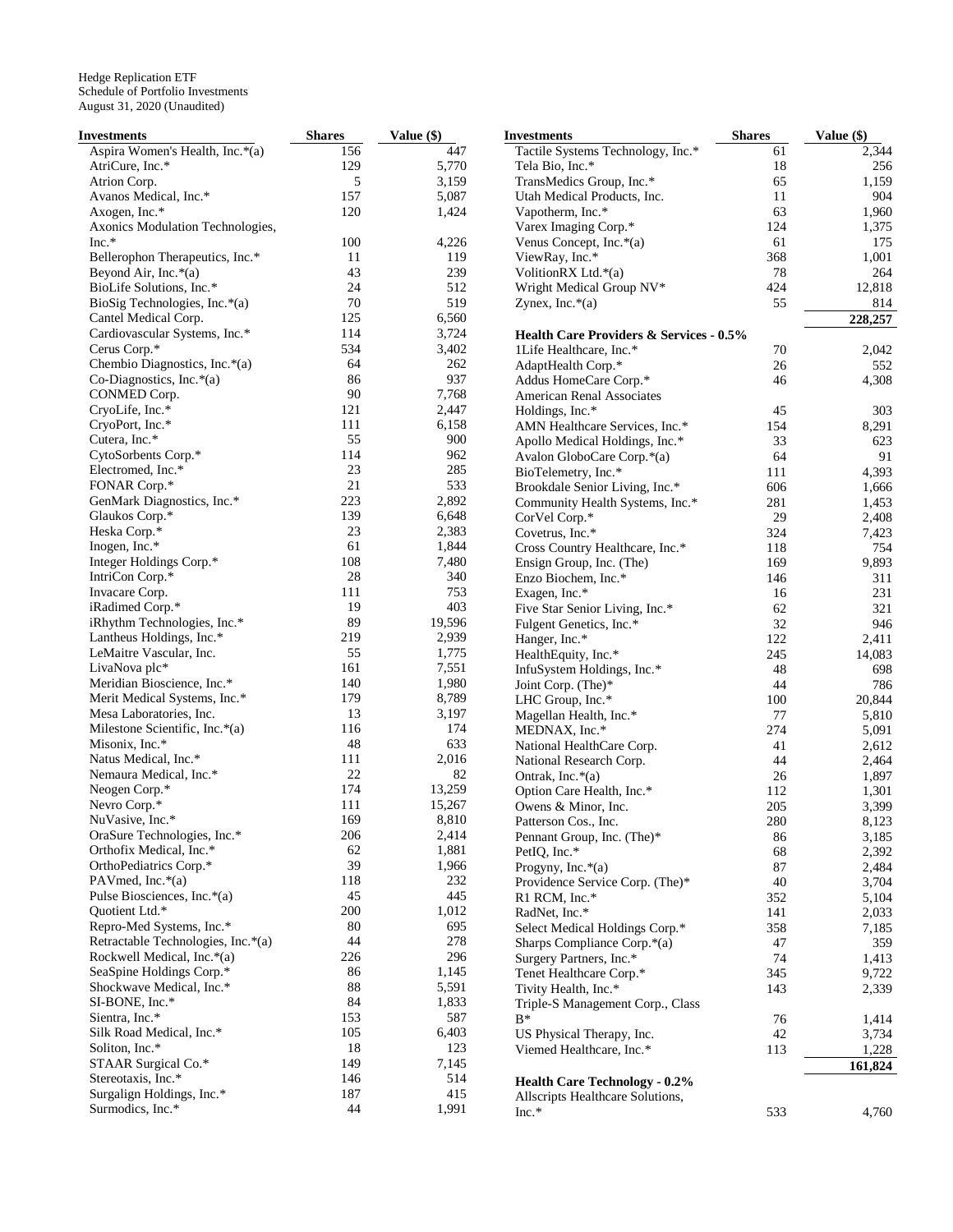| Investments                          | <b>Shares</b> | Value (\$) | <b>Investments</b>                                                  | <b>Shares</b> | Value $(\$)$ |
|--------------------------------------|---------------|------------|---------------------------------------------------------------------|---------------|--------------|
| Computer Programs and Systems,       |               |            | Scientific Games Corp.*                                             | 188           | 3,889        |
| Inc.                                 | 42            | 1,149      | SeaWorld Entertainment, Inc.*                                       | 168           | 3,427        |
| Evolent Health, Inc., Class A*       | 249           | 3,568      | Shake Shack, Inc., Class A*                                         | 116           | 7,917        |
| Health Catalyst, Inc.*               | 106           | 3,305      | Target Hospitality Corp.*                                           | 98            | 142          |
| HealthStream, Inc.*                  | 85            | 1,761      | Texas Roadhouse, Inc.                                               | 217           | 13,669       |
| HMS Holdings Corp.*                  | 291           | 8,116      | Twin River Worldwide Holdings,                                      |               |              |
| $iCAD, Inc.*(a)$                     | 66            | 715        | Inc.                                                                | 60            | 1,436        |
| Inovalon Holdings, Inc., Class A*    | 243           | 6,013      | Wingstop, Inc.                                                      | 98            | 16,013       |
| Inspire Medical Systems, Inc.*       | 86            | 10,273     |                                                                     |               | 213,887      |
| NantHealth, Inc.*                    | 89            | 283        | <b>Household Durables - 0.5%</b>                                    |               |              |
| NextGen Healthcare, Inc.*            | 181           | 2,400      | Beazer Homes USA, Inc.*                                             | 94            | 1,151        |
| Omnicell, Inc.*                      | 140           | 9,335      |                                                                     | 28            | 254          |
| OptimizeRx Corp.*                    | 47            | 947        | Casper Sleep, Inc.*                                                 |               |              |
|                                      | 94            |            | Cavco Industries, Inc.*                                             | 29            | 5,536        |
| Phreesia, Inc.*                      |               | 2,965      | Century Communities, Inc.*                                          | 96            | 3,425        |
| Schrodinger, Inc.*                   | 46            | 2,781      | Ethan Allen Interiors, Inc.                                         | 77            | 1,096        |
| Simulations Plus, Inc.               | 42            | 2,502      | GoPro, Inc., Class A*                                               | 426           | 1,955        |
| Tabula Rasa HealthCare, Inc.*(a)     | 68            | 3,441      | Green Brick Partners, Inc.*                                         | 78            | 1,111        |
| Vocera Communications, Inc.*         | 105           | 2,939      | Hamilton Beach Brands Holding                                       |               |              |
|                                      |               | 67,253     | Co., Class A                                                        | 23            | 503          |
| Hotels, Restaurants & Leisure - 0.7% |               |            | Helen of Troy Ltd.*                                                 | 83            | 17,166       |
| Accel Entertainment, Inc.*(a)        | 139           | 1,649      | Hooker Furniture Corp.                                              | 38            | 937          |
| BBX Capital Corp.                    | 42            | 647        | Installed Building Products, Inc.*                                  | 75            | 6,511        |
| Biglari Holdings, Inc., Class B*     | 3             | 297        | iRobot Corp.*                                                       | 91            | 6,737        |
| BJ's Restaurants, Inc.               | 61            | 1,923      | KB Home                                                             | 291           | 10,406       |
| Bloomin' Brands, Inc.                | 289           | 4,144      | La-Z-Boy, Inc.                                                      | 147           | 4,778        |
| Bluegreen Vacations Corp.            | 17            | 95         | Legacy Housing Corp.*                                               | 27            | 412          |
| Boyd Gaming Corp.                    | 268           | 7,177      | LGI Homes, Inc.*                                                    | 73            | 8,166        |
| Brinker International, Inc.          | 144           | 6,486      | Lifetime Brands, Inc.                                               | 39            | 383          |
| Caesars Entertainment, Inc.*         | 449           | 20,564     | Lovesac Co. (The)*                                                  | 29            | 768          |
| Carrols Restaurant Group, Inc.*      | 116           | 773        | M/I Homes, Inc.*                                                    | 92            | 3,916        |
| Century Casinos, Inc.*               | 89            | 547        | MDC Holdings, Inc.                                                  | 168           | 7,288        |
| Cheesecake Factory, Inc. (The)       | 140           | 4,134      | Meritage Homes Corp.*                                               | 123           | 11,812       |
|                                      | 125           | 21,845     | Purple Innovation, Inc.*                                            | 47            | 889          |
| Churchill Downs, Inc.                |               |            |                                                                     | 180           |              |
| Chuy's Holdings, Inc.*               | 55            | 1,223      | Skyline Champion Corp.*                                             |               | 5,137        |
| Cracker Barrel Old Country Store,    |               |            | Sonos, Inc.*                                                        | 262           | 3,686        |
| Inc.                                 | 79            | 10,563     | Taylor Morrison Home Corp., Class                                   |               |              |
| Dave & Buster's Entertainment,       |               |            | $A^*$                                                               | 416           | 9,788        |
| Inc.(a)                              | 153           | 2,544      | TopBuild Corp.*                                                     | 109           | 16,764       |
| Del Taco Restaurants, Inc.*          | 98            | 824        | TRI Pointe Group, Inc.*                                             | 427           | 7,208        |
| Denny's Corp.*                       | 179           | 2,051      | Tupperware Brands Corp.                                             | 162           | 2,639        |
| Dine Brands Global, Inc.             | 51            | 3,038      | Turtle Beach Corp.*(a)                                              | 44            | 861          |
| El Pollo Loco Holdings, Inc.*        | 59            | 1,054      | Universal Electronics, Inc.*                                        | 44            | 1,808        |
| Everi Holdings, Inc.*                | 268           | 2,080      | VOXX International Corp.*                                           | 65            | 408          |
| Fiesta Restaurant Group, Inc.*       | 59            | 591        |                                                                     |               | 143,499      |
| GAN Ltd. $*(a)$                      | 24            | 493        | Household Products - 0.1%                                           |               |              |
| Golden Entertainment, Inc.*          | 55            | 706        | Central Garden & Pet Co.*                                           | 32            | 1,302        |
| Hilton Grand Vacations, Inc.*        | 281           | 6,157      | Central Garden & Pet Co., Class A*                                  | 130           | 4,831        |
| International Game Technology plc    | 328           | 3,651      | Oil-Dri Corp. of America                                            | 17            | 595          |
| Jack in the Box, Inc.                | 75            | 6,179      | WD-40 Co.                                                           | 45            | 9,197        |
| Kura Sushi USA, Inc., Class A*       | 11            | 135        |                                                                     |               | 15,925       |
| Lindblad Expeditions Holdings,       |               |            | <b>Independent Power and Renewable Electricity Producers - 0.1%</b> |               |              |
| Inc.*                                | 85            | 842        | Atlantic Power Corp.*                                               | 299           | 619          |
| Marriott Vacations Worldwide         |               |            |                                                                     |               |              |
| Corp.                                | 134           | 12,686     | Brookfield Renewable Corp.                                          | 226           | 11,508       |
| Monarch Casino & Resort, Inc.*       | 42            | 1,932      | Clearway Energy, Inc., Class A                                      | 115           | 2,777        |
| Nathan's Famous, Inc.                | 10            | 525        | Clearway Energy, Inc., Class C                                      | 263           | 6,709        |
|                                      |               |            | Ormat Technologies, Inc.                                            | 132           | 8,035        |
| Noodles & Co.*                       | 103           | 784        | Sunnova Energy International,                                       |               |              |
| Papa John's International, Inc.      | 107           | 10,517     | $Inc.*$                                                             | 107           | 2,538        |
| Penn National Gaming, Inc.*          | 442           | 22,586     |                                                                     |               | 32,186       |
| PlayAGS, Inc.*                       | 88            | 352        | Industrial Conglomerates - 0.0%(c)                                  |               |              |
| RCI Hospitality Holdings, Inc.       | 28            | 535        | Raven Industries, Inc.                                              | 118           | 2,932        |
| Red Robin Gourmet Burgers, Inc.*     | 42            | 466        |                                                                     |               |              |
| Red Rock Resorts, Inc., Class A      | 217           | 3,705      |                                                                     |               |              |
| Ruth's Hospitality Group, Inc.       | 87            | 894        |                                                                     |               |              |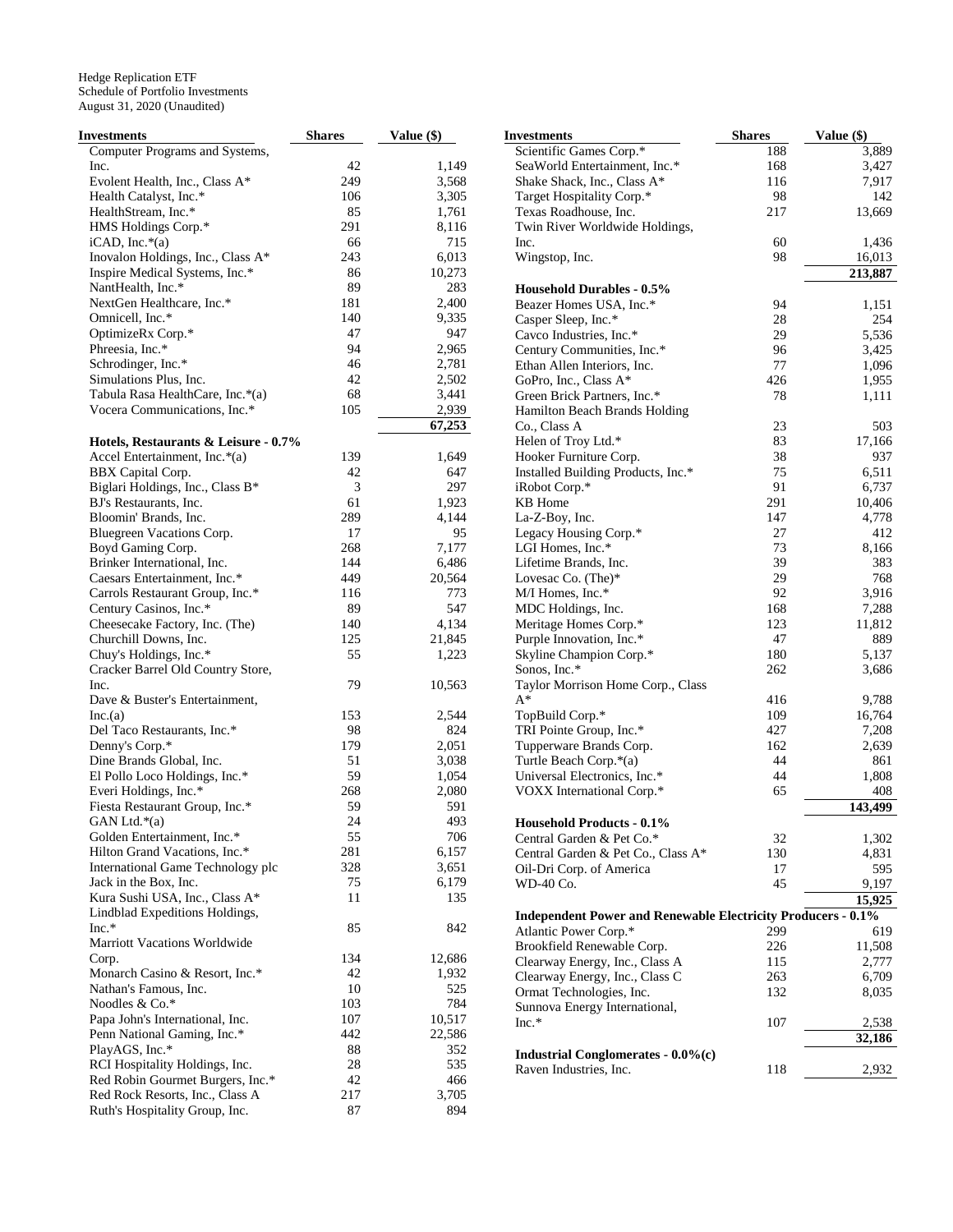| Investments                         | <b>Shares</b>  | Value $(\$)$ | <b>Investments</b>                                   | <b>Shares</b> | Value (\$) |
|-------------------------------------|----------------|--------------|------------------------------------------------------|---------------|------------|
| Insurance - 0.5%                    |                |              | <b>Internet &amp; Direct Marketing Retail - 0.2%</b> |               |            |
| Ambac Financial Group, Inc.*        | 150            | 1,895        | 1-800-Flowers.com, Inc., Class A*                    | 82            | 2,454      |
| American Equity Investment Life     |                |              | CarParts.com, Inc.*                                  | 70            | 984        |
| Holding Co.                         | 299            | 7,149        | Duluth Holdings, Inc., Class $B^*(a)$                | 36            | 348        |
| AMERISAFE, Inc.                     | 63             | 4,204        | Groupon, Inc.*                                       | 76            | 2,419      |
| Argo Group International Holdings   |                |              | Lands' End, Inc.*                                    | 38            | 508        |
| Ltd.                                | 107            | 3,974        | Liquidity Services, Inc.*                            | 92            | 663        |
| BRP Group, Inc., Class A*           | 66             | 1,816        | Magnite, Inc.*                                       | 340           | 2,499      |
| Citizens, Inc. $*(a)$               | 163            | 954          | Overstock.com, Inc.*                                 | 133           | 11,638     |
| CNO Financial Group, Inc.           | 473            | 7,710        | PetMed Express, Inc.                                 | 64            | 2,225      |
| Crawford & Co., Class A             | 54             | 370          | Quotient Technology, Inc.*                           | 283           | 2,465      |
| Donegal Group, Inc., Class A        | 36             | 519          | RealReal, Inc. (The)*                                | 206           | 3,308      |
| eHealth, Inc.*                      | 84             | 5,302        | Shutterstock, Inc.                                   | 64            | 3,220      |
| Employers Holdings, Inc.            | 98             | 3,193        | Stamps.com, Inc.*                                    | 55            | 13,714     |
| Enstar Group Ltd.*                  | 40             | 7,160        | Stitch Fix, Inc., Class A*(a)                        | 185           | 4,468      |
|                                     | 32             |              |                                                      | 250           | 1,008      |
| FBL Financial Group, Inc., Class A  | 41             | 1,186        | Waitr Holdings, Inc.*                                |               |            |
| FedNat Holding Co.                  |                | 348          |                                                      |               | 51,921     |
| Genworth Financial, Inc., Class A*  | 1,664          | 5,025        | IT Services - 0.4%                                   |               |            |
| Goosehead Insurance, Inc., Class A  | 43             | 4,419        | Brightcove, Inc.*                                    | 129           | 1,434      |
| Greenlight Capital Re Ltd., Class   |                |              | Cardtronics plc, Class A*                            | 119           | 2,583      |
| $A^*$                               | 95             | 691          | Cass Information Systems, Inc.                       | 47            | 1,841      |
| HCI Group, Inc.                     | 20             | 1,094        | Conduent, Inc.*                                      | 544           | 1,839      |
| Heritage Insurance Holdings, Inc.   | 83             | 1,083        | CSG Systems International, Inc.                      | 108           | 4,598      |
| Horace Mann Educators Corp.         | 137            | 5,351        | <b>Endurance International Group</b>                 |               |            |
| Independence Holding Co.            | 15             | 525          | Holdings, Inc.*                                      | 218           | 1,419      |
| Investors Title Co.                 | $\overline{4}$ | 544          | EVERTEC, Inc.                                        | 199           | 6,969      |
| James River Group Holdings Ltd.     | 99             | 4,822        | Evo Payments, Inc., Class A*                         | 134           | 3,850      |
| Kinsale Capital Group, Inc.         | 69             | 14,299       | ExlService Holdings, Inc.*                           | 111           | 7,070      |
| MBIA, Inc.*                         | 229            | 1,857        | GreenSky, Inc., Class A*                             | 205           | 892        |
| National General Holdings Corp.     | 225            | 7,661        | Grid Dynamics Holdings, Inc.*                        | 72            | 534        |
| National Western Life Group, Inc.,  |                |              | GTT Communications, Inc.*(a)                         | 105           | 523        |
| Class A                             | 8              | 1,760        | Hackett Group, Inc. (The)                            | 82            | 1,034      |
| NI Holdings, Inc.*                  | 30             | 490          | 13 Verticals, Inc., Class A*                         | 49            | 1,367      |
| Palomar Holdings, Inc.*             | 64             | 7,190        | Information Services Group, Inc.*                    | 116           | 238        |
| ProAssurance Corp.                  | 177            | 2,712        | International Money Express, Inc.*                   | 44            | 744        |
| ProSight Global, Inc.*              | 31             | 294          | KBR, Inc.                                            | 470           | 11,745     |
| Protective Insurance Corp., Class B | 30             | 431          | Limelight Networks, Inc.*                            | 383           | 2,172      |
| RLI Corp.                           | 131            | 12,286       | LiveRamp Holdings, Inc.*                             | 216           | 12,061     |
| Safety Insurance Group, Inc.        | 48             | 3,475        |                                                      |               |            |
| Selective Insurance Group, Inc.     | 195            | 11,663       | ManTech International Corp., Class                   |               |            |
| State Auto Financial Corp.          | 58             | 895          | A                                                    | 90            | 6,737      |
|                                     | 77             |              | MAXIMUS, Inc.                                        | 202           | 15,665     |
| Stewart Information Services Corp.  |                | 3,286        | MoneyGram International, Inc.*(a)                    | 205           | 599        |
| Third Point Reinsurance Ltd.*       | 266            | 2,277        | NIC, Inc.                                            | 217           | 4,639      |
| Tiptree, Inc.                       | 82             | 462          | Paysign, Inc.*(a)                                    | 102           | 657        |
| Trupanion, Inc.*                    | 98             | 6,148        | Perficient, Inc.*                                    | 107           | 4,591      |
| United Fire Group, Inc.             | 69             | 1,737        | Perspecta, Inc.                                      | 459           | 9,533      |
| United Insurance Holdings Corp.     | 67             | 507          | PFSweb, Inc.*                                        | 46            | 389        |
| Universal Insurance Holdings, Inc.  | 93             | 1,725        | Priority Technology Holdings,                        |               |            |
| Vericity, Inc.                      | 6              | 43           | $Inc.*$                                              | 25            | 49         |
| Watford Holdings Ltd.*              | 56             | 896          | Repay Holdings Corp.*                                | 121           | 3,061      |
|                                     |                | 151,428      | ServiceSource International,                         |               |            |
| Interactive Media & Services - 0.1% |                |              | $Inc.*(a)$                                           | 287           | 432        |
| Cargurus, Inc.*                     | 285            | 6,948        | StarTek, Inc.*                                       | 55            | 275        |
| Cars.com, Inc.*                     | 222            | 1,927        | Sykes Enterprises, Inc.*                             | 129           | 4,271      |
| DHI Group, Inc.*                    | 160            | 389          | TTEC Holdings, Inc.                                  | 60            | 3,401      |
| Eventbrite, Inc., Class A*          | 209            | 2,247        | Tucows, Inc., Class A*                               | 31            | 1,960      |
| EverQuote, Inc., Class A*           | 46             | 1,633        | Unisys Corp.*                                        | 204           | 2,379      |
| Liberty TripAdvisor Holdings, Inc., |                |              | Verra Mobility Corp.*                                | 441           | 4,659      |
| Class $A^*$                         | 240            | 672          | Virtusa Corp.*                                       | 95            | 3,756      |
| Meet Group, Inc. (The)*             | 227            | 1,430        |                                                      |               | 129,966    |
| QuinStreet, Inc.*                   | 156            | 2,051        |                                                      |               |            |
| TrueCar, Inc.*                      | 349            | 1,651        | Leisure Products - 0.1%                              |               |            |
|                                     | 231            |              | Acushnet Holdings Corp.                              | 113           | 3,988      |
| Yelp, Inc.*                         |                | 5,341        | American Outdoor Brands, Inc.*                       | 45            | 685        |
|                                     |                | 24,289       | Callaway Golf Co.                                    | 308           | 6,425      |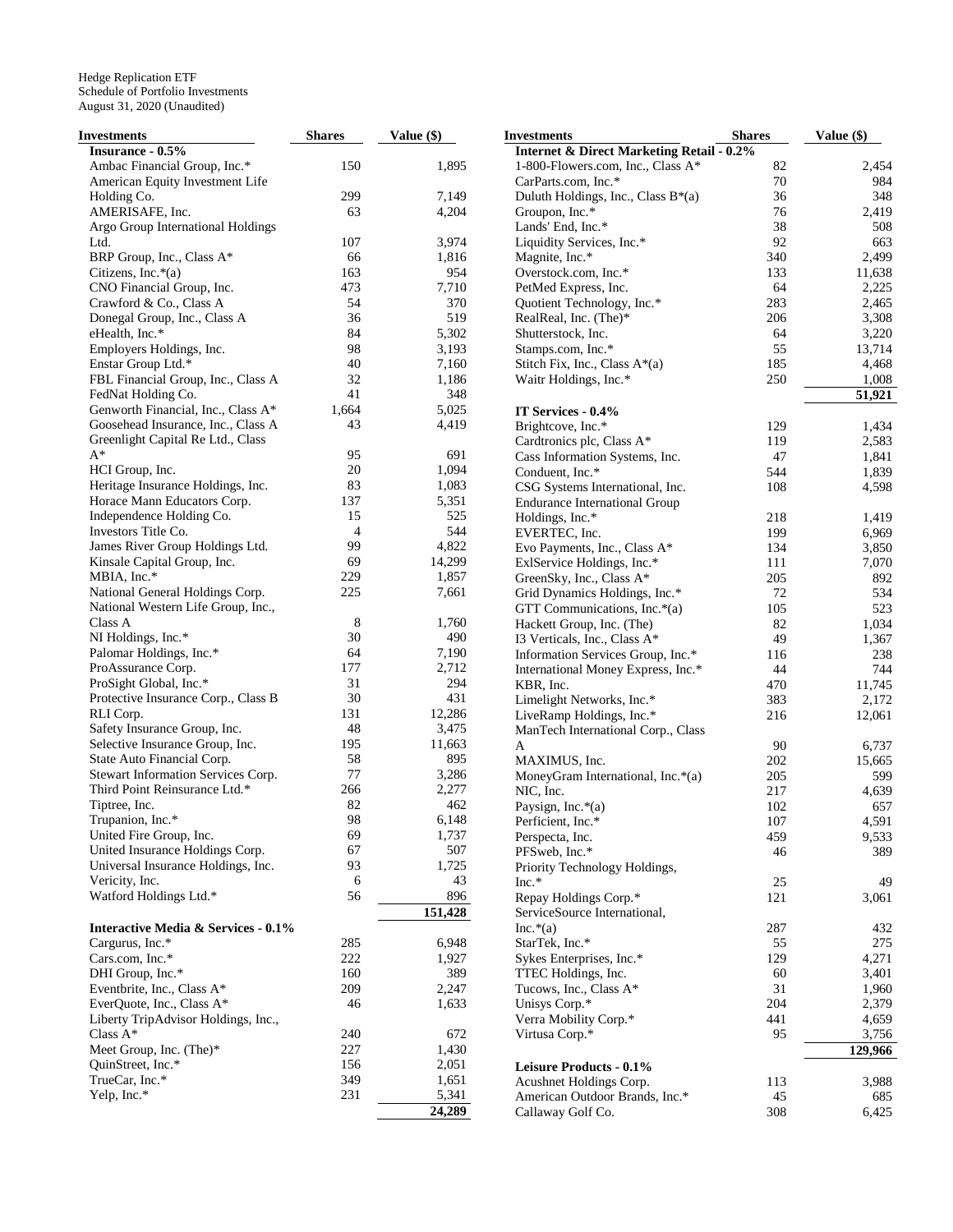| Investments                           | <b>Shares</b> | Value (\$) | <b>Investments</b>                  | <b>Shares</b> | Value (\$) |
|---------------------------------------|---------------|------------|-------------------------------------|---------------|------------|
| Clarus Corp.                          | 77            | 969        | Mayville Engineering Co., Inc.*     | 24            | 205        |
| Escalade, Inc.                        | 34            | 616        | Meritor, Inc.*                      | 229           | 5,212      |
| Johnson Outdoors, Inc., Class A       | 17            | 1,457      | Miller Industries, Inc.             | 37            | 1,161      |
| Malibu Boats, Inc., Class A*          | 68            | 3,526      | Mueller Industries, Inc.            | 184           | 5,465      |
| Marine Products Corp.                 | 24            | 347        | Mueller Water Products, Inc., Class |               |            |
| MasterCraft Boat Holdings, Inc.*      | 61            | 1,276      | A                                   | 517           | 5,584      |
| Nautilus, Inc.*                       | 98            | 1,161      | Navistar International Corp.*       | 165           | 5,277      |
| Smith & Wesson Brands, Inc.*          | 180           | 3,287      | NN, Inc.                            | 138           | 628        |
| Sturm Ruger & Co., Inc.               | 56            | 3,968      | Omega Flex, Inc.                    | 10            | 1,317      |
| Vista Outdoor, Inc.*                  | 192           | 3,727      | Park-Ohio Holdings Corp.            | 28            | 443        |
| YETI Holdings, Inc.*                  | 245           | 12,588     | Proto Labs, Inc.*                   | 88            | 12,936     |
|                                       |               | 44,020     | RBC Bearings, Inc.*                 | 81            | 10,695     |
|                                       |               |            | REV Group, Inc.                     | 91            | 705        |
| Life Sciences Tools & Services - 0.2% |               |            |                                     | 351           | 10,165     |
| Champions Oncology, Inc.*             | 24            | 199        | Rexnord Corp.                       | 112           |            |
| ChromaDex Corp.*(a)                   | 134           | 663        | Shyft Group, Inc. (The)             |               | 2,237      |
| Codexis, Inc.*                        | 177           | 2,443      | SPX Corp.*                          | 142           | 5,940      |
| Fluidigm Corp.*                       | 233           | 1,829      | SPX FLOW, Inc.*                     | 140           | 6,087      |
| Harvard Bioscience, Inc.*             | 124           | 415        | Standex International Corp.         | 41            | 2,371      |
| Luminex Corp.                         | 140           | 3,737      | Tennant Co.                         | 60            | 3,988      |
| Medpace Holdings, Inc.*               | 90            | 11,681     | Terex Corp.                         | 222           | 4,345      |
| NanoString Technologies, Inc.*        | 125           | 5,060      | TriMas Corp.*                       | 143           | 3,615      |
| NeoGenomics, Inc.*                    | 342           | 13,321     | Wabash National Corp.               | 174           | 2,125      |
| Pacific Biosciences of California,    |               |            | Watts Water Technologies, Inc.,     |               |            |
| Inc.*                                 | 480           | 3,168      | Class A                             | 90            | 8,617      |
| Personalis, Inc.*                     | 64            | 1,460      | Welbilt, Inc.*                      | 430           | 3,173      |
| Quanterix Corp.*                      | 62            | 2,207      |                                     |               | 233,472    |
|                                       |               | 46,183     | Marine - $0.0\%$ (c)                |               |            |
| Machinery - 0.8%                      |               |            | Costamare, Inc.                     | 164           | 828        |
| Alamo Group, Inc.                     | 33            | 3,660      | Eagle Bulk Shipping, Inc. $*(a)$    | 146           | 385        |
|                                       | 101           | 5,242      | Genco Shipping & Trading Ltd.       | 56            | 398        |
| Albany International Corp., Class A   | 213           |            | Matson, Inc.                        | 141           | 5,650      |
| Altra Industrial Motion Corp.         |               | 8,318      | Pangaea Logistics Solutions Ltd.    | 35            | 86         |
| Astec Industries, Inc.                | 74            | 3,901      | Safe Bulkers, Inc.*                 | 171           | 190        |
| Barnes Group, Inc.                    | 155           | 6,138      | Scorpio Bulkers, Inc.               | 18            | 252        |
| Blue Bird Corp.*                      | 51            | 580        |                                     |               | 7,789      |
| Chart Industries, Inc.*               | 119           | 7,821      |                                     |               |            |
| CIRCOR International, Inc.*           | 66            | 1,957      | <b>Media - 0.2%</b>                 |               |            |
| Columbus McKinnon Corp.               | 76            | 2,765      | AMC Networks, Inc., Class A*        | 128           | 3,109      |
| Douglas Dynamics, Inc.                | 74            | 2,841      | Boston Omaha Corp., Class A*        | 37            | 603        |
| Eastern Co. (The)                     | 18            | 394        | Cardlytics, Inc.*                   | 85            | 6,447      |
| Energy Recovery, Inc.*                | 125           | 1,064      | Central European Media              |               |            |
| Enerpac Tool Group Corp.              | 179           | 3,723      | Enterprises Ltd., Class A*          | 294           | 1,219      |
| EnPro Industries, Inc.                | 68            | 3,979      | comScore, Inc.*                     | 193           | 508        |
| ESCO Technologies, Inc.               | 84            | 7,553      | Daily Journal Corp.*(a)             | 4             | 1,101      |
| Evoqua Water Technologies Corp.*      | 283           | 5,790      | Emerald Holding, Inc.               | 81            | 224        |
| ExOne Co. $(The)*(a)$                 | 37            | 452        | Entercom Communications Corp.,      |               |            |
| Federal Signal Corp.                  | 197           | 6,328      | Class A                             | 387           | 580        |
| Franklin Electric Co., Inc.           | 152           | 9,023      | Entravision Communications Corp.,   |               |            |
| Gencor Industries, Inc.*              | 30            | 378        | Class A                             | 194           | 295        |
| Gorman-Rupp Co. (The)                 | 58            | 1,853      | EW Scripps Co. (The), Class A       | 185           | 2,057      |
| Graham Corp.                          | 32            | 420        | Fluent, Inc.*                       | 138           | 428        |
| Greenbrier Cos., Inc. (The)           | 106           | 2,882      | Gannett Co., Inc.(a)                | 434           | 751        |
| Helios Technologies, Inc.             | 97            | 3,988      | Gray Television, Inc.*              | 295           | 4,578      |
| Hillenbrand, Inc.                     | 244           | 7,737      | Hemisphere Media Group, Inc.*       | 54            | 481        |
| Hurco Cos., Inc.                      | 21            | 594        | iHeartMedia, Inc., Class A*(a)      | 198           | 1,826      |
|                                       |               |            |                                     |               |            |
| Hyster-Yale Materials Handling,       |               |            | Loral Space & Communications,       | 42            | 990        |
| Inc.                                  | 33            | 1,331      | Inc.                                |               |            |
| John Bean Technologies Corp.          | 103           | 10,559     | Meredith Corp.                      | 131           | 1,834      |
| Kadant, Inc.                          | 38            | 4,425      | MSG Networks, Inc., Class A*        | 131           | 1,276      |
| Kennametal, Inc.                      | 274           | 7,951      | National CineMedia, Inc.            | 205           | 740        |
| L B Foster Co., Class $A^*$           | 33            | 493        | Saga Communications, Inc., Class    |               |            |
| Lindsay Corp.                         | 36            | 3,597      | A                                   | 13            | 292        |
| Luxfer Holdings plc                   | 94            | 1,337      | Scholastic Corp.                    | 96            | 2,160      |
| Lydall, Inc.*                         | 56            | 1,052      | Sinclair Broadcast Group, Inc.,     |               |            |
| Manitowoc Co., Inc. (The)*            | 112           | 1,055      | Class $A(a)$                        | 171           | 3,558      |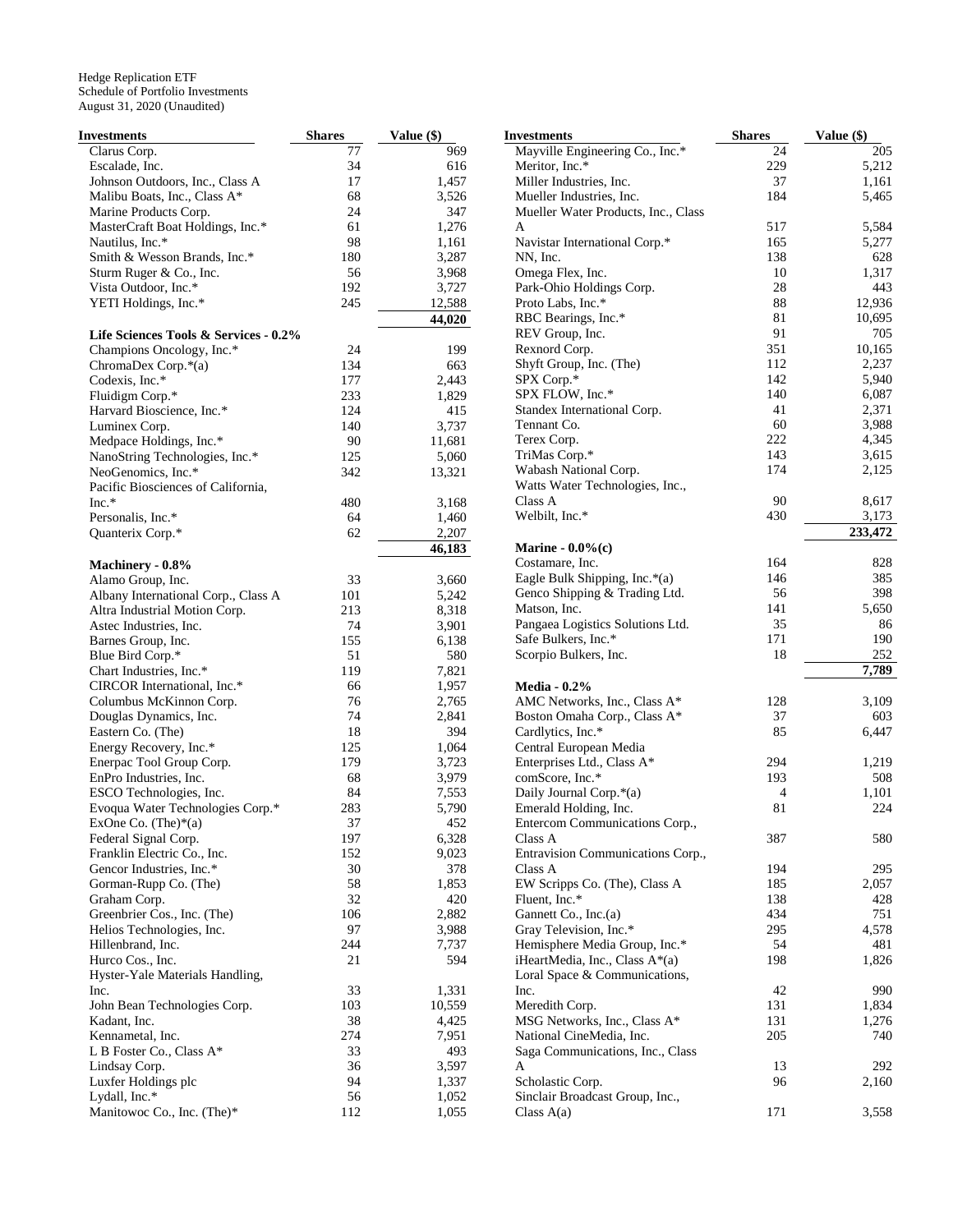| <b>Investments</b>                                           | <b>Shares</b> | Value (\$) |
|--------------------------------------------------------------|---------------|------------|
| TechTarget, Inc.*                                            | 77            | 3,055      |
| TEGNA, Inc.                                                  | 723           | 9,052      |
| Tribune Publishing Co.                                       | 51            | 579        |
| WideOpenWest, Inc.*                                          | 173           | 995        |
|                                                              |               | 48,738     |
| Metals $\&$ Mining - 0.3%                                    |               |            |
| Alcoa Corp.*                                                 | 618           | 9,035      |
| Allegheny Technologies, Inc.*                                | 419           | 3,490      |
| Arconic Corp.*                                               | 328           | 7,298      |
| Caledonia Mining Corp. plc(a)                                | 37            | 673        |
| Carpenter Technology Corp.                                   | 157           | 3,302      |
| Century Aluminum Co.*                                        | 167           | 1,648      |
| Cleveland-Cliffs, $Inc.(a)$                                  | 1,303         | 8,574      |
| Coeur Mining, Inc.*                                          | 799           | 6,759      |
| Commercial Metals Co.                                        | 392           | 8,181      |
| Compass Minerals International,                              |               |            |
| Inc.                                                         | 113           | 6,433      |
| Gold Resource Corp.                                          | 215           | 856        |
| Haynes International, Inc.                                   | 41            | 768        |
| Hecla Mining Co.                                             | 1,721         | 10,360     |
| Kaiser Aluminum Corp.                                        | 52            | 3,343      |
| Materion Corp.                                               | 67            | 3,657      |
| Novagold Resources, Inc.*                                    | 784           | 8,303      |
| Olympic Steel, Inc.                                          | 30            | 330        |
| Ryerson Holding Corp.*                                       | 53            | 292        |
| Schnitzer Steel Industries, Inc.,                            |               |            |
| Class A                                                      | 85            | 1,678      |
| SunCoke Energy, Inc.                                         | 274           | 981        |
| TimkenSteel Corp.*                                           | 148           | 558        |
| United States Steel Corp.(a)                                 | 723           | 5,661      |
| Warrior Met Coal, Inc.                                       | 170           | 2,630      |
| Worthington Industries, Inc.                                 | 122           | 5,067      |
|                                                              |               | 99,877     |
| <b>Mortgage Real Estate Investment Trusts (REITs) - 0.3%</b> |               |            |
| Anworth Mortgage Asset Corp.                                 | 323           | 559        |
| Apollo Commercial Real Estate                                |               |            |
| Finance, Inc.                                                | 510           | 4,559      |
| Arbor Realty Trust, Inc.(a)                                  | 340           | 3,849      |
| Ares Commercial Real Estate Corp.                            | 101           | 1,006      |
| Arlington Asset Investment Corp.,                            |               |            |
| Class A                                                      | 120           | 326        |
| ARMOUR Residential REIT, Inc.                                | 211           | 2,045      |
| Blackstone Mortgage Trust, Inc.,                             |               |            |
| Class A                                                      | 454           | 10,792     |
| Broadmark Realty Capital, Inc.(a)                            | 424           | 4,155      |
| Capstead Mortgage Corp.                                      | 314           | 1,937      |
| Cherry Hill Mortgage Investment                              |               |            |
| Corp.                                                        | 50            |            |
|                                                              |               | 478        |
| Chimera Investment Corp.                                     | 633           | 5,627      |
| Colony Credit Real Estate, Inc.                              | 277           | 1,668      |
| Dynex Capital, Inc.(a)                                       | 73            | 1,156      |
| Ellington Financial, Inc.                                    | 136           | 1,695      |
| Ellington Residential Mortgage                               |               |            |
| REIT                                                         | 30            | 341        |
| Granite Point Mortgage Trust, Inc.                           | 180           | 1,195      |
| Great Ajax Corp.                                             | 68            | 620        |
| Hannon Armstrong Sustainable                                 |               |            |
| Infrastructure Capital, Inc.                                 | 233           | 9,893      |
| Invesco Mortgage Capital, Inc.(a)                            | 548           | 1,644      |
| <b>KKR Real Estate Finance Trust,</b>                        |               |            |
| Inc.                                                         | 94            | 1,711      |
| Ladder Capital Corp.                                         | 349           | 2,600      |
| MFA Financial, Inc.                                          | 1,497         | 4,012      |
| New York Mortgage Trust, Inc.                                | 1,249         | 3,297      |

| <b>Investments</b>                                | <b>Shares</b> | Value (\$) |
|---------------------------------------------------|---------------|------------|
| Orchid Island Capital, Inc.                       | 219           | 1,119      |
| PennyMac Mortgage Investment                      |               |            |
| Trust                                             | 327           | 5,605      |
| Ready Capital Corp.                               | 121           | 1,238      |
| Redwood Trust, Inc.                               | 379           | 2,627      |
| TPG RE Finance Trust, Inc.                        | 198           | 1,746      |
| Two Harbors Investment Corp.                      | 903           | 4,921      |
| Western Asset Mortgage Capital                    |               |            |
| Corp(a)                                           | 172           | 391        |
|                                                   |               | 82,812     |
| Multiline Retail - $0.0\%$ (c)<br>Big Lots, Inc.  | 129           | 6,083      |
| Dillard's, Inc., Class A(a)                       | 25            | 755        |
| Macy's, Inc.(a)                                   | 1,030         | 7,179      |
|                                                   |               | 14,017     |
| <b>Multi-Utilities - 0.1%</b>                     |               |            |
| Avista Corp.                                      | 222           | 8,183      |
| Black Hills Corp.                                 | 207           | 11,608     |
| NorthWestern Corp.                                | 167           | 8,624      |
| Unitil Corp.                                      | 49            | 2,068      |
|                                                   |               | 30,483     |
| Oil, Gas & Consumable Fuels - 0.3%                |               |            |
| Adams Resources & Energy, Inc.                    | 7             | 149        |
| Antero Resources Corp.*                           | 801           | 2,579      |
| Arch Resources, Inc.                              | 50            | 1,883      |
| Ardmore Shipping Corp.                            | 111           | 411        |
| Berry Corp.                                       | 223           | 879        |
| Bonanza Creek Energy, Inc.*                       | 62            | 1,242      |
| Brigham Minerals, Inc., Class A                   | 100           | 1,181      |
| Clean Energy Fuels Corp.*                         | 433           | 1,143      |
| CNX Resources Corp.*                              | 612           | 6,707      |
| Comstock Resources, Inc.*<br>CONSOL Energy, Inc.* | 66<br>86      | 380<br>445 |
| Contango Oil & Gas Co.*(a)                        | 296           | 480        |
| CVR Energy, Inc.                                  | 98            | 1,636      |
| Delek US Holdings, Inc.                           | 206           | 3,240      |
| DHT Holdings, Inc.                                | 368           | 1,947      |
| Diamond S Shipping, Inc.*                         | 90            | 737        |
| Dorian LPG Ltd.*                                  | 114           | 962        |
| Earthstone Energy, Inc., Class A*                 | 77            | 226        |
| Energy Fuels, Inc.*(a)                            | 385           | 701        |
| Evolution Petroleum Corp.                         | 93            | 254        |
| Falcon Minerals Corp.                             | 127           | 357        |
| Frontline Ltd.(a)                                 | 389           | 3,096      |
| Golar LNG Ltd.*                                   | 300           | 3,105      |
| Goodrich Petroleum Corp.*                         | 30            | 247        |
| Green Plains, Inc.*                               | 113           | 1,512      |
| Gulfport Energy Corp.*                            | 530           | 374        |
| International Seaways, Inc.                       | 82            | 1,391      |
| Kosmos Energy Ltd.                                | 1,330         | 1,955      |
| Magnolia Oil & Gas Corp., Class                   |               |            |
| $A^*$                                             | 413           | 2,660      |
| Matador Resources Co.*(a)                         | 364           | 3,542      |
| Montage Resources Corp.*                          | 71            | 366        |
| NACCO Industries, Inc., Class A                   | 12            | 246        |
| NextDecade Corp.*<br>Nordic American Tankers Ltd. | 69<br>476     | 92         |
| Overseas Shipholding Group, Inc.,                 |               | 2,075      |
| Class $A^*$                                       | 218           | 460        |
| Ovintiv, Inc.                                     | 863           | 9,562      |
| Par Pacific Holdings, Inc.*                       | 132           | 1,146      |
| PBF Energy, Inc., Class A                         | 318           | 2,722      |
| PDC Energy, Inc.*                                 | 329           | 4,981      |
|                                                   |               |            |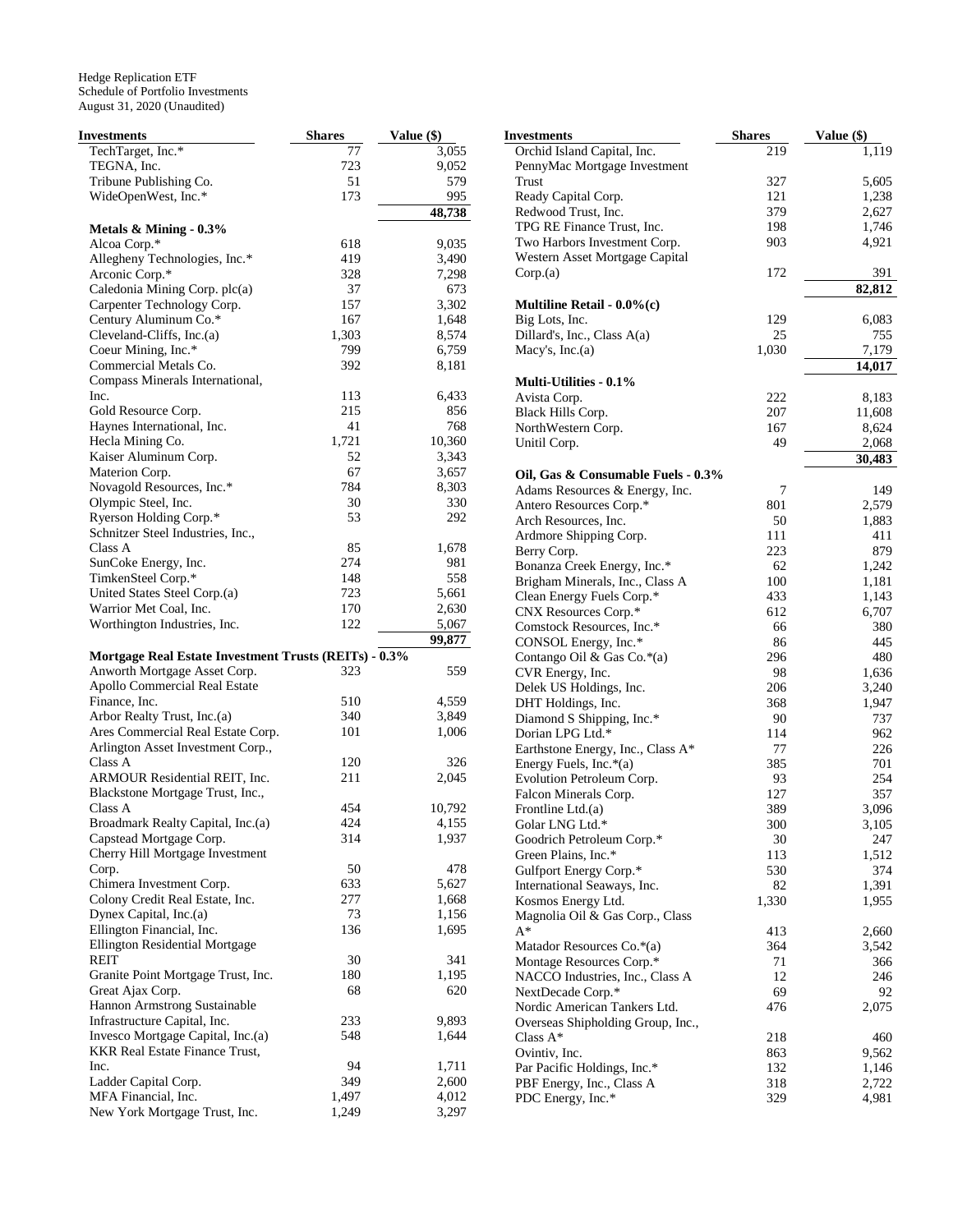| Investments                                                        | <b>Shares</b> | Value (\$)     | <b>Investments</b>                         |
|--------------------------------------------------------------------|---------------|----------------|--------------------------------------------|
| Peabody Energy Corp.                                               | 207           | 540            | Durect Corp.*                              |
| Penn Virginia Corp.*                                               | 45            | 514            | Eloxx Pharmaceutica                        |
| PrimeEnergy Resources Corp.*                                       | 2             | 134            | Endo International pl                      |
| Range Resources Corp.                                              | 706           | 5,267          | Eton Pharmaceuticals                       |
| Renewable Energy Group, Inc.*                                      | 126           | 4,212          | Evofem Biosciences,                        |
| REX American Resources Corp.*<br>Scorpio Tankers, Inc.(a)          | 19<br>169     | 1,174          | Evolus, Inc. $*(a)$<br>Fulcrum Therapeutic |
| SFL Corp. Ltd.                                                     | 308           | 2,001<br>2,704 | Harrow Health, Inc.*                       |
| SM Energy Co.                                                      | 372           | 904            | IMARA, Inc. $*(a)$                         |
| Southwestern Energy Co.*                                           | 1,793         | 4,985          | Innoviva, Inc.*                            |
| Talos Energy, Inc.*                                                | 36            | 270            | Intersect ENT, Inc.*                       |
| Tellurian, Inc. $*(a)$                                             | 481           | 447            | Intra-Cellular Therap                      |
| Uranium Energy Corp.*                                              | 599           | 689            | Kala Pharmaceuticals                       |
| W&T Offshore, Inc. $*(a)$                                          | 311           | 694            | Kaleido Biosciences,                       |
| Whiting Petroleum Corp.*(a)                                        | 297           | 237            | Lannett Co., Inc.*                         |
| World Fuel Services Corp.                                          | 206           | 5,438          | Liquidia Technologie                       |
|                                                                    |               | 97,281         | Lyra Therapeutics, In                      |
| Paper & Forest Products - 0.1%                                     |               |                | Mallinckrodt plc $*(a)$                    |
| Boise Cascade Co.                                                  | 129           | 5,908          | Marinus Pharmaceuti                        |
| Clearwater Paper Corp.*                                            | 53            | 1,784          | Menlo Therapeutics,                        |
| Domtar Corp.                                                       | 181           | 5,162          | MyoKardia, Inc.*                           |
| Louisiana-Pacific Corp.                                            | 372           | 12,254         | NGM Biopharmaceu                           |
| Neenah, Inc.                                                       | 55            | 2,435          | Ocular Therapeutix, 1                      |
| P H Glatfelter Co.                                                 | 144           | 2,158          | Odonate Therapeutic                        |
| Schweitzer-Mauduit International,                                  |               |                | Omeros Corp. $*(a)$                        |
| Inc.                                                               | 102           | 3,094          | Optinose, Inc.*<br>Osmotica Pharmaceu      |
| Verso Corp., Class A                                               | 116           | 1,521          | Pacira BioSciences, I                      |
|                                                                    |               | 34,316         | Paratek Pharmaceutic                       |
| <b>Personal Products - 0.1%</b><br>BellRing Brands, Inc., Class A* | 131           | 2,547          | <b>Phathom Pharmaceut</b>                  |
| Edgewell Personal Care Co.*                                        | 180           | 5,168          | Phibro Animal Health                       |
| elf Beauty, Inc.*                                                  | 87            | 1,699          | A                                          |
| Inter Parfums, Inc.                                                | 59            | 2,635          | Prestige Consumer H                        |
| Lifevantage Corp.*                                                 | 45            | 676            | $Inc.*$                                    |
| Medifast, Inc.                                                     | 37            | 6,021          | Provention Bio, Inc.*                      |
| Nature's Sunshine Products, Inc.*                                  | 29            | 320            | Recro Pharma, Inc.*                        |
| Revlon, Inc., Class $A^*(a)$                                       | 23            | 168            | Relmada Therapeutic                        |
| USANA Health Sciences, Inc.*                                       | 38            | 2,980          | Revance Therapeutic                        |
| Veru, Inc.*                                                        | 163           | 451            | Satsuma Pharmaceuti                        |
|                                                                    |               | 22,665         | scPharmaceuticals, In                      |
| <b>Pharmaceuticals - 0.4%</b>                                      |               |                | SIGA Technologies,<br>Strongbridge Biopha  |
| AcelRx Pharmaceuticals, Inc.*(a)                                   | 264           | 330            | Supernus Pharmaceu                         |
| Aerie Pharmaceuticals, Inc.*                                       | 121           | 1,331          | TherapeuticsMD, Inc                        |
| Agile Therapeutics, Inc.*(a)                                       | 224           | 717            | Theravance Biopharr                        |
| AMAG Pharmaceuticals, Inc.*(a)                                     | 102           | 1,057          | Tricida, Inc.*                             |
| Amneal Pharmaceuticals, Inc.*<br>Amphastar Pharmaceuticals, Inc.*  | 327           | 1,344          | Verrica Pharmaceutic                       |
| ANI Pharmaceuticals, Inc.*                                         | 117<br>31     | 2,384<br>972   | WaVe Life Sciences                         |
| Aquestive Therapeutics, Inc.*(a)                                   | 66            | 519            | Xeris Pharmaceutical                       |
| Arvinas, Inc.*                                                     | 96            | 2,491          | Zogenix, Inc.*                             |
| Avenue Therapeutics, Inc.*                                         | 22            | 245            |                                            |
| Axsome Therapeutics, Inc.*                                         | 91            | 6,671          | <b>Professional Service</b>                |
| Aytu BioScience, Inc.*(a)                                          | 75            | 80             | Acacia Research Cor                        |
| BioDelivery Sciences International,                                |               |                | Akerna Corp.*(a)                           |
| Inc.*                                                              | 293           | 1,146          | ASGN, Inc.*                                |
| Cara Therapeutics, Inc.*                                           | 136           | 2,108          | <b>Barrett Business Serv</b>               |
| Cassava Sciences, Inc.*(a)                                         | 76            | 239            | BG Staffing, Inc.                          |
| Cerecor, Inc.*                                                     | 95            | 234            | CBIZ, Inc.*                                |
| Chiasma, Inc.*                                                     | 121           | 664            | CRA International, In                      |
| Collegium Pharmaceutical, Inc.*                                    | 113           | 2,154          | Exponent, Inc.<br>Forrester Research, In   |
| Corcept Therapeutics, Inc.*                                        | 317           | 4,026          | Franklin Covey Co.*                        |
| CorMedix, Inc.*(a)                                                 | 85            | 397            | GP Strategies Corp.*                       |
| Cymabay Therapeutics, Inc.*                                        | 228           | 1,475          |                                            |

| Investments                              | <b>Shares</b> | Value (\$)     |
|------------------------------------------|---------------|----------------|
| Durect Corp. <sup>*</sup>                | 652           | 1,131          |
| Eloxx Pharmaceuticals, Inc. $*(a)$       | 88            | 271            |
| Endo International plc*                  | 747           | 2,248          |
| Eton Pharmaceuticals, Inc.*(a)           | 49            | 384            |
| Evofem Biosciences, Inc.*                | 155           | 515            |
| Evolus, Inc. $*(a)$                      | 72            | 278            |
| Fulcrum Therapeutics, Inc.*              | 41            | 298            |
| Harrow Health, Inc.*                     | 74            | 510            |
| IMARA, Inc. $*(a)$                       | 16            | 372            |
| Innoviva, Inc.*                          | 209           | 2,447          |
| Intersect ENT, Inc.*                     | 107           | 2,149          |
| Intra-Cellular Therapies, Inc.*          | 181           | 3,298          |
| Kala Pharmaceuticals, Inc.*(a)           | 131           | 1,166          |
| Kaleido Biosciences, Inc.*(a)            | 33            | 208            |
| Lannett Co., Inc.*                       | 105           | 552            |
| Liquidia Technologies, Inc.*             | 67            | 343            |
| Lyra Therapeutics, Inc.*                 | 14            | 183            |
| Mallinckrodt plc*(a)                     | 279           | 441            |
| Marinus Pharmaceuticals, Inc.*           | 279           | 541            |
| Menlo Therapeutics, Inc.*                | 351           | 537            |
| MyoKardia, Inc.*                         | 164           | 17,948         |
| NGM Biopharmaceuticals, Inc. $*(a)$      | 77            | 1,436          |
| Ocular Therapeutix, Inc.*                | 169           | 1,470          |
| Odonate Therapeutics, Inc.*              | 43            | 694            |
| Omeros Corp.*(a)                         | 173           | 2,067          |
| Optinose, Inc.*                          | 102           | 464            |
| Osmotica Pharmaceuticals plc*            | 39            | 232            |
| Pacira BioSciences, Inc.*                | 136           | 8,503          |
| Paratek Pharmaceuticals, Inc.*           | 134           | 616            |
| Phathom Pharmaceuticals, Inc.*           | 35            | 1,287          |
| Phibro Animal Health Corp., Class        |               |                |
| A                                        | 67            | 1,438          |
| Prestige Consumer Healthcare,<br>$Inc.*$ | 166           |                |
| Provention Bio, Inc.*(a)                 | 140           | 6,047<br>1,826 |
| Recro Pharma, Inc.*                      | 64            | 176            |
| Relmada Therapeutics, Inc.*(a)           | 46            | 1,641          |
| Revance Therapeutics, Inc.*              | 187           | 5,466          |
| Satsuma Pharmaceuticals, Inc.*           | 30            | 691            |
| scPharmaceuticals, Inc.*                 | 18            | 154            |
| SIGA Technologies, Inc.*                 | 178           | 1,237          |
| Strongbridge Biopharma plc*              | 117           | 449            |
| Supernus Pharmaceuticals, Inc.*          | 161           | 3,540          |
| Therapeutics MD, Inc. $*(a)$             | 779           | 1,137          |
| Theravance Biopharma, Inc.*              | 152           | 2,786          |
| Tricida, Inc.*                           | 93            | 983            |
| Verrica Pharmaceuticals, Inc.*(a)        | 41            | 377            |
| WaVe Life Sciences Ltd.*                 | 68            | 852            |
| Xeris Pharmaceuticals, Inc.*             | 123           | 579            |
| Zogenix, Inc.*                           | 183           | 4,332          |
|                                          |               | 116,884        |
| <b>Professional Services - 0.3%</b>      |               |                |
| Acacia Research Corp.*                   | 157           | 596            |
| Akerna Corp.*(a)                         | 30            | 182            |
| ASGN, Inc.*                              | 168           | 12,057         |
| Barrett Business Services, Inc.          | 25            | 1,439          |
| BG Staffing, Inc.                        | 30            | 281            |
| CBIZ, Inc.*                              | 168           | 4,086          |
| CRA International, Inc.                  | 25            | 1,063          |
| Exponent, Inc.                           | 169           | 13,597         |
| Forrester Research, Inc.*                | 36            | 1,277          |
| Franklin Covey Co.*                      | 41            | 809            |
| GP Strategies Corp.*                     | 43            | 415            |
|                                          |               |                |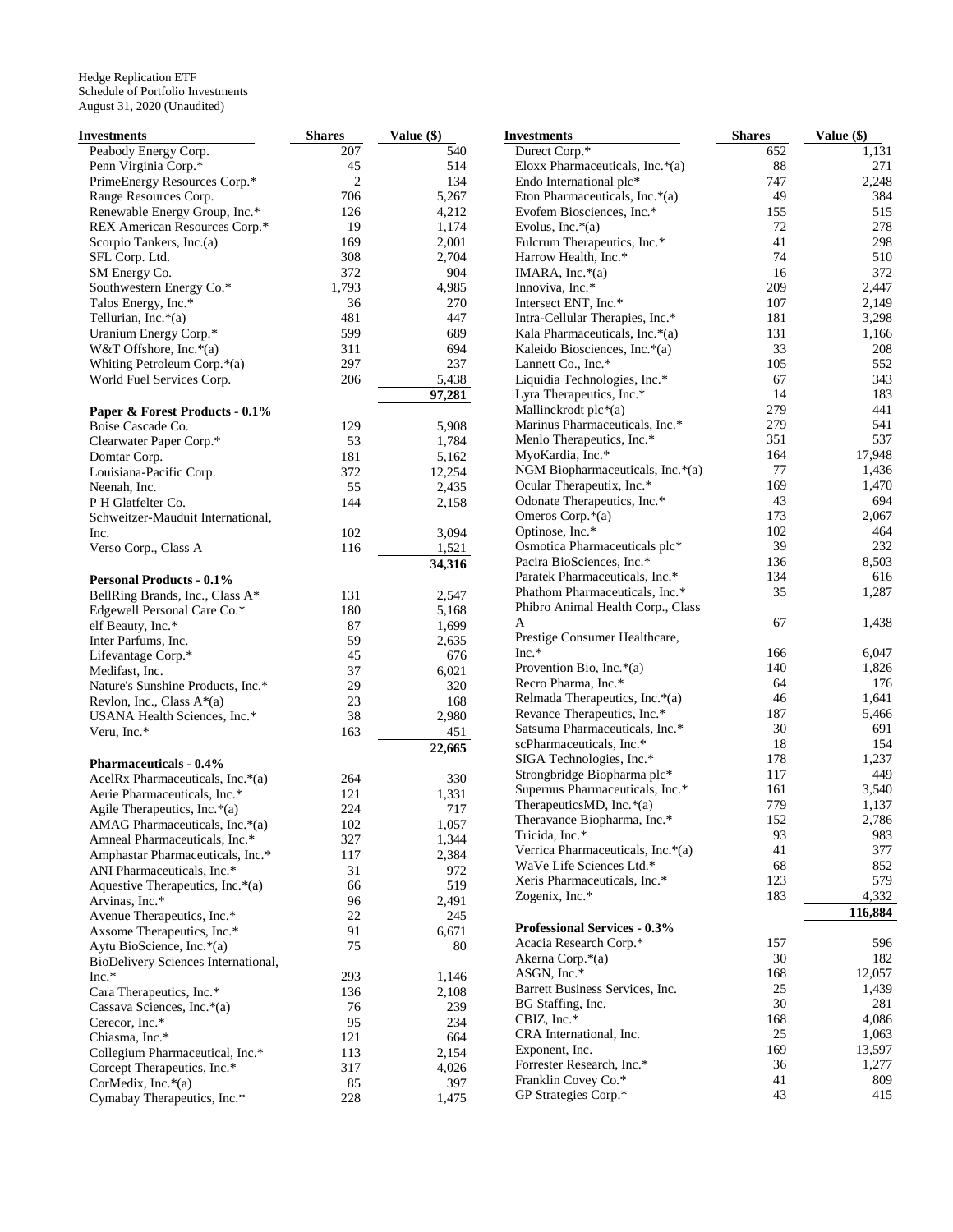| Investments                                     | <b>Shares</b>  | <b>Value</b> (\$) |
|-------------------------------------------------|----------------|-------------------|
| Heidrick & Struggles International,             |                |                   |
| Inc.                                            | 63             | 1,363             |
| Huron Consulting Group, Inc.*                   | 75             | 3,253             |
| ICF International, Inc.                         | 60             | 4,099             |
| Insperity, Inc.                                 | 120            | 8,084             |
| Kelly Services, Inc., Class A                   | 111            | 2,108             |
| Kforce, Inc.                                    | 65             | 2,232             |
| Korn Ferry                                      | 181            | 5,520             |
| Mastech Digital, Inc.*                          | 13             | 241               |
| Mistras Group, Inc.*                            | 60             | 286               |
| Red Violet, Inc.*(a)                            | 21             | 437               |
| Resources Connection, Inc.                      | 101            | 1,241             |
| TriNet Group, Inc.*                             | 136            | 9,226             |
| TrueBlue, Inc.*                                 | 118            | 1,997             |
| Upwork, Inc.*                                   | 306            | 4,660             |
|                                                 |                |                   |
| Willdan Group, Inc.*                            | 34             | 958               |
|                                                 |                | 81,507            |
| Real Estate Management & Development - 0.2%     |                |                   |
| Altisource Portfolio Solutions SA*              | 15             | 169               |
| American Realty Investors, Inc.*                | 4              | 34                |
| CTO Realty Growth, Inc.                         | 15             | 633               |
| Cushman & Wakefield plc*                        | 365            | 4,238             |
| eXp World Holdings, Inc.*                       | 79             | 3,514             |
| Forestar Group, Inc.*                           | 55             | 977               |
| FRP Holdings, Inc.*                             | 22             | 904               |
| Griffin Industrial Realty, Inc.                 | 9              | 479               |
| Kennedy-Wilson Holdings, Inc.                   | 403            | 5,759             |
| Marcus & Millichap, Inc.*                       | 77             | 2,172             |
| Maui Land & Pineapple Co., Inc.*                | 22             | 256               |
| Newmark Group, Inc., Class A                    | 471            | 2,087             |
| Rafael Holdings, Inc., Class B*                 | 30             | 523               |
| RE/MAX Holdings, Inc., Class A                  | 59             | 2,073             |
| Realogy Holdings Corp.*                         | 378            | 4,188             |
| Redfin Corp.*                                   | 316            | 15,032            |
| RMR Group, Inc. (The), Class A                  | 50             | 1,411             |
| St Joe Co. (The)*                               | 108            | 2,507             |
| Stratus Properties, Inc.*                       | 19             | 372               |
| Tejon Ranch Co.*                                | 69             |                   |
|                                                 |                | 987               |
| Transcontinental Realty Investors,              |                |                   |
| $Inc.*$                                         | $\overline{4}$ | 92                |
|                                                 |                | 48,407            |
| Road & Rail - 0.1%                              |                |                   |
| ArcBest Corp.                                   | 83             | 2,807             |
| Avis Budget Group, Inc.*                        | 174            | 5,935             |
| Covenant Logistics Group, Inc.,                 |                |                   |
| Class $A^*$                                     | 42             | 770               |
| Daseke, Inc.*                                   | 150            | 922               |
| Heartland Express, Inc.                         | 150            | 3,103             |
| Hertz Global Holdings, Inc.*                    | 287            | 419               |
| Marten Transport Ltd.                           | 195            | 3,541             |
| PAM Transportation Services, Inc.*              | 6              | 219               |
| Saia, Inc.*                                     | 87             | 11,675            |
| Universal Logistics Holdings, Inc.              | 25             | 538               |
| US Xpress Enterprises, Inc., Class              |                |                   |
| A*                                              | 73             | 699               |
| Werner Enterprises, Inc.                        |                |                   |
|                                                 | 201            | 9,248             |
|                                                 |                | 39,876            |
| Semiconductors & Semiconductor Equipment - 0.6% |                |                   |
| Advanced Energy Industries, Inc.*               | 125            | 9,265             |
| Alpha & Omega Semiconductor                     |                |                   |
| $Ltd.*$                                         | 67             | 908               |
| Ambarella, Inc.*                                | 109            | 5,744             |
| Amkor Technology, Inc.*                         | 329            | 4,012             |

|                         | <b>Investments</b>                      | <b>Shares</b> | Value (\$)     |
|-------------------------|-----------------------------------------|---------------|----------------|
|                         | Atomera, Inc.*(a)                       | 47            | 597            |
| 53                      | Axcelis Technologies, Inc.*             | 108           | 2,552          |
| 53                      | $AXT$ , Inc. $*$                        | 129           | 728            |
| 99                      | Brooks Automation, Inc.                 | 240           | 12,391         |
| 34                      | Cabot Microelectronics Corp.            | 96            | 14,620         |
| 18                      | CEVA, Inc.*                             | 72            | 3,042          |
| 32                      | Cohu, Inc.                              | 136           | 2,339          |
| 20                      | CyberOptics Corp.*                      | 23            | 737            |
| 1                       | Diodes, Inc.*                           | 140           | 6,840          |
| 36                      | DSP Group, Inc.*                        | 72            | 1,033          |
| 37                      | FormFactor, Inc.*                       | 252           | 6,585          |
| 1                       | GSI Technology, Inc.*                   | 53            | 337            |
| 26                      | Ichor Holdings Ltd.*                    | 73            | 1,837          |
| 17                      | Impinj, Inc.*                           | 56            | 1,369          |
| 5O                      | Lattice Semiconductor Corp.*            | 443           | 12,670         |
| $\boldsymbol{8}$        | <b>MACOM Technology Solutions</b>       |               |                |
| 17                      | Holdings, Inc.*                         | 155           | 5,523          |
|                         | Maxeon Solar Technologies               | 32            |                |
| 59                      | Ltd. $*(a)$                             | 221           | 655            |
| 34                      | MaxLinear, Inc.*<br>NeoPhotonics Corp.* | 159           | 5,381<br>1,059 |
| 33                      | NVE Corp.                               | 16            | 855            |
| 38                      | Onto Innovation, Inc.*                  | 156           | 4,873          |
| $\overline{A}$<br>17    | PDF Solutions, Inc.*                    | 95            | 1,967          |
| )4                      | Photronics, Inc.*                       | 209           | 2,096          |
| 79                      | Pixelworks, Inc.*                       | 125           | 285            |
| 59                      | Power Integrations, Inc.                | 194           | 10,858         |
| '2                      | Rambus, Inc.*                           | 374           | 5,023          |
| 56                      | Semtech Corp.*                          | 213           | 12,493         |
| 37                      | Silicon Laboratories, Inc.*             | 143           | 14,645         |
| 23                      | SiTime Corp.*                           | 17            | 1,120          |
| '3                      | SMART Global Holdings, Inc.*            | 47            | 1,184          |
| 38                      | SunPower Corp.*(a)                      | 252           | 2,820          |
| 32                      | Synaptics, Inc.*                        | 112           | 9,557          |
| $\cdot$                 | Ultra Clean Holdings, Inc.*             | 131           | 3,212          |
| 17                      | Veeco Instruments, Inc.*                | 160           | 1,902          |
| '2                      |                                         |               | 173,114        |
| 37                      | Software - 1.2%                         |               |                |
|                         | 8x8, Inc.*                              | 335           | 5,655          |
| $\frac{2}{2}$           | A10 Networks, Inc.*                     | 203           | 1,736          |
| $\overline{7}$          | ACI Worldwide, Inc.*                    | 378           | 11,106         |
|                         | Agilysys, Inc.*                         | 60            | 1,522          |
| 17                      | Alarm.com Holdings, Inc.*               | 149           | 8,921          |
| 15                      | Altair Engineering, Inc., Class A*      | 138           | 5,799          |
|                         | American Software, Inc., Class A        | 99            | 1,402          |
| 70                      | Appfolio, Inc., Class A*                | 53            | 8,906          |
| $^{22}$                 | Appian Corp.*(a)                        | 108           | 6,614          |
| $\overline{\mathbf{3}}$ | Asure Software, Inc.*                   | 44            | 296            |
| 9                       | Avaya Holdings Corp.*                   | 306           | 4,749          |
| $\mathsf{I}$            | Benefitfocus, Inc.*                     | 96            | 993            |
| 9                       | Blackbaud, Inc.                         | 163           | 10,408         |
| '5                      | Blackline, Inc.*                        | 165           | 14,416         |
| 38                      | Bottomline Technologies DE, Inc.*       | 143           | 6,811          |
|                         | Box, Inc., Class A*                     | 487<br>121    | 9,560          |
| $\overline{9}$          | Cerence, Inc.*<br>ChannelAdvisor Corp.* | 90            | 6,437<br>1,514 |
| $\frac{18}{6}$          | Cloudera, Inc.*                         | 676           | 8,930          |
|                         | CommVault Systems, Inc.*                |               |                |
|                         | Cornerstone OnDemand, Inc.*             | 138<br>200    | 5,966<br>7,054 |
| 55                      | Digimarc Corp. $*(a)$                   | 39            | 623            |
|                         | Digital Turbine, Inc.*                  | 272           | 6,580          |
| 18                      | Domo, Inc., Class B*                    | 84            | 3,420          |
| 14                      | Ebix, Inc.                              | 87            | 2,007          |
| 2                       | eGain Corp.*                            | 69            | 923            |
|                         |                                         |               |                |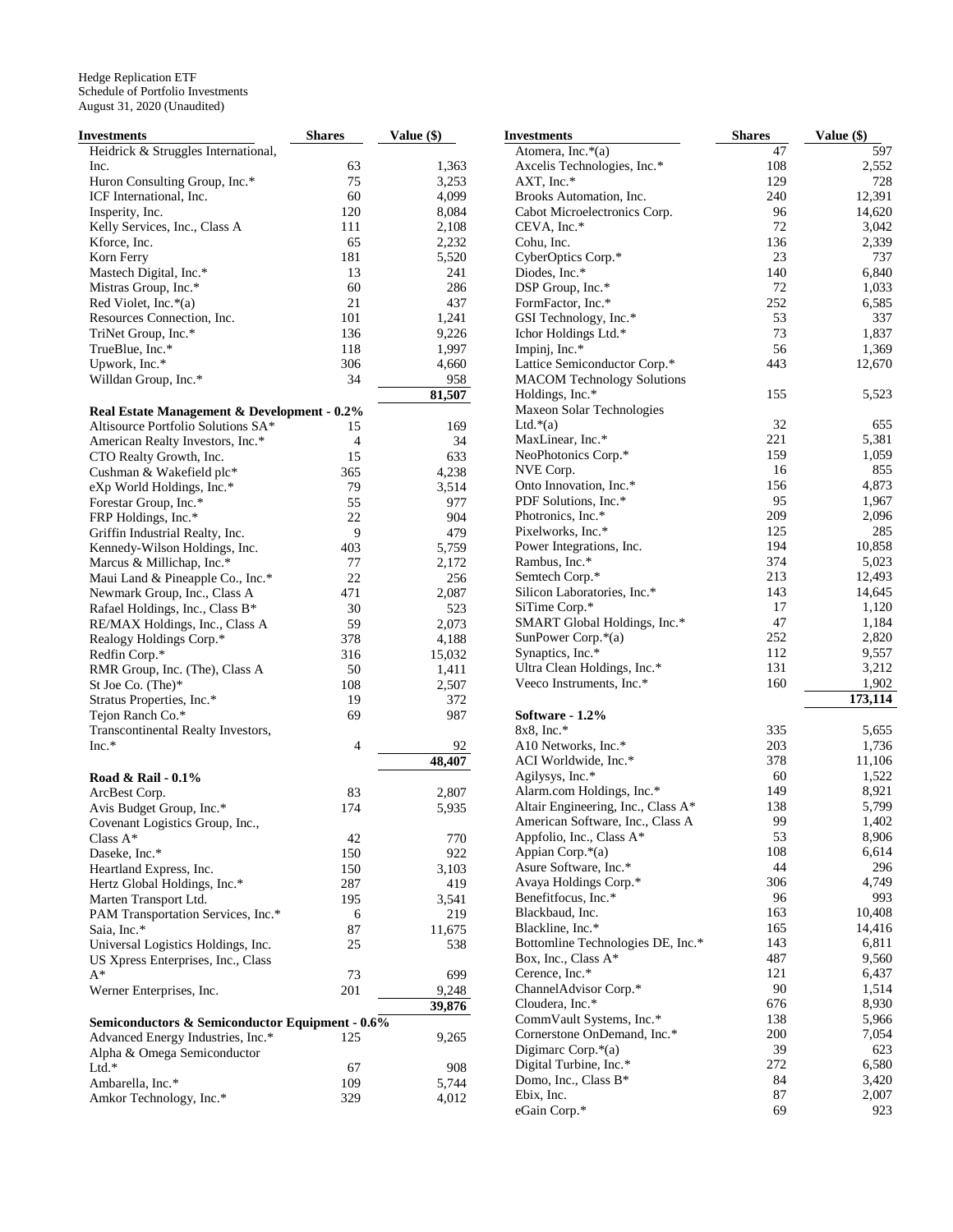| Envestnet, Inc.*<br>175<br>14,523<br>Conn's, Inc. $*(a)$<br>58<br>Container Store Group, Inc. (The)*<br>52<br>GTY Technology Holdings,<br>203<br>146<br>477<br>Designer Brands, Inc., Class A<br>Inc. $*(a)$<br>25<br>Intelligent Systems Corp.*(a)<br>24<br>902<br>Envela Corp. $*(a)$<br>10,708<br>210<br>J2 Global, Inc.*<br>153<br>Express, Inc.*<br>201<br>GameStop Corp., Class A*(a)<br>189<br>LivePerson, Inc.*<br>11,992<br>25<br>Genesco, Inc.*<br>47<br>Majesco*<br>400<br>57<br>MicroStrategy, Inc., Class A*<br>26<br>3,755<br>Group 1 Automotive, Inc.<br>95<br>Mimecast Ltd.*<br>186<br>9,159<br>GrowGeneration Corp.*(a)<br>144<br>Mitek Systems, Inc.*<br>132<br>1,675<br>Guess?, Inc.<br>317<br>2,070<br>56<br>Haverty Furniture Cos., Inc.<br>MobileIron, Inc.*<br>54<br>Model N, Inc.*<br>112<br>4,404<br>Hibbett Sports, Inc.*<br>2,370<br>131<br>OneSpan, Inc.*<br>110<br>Hudson Ltd., Class A*<br>203<br>73<br>Park City Group, Inc.*(a)<br>41<br>Lithia Motors, Inc., Class A<br>94<br>82<br>2,826<br>Ping Identity Holding Corp.*<br>Lumber Liquidators Holdings, Inc.*<br>68<br>148<br>5,608<br>MarineMax, Inc.*<br>Progress Software Corp.<br>5,031<br>PROS Holdings, Inc.*<br>129<br>Michaels Cos., Inc. (The)*<br>246<br>109<br>Q2 Holdings, Inc.*<br>164<br>15,956<br>Monro, Inc.<br>38<br>91<br>1,728<br>Murphy USA, Inc.*<br>QAD, Inc., Class A<br>112<br>11,888<br>National Vision Holdings, Inc.*<br>265<br>Qualys, Inc.*<br>172<br>166<br>10,719<br>Rapid7, Inc.*<br>ODP Corp. (The)<br>67<br>293<br>Rimini Street, Inc.*<br>OneWater Marine, Inc., Class | 741<br>221<br>1,431<br>97<br>233<br>1,263<br>916<br>4,927<br>1,516<br>1,656<br>1,183<br>1,802<br>988<br>18,174<br>2,255<br>2,000<br>2,768<br>5,024<br>12,272<br>9,956<br>4,021<br>429<br>4,912 |
|----------------------------------------------------------------------------------------------------------------------------------------------------------------------------------------------------------------------------------------------------------------------------------------------------------------------------------------------------------------------------------------------------------------------------------------------------------------------------------------------------------------------------------------------------------------------------------------------------------------------------------------------------------------------------------------------------------------------------------------------------------------------------------------------------------------------------------------------------------------------------------------------------------------------------------------------------------------------------------------------------------------------------------------------------------------------------------------------------------------------------------------------------------------------------------------------------------------------------------------------------------------------------------------------------------------------------------------------------------------------------------------------------------------------------------------------------------------------------------------------------------------------------------------------------------------------------------------------|------------------------------------------------------------------------------------------------------------------------------------------------------------------------------------------------|
|                                                                                                                                                                                                                                                                                                                                                                                                                                                                                                                                                                                                                                                                                                                                                                                                                                                                                                                                                                                                                                                                                                                                                                                                                                                                                                                                                                                                                                                                                                                                                                                              |                                                                                                                                                                                                |
|                                                                                                                                                                                                                                                                                                                                                                                                                                                                                                                                                                                                                                                                                                                                                                                                                                                                                                                                                                                                                                                                                                                                                                                                                                                                                                                                                                                                                                                                                                                                                                                              |                                                                                                                                                                                                |
|                                                                                                                                                                                                                                                                                                                                                                                                                                                                                                                                                                                                                                                                                                                                                                                                                                                                                                                                                                                                                                                                                                                                                                                                                                                                                                                                                                                                                                                                                                                                                                                              |                                                                                                                                                                                                |
|                                                                                                                                                                                                                                                                                                                                                                                                                                                                                                                                                                                                                                                                                                                                                                                                                                                                                                                                                                                                                                                                                                                                                                                                                                                                                                                                                                                                                                                                                                                                                                                              |                                                                                                                                                                                                |
|                                                                                                                                                                                                                                                                                                                                                                                                                                                                                                                                                                                                                                                                                                                                                                                                                                                                                                                                                                                                                                                                                                                                                                                                                                                                                                                                                                                                                                                                                                                                                                                              |                                                                                                                                                                                                |
|                                                                                                                                                                                                                                                                                                                                                                                                                                                                                                                                                                                                                                                                                                                                                                                                                                                                                                                                                                                                                                                                                                                                                                                                                                                                                                                                                                                                                                                                                                                                                                                              |                                                                                                                                                                                                |
|                                                                                                                                                                                                                                                                                                                                                                                                                                                                                                                                                                                                                                                                                                                                                                                                                                                                                                                                                                                                                                                                                                                                                                                                                                                                                                                                                                                                                                                                                                                                                                                              |                                                                                                                                                                                                |
|                                                                                                                                                                                                                                                                                                                                                                                                                                                                                                                                                                                                                                                                                                                                                                                                                                                                                                                                                                                                                                                                                                                                                                                                                                                                                                                                                                                                                                                                                                                                                                                              |                                                                                                                                                                                                |
|                                                                                                                                                                                                                                                                                                                                                                                                                                                                                                                                                                                                                                                                                                                                                                                                                                                                                                                                                                                                                                                                                                                                                                                                                                                                                                                                                                                                                                                                                                                                                                                              |                                                                                                                                                                                                |
|                                                                                                                                                                                                                                                                                                                                                                                                                                                                                                                                                                                                                                                                                                                                                                                                                                                                                                                                                                                                                                                                                                                                                                                                                                                                                                                                                                                                                                                                                                                                                                                              |                                                                                                                                                                                                |
|                                                                                                                                                                                                                                                                                                                                                                                                                                                                                                                                                                                                                                                                                                                                                                                                                                                                                                                                                                                                                                                                                                                                                                                                                                                                                                                                                                                                                                                                                                                                                                                              |                                                                                                                                                                                                |
|                                                                                                                                                                                                                                                                                                                                                                                                                                                                                                                                                                                                                                                                                                                                                                                                                                                                                                                                                                                                                                                                                                                                                                                                                                                                                                                                                                                                                                                                                                                                                                                              |                                                                                                                                                                                                |
|                                                                                                                                                                                                                                                                                                                                                                                                                                                                                                                                                                                                                                                                                                                                                                                                                                                                                                                                                                                                                                                                                                                                                                                                                                                                                                                                                                                                                                                                                                                                                                                              |                                                                                                                                                                                                |
|                                                                                                                                                                                                                                                                                                                                                                                                                                                                                                                                                                                                                                                                                                                                                                                                                                                                                                                                                                                                                                                                                                                                                                                                                                                                                                                                                                                                                                                                                                                                                                                              |                                                                                                                                                                                                |
|                                                                                                                                                                                                                                                                                                                                                                                                                                                                                                                                                                                                                                                                                                                                                                                                                                                                                                                                                                                                                                                                                                                                                                                                                                                                                                                                                                                                                                                                                                                                                                                              |                                                                                                                                                                                                |
|                                                                                                                                                                                                                                                                                                                                                                                                                                                                                                                                                                                                                                                                                                                                                                                                                                                                                                                                                                                                                                                                                                                                                                                                                                                                                                                                                                                                                                                                                                                                                                                              |                                                                                                                                                                                                |
|                                                                                                                                                                                                                                                                                                                                                                                                                                                                                                                                                                                                                                                                                                                                                                                                                                                                                                                                                                                                                                                                                                                                                                                                                                                                                                                                                                                                                                                                                                                                                                                              |                                                                                                                                                                                                |
|                                                                                                                                                                                                                                                                                                                                                                                                                                                                                                                                                                                                                                                                                                                                                                                                                                                                                                                                                                                                                                                                                                                                                                                                                                                                                                                                                                                                                                                                                                                                                                                              |                                                                                                                                                                                                |
|                                                                                                                                                                                                                                                                                                                                                                                                                                                                                                                                                                                                                                                                                                                                                                                                                                                                                                                                                                                                                                                                                                                                                                                                                                                                                                                                                                                                                                                                                                                                                                                              |                                                                                                                                                                                                |
|                                                                                                                                                                                                                                                                                                                                                                                                                                                                                                                                                                                                                                                                                                                                                                                                                                                                                                                                                                                                                                                                                                                                                                                                                                                                                                                                                                                                                                                                                                                                                                                              |                                                                                                                                                                                                |
|                                                                                                                                                                                                                                                                                                                                                                                                                                                                                                                                                                                                                                                                                                                                                                                                                                                                                                                                                                                                                                                                                                                                                                                                                                                                                                                                                                                                                                                                                                                                                                                              |                                                                                                                                                                                                |
|                                                                                                                                                                                                                                                                                                                                                                                                                                                                                                                                                                                                                                                                                                                                                                                                                                                                                                                                                                                                                                                                                                                                                                                                                                                                                                                                                                                                                                                                                                                                                                                              |                                                                                                                                                                                                |
|                                                                                                                                                                                                                                                                                                                                                                                                                                                                                                                                                                                                                                                                                                                                                                                                                                                                                                                                                                                                                                                                                                                                                                                                                                                                                                                                                                                                                                                                                                                                                                                              |                                                                                                                                                                                                |
| 77<br>2,339<br>Rosetta Stone, Inc.*<br>15<br>$A^*(a)$                                                                                                                                                                                                                                                                                                                                                                                                                                                                                                                                                                                                                                                                                                                                                                                                                                                                                                                                                                                                                                                                                                                                                                                                                                                                                                                                                                                                                                                                                                                                        |                                                                                                                                                                                                |
| 160<br>Sailpoint Technologies Holdings,<br>Rent-A-Center, Inc.                                                                                                                                                                                                                                                                                                                                                                                                                                                                                                                                                                                                                                                                                                                                                                                                                                                                                                                                                                                                                                                                                                                                                                                                                                                                                                                                                                                                                                                                                                                               |                                                                                                                                                                                                |
| $RH^*$<br>55<br>$Inc.*$<br>290<br>11,377                                                                                                                                                                                                                                                                                                                                                                                                                                                                                                                                                                                                                                                                                                                                                                                                                                                                                                                                                                                                                                                                                                                                                                                                                                                                                                                                                                                                                                                                                                                                                     | 18,180                                                                                                                                                                                         |
| 85<br>2,851<br>372<br>Sapiens International Corp. NV<br>Sally Beauty Holdings, Inc.*                                                                                                                                                                                                                                                                                                                                                                                                                                                                                                                                                                                                                                                                                                                                                                                                                                                                                                                                                                                                                                                                                                                                                                                                                                                                                                                                                                                                                                                                                                         | 4,152                                                                                                                                                                                          |
| 99<br>133<br>31<br>SeaChange International, Inc.*<br>Shoe Carnival, Inc.                                                                                                                                                                                                                                                                                                                                                                                                                                                                                                                                                                                                                                                                                                                                                                                                                                                                                                                                                                                                                                                                                                                                                                                                                                                                                                                                                                                                                                                                                                                     | 1,019                                                                                                                                                                                          |
| 29<br>172<br>SecureWorks Corp., Class A*<br>375<br>Signet Jewelers Ltd.                                                                                                                                                                                                                                                                                                                                                                                                                                                                                                                                                                                                                                                                                                                                                                                                                                                                                                                                                                                                                                                                                                                                                                                                                                                                                                                                                                                                                                                                                                                      | 2,970                                                                                                                                                                                          |
| 89<br>27<br>809<br>Sleep Number Corp.*<br>ShotSpotter, Inc.*                                                                                                                                                                                                                                                                                                                                                                                                                                                                                                                                                                                                                                                                                                                                                                                                                                                                                                                                                                                                                                                                                                                                                                                                                                                                                                                                                                                                                                                                                                                                 | 4,272                                                                                                                                                                                          |
| 422<br>79<br>Smith Micro Software, Inc.*(a)<br>110<br>Sonic Automotive, Inc., Class A                                                                                                                                                                                                                                                                                                                                                                                                                                                                                                                                                                                                                                                                                                                                                                                                                                                                                                                                                                                                                                                                                                                                                                                                                                                                                                                                                                                                                                                                                                        | 3,339                                                                                                                                                                                          |
| 26<br>1,007<br>Sprout Social, Inc., Class A*<br>Sportsman's Warehouse Holdings,                                                                                                                                                                                                                                                                                                                                                                                                                                                                                                                                                                                                                                                                                                                                                                                                                                                                                                                                                                                                                                                                                                                                                                                                                                                                                                                                                                                                                                                                                                              |                                                                                                                                                                                                |
| 9,266<br>Inc.*<br>SPS Commerce, Inc.*<br>116<br>141                                                                                                                                                                                                                                                                                                                                                                                                                                                                                                                                                                                                                                                                                                                                                                                                                                                                                                                                                                                                                                                                                                                                                                                                                                                                                                                                                                                                                                                                                                                                          | 2,213                                                                                                                                                                                          |
| 393<br>SVMK, Inc.*<br>9,782<br>73<br>Tilly's, Inc., Class A                                                                                                                                                                                                                                                                                                                                                                                                                                                                                                                                                                                                                                                                                                                                                                                                                                                                                                                                                                                                                                                                                                                                                                                                                                                                                                                                                                                                                                                                                                                                  | 463                                                                                                                                                                                            |
| 579<br>228<br>132<br>Urban Outfitters, Inc.*<br>Synchronoss Technologies, Inc.*                                                                                                                                                                                                                                                                                                                                                                                                                                                                                                                                                                                                                                                                                                                                                                                                                                                                                                                                                                                                                                                                                                                                                                                                                                                                                                                                                                                                                                                                                                              | 5,367                                                                                                                                                                                          |
| 109<br>500<br>Telenav, Inc.*<br>Winmark Corp.<br>10                                                                                                                                                                                                                                                                                                                                                                                                                                                                                                                                                                                                                                                                                                                                                                                                                                                                                                                                                                                                                                                                                                                                                                                                                                                                                                                                                                                                                                                                                                                                          | 1,544                                                                                                                                                                                          |
| 69<br>227<br>8,544<br>Tenable Holdings, Inc.*<br>Zumiez, Inc.*                                                                                                                                                                                                                                                                                                                                                                                                                                                                                                                                                                                                                                                                                                                                                                                                                                                                                                                                                                                                                                                                                                                                                                                                                                                                                                                                                                                                                                                                                                                               | 1,772                                                                                                                                                                                          |
| 75<br>Upland Software, Inc.*<br>2,941                                                                                                                                                                                                                                                                                                                                                                                                                                                                                                                                                                                                                                                                                                                                                                                                                                                                                                                                                                                                                                                                                                                                                                                                                                                                                                                                                                                                                                                                                                                                                        | 173,554                                                                                                                                                                                        |
| 103<br>12,724<br>Varonis Systems, Inc.*<br>Technology Hardware, Storage & Peripherals - 0.0%(c)                                                                                                                                                                                                                                                                                                                                                                                                                                                                                                                                                                                                                                                                                                                                                                                                                                                                                                                                                                                                                                                                                                                                                                                                                                                                                                                                                                                                                                                                                              |                                                                                                                                                                                                |
| Verint Systems, Inc.*<br>211<br>10,035<br>3D Systems Corp.*(a)<br>382                                                                                                                                                                                                                                                                                                                                                                                                                                                                                                                                                                                                                                                                                                                                                                                                                                                                                                                                                                                                                                                                                                                                                                                                                                                                                                                                                                                                                                                                                                                        | 2,097                                                                                                                                                                                          |
| 76<br>628<br>Veritone, Inc. $*(a)$<br>103<br>Avid Technology, Inc.*                                                                                                                                                                                                                                                                                                                                                                                                                                                                                                                                                                                                                                                                                                                                                                                                                                                                                                                                                                                                                                                                                                                                                                                                                                                                                                                                                                                                                                                                                                                          | 834                                                                                                                                                                                            |
| 209<br>1,039<br>VirnetX Holding Corp.(a)<br>232<br>Diebold Nixdorf, Inc.*                                                                                                                                                                                                                                                                                                                                                                                                                                                                                                                                                                                                                                                                                                                                                                                                                                                                                                                                                                                                                                                                                                                                                                                                                                                                                                                                                                                                                                                                                                                    | 1,935                                                                                                                                                                                          |
| 127<br>7,493<br>Workiva, Inc.*<br>Eastman Kodak Co.*(a)<br>51                                                                                                                                                                                                                                                                                                                                                                                                                                                                                                                                                                                                                                                                                                                                                                                                                                                                                                                                                                                                                                                                                                                                                                                                                                                                                                                                                                                                                                                                                                                                | 305                                                                                                                                                                                            |
| 354<br>4,436<br>Xperi Holding Corp.<br>59                                                                                                                                                                                                                                                                                                                                                                                                                                                                                                                                                                                                                                                                                                                                                                                                                                                                                                                                                                                                                                                                                                                                                                                                                                                                                                                                                                                                                                                                                                                                                    | 561                                                                                                                                                                                            |
| Immersion Corp.*<br>Yext, Inc.*<br>333<br>6,613                                                                                                                                                                                                                                                                                                                                                                                                                                                                                                                                                                                                                                                                                                                                                                                                                                                                                                                                                                                                                                                                                                                                                                                                                                                                                                                                                                                                                                                                                                                                              |                                                                                                                                                                                                |
| 76<br>Intevac, Inc.*<br>1,091<br>Zix Corp.*<br>180<br>96                                                                                                                                                                                                                                                                                                                                                                                                                                                                                                                                                                                                                                                                                                                                                                                                                                                                                                                                                                                                                                                                                                                                                                                                                                                                                                                                                                                                                                                                                                                                     | 456                                                                                                                                                                                            |
| Quantum Corp.*<br>322<br>4,376<br>Zuora, Inc., Class A*                                                                                                                                                                                                                                                                                                                                                                                                                                                                                                                                                                                                                                                                                                                                                                                                                                                                                                                                                                                                                                                                                                                                                                                                                                                                                                                                                                                                                                                                                                                                      | 524                                                                                                                                                                                            |
| Super Micro Computer, Inc.*<br>147<br>358,395                                                                                                                                                                                                                                                                                                                                                                                                                                                                                                                                                                                                                                                                                                                                                                                                                                                                                                                                                                                                                                                                                                                                                                                                                                                                                                                                                                                                                                                                                                                                                | 4,027                                                                                                                                                                                          |
|                                                                                                                                                                                                                                                                                                                                                                                                                                                                                                                                                                                                                                                                                                                                                                                                                                                                                                                                                                                                                                                                                                                                                                                                                                                                                                                                                                                                                                                                                                                                                                                              | 10,739                                                                                                                                                                                         |
| <b>Specialty Retail - 0.6%</b><br>Textiles, Apparel & Luxury Goods - 0.2%                                                                                                                                                                                                                                                                                                                                                                                                                                                                                                                                                                                                                                                                                                                                                                                                                                                                                                                                                                                                                                                                                                                                                                                                                                                                                                                                                                                                                                                                                                                    |                                                                                                                                                                                                |
| 222<br>12,408<br>Aaron's, Inc.<br>Crocs, Inc.*<br>220                                                                                                                                                                                                                                                                                                                                                                                                                                                                                                                                                                                                                                                                                                                                                                                                                                                                                                                                                                                                                                                                                                                                                                                                                                                                                                                                                                                                                                                                                                                                        | 8,780                                                                                                                                                                                          |
| Abercrombie & Fitch Co., Class A<br>203<br>2,641<br>Deckers Outdoor Corp.*<br>92                                                                                                                                                                                                                                                                                                                                                                                                                                                                                                                                                                                                                                                                                                                                                                                                                                                                                                                                                                                                                                                                                                                                                                                                                                                                                                                                                                                                                                                                                                             | 18,756                                                                                                                                                                                         |
| 497<br>6,267<br>American Eagle Outfitters, Inc.<br>Fossil Group, Inc.*<br>153                                                                                                                                                                                                                                                                                                                                                                                                                                                                                                                                                                                                                                                                                                                                                                                                                                                                                                                                                                                                                                                                                                                                                                                                                                                                                                                                                                                                                                                                                                                | 985                                                                                                                                                                                            |
| 2,010<br>America's Car-Mart, Inc.*<br>20<br>G-III Apparel Group Ltd.*<br>145                                                                                                                                                                                                                                                                                                                                                                                                                                                                                                                                                                                                                                                                                                                                                                                                                                                                                                                                                                                                                                                                                                                                                                                                                                                                                                                                                                                                                                                                                                                 | 1,604                                                                                                                                                                                          |
| Asbury Automotive Group, Inc.*<br>64<br>6,771<br>170<br>Kontoor Brands, Inc.(a)                                                                                                                                                                                                                                                                                                                                                                                                                                                                                                                                                                                                                                                                                                                                                                                                                                                                                                                                                                                                                                                                                                                                                                                                                                                                                                                                                                                                                                                                                                              | 3,757                                                                                                                                                                                          |
| 3,019<br>At Home Group, Inc.*<br>158<br>25<br>Lakeland Industries, Inc.*(a)                                                                                                                                                                                                                                                                                                                                                                                                                                                                                                                                                                                                                                                                                                                                                                                                                                                                                                                                                                                                                                                                                                                                                                                                                                                                                                                                                                                                                                                                                                                  | 511                                                                                                                                                                                            |
| Bed Bath & Beyond, Inc.*(a)<br>418<br>5,091<br>52<br>Movado Group, Inc.                                                                                                                                                                                                                                                                                                                                                                                                                                                                                                                                                                                                                                                                                                                                                                                                                                                                                                                                                                                                                                                                                                                                                                                                                                                                                                                                                                                                                                                                                                                      | 567                                                                                                                                                                                            |
| Boot Barn Holdings, Inc.*<br>94<br>2,654<br>Oxford Industries, Inc.<br>54                                                                                                                                                                                                                                                                                                                                                                                                                                                                                                                                                                                                                                                                                                                                                                                                                                                                                                                                                                                                                                                                                                                                                                                                                                                                                                                                                                                                                                                                                                                    | 2,675                                                                                                                                                                                          |
| Buckle, Inc. (The)<br>96<br>1,799<br>23<br>Rocky Brands, Inc.                                                                                                                                                                                                                                                                                                                                                                                                                                                                                                                                                                                                                                                                                                                                                                                                                                                                                                                                                                                                                                                                                                                                                                                                                                                                                                                                                                                                                                                                                                                                | 554                                                                                                                                                                                            |
| 992<br>Caleres, Inc.<br>127<br>272<br>Steven Madden Ltd.                                                                                                                                                                                                                                                                                                                                                                                                                                                                                                                                                                                                                                                                                                                                                                                                                                                                                                                                                                                                                                                                                                                                                                                                                                                                                                                                                                                                                                                                                                                                     | 5,755                                                                                                                                                                                          |
| Camping World Holdings, Inc.,<br>35<br>Superior Group of Cos., Inc.                                                                                                                                                                                                                                                                                                                                                                                                                                                                                                                                                                                                                                                                                                                                                                                                                                                                                                                                                                                                                                                                                                                                                                                                                                                                                                                                                                                                                                                                                                                          | 810                                                                                                                                                                                            |
| 108<br>3,138<br>Class A<br>45<br>Unifi, Inc.*                                                                                                                                                                                                                                                                                                                                                                                                                                                                                                                                                                                                                                                                                                                                                                                                                                                                                                                                                                                                                                                                                                                                                                                                                                                                                                                                                                                                                                                                                                                                                | 550                                                                                                                                                                                            |
| Cato Corp. (The), Class A<br>69<br>552<br>68<br>Vera Bradley, Inc.*                                                                                                                                                                                                                                                                                                                                                                                                                                                                                                                                                                                                                                                                                                                                                                                                                                                                                                                                                                                                                                                                                                                                                                                                                                                                                                                                                                                                                                                                                                                          | 358                                                                                                                                                                                            |
| 392<br>502<br>Chico's FAS, Inc.<br>Wolverine World Wide, Inc.<br>263                                                                                                                                                                                                                                                                                                                                                                                                                                                                                                                                                                                                                                                                                                                                                                                                                                                                                                                                                                                                                                                                                                                                                                                                                                                                                                                                                                                                                                                                                                                         | 6,570                                                                                                                                                                                          |
| 938<br>Children's Place, Inc. (The)<br>47                                                                                                                                                                                                                                                                                                                                                                                                                                                                                                                                                                                                                                                                                                                                                                                                                                                                                                                                                                                                                                                                                                                                                                                                                                                                                                                                                                                                                                                                                                                                                    | 52,232                                                                                                                                                                                         |
| Citi Trends, Inc.<br>36<br>696                                                                                                                                                                                                                                                                                                                                                                                                                                                                                                                                                                                                                                                                                                                                                                                                                                                                                                                                                                                                                                                                                                                                                                                                                                                                                                                                                                                                                                                                                                                                                               |                                                                                                                                                                                                |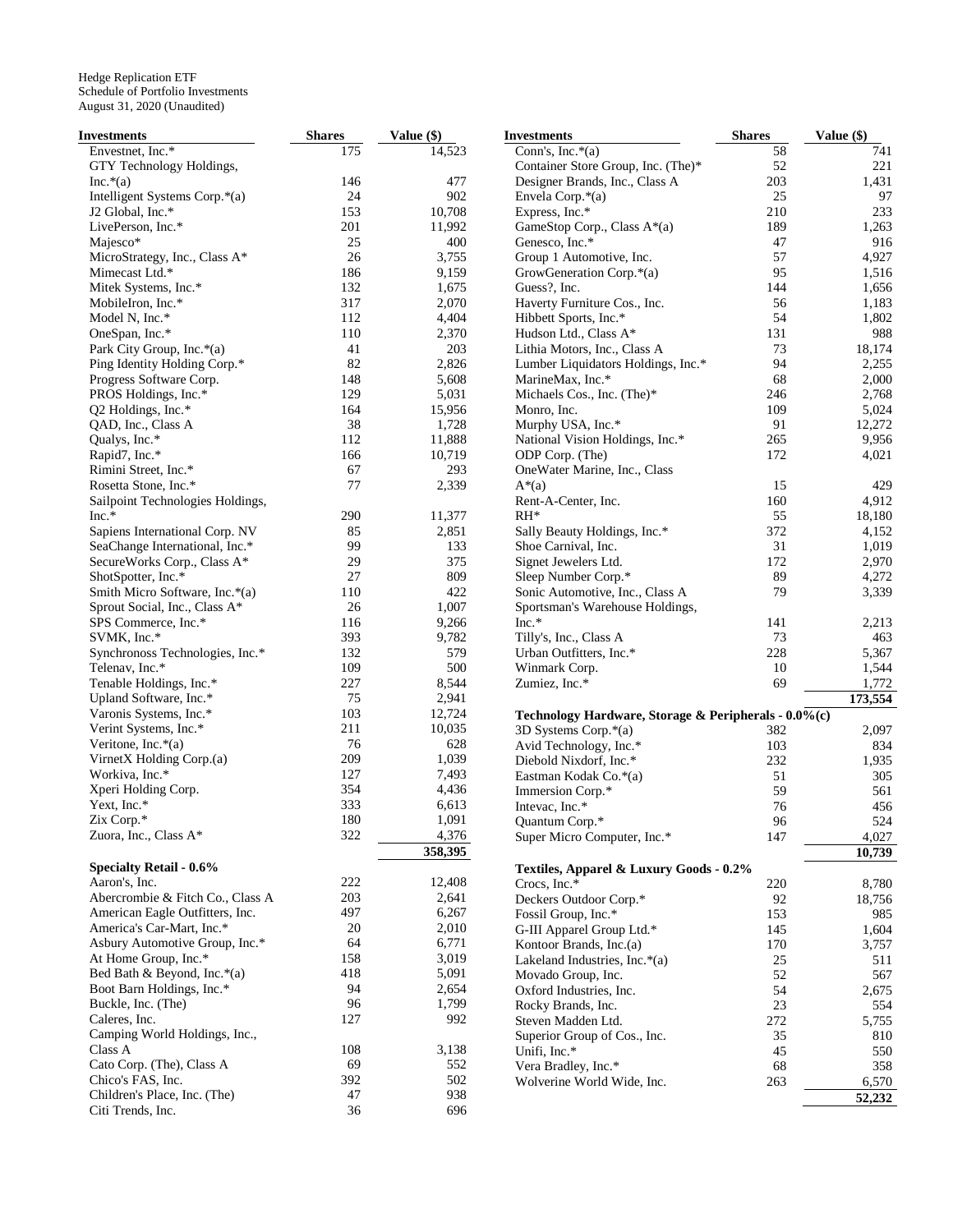| Investments                                        | <b>Shares</b> | Value (\$) | <b>Investments</b>                                 | <b>Shares</b> | Value (\$) |
|----------------------------------------------------|---------------|------------|----------------------------------------------------|---------------|------------|
| Thrifts & Mortgage Finance - 0.3%                  |               |            | Beacon Roofing Supply, Inc.*                       | 180           | 6,100      |
| Axos Financial, Inc.*                              | 191           | 4,733      | BMC Stock Holdings, Inc.*                          | 222           | 8,862      |
| Bogota Financial Corp.*(a)                         | 19            | 134        | CAI International, Inc.*                           | 54            | 1,178      |
| Bridgewater Bancshares, Inc.*                      | 73            | 710        | DXP Enterprises, Inc.*                             | 54            | 1,039      |
| Capitol Federal Financial, Inc.                    | 438           | 4,091      | EVI Industries, Inc. $*(a)$                        | 16            | 393        |
| Columbia Financial, Inc.*                          | 162           | 1,728      | Foundation Building Materials,                     |               |            |
| ESSA Bancorp, Inc.                                 | 31            | 397        | $Inc.*$                                            | 67            | 1,087      |
| Essent Group Ltd.                                  | 358           | 12,781     | GATX Corp.                                         | 115           | 7,691      |
| Federal Agricultural Mortgage                      |               |            | General Finance Corp.*                             | 35            | 227        |
| Corp., Class C                                     | 30            | 2.044      | GMS, Inc.*                                         | 137           | 3,629      |
| Flagstar Bancorp, Inc.                             | 118           | 3,708      | H&E Equipment Services, Inc.                       | 106           | 2,148      |
| FS Bancorp, Inc.                                   | 13            | 515        | Herc Holdings, Inc.*                               | 80            | 3,276      |
| Greene County Bancorp, Inc.                        | 10            | 235        | Lawson Products, Inc.*                             | 15            | 539        |
| Hingham Institution For Savings                    |               |            | MRC Global, Inc.*                                  | 259           | 1,474      |
| (The)                                              | 5             | 917        | Nesco Holdings, Inc.*                              | 44            | 176        |
| Home Bancorp, Inc.                                 | 26            | 628        | NOW, Inc.*                                         | 361           | 2,624      |
| HomeStreet, Inc.                                   | 76            | 2,080      |                                                    | 89            | 4,300      |
|                                                    |               |            | Rush Enterprises, Inc., Class A                    | 15            | 627        |
| Kearny Financial Corp.                             | 264           | 2,049      | Rush Enterprises, Inc., Class B                    |               |            |
| Luther Burbank Corp.                               | 61            | 567        | SiteOne Landscape Supply, Inc.*                    | 138           | 17,257     |
| Merchants Bancorp                                  | 29            | 591        | Systemax, Inc.                                     | 41            | 910        |
| Meridian Bancorp, Inc.                             | 154           | 1,793      | Textainer Group Holdings Ltd.*                     | 175           | 2,055      |
| Meta Financial Group, Inc.                         | 110           | 2,121      | Titan Machinery, Inc.*                             | 63            | 850        |
| MMA Capital Holdings, Inc.*                        | 16            | 376        | Transcat, Inc.*                                    | 23            | 676        |
| Mr Cooper Group, Inc.*                             | 252           | 4,618      | Triton International Ltd.                          | 168           | 6,058      |
| NMI Holdings, Inc., Class A*                       | 220           | 3,773      | Veritiv Corp.*                                     | 43            | 747        |
| Northfield Bancorp, Inc.                           | 146           | 1,410      | WESCO International, Inc.*                         | 162           | 7,590      |
| Northwest Bancshares, Inc.                         | 387           | 3,913      | Willis Lease Finance Corp.*                        | 10            | 214        |
| Oconee Federal Financial Corp.(a)                  | 3             | 79         |                                                    |               | 89,842     |
| OP Bancorp                                         | 40            | 244        | Water Utilities - 0.1%                             |               |            |
| PCSB Financial Corp.                               | 49            | 621        | American States Water Co.                          | 122           | 9,282      |
| PDL Community Bancorp*                             | 25            | 203        | Artesian Resources Corp., Class A                  | 27            | 950        |
| PennyMac Financial Services, Inc.                  | 153           | 8,066      | Cadiz, Inc. $*(a)$                                 | 66            | 690        |
| Pioneer Bancorp, Inc.*                             | 38            | 305        | California Water Service Group                     | 161           | 7,300      |
| Premier Financial Corp.                            | 122           | 2,229      | Consolidated Water Co. Ltd.                        | 48            | 578        |
| Provident Bancorp, Inc.                            | 28            | 218        | Global Water Resources, Inc.                       | 42            | 464        |
| Provident Financial Holdings, Inc.                 | 20            | 238        | Middlesex Water Co.                                | 56            | 3,591      |
| Provident Financial Services, Inc.                 | 237           | 3,124      | Pure Cycle Corp.*                                  | 64            | 625        |
| Prudential Bancorp, Inc.                           | 28            | 277        | SJW Group                                          | 87            | 5,440      |
| Radian Group, Inc.                                 | 631           | 9,743      | York Water Co. (The)                               | 43            | 1,961      |
| Riverview Bancorp, Inc.                            | 71            | 293        |                                                    |               | 30,881     |
| Security National Financial Corp.,                 |               |            | Wireless Telecommunication Services - 0.0%(c)      |               |            |
| Class $A^*$                                        | 31            | 196        | Boingo Wireless, Inc.*                             | 144           | 1,870      |
| Southern Missouri Bancorp, Inc.                    | 25            | 592        | Gogo, Inc. $*(a)$                                  | 189           | 971        |
| Standard AVB Financial Corp.                       | 13            | 240        | Shenandoah Telecommunications                      |               |            |
| Sterling Bancorp, Inc.                             | 54            | 160        | Co.                                                | 159           | 8,793      |
| Territorial Bancorp, Inc.                          | 26            | 550        | Spok Holdings, Inc.                                | 58            | 629        |
| Timberland Bancorp, Inc.                           | 25            | 437        |                                                    |               | 12,263     |
| TrustCo Bank Corp.                                 | 312           | 1,859      | <b>TOTAL COMMON STOCKS</b>                         |               |            |
| Walker & Dunlop, Inc.                              | 93            | 5,094      | (Cost \$5,995,784)                                 |               | 6,307,135  |
| Washington Federal, Inc.                           | 249           | 5,839      |                                                    |               |            |
| Waterstone Financial, Inc.                         | 75            | 1,162      |                                                    | Number of     |            |
| Western New England Bancorp,                       |               |            |                                                    | <b>Rights</b> | Value (\$) |
| Inc.                                               | 75            | 384        | <b>Investments</b>                                 |               |            |
| WSFS Financial Corp.                               | 166           | 4,864      |                                                    |               |            |
|                                                    |               | 102,929    | <b>RIGHTS - 0.0%</b>                               |               |            |
| Tobacco - $0.0\%$ (c)                              |               |            |                                                    |               |            |
| Turning Point Brands, Inc.                         | 33            | 954        | Biotechnology - 0.0%<br>Tobira Therapeutics, Inc., |               |            |
| Universal Corp.                                    | 80            | 3,473      |                                                    |               |            |
| Vector Group Ltd.                                  | 445           | 4,481      | $CVR*(d)(e)$                                       | 10            |            |
|                                                    |               | 8,908      | $(Cost$ \$–)                                       |               |            |
| <b>Trading Companies &amp; Distributors - 0.3%</b> |               |            |                                                    |               |            |
| Alta Equipment Group, Inc.*(a)                     | 56            | 468        |                                                    |               |            |
| Applied Industrial Technologies,                   |               |            |                                                    |               |            |
| Inc.                                               | 127           | 7,647      |                                                    |               |            |
|                                                    |               |            |                                                    |               |            |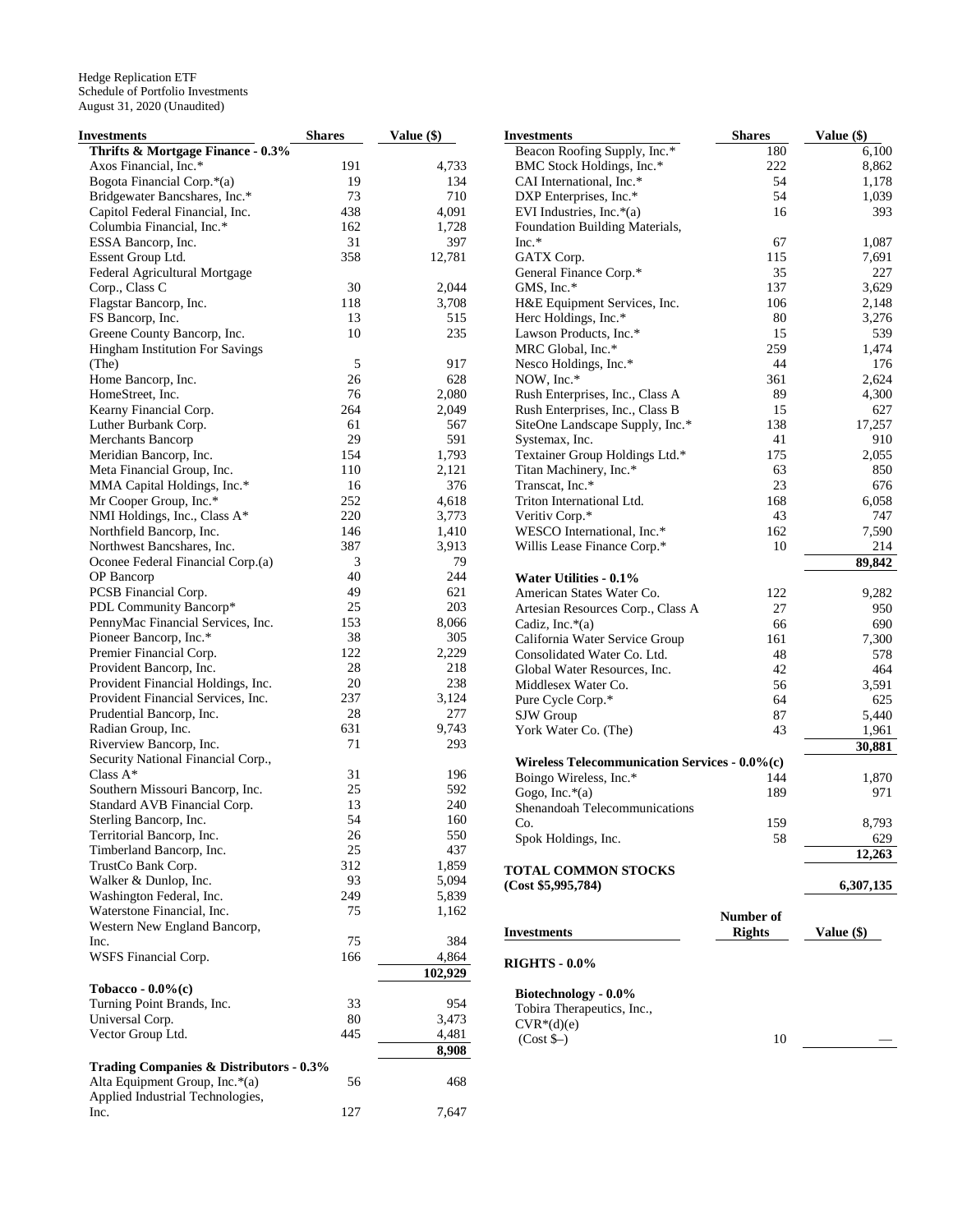| <b>Investments</b>                                                                                                                                     | <b>Shares</b>                   | Value (\$)   |
|--------------------------------------------------------------------------------------------------------------------------------------------------------|---------------------------------|--------------|
| <b>SECURITIES LENDING REINVESTMENTS(f) - 0.6%</b>                                                                                                      |                                 |              |
| <b>INVESTMENT COMPANIES - 0.6%</b><br><b>BlackRock Liquidity FedFund, Institutional Class</b>                                                          |                                 |              |
| 0.01% (Cost \$180,730)                                                                                                                                 | 180,730                         | 180,730      |
| <b>Investments</b>                                                                                                                                     | <b>Principal</b><br>Amount (\$) | Value $(\$)$ |
| <b>SHORT-TERM INVESTMENTS - 72.3%</b>                                                                                                                  |                                 |              |
| REPURCHASE AGREEMENTS(g) - 10.4%                                                                                                                       |                                 |              |
| Repurchase Agreements with various<br>counterparties, rates 0.06% -<br>0.07%, dated 8/31/2020, due<br>$9/1/2020$ , total to be received<br>\$3,112,701 |                                 |              |
| (Cost \$3,112,695)                                                                                                                                     | 3,112,695                       | 3,112,695    |
| <b>U.S. TREASURY OBLIGATIONS - 61.9%</b><br><b>U.S. Treasury Bills</b><br>0.08%, 11/5/2020(h) (Cost                                                    |                                 |              |
| \$18,497,261)                                                                                                                                          | 18,500,000                      | 18,497,054   |
| <b>TOTAL SHORT-TERM</b><br><b>INVESTMENTS</b>                                                                                                          |                                 |              |
| (Cost \$21,609,956)                                                                                                                                    |                                 | 21,609,749   |
| <b>Total Investments - 94.0%</b><br>(Cost \$27,786,470)                                                                                                |                                 | 28,097,614   |
| Other assets less liabilities - 6.0%                                                                                                                   |                                 | 1,781,758    |
| <b>Net Assets - 100.0%</b>                                                                                                                             |                                 | 29,879,372   |

\* Non-income producing security.

- (a) The security or a portion of this security is on loan at August 31, 2020. The total value of securities on loan at August 31, 2020 was \$239,446, collateralized in the form of cash with a value of \$180,730 that was reinvested in the securities shown in the Securities Lending Reinvestment section of the Schedule of Investments and \$65,283 of collateral in the form of U.S. Government Treasury Securities, interest rates ranging from 0.00% – 4.63%, and maturity dates ranging from September 10, 2020 – May 15, 2050; a total value of \$246,013.
- (b) Security exempt from registration pursuant to Regulation S under the Securities Act of 1933. Regulation S applies to securities offerings that are made outside of the United States and do not involve direct selling efforts in the United States and as such may have restrictions on resale.
- (c) Represents less than 0.05% of net assets.
- (d) Security fair valued as of August 31, 2020 in accordance with procedures approved by the Board of Trustees. Total value of all such securities at August 31, 2020 amounted to \$0, which represents approximately 0.00% of net assets of the Fund.
- (e) Illiquid security.<br>(f) The security was
- The security was purchased with cash collateral held from securities on loan at August 31, 2020. The total value of securities purchased was \$180,730.
- (g) The Fund invests in Repurchase Agreements jointly with other funds in the Trust. See "Repurchase Agreements" in the Notes to Schedules of Portfolio of Investments to view the details of each individual agreement and counterparty as well as a description of the securities subject to repurchase.
- (h) The rate shown was the current yield as of August 31, 2020.

# **Abbreviations**

Contingent Value Rights - No defined expiration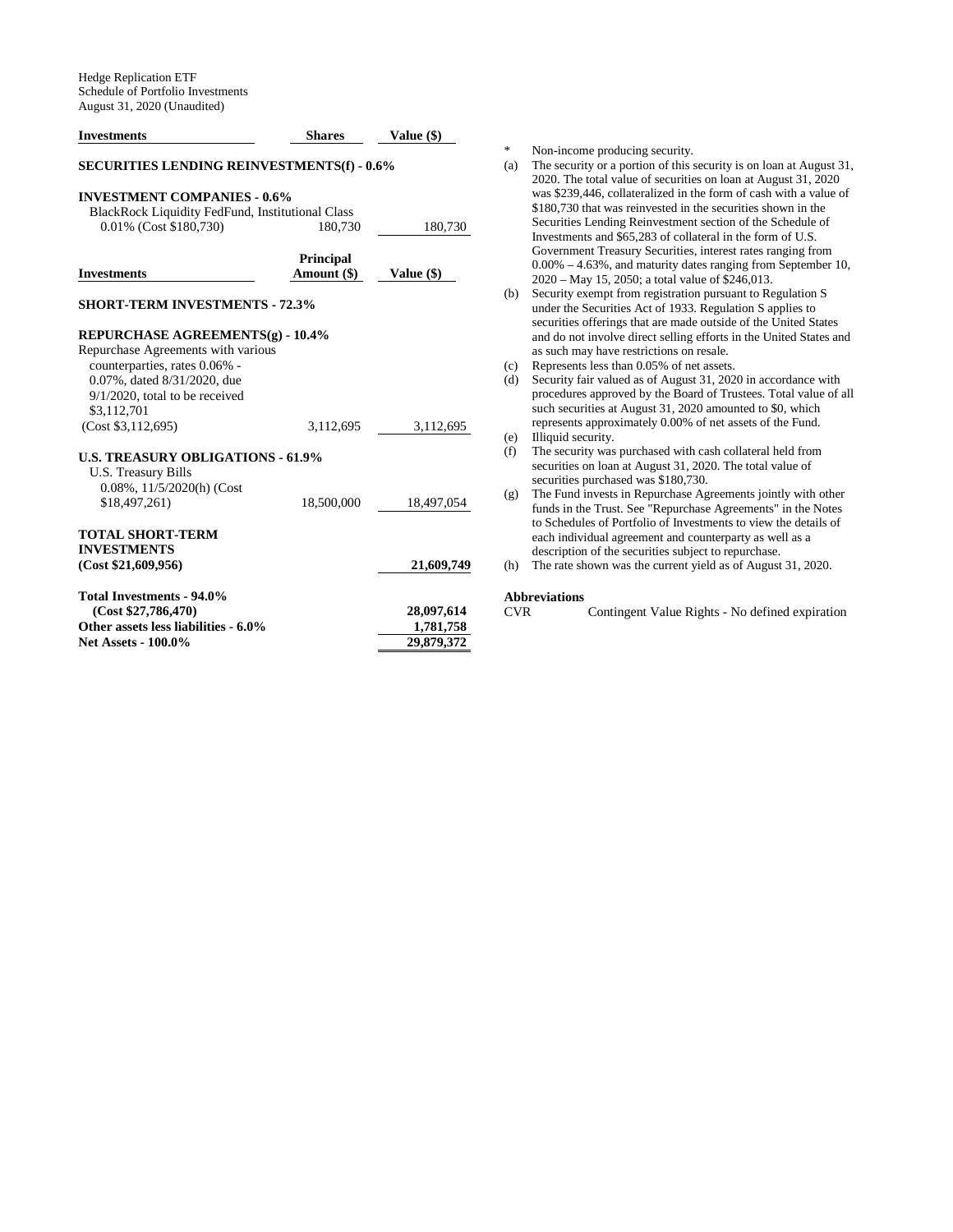# **Futures Contracts Sold**

Hedge Replication ETF had the following open short futures contracts as of August 31, 2020:

| Treage Repheation ETT had the following open short futures contracts as of Fugust 91, 2020. | Number of | <b>Expiration</b> | Trading  |                        | Value and<br>Unrealized |
|---------------------------------------------------------------------------------------------|-----------|-------------------|----------|------------------------|-------------------------|
|                                                                                             | Contracts | Date              | Aurrency | <b>Notional Amount</b> | Depreciation            |
|                                                                                             |           |                   |          |                        |                         |
| E-Mini Euro                                                                                 |           | 9/14/2020         | USD      | 7.236.200              | (288.376)               |

**Value and** 

## **Swap Agreements**

Hedge Replication ETF had the following open non-exchange traded total return swap agreements as of August 31, 2020:

| <b>Notional</b><br>Amount (\$) | <b>Termination</b><br>Date <sup>a</sup> | Counterparty         | <b>Rate Paid</b><br>(Received) <sup>b</sup> | Underlying<br><b>Instrument</b> | value allu<br><b>Unrealized</b><br>Appreciation/<br>(Depreciation)<br>\$) |
|--------------------------------|-----------------------------------------|----------------------|---------------------------------------------|---------------------------------|---------------------------------------------------------------------------|
|                                |                                         | <b>Credit Suisse</b> |                                             | S&P 500® Total                  |                                                                           |
| (5,404,479)                    | 11/8/2021                               | International        | $(0.16)$ %                                  | Return Index                    | (756, 165)                                                                |
|                                |                                         | <b>Credit Suisse</b> |                                             | Russell 2000 <sup>®</sup> Total |                                                                           |
| 509,173                        | 11/8/2021                               | International        | 0.31%                                       | Return Index                    | 656,502                                                                   |
|                                |                                         | <b>Credit Suisse</b> |                                             | iShares <sup>®</sup> MSCI       |                                                                           |
| 1,479,679                      | 11/8/2021                               | International        | $(0.14)$ %                                  | <b>EAFE ETF</b> <sup>c</sup>    | (99,340)                                                                  |
|                                |                                         |                      |                                             | iShares <sup>®</sup> MSCI       |                                                                           |
|                                |                                         | <b>Credit Suisse</b> |                                             | <b>Emerging Markets</b>         |                                                                           |
| 2,349,116                      | 11/8/2021                               | International        | (0.09)%                                     | ETF <sup>c</sup>                | 518,874                                                                   |
|                                |                                         |                      |                                             | iShares <sup>®</sup> MSCI       |                                                                           |
|                                |                                         | Morgan Stanley & Co. |                                             | <b>Emerging Markets</b>         |                                                                           |
| 259,136                        | 12/7/2020                               | International plc    | 0.31%                                       | ETF <sup>c</sup>                | 116,840                                                                   |
|                                |                                         |                      |                                             | iShares <sup>®</sup> MSCI       |                                                                           |
|                                |                                         |                      |                                             | <b>Emerging Markets</b>         |                                                                           |
| 17.131                         | 1/6/2021                                | Societe Generale     | $(0.14)$ %                                  | ETF <sup>c</sup>                | (45,882)                                                                  |
|                                |                                         |                      |                                             | Russell 2000 <sup>®</sup> Total |                                                                           |
| 404,527                        | 1/6/2021                                | Societe Generale     | 0.36%                                       | Return Index                    | (375, 185)                                                                |
|                                |                                         |                      |                                             | iShares <sup>®</sup> MSCI       |                                                                           |
| 3,721,301                      | 1/6/2021                                | Societe Generale     | 0.61%                                       | <b>EAFE ETF</b> <sup>c</sup>    | 90,350                                                                    |
|                                |                                         |                      |                                             | iShares <sup>®</sup> MSCI       |                                                                           |
|                                |                                         |                      |                                             | <b>Emerging Markets</b>         |                                                                           |
| 125,272                        | 11/8/2021                               | <b>UBS AG</b>        | (0.04)%                                     | ETF <sup>c</sup>                | (4,481)                                                                   |
|                                |                                         |                      |                                             | iShares <sup>®</sup> MSCI       |                                                                           |
| 637,472                        | 11/8/2021                               | <b>UBS AG</b>        | 0.16%                                       | <b>EAFE ETF</b>                 | (12,611)                                                                  |
|                                |                                         |                      |                                             | Russell 2000 <sup>®</sup> Total |                                                                           |
| 1,421,311                      | 11/8/2021                               | <b>UBS AG</b>        | 0.16%                                       | Return Index                    | 322,402                                                                   |
| 5,519,639                      |                                         |                      |                                             |                                 | 411,304                                                                   |
|                                |                                         |                      |                                             | <b>Total Unrealized</b>         |                                                                           |
|                                |                                         |                      |                                             | Appreciation                    | 1,704,968                                                                 |
|                                |                                         |                      |                                             | <b>Total Unrealized</b>         |                                                                           |
|                                |                                         |                      |                                             | Depreciation                    | (1,293,664)                                                               |
|                                |                                         |                      |                                             |                                 |                                                                           |

<sup>a</sup> Agreements may be terminated at will by either party without penalty. Payment is due at termination/maturity.

Reflects the floating financing rate, as of August 31, 2020, on the notional amount of the swap agreement paid to the counterparty or received from the counterparty, excluding any commissions. This amount is included as part of the unrealized appreciation/(depreciation).

c In order to facilitate the daily valuation of these swap transactions as of close of business New York time, one or more financial products traded on a U.S. exchange are used as the reference entity as a surrogate for the respective underlying index for the purposes of both daily valuation calculation as well as final settlement of the swap.

# **Abbreviations**

USD U.S. Dollar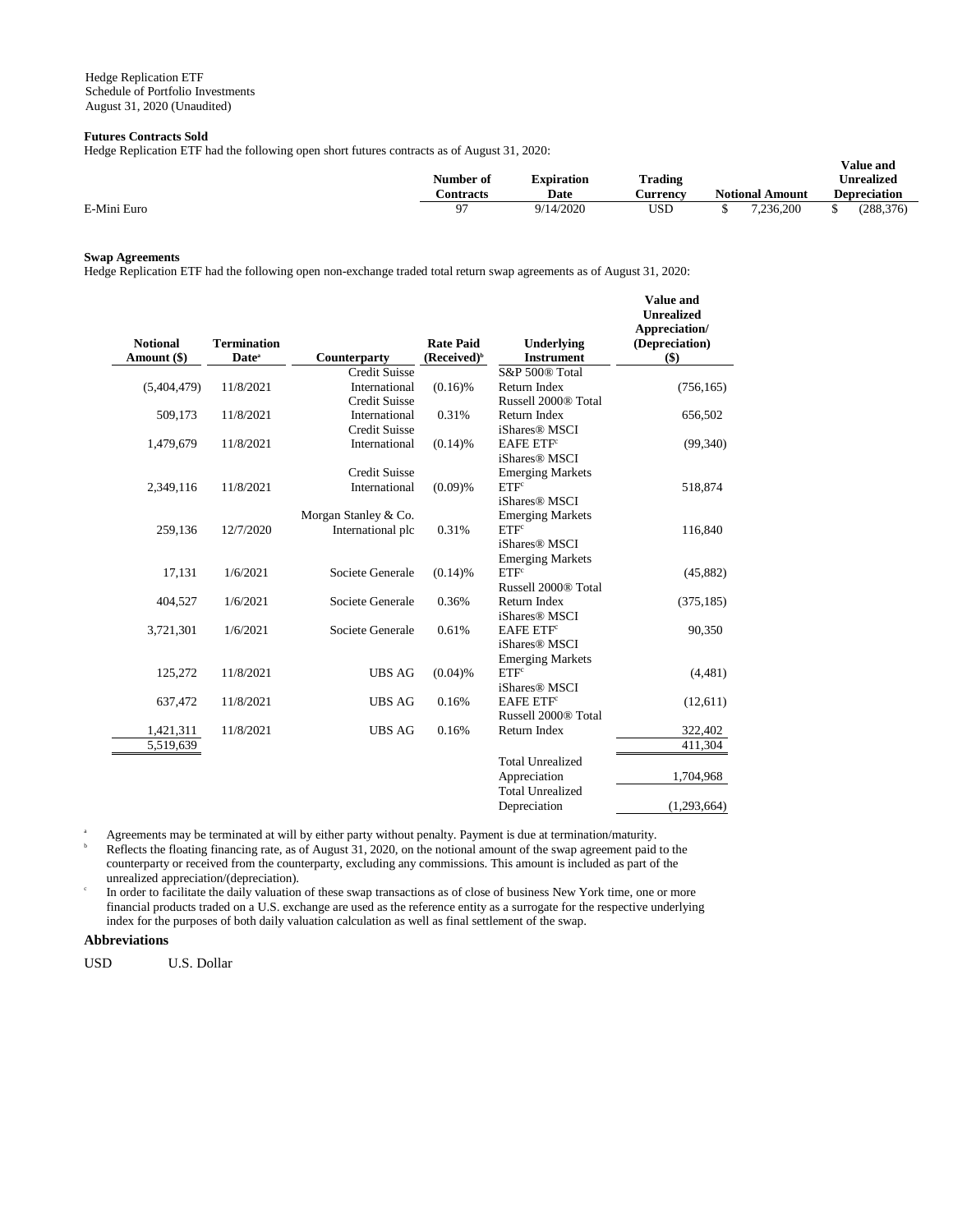| <b>Investments</b>                               | <b>Principal</b><br>Amount (\$) | Value (\$)         |
|--------------------------------------------------|---------------------------------|--------------------|
| <b>CORPORATE BONDS - 96.5%</b>                   |                                 |                    |
| Aerospace & Defense - 3.1%                       |                                 |                    |
| Bombardier, Inc.                                 |                                 |                    |
| $7.88\%, \frac{4}{15}{2027(a)}$                  | 900,000                         | 652,230            |
| TransDigm, Inc.                                  |                                 |                    |
| $6.25\%, \frac{3}{15}/2026(a)$                   | 1,553,000                       | 1,639,502          |
| 5.50%, 11/15/2027                                | 61,000                          | 59,548             |
|                                                  |                                 | 2,351,280          |
| Air Freight & Logistics - 0.5%                   |                                 |                    |
| XPO Logistics, Inc.<br>$6.75\%, 8/15/2024(a)$    |                                 |                    |
| $6.25\%, 5/1/2025(a)$                            | 200,000<br>190,000              | 212,670<br>202,825 |
|                                                  |                                 | 415,495            |
| <b>Airlines - 0.2%</b>                           |                                 |                    |
| American Airlines, Inc.                          |                                 |                    |
| 11.75%, 7/15/2025(a)                             | 150,000                         | 144,039            |
|                                                  |                                 |                    |
| <b>Auto Components - 3.0%</b>                    |                                 |                    |
| Allison Transmission, Inc.                       |                                 |                    |
| $5.00\%$ , $10/1/2024(a)$                        | 230,000                         | 231,732            |
| Clarios Global LP                                |                                 |                    |
| $6.25\%, 5/15/2026(a)$                           | 500,000                         | 530,312            |
| 8.50%, 5/15/2027(a)                              | 428,000                         | 454,445            |
| Goodyear Tire & Rubber Co. (The)                 |                                 |                    |
| 5.13%, 11/15/2023                                | 398,000                         | 398,999            |
| Icahn Enterprises LP                             |                                 |                    |
| 6.25%, 2/1/2022                                  | 480,000                         | 485,400            |
| 6.25%, 5/15/2026                                 | 150,000                         | 160,125            |
|                                                  |                                 | 2,261,013          |
| <b>Automobiles - 2.1%</b>                        |                                 |                    |
| Ford Motor Co.                                   |                                 |                    |
| 9.00%, 4/22/2025                                 | 800,000                         | 936,212            |
| Tesla, Inc.                                      |                                 |                    |
| $5.30\%$ , $8/15/2025(a)$                        | 622,000                         | 646,183            |
|                                                  |                                 | 1,582,395          |
| Capital Markets - 1.3%<br>MSCI, Inc.             |                                 |                    |
| $4.00\%$ , $11/15/2029(a)$                       | 420,000                         | 449,400            |
| $3.88\%, 2/15/2031(a)$                           | 500,000                         | 528,125            |
|                                                  |                                 | 977,525            |
| <b>Chemicals - 0.9%</b>                          |                                 |                    |
| NOVA Chemicals Corp.                             |                                 |                    |
| $4.88\%, 6/1/2024(a)$                            | 505,000                         | 501,212            |
| $5.25\%, 6/1/2027(a)$                            | 189,000                         | 182,858            |
|                                                  |                                 | 684,070            |
| <b>Commercial Services &amp; Supplies - 3.3%</b> |                                 |                    |
| Allied Universal Holdco LLC                      |                                 |                    |
| $6.63\%, 7/15/2026(a)$                           | 450,000                         | 482,625            |
| 9.75%, 7/15/2027(a)                              | 344,000                         | 380,980            |
| Aramark Services, Inc.                           |                                 |                    |
| $5.00\%, 2/1/2028(a)$                            | 600,000                         | 597,000            |
| Intrado Corp.                                    |                                 |                    |
| 8.50%, 10/15/2025(a)                             | 245,000                         | 216,901            |
| Prime Security Services Borrower LLC             |                                 |                    |
| $5.75\%, \frac{4}{15}{2026(a)}$                  | 554,000                         | 612,049            |
| 6.25%, $1/15/2028(a)$                            | 200,000                         | 210,000            |
|                                                  |                                 | 2,499,555          |

|                                                                      | Principal            |                      |
|----------------------------------------------------------------------|----------------------|----------------------|
| <b>Investments</b>                                                   | Amount (\$)          | Value $(\$)$         |
| <b>Communications Equipment - 0.3%</b><br>CommScope, Inc.            |                      |                      |
| $6.00\%, \frac{3}{1/2026(a)}$                                        | 183,000              | 194,438              |
| Construction & Engineering - 0.4%<br>Brand Industrial Services, Inc. |                      |                      |
| $8.50\%, \frac{7}{15}{2025(a)}$                                      | 317,000              | 307,490              |
| <b>Consumer Finance - 1.8%</b><br>Ally Financial, Inc.               |                      |                      |
| 5.75%, 11/20/2025                                                    | 275,000              | 308,278              |
| Navient Corp.<br>6.50%, 6/15/2022                                    | 295,000              | 307,538              |
| OneMain Finance Corp.<br>6.13%, 3/15/2024                            | 254,000              | 275,404              |
| 7.13%, 3/15/2026                                                     | 444,000              | 509,488              |
|                                                                      |                      | 1,400,708            |
| <b>Containers &amp; Packaging - 1.3%</b><br>Ball Corp.               |                      |                      |
| 2.88%, 8/15/2030                                                     | 200,000              | 199,800              |
| Mauser Packaging Solutions Holding Co.                               |                      |                      |
| $5.50\%$ , $4/15/2024(a)$                                            | 91,000               | 92,365               |
| $7.25\%, \frac{4}{15}{2025(a)}$                                      | 459,000              | 446,244              |
| Reynolds Group Issuer, Inc.<br>$5.13\%, \frac{7}{15}/2023(a)$        | 265,000              | 268,896              |
|                                                                      |                      | 1,007,305            |
| Distributors - 0.4%                                                  |                      |                      |
| Performance Food Group, Inc.                                         |                      |                      |
| $5.50\%$ , $10/15/2027(a)$                                           | 330,000              | 344,025              |
|                                                                      |                      |                      |
| <b>Diversified Financial Services - 2.2%</b>                         |                      |                      |
| MPH Acquisition Holdings LLC<br>$7.13\%, 6/1/2024(a)$                | 499,000              | 506,635              |
| Refinitiv US Holdings, Inc.                                          |                      |                      |
| $6.25\%, 5/15/2026(a)$                                               | 100,000              | 107,375              |
| $8.25\%, 11/15/2026(a)$                                              | 613,000              | 675,832              |
| Verscend Escrow Corp.                                                |                      |                      |
| 9.75%, 8/15/2026(a)                                                  | 352,000              | 381,920              |
|                                                                      |                      | 1,671,762            |
| <b>Diversified Telecommunication Services - 4.3%</b>                 |                      |                      |
| CCO Holdings LLC<br>5.13%, 5/1/2027(a)                               | 882,000              | 939,348              |
| 4.75%, 3/1/2030(a)                                                   | 500,000              | 537,175              |
| CenturyLink, Inc.                                                    |                      |                      |
| 5.13%, 12/15/2026(a)                                                 | 503,000              | 521,624              |
| Level 3 Financing, Inc.                                              |                      |                      |
| 4.25%, 7/1/2028(a)                                                   | 150,000              | 154,387              |
| Zayo Group Holdings, Inc.                                            |                      |                      |
| $4.00\%, 3/1/2027(a)$                                                | 1,000,000<br>100,000 | 988,750              |
| 6.13%, $3/1/2028(a)$                                                 |                      | 103,270<br>3,244,554 |
| <b>Electric Utilities - 2.8%</b>                                     |                      |                      |
| Emera, Inc.                                                          |                      |                      |
| Series 16-A, (ICE LIBOR                                              |                      |                      |
| $USD 3 Month + 5.44%$ ,                                              |                      |                      |
| 6.75%, 6/15/2076(b)                                                  | 100,000              | 112,000              |
| NRG Energy, Inc.                                                     |                      |                      |
| 6.63%, 1/15/2027                                                     | 426,000              | 455,905              |
| PG&E Corp.<br>5.25%, 7/1/2030                                        | 500,000              | 497,750              |
| Vistra Operations Co. LLC                                            |                      |                      |
| 5.63%, 2/15/2027(a)                                                  | 273,000              | 288,698              |
|                                                                      |                      |                      |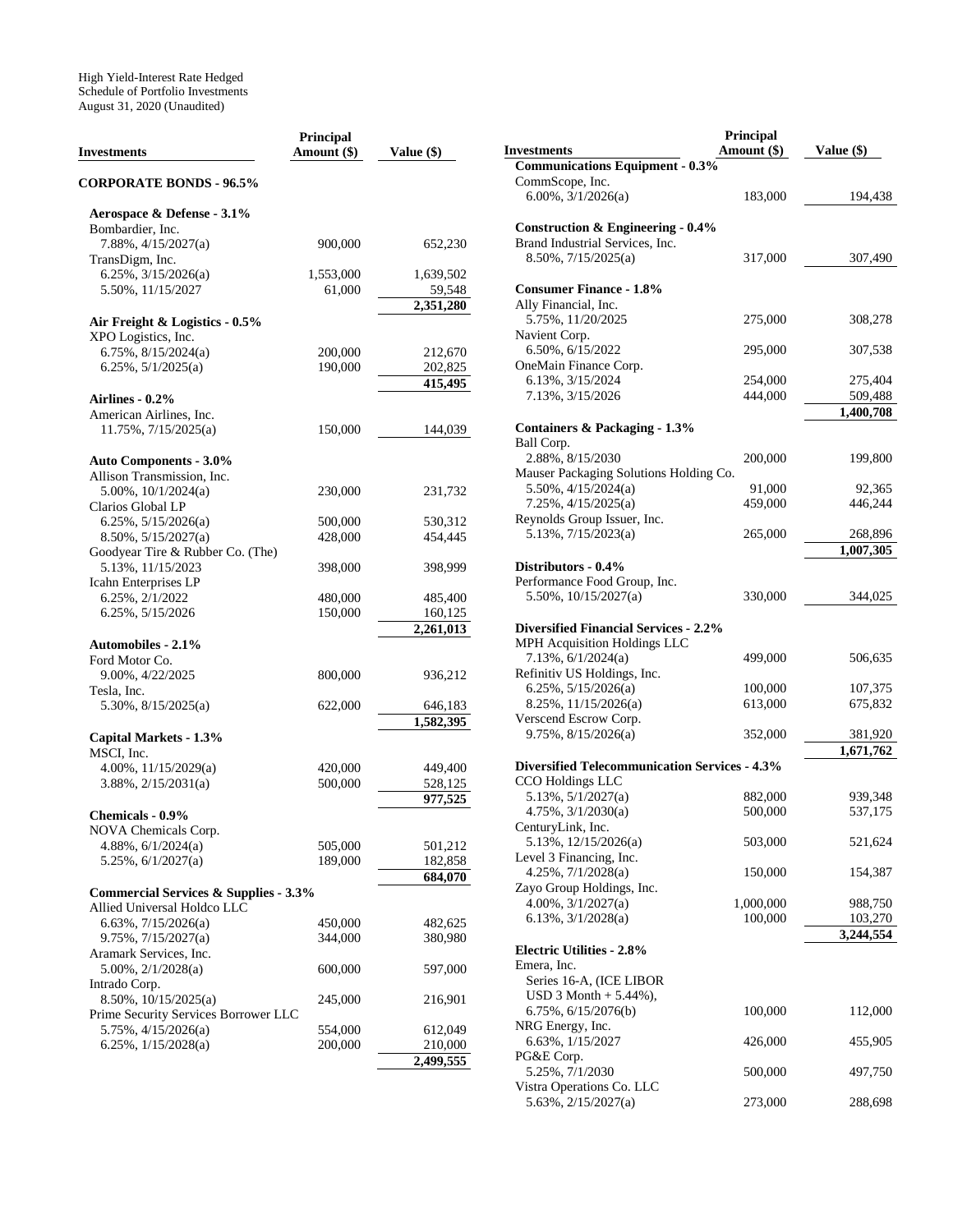|                                                            | Principal            |                        |
|------------------------------------------------------------|----------------------|------------------------|
| <b>Investments</b>                                         | Amount (\$)          | Value (\$)             |
| $5.00\%, 7/31/2027(a)$                                     | 700,000              | 742,336                |
|                                                            |                      | 2,096,689              |
| <b>Energy Equipment &amp; Services - 0.3%</b>              |                      |                        |
| Weatherford International Ltd.                             |                      |                        |
| 11.00%, 12/1/2024(a)                                       | 330,000              | 224,400                |
|                                                            |                      |                        |
| <b>Entertainment - 2.0%</b>                                |                      |                        |
| Netflix, Inc.                                              |                      |                        |
| 4.88%, 4/15/2028<br>5.88%, 11/15/2028                      | 1,183,000<br>135,000 | 1,369,322              |
|                                                            |                      | 165,375<br>1,534,697   |
| <b>Equity Real Estate Investment Trusts (REITs) - 4.5%</b> |                      |                        |
| Iron Mountain, Inc.                                        |                      |                        |
| $4.50\%, 2/15/2031(a)$                                     | 500,000              | 513,185                |
| MGM Growth Properties Operating Partnership LP             |                      |                        |
| 5.63%, 5/1/2024                                            | 323,000              | 348,840                |
| SBA Communications Corp.                                   |                      |                        |
| 4.88%, 9/1/2024                                            | 960,000              | 986,112                |
| Uniti Group LP                                             |                      |                        |
| 7.88%, 2/15/2025(a)                                        | 500,000              | 528,455                |
| <b>VICI Properties LP</b>                                  |                      |                        |
| $4.25\%, 12/1/2026(a)$                                     | 350,000              | 357,875                |
| $4.13\%, 8/15/2030(a)$                                     | 685,000              | 685,000                |
|                                                            |                      | 3,419,467              |
| Food & Staples Retailing - 1.1%                            |                      |                        |
| Albertsons Cos., Inc.                                      |                      |                        |
| 6.63%, 6/15/2024                                           | 402,000              | 414,944                |
| $4.63\%, \frac{1}{15/2027(a)}$                             | 416,000              | 437,840                |
|                                                            |                      | 852,784                |
| Food Products - 2.6%                                       |                      |                        |
| JBS USA LUX SA                                             |                      |                        |
| $6.50\%$ , $4/15/2029(a)$                                  | 150,000              | 170,282                |
| $5.50\%$ , $1/15/2030(a)$                                  | 660,000              | 733,207                |
| Post Holdings, Inc.                                        |                      |                        |
| $5.00\%$ , $8/15/2026(a)$                                  | 657,000              | 681,835                |
| $4.63\%, \frac{4}{15/2030(a)}$                             | 390,000              | 407,062                |
|                                                            |                      | $\overline{1,}992,386$ |
| <b>Health Care Equipment &amp; Supplies - 0.6%</b>         |                      |                        |
| Avantor Funding, Inc.                                      |                      |                        |
| $4.63\%, 7/15/2028(a)$                                     | 400,000              | 423,080                |
| <b>Health Care Providers &amp; Services - 6.9%</b>         |                      |                        |
| Community Health Systems, Inc.                             |                      |                        |
| 6.25%, 3/31/2023                                           | 939,000              | 941,348                |
| 8.00%, 3/15/2026(a)                                        | 200,000              | 207,500                |
| DaVita, Inc.                                               |                      |                        |
| 4.63%, 6/1/2030(a)                                         | 450,000              | 473,062                |
| $3.75\%, 2/15/2031(a)$                                     | 420,000              | 416,094                |
| Envision Healthcare Corp.                                  |                      |                        |
| 8.75%, 10/15/2026(a)                                       | 270,000              | 118,800                |
| HCA, Inc.                                                  |                      |                        |
| 5.63%, 9/1/2028                                            | 378,000              | 449,561                |
| 3.50%, 9/1/2030                                            | 1,000,000            | 1,052,649              |
| MEDNAX, Inc.                                               |                      |                        |
| 6.25%, 1/15/2027(a)                                        | 150,000              | 159,000                |
| RegionalCare Hospital Partners Holdings, Inc.              |                      |                        |
| 9.75%, 12/1/2026(a)                                        | 450,000              | 486,000                |
| Select Medical Corp.                                       |                      |                        |
| $6.25\%, 8/15/2026(a)$                                     | 423,000              | 454,416                |
| Tenet Healthcare Corp.                                     |                      |                        |
| 4.63%, 7/15/2024                                           | 175,000              | 179,025                |

|                                                                     | <b>Principal</b> |                        |
|---------------------------------------------------------------------|------------------|------------------------|
| Investments                                                         | Amount (\$)      | Value (\$)             |
| 4.88%, $1/1/2026(a)$                                                | 300,000          | 312,000                |
|                                                                     |                  | 5,249,455              |
| <b>Health Care Technology - 1.0%</b>                                |                  |                        |
| IQVIA, Inc.                                                         |                  |                        |
| 5.00%, 10/15/2026(a)                                                | 519,000          | 542,355                |
| $5.00\%$ , $5/15/2027(a)$                                           | 190,000          | 199,995                |
|                                                                     |                  | 742,350                |
| Hotels, Restaurants & Leisure - 7.1%                                |                  |                        |
| 1011778 BC ULC                                                      |                  |                        |
| 4.25%, 5/15/2024(a)                                                 | 1,152,000        | 1,173,600              |
| $5.00\%$ , $10/15/2025(a)$                                          | 462,000          | 474,432                |
| Colt Merger Sub, Inc.                                               |                  |                        |
| $6.25\%, \frac{7}{1/2025(a)}$                                       | 300,000          | 317,997                |
| 8.13%, 7/1/2027(a)                                                  | 500,000          | 530,000                |
| Golden Nugget, Inc.                                                 |                  |                        |
| 6.75%, $10/15/2024(a)$                                              | 366,000          | 311,557                |
| Hilton Domestic Operating Co., Inc.                                 |                  |                        |
| 5.13%, 5/1/2026                                                     | 131,000          | 134,930                |
| 4.88%, 1/15/2030                                                    | 690,000          | 710,700                |
| KFC Holding Co.                                                     |                  |                        |
| $5.00\%$ , $6/1/2024(a)$                                            | 460,000          | 474,619                |
| 5.25%, 6/1/2026(a)                                                  | 36,000           | 37,350                 |
| Scientific Games International, Inc.                                |                  |                        |
| $5.00\%$ , $10/15/2025(a)$                                          | 609,000          | 601,388                |
| 8.25%, 3/15/2026(a)                                                 | 259,000          | 265,475                |
| Six Flags Entertainment Corp.                                       |                  |                        |
| $4.88\%, 7/31/2024(a)$                                              |                  |                        |
|                                                                     | 378,000          | 366,547<br>5.398.595   |
|                                                                     |                  |                        |
| <b>Household Durables - 1.3%</b>                                    |                  |                        |
| Newell Brands, Inc.                                                 |                  |                        |
| $4.35\%, \frac{4}{1/2023(c)}$                                       | 640,000          | 676,800                |
| $4.70\%, \frac{4}{1}{2026(c)}$                                      | 325,000          | 350,188                |
|                                                                     |                  | 1,026,988              |
| <b>Household Products - 0.3%</b>                                    |                  |                        |
| Spectrum Brands, Inc.                                               |                  |                        |
| 5.75%, 7/15/2025                                                    | 216,000          | 223,020                |
|                                                                     |                  |                        |
| <b>Independent Power and Renewable Electricity Producers - 1.3%</b> |                  |                        |
| Calpine Corp.                                                       |                  |                        |
| 4.50%, 2/15/2028(a)                                                 | 500,000          | 518,320                |
| $5.13\%, \frac{3}{15}/2028(a)$                                      | 485,000          | 509,250                |
|                                                                     |                  | $\overline{1,}027,570$ |
| <b>Insurance - 0.8%</b>                                             |                  |                        |
| HUB International Ltd.                                              |                  |                        |
| $7.00\%, 5/1/2026(a)$                                               | 408,000          | 423,300                |
| NFP Corp.                                                           |                  |                        |
| 6.88%, 8/15/2028(a)                                                 | 180,000          | 188,208                |
|                                                                     |                  | 611,508                |
| <b>Interactive Media &amp; Services - 0.2%</b>                      |                  |                        |
| Rackspace Hosting, Inc.                                             |                  |                        |
| 8.63%, 11/15/2024(a)                                                | 180,000          | 189,482                |
|                                                                     |                  |                        |
| IT Services - 1.4%                                                  |                  |                        |
| Banff Merger Sub, Inc.                                              |                  |                        |
| 9.75%, 9/1/2026(a)                                                  | 452,000          | 481,515                |
| Black Knight InfoServ LLC                                           |                  |                        |
| 3.63%, 9/1/2028(a)                                                  | 340,000          | 344,359                |
| Exela Intermediate LLC                                              |                  |                        |
| $10.00\%$ , $7/15/2023(a)$                                          | 948,000          | 274,920                |
|                                                                     |                  | 1,100,794              |
|                                                                     |                  |                        |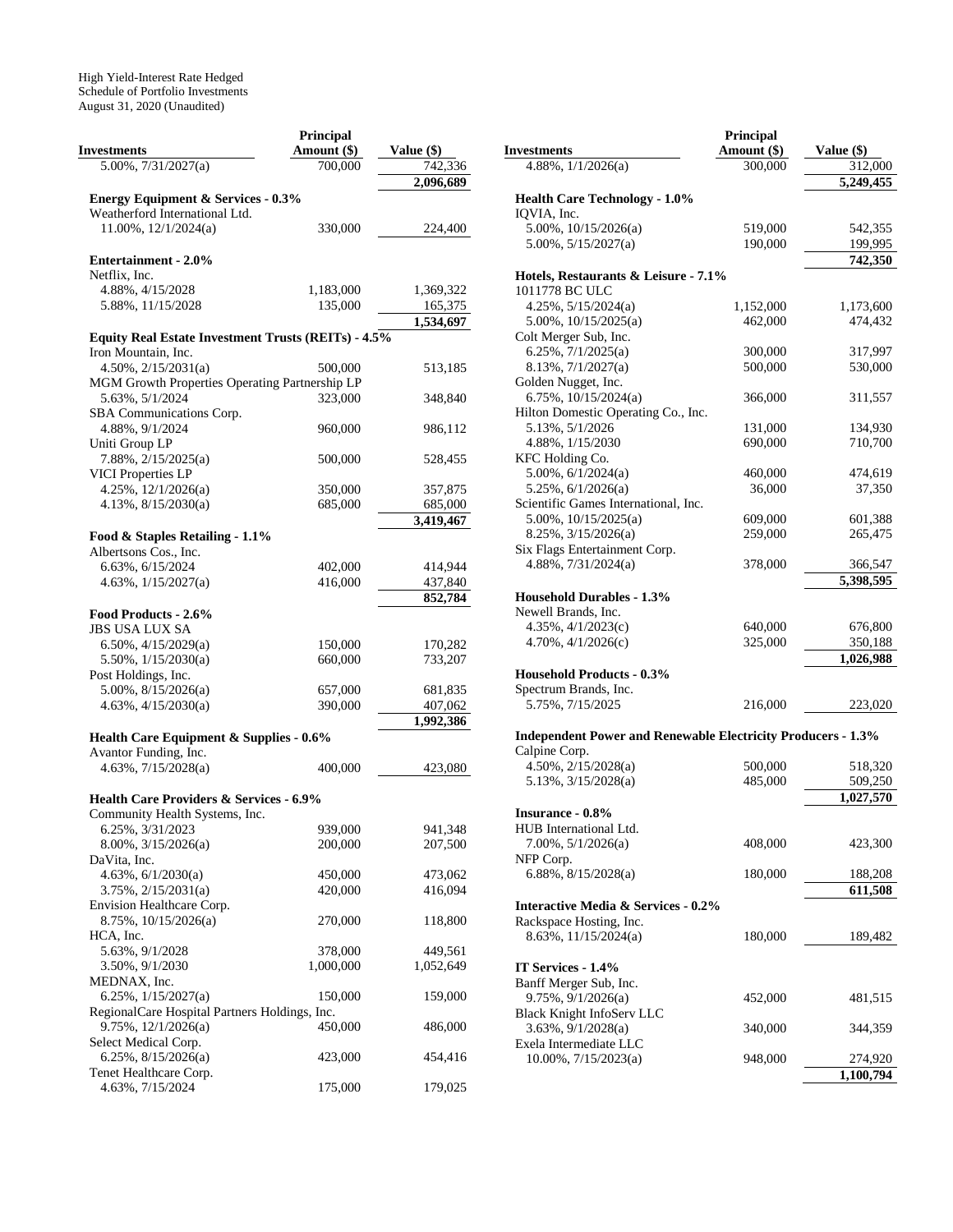|                                        | Principal   |              |
|----------------------------------------|-------------|--------------|
| <b>Investments</b>                     | Amount (\$) | Value $(\$)$ |
| <b>Leisure Products - 0.7%</b>         |             |              |
| Mattel, Inc.                           |             |              |
| 6.75%, 12/31/2025(a)                   | 480,000     | 509,400      |
|                                        |             |              |
| Life Sciences Tools & Services - 0.8%  |             |              |
| Avantor, Inc.                          |             |              |
|                                        |             |              |
| 6.00%, $10/1/2024(a)$                  | 556,000     | 581,020      |
|                                        |             |              |
| Machinery - 0.4%                       |             |              |
| Navistar International Corp.           |             |              |
| 6.63%, 11/1/2025(a)                    | 311,000     | 317,438      |
|                                        |             |              |
| <b>Media - 11.0%</b>                   |             |              |
| AMC Networks, Inc.                     |             |              |
| 5.00%, 4/1/2024                        | 402,000     | 409,537      |
| Clear Channel Worldwide Holdings, Inc. |             |              |
| 9.25%, 2/15/2024                       |             | 757,540      |
|                                        | 773,000     |              |
| 5.13%, 8/15/2027(a)                    | 102,000     | 103,051      |
| <b>CSC Holdings LLC</b>                |             |              |
| 5.75%, 1/15/2030(a)                    | 730,000     | 795,700      |
| 4.63%, 12/1/2030(a)                    | 500,000     | 512,400      |
| Diamond Sports Group LLC               |             |              |
| 5.38%, 8/15/2026(a)                    | 1,000,000   | 780,000      |
| 6.63%, 8/15/2027(a)                    | 1,016,000   | 571,500      |
| DISH DBS Corp.                         |             |              |
| 7.75%, 7/1/2026                        | 635,000     | 727,075      |
|                                        |             |              |
| iHeartCommunications, Inc.             |             |              |
| 8.38%, 5/1/2027                        | 462,000     | 467,775      |
| Meredith Corp.                         |             |              |
| 6.88%, 2/1/2026                        | 388,000     | 337,051      |
| Nexstar Broadcasting, Inc.             |             |              |
| $5.63\%, 7/15/2027(a)$                 | 444,000     | 468,420      |
| Sirius XM Radio, Inc.                  |             |              |
| 4.63%, 7/15/2024(a)                    | 850,000     | 881,875      |
| $4.13\%, \frac{7}{1/2030(a)}$          | 170,000     | 178,942      |
| TEGNA, Inc.                            |             |              |
|                                        |             |              |
| 4.63%, 3/15/2028(a)                    | 150,000     | 151,500      |
| $5.00\%$ , $9/15/2029(a)$              | 638,000     | 641,739      |
| Terrier Media Buyer, Inc.              |             |              |
| 8.88%, 12/15/2027(a)                   | 340,000     | 352,002      |
| Univision Communications, Inc.         |             |              |
| 6.63%, $6/1/2027(a)$                   | 200,000     | 200,500      |
|                                        |             | 8,336,607    |
| Metals & Mining - 2.3%                 |             |              |
|                                        |             |              |
| First Quantum Minerals Ltd.            |             |              |
| 7.25%, 4/1/2023(a)                     | 108,000     | 109,755      |
| $7.50\%, \frac{4}{1/2025(a)}$          | 656,000     | 669,140      |
| Novelis Corp.                          |             |              |
| 5.88%, 9/30/2026(a)                    | 284,000     | 296,723      |
| $4.75\%, \frac{1}{30}/2030(a)$         | 638,000     | 646,594      |
|                                        |             | 1,722,212    |
| Oil, Gas & Consumable Fuels - 6.5%     |             |              |
| Cheniere Energy Partners LP            |             |              |
|                                        | 500,000     |              |
| 5.25%, 10/1/2025                       |             | 506,250      |
| 4.50%, 10/1/2029                       | 522,000     | 544,185      |
| CrownRock LP                           |             |              |
| 5.63%, 10/15/2025(a)                   | 455,000     | 449,176      |
| <b>Endeavor Energy Resources LP</b>    |             |              |
| 5.75%, 1/30/2028(a)                    | 454,000     | 464,215      |
| <b>EQM Midstream Partners LP</b>       |             |              |
| 4.75%, 7/15/2023                       | 150,000     | 153,900      |
|                                        |             |              |

|                                                   | Principal   |            |
|---------------------------------------------------|-------------|------------|
| <b>Investments</b>                                | Amount (\$) | Value (\$) |
| EQT Corp.                                         |             |            |
| $7.88\%, \frac{2}{1/2025(c)}$                     | 150,000     | 172,125    |
| 3.90%, 10/1/2027                                  | 400,000     | 387,000    |
| Matador Resources Co.                             |             |            |
| 5.88%, 9/15/2026                                  | 438,000     | 381,060    |
| MEG Energy Corp.                                  |             |            |
| 7.13%, 2/1/2027(a)                                | 500,000     | 478,385    |
| Occidental Petroleum Corp.                        |             |            |
| 2.90%, 8/15/2024                                  | 350,000     | 322,000    |
| PBF Holding Co. LLC                               |             |            |
| $6.00\%, 2/15/2028(a)$                            | 500,000     | 421,625    |
| Targa Resources Partners LP                       |             |            |
| 5.88%, 4/15/2026                                  | 653,000     | 687,282    |
|                                                   |             | 4,967,203  |
| <b>Pharmaceuticals - 2.9%</b>                     |             |            |
| Bausch Health Americas, Inc.                      |             |            |
| 8.50%, 1/31/2027(a)                               | 214,000     | 235,400    |
| Bausch Health Cos., Inc.                          |             |            |
| $7.00\%$ , $3/15/2024(a)$                         | 1,176,000   | 1,220,688  |
| Endo Dac                                          |             |            |
| 6.00%, $6/30/2028(a)$                             | 100,000     | 77,500     |
| Par Pharmaceutical, Inc.                          |             |            |
| 7.50%, 4/1/2027(a)                                | 630,000     | 672,525    |
|                                                   |             | 2,206,113  |
|                                                   |             |            |
| Real Estate Management & Development - 0.8%       |             |            |
| Howard Hughes Corp. (The)                         |             |            |
| $5.38\%, \frac{3}{15}/2025(a)$                    | 569,000     | 576,056    |
|                                                   |             |            |
| Road & Rail - 1.0%                                |             |            |
| Uber Technologies, Inc.                           |             |            |
| $8.00\%$ , $11/1/2026(a)$                         | 690,000     | 731,117    |
|                                                   |             |            |
| Semiconductors & Semiconductor Equipment - 0.3%   |             |            |
| Microchip Technology, Inc.                        |             |            |
| $4.25\%, 9/1/2025(a)$                             | 200,000     | 208,301    |
|                                                   |             |            |
| Software - 2.7%                                   |             |            |
| Change Healthcare Holdings LLC                    |             |            |
| $5.75\%, \frac{3}{1/2025(a)}$                     | 417,000     | 423,255    |
| NortonLifeLock, Inc.                              |             |            |
| 5.00%, 4/15/2025(a)                               | 325,000     | 332,719    |
| Solera LLC                                        |             |            |
| 10.50%, 3/1/2024(a)                               | 630,000     | 660,712    |
| SS&C Technologies, Inc.                           |             |            |
| $5.50\%$ , $9/30/2027(a)$                         | 617,000     | 660,869    |
|                                                   |             | 2,077,555  |
| <b>Specialty Retail - 1.6%</b>                    |             |            |
| PetSmart, Inc.                                    |             |            |
| 5.88%, 6/1/2025(a)                                | 234,000     | 240,727    |
| Staples, Inc.                                     |             |            |
| $7.50\%, \frac{4}{15}{2026(a)}$                   | 1,000,000   | 885,000    |
| 10.75%, 4/15/2027(a)                              | 158,000     | 109,810    |
|                                                   |             | 1,235,537  |
| Technology Hardware, Storage & Peripherals - 1.0% |             |            |
| Dell International LLC                            |             |            |
| 7.13%, 6/15/2024(a)                               | 422,000     | 437,825    |
| Xerox Corp.                                       |             |            |
| 4.12%, 3/15/2023(c)                               | 291,000     | 298,706    |
|                                                   |             | 736,531    |
|                                                   |             |            |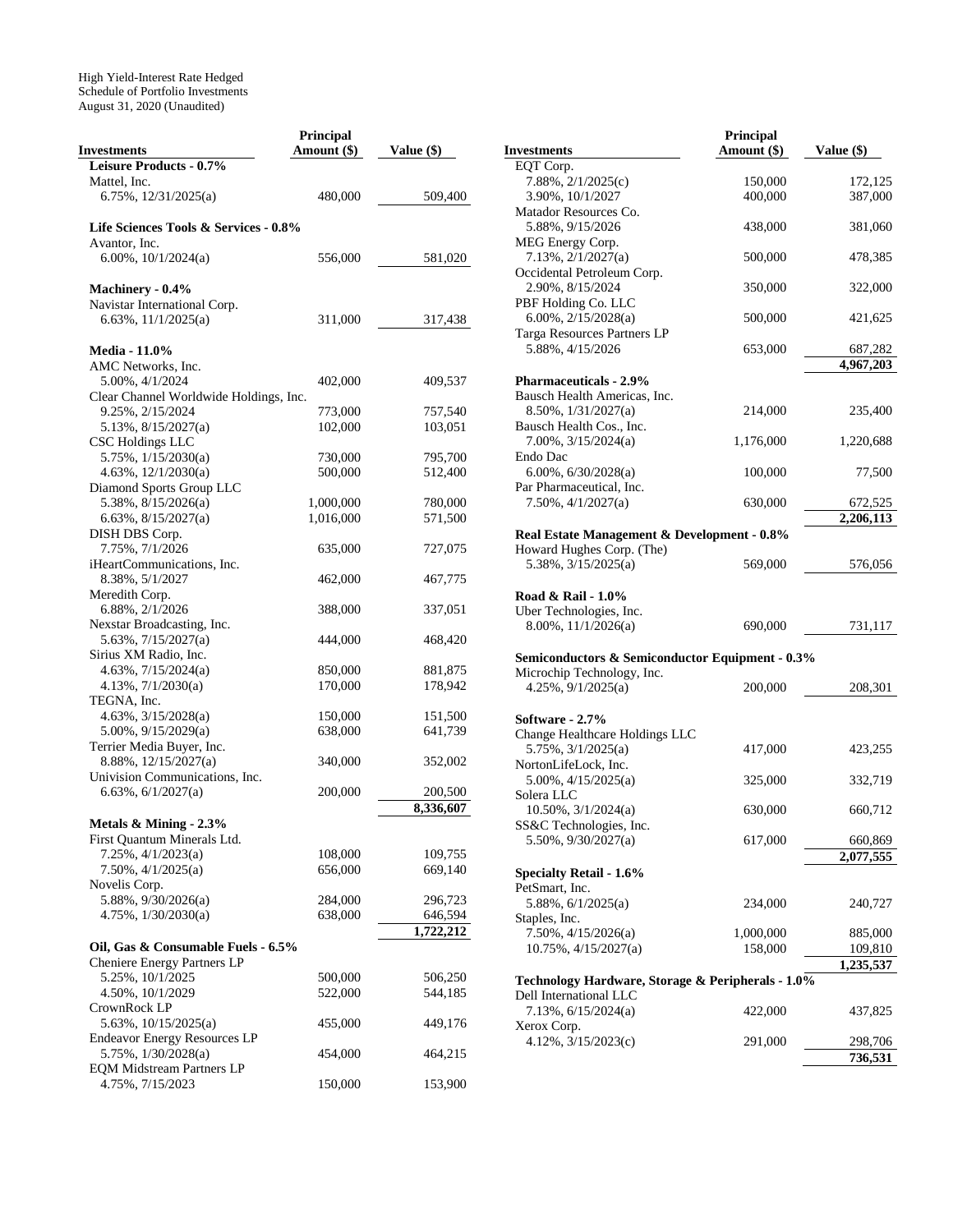|                                                   | <b>Principal</b> |            |
|---------------------------------------------------|------------------|------------|
| Investments                                       | Amount (\$)      | Value (\$) |
| Thrifts & Mortgage Finance - 0.5%                 |                  |            |
| <b>Ouicken Loans LLC</b>                          |                  |            |
| $5.25\%$ , $1/15/2028(a)$                         | 344,000          | 366,792    |
| Trading Companies & Distributors - 2.9%           |                  |            |
| Beacon Roofing Supply, Inc.                       |                  |            |
| 4.88%, $11/1/2025(a)$                             | 432,000          | 428,272    |
| Herc Holdings, Inc.                               |                  |            |
| $5.50\%$ , $7/15/2027(a)$                         | 392,000          | 410,620    |
| United Rentals North America, Inc.                |                  |            |
| 4.88%, 1/15/2028                                  | 956,000          | 1,008,580  |
| WESCO Distribution. Inc.                          |                  |            |
| $7.13\%$ , $6/15/2025(a)$                         | 360,000          | 396,000    |
|                                                   |                  | 2,243,472  |
| <b>Wireless Telecommunication Services - 1.8%</b> |                  |            |
| Sprint Corp.                                      |                  |            |
| 7.63%, 3/1/2026                                   | 359,000          | 441.504    |
| T-Mobile USA, Inc.                                |                  |            |
| 6.50%, $1/15/2026$                                | 604,000          | 632,312    |
| 4.75%, 2/1/2028                                   | 294,000          | 316,785    |
|                                                   |                  | 1,390,601  |
| <b>TOTAL CORPORATE BONDS</b>                      |                  |            |
|                                                   |                  | 73,404,874 |
| (Cost \$73,283,556)                               |                  |            |

## **REPURCHASE AGREEMENTS(d) - 2.2%**

| Repurchase Agreements with various |           |           |
|------------------------------------|-----------|-----------|
| counterparties, rates 0.06% -      |           |           |
| $0.07\%$ , dated $8/31/2020$ , due |           |           |
| $9/1/2020$ , total to be received  |           |           |
| \$1,665,587                        |           |           |
| (Cost \$1,665,587)                 | 1.665.587 | 1,665,587 |
|                                    |           |           |
|                                    |           |           |

| 75,070,461 |
|------------|
| 952.531    |
| 76,022,992 |
|            |

- (a) Securities exempt from registration under Rule 144A or section 4(2), of the Securities Act of 1933. Under procedures approved by the Board of Trustees, such securities have been determined to be liquid by the investment adviser and may be resold, normally to qualified institutional buyers in transactions exempt from registration.
- (b) Variable or floating rate security, linked to the referenced benchmark. The interest rate shown is the rate in effect as of August 31, 2020.
- (c) Step bond. Interest rate is a fixed rate for an initial period that either resets at a specific date or may reset in the future at a contingent upon predetermined trigger. The interest rate shown was the current rate as of August 31, 2020.
- (d) The Fund invests in Repurchase Agreements jointly with other funds in the Trust. See "Repurchase Agreements" in the Notes to Schedules of Portfolio of Investments to view the details of each individual agreement and counterparty as well as a description of the securities subject to repurchase.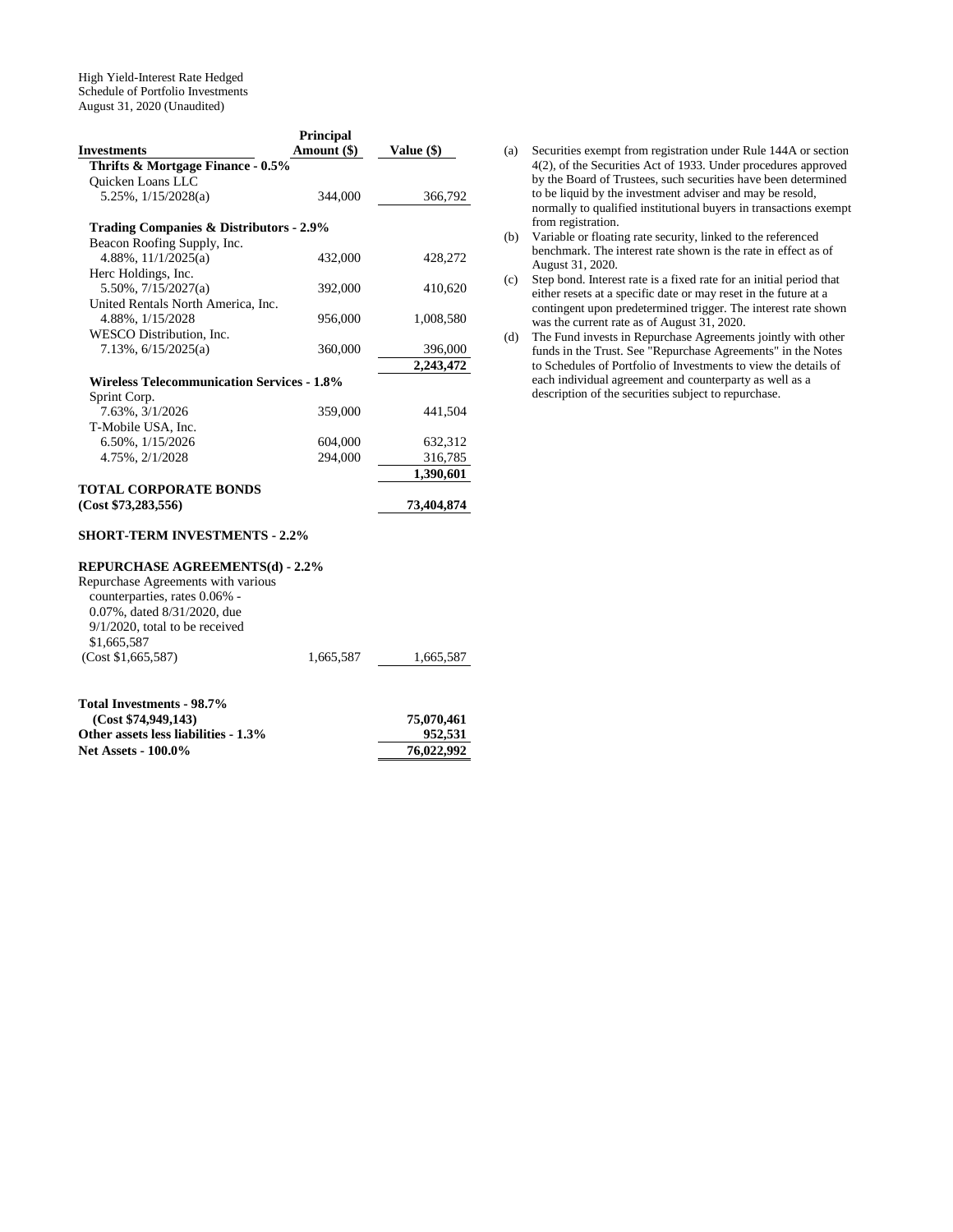### **Futures Contracts Sold**

High Yield-Interest Rate Hedged had the following open short futures contracts as of August 31, 2020:

|                            | Number of<br>Contracts | <b>Expiration</b><br>Date | <b>Trading</b><br>Currencv | <b>Notional Amount</b> | <b>Value and</b><br>Unrealized<br><b>Depreciation</b> |
|----------------------------|------------------------|---------------------------|----------------------------|------------------------|-------------------------------------------------------|
| U.S. Treasury 10 Year Note | -91                    | 12/21/2020                | USD                        | 12.671.750             | (25.179)                                              |
| U.S. Treasury 2 Year Note  | 134                    | 12/31/2020                | USD                        | 29,606,672             | (15, 895)                                             |
| U.S. Treasury 5 Year Note  | 235                    | 12/31/2020                | USD                        | 29.617.344             | (63, 166)                                             |
|                            |                        |                           |                            |                        | (104.240)                                             |

# **Abbreviations**

USD U.S. Dollar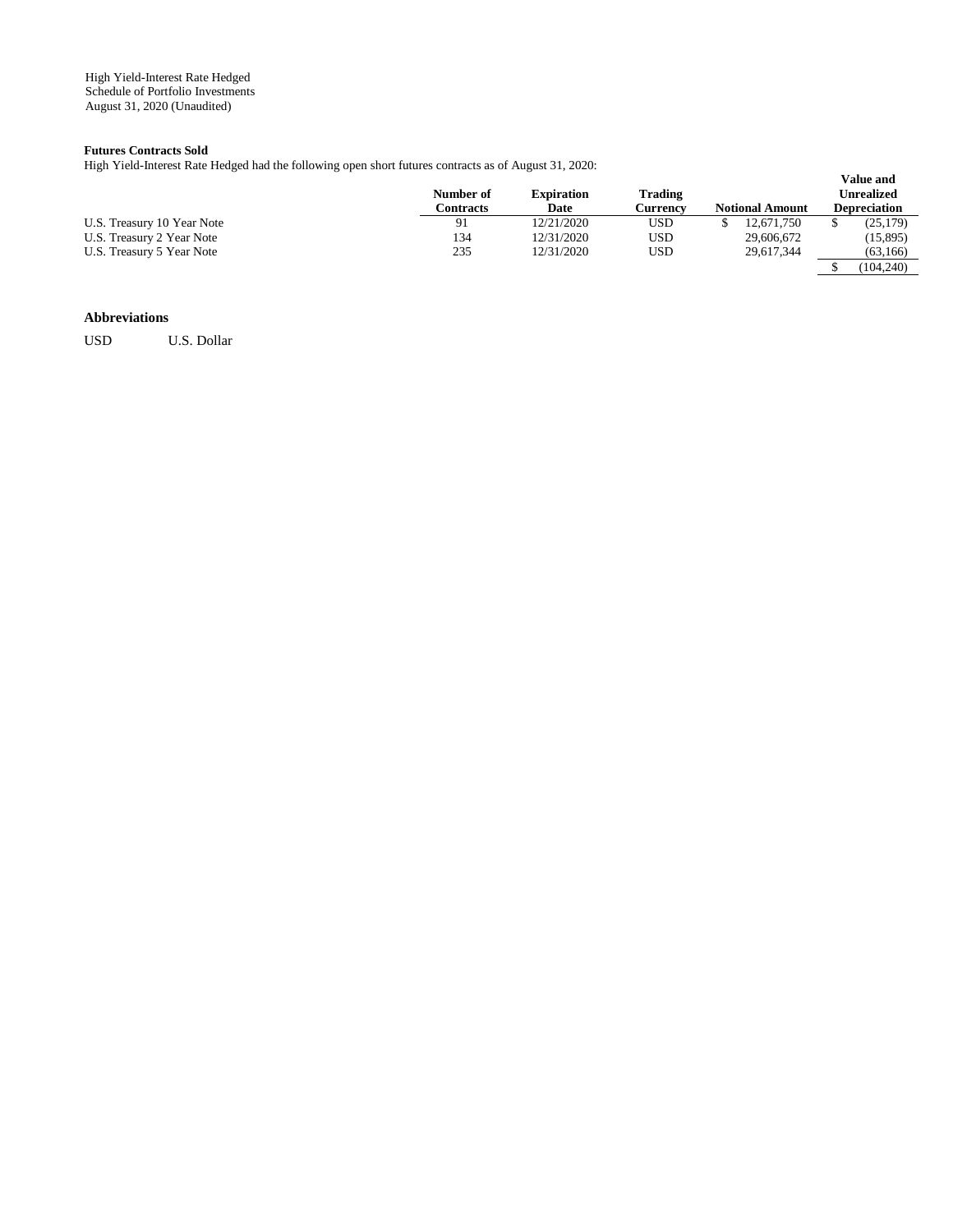Inflation Expectations ETF Schedule of Portfolio Investments August 31, 2020 (Unaudited)

| <b>Investments</b>                                                  | <b>Principal</b><br>Amount (\$) | Value (\$)           |
|---------------------------------------------------------------------|---------------------------------|----------------------|
| <b>U.S. TREASURY OBLIGATIONS - 82.1%</b>                            |                                 |                      |
| U.S. Treasury Inflation Linked Bonds<br>0.25%, 2/15/2050 (Cost      |                                 |                      |
| \$6,033,100)                                                        | 5,760,652                       | 6,895,794            |
| <b>SHORT-TERM INVESTMENTS - 15.0%</b>                               |                                 |                      |
| <b>REPURCHASE AGREEMENTS(a) - 15.0%</b>                             |                                 |                      |
| Repurchase Agreements with various<br>counterparties, rates 0.06% - |                                 |                      |
| 0.07%, dated 8/31/2020, due<br>$9/1/2020$ , total to be received    |                                 |                      |
| \$1,260,641<br>(Cost \$1,260,638)                                   | 1,260,638                       | 1,260,638            |
| Total Investments - 97.1%                                           |                                 |                      |
| (Cost \$7,293,738)                                                  |                                 | 8,156,432            |
| Other assets less liabilities - 2.9%<br><b>Net Assets - 100.0%</b>  |                                 | 247,548<br>8,403,980 |
|                                                                     |                                 |                      |

(a) The Fund invests in Repurchase Agreements jointly with other funds in the Trust. See "Repurchase Agreements" in the Notes to Schedules of Portfolio of Investments to view the details of each individual agreement and counterparty as well as a description of the securities subject to repurchase.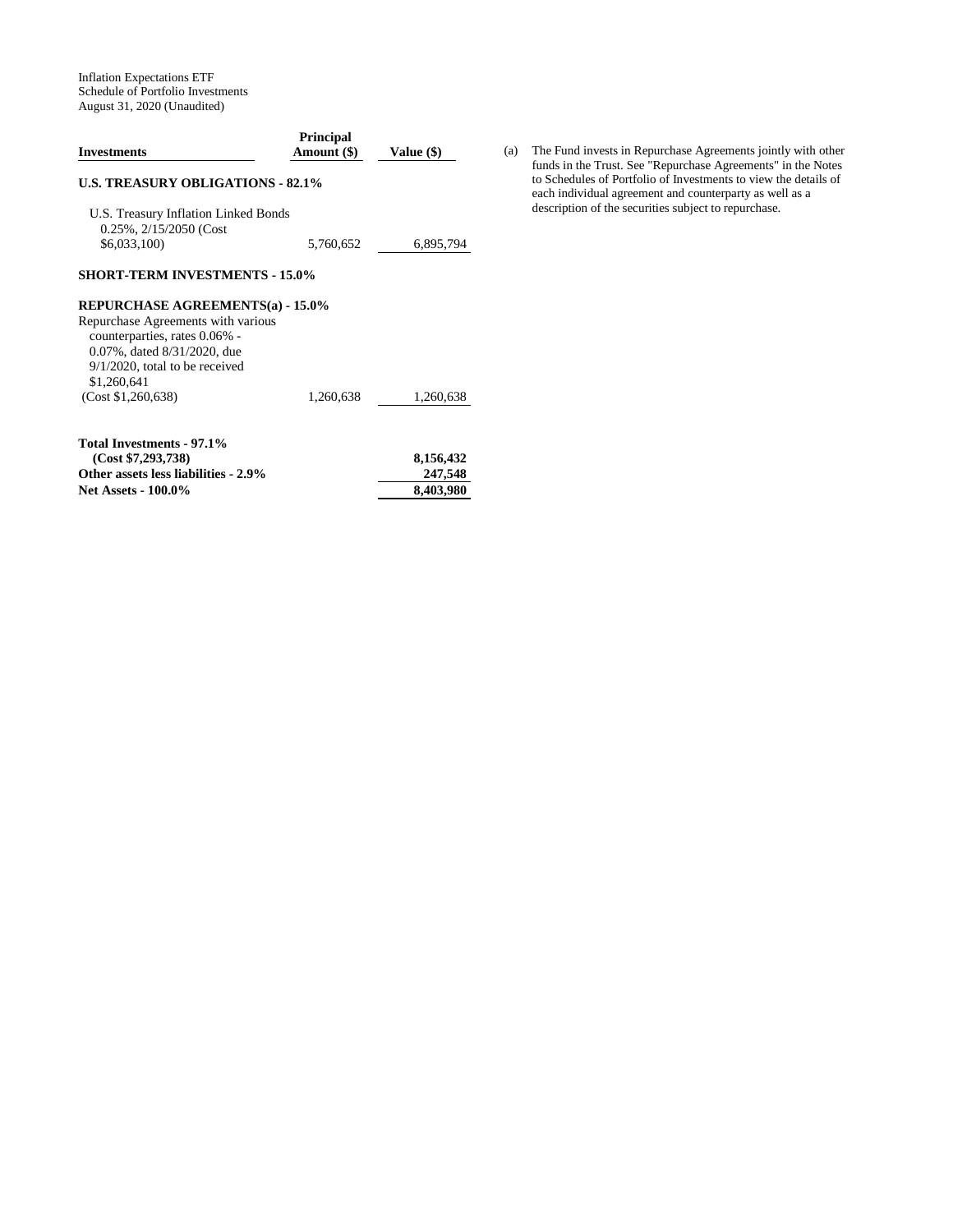### **Swap Agreements**

Inflation Expectations ETF had the following open non-exchange traded total return swap agreements as of August 31, 2020:

| <b>Notional</b><br>Amount (\$) | <b>Termination</b><br>Date <sup>a</sup> | Counterparty     | <b>Rate Paid</b><br>(Received) <sup>b</sup> | Underlying<br><b>Instrument</b>                    | <b>Value and</b><br><b>Unrealized</b><br>Appreciation/<br>(Depreciation)<br>$($)$ |
|--------------------------------|-----------------------------------------|------------------|---------------------------------------------|----------------------------------------------------|-----------------------------------------------------------------------------------|
|                                |                                         |                  |                                             | FTSE 30-Year TIPS                                  |                                                                                   |
|                                |                                         |                  |                                             | (Treasury Rate-                                    |                                                                                   |
|                                |                                         |                  |                                             | Hedged) Index (long                                |                                                                                   |
|                                |                                         |                  |                                             | exposure to 30-year                                |                                                                                   |
|                                |                                         |                  |                                             | Treasury Inflation-                                |                                                                                   |
|                                |                                         |                  |                                             | <b>Protected Securities</b>                        |                                                                                   |
| 228,832                        | 11/8/2021                               | Citibank NA      | $(0.10)$ %                                  | (TIPS) bond) $c$                                   | 444,091                                                                           |
|                                |                                         |                  |                                             | FTSE 30-Year TIPS                                  |                                                                                   |
|                                |                                         |                  |                                             | (Treasury Rate-<br>Hedged) Index (long             |                                                                                   |
|                                |                                         |                  |                                             | exposure to 30-year                                |                                                                                   |
|                                |                                         |                  |                                             | <b>Treasury Bond</b>                               |                                                                                   |
| 6,466,030                      | 11/8/2021                               | Citibank NA      | (0.19)%                                     | inverse index) <sup>d</sup>                        | (1,595,328)                                                                       |
|                                |                                         |                  |                                             | FTSE 30-Year TIPS                                  |                                                                                   |
|                                |                                         |                  |                                             | (Treasury Rate-                                    |                                                                                   |
|                                |                                         |                  |                                             | Hedged) Index (long                                |                                                                                   |
|                                |                                         |                  |                                             | exposure to 30-year                                |                                                                                   |
|                                |                                         |                  |                                             | Treasury Inflation-<br><b>Protected Securities</b> |                                                                                   |
| 1,337,426                      | 11/8/2021                               | Societe Generale | 0.21%                                       | $(TIPS) bond)^c$                                   | 63,695                                                                            |
|                                |                                         |                  |                                             | FTSE 30-Year TIPS                                  |                                                                                   |
|                                |                                         |                  |                                             | (Treasury Rate-                                    |                                                                                   |
|                                |                                         |                  |                                             | Hedged) Index (long                                |                                                                                   |
|                                |                                         |                  |                                             | exposure to 30-year                                |                                                                                   |
|                                |                                         |                  |                                             | <b>Treasury Bond</b>                               |                                                                                   |
| 5,891,048                      | 11/8/2021                               | Societe Generale | (0.34)%                                     | inverse index $)^d$                                | (596, 542)                                                                        |
| 13,923,336                     |                                         |                  |                                             |                                                    | (1,684,084)                                                                       |
|                                |                                         |                  |                                             | <b>Total Unrealized</b>                            |                                                                                   |
|                                |                                         |                  |                                             | Appreciation                                       | 507,786                                                                           |
|                                |                                         |                  |                                             | <b>Total Unrealized</b>                            |                                                                                   |
|                                |                                         |                  |                                             | Depreciation                                       | (2, 191, 870)                                                                     |

<sup>a</sup> Agreements may be terminated at will by either party without penalty. Payment is due at termination/maturity.

Reflects the floating financing rate, as of August 31, 2020, on the notional amount of the swap agreement paid to the counterparty or received from the counterparty, excluding any commissions. This amount is included as part of the unrealized appreciation/(depreciation).

c See the U.S. Treasury Obligations section of the preceding Schedule of Portfolio Investments for the representative components of the underlying reference instrument and their relative weightings.

<sup>d</sup> Certain underlying component disclosures related to this index may be found on the website at www.proshares.com/media/FTSE30-Year\_TIPS\_August.pdf.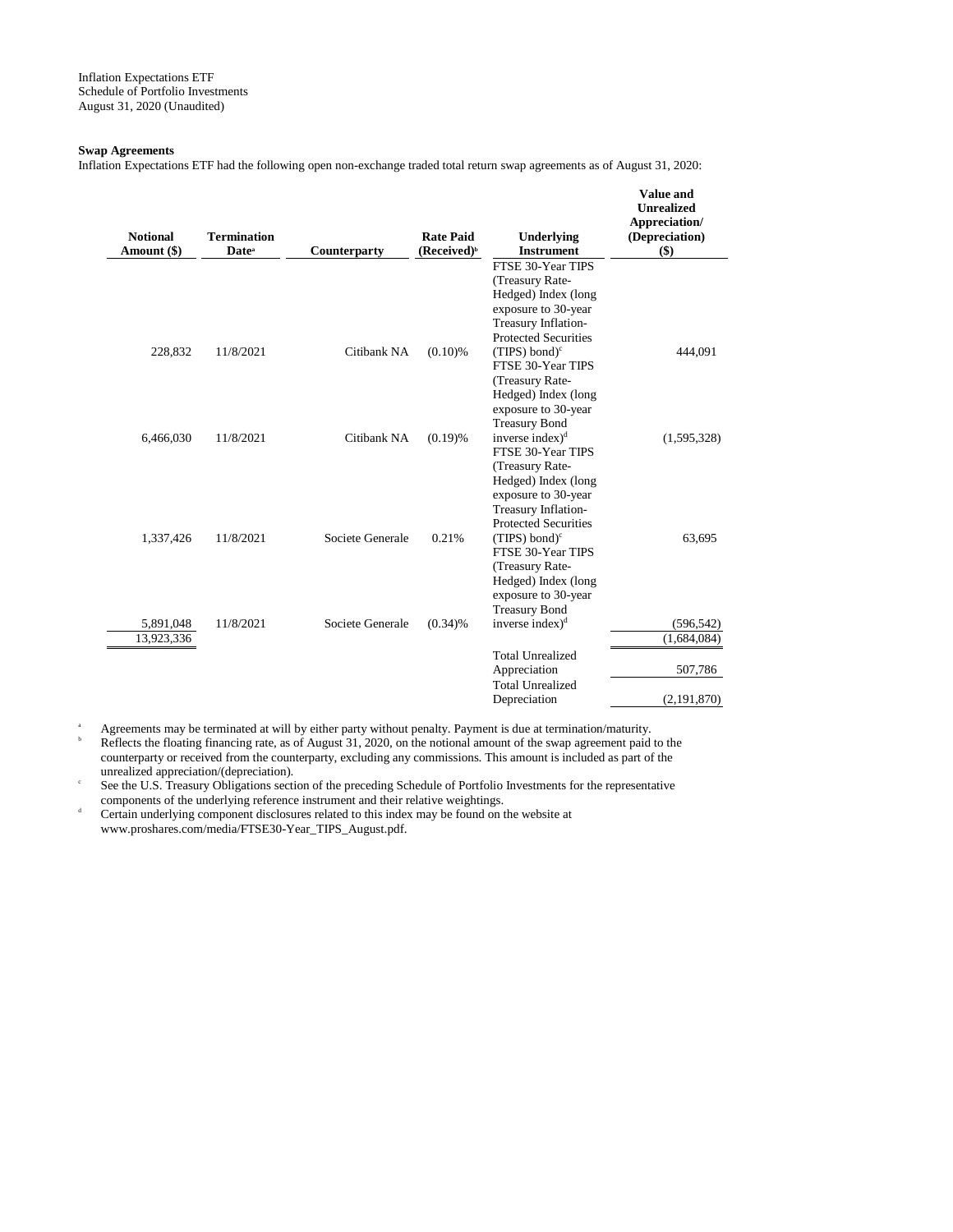Investment Grade-Interest Rate Hedged Schedule of Portfolio Investments August 31, 2020 (Unaudited)

| <b>Investments</b>                        | <b>Principal</b><br>Amount (\$) | Value (\$) | <b>Investments</b>                    | Principal<br>Amount (\$) | Value (\$) |
|-------------------------------------------|---------------------------------|------------|---------------------------------------|--------------------------|------------|
|                                           |                                 |            | HSBC Holdings plc                     |                          |            |
| <b>CORPORATE BONDS - 95.4%</b>            |                                 |            | 4.30%, 3/8/2026                       | 11,000                   | 12,638     |
|                                           |                                 |            | 3.90%, 5/25/2026                      | 1,014,000                | 1,145,226  |
| Aerospace & Defense - 1.5%                |                                 |            | 4.38%, 11/23/2026                     | 500,000                  | 565,697    |
| Lockheed Martin Corp.                     |                                 |            | 6.50%, 5/2/2036                       | 440,000                  | 607,048    |
| 4.07%, 12/15/2042                         | 449,000                         | 566,719    | 6.50%, 9/15/2037                      | 20,000                   | 28,024     |
| Raytheon Technologies Corp.               |                                 |            | $6.80\%, 6/1/2038$                    | 978,000                  | 1,407,485  |
| 6.13%, 7/15/2038                          | 575,000                         | 843,647    | 5.25%, 3/14/2044                      | 1,264,000                | 1,646,515  |
| 5.70%, 4/15/2040                          | 1,059,000                       | 1,477,732  | <b>ING Groep NV</b>                   |                          |            |
|                                           | 75,000                          | 95,352     | 3.95%, 3/29/2027                      | 1,493,000                | 1,728,238  |
| 4.50%, 6/1/2042                           |                                 |            | 4.05%, 4/9/2029                       | 2,000                    | 2,374      |
|                                           |                                 | 2,983,450  | JPMorgan Chase & Co.                  |                          |            |
| Air Freight & Logistics - 0.4%            |                                 |            | 6.40%, 5/15/2038                      | 984,000                  | 1,523,279  |
| United Parcel Service, Inc.               |                                 |            |                                       |                          | 1,843,931  |
| 6.20%, $1/15/2038$                        | 600,000                         | 913,367    | 5.50%, 10/15/2040                     | 1,274,000                |            |
|                                           |                                 |            | 5.60%, 7/15/2041                      | 1,283,000                | 1,906,250  |
| <b>Automobiles - 1.0%</b>                 |                                 |            | 5.40%, 1/6/2042                       | 748,000                  | 1,095,832  |
| Daimler Finance North America LLC         |                                 |            | 5.63%, 8/16/2043                      | 12,000                   | 17,538     |
| 8.50%, 1/18/2031                          | 556,000                         | 854,783    | Lloyds Banking Group plc              |                          |            |
| General Motors Co.                        |                                 |            | 4.65%, 3/24/2026                      | 204,000                  | 231,614    |
| 6.25%, 10/2/2043                          | 67,000                          | 78,169     | 3.75%, $1/11/2027$                    | 503,000                  | 566,100    |
| 5.20%, 4/1/2045                           | 1,103,000                       | 1,194,929  | 4.38%, 3/22/2028                      | 341,000                  | 403,718    |
|                                           |                                 | 2,127,881  | 4.55%, 8/16/2028                      | 622,000                  | 744,111    |
| <b>Banks</b> - 29.2%                      |                                 |            | 4.34%, $1/9/2048$                     | 718,000                  | 898,878    |
| <b>Banco Santander SA</b>                 |                                 |            | Mitsubishi UFJ Financial Group, Inc.  |                          |            |
| 4.25%, 4/11/2027                          | 21,000                          | 23,741     | 2.76%, 9/13/2026                      | 714,000                  | 778,142    |
|                                           |                                 |            | 3.68%, 2/22/2027                      | 2,096,000                | 2,387,630  |
| 3.80%, 2/23/2028                          | 182,000                         | 199,931    | 3.29%, 7/25/2027                      | 300,000                  | 336,255    |
| 4.38%, 4/12/2028                          | 558,000                         | 639,405    | 3.96%, 3/2/2028                       | 300,000                  | 349,681    |
| 3.31%, 6/27/2029                          | 1,288,000                       | 1,408,341  | 4.05%, 9/11/2028                      | 300,000                  | 353,980    |
| Bank of America Corp.                     |                                 |            | 3.74%, 3/7/2029                       | 12,000                   | 13,851     |
| 4.45%, 3/3/2026                           | 106,000                         | 122,868    | 3.75%, 7/18/2039                      | 722,000                  | 844,298    |
| 3.50%, 4/19/2026                          | 7,000                           | 7,942      | Mizuho Financial Group, Inc.          |                          |            |
| 4.25%, 10/22/2026                         | 223,000                         | 258,317    | 2.84%, 9/13/2026                      |                          | 12,058     |
| 6.11%, 1/29/2037                          | 700,000                         | 1,002,052  |                                       | 11,000                   |            |
| 7.75%, 5/14/2038                          | 846,000                         | 1,406,603  | 3.17%, 9/11/2027                      | 1,299,000                | 1,442,403  |
| 5.88%, 2/7/2042                           | 928,000                         | 1,387,458  | 4.02%, $3/5/2028$                     | 60,000                   | 69,486     |
| 5.00%, $1/21/2044$                        | 561,000                         | 778,798    | National Australia Bank Ltd.          |                          |            |
| Bank of America NA                        |                                 |            | 2.50%, 7/12/2026                      | 444,000                  | 484,621    |
| 6.00%, 10/15/2036                         | 462,000                         | 671,318    | Natwest Group plc                     |                          |            |
| Bank of Nova Scotia (The)                 |                                 |            | 4.80%, 4/5/2026                       | 509,000                  | 599,861    |
| 2.70%, 8/3/2026                           | 416,000                         | 460,444    | PNC Bank NA                           |                          |            |
| Barclays plc                              |                                 |            | 4.05%, 7/26/2028                      | 462,000                  | 546,616    |
| 5.20%, 5/12/2026                          | 600,000                         | 682,086    | Sumitomo Mitsui Financial Group, Inc. |                          |            |
| 5.25%, 8/17/2045                          | 518,000                         | 710,124    | 3.78%, 3/9/2026                       | 485,000                  | 555,753    |
| 4.95%, $1/10/2047$                        | 545,000                         | 735,447    | 2.63%, 7/14/2026                      | 1,674,000                | 1,819,371  |
| Citigroup, Inc.                           |                                 |            | 3.01%, 10/19/2026                     | 29,000                   | 32,142     |
| 4.60%, 3/9/2026                           | 717,000                         | 833,394    | 3.45%, $1/11/2027$                    | 138,000                  | 154,726    |
|                                           |                                 |            | 3.36%, 7/12/2027                      | 438,000                  | 489,599    |
| 3.40%, 5/1/2026                           | 157,000                         | 176,152    | 3.04%, 7/16/2029                      | 1,277,000                | 1,400,416  |
| 4.30%, 11/20/2026                         | 311,000                         | 358,705    | 2.75%, 1/15/2030                      | 450,000                  | 485,635    |
| 4.45%, 9/29/2027                          | 3,389,000                       | 3,939,830  | 2.13%, 7/8/2030                       | 500,000                  | 512,601    |
| 4.13%, 7/25/2028                          | 120,000                         | 137,940    | Wells Fargo & Co.                     |                          |            |
| 8.13%, 7/15/2039                          | 2,000                           | 3,529      | 3.00%, 4/22/2026                      | 230,000                  | 252,075    |
| 5.88%, 1/30/2042                          | 3,000                           | 4,438      |                                       |                          |            |
| 4.75%, 5/18/2046                          | 12,000                          | 15,366     | 4.10%, 6/3/2026                       | 1,088,000                | 1,230,443  |
| Cooperatieve Rabobank UA                  |                                 |            | 3.00%, 10/23/2026                     | 759,000                  | 835,952    |
| 3.75%, 7/21/2026                          | 115,000                         | 129,695    | 5.38%, 11/2/2043                      | 412,000                  | 552,037    |
| 5.25%, 5/24/2041                          | 860,000                         | 1,272,212  | 5.61%, $1/15/2044$                    | 766,000                  | 1,043,432  |
| 5.25%, 8/4/2045                           | 970,000                         | 1,363,940  | 4.90%, 11/17/2045                     | 528,000                  | 670,639    |
| Credit Suisse Group Funding Guernsey Ltd. |                                 |            | 4.40%, 6/14/2046                      | 244,000                  | 292,214    |
| 4.55%, 4/17/2026                          | 1,611,000                       | 1,890,022  | Wells Fargo Bank NA                   |                          |            |
| 4.88%, 5/15/2045                          | 4,000                           | 5,445      | 6.60%, $1/15/2038$                    | 583,000                  | 865,480    |
| Fifth Third Bancorp                       |                                 |            | Westpac Banking Corp.                 |                          |            |
| 8.25%, 3/1/2038                           | 319,000                         | 530,541    | 2.85%, 5/13/2026                      | 1,970,000                | 2,188,416  |
|                                           |                                 |            | 2.70%, 8/19/2026                      | 149,000                  | 164,986    |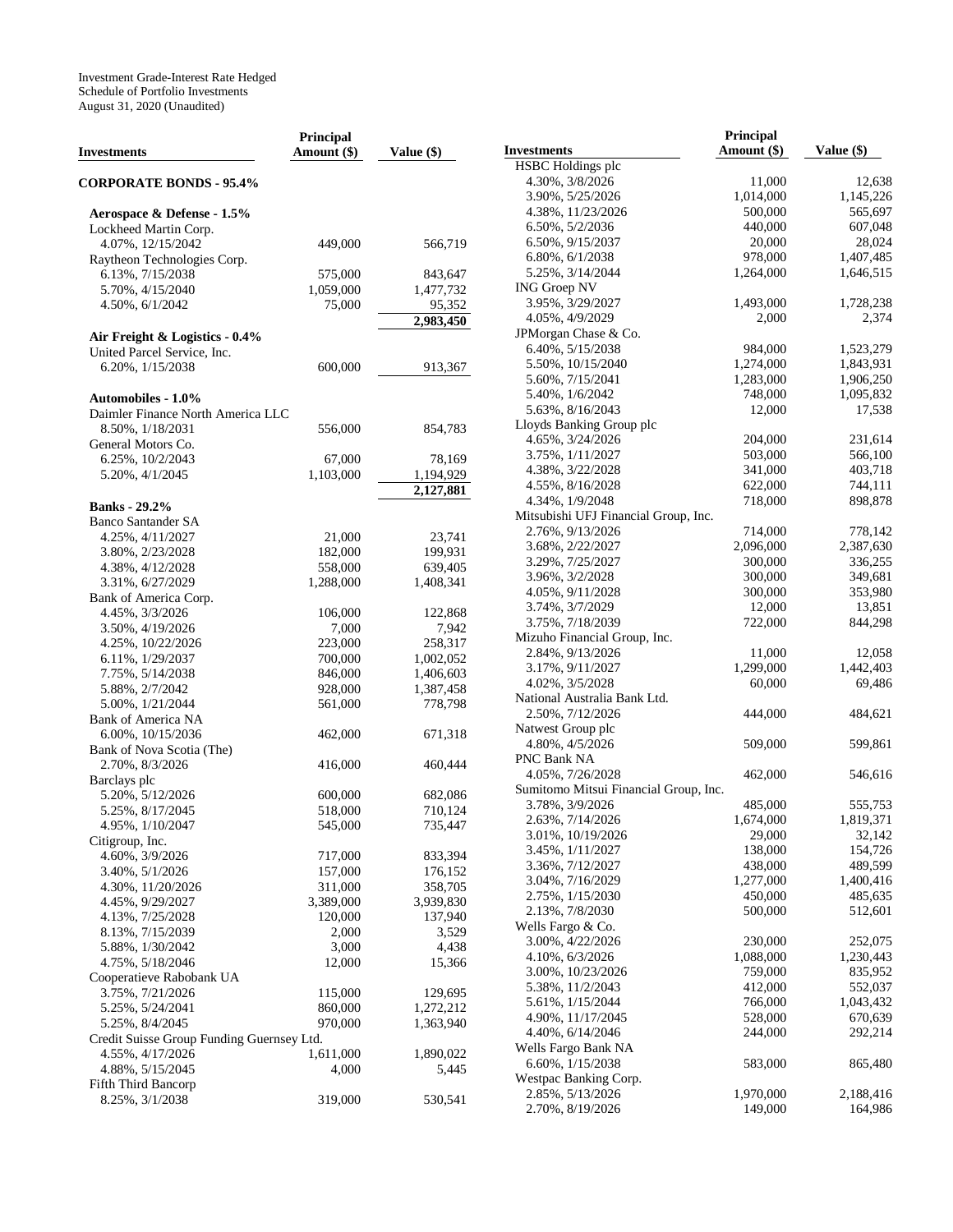Investment Grade-Interest Rate Hedged Schedule of Portfolio Investments August 31, 2020 (Unaudited)

|                                                    | Principal   |            |
|----------------------------------------------------|-------------|------------|
| <b>Investments</b>                                 | Amount (\$) | Value (\$) |
| 3.35%, 3/8/2027                                    | 150,000     | 172,355    |
| 3.40%, 1/25/2028                                   | 150,000     | 173,678    |
|                                                    |             | 59,641,412 |
| Beverages - 3.0%                                   |             |            |
| Anheuser-Busch InBev Worldwide, Inc.               |             |            |
| 4.95%, 1/15/2042                                   | 50,000      | 60,807     |
| 3.75%, 7/15/2042                                   | 973,000     | 1,040,764  |
| Coca-Cola Co. (The)                                |             |            |
| 2.25%, 9/1/2026                                    | 2,192,000   | 2,384,709  |
| 3.38%, 3/25/2027                                   | 128,000     | 147,766    |
| 1.45%, 6/1/2027                                    | 30,000      | 31,043     |
| 2.13%, 9/6/2029                                    | 1,450,000   | 1,556,224  |
|                                                    | 314,000     | 325,229    |
| 2.50%, 6/1/2040                                    |             |            |
| 2.60%, 6/1/2050                                    | 22,000      | 22,375     |
| Molson Coors Beverage Co.                          |             |            |
| 5.00%, 5/1/2042                                    | 482,000     | 545,243    |
|                                                    |             | 6,114,160  |
| Biotechnology - 0.5%                               |             |            |
| AbbVie, Inc.                                       |             |            |
| 4.40%, 11/6/2042                                   | 850,000     | 1,027,473  |
|                                                    |             |            |
| Capital Markets - 5.9%                             |             |            |
| Goldman Sachs Group, Inc. (The)                    |             |            |
| 6.13%, 2/15/2033                                   | 32,000      | 45,331     |
| 6.75%, 10/1/2037                                   | 3,202,000   | 4,672,293  |
| 6.25%, 2/1/2041                                    | 261,000     | 394,822    |
| 5.15%, 5/22/2045                                   | 6,000       | 7,983      |
| Jefferies Group LLC                                |             |            |
| 4.15%, 1/23/2030                                   | 397,000     | 448,280    |
| Morgan Stanley                                     |             |            |
| 3.13%, 7/27/2026                                   | 453,000     | 505,358    |
|                                                    |             |            |
| 4.35%, 9/8/2026                                    | 1,069,000   | 1,246,837  |
| 3.63%, 1/20/2027                                   | 274,000     | 313,018    |
| 4.30%, 1/27/2045                                   | 1,642,000   | 2,140,776  |
| 4.38%, 1/22/2047                                   | 1,138,000   | 1,516,996  |
| Nomura Holdings, Inc.                              |             |            |
| 3.10%, 1/16/2030                                   | 703,000     | 753,572    |
|                                                    |             | 12,045,266 |
| Chemicals - 0.3%                                   |             |            |
| Dow Chemical Co. (The)                             |             |            |
| 7.38%, 11/1/2029                                   | 431,000     | 613,075    |
|                                                    |             |            |
| <b>Communications Equipment - 1.0%</b>             |             |            |
| Cisco Systems, Inc.                                |             |            |
| 5.90%, 2/15/2039                                   | 889,000     | 1,349,631  |
| 5.50%, 1/15/2040                                   | 444,000     | 653,194    |
|                                                    |             | 2.002.825  |
| <b>Consumer Finance - 0.8%</b>                     |             |            |
| Ally Financial, Inc.                               |             |            |
| 8.00%, 11/1/2031                                   | 636,000     | 865,122    |
| American Express Co.                               |             |            |
|                                                    |             |            |
| 4.05%, 12/3/2042                                   | 409,000     | 517,089    |
| Toyota Motor Credit Corp.                          |             |            |
| 3.38%, 4/1/2030                                    | 150,000     | 175,214    |
|                                                    |             | 1,557,425  |
| <b>Diversified Financial Services - 4.3%</b>       |             |            |
| GE Capital International Funding Co. Unlimited Co. |             |            |
| 4.42%, 11/15/2035                                  | 2,669,000   | 2,757,311  |
| Shell International Finance BV                     |             |            |
| 2.88%, 5/10/2026                                   | 12,000      | 13,360     |
| 2.50%, 9/12/2026                                   | 410,000     | 449,954    |
| 4.13%, 5/11/2035                                   | 1,150,000   | 1,420,396  |

|                                                      | Principal   |                    |
|------------------------------------------------------|-------------|--------------------|
| <b>Investments</b>                                   | Amount (\$) | Value (\$)         |
| 6.38%, 12/15/2038                                    | 902,000     | 1,351,860          |
| 5.50%, 3/25/2040                                     | 8,000       | 11,210             |
| 4.55%, 8/12/2043                                     | 129,000     | 161,746            |
| 4.38%, 5/11/2045                                     | 1,862,000   | 2,314,238          |
| 4.00%, 5/10/2046                                     | 143,000     | 170,733            |
| 3.75%, 9/12/2046                                     | 141,000     | 161,716            |
|                                                      |             | 8,812,524          |
| <b>Diversified Telecommunication Services - 5.6%</b> |             |                    |
| AT&T, Inc.                                           |             |                    |
| 5.35%, 9/1/2040                                      | 1,024,000   | 1,318,443          |
| 5.55%, 8/15/2041                                     | 242,000     | 313,521            |
| 5.15%, 3/15/2042                                     | 20,000      | 25,207             |
| Telefonica Emisiones SA                              |             |                    |
| 4.10%, 3/8/2027                                      | 725,000     | 830,064            |
| 7.05%, 6/20/2036                                     | 1,265,000   | 1,840,890          |
| 5.21%, 3/8/2047                                      | 151,000     | 183,109            |
| 4.90%, 3/6/2048                                      | 853,000     | 1,010,812          |
| Verizon Communications, Inc.                         |             |                    |
| 4.13%, 3/16/2027                                     |             | 1,074,585          |
| 4.50%, 8/10/2033                                     | 908,000     |                    |
|                                                      | 612,000     | 776,378            |
| 4.27%, 1/15/2036                                     | 449,000     | 550,899            |
| 5.25%, 3/16/2037                                     | 450,000     | 611,288            |
| 4.81%, 3/15/2039                                     | 20,000      | 26,439             |
| 4.13%, 8/15/2046                                     | 582,000     | 722,253            |
| 4.86%, 8/21/2046                                     | 1,248,000   | 1,685,020          |
| 4.52%, 9/15/2048                                     | 75,000      | 98,628             |
| 5.01%, 4/15/2049                                     | 43,000      | 59,975             |
| 4.67%, 3/15/2055                                     | 156,000     | 214,517            |
|                                                      |             | 11,342,028         |
| Electric Utilities - 0.6%                            |             |                    |
| Duke Energy Florida LLC                              |             |                    |
| 6.40%, 6/15/2038                                     | 246,000     | 379,284            |
| FirstEnergy Corp.                                    |             |                    |
| Series C, 7.38%,                                     |             |                    |
| 11/15/2031                                           | 510,000     | 722,047            |
| Georgia Power Co.                                    |             |                    |
| 4.30%, 3/15/2042                                     | 24,000      | 28,482             |
|                                                      |             | 1,129,813          |
| <b>Electrical Equipment - 0.2%</b>                   |             |                    |
| Eaton Corp.                                          |             |                    |
| 4.15%, 11/2/2042                                     | 364,000     | 454,894            |
| <b>Energy Equipment &amp; Services - 0.6%</b>        |             |                    |
|                                                      |             |                    |
| <b>Baker Hughes Holdings LLC</b><br>5.13%, 9/15/2040 | 537,000     | 654,218            |
| Halliburton Co.                                      |             |                    |
| 7.45%, 9/15/2039                                     | 411,000     | 560,550            |
|                                                      |             | 1,214,768          |
| Entertainment - 2.5%                                 |             |                    |
| NBCUniversal Media LLC                               |             |                    |
| 4.45%, 1/15/2043                                     | 1,232,000   | 1,560,521          |
|                                                      |             |                    |
| TWDC Enterprises 18 Corp.<br>1.85%, 7/30/2026        | 972,000     | 1,023,021          |
| 2.95%, 6/15/2027(a)                                  | 986,000     |                    |
| 4.13%, 6/1/2044                                      | 52,000      | 1,094,534          |
|                                                      |             | 63,112             |
| Walt Disney Co. (The)<br>2.20%, 1/13/2028            | 500,000     |                    |
| 3.80%, 3/22/2030                                     | 500,000     | 529,089<br>595,690 |
| 6.65%, 11/15/2037                                    | 200,000     | 303,415            |
|                                                      |             |                    |
|                                                      |             | 5,169,382          |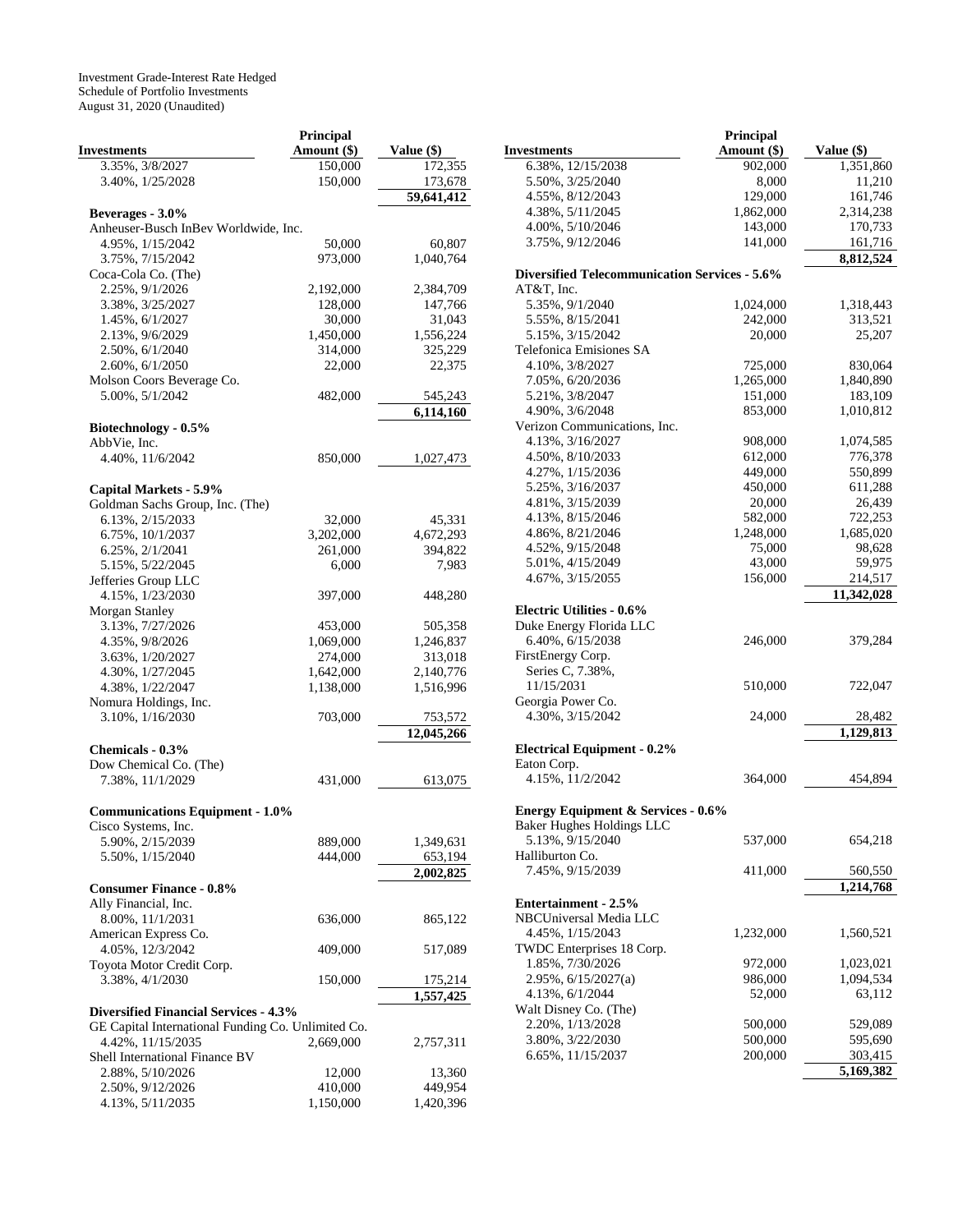Investment Grade-Interest Rate Hedged Schedule of Portfolio Investments August 31, 2020 (Unaudited)

|                                                     | Principal   |            |
|-----------------------------------------------------|-------------|------------|
| <b>Investments</b>                                  | Amount (\$) | Value (\$) |
| Equity Real Estate Investment Trusts (REITs) - 0.4% |             |            |
| Weverhaeuser Co.                                    |             |            |
|                                                     |             |            |
| 7.38%, 3/15/2032                                    | 500,000     | 726,338    |
|                                                     |             |            |
| Food & Staples Retailing - 0.7%                     |             |            |
| Walmart, Inc.                                       |             |            |
| 5.25%, 9/1/2035                                     | 3,000       | 4,334      |
| 6.50%, 8/15/2037                                    | 952,000     | 1,516,686  |
|                                                     |             | 1,521,020  |
| Food Products - 0.5%                                |             |            |
| Kraft Heinz Foods Co.                               |             |            |
|                                                     |             |            |
| 5.00%, 6/4/2042                                     | 753,000     | 833,818    |
| Unilever Capital Corp.                              |             |            |
| 5.90%, 11/15/2032                                   | 171,000     | 252,814    |
|                                                     |             | 1,086,632  |
| <b>Health Care Equipment &amp; Supplies - 0.9%</b>  |             |            |
| Medtronic, Inc.                                     |             |            |
| 4.38%, 3/15/2035                                    | 970,000     | 1,281,645  |
| 4.63%, 3/15/2045                                    | 452,000     | 623,496    |
|                                                     |             | 1,905,141  |
|                                                     |             |            |
| <b>Health Care Providers &amp; Services - 2.2%</b>  |             |            |
| Anthem, Inc.                                        |             |            |
| 4.65%, 1/15/2043                                    | 324,000     | 412,528    |
| <b>Ascension Health</b>                             |             |            |
| 3.95%, 11/15/2046                                   | 382,000     | 484,659    |
| UnitedHealth Group, Inc.                            |             |            |
| 2.88%, 8/15/2029                                    | 32,000      | 35,903     |
| 2.00%, 5/15/2030                                    | 100,000     | 104,835    |
| 4.63%, 7/15/2035                                    | 553,000     | 731,193    |
| 6.88%, 2/15/2038                                    | 406,000     | 654,252    |
|                                                     |             |            |
| 4.75%, 7/15/2045                                    | 1,476,000   | 2,011,905  |
|                                                     |             | 4,435,275  |
| <b>Household Products - 0.7%</b>                    |             |            |
| Procter & Gamble Co. (The)                          |             |            |
| 3.00%, 3/25/2030                                    | 650,000     | 751,284    |
| 3.55%, 3/25/2040                                    | 22,000      | 26,947     |
| 3.60%, 3/25/2050                                    | 520,000     | 660,046    |
|                                                     |             | 1,438,277  |
| <b>Industrial Conglomerates - 1.4%</b>              |             |            |
|                                                     |             |            |
| General Electric Co.                                |             |            |
| 6.75%, 3/15/2032                                    | 299,000     | 374,610    |
| 5.88%, 1/14/2038                                    | 272,000     | 314,093    |
| 6.88%, 1/10/2039                                    | 1,100,000   | 1,401,819  |
| 4.50%, 3/11/2044                                    | 650,000     | 673,806    |
|                                                     |             | 2,764,328  |
| <b>Insurance - 1.5%</b>                             |             |            |
| AXA SA                                              |             |            |
| 8.60%, 12/15/2030                                   | 523,000     | 792,345    |
| Manulife Financial Corp.                            |             |            |
|                                                     |             |            |
| 4.15%, 3/4/2026                                     | 738,000     | 873,184    |
| MetLife, Inc.                                       |             |            |
| 5.70%, 6/15/2035                                    | 34,000      | 50,106     |
| 4.05%, 3/1/2045                                     | 1,089,000   | 1,331,048  |
|                                                     |             | 3,046,683  |
| IT Services - 2.6%                                  |             |            |
| International Business Machines Corp.               |             |            |
| 3.30%, 5/15/2026                                    | 11,000      | 12,488     |
|                                                     |             |            |
| 3.50%, 5/15/2029                                    | 1,061,000   | 1,231,487  |
| 4.15%, 5/15/2039                                    | 1,473,000   | 1,812,808  |
| 4.00%, 6/20/2042                                    | 1,304,000   | 1,567,777  |
| 4.25%, 5/15/2049                                    | 538,000     | 683,563    |
|                                                     |             | 5,308,123  |

|                                       | <b>Principal</b> |            |
|---------------------------------------|------------------|------------|
| <b>Investments</b>                    | Amount (\$)      | Value (\$) |
| Machinery - 0.5%                      |                  |            |
| Caterpillar, Inc.<br>3.80%, 8/15/2042 | 750,000          | 922,745    |
| <b>Media - 2.8%</b>                   |                  |            |
| Comcast Corp.                         |                  |            |
| 4.25%, 1/15/2033                      | 2,000            | 2,500      |
| 6.50%, 11/15/2035                     | 38,000           | 58,221     |
| 4.65%, 7/15/2042                      | 317,000          | 410,324    |
| 4.75%, 3/1/2044                       | 1,053,000        | 1,394,883  |
| Time Warner Cable LLC                 |                  |            |
| 6.55%, 5/1/2037                       | 161,000          | 216,852    |
| 7.30%, 7/1/2038                       | 927,000          | 1,325,624  |
| 6.75%, 6/15/2039                      | 743,000          | 1,033,649  |
| Time Warner Entertainment Co. LP      |                  |            |
| 8.38%, 7/15/2033                      | 8,000            | 12,449     |
| ViacomCBS, Inc.                       |                  |            |
| 6.88%, 4/30/2036                      | 35,000           | 47,798     |
| 4.38%, 3/15/2043                      | 1,105,000        | 1,178,120  |
|                                       |                  | 5,680,420  |
| Metals & Mining - 3.1%                |                  |            |
| BHP Billiton Finance USA Ltd.         |                  |            |
| 4.13%, 2/24/2042                      | 1,570,000        | 1,987,120  |
| 5.00%, 9/30/2043                      | 6,000            | 8,529      |
| Rio Tinto Finance USA Ltd.            |                  |            |
| 5.20%, 11/2/2040                      | 486,000          |            |
|                                       |                  | 697,308    |
| Southern Copper Corp.                 |                  |            |
| 6.75%, 4/16/2040                      | 9,000            | 12,985     |
| 5.25%, 11/8/2042                      | 5,000            | 6,390      |
| 5.88%, 4/23/2045                      | 1,259,000        | 1,747,102  |
| Vale Overseas Ltd.                    |                  |            |
| 6.25%, 8/10/2026                      | 59,000           | 70,121     |
| 6.88%, 11/10/2039                     | 1,409,000        | 1,900,389  |
|                                       |                  | 6,429,944  |
| <b>Multiline Retail - 0.8%</b>        |                  |            |
| Target Corp.                          |                  |            |
| 2.50%, 4/15/2026                      | 575,000          | 630,147    |
| 4.00%, 7/1/2042                       | 13,000           | 16,729     |
| 3.63%, 4/15/2046                      | 844,000          | 1,044,121  |
|                                       |                  | 1,690,997  |
| <b>Multi-Utilities - 0.6%</b>         |                  |            |
| Berkshire Hathaway Energy Co.         |                  |            |
| 6.13%, 4/1/2036                       | 878,000          | 1,266,094  |
| Oil, Gas & Consumable Fuels - 5.3%    |                  |            |
| Canadian Natural Resources Ltd.       |                  |            |
| 6.25%, 3/15/2038                      | 446,000          | 559,867    |
| Cenovus Energy, Inc.                  |                  |            |
| 6.75%, 11/15/2039                     | 373,000          | 388,635    |
| CNOOC Finance 2015 USA LLC            |                  |            |
| 4.38%, 5/2/2028                       | 823,000          | 967,667    |
| CNOOC Petroleum North America ULC     |                  |            |
| 6.40%, 5/15/2037                      | 317,000          | 462,880    |
| ConocoPhillips                        |                  |            |
| 6.50%, 2/1/2039                       | 56,000           | 84,816     |
| ConocoPhillips Co.                    |                  |            |
| 6.95%, 4/15/2029                      | 1,630,000        | 2,279,344  |
| Ecopetrol SA                          |                  |            |
| 5.88%, 5/28/2045                      | 139,000          | 157,737    |
| Hess Corp.                            |                  |            |
| 5.60%, 2/15/2041                      | 369,000          | 425,012    |
|                                       |                  |            |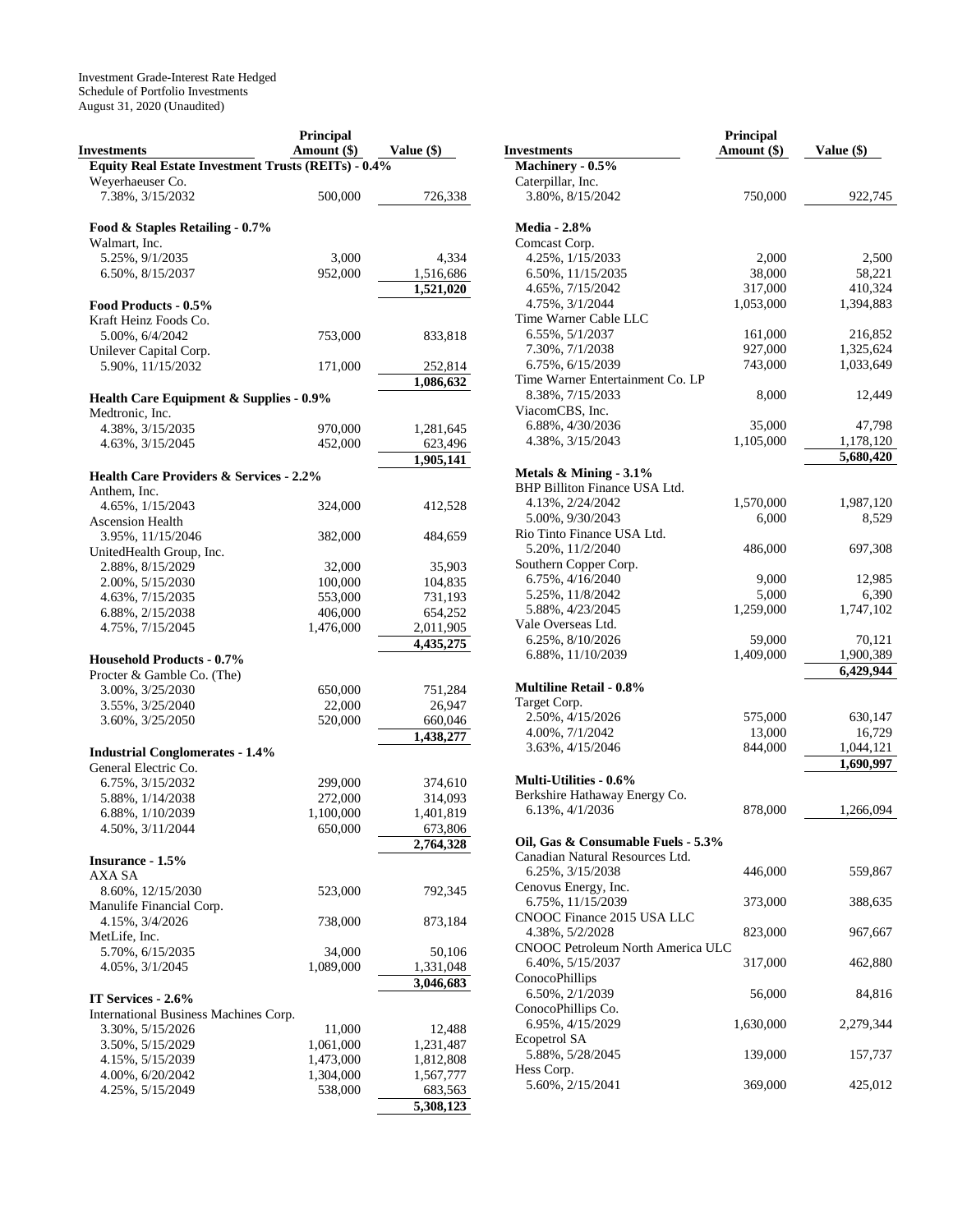Investment Grade-Interest Rate Hedged Schedule of Portfolio Investments August 31, 2020 (Unaudited)

|                                                   | Principal   |              |
|---------------------------------------------------|-------------|--------------|
| <b>Investments</b>                                | Amount (\$) | Value $(\$)$ |
| Kinder Morgan Energy Partners LP                  |             |              |
| 6.95%, 1/15/2038                                  | 92,000      | 122,385      |
| Kinder Morgan, Inc.                               |             |              |
| 7.75%, 1/15/2032                                  | 727,000     | 1,043,540    |
| Phillips 66                                       |             |              |
| 5.88%, 5/1/2042                                   |             |              |
|                                                   | 570,000     | 770,067      |
| Suncor Energy, Inc.                               |             |              |
| 6.50%, 6/15/2038                                  | 444,000     | 584,979      |
| <b>Total Capital SA</b>                           |             |              |
| 3.88%, 10/11/2028                                 | 608,000     | 721,646      |
| TransCanada PipeLines Ltd.                        |             |              |
| 6.20%, 10/15/2037                                 | 277,000     | 378,079      |
| 7.63%, 1/15/2039                                  | 500,000     | 773,488      |
| Valero Energy Corp.                               |             |              |
| 6.63%, 6/15/2037                                  | 552,000     | 747,635      |
| Williams Cos., Inc. (The)                         |             |              |
| 6.30%, 4/15/2040                                  | 345,000     | 435,278      |
|                                                   |             | 10,903,055   |
| <b>Pharmaceuticals - 5.7%</b>                     |             |              |
| AstraZeneca plc                                   |             |              |
|                                                   |             |              |
| 6.45%, 9/15/2037                                  | 1,131,000   | 1,749,027    |
| 4.00%, 9/18/2042                                  | 421,000     | 520,114      |
| 4.38%, 11/16/2045                                 | 7,000       | 9,180        |
| GlaxoSmithKline Capital, Inc.                     |             |              |
| 3.88%, 5/15/2028                                  | 693,000     | 822,409      |
| 6.38%, 5/15/2038                                  | 790,000     | 1,229,119    |
| Johnson & Johnson                                 |             |              |
| 5.95%, 8/15/2037                                  | 404,000     | 627,283      |
| Merck & Co., Inc.                                 |             |              |
| 4.15%, 5/18/2043                                  | 348,000     | 450,136      |
| Novartis Capital Corp.                            |             |              |
| 4.40%, 5/6/2044                                   | 755,000     | 1,007,312    |
| Pfizer, Inc.                                      |             |              |
| 2.75%, 6/3/2026                                   | 485,000     | 541,353      |
| 3.00%, 12/15/2026                                 | 94,000      | 107,100      |
| 4.00%, 12/15/2036                                 | 20,000      | 24,630       |
| 7.20%, 3/15/2039                                  | 1,703,000   | 2,854,931    |
| 4.13%, 12/15/2046                                 | 494,000     | 635,125      |
| Wyeth LLC                                         |             |              |
| 5.95%, 4/1/2037                                   | 687,000     | 1,018,212    |
|                                                   |             |              |
|                                                   |             | 11,595,931   |
| Software - 1.1%                                   |             |              |
| Oracle Corp.                                      |             |              |
| 6.50%, 4/15/2038                                  | 657,000     | 1,009,976    |
| 6.13%, 7/8/2039                                   | 391,000     | 574,573      |
| 5.38%, 7/15/2040                                  | 494,000     | 679,293      |
|                                                   |             | 2,263,842    |
| <b>Specialty Retail - 0.7%</b>                    |             |              |
| Home Depot, Inc. (The)                            |             |              |
| 5.88%, 12/16/2036                                 | 978,000     | 1,464,389    |
|                                                   |             |              |
| Technology Hardware, Storage & Peripherals - 1.9% |             |              |
| Apple, Inc.                                       |             |              |
| 3.85%, 5/4/2043                                   | 1,241,000   | 1,530,113    |
| 4.45%, 5/6/2044                                   | 320,000     | 430,833      |
| 3.45%, 2/9/2045                                   | 757,000     | 885,268      |
| 4.38%, 5/13/2045                                  |             |              |
|                                                   | 386,000     | 509,816      |
| HP, Inc.                                          |             |              |
| 6.00%, 9/15/2041                                  | 381,000     | 468,498      |

**3,824,528**

|                                                                                                                                                                                                  | Principal                       |                          |
|--------------------------------------------------------------------------------------------------------------------------------------------------------------------------------------------------|---------------------------------|--------------------------|
| <b>Investments</b>                                                                                                                                                                               | Amount (\$)                     | Value $(\$)$             |
| <b>Tobacco - 1.0%</b>                                                                                                                                                                            |                                 |                          |
| Altria Group, Inc.                                                                                                                                                                               |                                 |                          |
| 5.38%, 1/31/2044                                                                                                                                                                                 | 724,000                         | 898,603                  |
| Philip Morris International, Inc.                                                                                                                                                                |                                 |                          |
| 6.38%, 5/16/2038                                                                                                                                                                                 | 800,000                         | 1,202,700                |
| 4.25%, 11/10/2044                                                                                                                                                                                | 30,000                          | 36,669                   |
|                                                                                                                                                                                                  |                                 | 2,137,972                |
| <b>Wireless Telecommunication Services - 3.6%</b>                                                                                                                                                |                                 |                          |
| America Movil SAB de CV                                                                                                                                                                          |                                 |                          |
| 6.13%, 3/30/2040                                                                                                                                                                                 | 1,142,000                       | 1,657,327                |
| 4.38%, 7/16/2042                                                                                                                                                                                 | 514,000                         | 629,049                  |
| Telefonica Europe BV                                                                                                                                                                             |                                 |                          |
| 8.25%, 9/15/2030                                                                                                                                                                                 | 7,000                           | 10,661                   |
| Vodafone Group plc                                                                                                                                                                               |                                 |                          |
| 4.38%, 5/30/2028                                                                                                                                                                                 | 797,000                         | 954,568                  |
| 6.15%, 2/27/2037                                                                                                                                                                                 | 378,000                         | 533,022                  |
|                                                                                                                                                                                                  |                                 |                          |
| 5.00%, 5/30/2038                                                                                                                                                                                 | 852,000                         | 1,070,504                |
| 5.25%, 5/30/2048                                                                                                                                                                                 | 1,840,000                       | 2,414,312                |
| 4.88%, 6/19/2049                                                                                                                                                                                 | 28,000                          | 35,075                   |
| 4.25%, 9/17/2050                                                                                                                                                                                 | 68,000                          | 79,358                   |
|                                                                                                                                                                                                  |                                 | 7,383,876                |
| <b>TOTAL CORPORATE BONDS</b>                                                                                                                                                                     |                                 |                          |
| (Cost \$171,324,062)                                                                                                                                                                             |                                 | <u>194,945,353 </u>      |
| <b>Investments</b>                                                                                                                                                                               | <b>Shares</b>                   | Value (\$)               |
| <b>SECURITIES LENDING REINVESTMENTS(b) - 0.5%</b><br><b>INVESTMENT COMPANIES - 0.5%</b><br>BlackRock Liquidity FedFund, Institutional Class                                                      |                                 |                          |
| 0.01% (Cost \$1,004,528)                                                                                                                                                                         | 1,004,528                       | 1,004,528                |
|                                                                                                                                                                                                  |                                 |                          |
| <b>Investments</b>                                                                                                                                                                               | <b>Principal</b><br>Amount (\$) | Value (\$)               |
| <b>SHORT-TERM INVESTMENTS - 1.5%</b>                                                                                                                                                             |                                 |                          |
| <b>REPURCHASE AGREEMENTS(c) - 1.5%</b><br>Repurchase Agreements with various<br>counterparties, rates 0.06% -<br>0.07%, dated 8/31/2020, due<br>$9/1/2020$ , total to be received<br>\$2,992,610 |                                 |                          |
| (Cost \$2,992,606)                                                                                                                                                                               | 2,992,606                       | 2,992,606                |
| Total Investments - 97.4%                                                                                                                                                                        |                                 |                          |
| (Cost \$175,321,196)                                                                                                                                                                             |                                 | 198,942,487              |
| Other assets less liabilities - 2.6%<br><b>Net Assets - 100.0%</b>                                                                                                                               |                                 | 5,211,764<br>204,154,251 |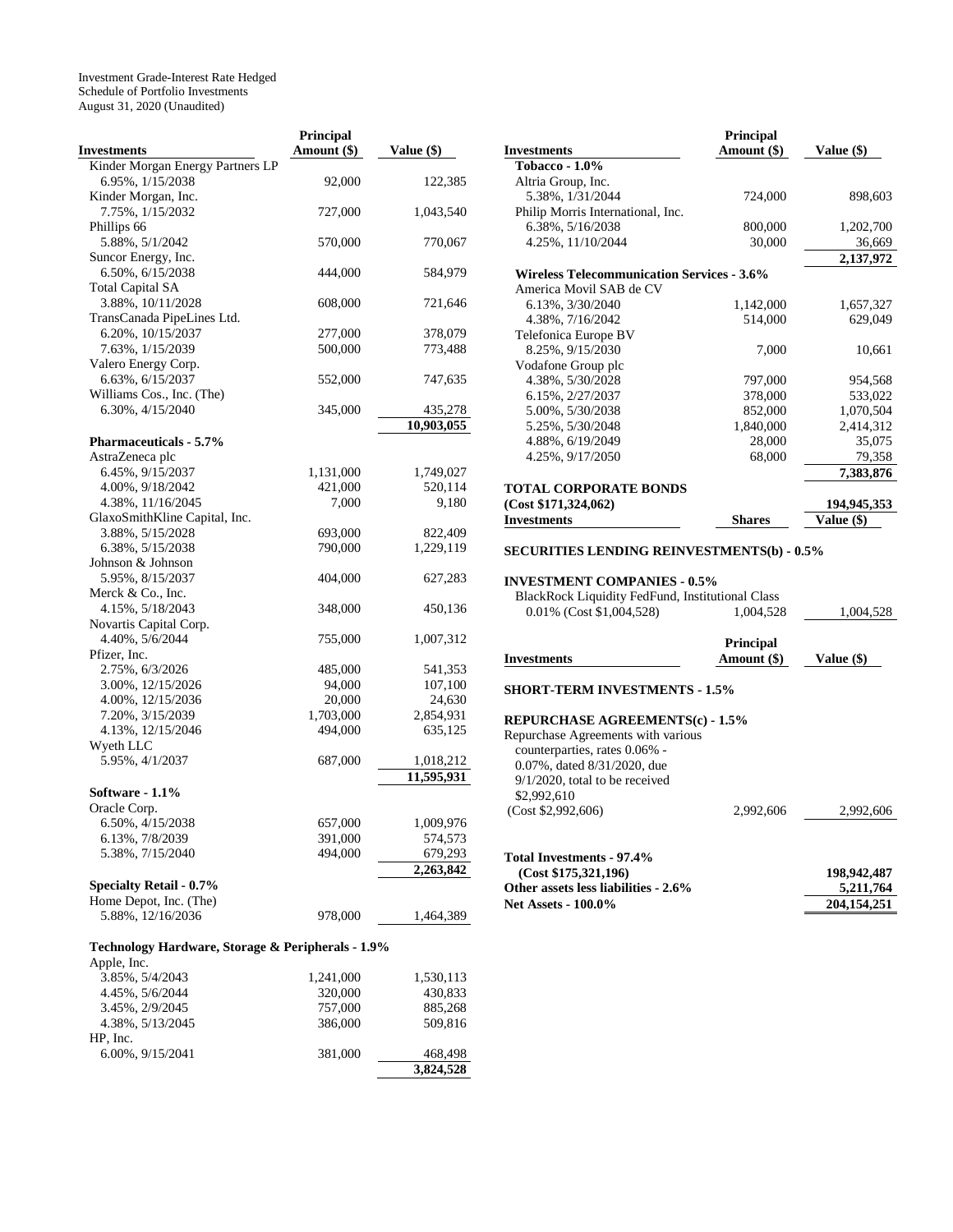Investment Grade-Interest Rate Hedged Schedule of Portfolio Investments August 31, 2020 (Unaudited)

- (a) The security or a portion of this security is on loan at August 31, 2020. The total value of securities on loan at August 31, 2020 was \$984,636, collateralized in the form of cash with a value of \$1,004,528 that was reinvested in the securities shown in the Securities Lending Reinvestment section of the Schedule of Investments.
- (b) The security was purchased with cash collateral held from securities on loan at August 31, 2020. The total value of securities purchased was \$1,004,528.
- (c) The Fund invests in Repurchase Agreements jointly with other funds in the Trust. See "Repurchase Agreements" in the Notes to Schedules of Portfolio of Investments to view the details of each individual agreement and counterparty as well as a description of the securities subject to repurchase.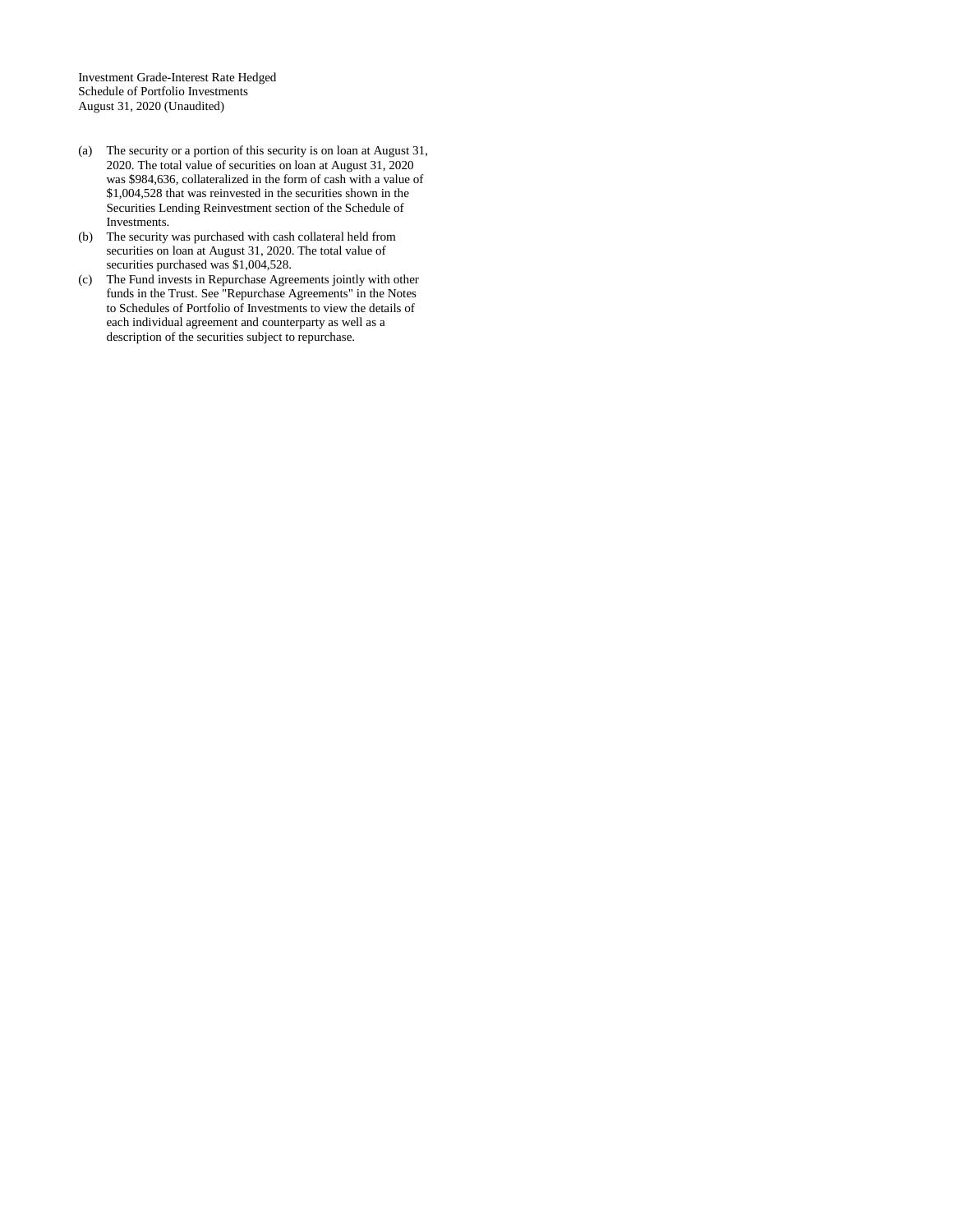## **Futures Contracts Sold**

Investment Grade-Interest Rate Hedged had the following open short futures contracts as of August 31, 2020:

|                            | Number of<br>Contracts | <b>Expiration</b><br>Date | Trading<br>Currencv | <b>Notional Amount</b> | Unrealized<br>Appreciation/<br>(Depreciation) |
|----------------------------|------------------------|---------------------------|---------------------|------------------------|-----------------------------------------------|
| U.S. Treasury 10 Year Note | 457                    | 12/21/2020                | USD                 | 63.637.250             | (42,765)                                      |
| U.S. Treasury Long Bond    | 600                    | 12/21/2020                | USD                 | 105,431,250            | 416.532                                       |
| U.S. Treasury Ultra Bond   | 126                    | 12/21/2020                | USD                 | 27,834,188             | 200,734                                       |
|                            |                        |                           |                     |                        | 574.501                                       |

**Value and** 

### **Abbreviations**

USD U.S. Dollar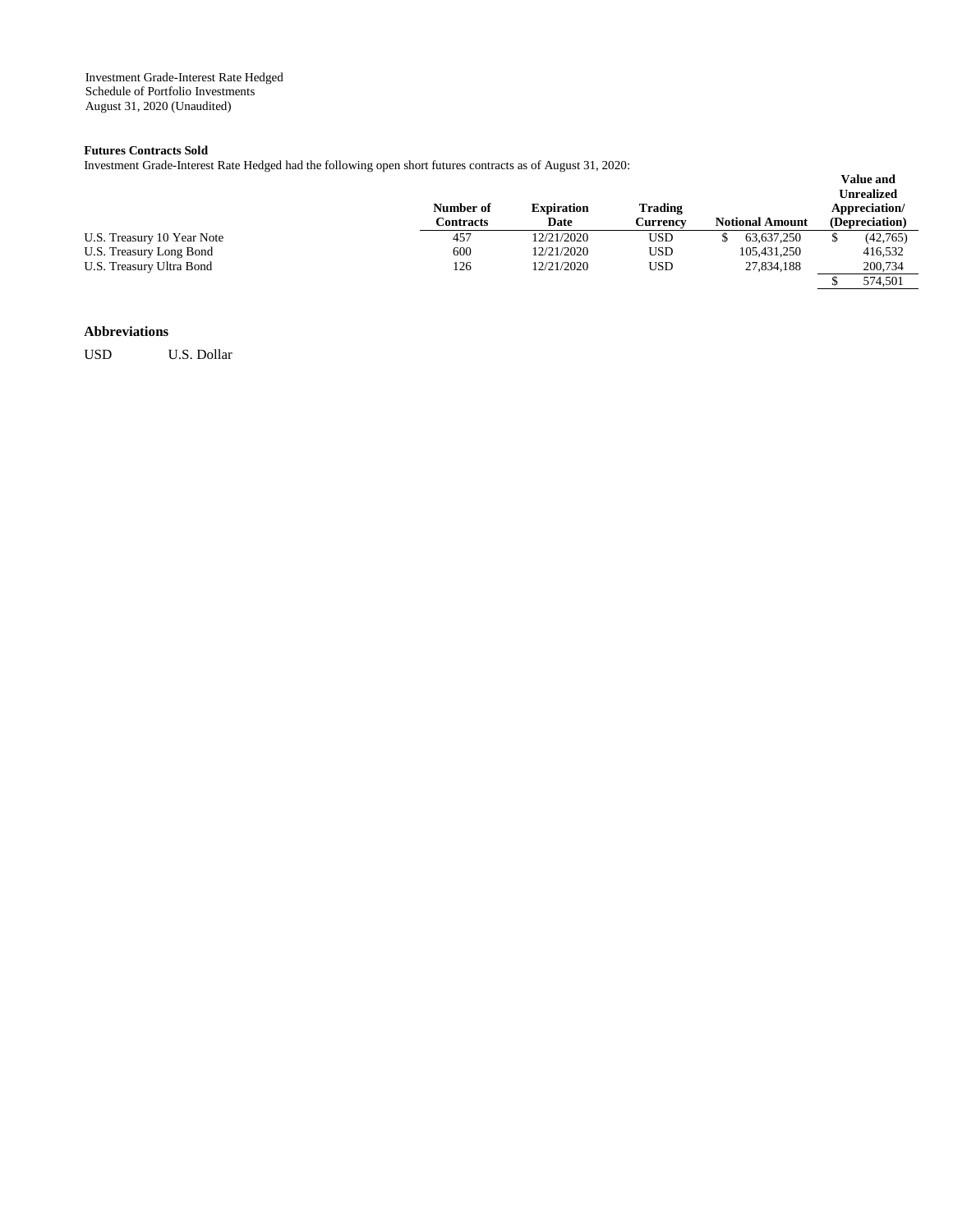K-1 Free Crude Oil Strategy ETF Consolidated Schedule of Portfolio Investments August 31, 2020 (Unaudited)

### **Futures Contracts Purchased**

K-1 Free Crude Oil Strategy ETF had the following open long futures contracts as of August 31, 2020:

|               | $\tilde{}$ | . . | -- |                        |                           |                            |                        | <b>Value and</b>                  |
|---------------|------------|-----|----|------------------------|---------------------------|----------------------------|------------------------|-----------------------------------|
|               |            |     |    | Number of<br>Contracts | <b>Expiration</b><br>Date | <b>Trading</b><br>∠urrencv | <b>Notional Amount</b> | <b>Unrealized</b><br>Appreciation |
| WTI Crude Oil |            |     |    | 1.775                  | 10/20/2020                | USD                        | 76,147,500             | 737.857                           |

### **Abbreviations**

USD U.S. Dollar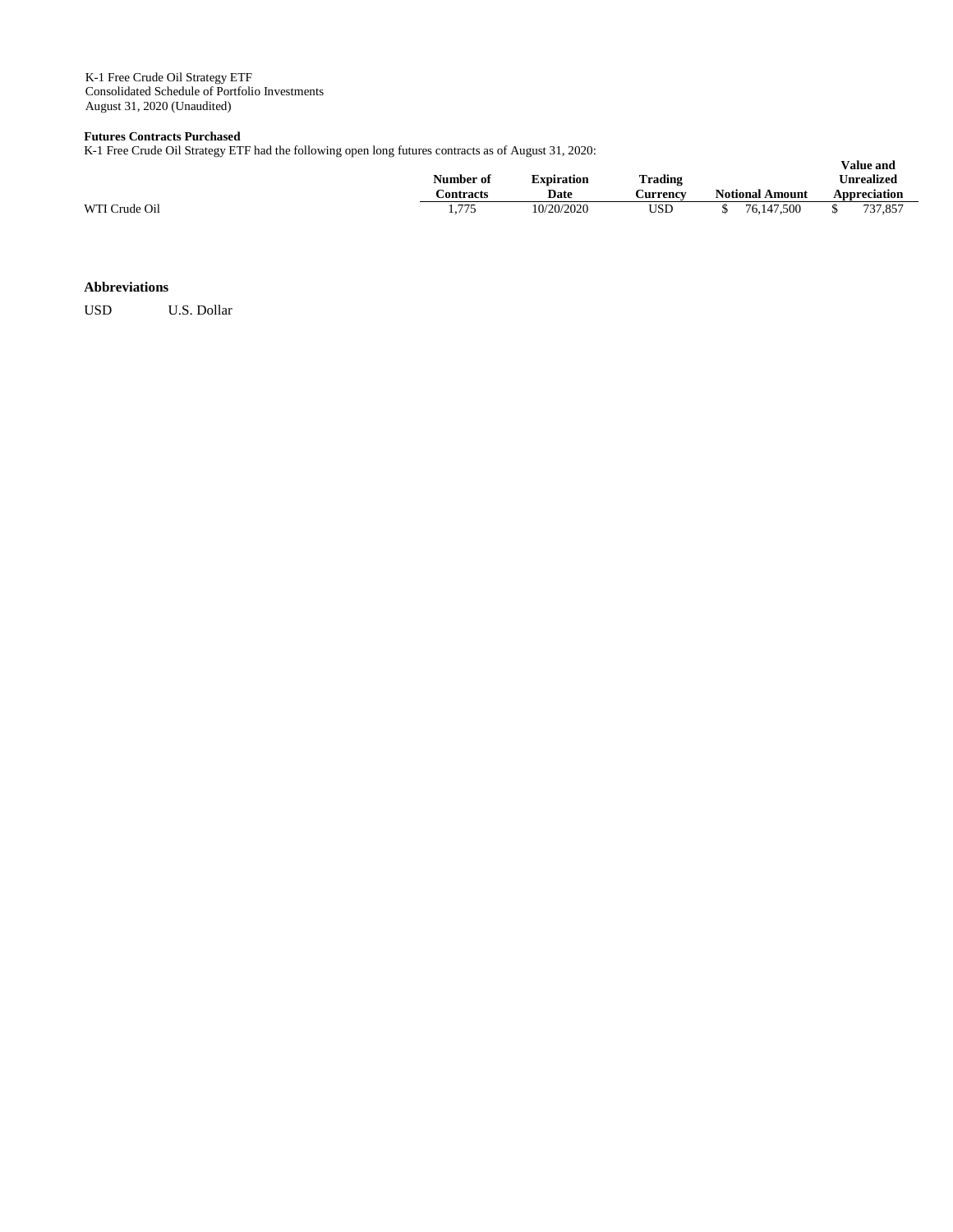| <b>Investments</b>                               | <b>Shares</b>    | Value $(\$)$       | <b>Investments</b>            |
|--------------------------------------------------|------------------|--------------------|-------------------------------|
| COMMON STOCKS(a) - 91.3%                         |                  |                    | Intercontinen<br>Invesco Ltd. |
|                                                  |                  |                    | MarketAxess                   |
| Aerospace & Defense - 1.3%                       |                  |                    | Morgan Stanl                  |
| General Dynamics Corp.                           | 4,583            | 684,471            | Nasdaq, Inc.                  |
| L3Harris Technologies, Inc.                      | 8,927            | 1,613,466          | S&P Global,                   |
| Lockheed Martin Corp.                            | 5,598            | 2,184,676          | T. Rowe Pric                  |
| Northrop Grumman Corp.                           | 889              | 304,580            |                               |
| Teledyne Technologies, Inc.*                     | 1,394            | 437,172            | <b>Chemicals -</b>            |
| Textron. Inc.                                    | 8,158            | 321,670            | Air Products                  |
|                                                  |                  | 5,546,035          | <b>CF</b> Industries          |
| Air Freight & Logistics - $0.0\%$ (b)            |                  |                    | Corteva, Inc.                 |
| CH Robinson Worldwide, Inc.                      | 2,127            | 209,084            | International                 |
|                                                  |                  |                    | Inc.<br>Linde plc             |
| Airlines - 0.3%                                  |                  |                    | Mosaic Co. (                  |
| Alaska Air Group, Inc.                           | 9,041            | 352,147            | PPG Industrie                 |
| United Airlines Holdings, Inc.*                  | 27,456           | 988,416            | Sherwin-Will                  |
|                                                  |                  | 1,340,563          |                               |
| <b>Auto Components - 0.2%</b>                    |                  |                    | Commercial                    |
| BorgWarner, Inc.                                 | 18,847           | 765,000            | Copart, Inc.*                 |
|                                                  |                  |                    | Republic Ser                  |
| <b>Automobiles - 0.3%</b>                        |                  |                    |                               |
| General Motors Co.                               | 50,474           | 1,495,545          | Communica                     |
|                                                  |                  |                    | Arista Netwo                  |
| <b>Banks</b> - 2.9%                              |                  |                    | Cisco System                  |
| Bank of America Corp.                            | 40,789           | 1,049,909          | Motorola Sol                  |
| Citigroup, Inc.                                  | 11,005<br>13,794 | 562,575            |                               |
| Citizens Financial Group, Inc.<br>Comerica, Inc. | 10,057           | 356,851<br>397,553 | <b>Construction</b>           |
| Fifth Third Bancorp                              | 55,380           | 1,144,151          | Jacobs Engin                  |
| Huntington Bancshares, Inc.                      | 101,332          | 953,534            | Quanta Servi                  |
| JPMorgan Chase & Co.                             | 21,872           | 2,191,356          |                               |
| KeyCorp                                          | 69,682           | 858,482            | Construction                  |
| People's United Financial, Inc.                  | 107,754          | 1,140,037          | Martin Marie                  |
| PNC Financial Services Group, Inc.               |                  |                    | <b>Vulcan Mater</b>           |
| (The)                                            | 8,676            | 964,771            |                               |
| Regions Financial Corp.                          | 91,357           | 1,056,087          | <b>Consumer F</b>             |
| Wells Fargo & Co.                                | 88,965           | 2,148,505          | Capital One I                 |
|                                                  |                  | 12,823,811         | Synchrony Fi                  |
| Beverages - 0.9%                                 |                  |                    |                               |
| Coca-Cola Co. (The)                              | 16,891           | 836,611            | <b>Containers &amp;</b>       |
| Constellation Brands, Inc., Class A              | 8,689            | 1,602,947          | International                 |
| Monster Beverage Corp.*                          | 6,328            | 530,666            | Packaging Co                  |
| PepsiCo, Inc.                                    | 7,686            | 1,076,501          | Sealed Air Co                 |
|                                                  |                  | 4,046,725          | Westrock Co                   |
| Biotechnology - 2.3%                             |                  |                    |                               |
| AbbVie, Inc.                                     | 13,131           | 1,257,556          | <b>Distributors</b>           |
| Alexion Pharmaceuticals, Inc.*                   | 14,131           | 1,614,043          | LKQ Corp.*                    |
| Amgen, Inc.                                      | 1,998            | 506,133            |                               |
| Biogen, Inc.*                                    | 5,725            | 1,646,739          | Diversified (                 |
| Gilead Sciences, Inc.                            | 9,151            | 610,829            | H&R Block,                    |
| Incyte Corp.*                                    | 14,773           | 1,423,378          |                               |
| Regeneron Pharmaceuticals, Inc.*                 | 2,030            | 1,258,458          | <b>Diversified F</b>          |
| Vertex Pharmaceuticals, Inc.*                    | 7,197            | 2,008,827          | Berkshire Ha                  |
|                                                  |                  | 10,325,963         |                               |
| <b>Building Products - 0.3%</b>                  |                  |                    | <b>Diversified 7</b>          |
| Johnson Controls International plc               | 16,413           | 668,502            | AT&T, Inc.                    |
| Masco Corp.                                      | 7,708            | 449,376            | CenturyLink,                  |
|                                                  |                  | 1,117,878          | Verizon Com                   |
| Capital Markets - 3.3%                           |                  |                    |                               |
| Ameriprise Financial, Inc.                       | 8,807            | 1,380,938          | Electric Utili                |
| Cboe Global Markets, Inc.                        | 15,139           | 1,389,609          | <b>Alliant Energ</b>          |
| CME Group, Inc.                                  | 6,096            | 1,072,103          | <b>Entergy Corp</b>           |

| Investments                                                                    | <b>Shares</b>   | Value (\$)             |
|--------------------------------------------------------------------------------|-----------------|------------------------|
| Intercontinental Exchange, Inc.                                                | 17,004          | 1,806,335              |
| Invesco Ltd.                                                                   | 107,451         | 1,096,000              |
| MarketAxess Holdings, Inc.                                                     | 2,862           | 1,390,760              |
| <b>Morgan Stanley</b>                                                          | 33,329          | 1,741,774              |
| Nasdaq, Inc.                                                                   | 10,515          | 1,413,426              |
| S&P Global, Inc.                                                               | 5,705           | 2,090,426              |
| T. Rowe Price Group, Inc.                                                      | 6,874           | 956,930                |
|                                                                                |                 | 14,338,301             |
| Chemicals - 1.4%                                                               |                 |                        |
| Air Products and Chemicals, Inc.<br>CF Industries Holdings, Inc.               | 6,531<br>22,015 | 1,908,750<br>718,349   |
| Corteva, Inc.                                                                  | 51,641          | 1,474,351              |
| International Flavors & Fragrances,                                            |                 |                        |
| Inc.                                                                           | 9,201           | 1,138,992              |
| Linde plc                                                                      | 789             | 197,045                |
| Mosaic Co. (The)                                                               | 28,179          | 513,703                |
| PPG Industries, Inc.                                                           | 1,509           | 181,684                |
| Sherwin-Williams Co. (The)                                                     | 263             | 176,486                |
|                                                                                |                 | 6,309,360              |
| Commercial Services & Supplies - 0.6%                                          |                 |                        |
| Copart, Inc.*                                                                  | 11,983          | 1,238,084              |
| Republic Services, Inc.                                                        | 13,191          | 1,223,069              |
|                                                                                |                 | 2,461,153              |
| <b>Communications Equipment - 0.9%</b>                                         |                 |                        |
| Arista Networks, Inc.*                                                         | 5,478           | 1,224,059              |
| Cisco Systems, Inc.                                                            | 30,876          | 1,303,585              |
| Motorola Solutions, Inc.                                                       | 9,964           | 1,541,929              |
|                                                                                |                 | 4,069,573              |
| <b>Construction &amp; Engineering - 0.5%</b><br>Jacobs Engineering Group, Inc. | 9,550           | 862,078                |
| Quanta Services, Inc.                                                          | 25,931          | 1,328,964              |
|                                                                                |                 | 2,191,042              |
| <b>Construction Materials - 0.1%</b>                                           |                 |                        |
| Martin Marietta Materials, Inc.                                                | 698             | 141,603                |
| Vulcan Materials Co.                                                           | 3,521           | 422,520                |
|                                                                                |                 | 564,123                |
| <b>Consumer Finance - 0.4%</b>                                                 |                 |                        |
| Capital One Financial Corp.                                                    | 10,287          | 710,111                |
| <b>Synchrony Financial</b>                                                     | 45,154          | 1,120,271              |
|                                                                                |                 | 1,830,382              |
| <b>Containers &amp; Packaging - 0.9%</b>                                       |                 |                        |
| International Paper Co.                                                        | 32,021          | 1,161,402              |
| Packaging Corp. of America                                                     | 10,693          | 1,082,559              |
| Sealed Air Corp.                                                               | 21,566          | 847,544                |
| Westrock Co.                                                                   | 34,073          | 1,033,434<br>4,124,939 |
| Distributors - 0.3%                                                            |                 |                        |
| LKQ Corp.*                                                                     | 38,913          | 1,235,099              |
|                                                                                |                 |                        |
| <b>Diversified Consumer Services - 0.2%</b>                                    |                 |                        |
| H&R Block, Inc.                                                                | 66,240          | 960,480                |
|                                                                                |                 |                        |
| <b>Diversified Financial Services - 0.8%</b>                                   |                 |                        |
| Berkshire Hathaway, Inc., Class B*                                             | 15,530          | 3,386,161              |
|                                                                                |                 |                        |
| <b>Diversified Telecommunication Services - 1.1%</b>                           |                 |                        |
| AT&T, Inc.                                                                     | 55,835          | 1,664,441              |
| CenturyLink, Inc.                                                              | 123,002         | 1,322,272              |
| Verizon Communications, Inc.                                                   | 28,607          | 1,695,537              |
| <b>Electric Utilities - 1.0%</b>                                               |                 | 4,682,250              |
| Alliant Energy Corp.                                                           | 5,279           | 285,858                |
| Entergy Corp.                                                                  | 14,041          | 1,392,025              |
|                                                                                |                 |                        |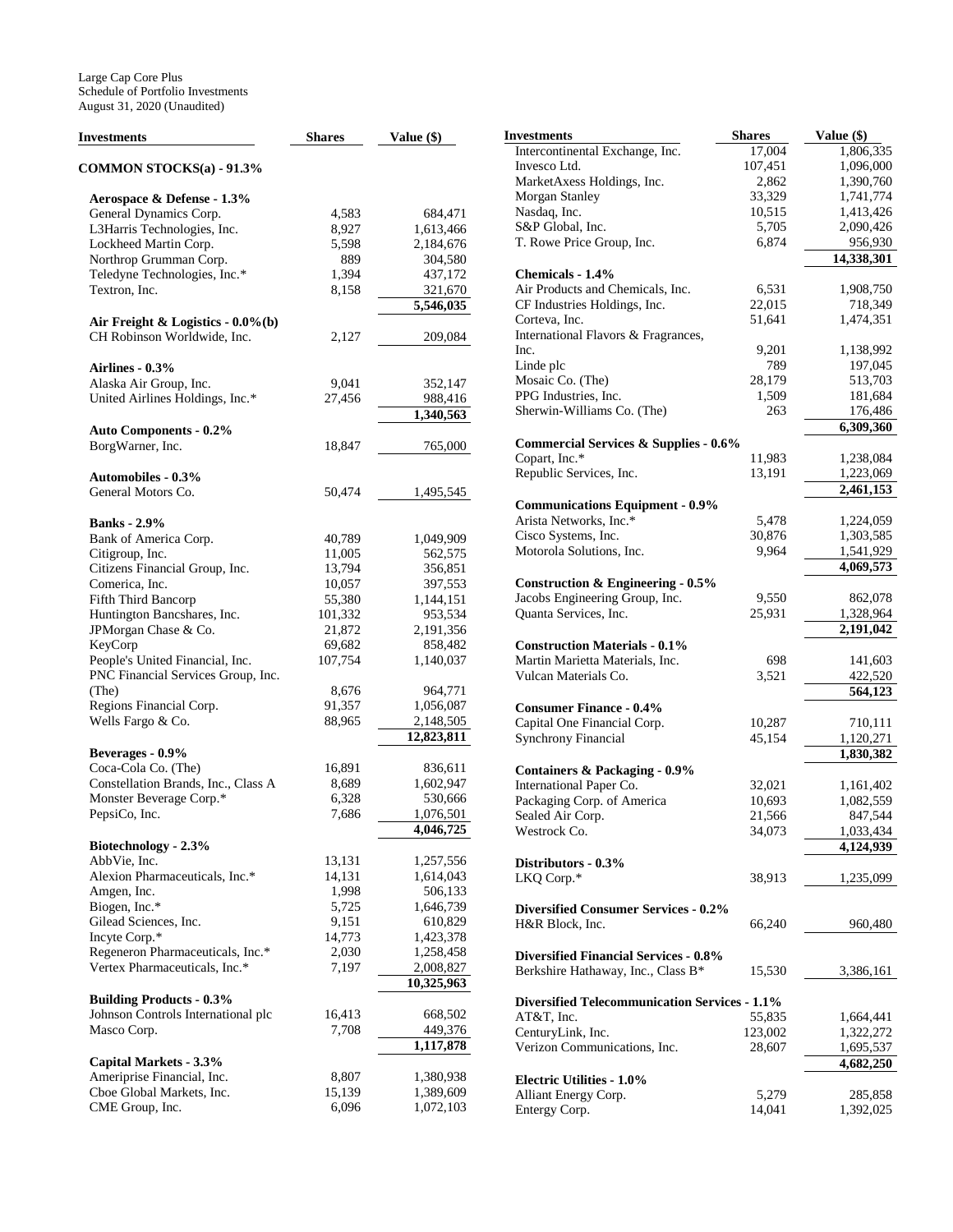| Investments                                                | <b>Shares</b> | Value (\$) |
|------------------------------------------------------------|---------------|------------|
| Exelon Corp.                                               | 35,633        | 1,315,214  |
| NextEra Energy, Inc.                                       | 1,262         | 352,312    |
| NRG Energy, Inc.                                           | 36,900        | 1,269,729  |
|                                                            |               | 4,615,138  |
| <b>Electrical Equipment - 0.4%</b>                         |               |            |
| AMETEK, Inc.                                               | 14,389        | 1,448,973  |
| Emerson Electric Co.                                       | 7,492         | 520,469    |
|                                                            |               | 1,969,442  |
| Electronic Equipment, Instruments & Components - 0.5%      |               |            |
| Amphenol Corp., Class A                                    | 11,560        | 1,269,288  |
| Keysight Technologies, Inc.*                               | 8,381         | 825,696    |
| Knowles Corp.*                                             | 1             | 8          |
|                                                            |               | 2,094,992  |
| <b>Energy Equipment &amp; Services - 0.2%</b>              |               |            |
| Baker Hughes Co.                                           | 12,863        | 183,684    |
| TechnipFMC plc                                             | 68,930        | 530,761    |
|                                                            |               | 714,445    |
| Entertainment - 1.4%                                       |               |            |
| Activision Blizzard, Inc.                                  | 8,222         | 686,701    |
| Electronic Arts, Inc.*                                     | 11,233        | 1,566,666  |
| Netflix, Inc.*                                             | 4,387         | 2,323,180  |
| Take-Two Interactive Software,                             |               |            |
| $Inc.*$                                                    | 2,124         | 363,608    |
| Walt Disney Co. (The)*                                     | 10,386        | 1,369,602  |
|                                                            |               | 6,309,757  |
| <b>Equity Real Estate Investment Trusts (REITs) - 4.2%</b> |               |            |
| American Tower Corp.                                       | 601           | 149,739    |
| Apartment Investment and                                   |               |            |
| Management Co., Class A                                    | 26,379        | 950,435    |
| AvalonBay Communities, Inc.                                | 6,111         | 965,905    |
| Duke Realty Corp.                                          | 28,314        | 1,091,505  |
| <b>Equity Residential</b>                                  | 23,709        | 1,338,373  |
| Essex Property Trust, Inc.                                 | 5,708         | 1,235,839  |
| Extra Space Storage, Inc.                                  | 11,394        | 1,214,031  |
| Federal Realty Investment Trust                            | 1,809         | 143,345    |
| Healthpeak Properties, Inc.                                | 40,289        | 1,113,588  |
| Iron Mountain, Inc.                                        | 26,889        | 809,090    |
| Kimco Realty Corp.                                         | 18,253        | 218,853    |
| Mid-America Apartment                                      |               |            |
| Communities, Inc.                                          | 10,901        | 1,276,725  |
| Prologis, Inc.                                             | 12,491        | 1,272,333  |
| Public Storage                                             | 4,124         | 875,938    |
| SBA Communications Corp.                                   | 5,150         | 1,576,260  |
| UDR, Inc.                                                  | 32,560        | 1,133,414  |
| Ventas, Inc.                                               | 4,079         | 168,096    |
| Welltower, Inc.                                            | 22,687        | 1,304,956  |
| Weyerhaeuser Co.                                           | 49,449        | 1,498,799  |
|                                                            |               | 18,337,224 |
| Food & Staples Retailing - 1.5%                            |               |            |
| Costco Wholesale Corp.                                     | 1,252         | 435,271    |
| Kroger Co. (The)                                           | 43,418        | 1,549,154  |
| Walgreens Boots Alliance, Inc.                             | 32,515        | 1,236,220  |
| Walmart, Inc.                                              | 24,442        | 3,393,772  |
|                                                            |               | 6,614,417  |
| Food Products - 1.7%                                       |               |            |
| Conagra Brands, Inc.                                       | 17,311        | 664,050    |
| General Mills, Inc.                                        | 11,182        | 715,089    |
| Hershey Co. (The)                                          | 8,239         | 1,224,645  |
| Hormel Foods Corp.                                         | 13,645        | 695,622    |
| J M Smucker Co. (The)                                      | 11,736        | 1,410,432  |
| Kellogg Co.                                                | 20,131        | 1,427,489  |
| Tyson Foods, Inc., Class A                                 | 21,571        | 1,354,659  |
|                                                            |               | 7,491,986  |

| Investments                             | <b>Shares</b> | Value (\$) |
|-----------------------------------------|---------------|------------|
| Health Care Equipment & Supplies - 3.3% |               |            |
| <b>Abbott Laboratories</b>              | 7,910         | 865,908    |
| ABIOMED, Inc.*                          | 3,372         | 1,037,295  |
| Align Technology, Inc.*                 | 3,924         | 1,165,349  |
| Baxter International, Inc.              | 17,504        | 1,524,073  |
| Boston Scientific Corp.*                | 36,037        | 1,478,238  |
| Danaher Corp.                           | 815           | 168,273    |
| DENTSPLY SIRONA, Inc.                   | 19,042        | 854,415    |
| DexCom, Inc.*                           | 1,085         | 461,570    |
| Edwards Lifesciences Corp.*             | 20,823        | 1,787,446  |
| IDEXX Laboratories, Inc.*               | 4,039         | 1,579,491  |
| Medtronic plc                           | 2,635         | 283,183    |
| ResMed, Inc.                            | 6,023         | 1,088,838  |
| Teleflex, Inc.                          | 1,678         | 659,370    |
| West Pharmaceutical Services, Inc.      | 5,209         | 1,479,148  |
|                                         |               | 14,432,597 |
| Health Care Providers & Services - 2.5% |               |            |
| AmerisourceBergen Corp.                 | 13,118        | 1,272,840  |
| Cardinal Health, Inc.                   | 7,843         | 398,111    |
| CVS Health Corp.                        | 31,640        | 1,965,477  |
| DaVita, Inc.*                           | 14,223        | 1,233,987  |
| HCA Healthcare, Inc.                    | 7,643         | 1,037,308  |
| Humana, Inc.                            | 4,220         | 1,752,017  |
| McKesson Corp.                          | 6,974         | 1,070,091  |
| UnitedHealth Group, Inc.                | 6,399         | 2,000,007  |
| Universal Health Services, Inc.,        |               |            |
| Class B                                 | 1,568         | 173,029    |
|                                         |               | 10,902,867 |
| Hotels, Restaurants & Leisure - 1.5%    |               |            |
| Chipotle Mexican Grill, Inc.*           | 1,282         | 1,679,779  |
| Darden Restaurants, Inc.                | 2,880         | 249,610    |
| Domino's Pizza, Inc.                    | 3,507         | 1,434,223  |
| Hilton Worldwide Holdings, Inc.         | 7,151         | 646,164    |
| McDonald's Corp.                        | 2,227         | 475,509    |
| <b>MGM Resorts International</b>        | 28,152        | 633,420    |
| Starbucks Corp.                         | 9,002         | 760,399    |
| Wynn Resorts Ltd.                       | 1,982         | 173,326    |
| Yum! Brands, Inc.                       | 3,684         | 353,111    |
|                                         |               | 6,405,541  |
| <b>Household Durables - 1.5%</b>        |               |            |
| DR Horton, Inc.                         | 20,451        | 1,459,588  |
| Garmin Ltd.                             | 13,009        | 1,347,863  |
| Lennar Corp., Class A                   | 19,226        | 1,438,489  |
| PulteGroup, Inc.                        | 29,278        | 1,305,506  |
| Whirlpool Corp.                         | 5,068         | 900,685    |
|                                         |               | 6,452,131  |
| <b>Household Products - 1.3%</b>        |               |            |
| Church & Dwight Co., Inc.               | 15,364        | 1,472,332  |
| Clorox Co. (The)                        | 6,194         | 1,384,359  |
| Colgate-Palmolive Co.                   | 4,194         | 332,416    |
| Procter & Gamble Co. (The)              | 19,784        | 2,736,721  |
|                                         |               | 5,925,828  |
| <b>Industrial Conglomerates - 0.5%</b>  |               |            |
| 3M Co.                                  | 1,524         | 248,442    |
| General Electric Co.                    | 250,841       | 1,590,332  |
| Honeywell International, Inc.           | 1,776         | 294,017    |
|                                         |               | 2,132,791  |
| Insurance - 4.1%                        |               |            |
| Allstate Corp. (The)                    | 14,626        | 1,360,218  |
| American International Group, Inc.      | 27,277        | 794,852    |
| Aon plc, Class A                        | 7,277         | 1,455,327  |
| Arthur J Gallagher & Co.                | 13,019        | 1,370,901  |
| Assurant, Inc.                          | 10,137        | 1,232,254  |
|                                         |               |            |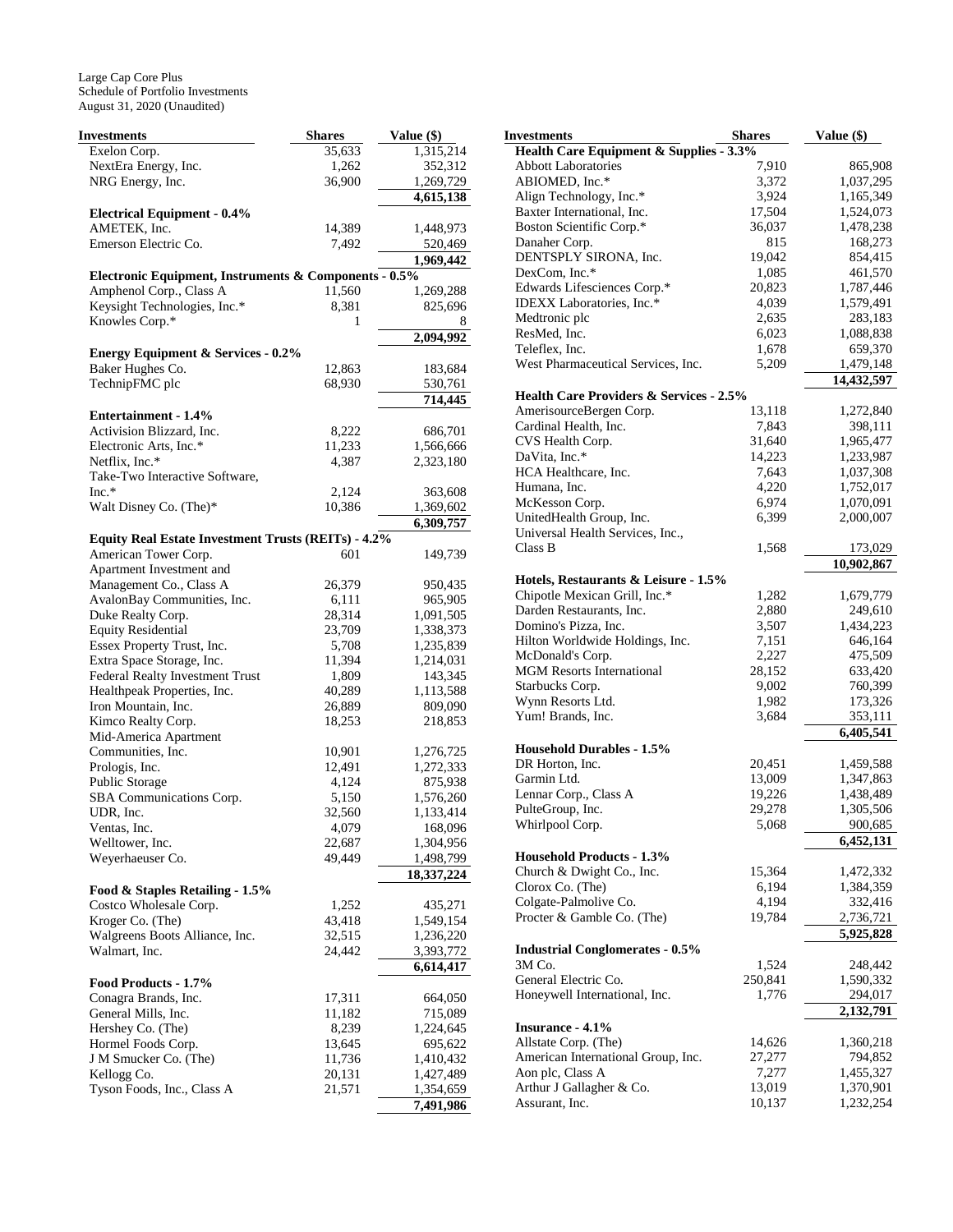| Investments                                          | <b>Shares</b>   | Value (\$)             |
|------------------------------------------------------|-----------------|------------------------|
| Everest Re Group Ltd.                                | 5,741           | 1,263,479              |
| Globe Life, Inc.                                     | 13,370          | 1,102,758              |
| Hartford Financial Services Group,                   |                 |                        |
| Inc. (The)                                           | 27,431          | 1,109,584              |
| Loews Corp.                                          | 27,294          | 978,763                |
| MetLife, Inc.                                        | 38,286          | 1,472,480              |
| Principal Financial Group, Inc.                      | 20,973          | 883,173                |
| Progressive Corp. (The)                              | 17,372          | 1,651,035              |
| Unum Group                                           | 42,897          | 792,736                |
| W R Berkley Corp.                                    | 20,705          | 1,284,745              |
| Willis Towers Watson plc                             | 5,350           | 1,099,585              |
| <b>Interactive Media &amp; Services - 3.2%</b>       |                 | 17,851,890             |
| Alphabet, Inc., Class A*                             | 2,464           | 4,015,162              |
| Alphabet, Inc., Class C*                             | 2,409           | 3,936,740              |
| Facebook, Inc., Class A*                             | 21,270          | 6,236,364              |
|                                                      |                 | 14,188,266             |
| <b>Internet &amp; Direct Marketing Retail - 3.6%</b> |                 |                        |
| Amazon.com, Inc.*                                    | 4,074           | 14,059,211             |
| eBay, Inc.                                           | 28,836          | 1,579,636              |
|                                                      |                 | 15,638,847             |
| IT Services - 4.5%                                   |                 |                        |
| Accenture plc, Class A                               | 1,676           | 402,123                |
| Akamai Technologies, Inc.*                           | 13,055          | 1,519,994              |
| DXC Technology Co.                                   | 49,356          | 986,133                |
| Fiserv, Inc.*                                        | 17,977          | 1,790,150              |
| Gartner, Inc.*                                       | 7,020           | 911,336                |
| Global Payments, Inc.                                | 9,930           | 1,753,837              |
| <b>International Business Machines</b>               |                 |                        |
| Corp.                                                | 1,214           | 149,698                |
| Jack Henry & Associates, Inc.                        | 6,922           | 1,145,037              |
| Leidos Holdings, Inc.                                | 14,271          | 1,291,383              |
| Mastercard, Inc., Class A                            | 5,995           | 2,147,349              |
| Paychex, Inc.<br>PayPal Holdings, Inc.*              | 16,102<br>6,364 | 1,231,320<br>1,299,147 |
| VeriSign, Inc.*                                      | 5,414           | 1,162,927              |
| Visa, Inc., Class A                                  | 12,272          | 2,601,541              |
| Western Union Co. (The)                              | 51,927          | 1,224,958              |
|                                                      |                 | 19,616,933             |
| Life Sciences Tools & Services - 0.9%                |                 |                        |
| Agilent Technologies, Inc.                           | 2,016           | 202,447                |
| Bio-Rad Laboratories, Inc., Class                    |                 |                        |
| $A^*$                                                | 2,640           | 1,342,678              |
| IQVIA Holdings, Inc.*                                | 8,670           | 1,419,712              |
| Mettler-Toledo International, Inc.*                  | 496             | 481,507                |
| Thermo Fisher Scientific, Inc.                       | 1,324           | 567,969                |
| Waters Corp.*                                        | 766             | 165,655                |
|                                                      |                 | 4,179,968              |
| Machinery - 1.4%                                     |                 |                        |
| Dover Corp.                                          | 12,307          | 1,351,801              |
| Flowserve Corp.                                      | 15,624          | 463,720                |
| <b>IDEX</b> Corp.                                    | 7,348           | 1,324,330              |
| Illinois Tool Works, Inc.                            | 927             | 183,129                |
| Otis Worldwide Corp.<br>Parker-Hannifin Corp.        | 8,332<br>6,443  | 524,083<br>1,327,322   |
| Pentair plc                                          |                 | 931,148                |
|                                                      | 20,628          | 262,735                |
| Snap-on, Inc.                                        | 1,772           | 6,368,268              |
| <b>Media - 2.7%</b>                                  |                 |                        |
| Charter Communications, Inc.,                        |                 |                        |
| Class A*                                             | 3,646           | 2,244,514              |
| Comcast Corp., Class A                               | 52,369          | 2,346,655              |
| Discovery, Inc., Class A*                            | 51,609          | 1,138,752              |

| Investments                                  | <b>Shares</b>    | Value (\$)             |
|----------------------------------------------|------------------|------------------------|
| Discovery, Inc., Class C*                    | 58,397           | 1,166,188              |
| DISH Network Corp., Class A*                 | 25,763           | 915,102                |
| Fox Corp., Class A                           | 48,481           | 1,350,681              |
| Fox Corp., Class B                           | 9,158            | 254,592                |
| Interpublic Group of Cos., Inc.              |                  |                        |
| (The)                                        | 53,443           | 949,148                |
| News Corp., Class A                          | 54,294           | 820,925                |
| Omnicom Group, Inc.<br>ViacomCBS, Inc.       | 2,788            | 150,803                |
|                                              | 16,060           | 447,271<br>11,784,631  |
| Metals & Mining - 0.8%                       |                  |                        |
| Freeport-McMoRan, Inc.                       | 102,339          | 1,597,512              |
| Newmont Corp.                                | 27,945           | 1,880,139              |
|                                              |                  | 3,477,651              |
| <b>Multiline Retail - 1.1%</b>               |                  |                        |
| Dollar General Corp.                         | 8,815            | 1,779,572              |
| Dollar Tree, Inc.*                           | 10,357           | 997,068                |
| Target Corp.                                 | 14,321           | 2,165,479              |
|                                              |                  | 4,942,119              |
| Multi-Utilities - 1.1%                       |                  |                        |
| CenterPoint Energy, Inc.<br>DTE Energy Co.   | 65,229           | 1,309,146              |
| Public Service Enterprise Group,             | 10,265           | 1,218,148              |
| Inc.                                         | 25,506           | 1,332,433              |
| WEC Energy Group, Inc.                       | 10,111           | 951,243                |
|                                              |                  | 4,810,970              |
| Oil, Gas & Consumable Fuels - 2.8%           |                  |                        |
| Cabot Oil & Gas Corp.                        | 8,109            | 153,828                |
| Chevron Corp.                                | 33,321           | 2,796,632              |
| Devon Energy Corp.                           | 30,952           | 336,448                |
| Diamondback Energy, Inc.                     | 25,069           | 976,688                |
| EOG Resources, Inc.                          | 14,723           | 667,541                |
| Exxon Mobil Corp.                            | 74,547           | 2,977,407              |
| HollyFrontier Corp.                          | 31,005           | 740,089                |
| Marathon Oil Corp.                           | 25,250           | 133,320                |
| Marathon Petroleum Corp.                     | 8,655            | 306,906                |
| ONEOK, Inc.                                  | 10,407           | 285,984                |
| Phillips 66<br>Pioneer Natural Resources Co. | 6,930            | 405,197                |
| Valero Energy Corp.                          | 7,151<br>9,289   | 743,204<br>488,509     |
| Williams Cos., Inc. (The)                    | 69,049           | 1,433,457              |
|                                              |                  | 12,445,210             |
| <b>Personal Products - 0.1%</b>              |                  |                        |
| Coty, Inc., Class A                          | 72,392           | 259,163                |
|                                              |                  |                        |
| <b>Pharmaceuticals - 3.8%</b>                |                  |                        |
| Bristol-Myers Squibb Co.                     | 43,521           | 2,707,006              |
| Eli Lilly and Co.<br>Johnson & Johnson       | 15,668           | 2,324,975              |
| Merck & Co., Inc.                            | 21,937<br>38,064 | 3,365,355<br>3,245,717 |
| Mylan NV*                                    | 15,678           | 256,806                |
| Perrigo Co. plc                              | 17,106           | 894,644                |
| Pfizer, Inc.                                 | 46,019           | 1,739,058              |
| Zoetis, Inc.                                 | 12,692           | 2,031,989              |
|                                              |                  | 16,565,550             |
| <b>Professional Services - 0.3%</b>          |                  |                        |
| Equifax, Inc.                                | 7,509            | 1,263,539              |
| Robert Half International, Inc.              | 3,784            | 201,309                |
|                                              |                  | 1,464,848              |
| Road & Rail - 0.7%                           |                  |                        |
| CSX Corp.                                    | 12,160           | 929,753                |
| JB Hunt Transport Services, Inc.             | 1,100            | 154,594                |
| Norfolk Southern Corp.                       | 8,709            | 1,850,924              |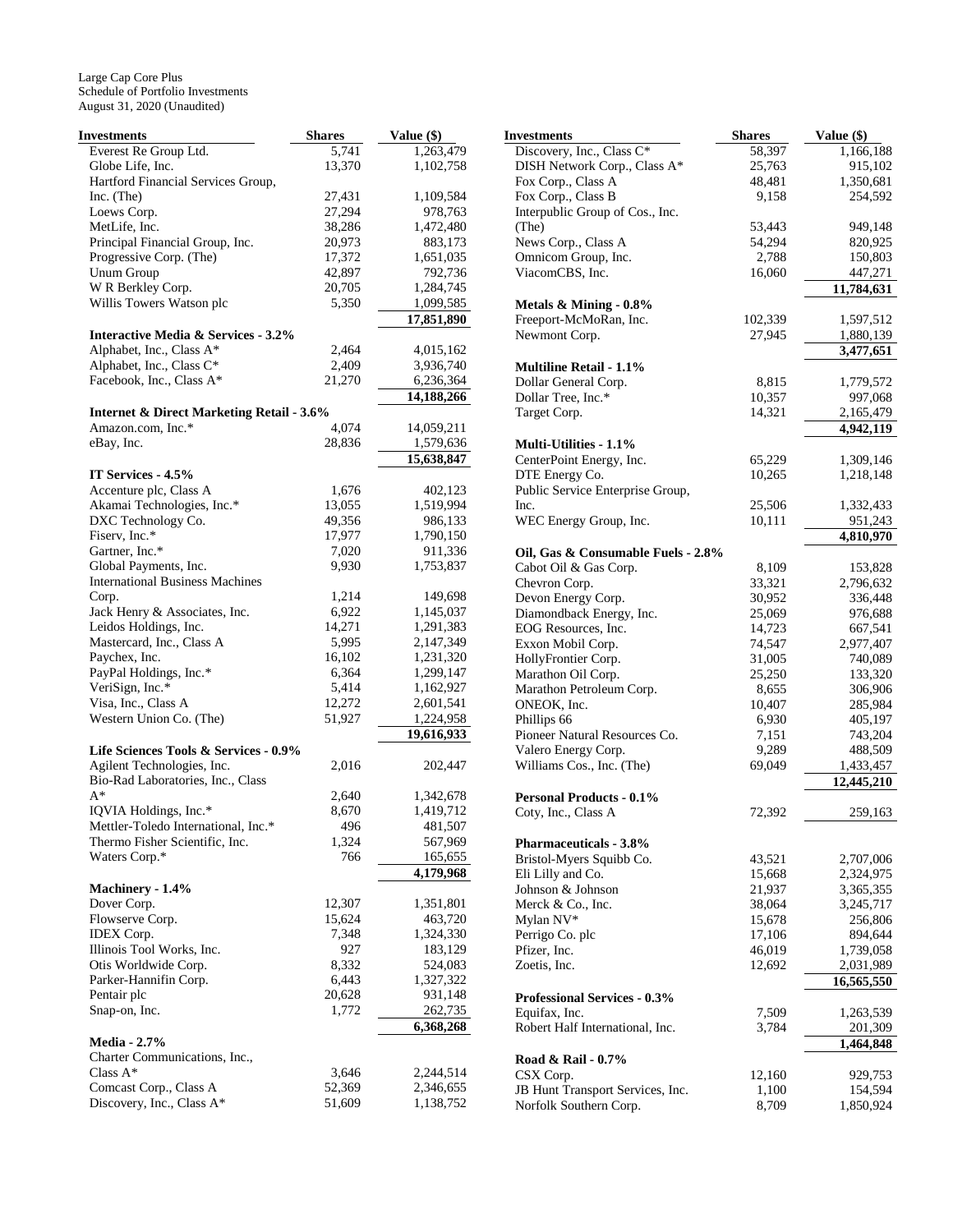| <b>Investments</b>                                               | <b>Shares</b>  | Value (\$)           |
|------------------------------------------------------------------|----------------|----------------------|
| Union Pacific Corp.                                              | 1,457          | 280,385              |
|                                                                  |                | 3,215,656            |
| Semiconductors & Semiconductor Equipment - 3.8%                  |                |                      |
| Advanced Micro Devices, Inc.*                                    | 26,547         | 2,410,999            |
| Applied Materials, Inc.                                          | 14,065         | 866,404              |
| Broadcom, Inc.                                                   | 1,065          | 369,715              |
| Intel Corp.                                                      | 69,915         | 3,562,169            |
| KLA Corp.                                                        | 5,166          | 1,059,753            |
| Micron Technology, Inc.*                                         | 24,165         | 1,099,749            |
| NVIDIA Corp.                                                     | 3,746          | 2,004,035            |
| Qorvo, Inc.*                                                     | 10,407         | 1,334,906            |
| QUALCOMM, Inc.                                                   | 21,998         | 2,619,962            |
| Texas Instruments, Inc.                                          | 10,989         | 1,562,086            |
|                                                                  |                | 16,889,778           |
| Software - 8.0%                                                  |                |                      |
| Adobe, Inc.*                                                     | 4,062          | 2,085,390            |
| Autodesk, Inc.*                                                  | 7,583          | 1,863,143            |
| Cadence Design Systems, Inc.*                                    | 14,249         | 1,580,356            |
| Citrix Systems, Inc.                                             | 10,114         | 1,468,553            |
| Fortinet, Inc.*                                                  | 11,003         | 1,452,451            |
| Intuit, Inc.                                                     | 1,441          | 497,707              |
| Microsoft Corp.                                                  | 74,847         | 16,880,244           |
| NortonLifeLock, Inc.                                             | 59,533         | 1,400,216            |
| Oracle Corp.                                                     | 22,430         | 1,283,445            |
| Paycom Software, Inc.*                                           | 3,540          | 1,060,088            |
| salesforce.com, Inc.*                                            | 3,983          | 1,085,965            |
| ServiceNow, Inc.*                                                | 4,887          | 2,355,632            |
| Synopsys, Inc.*<br>Tyler Technologies, Inc.*                     | 7,839<br>1,865 | 1,734,771<br>644,003 |
|                                                                  |                | 35,391,964           |
| <b>Specialty Retail - 1.6%</b>                                   |                |                      |
| AutoZone, Inc.*                                                  | 195            | 233,280              |
| Best Buy Co., Inc.                                               | 7,316          | 811,418              |
| CarMax, Inc.*                                                    | 13,111         | 1,401,959            |
| Home Depot, Inc. (The)                                           | 7,193          | 2,050,293            |
| L Brands, Inc.                                                   | 9,077          | 266,864              |
| Lowe's Cos., Inc.                                                | 964            | 158,761              |
| Ross Stores, Inc.*                                               | 6,138          | 559,049              |
| TJX Cos., Inc. (The)                                             | 2,616          | 143,331              |
| Tractor Supply Co.                                               | 9,339          | 1,389,923            |
|                                                                  |                | 7,014,878            |
| Technology Hardware, Storage & Peripherals - 5.4%<br>Apple, Inc. | 161,804        | 20,879,187           |
| Hewlett Packard Enterprise Co.                                   | 26,299         | 254,311              |
| HP, Inc.                                                         | 79,707         | 1,558,272            |
| Seagate Technology plc                                           | 7,949          | 381,473              |
| Xerox Holdings Corp.                                             | 37,243         | 702,403              |
|                                                                  |                | 23,775,646           |
| Textiles, Apparel & Luxury Goods - 0.5%                          |                |                      |
| Hanesbrands, Inc.                                                | 66,331         | 1,014,201            |
| NIKE, Inc., Class B                                              | 2,064          | 230,941              |
| Ralph Lauren Corp.                                               | 11,940         | 821,830              |
|                                                                  |                | 2,066,972            |
| Tobacco - $0.3\%$                                                |                |                      |
| Altria Group, Inc.                                               | 14,512         | 634,755              |
| Philip Morris International, Inc.                                | 11,430         | 912,000              |
|                                                                  |                | 1,546,755            |
| Trading Companies & Distributors - 0.1%                          |                |                      |
| WW Grainger, Inc.                                                | 788            | 287,959              |
|                                                                  |                |                      |
| <b>TOTAL COMMON STOCKS</b><br>(Cost \$354,186,234)               |                | 402,006,545          |
|                                                                  |                |                      |

| 21,500,558 |
|------------|
|            |

**Total Investments - 96.2%** 

| (Cost \$375,686,792)                 | 423,507,103 |
|--------------------------------------|-------------|
| Other assets less liabilities - 3.8% | 16,847,706  |
| <b>Net Assets - 100.0%</b>           | 440.354.809 |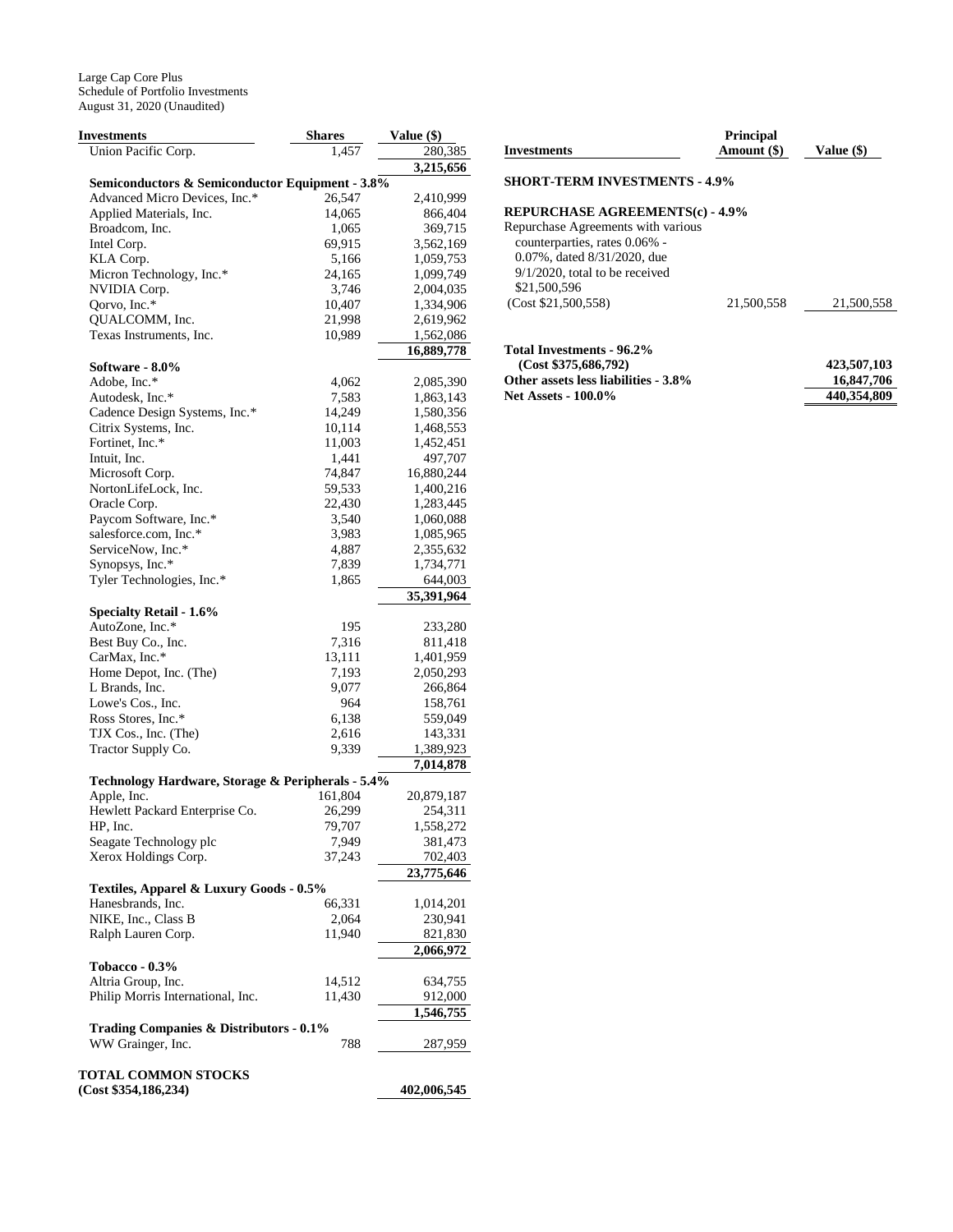- \* Non-income producing security.
- (a) All or a portion of these securities are segregated in connection with obligations for swaps with a total value of \$43,073,769.
- (b) Represents less than 0.05% of net assets.
- (c) The Fund invests in Repurchase Agreements jointly with other funds in the Trust. See "Repurchase Agreements" in the Notes to Schedules of Portfolio of Investments to view the details of each individual agreement and counterparty as well as a description of the securities subject to repurchase.

### **Swap Agreements**

Large Cap Core Plus had the following open non-exchange traded total return swap agreements as of August 31, 2020:

| <b>Notional</b><br>Amount (\$) | <b>Termination</b><br>Date <sup>a</sup> | Counterparty     | <b>Rate Paid</b><br>(Received) <sup>b</sup> | <b>Underlying</b><br><b>Instrument</b> | Value and<br><b>Unrealized</b><br>Appreciation/<br>(Depreciation)<br>$($ \$ |
|--------------------------------|-----------------------------------------|------------------|---------------------------------------------|----------------------------------------|-----------------------------------------------------------------------------|
|                                |                                         |                  |                                             | Credit Suisse 130/30                   |                                                                             |
|                                |                                         | Goldman Sachs    |                                             | Large Cap Index                        |                                                                             |
| (42,592,804)                   | 12/7/2020                               | International    | $(0.21)$ %                                  | $(\text{short portion})^c$             | (768, 426)                                                                  |
|                                |                                         |                  |                                             | Credit Suisse 130/30                   |                                                                             |
|                                |                                         |                  |                                             | Large Cap Index                        |                                                                             |
| (12,577,542)                   | 1/6/2021                                | Societe Generale | 0.04%                                       | (short portion) $\epsilon$             | 5,182,326                                                                   |
|                                |                                         |                  |                                             | Credit Suisse 130/30                   |                                                                             |
|                                |                                         |                  |                                             | Large Cap Index                        |                                                                             |
| 109,934,526                    | 1/6/2021                                | Societe Generale | 0.76%                                       | (long portion) <sup>d</sup>            | 2,889,623                                                                   |
|                                |                                         |                  |                                             | Credit Suisse 130/30                   |                                                                             |
|                                |                                         |                  |                                             | Large Cap Index                        |                                                                             |
| (71,680,717)                   | 11/8/2021                               | <b>UBS AG</b>    | $(0.26)$ %                                  | (short portion) $\epsilon$             | 10,841,168                                                                  |
|                                |                                         |                  |                                             | Credit Suisse 130/30                   |                                                                             |
|                                |                                         |                  |                                             | Large Cap Index                        |                                                                             |
| 55,319,315                     | 11/8/2021                               | <b>UBS AG</b>    | 0.71%                                       | $(long$ portion) $d$                   | (2,762,535)                                                                 |
| 38,402,778                     |                                         |                  |                                             |                                        | 15,382,156                                                                  |
|                                |                                         |                  |                                             | <b>Total Unrealized</b>                |                                                                             |
|                                |                                         |                  |                                             | Appreciation                           | 18,913,117                                                                  |
|                                |                                         |                  |                                             | <b>Total Unrealized</b>                |                                                                             |
|                                |                                         |                  |                                             | Depreciation                           | (3,530,961)                                                                 |

<sup>a</sup> Agreements may be terminated at will by either party without penalty. Payment is due at termination/maturity.

<sup>b</sup> Reflects the floating financing rate, as of August 31, 2020, on the notional amount of the swap agreement paid to the counterparty or received from the counterparty, excluding any commissions. This amount is included as part of the unrealized appreciation/(depreciation).

- <sup>c</sup> Certain underlying short component disclosures related to this index may be found on the website at www.proshares.com/media/Large\_Cap\_Short\_August.pdf
- d See the Common Stocks section of the preceding Schedule of Portfolio Investments for the representative long components of the underlying reference instrument and their relative weightings.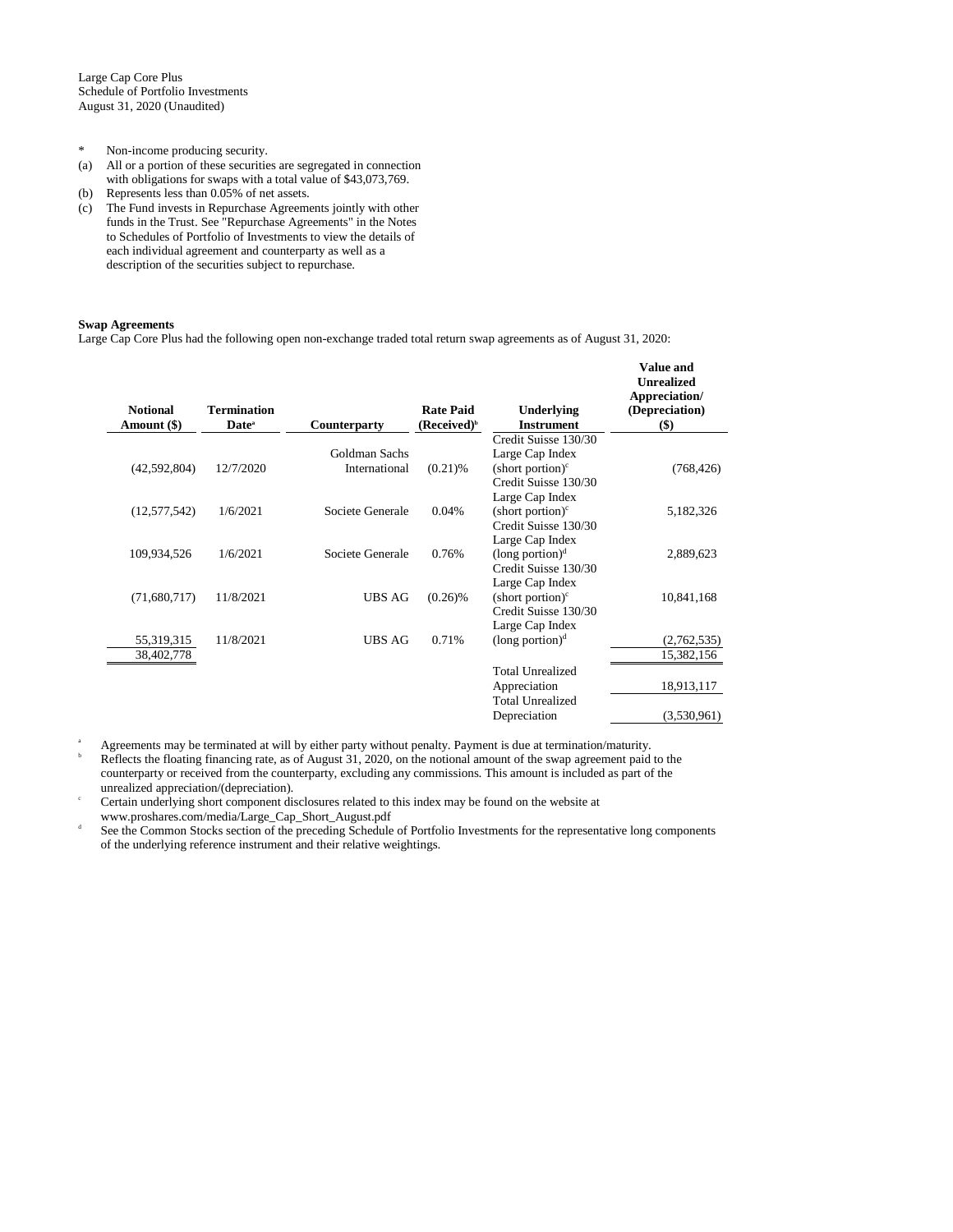| <b>Investments</b>                                    | <b>Shares</b> | Value (\$)  |  |
|-------------------------------------------------------|---------------|-------------|--|
| <b>COMMON STOCKS(a) - 98.1%</b>                       |               |             |  |
| <b>Internet &amp; Direct Marketing Retail - 98.1%</b> |               |             |  |
| 1-800-Flowers.com, Inc., Class A*                     | 153,783       | 4,602,725   |  |
| Alibaba Group Holding Ltd., ADR*                      | 108,316       | 31,089,941  |  |
| Amazon.com, Inc.*                                     | 18,130        | 62,565,906  |  |
| Baozun, Inc., $ADR*(b)$                               | 29,245        | 1,211,913   |  |
| Chewy, Inc., Class $A^*$                              | 200,756       | 12,260,169  |  |
| Dada Nexus Ltd., ADR*                                 | 112,105       | 2,551,510   |  |
| eBay, Inc.                                            | 199,728       | 10,941,100  |  |
| Etsy, Inc.*                                           | 92,192        | 11,035,382  |  |
| Farfetch Ltd., Class A*                               | 148,246       | 4,104,932   |  |
| Fiverr International Ltd.*                            | 17,527        | 2,114,633   |  |
| Groupon, Inc.*                                        | 123,633       | 3,935,238   |  |
| Grubhub, Inc.*                                        | 156,001       | 11,286,672  |  |
| JD.com, Inc., ADR*                                    | 73,768        | 5,801,116   |  |
| Magnite, Inc.*                                        | 474,392       | 3,486,781   |  |
| MercadoLibre, Inc.*                                   | 4,877         | 5,699,213   |  |
| Overstock.com, Inc.*                                  | 106,830       | 9,347,625   |  |
| PetMed Express, Inc.                                  | 87,227        | 3,032,010   |  |
| Pinduoduo, Inc., ADR*                                 | 66,437        | 5,908,907   |  |
| Quotient Technology, Inc.*                            | 389,190       | 3,389,845   |  |
| Ourate Retail, Inc., Series A*                        | 1,096,538     | 12,116,745  |  |
| RealReal, Inc. (The)*                                 | 377,006       | 6,054,716   |  |
| Shutterstock, Inc.                                    | 155,828       | 7,841,265   |  |
| Stamps.com, Inc.*                                     | 43,437        | 10,830,582  |  |
| Stitch Fix, Inc., Class $A^*(b)$                      | 245,308       | 5,924,188   |  |
| Vipshop Holdings Ltd., ADR*                           | 296,192       | 4,890,130   |  |
| Wayfair, Inc., Class A*                               | 34,171        | 10,133,752  |  |
| <b>TOTAL COMMON STOCKS</b>                            |               |             |  |
| (Cost \$170, 434, 307)                                |               | 252,156,996 |  |

### **SECURITIES LENDING REINVESTMENTS(c) - 1.9%**

#### **INVESTMENT COMPANIES - 1.9%**

| BlackRock Liquidity FedFund, Institutional Class |           |           |
|--------------------------------------------------|-----------|-----------|
| $0.01\%$ (Cost \$4,814,692)                      | 4.814.692 | 4.814.692 |

| <b>Investments</b>                                                                                                                      | <b>Principal</b><br>Amount (\$) | Value (\$) |
|-----------------------------------------------------------------------------------------------------------------------------------------|---------------------------------|------------|
| <b>SHORT-TERM INVESTMENTS - 12.4%</b>                                                                                                   |                                 |            |
| <b>REPURCHASE AGREEMENTS(d) - 12.4%</b>                                                                                                 |                                 |            |
| Repurchase Agreements with various<br>counterparties, rates 0.06% -<br>0.07%, dated 8/31/2020, due<br>$9/1/2020$ , total to be received |                                 |            |
| \$31,804,823                                                                                                                            |                                 |            |

| (Cost \$31,804,767) | 31,804,767 | 31,804,767 |
|---------------------|------------|------------|
|                     |            |            |

| 288,776,455  |
|--------------|
| (31.946.852) |
| 256,829,603  |
|              |

\* Non-income producing security.

- (a) All or a portion of these securities are segregated in connection with obligations for swaps with a total value of \$70,239,460.
- (b) The security or a portion of this security is on loan at August 31, 2020. The total value of securities on loan at August 31, 2020 was \$5,800,379, collateralized in the form of cash with a value of \$4,814,692 that was reinvested in the securities shown in the Securities Lending Reinvestment section of the Schedule of Investments and \$1,053,295 of collateral in the form of U.S. Government Treasury Securities, interest rates ranging from 0.00% – 3.88%, and maturity dates ranging from September 10, 2020 – February 15, 2049; a total value of \$5,867,987.
- (c) The security was purchased with cash collateral held from securities on loan at August 31, 2020. The total value of securities purchased was \$4,814,692.
- (d) The Fund invests in Repurchase Agreements jointly with other funds in the Trust. See "Repurchase Agreements" in the Notes to Schedules of Portfolio of Investments to view the details of each individual agreement and counterparty as well as a description of the securities subject to repurchase.

# **Abbreviations**

American Depositary Receipt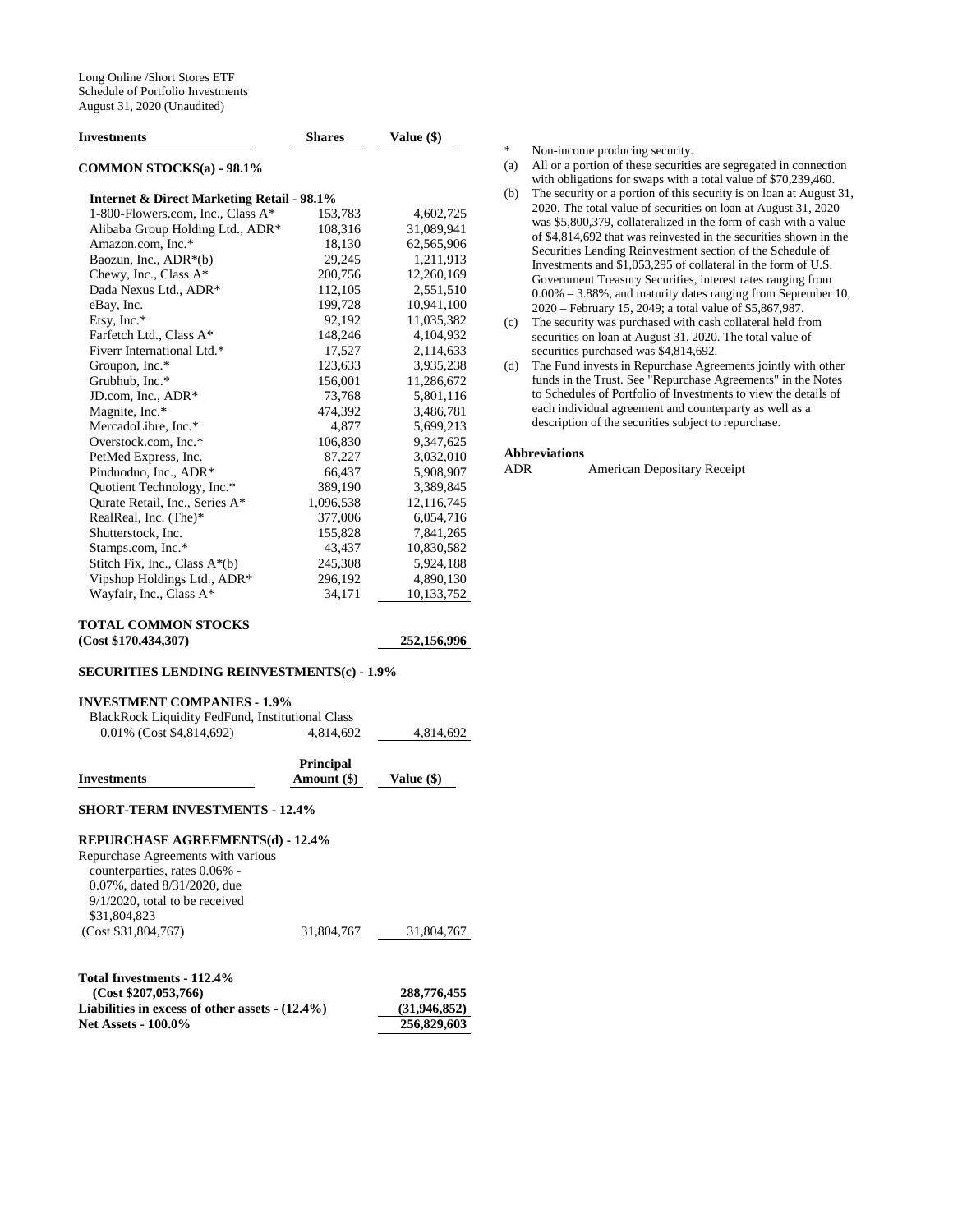Long Online /Short Stores ETF Schedule of Portfolio Investments August 31, 2020 (Unaudited)

### **Swap Agreements**

Long Online /Short Stores ETF had the following open non-exchange traded total return swap agreements as of August 31, 2020:

| <b>Notional</b><br>Amount (\$) | <b>Termination</b><br>Date <sup>a</sup> | <b>Counterparty</b> | <b>Rate Paid</b><br>$(Received)^b$ | Underlying<br><b>Instrument</b> | <b>Value and</b><br><b>Unrealized</b><br>Appreciation/<br>(Depreciation)<br>$(\$)$ |
|--------------------------------|-----------------------------------------|---------------------|------------------------------------|---------------------------------|------------------------------------------------------------------------------------|
|                                |                                         |                     |                                    | Solactive-ProShares             |                                                                                    |
|                                |                                         | Credit Suisse       |                                    | <b>Bricks and Mortar</b>        |                                                                                    |
| (120,968,527)                  | 2/8/2021                                | International       | $(0.16)$ %                         | Retail Store Index              | (30, 347, 135)                                                                     |
|                                |                                         | Credit Suisse       |                                    | ProShares Online                |                                                                                    |
| 2.499.979                      | 11/8/2021                               | International       | 0.36%                              | Retail Index                    | 3,348,058                                                                          |
|                                |                                         |                     |                                    | Solactive-ProShares             |                                                                                    |
|                                |                                         |                     |                                    | <b>Bricks and Mortar</b>        |                                                                                    |
| (7,514,312)                    | 1/6/2021                                | Societe Generale    | 3.79%                              | Retail Store Index              | (4,497,053)                                                                        |
|                                |                                         |                     |                                    | ProShares Online                |                                                                                    |
| 2,101,431                      | 1/6/2021                                | Societe Generale    | 0.51%                              | Retail Index                    | 2,408,848                                                                          |
| 123,881,429)                   |                                         |                     |                                    |                                 | (29,087,282)                                                                       |
|                                |                                         |                     |                                    | <b>Total Unrealized</b>         |                                                                                    |
|                                |                                         |                     |                                    | Appreciation                    | 5,756,906                                                                          |
|                                |                                         |                     |                                    | Total Unrealized                |                                                                                    |
|                                |                                         |                     |                                    | Depreciation                    | (34, 844, 188)                                                                     |
|                                |                                         |                     |                                    |                                 |                                                                                    |

<sup>a</sup> Agreements may be terminated at will by either party without penalty. Payment is due at termination/maturity.  $h$  Reflects the floating financing rate, as of August 31, 2020, on the notional amount of the swap agreement paid to the counterparty or received from the counterparty, excluding any commissions. This amount is included as part of the unrealized appreciation/(depreciation).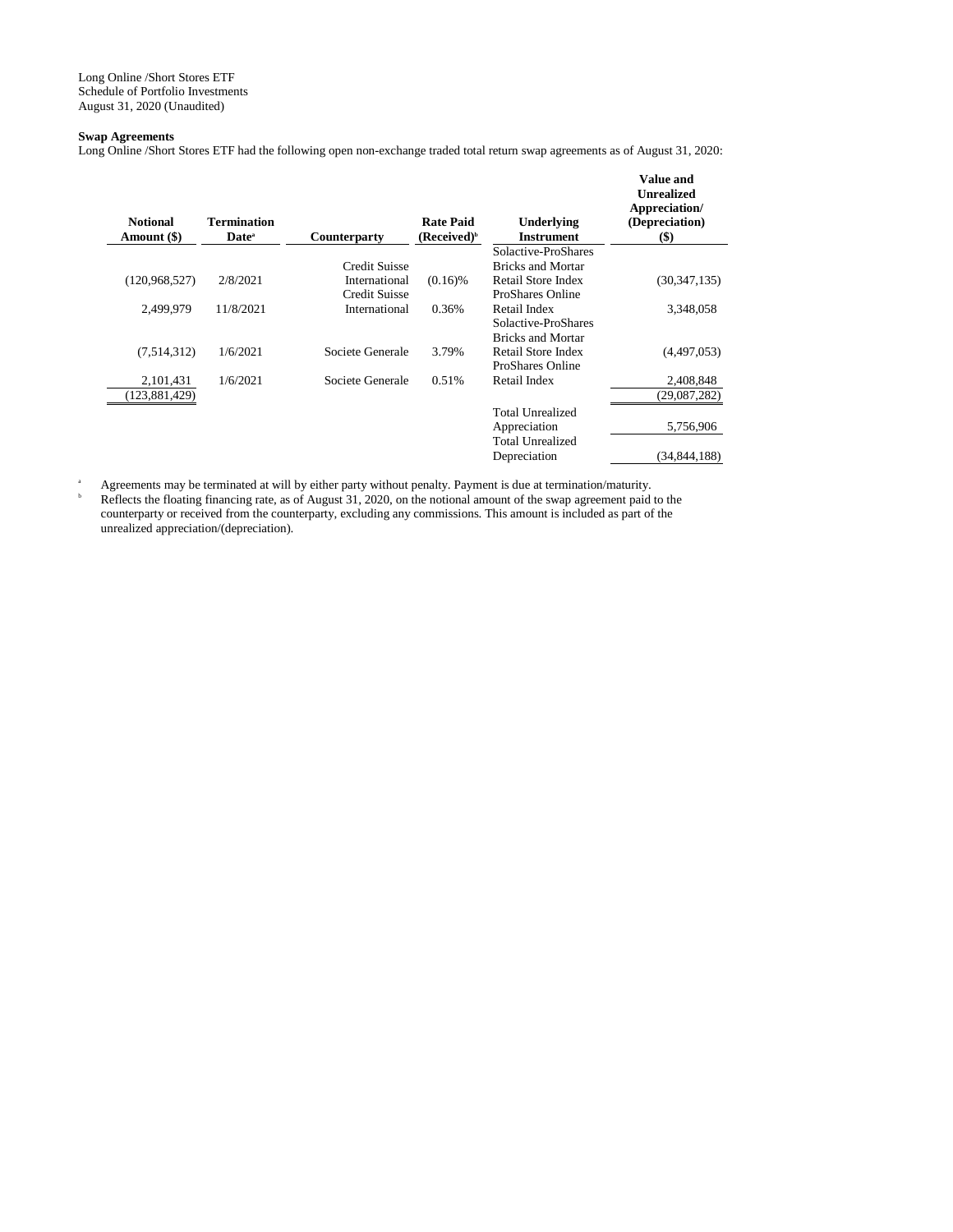Managed Futures Strategy ETF Consolidated Schedule of Portfolio Investments August 31, 2020 (Unaudited)

| <b>Investments</b>                                                                                                                                                                                               | Value (\$) |                                     |
|------------------------------------------------------------------------------------------------------------------------------------------------------------------------------------------------------------------|------------|-------------------------------------|
| <b>SHORT-TERM INVESTMENTS - 68.3%</b>                                                                                                                                                                            |            |                                     |
| REPURCHASE AGREEMENTS(a) - 68.3%<br>Repurchase Agreements with various<br>counterparties, rates 0.06% -<br>0.07%, dated 8/31/2020, due<br>$9/1/2020$ , total to be received<br>\$3,124,213<br>(Cost \$3,124,208) | 3,124,208  | 3,124,208                           |
| Total Investments - 68.3%<br>(Cost \$3,124,208)<br>Other assets less liabilities - 31.7%<br><b>Net Assets - 100.0%</b>                                                                                           |            | 3,124,208<br>1,446,971<br>4,571,179 |

(a) The Fund invests in Repurchase Agreements jointly with other funds in the Trust. See "Repurchase Agreements" in the Notes to Schedules of Portfolio of Investments to view the details of each individual agreement and counterparty as well as a description of the securities subject to repurchase.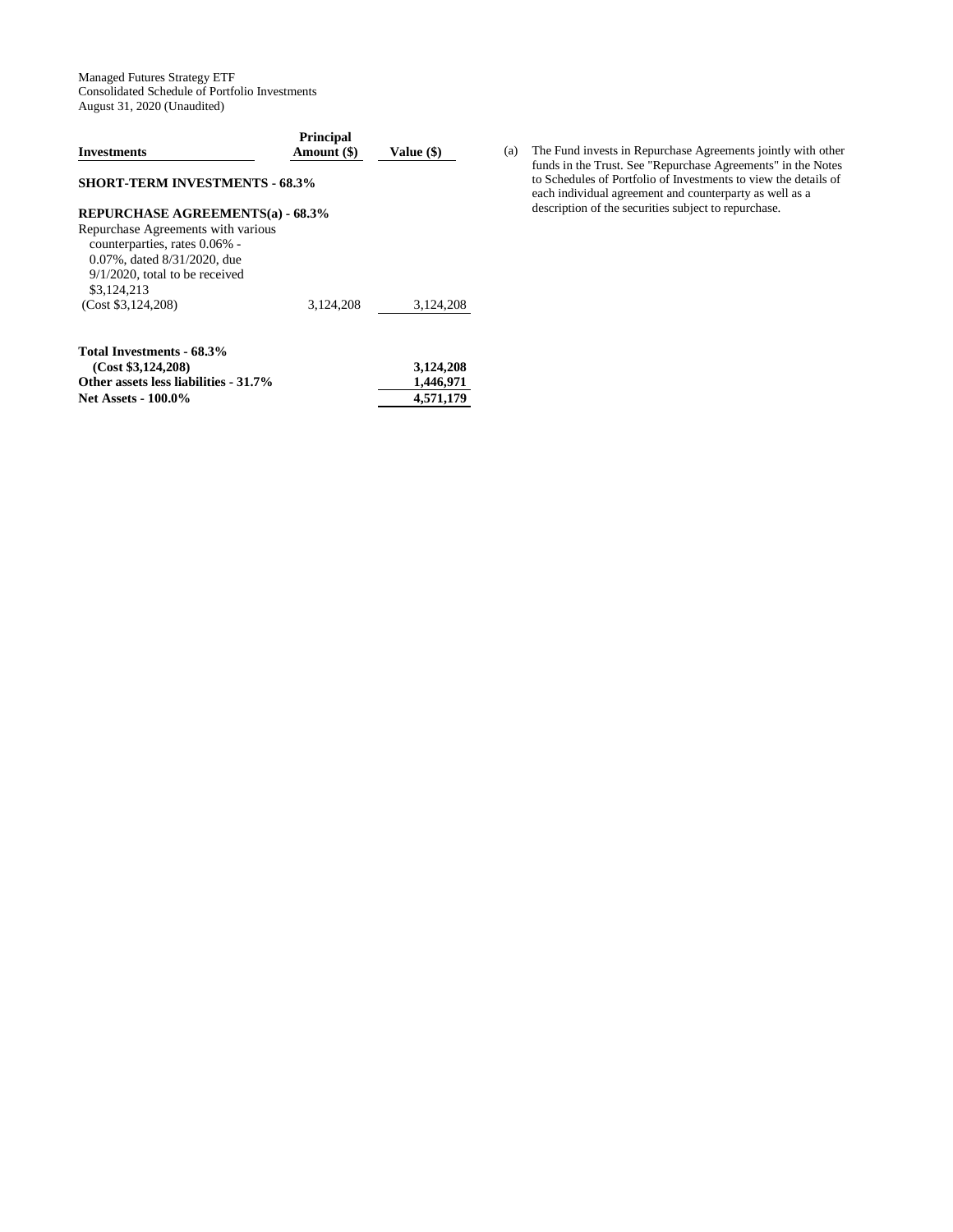Managed Futures Strategy ETF had the following open long and short futures contracts as of August 31, 2020: **Futures Contracts Purchased** 

|                            | Number of<br><b>Contracts</b> | <b>Expiration</b><br>Date | <b>Trading</b><br>Currency | <b>Notional Amount</b> | Value and<br><b>Unrealized</b><br>Appreciation/<br>(Depreciation) |
|----------------------------|-------------------------------|---------------------------|----------------------------|------------------------|-------------------------------------------------------------------|
| Cocoa                      | 6                             | 12/15/2020                | <b>USD</b>                 | \$<br>159,240          | 7,343<br>\$                                                       |
| Coffee 'C'                 | $\mathfrak{2}$                | 12/18/2020                | <b>USD</b>                 | 96,788                 | 6,257                                                             |
| Copper                     | $\overline{c}$                | 12/29/2020                | <b>USD</b>                 | 153,075                | 3,595                                                             |
| Cotton No. 2               | 5                             | 12/8/2020                 | <b>USD</b>                 | 162,900                | 1,981                                                             |
| E-Mini Crude Oil           |                               | 5/19/2021                 | <b>USD</b>                 | 22,320                 | 105                                                               |
| E-Mini Euro                | 4                             | 9/14/2020                 | <b>USD</b>                 | 298,488                | 11,619                                                            |
| Foreign Exchange AUD/USD   | $\overline{c}$                | 9/14/2020                 | <b>USD</b>                 | 147,780                | 8,975                                                             |
| Foreign Exchange CAD/USD   | 3                             | 9/15/2020                 | <b>USD</b>                 | 230,310                | 5,353                                                             |
| Foreign Exchange CHF/USD   | 3                             | 9/14/2020                 | <b>USD</b>                 | 415,312                | 16,180                                                            |
| Foreign Exchange GBP/USD   | $\mathfrak{2}$                | 9/14/2020                 | <b>USD</b>                 | 167,238                | 3,427                                                             |
| Foreign Exchange JPY/USD   | 5                             | 9/14/2020                 | <b>USD</b>                 | 590,469                | (574)                                                             |
| Gold                       | $\mathfrak{2}$                | 12/29/2020                | <b>USD</b>                 | 126,630                | 4,581                                                             |
| Live Cattle                | 3                             | 10/30/2020                | <b>USD</b>                 | 126,360                | (1,138)                                                           |
| NY Harbor ULSD             |                               | 11/30/2020                | <b>USD</b>                 | 53,054                 | (1,208)                                                           |
| <b>RBOB</b> Gasoline       |                               | 9/30/2020                 | <b>USD</b>                 | 50,975                 | (6)                                                               |
| Silver                     | $\mathfrak{2}$                | 12/29/2020                | <b>USD</b>                 | 57,188                 | 2,198                                                             |
| Soybean                    | 4                             | 11/13/2020                | <b>USD</b>                 | 190,700                | 11,802                                                            |
| Sugar No. 11               | 7                             | 9/30/2020                 | <b>USD</b>                 | 99,254                 | 2,982                                                             |
| U.S. Treasury 10 Year Note | 5                             | 12/21/2020                | <b>USD</b>                 | 696,250                | (2,601)                                                           |
| U.S. Treasury Long Bond    | $\mathfrak{2}$                | 12/21/2020                | <b>USD</b>                 | 351,438                | (4, 347)                                                          |
| Wheat                      | 5                             | 12/14/2020                | <b>USD</b>                 | 138,063                | 7,074                                                             |
|                            |                               |                           |                            |                        | \$<br>83,598                                                      |

### **Futures Contracts Sold**

|                    | Number of | Expiration | <b>Trading</b> |                        | <b>Unrealized</b> |
|--------------------|-----------|------------|----------------|------------------------|-------------------|
|                    | Contracts | Date       | ∠urrencv       | <b>Notional Amount</b> | Depreciation      |
| Corn               |           | 12/14/2020 | USD            | 125.213                | (8.644)           |
| E-Mini Natural Gas | 15        | 9/25/2020  | USD            | 98.625                 | (8,685)           |
| Lean Hogs          |           | 10/14/2020 | USD            | 85,760                 | (5,981)           |
|                    |           |            |                |                        | (23,310)          |

**Value and** 

### **Abbreviations**

| <b>AUD</b> | Australian Dollar    |
|------------|----------------------|
| CAD        | Canadian Dollar      |
| <b>CHF</b> | <b>Swiss Franc</b>   |
| <b>GBP</b> | <b>British Pound</b> |
| <b>JPY</b> | Japanese Yen         |
| <b>USD</b> | U.S. Dollar          |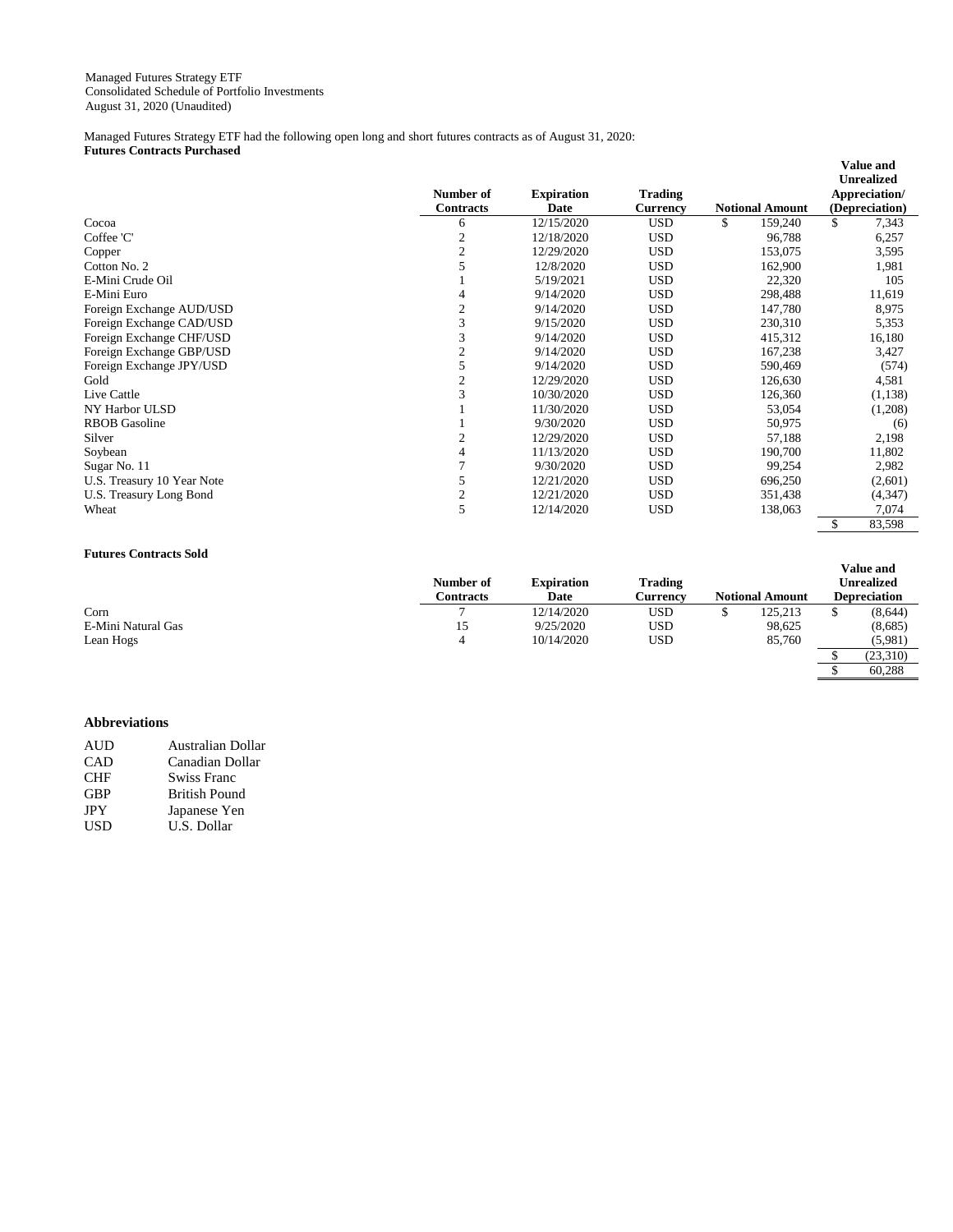Merger ETF Schedule of Portfolio Investments August 31, 2020 (Unaudited)

| <b>Investments</b>                                    | <b>Shares</b> | Value (\$) |  |  |
|-------------------------------------------------------|---------------|------------|--|--|
| <b>COMMON STOCKS - 67.9%</b>                          |               |            |  |  |
| <b>Auto Components - 3.4%</b>                         |               |            |  |  |
| Delphi Technologies plc*                              | 14,721        | 255,704    |  |  |
| Biotechnology - 6.1%                                  |               |            |  |  |
| Momenta Pharmaceuticals, Inc.*                        | 4,430         | 231,113    |  |  |
| Principia Biopharma, Inc.*                            | 2,325         | 232,523    |  |  |
|                                                       |               | 463,636    |  |  |
| Capital Markets - 5.2%                                |               |            |  |  |
| E*TRADE Financial Corp.                               | 4,239         | 229,330    |  |  |
| TD Ameritrade Holding Corp.                           | 4,354         | 167,106    |  |  |
|                                                       |               | 396,436    |  |  |
| <b>Electrical Equipment - 9.7%</b>                    |               |            |  |  |
| OSRAM Licht AG*                                       | 5,101         | 266,318    |  |  |
| Vivint Solar, Inc.*                                   | 15,450        | 477,096    |  |  |
|                                                       |               | 743,414    |  |  |
| Electronic Equipment, Instruments & Components - 6.4% |               |            |  |  |
| Fitbit, Inc., Class A*                                | 32,089        | 204,086    |  |  |
| Ingenico Group SA*                                    | 1,701         | 288,650    |  |  |
|                                                       |               | 492,736    |  |  |
| Health Care Equipment & Supplies - 6.0%               |               |            |  |  |
| Varian Medical Systems, Inc.*                         | 1,320         | 229,244    |  |  |
| Wright Medical Group NV*                              | 7,689         | 232,439    |  |  |
|                                                       |               | 461,683    |  |  |
| <b>Health Care Technology - 3.2%</b>                  |               |            |  |  |
| Livongo Health, Inc.*                                 | 1,800         | 247,140    |  |  |
|                                                       |               |            |  |  |
| <b>Insurance - 6.2%</b>                               |               |            |  |  |
| National General Holdings Corp.                       | 6,700         | 228,135    |  |  |
| Willis Towers Watson plc                              | 1,209         | 248,486    |  |  |
|                                                       |               | 476,621    |  |  |
| <b>Internet &amp; Direct Marketing Retail - 3.5%</b>  |               |            |  |  |
| Grubhub, Inc.*                                        | 3,654         | 264,367    |  |  |
|                                                       |               |            |  |  |
| Life Sciences Tools & Services - 3.7%                 |               |            |  |  |
| QIAGEN NV*                                            | 5,602         | 285,478    |  |  |
|                                                       |               |            |  |  |
| Machinery - 3.0%                                      |               |            |  |  |
| Neles OYJ                                             | 16,800        | 229,352    |  |  |
|                                                       |               |            |  |  |
| Oil, Gas & Consumable Fuels - 2.9%                    |               |            |  |  |
| Noble Energy, Inc.                                    | 22,550        | 224,373    |  |  |
|                                                       |               |            |  |  |
| Semiconductors & Semiconductor Equipment - 3.0%       |               |            |  |  |
| Maxim Integrated Products, Inc.                       | 3,290         | 225,168    |  |  |
|                                                       |               |            |  |  |
| Software - 2.9%                                       |               |            |  |  |
| <b>RIB Software SE</b>                                | 7,357         | 223,877    |  |  |
|                                                       |               |            |  |  |
| Specialty Retail - 2.7%                               |               |            |  |  |
| Tiffany & Co.                                         | 1,690         | 207,025    |  |  |
| <b>TOTAL COMMON STOCKS</b>                            |               |            |  |  |

| (Cost \$4,683,962) | 5,197,010 |
|--------------------|-----------|
|                    |           |

| <b>Investments</b>                                                                                                                                   | Value (\$) |           |  |  |
|------------------------------------------------------------------------------------------------------------------------------------------------------|------------|-----------|--|--|
| <b>SHORT-TERM INVESTMENTS - 30.5%</b>                                                                                                                |            |           |  |  |
| <b>REPURCHASE AGREEMENTS(a) - 9.7%</b>                                                                                                               |            |           |  |  |
| Repurchase Agreements with various<br>counterparties, rates 0.06% -<br>0.07%, dated 8/31/2020, due<br>$9/1/2020$ , total to be received<br>\$739.355 |            |           |  |  |
| (Cost \$739,354)                                                                                                                                     | 739,354    | 739,354   |  |  |
| <b>U.S. TREASURY OBLIGATIONS - 20.8%</b><br>U.S. Treasury Bills<br>$0.11\%$ , $11/19/2020(b)$                                                        |            |           |  |  |
| (Cost \$1,599,632)                                                                                                                                   | 1,600,000  | 1,599,675 |  |  |
| <b>TOTAL SHORT-TERM</b><br><b>INVESTMENTS</b><br>(Cost \$2,338,986)                                                                                  |            | 2,339,029 |  |  |
|                                                                                                                                                      |            |           |  |  |
| Total Investments - 98.4%<br>(Cost \$7,022,948)                                                                                                      |            | 7,536,039 |  |  |
| Other assets less liabilities - 1.6%                                                                                                                 |            | 122,822   |  |  |
| <b>Net Assets - 100.0%</b>                                                                                                                           |            | 7,658,861 |  |  |

\* Non-income producing security.<br>
(a) The Fund invests in Repurchase. The Fund invests in Repurchase Agreements jointly with other funds in the Trust. See "Repurchase Agreements" in the Notes to Schedules of Portfolio of Investments to view the details of each individual agreement and counterparty as well as a description of the securities subject to repurchase.

(b) The rate shown was the current yield as of August 31, 2020.

# **Abbreviations**

Public Limited Company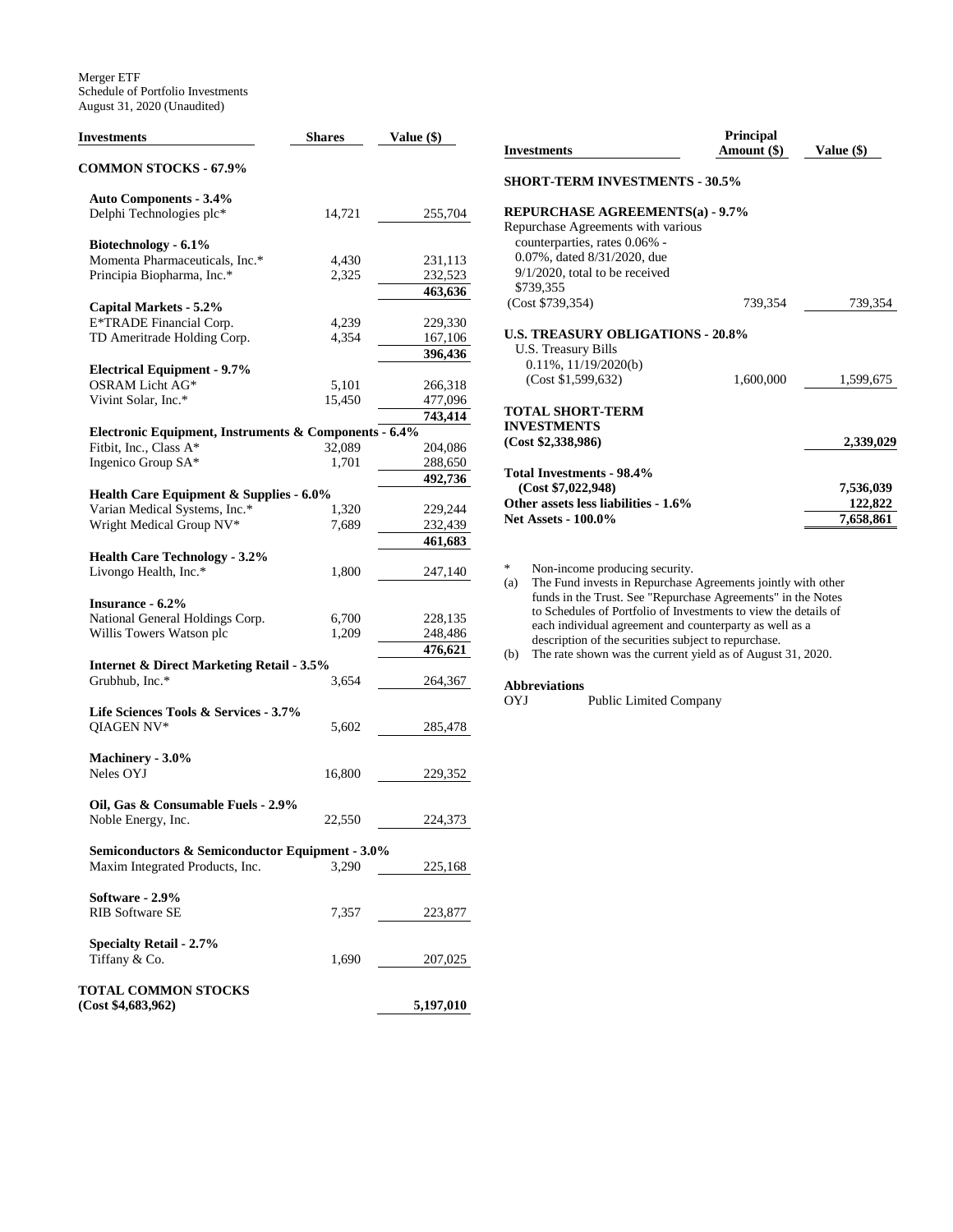### **Forward Currency Contracts**

Merger ETF had the following open forward currency contracts as of August 31, 2020:

| <b>Currency</b>                      | C <b>ounterparty</b>        | <b>Delivery</b><br>Date | Foreign<br><b>Currency</b><br>to Receive<br>(Pay) | U.S.<br><b>Dollars</b> to<br>Receive<br>(Pay) | <b>Market</b><br>Value | <b>Net</b><br>Unrealized<br><b>Depreciation</b> |          |
|--------------------------------------|-----------------------------|-------------------------|---------------------------------------------------|-----------------------------------------------|------------------------|-------------------------------------------------|----------|
| U.S. Dollar vs. Euro                 | Goldman Sachs International | 10/13/20                | (843,000)                                         | \$958.535                                     | \$(1,006,915)          |                                                 | (48,380) |
| <b>Total Unrealized Depreciation</b> |                             |                         |                                                   |                                               |                        |                                                 | (48,380) |
|                                      |                             |                         |                                                   |                                               |                        |                                                 | (48,380) |

#### **Swap Agreements**

Merger ETF had the following open non-exchange traded total return swap agreements as of August 31, 2020:

| <b>Notional</b><br>Amount (\$) | <b>Termination</b><br>Date <sup>a</sup> | <b>Counterparty</b> | <b>Rate Paid</b><br>$(Received)^b$ | Underlying<br><b>Instrument</b>                            | Value and<br><b>Unrealized</b><br>Appreciation/<br>(Depreciation)<br>$($ \$) |
|--------------------------------|-----------------------------------------|---------------------|------------------------------------|------------------------------------------------------------|------------------------------------------------------------------------------|
|                                |                                         |                     |                                    | S&P Merger                                                 |                                                                              |
|                                |                                         |                     |                                    | Arbitrage Index (short)<br>exposure to                     |                                                                              |
| (6,120)                        | 11/9/2021                               | Citibank NA         | 0.59%                              | $Acquires)$ <sup>c</sup>                                   | (1,355)                                                                      |
|                                |                                         |                     |                                    | S&P Merger                                                 |                                                                              |
| 6,767                          | 11/9/2021                               | Citibank NA         | 0.56%                              | Arbitrage Index (long<br>exposure to Targets) <sup>d</sup> | 797                                                                          |
|                                |                                         |                     |                                    | S&P Merger                                                 |                                                                              |
|                                |                                         |                     |                                    | Arbitrage Index (short                                     |                                                                              |
| (2,617,217)                    | 11/6/2020                               | Societe Generale    | 0.54%                              | exposure to<br>$Acquires)$ <sup>c</sup>                    | (588, 269)                                                                   |
|                                |                                         |                     |                                    | S&P Merger                                                 |                                                                              |
|                                |                                         |                     |                                    | Arbitrage Index (long                                      |                                                                              |
| 2,256                          | 11/9/2021                               | Societe Generale    | 0.61%                              | exposure to Targets) $d$                                   | 23,592                                                                       |
| (2,614,314)                    |                                         |                     |                                    |                                                            | (565, 235)                                                                   |
|                                |                                         |                     |                                    | <b>Total Unrealized</b>                                    |                                                                              |
|                                |                                         |                     |                                    | Appreciation                                               | 24,389                                                                       |
|                                |                                         |                     |                                    | <b>Total Unrealized</b>                                    |                                                                              |
|                                |                                         |                     |                                    | Depreciation                                               | (589, 624)                                                                   |

<sup>a</sup> Agreements may be terminated at will by either party without penalty. Payment is due at termination/maturity. Reflects the floating financing rate, as of August 31, 2020, on the notional amount of the swap agreement paid to the counterparty or received from the counterparty, excluding any commissions. This amount is included as part of the unrealized appreciation/(depreciation).

<sup>c</sup> Certain underlying short component disclosures related to this index may be found on the website at www.proshares.com/media/Merger\_Acquirers\_August.pdf.

d See the Common Stocks section of the preceding Schedule of Portfolio Investments for the representative long components of the underlying reference instrument and their relative weightings.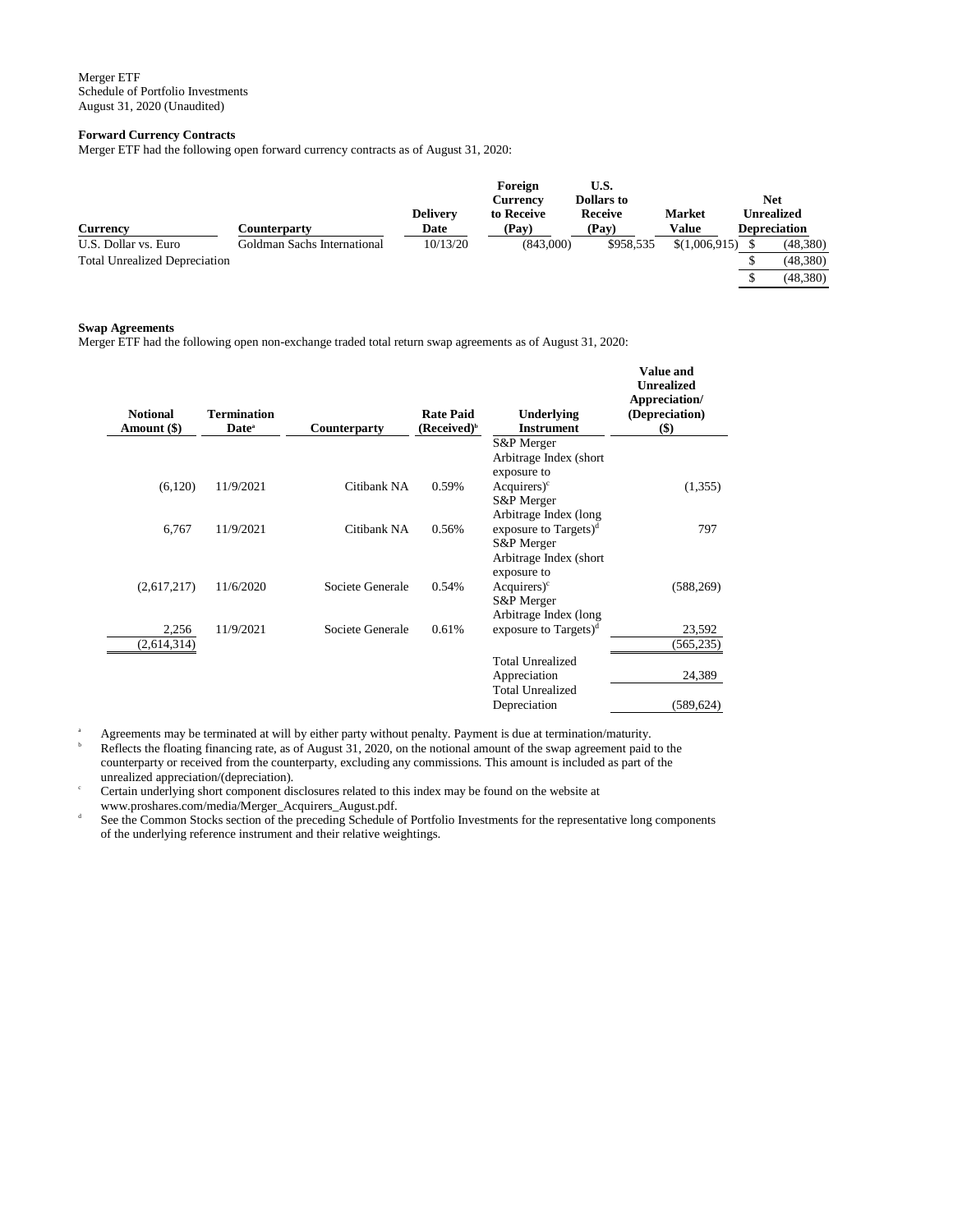Merger ETF Schedule of Portfolio Investments August 31, 2020 (Unaudited)

Merger ETF invested, as a percentage of net assets, in the following countries as of August 31, 2020:

| <b>United States</b> | 51.0%  |
|----------------------|--------|
| Germany              | 10.1%  |
| France               | 3.8%   |
| Finland              | 3.0%   |
| Other <sup>a</sup>   | 32.1%  |
|                      | 100.0% |

a Includes any non-equity securities and net other assets (liabilities).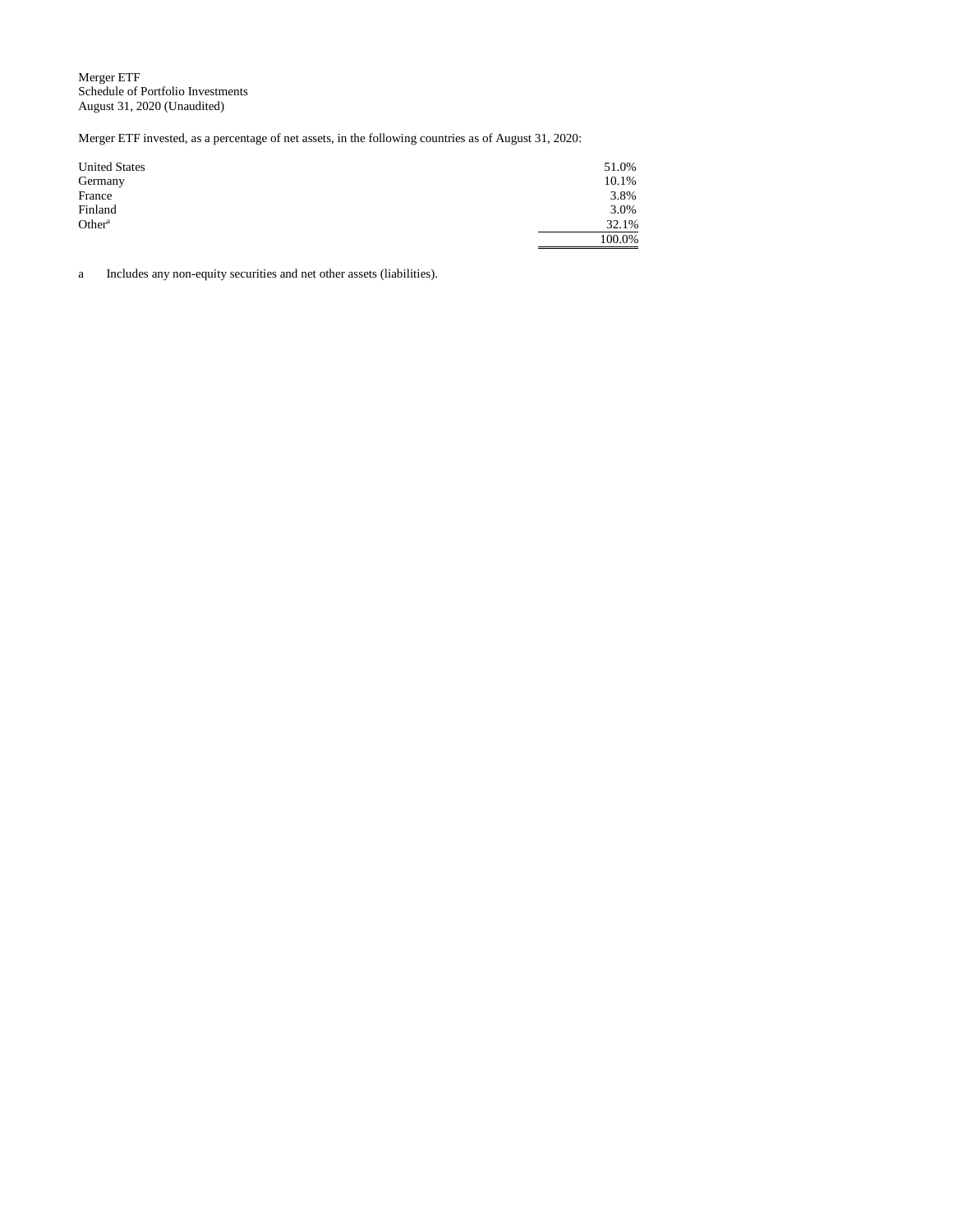| <b>Investments</b>                                      | <b>Shares</b>    | Value (\$) |
|---------------------------------------------------------|------------------|------------|
| <b>EXCHANGE TRADED FUNDS - 100.0%</b>                   |                  |            |
| ProShares DJ Brookfield                                 |                  |            |
| Global Infrastructure ETF(a)                            | 4,812            | 192,961    |
| ProShares Global Listed                                 |                  |            |
| Private Equity ETF(a)                                   | 4,453            | 125,441    |
| ProShares Hedge Replication                             |                  |            |
| ETF(a)(b)                                               | 32,619           | 1,514,500  |
| ProShares Inflation                                     |                  |            |
| Expectations $ETF(a)$                                   | 23,458           | 619,878    |
| <b>ProShares Managed Futures</b>                        |                  |            |
| Strategy $ETF(a)$                                       | 38,055           | 1,513,828  |
| ProShares Merger ETF(a)                                 | 56,591           | 2,159,512  |
| ProShares RAFI <sup>TM</sup>                            |                  |            |
| Long/Short(a)                                           | 30,124           | 896,340    |
| <b>TOTAL EXCHANGE TRADED FUNDS</b>                      |                  |            |
| (Cost \$6,934,475)                                      |                  | 7,022,460  |
| <b>SECURITIES LENDING REINVESTMENTS(c) - 0.3%</b>       |                  |            |
| <b>INVESTMENT COMPANIES - 0.3%</b>                      |                  |            |
| <b>BlackRock Liquidity FedFund, Institutional Class</b> |                  |            |
| 0.01% (Cost \$23,875)                                   | 23,875           | 23,875     |
|                                                         |                  |            |
|                                                         | <b>Principal</b> |            |
| <b>Investments</b>                                      | Amount (\$)      | Value (\$) |
| <b>SHORT-TERM INVESTMENTS - 0.1%</b>                    |                  |            |
|                                                         |                  |            |
| <b>REPURCHASE AGREEMENTS(d) - 0.1%</b>                  |                  |            |
| Repurchase Agreements with various                      |                  |            |
| counterparties, rates 0.06% -                           |                  |            |
| 0.07%, dated 8/31/2020, due                             |                  |            |
| $9/1/2020$ , total to be received                       |                  |            |
| \$9,985                                                 |                  |            |
| (Cost \$9,985)                                          | 9,985            | 9,985      |
|                                                         |                  |            |

| Total Investments - 100.4%                       |           |
|--------------------------------------------------|-----------|
| (Cost \$6.968.335)                               | 7,056,320 |
| Liabilities in excess of other assets $-(0.4\%)$ | (30, 220) |
| <b>Net Assets - 100.0%</b>                       | 7.026.100 |

- (a) Affiliated company as defined under the Investment Company Act of 1940.
- (b) The security or a portion of this security is on loan at August 31, 2020. The total value of securities on loan at August 31, 2020 was \$23,215, collateralized in the form of cash with a value of \$23,875 that was reinvested in the securities shown in the Securities Lending Reinvestment section of the Schedule of Investments.
- (c) The security was purchased with cash collateral held from securities on loan at August 31, 2020. The total value of securities purchased was \$23,875.
- (d) The Fund invests in Repurchase Agreements jointly with other funds in the Trust. See "Repurchase Agreements" in the Notes to Schedules of Portfolio of Investments to view the details of each individual agreement and counterparty as well as a description of the securities subject to repurchase.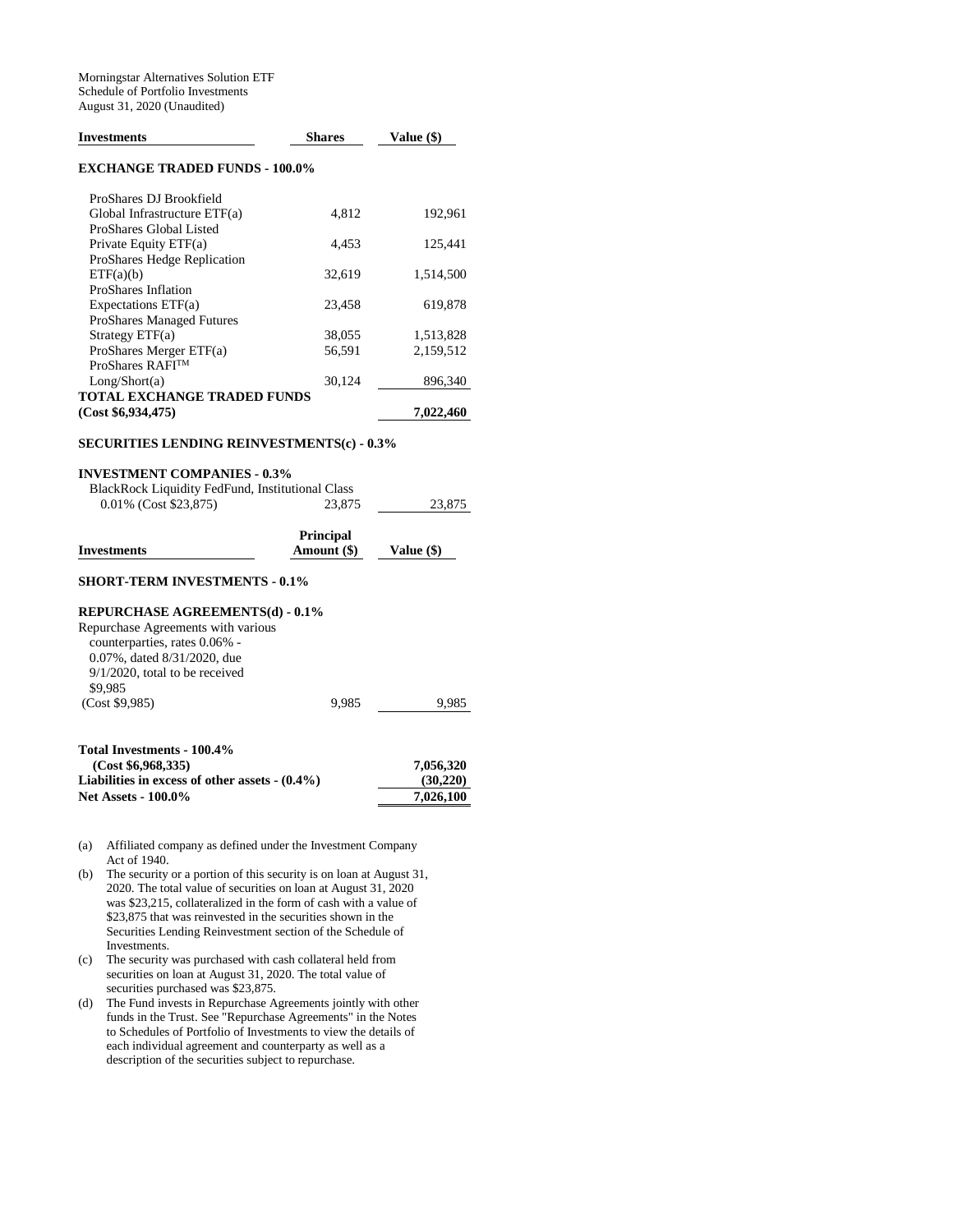*Investment in a company which was affiliated for the period ending August 31, 2020, was as follows:*

| <b>Exchange Traded</b><br><b>Funds</b> | Value<br>May 31, 2020 | <b>Purchases at</b><br>Cost    | Sales at<br>Value        | <b>Shares</b><br><b>August 31, 2020</b> | Value<br><b>August 31, 2020</b> | <b>Change</b> in<br><b>Unrealized</b><br>Appreciation<br>(Depreciation) | <b>Dividend</b><br><b>Income</b> |     | <b>Net Realized</b><br>Gain / (Loss) |
|----------------------------------------|-----------------------|--------------------------------|--------------------------|-----------------------------------------|---------------------------------|-------------------------------------------------------------------------|----------------------------------|-----|--------------------------------------|
| ProShares DJ Brookfield                |                       |                                |                          |                                         |                                 |                                                                         |                                  |     |                                      |
| Global                                 |                       |                                |                          |                                         |                                 |                                                                         |                                  |     |                                      |
| <b>Infrastructure ETF</b>              | \$.<br>793,764        | \$<br>$\overline{\phantom{0}}$ | \$<br>596,845            | 4,812                                   | \$<br>192,961                   | \$<br>21,502                                                            | \$<br>5,988                      | \$. | (25, 460)                            |
| ProShares Global Listed                |                       |                                |                          |                                         |                                 |                                                                         |                                  |     |                                      |
| Private Equity ETF                     | 534,647               |                                | 440,727                  | 4,453                                   | 125,441                         | 107,850                                                                 | 1,251                            |     | (76, 329)                            |
| ProShares Hedge                        |                       |                                |                          |                                         |                                 |                                                                         |                                  |     |                                      |
| <b>Replication ETF</b>                 | 1,732,309             |                                | 273,300                  | 32,619                                  | 1,514,500                       | 53,054                                                                  |                                  |     | 2,437                                |
| ProShares Inflation                    |                       |                                |                          |                                         |                                 |                                                                         |                                  |     |                                      |
| <b>Expectations ETF</b>                | 479,084               | 148,844                        | 55,686                   | 23,458                                  | 619,878                         | 55,745                                                                  |                                  |     | (8,109)                              |
| ProShares Managed                      |                       |                                |                          |                                         |                                 |                                                                         |                                  |     |                                      |
| <b>Futures Strategy</b>                |                       |                                |                          |                                         |                                 |                                                                         |                                  |     |                                      |
| ETF                                    | 735,673               | 760,336                        | $\overline{\phantom{0}}$ | 38,055                                  | 1,513,828                       | 15,514                                                                  |                                  |     | 2,305                                |
| <b>ProShares Merger ETF</b>            | 1,800,432             | 329,583                        |                          | 56,591                                  | 2,159,512                       | 26,670                                                                  |                                  |     | 2,827                                |
| ProShares RAFI™                        |                       |                                |                          |                                         |                                 |                                                                         |                                  |     |                                      |
| Long/Short                             | 806,364               | 248,720                        | 117,794                  | 30,124                                  | 896,340                         | (29,652)                                                                | 3,108                            |     | (11,298)                             |
|                                        | 6,882,273             | .487,483                       | 1,484,352                | 190,112                                 | 7,022,460                       | 250,683                                                                 | 10,347                           |     | (113, 627)                           |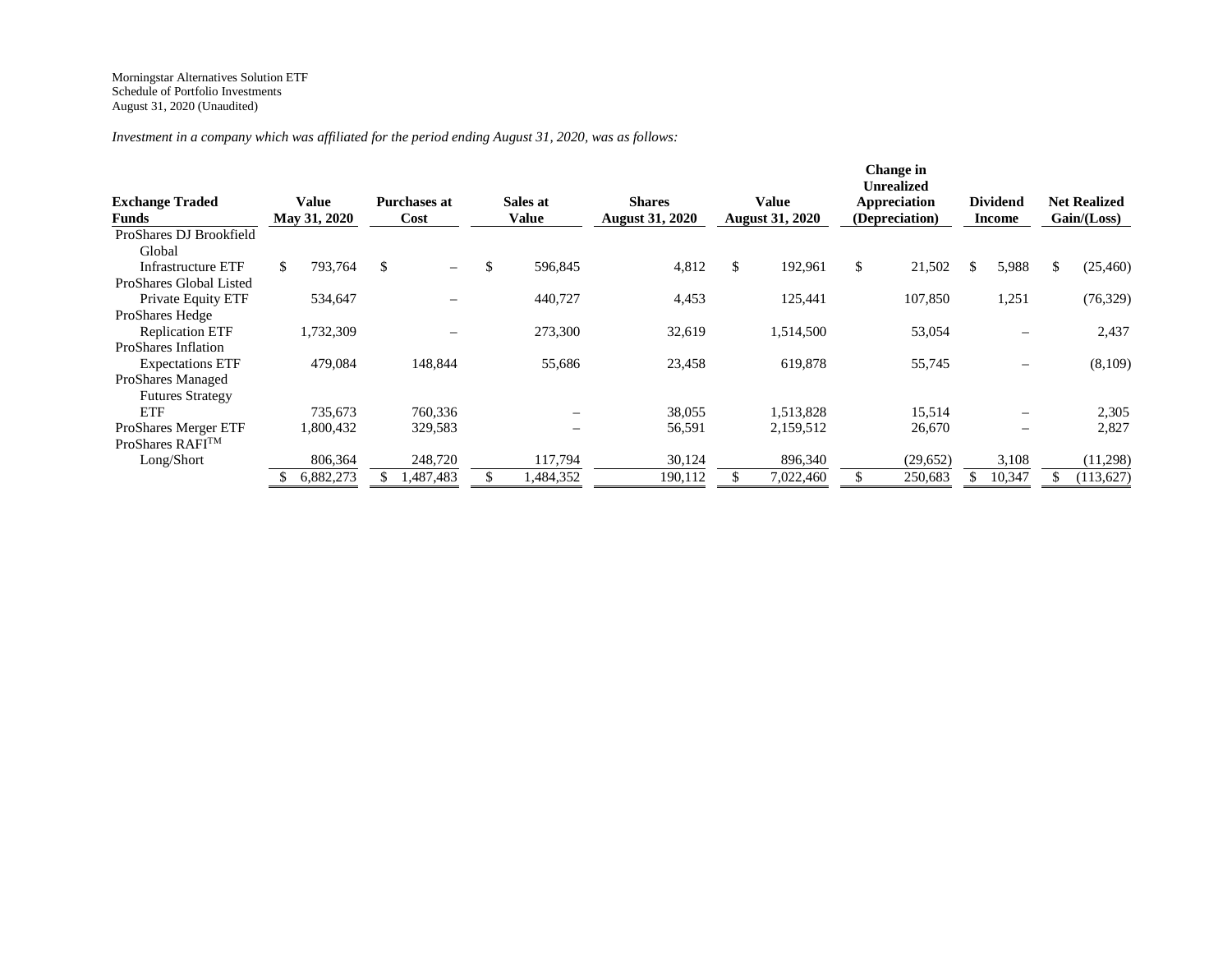MSCI EAFE Dividend Growers ETF Schedule of Portfolio Investments August 31, 2020 (Unaudited)

| Investments                                                                 | <b>Shares</b>      | Value (\$)             |
|-----------------------------------------------------------------------------|--------------------|------------------------|
| <b>COMMON STOCKS - 99.0%</b>                                                |                    |                        |
| Air Freight & Logistics - 1.6%                                              |                    |                        |
| <b>DSV PANALPINA A/S</b>                                                    | 13,096             | 2,052,138              |
|                                                                             |                    |                        |
| <b>Auto Components - 1.6%</b>                                               |                    |                        |
| Koito Manufacturing Co. Ltd.                                                | 41,027             | 1,988,578              |
|                                                                             |                    |                        |
| Beverages - 3.1%                                                            |                    |                        |
| Asahi Group Holdings Ltd.                                                   | 56,932             | 1,993,385              |
| Diageo plc                                                                  | 56,189             | 1,888,004<br>3,881,389 |
| Capital Markets - 1.6%                                                      |                    |                        |
| Partners Group Holding AG                                                   | 1,949              | 1,986,554              |
|                                                                             |                    |                        |
| Chemicals - 4.8%                                                            |                    |                        |
| Croda International plc                                                     | 24,816             | 1,960,416              |
| <b>FUCHS PETROLUB SE</b>                                                    |                    |                        |
| (Preference)                                                                | 43,121             | 2,043,226              |
| Novozymes A/S, Class B                                                      | 33,566             | 1,990,346              |
|                                                                             |                    | 5,993,988              |
| <b>Diversified Financial Services - 4.5%</b><br>Groupe Bruxelles Lambert SA |                    | 1,937,934              |
| Mitsubishi UFJ Lease & Finance                                              | 20,887             |                        |
| Co. Ltd.                                                                    | 410,271            | 1,938,288              |
| Tokyo Century Corp.                                                         | 34,178             | 1,753,296              |
|                                                                             |                    | $\overline{5,629,518}$ |
| <b>Diversified Telecommunication Services - 1.5%</b>                        |                    |                        |
| <b>Telenor ASA</b>                                                          | 118,202            | 1,935,527              |
|                                                                             |                    |                        |
| <b>Electric Utilities - 4.7%</b>                                            |                    |                        |
| CK Infrastructure Holdings Ltd.                                             | 368,165<br>100,804 | 1,947,674              |
| Red Electrica Corp. SA<br>SSE plc                                           | 114,634            | 1,931,918<br>1,932,429 |
|                                                                             |                    | 5,812,021              |
| Electronic Equipment, Instruments & Components - 1.6%                       |                    |                        |
| Halma plc                                                                   | 66,008             | 1,960,300              |
|                                                                             |                    |                        |
| Equity Real Estate Investment Trusts (REITs) - 3.2%                         |                    |                        |
| <b>Link REIT</b>                                                            | 246,240            | 1,960,350              |
| Mirvac Group                                                                | 1,319,136          | 2,058,447              |
|                                                                             |                    | 4,018,797              |
| Food & Staples Retailing - 3.1%                                             |                    |                        |
| Koninklijke Ahold Delhaize NV<br>Sundrug Co. Ltd.                           | 62,629<br>52,481   | 1,889,007<br>1,952,356 |
|                                                                             |                    | 3,841,363              |
| Food Products - 4.7%                                                        |                    |                        |
| Chocoladefabriken Lindt &                                                   |                    |                        |
| Spruengli AG, Class PC(a)                                                   | 229                | 1,956,971              |
| Kerry Group plc, Class A                                                    | 15,088             | 1,984,894              |
| Nestle SA (Registered)                                                      | 16,067             | 1,937,069              |
|                                                                             |                    | 5,878,934              |
| Gas Utilities - 4.6%                                                        |                    |                        |
| <b>APA Group</b>                                                            | 237,213            | 1,829,744              |
| Enagas SA                                                                   | 76,211             | 1,867,552              |
| Hong Kong & China Gas Co. Ltd.                                              | 1,368,988          | 1,992,501<br>5,689,797 |
| <b>Health Care Equipment &amp; Supplies - 5.0%</b>                          |                    |                        |
| Asahi Intecc Co. Ltd.                                                       | 66,918             | 1,984,602              |
| Coloplast A/S, Class B                                                      | 12,124             | 2,061,683              |
|                                                                             |                    |                        |

| Investments                                                    | <b>Shares</b>     | Value (\$)             |
|----------------------------------------------------------------|-------------------|------------------------|
| Sysmex Corp.                                                   | 24,543            | 2,142,435              |
|                                                                |                   | 6,188,720              |
| <b>Health Care Providers &amp; Services - 4.7%</b>             |                   |                        |
| Alfresa Holdings Corp.(a)                                      | 97,398            | 1,956,318              |
| Ramsay Health Care Ltd.<br>Ryman Healthcare Ltd.               | 39,809<br>223,485 | 1,915,415<br>2,030,159 |
|                                                                |                   | 5,901,892              |
| <b>Household Durables - 4.8%</b>                               |                   |                        |
| Rinnai Corp.                                                   | 21,789            | 2,015,654              |
| <b>SEB SA</b>                                                  | 11,120            | 1,956,278              |
| Sekisui Chemical Co. Ltd.                                      | 123,967           | 1,983,799              |
|                                                                |                   | 5,955,731              |
| <b>Industrial Conglomerates - 1.6%</b>                         |                   |                        |
| Jardine Strategic Holdings Ltd.                                | 97,469            | 1,955,228              |
| Insurance - 3.1%                                               |                   |                        |
| Legal & General Group plc                                      | 653,972           | 1,902,757              |
| Prudential plc                                                 | 118,714           | 1,941,600              |
|                                                                |                   | 3,844,357              |
| <b>Interactive Media &amp; Services - 1.5%</b>                 |                   |                        |
| REA Group Ltd.                                                 | 22,786            | 1,923,923              |
|                                                                |                   |                        |
| Machinery - 4.8%                                               |                   |                        |
| Kurita Water Industries Ltd.                                   | 63,820            | 1,998,042              |
| Spirax-Sarco Engineering plc<br>Techtronic Industries Co. Ltd. | 13,920<br>163,983 | 1,909,482<br>2,082,015 |
|                                                                |                   | 5,989,539              |
| <b>Multiline Retail - 1.5%</b>                                 |                   |                        |
| Pan Pacific International Holdings                             |                   |                        |
| Corp.                                                          | 81,089            | 1,904,783              |
|                                                                |                   |                        |
| <b>Multi-Utilities - 1.5%</b>                                  |                   |                        |
| AGL Energy Ltd.                                                | 174,692           | 1,912,063              |
| Oil, Gas & Consumable Fuels - 1.6%                             |                   |                        |
| Washington H Soul Pattinson &                                  |                   |                        |
| Co. Ltd.                                                       | 129,886           | 2,010,477              |
|                                                                |                   |                        |
| <b>Personal Products - 1.6%</b>                                |                   |                        |
| Kobayashi Pharmaceutical Co. Ltd.                              | 22,163            | 1,972,924              |
|                                                                |                   |                        |
| Pharmaceuticals - 7.7%                                         |                   |                        |
| Novartis AG (Registered)<br>Novo Nordisk A/S, Class B          | 22,716            | 1,968,745              |
| Roche Holding AG                                               | 29,266<br>5,521   | 1,942,479<br>1,935,676 |
| Sanofi                                                         | 18,766            | 1,904,754              |
| UCB SA                                                         | 16,084            | 1,914,333              |
|                                                                |                   | 9,665,987              |
| <b>Professional Services - 3.1%</b>                            |                   |                        |
| Intertek Group plc                                             | 25,368            | 1,995,871              |
| <b>Wolters Kluwer NV</b>                                       | 23,302            | 1,917,320              |
|                                                                |                   | 3,913,191              |
| Real Estate Management & Development - 1.7%                    |                   |                        |
| Daito Trust Construction Co. Ltd.                              | 23,309            | 2,066,367              |
| Road & Rail - 1.6%                                             |                   |                        |
| MTR Corp. Ltd.                                                 | 377,323           | 1,964,476              |
|                                                                |                   |                        |
| Software - 1.9%                                                |                   |                        |
| AVEVA Group plc                                                | 34,604            | 2,350,010              |
|                                                                |                   |                        |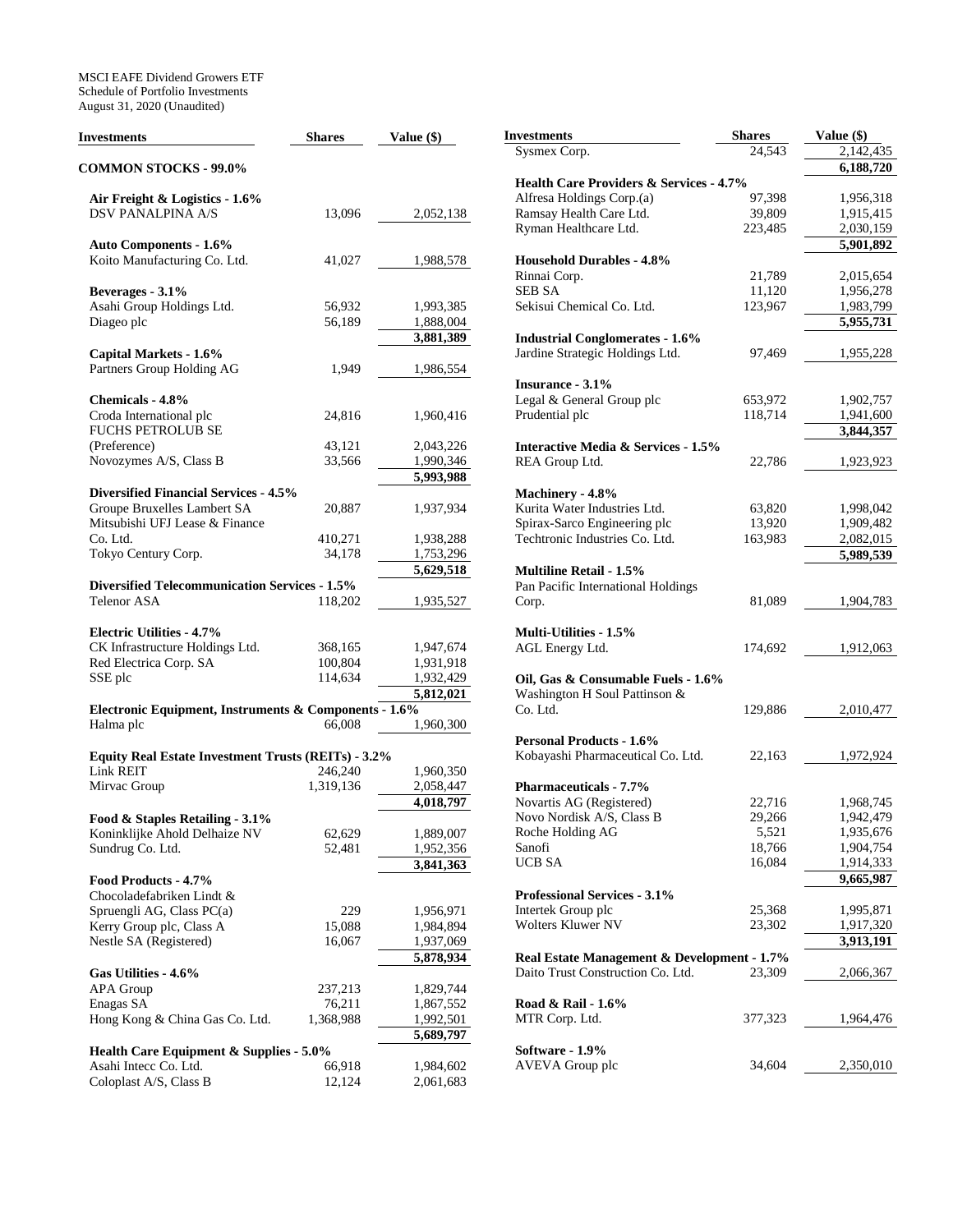MSCI EAFE Dividend Growers ETF Schedule of Portfolio Investments August 31, 2020 (Unaudited)

| <b>Investments</b>                                                                                                                                                      | <b>Shares</b>    | <b>Value (\$)</b>        |
|-------------------------------------------------------------------------------------------------------------------------------------------------------------------------|------------------|--------------------------|
| <b>Specialty Retail - 1.5%</b>                                                                                                                                          |                  |                          |
| USS Co. Ltd.                                                                                                                                                            | 114,241          | 1,929,423                |
|                                                                                                                                                                         |                  |                          |
| Textiles, Apparel & Luxury Goods - 1.6%                                                                                                                                 |                  |                          |
|                                                                                                                                                                         |                  |                          |
| Cie Financiere Richemont SA                                                                                                                                             |                  |                          |
| (Registered)                                                                                                                                                            | 29,656           | 1,968,174                |
|                                                                                                                                                                         |                  |                          |
| <b>Tobacco - 1.5%</b>                                                                                                                                                   |                  |                          |
| Imperial Brands plc                                                                                                                                                     | 114,370          | 1,918,790                |
|                                                                                                                                                                         |                  |                          |
| Trading Companies & Distributors - 3.1%                                                                                                                                 |                  |                          |
| Ashtead Group plc                                                                                                                                                       | 54,081           |                          |
|                                                                                                                                                                         |                  | 1,886,326                |
| ITOCHU Corp.(a)                                                                                                                                                         | 78,772           | 2,023,062                |
|                                                                                                                                                                         |                  | 3,909,388                |
| <b>Transportation Infrastructure - 1.6%</b>                                                                                                                             |                  |                          |
| <b>Transurban Group</b>                                                                                                                                                 | 198,987          | 1,980,785                |
|                                                                                                                                                                         |                  |                          |
| <b>Wireless Telecommunication Services - 1.4%</b>                                                                                                                       |                  |                          |
|                                                                                                                                                                         |                  |                          |
| KDDI Corp.                                                                                                                                                              | 61,724           | 1,791,565                |
|                                                                                                                                                                         |                  |                          |
| <b>TOTAL COMMON STOCKS</b>                                                                                                                                              |                  |                          |
| (Cost \$110,615,232)                                                                                                                                                    |                  | 123,686,697              |
| <b>SECURITIES LENDING REINVESTMENTS(b) - 0.9%</b><br><b>INVESTMENT COMPANIES - 0.9%</b><br>BlackRock Liquidity FedFund, Institutional Class<br>0.01% (Cost \$1,071,228) | 1,071,228        | 1,071,228                |
|                                                                                                                                                                         |                  |                          |
|                                                                                                                                                                         | <b>Principal</b> |                          |
| <b>Investments</b>                                                                                                                                                      | Amount (\$)      | Value (\$)               |
| <b>SHORT-TERM INVESTMENTS - 0.3%</b>                                                                                                                                    |                  |                          |
| REPURCHASE AGREEMENTS(c) - 0.3%                                                                                                                                         |                  |                          |
| Repurchase Agreements with various                                                                                                                                      |                  |                          |
| counterparties, rates 0.06% -                                                                                                                                           |                  |                          |
| 0.07%, dated 8/31/2020, due                                                                                                                                             |                  |                          |
| $9/1/2020$ , total to be received                                                                                                                                       |                  |                          |
|                                                                                                                                                                         |                  |                          |
| \$314,367                                                                                                                                                               |                  |                          |
| (Cost \$314,367)                                                                                                                                                        | 314,367          | 314,367                  |
|                                                                                                                                                                         |                  |                          |
|                                                                                                                                                                         |                  |                          |
| Total Investments - 100.2%                                                                                                                                              |                  |                          |
| (Cost \$112,000,827)<br>Lightlities in suggest of other genets $(0.20/3)$                                                                                               |                  | 125,072,292<br>(245.201) |

- **Liabilities in excess of other assets (0.2%) (245,391) Net Assets - 100.0% 124,826,901**
- (a) The security or a portion of this security is on loan at August 31, 2020. The total value of securities on loan at August 31, 2020 was \$1,225,147, collateralized in the form of cash with a value of \$1,071,228 that was reinvested in the securities shown in the Securities Lending Reinvestment section of the Schedule of Investments and \$238,654 of collateral in the form of U.S. Government Treasury Securities, interest rates ranging from 0.00% – 4.63%, and maturity dates ranging from September 10, 2020 – May 15, 2050; a total value of \$1,309,882.
- (b) The security was purchased with cash collateral held from securities on loan at August 31, 2020. The total value of securities purchased was \$1,071,228.

(c) The Fund invests in Repurchase Agreements jointly with other funds in the Trust. See "Repurchase Agreements" in the Notes to Schedules of Portfolio of Investments to view the details of each individual agreement and counterparty as well as a description of the securities subject to repurchase.

# **Abbreviations**

| Preference | A special type of equity investment that shares in |
|------------|----------------------------------------------------|
|            | the earnings of the company, has limited voting    |
|            | rights, and may have a dividend preference.        |
|            | Preference shares may also have liquidation        |
|            | preference.                                        |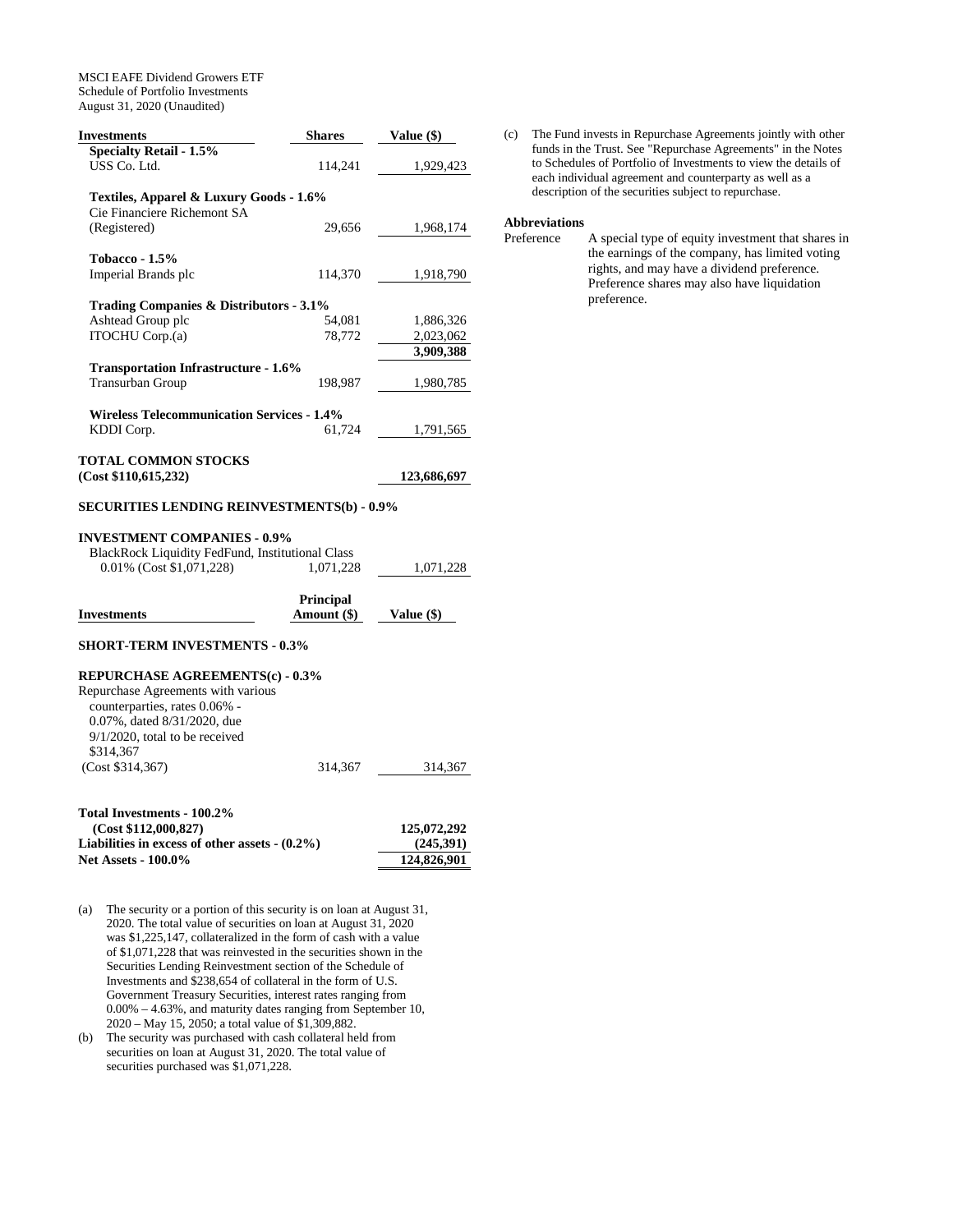MSCI EAFE Dividend Growers ETF Schedule of Portfolio Investments August 31, 2020 (Unaudited)

MSCI EAFE Dividend Growers ETF invested, as a percentage of net assets, in the following countries as of August 31, 2020:

| Japan              | 26.8%  |
|--------------------|--------|
| United Kingdom     | 17.3%  |
| Australia          | 10.9%  |
| Switzerland        | 9.4%   |
| Hong Kong          | 8.0%   |
| Denmark            | 6.4%   |
| France             | 3.1%   |
| Belgium            | 3.1%   |
| Netherlands        | 3.0%   |
| Spain              | 3.0%   |
| Germany            | 1.6%   |
| New Zealand        | 1.6%   |
| Ireland            | 1.6%   |
| China              | 1.6%   |
| Norway             | 1.6%   |
| Other <sup>a</sup> | 1.0%   |
|                    | 100.0% |

a Includes any non-equity securities and net other assets (liabilities).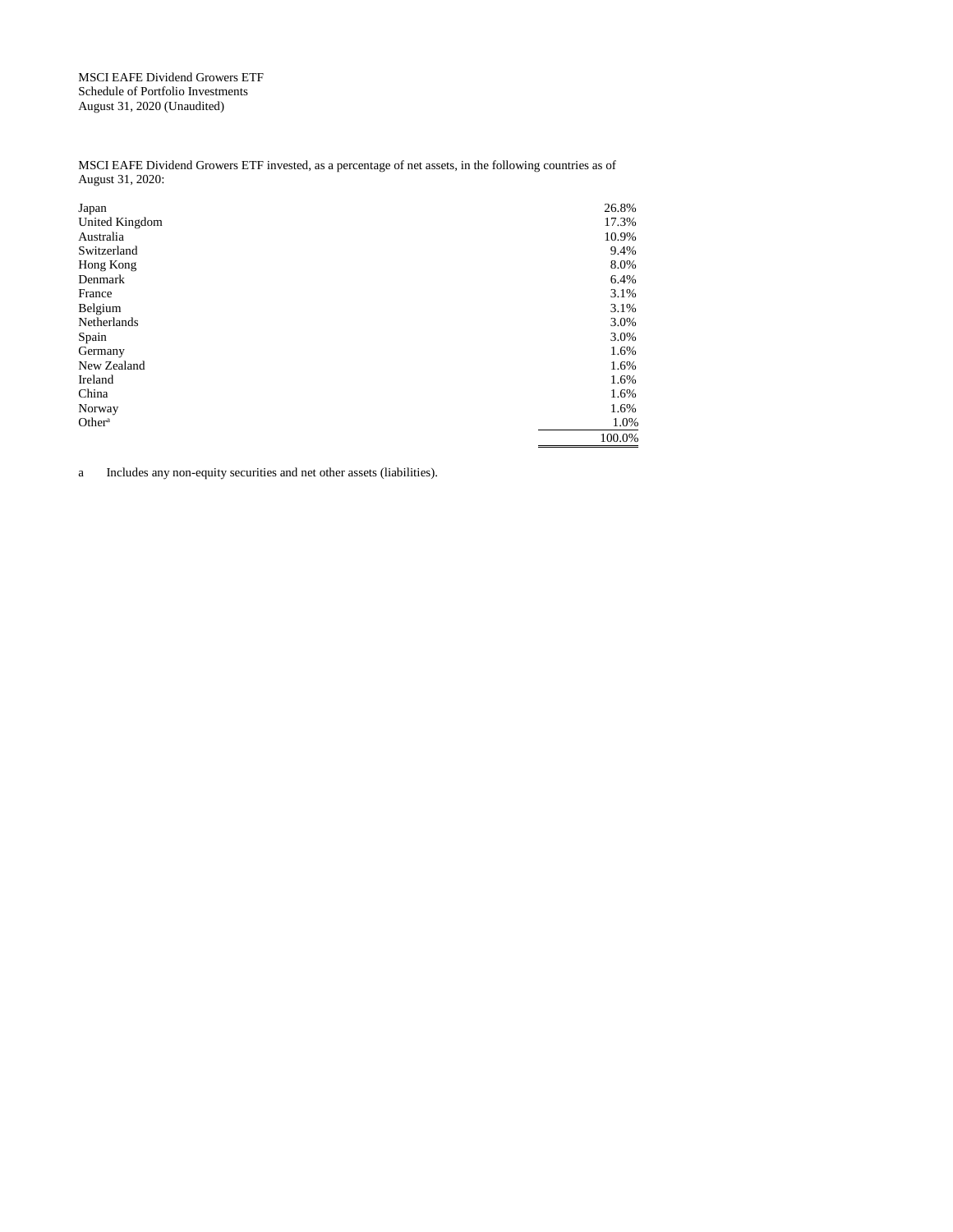MSCI Emerging Markets Dividend Growers ETF Schedule of Portfolio Investments August 31, 2020 (Unaudited)

| <b>Investments</b>                                    | <b>Shares</b>    | Value (\$)         |
|-------------------------------------------------------|------------------|--------------------|
| <b>COMMON STOCKS - 98.8%</b>                          |                  |                    |
| <b>Banks</b> - 11.2%                                  |                  |                    |
| Bancolombia SA, ADR                                   | 12,784           | 358,719            |
| Bank Central Asia Tbk. PT                             | 158,429          | 341,336            |
| Bank Rakyat Indonesia Persero                         |                  |                    |
| Tbk. PT                                               | 1,408,504        | 339,492            |
| Capitec Bank Holdings Ltd.                            | 1                | 39                 |
| E.Sun Financial Holding Co. Ltd.                      | 362,029          | 335,606            |
| Itau Unibanco Holding SA, ADR                         | 77,803           | 331,441            |
| Nedbank Group Ltd.<br>Public Bank Bhd.                | 55,336<br>72,228 | 313,352<br>284,716 |
|                                                       |                  | 2,304,701          |
| Chemicals - 4.9%                                      |                  |                    |
| Asian Paints Ltd.                                     | 13,471           | 347,557            |
| Berger Paints India Ltd.                              | 45,670           | 333,618            |
| Pidilite Industries Ltd.                              | 17,524           | 333,969            |
|                                                       |                  | 1,015,144          |
| Construction & Engineering - 3.2%                     |                  |                    |
| China Railway Group Ltd., Class H                     | 637,023          | 327,134            |
| Larsen & Toubro Ltd., GDR(a)                          | 25,450           | 337,467            |
|                                                       |                  | 664,601            |
| <b>Consumer Finance - 1.7%</b>                        | 7,449            |                    |
| Bajaj Finance Ltd.                                    |                  | 352,962            |
| <b>Diversified Financial Services - 3.2%</b>          |                  |                    |
| FirstRand Ltd.                                        | 151,261          | 337,747            |
| Remgro Ltd.                                           | 62,444           | 323,874            |
|                                                       |                  | 661,621            |
| Electronic Equipment, Instruments & Components - 3.4% |                  |                    |
| Hangzhou Hikvision Digital                            |                  |                    |
| Technology Co. Ltd., Class A                          | 61,500           | 335,725            |
| Leyard Optoelectronic Co. Ltd.,<br>Class A            |                  |                    |
|                                                       | 356,587          | 357,898<br>693,623 |
| Food & Staples Retailing - 1.6%                       |                  |                    |
| SPAR Group Ltd. (The)                                 | 33,764           | 321,999            |
|                                                       |                  |                    |
| Food Products - 4.6%                                  |                  |                    |
| <b>Indofood CBP Sukses Makmur</b>                     |                  |                    |
| Tbk. PT                                               | 496,463          | 348,589            |
| Nestle Malaysia Bhd.                                  | 7,855            | 262,493            |
| Ottogi Corp.                                          | 674              | 341,568            |
|                                                       |                  | 952,650            |
| Gas Utilities - 3.1%<br>China Gas Holdings Ltd.       | 112,914          | 309,595            |
| China Resources Gas Group Ltd.                        | 69,971           | 328,630            |
|                                                       |                  | 638,225            |
| <b>Health Care Providers &amp; Services - 5.0%</b>    |                  |                    |
| <b>Bangkok Dusit Medical Services</b>                 |                  |                    |
| PCL, Class F                                          | 543,310          | 363,109            |
| Shanghai Pharmaceuticals Holding                      |                  |                    |
| Co. Ltd., Class A                                     | 105,400          | 341,349            |
| Sinopharm Group Co. Ltd., Class H                     | 133,143          | 327,781            |
| Hotels, Restaurants & Leisure - 1.2%                  |                  | 1,032,239          |
| Jollibee Foods Corp.                                  | 91,633           | 255,329            |
|                                                       |                  |                    |
| <b>Household Durables - 3.2%</b>                      |                  |                    |
| Haier Electronics Group Co. Ltd.                      | 89,335           | 306,037            |
| Zhejiang Supor Co. Ltd., Class A                      | 28,200           | 348,653            |
|                                                       |                  | 654,690            |

| Investments                                          | <b>Shares</b> | Value (\$) |
|------------------------------------------------------|---------------|------------|
| <b>Household Products - 3.3%</b>                     |               |            |
| Hindustan Unilever Ltd.                              | 11,580        | 333,103    |
| Unilever Indonesia Tbk. PT                           | 611,497       | 345,378    |
|                                                      |               | 678,481    |
| <b>Industrial Conglomerates - 4.6%</b>               |               |            |
| Alfa SAB de CV, Class A                              | 514,937       | 331,102    |
| Ayala Corp.                                          | 19,793        | 299,436    |
| SK Holdings Co. Ltd.                                 | 1,802         | 324,630    |
|                                                      |               | 955,168    |
| Insurance - 3.1%                                     |               |            |
| Ping An Insurance Group Co. of                       |               |            |
| China Ltd., Class H(b)                               | 31,098        | 331,235    |
| Sanlam Ltd.                                          | 96,529        | 313,084    |
|                                                      |               | 644,319    |
| Interactive Media & Services - 1.7%                  |               |            |
|                                                      |               |            |
| Tencent Holdings Ltd.                                | 5,199         | 355,871    |
|                                                      |               |            |
| <b>Internet &amp; Direct Marketing Retail - 1.7%</b> |               |            |
| Naspers Ltd., Class N                                | 1,973         | 359,973    |
|                                                      |               |            |
| IT Services - 3.3%                                   |               |            |
| Infosys Ltd., ADR                                    | 26,175        | 329,805    |
| Tata Consultancy Services Ltd.                       | 11,257        | 345,208    |
|                                                      |               | 675,013    |
| <b>Media - 1.7%</b>                                  |               |            |
| China South Publishing & Media                       |               |            |
| Group Co. Ltd., Class A                              | 215,100       | 351,450    |
|                                                      |               |            |
| Oil, Gas & Consumable Fuels - 3.9%                   |               |            |
| LUKOIL PJSC, ADR                                     | 4,847         | 325,864    |
| Reliance Industries Ltd.                             | 11,917        | 336,864    |
| Rosneft Oil Co. PJSC, GDR(a)                         | 28,155        | 143,027    |
|                                                      |               | 805,755    |
| <b>Personal Products - 1.7%</b>                      |               |            |
| Marico Ltd.                                          | 68,011        | 340,852    |
|                                                      |               |            |
| <b>Pharmaceuticals - 3.4%</b>                        |               |            |
| China Medical System Holdings                        |               |            |
| Ltd.                                                 | 271,788       | 306,850    |
| Yunnan Baiyao Group Co. Ltd.,                        |               |            |
| Class A                                              | 22,800        | 384,867    |
|                                                      |               | 691,717    |
| Real Estate Management & Development - 12.6%         |               |            |
| Aldar Properties PJSC                                | 623,457       | 344,559    |
| Ayala Land, Inc.                                     | 403,386       | 239,611    |
| China Fortune Land Development                       |               |            |
| Co. Ltd., Class A                                    | 130,261       | 319,249    |
| China Overseas Land & Investment                     |               |            |
| Ltd.                                                 | 112,192       | 324,986    |
| China Resources Land Ltd.                            | 75,492        | 349,202    |
| China Vanke Co. Ltd., Class H                        | 101,384       | 315,263    |
| Longfor Group Holdings Ltd.(c)                       | 67,287        | 356,395    |
| Shanghai Lujiazui Finance & Trade                    |               |            |
| Zone Development Co. Ltd., Class                     |               |            |
| В                                                    | 399,805       | 343,433    |
|                                                      |               |            |
|                                                      |               | 2,592,698  |
| <b>Specialty Retail - 1.7%</b>                       |               |            |
| China Tourism Group Duty Free                        |               |            |
| Corp. Ltd., Class A                                  | 11,700        | 355,021    |
|                                                      |               |            |
| Thrifts & Mortgage Finance - 3.5%                    |               |            |
| Housing Development Finance                          |               |            |
| Corp. Ltd.                                           | 13,896        | 345,968    |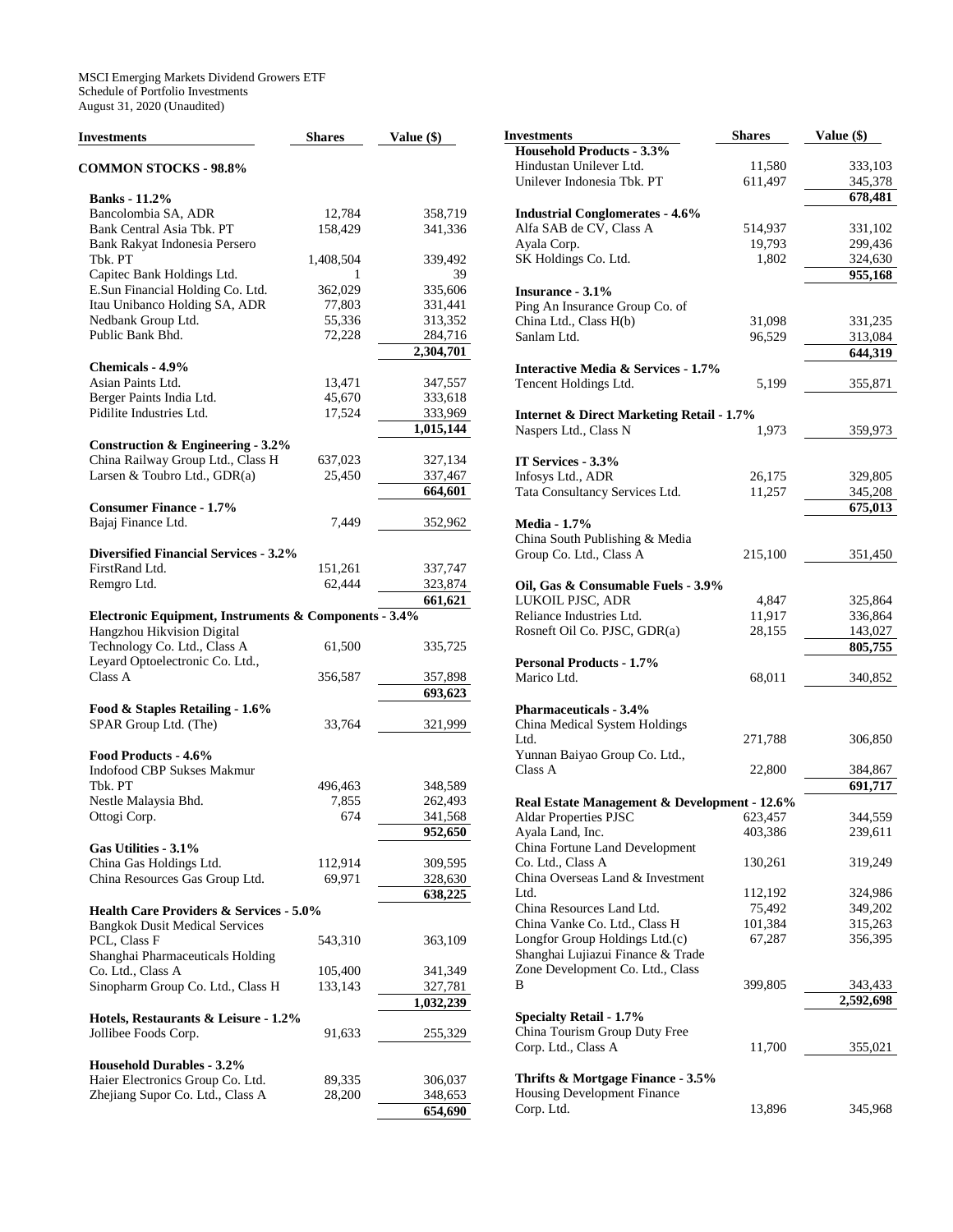MSCI Emerging Markets Dividend Growers ETF Schedule of Portfolio Investments August 31, 2020 (Unaudited)

**Investments** Shares Value (\$)

| LIC Housing Finance Ltd.*                                                         | 91,538           | 374,695      |
|-----------------------------------------------------------------------------------|------------------|--------------|
|                                                                                   |                  | 720,663      |
| <b>Tobacco - 1.6%</b>                                                             |                  |              |
| <b>ITC</b> Ltd.                                                                   | 128,002          | 332,319      |
|                                                                                   |                  |              |
| <b>Transportation Infrastructure - 1.6%</b>                                       |                  |              |
| <b>International Container Terminal</b>                                           |                  |              |
| Services, Inc.                                                                    | 154,598          | 334,800      |
| Water Utilities - 1.5%                                                            |                  |              |
| Guangdong Investment Ltd.                                                         | 200,526          | 313,071      |
|                                                                                   |                  |              |
| <b>Wireless Telecommunication Services - 1.6%</b>                                 |                  |              |
| America Movil SAB de CV, Series                                                   |                  |              |
| L(b)                                                                              | 526,163          | 319,564      |
|                                                                                   |                  |              |
| <b>TOTAL COMMON STOCKS</b>                                                        |                  |              |
| (Cost \$21,064,370)                                                               |                  | 20,374,519   |
| <b>SECURITIES LENDING REINVESTMENTS(d) - 1.1%</b>                                 |                  |              |
|                                                                                   |                  |              |
| <b>INVESTMENT COMPANIES - 1.1%</b>                                                |                  |              |
| <b>BlackRock Liquidity FedFund, Institutional Class</b><br>0.01% (Cost \$233,610) | 233,610          |              |
|                                                                                   |                  | 233,610      |
|                                                                                   | <b>Principal</b> |              |
| <b>Investments</b>                                                                | Amount (\$)      | Value $(\$)$ |
|                                                                                   |                  |              |
| <b>SHORT-TERM INVESTMENTS - 0.2%</b>                                              |                  |              |
|                                                                                   |                  |              |
| <b>REPURCHASE AGREEMENTS(e) - 0.2%</b>                                            |                  |              |
| Repurchase Agreements with various                                                |                  |              |

| Repurchase Agreements with various |  |
|------------------------------------|--|
| counterparties, rates 0.06% -      |  |
| 0.07%, dated 8/31/2020, due        |  |

| $0.0170$ , anten $0.0112020$ , and<br>$9/1/2020$ , total to be received |        |        |
|-------------------------------------------------------------------------|--------|--------|
| \$41,293                                                                |        |        |
| (Cost \$41,293)                                                         | 41.293 | 41.293 |
|                                                                         |        |        |

| Total Investments - 100.1%                       |            |
|--------------------------------------------------|------------|
| (Cost \$21.339.273)                              | 20,649,422 |
| Liabilities in excess of other assets $-(0.1\%)$ | (28.897)   |
| <b>Net Assets - 100.0%</b>                       | 20,620,525 |

Non-income producing security.

- (a) Security exempt from registration pursuant to Regulation S under the Securities Act of 1933. Regulation S applies to securities offerings that are made outside of the United States and do not involve direct selling efforts in the United States and as such may have restrictions on resale.
- (b) The security or a portion of this security is on loan at August 31, 2020. The total value of securities on loan at August 31, 2020 was \$378,437, collateralized in the form of cash with a value of \$233,610 that was reinvested in the securities shown in the Securities Lending Reinvestment section of the Schedule of Investments and \$184,855 of collateral in the form of U.S. Government Treasury Securities, interest rates ranging from 1.13% – 7.25%, and maturity dates ranging from November 15, 2021 – May 15, 2049; a total value of \$418,465.
- (c) Securities exempt from registration under Rule 144A or section 4(2), of the Securities Act of 1933. Under procedures approved by the Board of Trustees, such securities have been determined to be liquid by the investment adviser and may be resold, normally to qualified institutional buyers in transactions exempt from registration.
- (d) The security was purchased with cash collateral held from securities on loan at August 31, 2020. The total value of securities purchased was \$233,610.
- (e) The Fund invests in Repurchase Agreements jointly with other funds in the Trust. See "Repurchase Agreements" in the Notes to Schedules of Portfolio of Investments to view the details of each individual agreement and counterparty as well as a description of the securities subject to repurchase.

#### **Abbreviations**

.

| <b>ADR</b>  | American Depositary Receipt       |
|-------------|-----------------------------------|
| <b>GDR</b>  | Global Depositary Receipt         |
| <b>PJSC</b> | <b>Public Joint Stock Company</b> |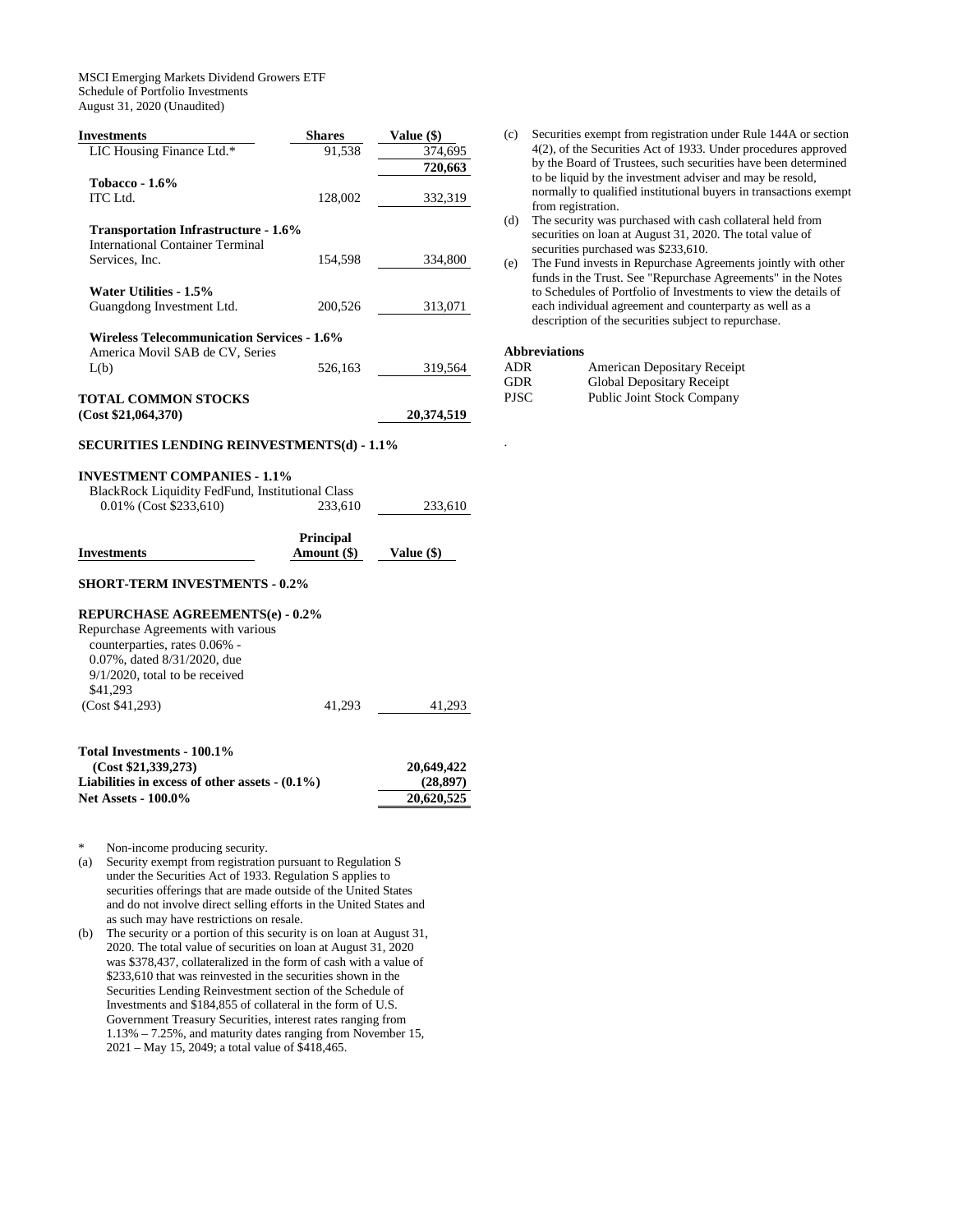MSCI Emerging Markets Dividend Growers ETF Schedule of Portfolio Investments August 31, 2020 (Unaudited)

MSCI Emerging Markets Dividend Growers ETF invested, as a percentage of net assets, in the following countries as of August 31, 2020:

| China                       | 35.8%  |
|-----------------------------|--------|
| India                       | 21.5%  |
| South Africa                | 9.6%   |
| Indonesia                   | 6.7%   |
| Philippines                 | 5.5%   |
| South Korea                 | 3.2%   |
| Mexico                      | 3.2%   |
| Malaysia                    | 2.6%   |
| Russia                      | 2.3%   |
| Thailand                    | 1.8%   |
| Colombia                    | 1.7%   |
| <b>United Arab Emirates</b> | 1.7%   |
| Taiwan                      | 1.6%   |
| <b>Brazil</b>               | 1.6%   |
| Other <sup>a</sup>          | 1.2%   |
|                             | 100.0% |

a Includes any non-equity securities and net other assets (liabilities).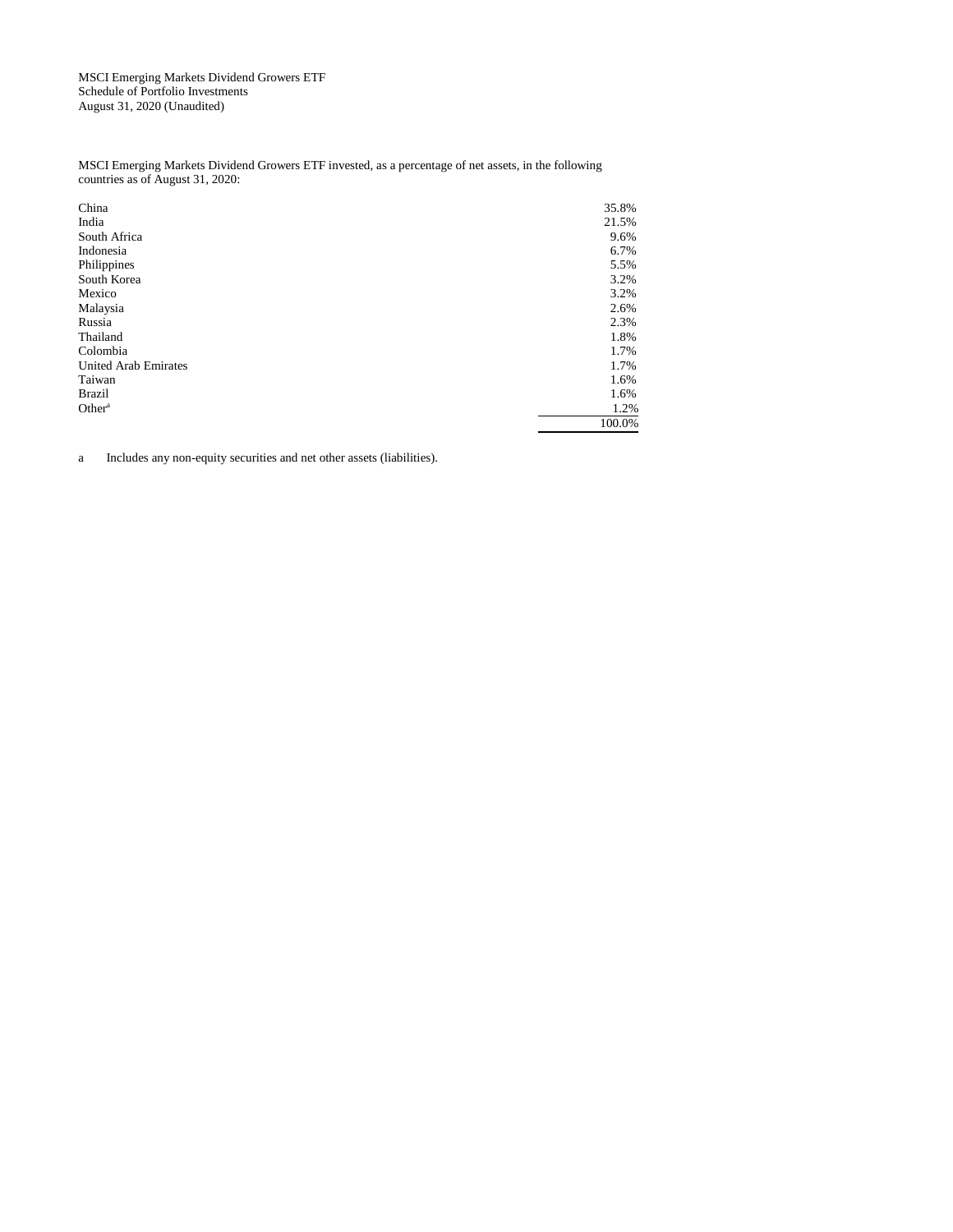MSCI Europe Dividend Growers ETF Schedule of Portfolio Investments August 31, 2020 (Unaudited)

| Investments                                                                  | <b>Shares</b>  | Value (\$)         |
|------------------------------------------------------------------------------|----------------|--------------------|
| <b>COMMON STOCKS - 98.8%</b>                                                 |                |                    |
| Air Freight & Logistics - 3.2%                                               |                |                    |
| <b>DSV PANALPINA A/S</b>                                                     | 1,691          | 264,979            |
|                                                                              |                |                    |
| Beverages - 3.0%<br>Diageo plc                                               |                |                    |
|                                                                              | 7,255          | 243,775            |
| Capital Markets - 3.1%                                                       |                |                    |
| Partners Group Holding AG                                                    | 252            | 256,856            |
| Chemicals - 9.4%                                                             |                |                    |
| Croda International plc                                                      | 3,204          | 253,110            |
| <b>FUCHS PETROLUB SE</b>                                                     |                |                    |
| (Preference)                                                                 | 5,568          | 263,831            |
| Novozymes A/S, Class B                                                       | 4,334          | 256,991<br>773,932 |
| <b>Diversified Financial Services - 3.1%</b>                                 |                |                    |
| Groupe Bruxelles Lambert SA                                                  | 2,697          | 250,233            |
|                                                                              |                |                    |
| <b>Diversified Telecommunication Services - 3.0%</b><br>Telenor ASA          |                |                    |
|                                                                              | 15,262         | 249,911            |
| <b>Electric Utilities - 6.1%</b>                                             |                |                    |
| Red Electrica Corp. SA                                                       | 13,016         | 249,453            |
| SSE plc                                                                      | 14,801         | 249,506            |
| Electronic Equipment, Instruments & Components - 3.1%                        |                | 498,959            |
| Halma plc                                                                    | 8,523          | 253,115            |
|                                                                              |                |                    |
| Food & Staples Retailing - 3.0%                                              |                |                    |
| Koninklijke Ahold Delhaize NV                                                | 8,087          | 243,919            |
| Food Products - 9.3%                                                         |                |                    |
| Chocoladefabriken Lindt &                                                    |                |                    |
| Spruengli AG, Class PC(a)                                                    | 30             | 256,372            |
| Kerry Group plc, Class A<br>Nestle SA (Registered)                           | 1,948<br>2,074 | 256,268<br>250,045 |
|                                                                              |                | 762,685            |
| Gas Utilities - 2.9%                                                         |                |                    |
| Enagas SA                                                                    | 9,840          | 241,129            |
|                                                                              |                |                    |
| <b>Health Care Equipment &amp; Supplies - 3.2%</b><br>Coloplast A/S, Class B | 1,565          | 266,128            |
|                                                                              |                |                    |
| <b>Household Durables - 3.1%</b>                                             |                |                    |
| SEB SA                                                                       | 1,436          | 252,627            |
| Insurance - 6.1%                                                             |                |                    |
| Legal & General Group plc                                                    | 84,440         | 245,681            |
| Prudential plc                                                               | 15,328         | 250,694            |
|                                                                              |                | 496,375            |
| Machinery - 3.0%<br>Spirax-Sarco Engineering plc                             | 1,797          | 246,504            |
|                                                                              |                |                    |
| <b>Pharmaceuticals - 15.2%</b>                                               |                |                    |
| Novartis AG (Registered)                                                     | 2,933          | 254,197            |
| Novo Nordisk A/S, Class B                                                    | 3,779          | 250,824            |
| Roche Holding AG<br>Sanofi                                                   | 713<br>2,423   | 249,980<br>245,935 |
| UCB SA                                                                       | 2,077          | 247,206            |
|                                                                              |                | 1,248,142          |

| <b>Investments</b>                                                                                                                           | <b>Shares</b> | Value (\$) |
|----------------------------------------------------------------------------------------------------------------------------------------------|---------------|------------|
| Professional Services - 6.2%                                                                                                                 |               |            |
| Intertek Group plc                                                                                                                           | 3,275         | 257,666    |
| <b>Wolters Kluwer NV</b>                                                                                                                     | 3,009         | 247,585    |
|                                                                                                                                              |               | 505,251    |
| Software - 3.7%                                                                                                                              |               |            |
| <b>AVEVA</b> Group plc                                                                                                                       | 4,468         | 303,429    |
| Textiles, Apparel & Luxury Goods - 3.1%                                                                                                      |               |            |
| Cie Financiere Richemont SA                                                                                                                  |               |            |
| (Registered)                                                                                                                                 | 3,829         | 254,119    |
| <b>Tobacco - 3.0%</b>                                                                                                                        |               |            |
| Imperial Brands plc                                                                                                                          | 14,767        | 247,747    |
| <b>Trading Companies &amp; Distributors - 3.0%</b>                                                                                           |               |            |
| Ashtead Group plc                                                                                                                            | 6,983         | 243,565    |
|                                                                                                                                              |               |            |
| <b>TOTAL COMMON STOCKS</b><br>(Cost \$7,021,171)                                                                                             |               | 8,103,380  |
|                                                                                                                                              | Principal     |            |
| <b>Investments</b>                                                                                                                           | Amount (\$)   | Value (\$) |
| <b>SHORT-TERM INVESTMENTS - 0.2%</b>                                                                                                         |               |            |
| <b>REPURCHASE AGREEMENTS(b) - 0.2%</b>                                                                                                       |               |            |
| Repurchase Agreements with various<br>counterparties, rates 0.06% -                                                                          |               |            |
| 0.07%, dated 8/31/2020, due                                                                                                                  |               |            |
| $9/1/2020$ , total to be received                                                                                                            |               |            |
| \$16,265                                                                                                                                     |               |            |
| (Cost \$16,265)                                                                                                                              | 16,265        | 16,265     |
|                                                                                                                                              |               |            |
| Total Investments - 99.0%                                                                                                                    |               |            |
| (Cost \$7,037,436)                                                                                                                           |               | 8,119,645  |
| Other assets less liabilities - 1.0%                                                                                                         |               | 79,202     |
| <b>Net Assets - 100.0%</b>                                                                                                                   |               | 8,198,847  |
|                                                                                                                                              |               |            |
| The security or a portion of this security is on loan at August 31,<br>(a)<br>2020. The total value of securities on loan at August 31, 2020 |               |            |

- was \$188,006, collateralized in the form of U.S. Government Treasury Securities, interest rates ranging from 0.00% – 4.63%, and maturity dates ranging from September 10, 2020 – May 15, 2050; a total value of \$210,016.
- (b) The Fund invests in Repurchase Agreements jointly with other funds in the Trust. See "Repurchase Agreements" in the Notes to Schedules of Portfolio of Investments to view the details of each individual agreement and counterparty as well as a description of the securities subject to repurchase.

# **Abbreviations**

A special type of equity investment that shares in the earnings of the company, has limited voting rights, and may have a dividend preference. Preference shares may also have liquidation preference.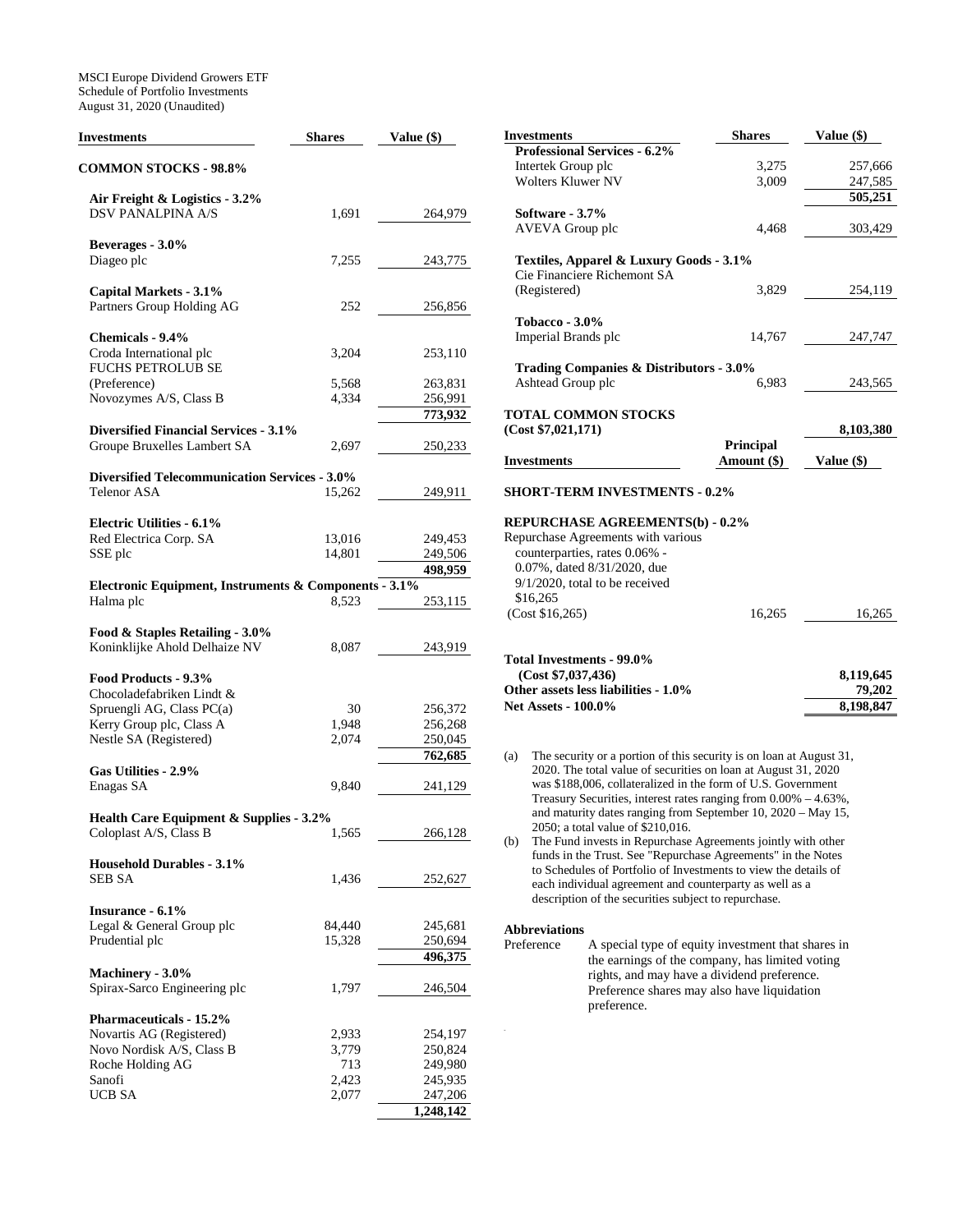MSCI Europe Dividend Growers ETF Schedule of Portfolio Investments August 31, 2020 (Unaudited)

MSCI Europe Dividend Growers ETF invested, as a percentage of net assets, in the following countries as of August 31, 2020:

| United Kingdom     | 34.1%  |
|--------------------|--------|
| Switzerland        | 18.5%  |
| Denmark            | 12.7%  |
| France             | 6.1%   |
| Belgium            | 6.1%   |
| Netherlands        | 6.0%   |
| Spain              | 6.0%   |
| Germany            | 3.2%   |
| Ireland            | 3.1%   |
| Norway             | 3.0%   |
| Other <sup>a</sup> | 1.2%   |
|                    | 100.0% |

a Includes any non-equity securities and net other assets (liabilities).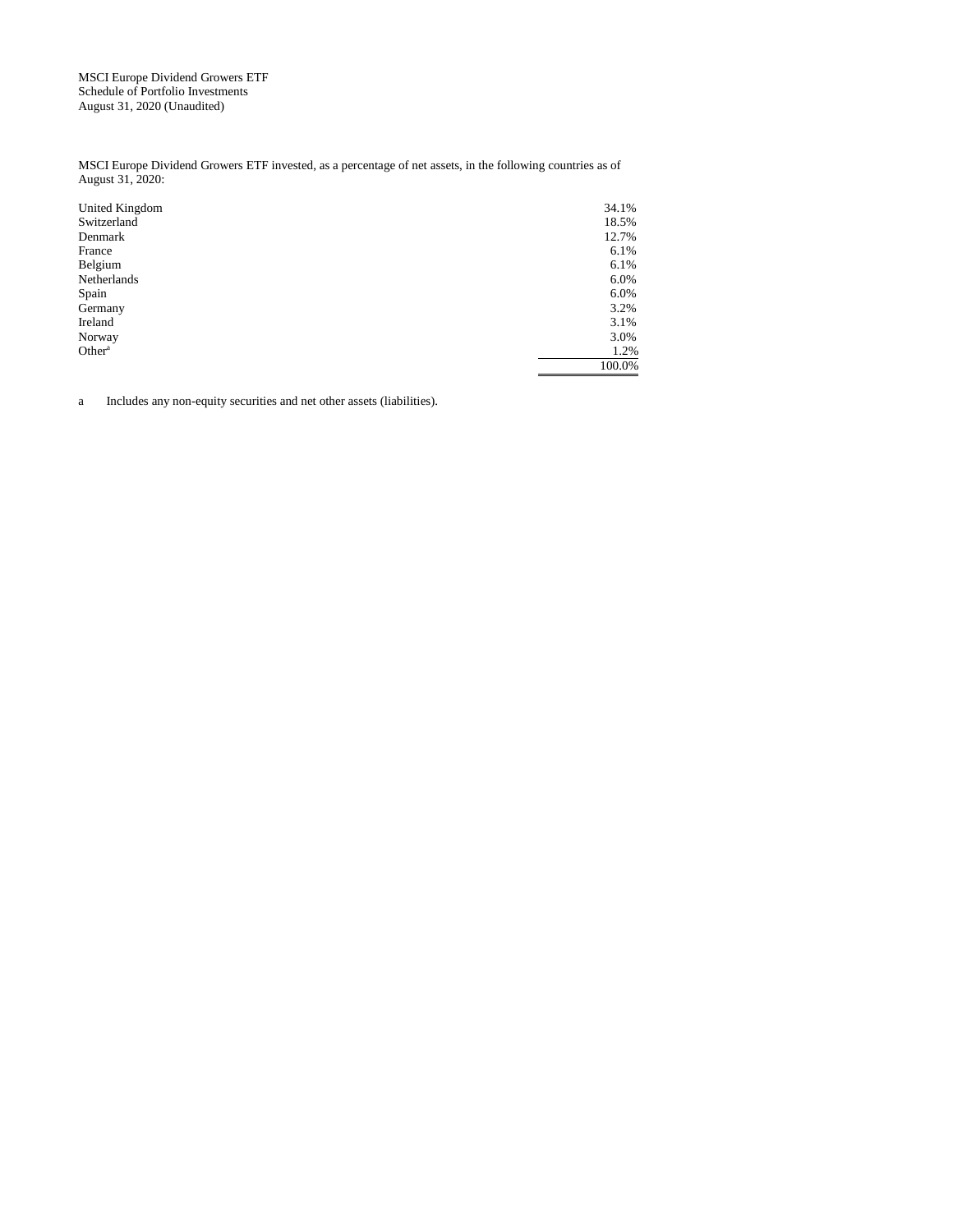| Investments                                           | <b>Shares</b> | Value (\$)  |
|-------------------------------------------------------|---------------|-------------|
| <b>COMMON STOCKS - 99.6%</b>                          |               |             |
| <b>Internet &amp; Direct Marketing Retail - 99.6%</b> |               |             |
| 1-800-Flowers.com, Inc., Class A*                     | 200,588       | 6,003,599   |
| Alibaba Group Holding Ltd., ADR*                      | 141,283       | 40,552,460  |
| Amazon.com, Inc.*                                     | 23,648        | 81,608,303  |
| Baozun, Inc., ADR*(a)                                 | 38,146        | 1,580,770   |
| Chewy, Inc., Class A*                                 | 261,858       | 15,991,668  |
| Dada Nexus Ltd., ADR*(a)                              | 146,225       | 3,328,081   |
| eBay, Inc.                                            | 260,517       | 14,271,121  |
| Etsy, Inc. $*$                                        | 120,251       | 14,394,045  |
| Farfetch Ltd., Class A*                               | 193,366       | 5,354,305   |
| Fiverr International Ltd.*(a)                         | 22,862        | 2,758,300   |
| Groupon, Inc.*                                        | 161,262       | 5,132,969   |
| Grubhub, Inc.*                                        | 203,481       | 14,721,850  |
| JD.com, Inc., ADR*                                    | 96,220        | 7,566,741   |
| Magnite, Inc.*                                        | 618,777       | 4,548,011   |
| MercadoLibre, Inc.*                                   | 6,361         | 7,433,401   |
| Overstock.com, Inc.*                                  | 139,345       | 12,192,688  |
| PetMed Express, Inc.(a)                               | 113,776       | 3,954,854   |
| Pinduoduo, Inc., ADR*                                 | 86,657        | 7,707,274   |
| Quotient Technology, Inc.*                            | 507,644       | 4,421,579   |
| Qurate Retail, Inc., Series A*                        | 1,430,279     | 15,804,583  |
| RealReal, Inc. (The)*                                 | 491,751       | 7,897,521   |
| Shutterstock, Inc.                                    | 203,256       | 10,227,842  |
| Stamps.com, Inc.*                                     | 56,657        | 14,126,856  |
| Stitch Fix, Inc., Class A*(a)                         | 319,969       | 7,727,251   |
| Vipshop Holdings Ltd., ADR*                           | 386,340       | 6,378,473   |
| Wayfair, Inc., Class A*                               | 44,571        | 13,217,976  |
| TOTAL COMMON STOCKS                                   |               |             |
| (Cost \$245,558,465)                                  |               | 328,902,521 |
|                                                       |               |             |
| <b>SECURITIES LENDING REINVESTMENTS(b) - 2.7%</b>     |               |             |
| <b>INVESTMENT COMPANIES - 2.7%</b>                    |               |             |
| BlackRock Liquidity FedFund, Institutional Class      |               |             |
| 0.01% (Cost \$8,849,667)                              | 8,849,667     | 8,849,667   |
|                                                       | Principal     |             |
| Investments                                           | Amount (\$)   | Value (\$)  |
| <b>SHORT-TERM INVESTMENTS - 0.2%</b>                  |               |             |
| <b>REPURCHASE AGREEMENTS(c) - 0.2%</b>                |               |             |
| Repurchase Agreements with various                    |               |             |
| counterparties, rates 0.06% -                         |               |             |
| 0.07%, dated 8/31/2020, due                           |               |             |
| $9/1/2020$ , total to be received                     |               |             |
| \$551,781                                             |               |             |
| (Cost \$551,779)                                      | 551,779       | 551,779     |
|                                                       |               |             |

### **Total Investments - 102.5% (Cost \$254,959,911)** 338,303,967<br>abilities in excess of other assets - (2.5%) (8,302,013) **Liabilities in excess of other assets - (2.5%)** (8,302,013)<br>Net Assets - 100.0% 330,001,954 **Net Assets - 100.0%**

\* Non-income producing security.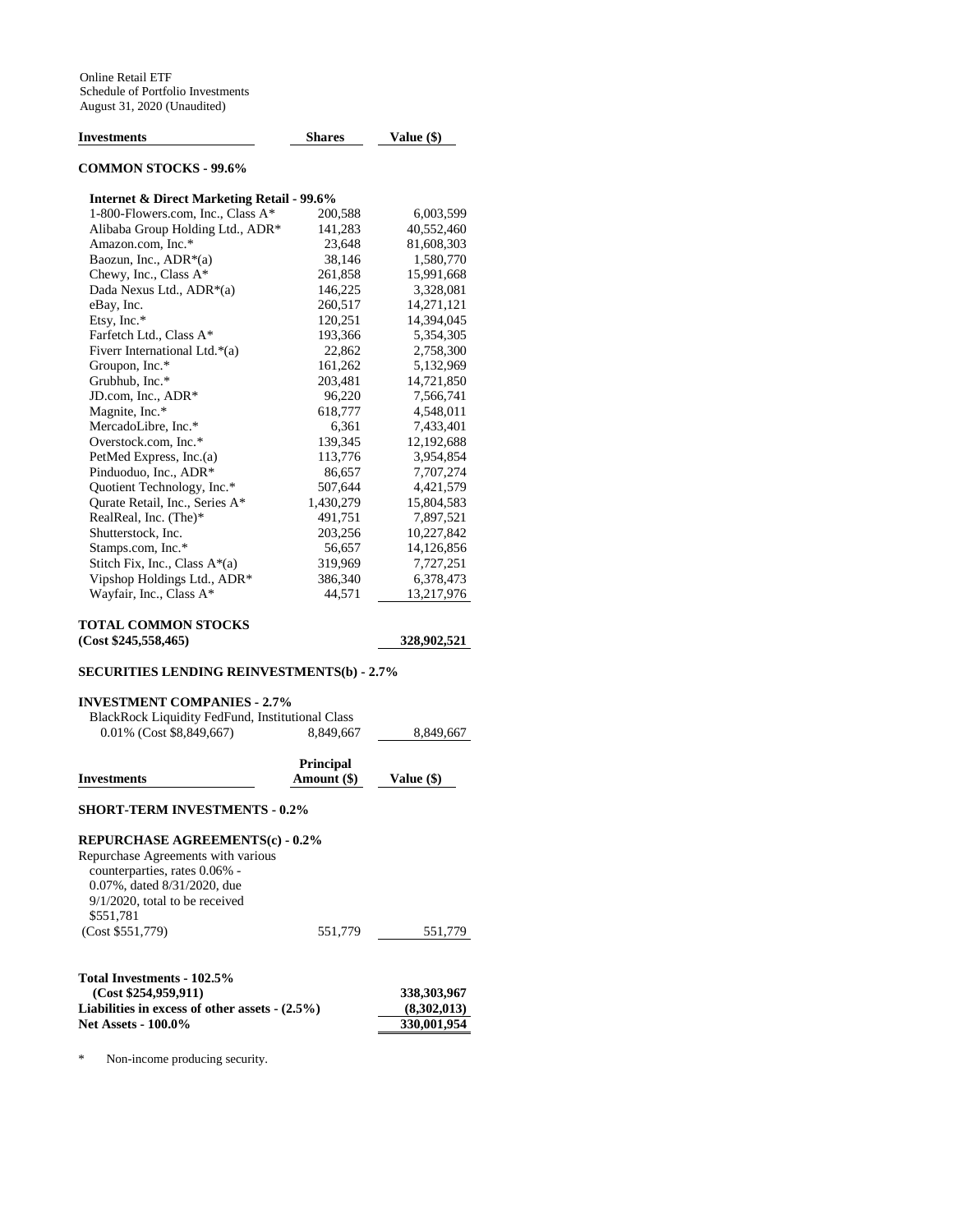Online Retail ETF Schedule of Portfolio Investments August 31, 2020 (Unaudited)

- (a) The security or a portion of this security is on loan at August 31, 2020. The total value of securities on loan at August 31, 2020 was \$11,874,471, collateralized in the form of cash with a value of \$8,849,667 that was reinvested in the securities shown in the Securities Lending Reinvestment section of the Schedule of Investments and \$3,521,856 of collateral in the form of U.S. Government Treasury Securities, interest rates ranging from 0.00% – 3.88%, and maturity dates ranging from September 10, 2020 – February 15, 2049; a total value of \$12,371,523.
- (b) The security was purchased with cash collateral held from securities on loan at August 31, 2020. The total value of securities purchased was \$8,849,667.
- (c) The Fund invests in Repurchase Agreements jointly with other funds in the Trust. See "Repurchase Agreements" in the Notes to Schedules of Portfolio of Investments to view the details of each individual agreement and counterparty as well as a description of the securities subject to repurchase.

**Abbreviations**  American Depositary Receipt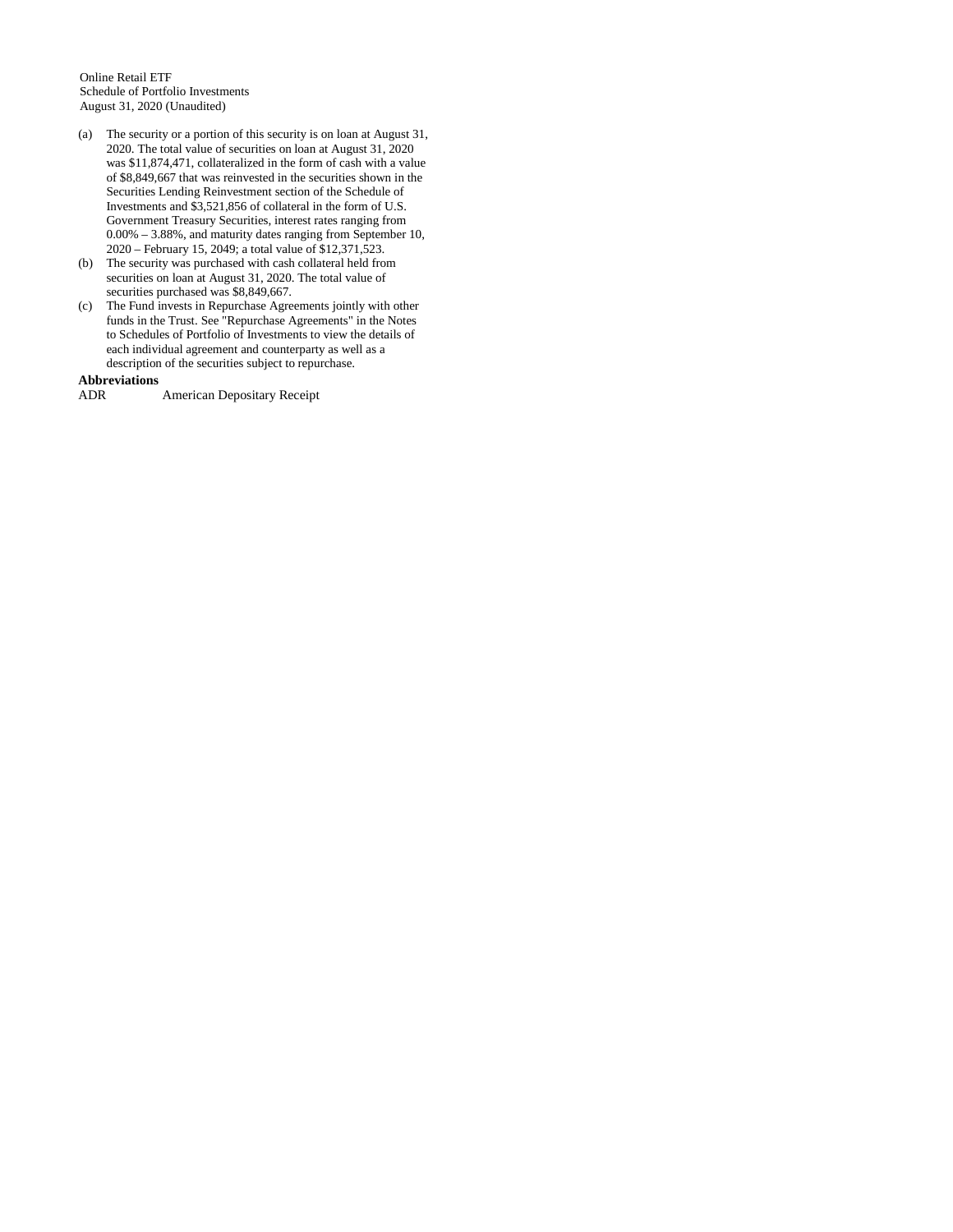| <b>Investments</b>                                    | <b>Shares</b>    | Value (\$)  |
|-------------------------------------------------------|------------------|-------------|
| <b>COMMON STOCKS - 99.9%</b>                          |                  |             |
| Distributors - 0.0%(a)                                |                  |             |
| Arata Corp.                                           | 800              | 38,295      |
| Food Products - 17.5%                                 |                  |             |
| Freshpet, Inc.*                                       | 97,722           | 11,101,219  |
| General Mills, Inc.                                   | 37,562           | 2,402,090   |
| J M Smucker Co. (The)                                 | 6,826            | 820,349     |
| Nestle SA (Registered)                                | 39,737           | 4,772,220   |
|                                                       |                  | 19,095,878  |
| Health Care Equipment & Supplies - 12.4%              |                  |             |
| Heska Corp.*                                          | 25,953           | 2,688,731   |
| IDEXX Laboratories, Inc.*                             | 27,813           | 10,876,552  |
|                                                       |                  | 13,565,283  |
| <b>Health Care Providers &amp; Services - 9.9%</b>    |                  |             |
| Covetrus, Inc.*                                       | 209,428          | 4,797,995   |
| CVS Group plc                                         | 207,633          | 3,313,988   |
| Patterson Cos., Inc.                                  | 5,216            | 151,316     |
| PetIQ, Inc.*                                          | 72,676           | 2,556,742   |
|                                                       |                  | 10,820,041  |
| <b>Household Products - 7.8%</b>                      |                  |             |
| Central Garden & Pet Co., Class A*                    | 115,125          | 4,278,045   |
| Colgate-Palmolive Co.                                 | 52,731           | 4,179,459   |
|                                                       |                  | 8,457,504   |
| Insurance - 6.5%                                      |                  |             |
| Anicom Holdings, Inc.                                 | 51,587           | 2,211,254   |
| Trupanion, Inc.*                                      | 78,492           | 4,923,803   |
|                                                       |                  | 7,135,057   |
| <b>Internet &amp; Direct Marketing Retail - 13.2%</b> |                  |             |
| Chewy, Inc., Class $A^*$                              | 147,142          | 8,985,962   |
| PetMed Express, Inc.                                  | 57,577           | 2,001,376   |
| zooplus AG*                                           | 17,977           | 3,398,132   |
|                                                       |                  | 14,385,470  |
| <b>Pharmaceuticals - 27.3%</b>                        |                  |             |
| Dechra Pharmaceuticals plc                            | 257,853          | 10,857,578  |
| Elanco Animal Health, Inc.*                           | 20,015           | 581,636     |
| Merck & Co., Inc.                                     | 56,887           | 4,850,754   |
| Virbac SA*                                            | 12,285           | 2,756,137   |
| Zoetis, Inc.                                          | 67,195           | 10,757,920  |
|                                                       |                  | 29,804,025  |
| <b>Specialty Retail - 5.3%</b>                        |                  |             |
| Pets at Home Group plc                                | 1,187,725        | 4,674,164   |
| Tractor Supply Co.                                    | 7,121            | 1,059,818   |
|                                                       |                  | 5,733,982   |
| <b>TOTAL COMMON STOCKS</b>                            |                  |             |
| (Cost \$80,660,932)                                   |                  | 109,035,535 |
|                                                       | <b>Principal</b> |             |
| <b>Investments</b>                                    | Amount (\$)      | Value (\$)  |
|                                                       |                  |             |

## **SHORT-TERM INVESTMENTS - 0.1%**

### **REPURCHASE AGREEMENTS(b) - 0.1%**

Repurchase Agreements with various counterparties, rates 0.06% - 0.07%, dated 8/31/2020, due 9/1/2020, total to be received \$155,061

|                                                                                                                                | * * ******** |                                      |
|--------------------------------------------------------------------------------------------------------------------------------|--------------|--------------------------------------|
| <b>Investments</b>                                                                                                             | Amount (\$)  | Value (\$)                           |
| (Cost \$155,060)                                                                                                               | 155,060      | 155,060                              |
| Total Investments - 100.0%<br>(Cost \$80.815.992)<br>Other assets less liabilities - $0.0\%$ (a)<br><b>Net Assets - 100.0%</b> |              | 109,190,595<br>21,986<br>109,212,581 |
|                                                                                                                                |              |                                      |

 **Principal** 

\* Non-income producing security.

(a) Represents less than 0.05% of net assets.

(b) The Fund invests in Repurchase Agreements jointly with other funds in the Trust. See "Repurchase Agreements" in the Notes to Schedules of Portfolio of Investments to view the details of each individual agreement and counterparty as well as a description of the securities subject to repurchase.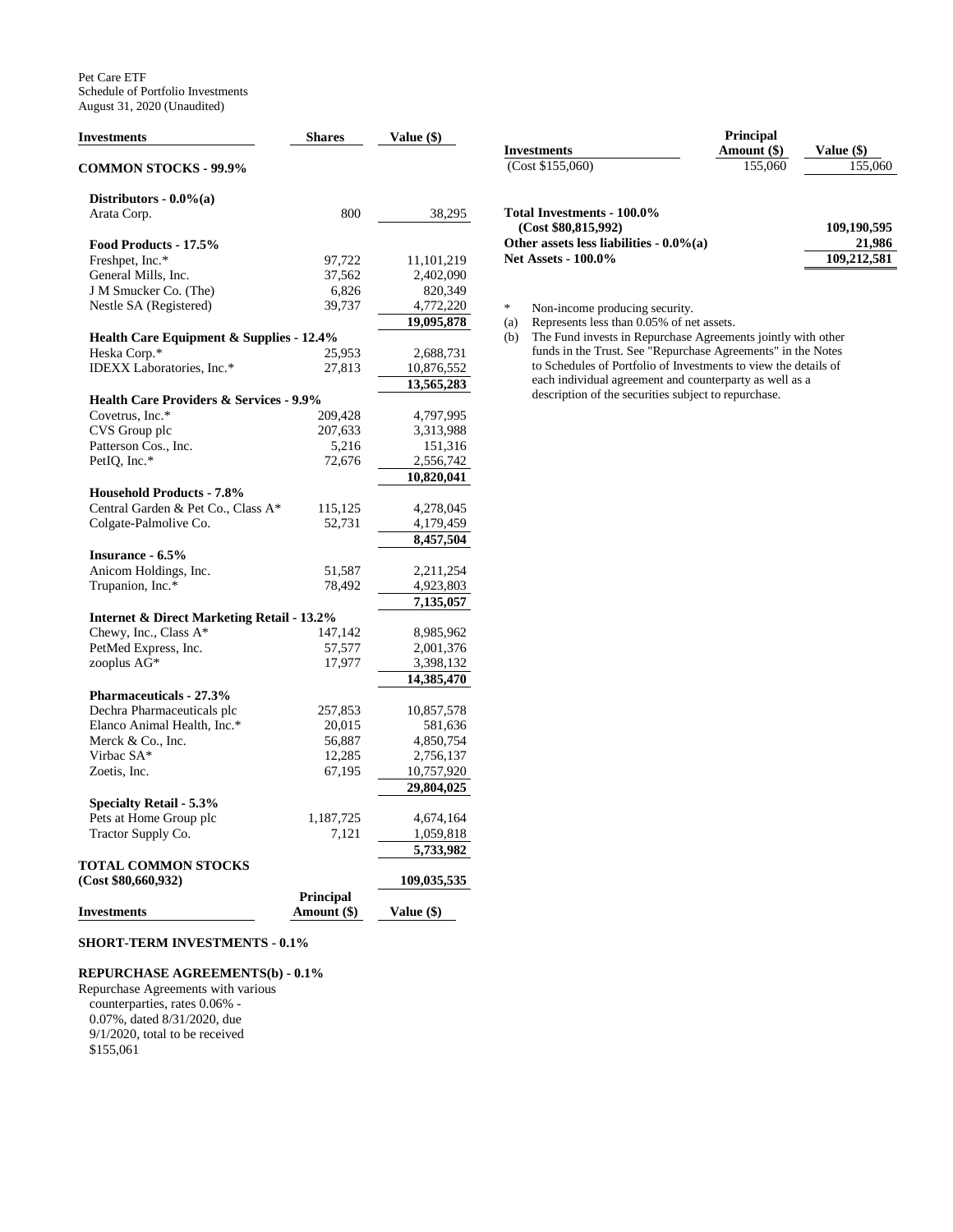Pet Care ETF Schedule of Portfolio Investments August 31, 2020 (Unaudited)

Pet Care ETF invested, as a percentage of net assets, in the following countries as of August 31, 2020:

| <b>United States</b> | 70.5%  |
|----------------------|--------|
| United Kingdom       | 17.3%  |
| Switzerland          | 4.4%   |
| Germany              | 3.1%   |
| France               | 2.5%   |
| Japan                | 2.1%   |
| Other <sup>a</sup>   | 0.1%   |
|                      | 100.0% |

a Includes any non-equity securities and net other assets (liabilities).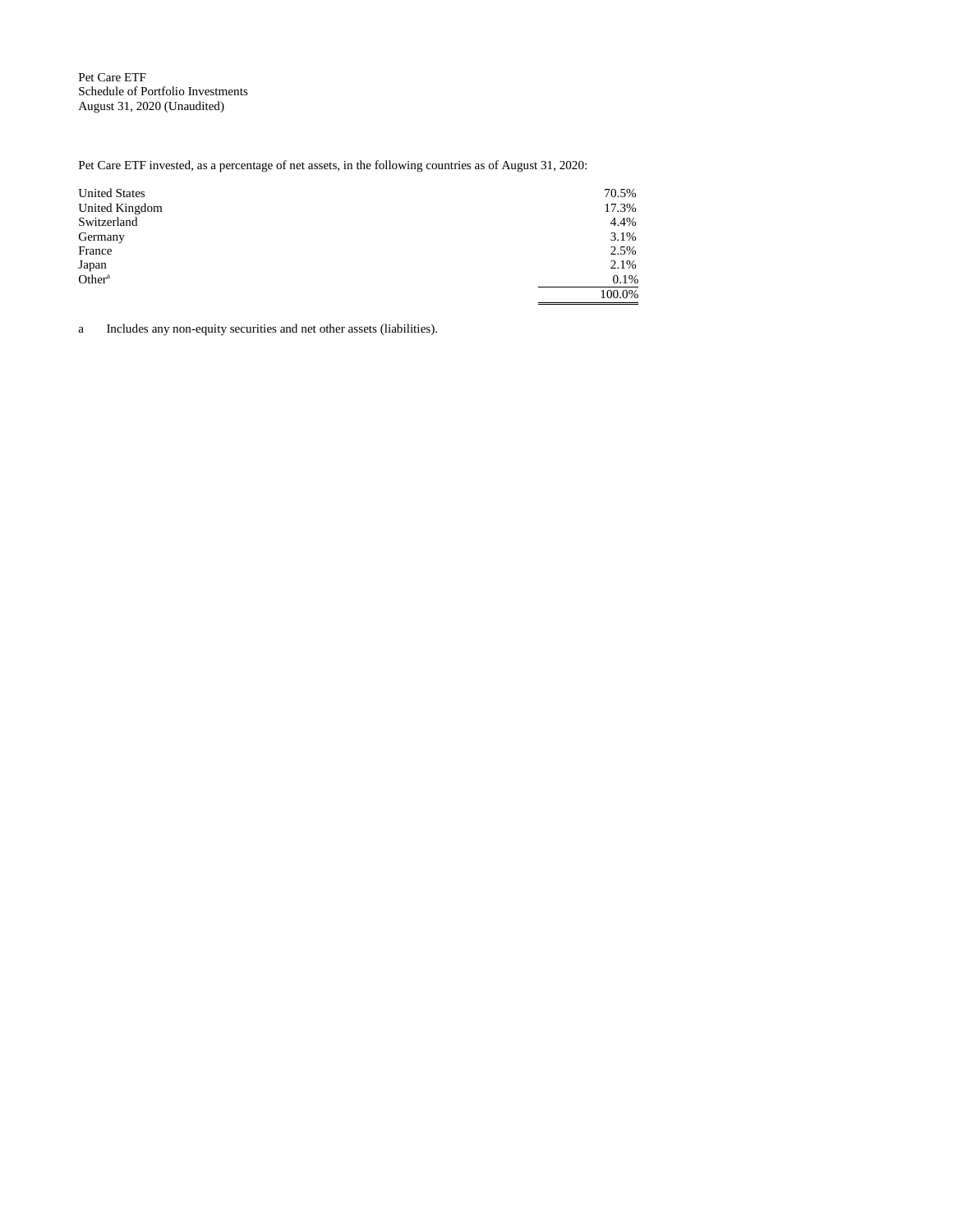| <b>Investments</b>                   | <b>Shares</b>  | Value $(\$)$        | <b>Investments</b>                          | <b>Shares</b> | Value (\$)   |
|--------------------------------------|----------------|---------------------|---------------------------------------------|---------------|--------------|
|                                      |                |                     | Bank of America Corp.                       | 2,021         | 52,021       |
| <b>COMMON STOCKS(a) - 97.7%</b>      |                |                     | Bank of Hawaii Corp.                        | 9             | 495          |
|                                      |                |                     | <b>Bank OZK</b>                             | 36            | 829          |
| Aerospace & Defense - 1.4%           |                |                     | BankUnited, Inc.                            | 30            | 701          |
| Boeing Co. (The)                     | 79             | 13,574              | <b>BOK Financial Corp.</b>                  | 9             | 505          |
| Curtiss-Wright Corp.                 | 6              | 614                 | Cathay General Bancorp                      | 17            | 420          |
| General Dynamics Corp.               | 54             | 8,065               | CIT Group, Inc.                             | 45            | 885          |
| Hexcel Corp.                         | 8              | 315                 | Citigroup, Inc.                             | 832           | 42,532       |
| Howmet Aerospace, Inc.               | 95             | 1,664               | Citizens Financial Group, Inc.              | 171           | 4,424        |
| Huntington Ingalls Industries, Inc.  | 9              | 1,364               | Columbia Banking System, Inc.               | 17            | 475          |
| L3Harris Technologies, Inc.          | 11             | 1,988               | Comerica, Inc.                              | 46            | 1,818        |
| Lockheed Martin Corp.                | 34             | 13,269              | Commerce Bancshares, Inc.                   | 14            | 834          |
| Northrop Grumman Corp.               | 23             | 7,880               | Credicorp Ltd.                              | 12<br>12      | 1,566<br>834 |
| Raytheon Technologies Corp.          | 269            | 16,409              | Cullen/Frost Bankers, Inc.                  | 35            | 1,287        |
| Spirit AeroSystems Holdings, Inc.,   |                |                     | East West Bancorp, Inc.                     |               |              |
| Class A                              | 22             | 452                 | Fifth Third Bancorp                         | 219           | 4,525        |
| Teledyne Technologies, Inc.*         | $\overline{4}$ | 1,255               | First Citizens BancShares, Inc.,<br>Class A |               | 393          |
| Textron, Inc.                        | 69             | 2,721               | First Hawaiian, Inc.                        | -1<br>29      | 479          |
| TransDigm Group, Inc.                | 8              | 3,997               | First Horizon National Corp.                | 147           | 1,404        |
|                                      |                | 73,567              | First Republic Bank                         | 20            | 2,258        |
| Air Freight & Logistics - 1.2%       |                |                     | FNB Corp.                                   | 119           | 893          |
| CH Robinson Worldwide, Inc.          | 42             | 4,129               | Fulton Financial Corp.                      | 48            | 469          |
| Expeditors International of          |                |                     | Hancock Whitney Corp.                       | 23            | 460          |
| Washington, Inc.                     | 27             | 2,387               | Home BancShares, Inc.                       | 33            | 535          |
| FedEx Corp.                          | 86             | 18,906              | Huntington Bancshares, Inc.                 | 291           | 2,738        |
| Hub Group, Inc., Class A*            | 12             | 646                 | Investors Bancorp, Inc.                     | 68            | 527          |
| United Parcel Service, Inc., Class B | 181            | 29,615              | JPMorgan Chase & Co.                        | 725           | 72,638       |
| XPO Logistics, Inc.*                 | 33             | 2,913               | KeyCorp                                     | 264           | 3,253        |
|                                      |                | 58,596              | M&T Bank Corp.                              | 34            | 3,511        |
| Airlines - $0.1\%$                   |                |                     | Old National Bancorp                        | 41            | 573          |
| American Airlines Group, Inc.(b)     | 87             | 1,135               | PacWest Bancorp                             | 48            | 916          |
| Delta Air Lines, Inc.                | 59             | 1,820               | People's United Financial, Inc.             | 128           | 1,354        |
| JetBlue Airways Corp.*               | 35             | 403                 | Pinnacle Financial Partners, Inc.           | 12            | 479          |
| Southwest Airlines Co.               | 30<br>38       | 1,128               | PNC Financial Services Group, Inc.          |               |              |
| United Airlines Holdings, Inc.*      |                | 1,368               | (The)                                       | 109           | 12,121       |
|                                      |                | 5,854               | Popular, Inc.                               | 27            | 1,000        |
| <b>Auto Components - 0.6%</b>        | 97             |                     | Prosperity Bancshares, Inc.                 | 14            | 763          |
| Adient plc*                          |                | 1,682               | Regions Financial Corp.                     | 334           | 3,861        |
| American Axle & Manufacturing        | 203            | 1,579               | Signature Bank                              | 9             | 873          |
| Holdings, Inc.*<br>Aptiv plc         | 47             | 4,048               | <b>Sterling Bancorp</b>                     | 48            | 560          |
| Autoliv, Inc.                        | 30             |                     | SVB Financial Group*                        | 9             | 2,298        |
| BorgWarner, Inc.                     | 87             | 2,350<br>3,531      | Synovus Financial Corp.                     | 27            | 591          |
| Cooper Tire & Rubber Co.             | 26             | 899                 | TCF Financial Corp.                         | 17            | 457          |
| Cooper-Standard Holdings, Inc.*      | 35             | 634                 | Texas Capital Bancshares, Inc.*             | 12            | 389          |
| Dana, Inc.                           | 85             | 1,186               | Truist Financial Corp.                      | 199           | 7,723        |
| Delphi Technologies plc*             | 67             | 1,164               | UMB Financial Corp.                         | 10            | 537          |
| Garrett Motion, Inc.*                | 101            | 278                 | Umpqua Holdings Corp.                       | 81            | 914          |
| Gentex Corp.                         | 37             | 1,001               | United Bankshares, Inc.                     | 29            | 758          |
| Goodyear Tire & Rubber Co. (The)     | 378            | 3,627               | US Bancorp                                  | 362           | 13,177       |
| Lear Corp.                           | 36             | 4,101               | <b>Valley National Bancorp</b>              | 95            | 713          |
| Tenneco, Inc., Class A*              | 106            | 862                 | Webster Financial Corp.                     | $23\,$        | 633          |
| Visteon Corp.*                       | 25             | 1,886               | Wells Fargo & Co.                           | 1,614         | 38,978       |
|                                      |                | 28,828              | Western Alliance Bancorp                    | 12            | 424          |
| Automobiles - 1.5%                   |                |                     | Wintrust Financial Corp.                    | 12            | 522          |
| Ford Motor Co.*                      | 4,974          | 33,923              | Zions Bancorp NA                            | 45            | 1,447        |
| General Motors Co.                   | 1,004          | 29,748              |                                             |               | 296,496      |
| Harley-Davidson, Inc.                | 69             | 1,912               | Beverages - 1.4%                            |               |              |
| Tesla, Inc.*                         | 15             | 7,475               | Brown-Forman Corp., Class B                 | 27            | 1,976        |
| Thor Industries, Inc.                | 17             | 1,605               | Coca-Cola Co. (The)                         | 506           | 25,062       |
|                                      |                | $\overline{74,663}$ | Coca-Cola European Partners plc             | 54            | 2,223        |
| <b>Banks</b> - 5.9%                  |                |                     | Constellation Brands, Inc., Class A         | $22\,$        | 4,059        |
| Associated Banc-Corp.                | 54             | 726                 | Keurig Dr Pepper, Inc.                      | 38            | 1,133        |
|                                      |                |                     |                                             |               |              |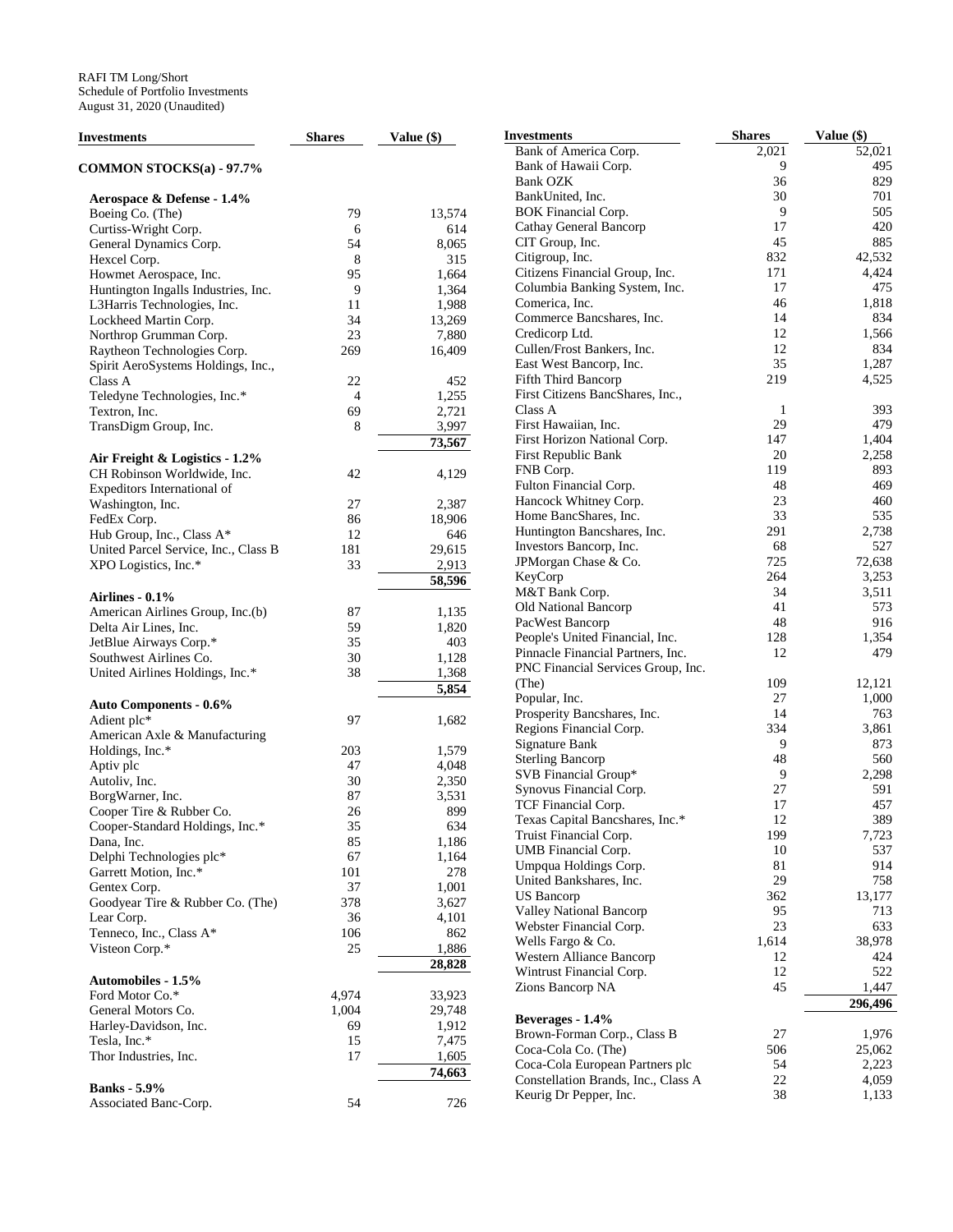| Investments                                        | <b>Shares</b>  | Value (\$)   |
|----------------------------------------------------|----------------|--------------|
| Molson Coors Beverage Co., Class                   |                |              |
| В                                                  | 74             | 2,785        |
| Monster Beverage Corp.*                            | 22             | 1,845        |
| PepsiCo, Inc.                                      | 215            | 30,113       |
|                                                    |                | 69,196       |
| Biotechnology - 1.8%                               |                |              |
| AbbVie, Inc.                                       | 285            | 27,295       |
| Alexion Pharmaceuticals, Inc.*                     | 29             | 3,312        |
| Amgen, Inc.                                        | 93             | 23,559       |
| Biogen, Inc.*                                      | 27             | 7,766        |
| BioMarin Pharmaceutical, Inc.*                     | 8              | 624          |
| Gilead Sciences, Inc.                              | 291            | 19,424       |
| Regeneron Pharmaceuticals, Inc.*                   | 8              | 4,959        |
| United Therapeutics Corp.*                         | 12             | 1,284        |
| Vertex Pharmaceuticals, Inc.*                      | 5              | 1,396        |
|                                                    |                | 89,619       |
| <b>Building Products - 0.6%</b><br>A O Smith Corp. | 22             | 1,077        |
| Allegion plc                                       | 8              | 827          |
| Builders FirstSource, Inc.*                        | 36             | 1,102        |
| Carrier Global Corp.                               | 160            | 4,776        |
| Fortune Brands Home & Security,                    |                |              |
| Inc.                                               | 23             | 1,934        |
| Johnson Controls International plc                 | 227            | 9,246        |
| Lennox International, Inc.                         | $\overline{4}$ | 1,121        |
| Masco Corp.                                        | 42             | 2,449        |
| Owens Corning                                      | 34             | 2,300        |
| Resideo Technologies, Inc.*                        | 117            | 1,563        |
| Trane Technologies plc                             | 34             | 4,025        |
| UFP Industries, Inc.                               | 10             | 594          |
|                                                    |                | 31,014       |
| Capital Markets - 2.7%                             |                |              |
| Affiliated Managers Group, Inc.                    | 17             | 1,167        |
| Ameriprise Financial, Inc.                         | 33             | 5,174        |
| Bank of New York Mellon Corp.                      |                |              |
| (The)                                              | 278            | 10,280       |
| BlackRock, Inc.                                    | 22             | 13,072       |
| Blackstone Group, Inc. (The), Class                |                |              |
| A                                                  | 76             | 4,024        |
| Cboe Global Markets, Inc.                          | 10             | 918          |
| Charles Schwab Corp. (The)                         | 139            | 4,939        |
| CME Group, Inc.                                    | 41             | 7,211        |
| E*TRADE Financial Corp.                            | 34             | 1,839        |
| Eaton Vance Corp.                                  | 20             | 820          |
| FactSet Research Systems, Inc.                     | 3              | 1,051        |
| Federated Hermes, Inc., Class B                    | 19             | 454          |
| Franklin Resources, Inc.                           | 146            | 3,075        |
| Goldman Sachs Group, Inc. (The)                    | 109            | 22,331       |
| Intercontinental Exchange, Inc.                    | 59             | 6,268        |
| Invesco Ltd.                                       | 205            | 2,091        |
| Janus Henderson Group plc                          | 56             | 1,160        |
| LPL Financial Holdings, Inc.                       | 13             | 1,068        |
| Moody's Corp.                                      | 8              | 2,357        |
| <b>Morgan Stanley</b>                              | 364            | 19,023       |
| MSCI, Inc.                                         | 4              | 1,493        |
| Nasdaq, Inc.                                       | 12             | 1,613        |
| Northern Trust Corp.                               | 41             | 3,358        |
| Raymond James Financial, Inc.                      | 25             | 1,893        |
| S&P Global, Inc.                                   | 12<br>10       | 4,397        |
| SEI Investments Co.<br>State Street Corp.          | 106            | 524<br>7,218 |
| Stifel Financial Corp.                             | 13             | 659          |
| T. Rowe Price Group, Inc.                          | 36             | 5,012        |
|                                                    |                |              |

| Investments                                         | <b>Shares</b> | Value (\$)      |
|-----------------------------------------------------|---------------|-----------------|
| TD Ameritrade Holding Corp.                         | 42            | 1,612           |
| Waddell & Reed Financial, Inc.,                     |               |                 |
| Class A                                             | 55            | 866             |
|                                                     |               | 136,967         |
| <b>Chemicals - 2.4%</b>                             |               |                 |
| Air Products and Chemicals, Inc.<br>Albemarle Corp. | 26<br>19      | 7,599<br>1,729  |
| Ashland Global Holdings, Inc.                       | 13            | 958             |
| Avient Corp.                                        | 21            | 536             |
| Axalta Coating Systems Ltd.*                        | 42            | 1,002           |
| Cabot Corp.                                         | 21            | 777             |
| Celanese Corp.                                      | 25            | 2,529           |
| CF Industries Holdings, Inc.                        | 70            | 2,284           |
| Chemours Co. (The)                                  | 78            | 1,612           |
| Corteva, Inc.                                       | 208           | 5,938           |
| Dow, Inc.                                           | 210           | 9,475           |
| DuPont de Nemours, Inc.<br>Eastman Chemical Co.     | 372<br>57     | 20,743<br>4,167 |
| Ecolab, Inc.                                        | 25            | 4,927           |
| Element Solutions, Inc.*                            | 67            | 720             |
| FMC Corp.                                           | 11            | 1,175           |
| HB Fuller Co.                                       | 12            | 578             |
| Huntsman Corp.                                      | 113           | 2,443           |
| International Flavors & Fragrances,                 |               |                 |
| Inc.                                                | 18            | 2,228           |
| Linde plc                                           | 78            | 19,480          |
| LyondellBasell Industries NV,                       |               |                 |
| Class A                                             | 142           | 9,298           |
| Mosaic Co. (The)                                    | 199           | 3,628           |
| Olin Corp.<br>PPG Industries, Inc.                  | 86<br>43      | 968<br>5,177    |
| RPM International, Inc.                             | 23            | 1,950           |
| Scotts Miracle-Gro Co. (The)                        | 8             | 1,348           |
| Sherwin-Williams Co. (The)                          | 8             | 5,368           |
| Trinseo SA                                          | 30            | 747             |
| Westlake Chemical Corp.                             | 11            | 653             |
|                                                     |               | 120,037         |
| <b>Commercial Services &amp; Supplies - 0.4%</b>    |               |                 |
| ABM Industries, Inc.                                | 25            | 953             |
| Cintas Corp.                                        | 8             | 2,666           |
| Clean Harbors, Inc.*                                | 11            | 672             |
| Copart, Inc.*                                       | 9             | 930             |
| Covanta Holding Corp.<br>Deluxe Corp.               | 49<br>19      | 463<br>540      |
| Pitney Bowes, Inc.                                  | 341           | 1,872           |
| Republic Services, Inc.                             | 34            | 3,152           |
| Stericycle, Inc.*                                   | 19            | 1,218           |
| Waste Management, Inc.                              | 59            | 6,726           |
|                                                     |               | 19,192          |
| <b>Communications Equipment - 0.9%</b>              |               |                 |
| Ciena Corp.*                                        | 23            | 1,306           |
| Cisco Systems, Inc.                                 | 813           | 34,325          |
| CommScope Holding Co., Inc.*                        | 131           | 1,349           |
| EchoStar Corp., Class A*                            | 17            | 500             |
| F5 Networks, Inc.*                                  | 9             | 1,191           |
| Juniper Networks, Inc.                              | 91            | 2,275           |
| Motorola Solutions, Inc.<br>ViaSat, Inc.*           | 12<br>11      | 1,857<br>437    |
|                                                     |               | 43,240          |
| <b>Construction &amp; Engineering - 0.3%</b>        |               |                 |
| AECOM*                                              | 72            | 2,845           |
| Dycom Industries, Inc.*                             | 15            | 923             |
| EMCOR Group, Inc.                                   | 14            | 1,050           |
|                                                     |               |                 |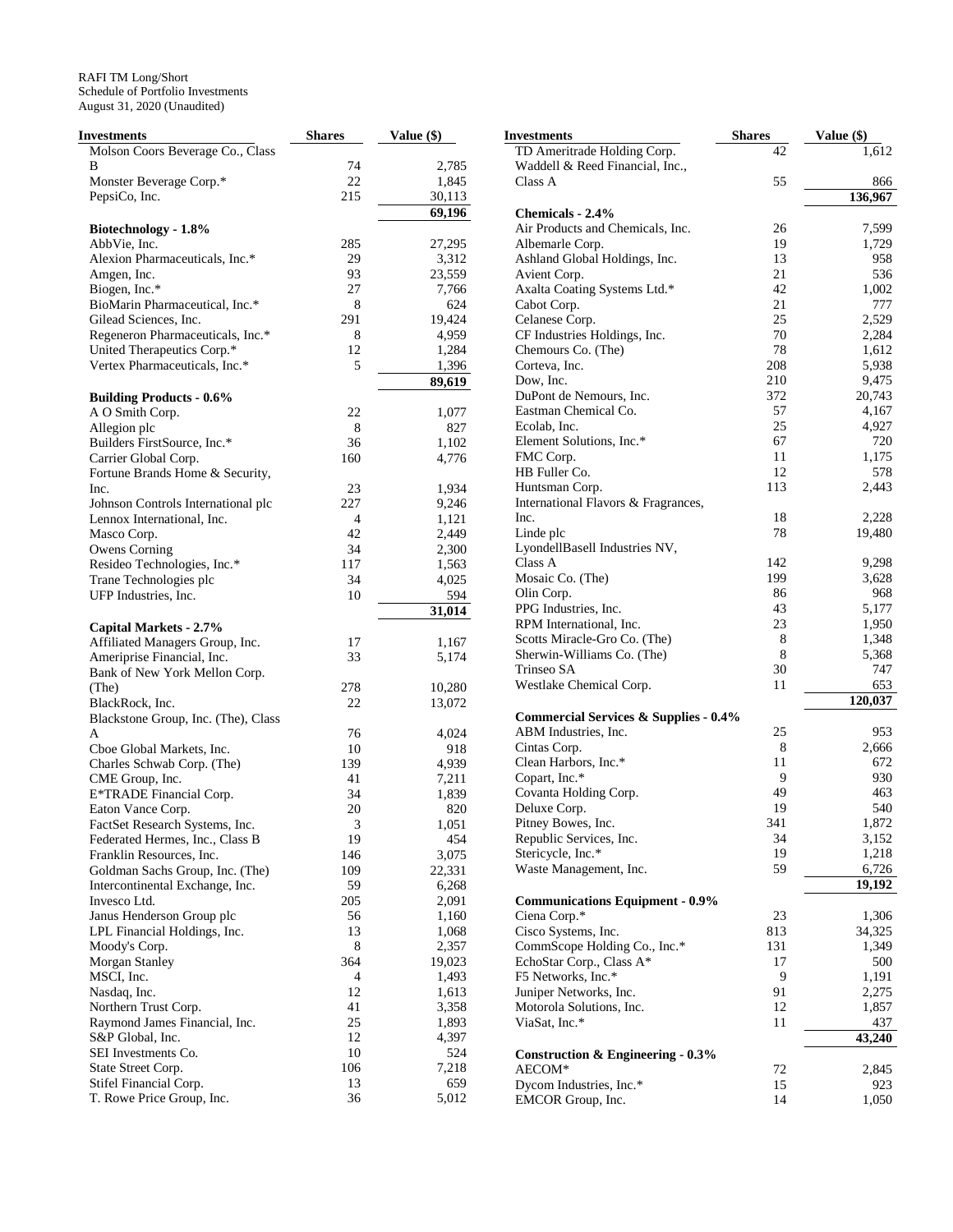| <b>Investments</b>                                   | <b>Shares</b> | Value (\$) |
|------------------------------------------------------|---------------|------------|
| Fluor Corp.                                          | 248           | 2,361      |
| Jacobs Engineering Group, Inc.                       | 24            | 2,166      |
| MasTec, Inc.*                                        | 18            | 832        |
| Quanta Services, Inc.                                | 45            | 2,306      |
| Tutor Perini Corp.*                                  | 62            | 778        |
| Valmont Industries, Inc.                             | 8             | 1,016      |
|                                                      |               |            |
|                                                      |               | 14,277     |
| <b>Construction Materials - 0.1%</b>                 |               |            |
| Martin Marietta Materials, Inc.                      | 9             | 1,826      |
| Summit Materials, Inc., Class A*                     | 29            | 432        |
| Vulcan Materials Co.                                 | 14            | 1,680      |
|                                                      |               | 3,938      |
| <b>Consumer Finance - 0.9%</b>                       |               |            |
| Ally Financial, Inc.                                 | 222           | 5,079      |
| American Express Co.                                 | 117           | 11,886     |
|                                                      | 212           |            |
| Capital One Financial Corp.                          |               | 14,634     |
| <b>Discover Financial Services</b>                   | 105           | 5,573      |
| Navient Corp.                                        | 184           | 1,673      |
| OneMain Holdings, Inc.                               | 24            | 698        |
| Santander Consumer USA                               |               |            |
| Holdings, Inc.                                       | 43            | 740        |
| SLM Corp.                                            | 101           | 772        |
| <b>Synchrony Financial</b>                           | 286           | 7,096      |
|                                                      |               | 48,151     |
| Containers & Packaging - 0.6%                        |               |            |
| AptarGroup, Inc.                                     | 10            | 1,184      |
|                                                      | 12            |            |
| Avery Dennison Corp.                                 |               | 1,385      |
| Ball Corp.                                           | 34            | 2,733      |
| Berry Global Group, Inc.*                            | 45            | 2,319      |
| Crown Holdings, Inc.*                                | 32            | 2,459      |
| Graphic Packaging Holding Co.                        | 92            | 1,286      |
| Greif, Inc., Class A                                 | 11            | 405        |
| International Paper Co.                              | 185           | 6,710      |
| O-I Glass, Inc.                                      | 113           | 1,230      |
| Packaging Corp. of America                           | 25            | 2,531      |
| Sealed Air Corp.                                     | 42            | 1,651      |
| Silgan Holdings, Inc.                                | 21            | 799        |
| Sonoco Products Co.                                  | 30            | 1,591      |
| Westrock Co.                                         | 131           | 3,973      |
|                                                      |               |            |
|                                                      |               | 30,256     |
| Distributors - 0.2%                                  |               |            |
| Core-Mark Holding Co., Inc.                          | 33            | 1,103      |
| Genuine Parts Co.                                    | 42            | 3,966      |
| LKQ Corp.*                                           | 89            | 2,825      |
|                                                      |               | 7,894      |
| <b>Diversified Consumer Services - 0.1%</b>          |               |            |
| Graham Holdings Co., Class B                         | 1             | 428        |
| H&R Block, Inc.                                      | 66            | 957        |
| Laureate Education, Inc., Class A*                   | 34            | 426        |
| Service Corp. International                          | 26            | 1,187      |
| ServiceMaster Global Holdings,                       |               |            |
| $Inc.*$                                              | 24            |            |
|                                                      |               | 957        |
|                                                      |               | 3,955      |
| <b>Diversified Financial Services - 1.5%</b>         |               |            |
| Berkshire Hathaway, Inc., Class B*                   | 312           | 68,028     |
| Equitable Holdings, Inc.                             | 158           | 3,348      |
| Jefferies Financial Group, Inc.                      | 114           | 2,000      |
| Voya Financial, Inc.                                 | 51            | 2,647      |
|                                                      |               | 76,023     |
| <b>Diversified Telecommunication Services - 3.7%</b> |               |            |
| AT&T, Inc.                                           | 2,877         | 85,763     |
|                                                      |               |            |
| CenturyLink, Inc.                                    | 1,034         | 11,116     |
| GCI Liberty, Inc., Class A*                          | 12            | 969        |

| Investments                                                                      | <b>Shares</b> | Value (\$)       |
|----------------------------------------------------------------------------------|---------------|------------------|
| Liberty Global plc, Class A*                                                     | 110           | 2,571            |
| Liberty Global plc, Class C*                                                     | 266           | 6,121            |
| Liberty Latin America Ltd., Class<br>A*                                          | 19            | 186              |
| Liberty Latin America Ltd., Class                                                |               |                  |
| $C^*$                                                                            | 49            | 467              |
| Verizon Communications, Inc.                                                     | 1,360         | 80,607           |
|                                                                                  |               | 187,800          |
| <b>Electric Utilities - 2.4%</b>                                                 |               |                  |
| ALLETE, Inc.                                                                     | 11<br>42      | 594<br>2,274     |
| Alliant Energy Corp.<br>American Electric Power Co., Inc.                        | 111           | 8,750            |
| Avangrid, Inc.                                                                   | 12            | 576              |
| Duke Energy Corp.                                                                | 217           | 17,434           |
| <b>Edison International</b>                                                      | 91            | 4,776            |
| Entergy Corp.                                                                    | 48            | 4,759            |
| Evergy, Inc.<br><b>Eversource Energy</b>                                         | 58<br>61      | 3,087<br>5,228   |
| Exelon Corp.                                                                     | 349           | 12,882           |
| FirstEnergy Corp.                                                                | 132           | 3,774            |
| Hawaiian Electric Industries, Inc.                                               | 26            | 900              |
| IDACORP, Inc.                                                                    | 10            | 899              |
| NextEra Energy, Inc.                                                             | 61            | 17,029           |
| NRG Energy, Inc.                                                                 | 52            | 1,789            |
| OGE Energy Corp.<br>PG&E Corp.*                                                  | 44<br>435     | 1,402<br>4,028   |
| Pinnacle West Capital Corp.                                                      | 30            | 2,200            |
| PNM Resources, Inc.                                                              | 13            | 568              |
| Portland General Electric Co.                                                    | 21            | 801              |
| PPL Corp.                                                                        | 232           | 6,410            |
| Southern Co. (The)                                                               | 248           | 12,941           |
| Xcel Energy, Inc.                                                                | 106           | 7,364<br>120,465 |
| <b>Electrical Equipment - 0.6%</b>                                               |               |                  |
| Acuity Brands, Inc.                                                              | 9             | 984              |
| AMETEK, Inc.                                                                     | 22            | 2,215            |
| Eaton Corp. plc                                                                  | 99            | 10,108           |
| Emerson Electric Co.                                                             | 134<br>11     | 9,309            |
| EnerSys<br>Hubbell, Inc.                                                         | 11            | 792<br>1,594     |
| nVent Electric plc                                                               | 31            | 593              |
| Regal Beloit Corp.                                                               | 12            | 1,186            |
| Rockwell Automation, Inc.                                                        | 13            | 2,997            |
| Sensata Technologies Holding plc*                                                | 31            | 1,291            |
|                                                                                  |               | 31,069           |
| Electronic Equipment, Instruments & Components - 0.9%<br>Amphenol Corp., Class A | 29            | 3,184            |
| Arrow Electronics, Inc.*                                                         | 68            | 5,342            |
| Avnet, Inc.                                                                      | 105           | 2,888            |
| Benchmark Electronics, Inc.                                                      | 21            | 412              |
| CDW Corp.                                                                        | 20            | 2,273            |
| Corning, Inc.<br>Flex Ltd.*                                                      | 222<br>395    | 7,206<br>4,290   |
| FLIR Systems, Inc.                                                               | 12            | 443              |
| Insight Enterprises, Inc.*                                                       | 21            | 1,256            |
| Jabil, Inc.                                                                      | 85            | 2,903            |
| Keysight Technologies, Inc.*                                                     | 12            | 1,182            |
| National Instruments Corp.                                                       | 17            | 610              |
| Plexus Corp.*<br>Sanmina Corp.*                                                  | 10<br>46      | 761<br>1,302     |
| SYNNEX Corp.                                                                     | 14            | 1,780            |
| TE Connectivity Ltd.                                                             | 68            | 6,569            |
| Trimble, Inc.*                                                                   | 28            | 1,467            |
|                                                                                  |               |                  |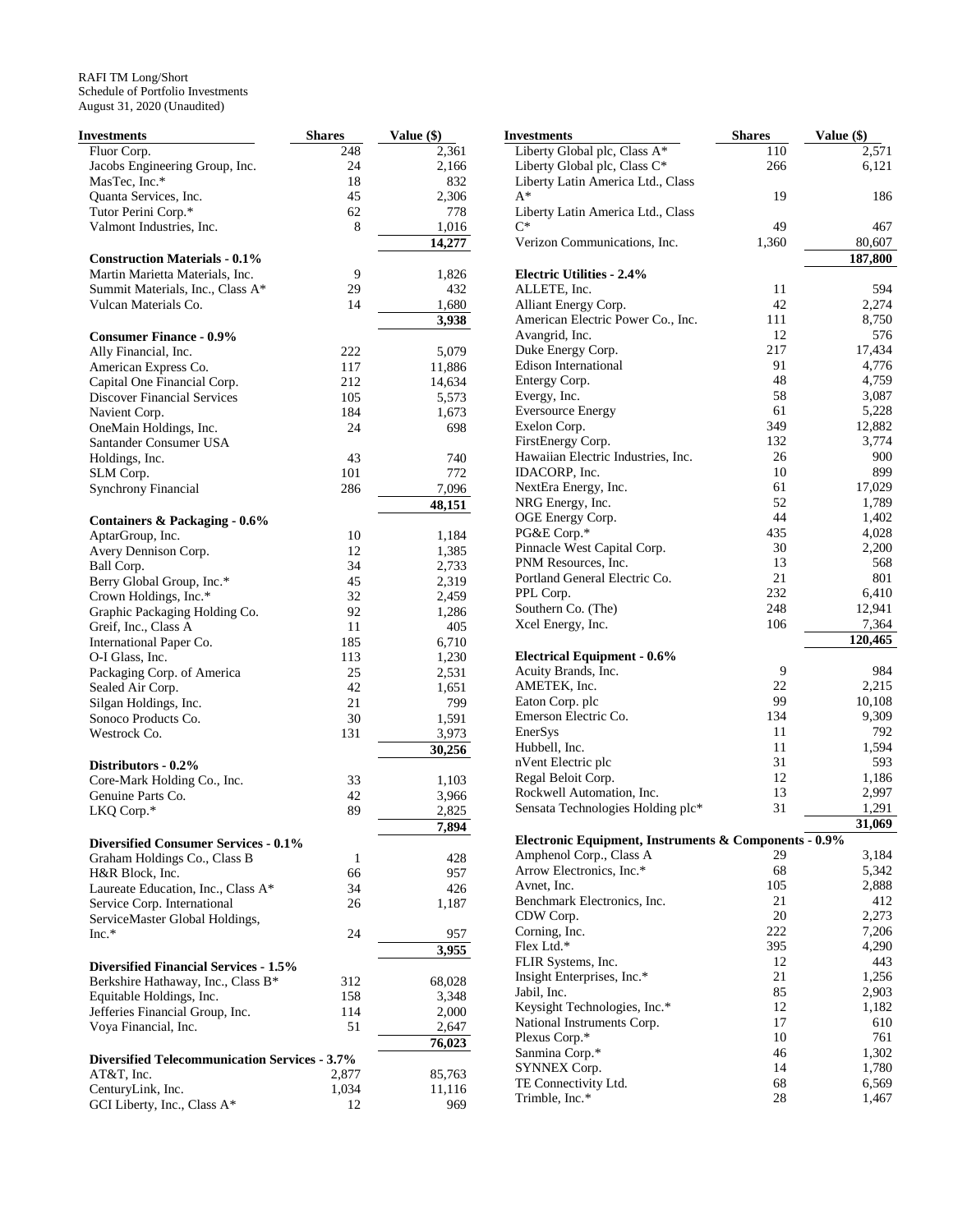| <b>Investments</b>                                  | <b>Shares</b> | Value (\$) |
|-----------------------------------------------------|---------------|------------|
| TTM Technologies, Inc.*                             | 54            | 619        |
| Vishay Intertechnology, Inc.                        | 37            | 592        |
| Zebra Technologies Corp., Class                     |               |            |
| $A^*$                                               | 6             | 1,719      |
|                                                     |               | 46,798     |
| <b>Energy Equipment &amp; Services - 0.6%</b>       |               |            |
| Baker Hughes Co.                                    | 447           | 6,383      |
| Halliburton Co.                                     | 356           | 5,760      |
| Helmerich & Payne, Inc.                             | 53            | 873        |
| Nabors Industries Ltd.(b)                           | 11            | 440        |
| National Oilwell Varco, Inc.                        | 223           | 2,676      |
| Oceaneering International, Inc.*                    | 80            | 431        |
| Patterson-UTI Energy, Inc.                          | 177           | 682        |
| Schlumberger NV                                     | 683           | 12,984     |
| Transocean Ltd.*(b)                                 | 849           | 1,036      |
|                                                     |               | 31,265     |
| Entertainment - 1.0%                                |               |            |
| Activision Blizzard, Inc.                           | 68            | 5,679      |
| AMC Entertainment Holdings, Inc.,                   |               |            |
| Class $A(b)$                                        | 93            | 547        |
| Cinemark Holdings, Inc.                             | 39            | 571        |
| Electronic Arts, Inc.*                              | 25            | 3,487      |
| Liberty Media Corp.-Liberty                         |               |            |
| Formula One, Class A*                               | 2             | 72         |
| Liberty Media Corp.-Liberty                         |               |            |
| Formula One, Class C*                               | 27            | 1,052      |
| Lions Gate Entertainment Corp.,                     |               |            |
| Class $A^*$                                         | 21            | 205        |
| Lions Gate Entertainment Corp.,                     |               |            |
| Class $B^*$                                         | 52            | 471        |
| Live Nation Entertainment, Inc.*                    | 15            | 852        |
| Netflix, Inc.*                                      | 9             | 4,766      |
| Spotify Technology SA*                              | 6             | 1,693      |
| Take-Two Interactive Software,                      |               |            |
| $Inc.*$                                             | 8             | 1,370      |
| Walt Disney Co. (The)*                              | 224           | 29,539     |
|                                                     |               | 50,304     |
| Equity Real Estate Investment Trusts (REITs) - 2.7% |               |            |
| Alexander & Baldwin, Inc.                           | 32            | 387        |
| Alexandria Real Estate Equities,                    |               |            |
| Inc.                                                | 12            | 2,021      |
| American Campus Communities,                        |               |            |
| Inc.                                                | 29            | 983        |
| American Homes 4 Rent, Class A                      | 29            | 831        |
| American Tower Corp.                                | 26            | 6,478      |
| Apartment Investment and                            |               |            |
| Management Co., Class A                             | 24            | 865        |
| Apple Hospitality REIT, Inc.                        | 102           | 1,037      |
| AvalonBay Communities, Inc.                         | 19            | 3,003      |
| Boston Properties, Inc.                             | 27            | 2,345      |
| <b>Brandywine Realty Trust</b>                      | 51            | 568        |
| Brixmor Property Group, Inc.                        | 87            | 1,027      |
| <b>Camden Property Trust</b>                        | 12            | 1,091      |
| Colony Capital, Inc.*                               | 301           | 816        |
| Columbia Property Trust, Inc.                       | 42            | 496        |
| CoreCivic, Inc.                                     | 80            | 745        |
| Corporate Office Properties Trust                   | 24            | 591        |
| Cousins Properties, Inc.                            | 17            | 507        |
| Crown Castle International Corp.                    | 43            | 7,020      |
| CubeSmart                                           | 26            | 822        |
| CyrusOne, Inc.                                      | 12            | 1,002      |
| DiamondRock Hospitality Co.                         | 77            | 408        |
| Digital Realty Trust, Inc.                          | 30            | 4,669      |
|                                                     |               |            |

| <b>Investments</b>                                             | <b>Shares</b> | Value (\$)   |
|----------------------------------------------------------------|---------------|--------------|
| Diversified Healthcare Trust                                   | 183           | 695          |
| Douglas Emmett, Inc.                                           | 23            | 642          |
| Duke Realty Corp.                                              | 50            | 1,927        |
| <b>EPR</b> Properties                                          | 12            | 388          |
| Equinix, Inc.                                                  | 8             | 6,318        |
| Equity LifeStyle Properties, Inc.                              | 12            | 795          |
| <b>Equity Residential</b>                                      | 58            | 3,274        |
| Essex Property Trust, Inc.                                     | 9             | 1,949        |
| Extra Space Storage, Inc.                                      | 13            | 1,385        |
| Federal Realty Investment Trust                                | 11<br>26      | 872<br>945   |
| Gaming and Leisure Properties, Inc.<br>GEO Group, Inc. (The)   | 68            | 759          |
| Healthcare Realty Trust, Inc.                                  | 21            | 606          |
| Healthcare Trust of America, Inc.,                             |               |              |
| Class A                                                        | 30            | 792          |
| Healthpeak Properties, Inc.                                    | 89            | 2,460        |
| Highwoods Properties, Inc.                                     | 22            | 820          |
| Host Hotels & Resorts, Inc.                                    | 268           | 3,010        |
| Hudson Pacific Properties, Inc.                                | 25            | 587          |
| Invitation Homes, Inc.                                         | 63            | 1,804        |
| Iron Mountain, Inc.                                            | 98            | 2,949        |
| <b>JBG SMITH Properties</b>                                    | 18            | 498          |
| Kilroy Realty Corp.                                            | 17            | 995          |
| Kimco Realty Corp.                                             | 108           | 1,295        |
| Lamar Advertising Co., Class A                                 | 14            | 969          |
| <b>Lexington Realty Trust</b>                                  | 59            | 671          |
| Life Storage, Inc.                                             | 8             | 843          |
| Macerich Co. (The)(b)                                          | 86            | 682          |
| Medical Properties Trust, Inc.                                 | 56            | 1,040        |
| Mid-America Apartment                                          | 17            |              |
| Communities, Inc.<br>National Retail Properties, Inc.          | 20            | 1,991<br>709 |
| Office Properties Income Trust                                 | 18            | 429          |
| Omega Healthcare Investors, Inc.                               | 33            | 1,022        |
| Outfront Media, Inc.                                           | 47            | 796          |
| Paramount Group, Inc.                                          | 65            | 481          |
| Park Hotels & Resorts, Inc.                                    | 93            | 883          |
| Pebblebrook Hotel Trust                                        | 37            | 467          |
| Physicians Realty Trust                                        | 29            | 526          |
| Piedmont Office Realty Trust, Inc.,                            |               |              |
| Class A                                                        | 34            | 521          |
| Prologis, Inc.                                                 | 68            | 6,926        |
| Public Storage                                                 | 14            | 2,974        |
| Rayonier, Inc.                                                 | 30            | 878          |
| Realty Income Corp.                                            | 34            | 2.109        |
| Regency Centers Corp.                                          | 30            | 1,191        |
| Retail Properties of America, Inc.,                            |               | 492          |
| Class A                                                        | 78<br>86      | 812          |
| <b>RLJ</b> Lodging Trust<br>Ryman Hospitality Properties, Inc. | 6             | 229          |
| Sabra Health Care REIT, Inc.                                   | 38            | 564          |
| SBA Communications Corp.                                       | 4             | 1,224        |
| Service Properties Trust                                       | 94            | 772          |
| Simon Property Group, Inc.                                     | 57            | 3,867        |
| SITE Centers Corp.                                             | 71            | 533          |
| SL Green Realty Corp.                                          | 26            | 1,216        |
| Spirit Realty Capital, Inc.                                    | 20            | 710          |
| STORE Capital Corp.                                            | 21            | 568          |
| Sun Communities, Inc.                                          | 8             | 1,193        |
| Sunstone Hotel Investors, Inc.                                 | 94            | 783          |
| Taubman Centers, Inc.                                          | 10            | 383          |
| UDR, Inc.                                                      | 31            | 1,079        |
| Uniti Group, Inc.                                              | 110           | 1,080        |
| Ventas, Inc.                                                   | 96            | 3,956        |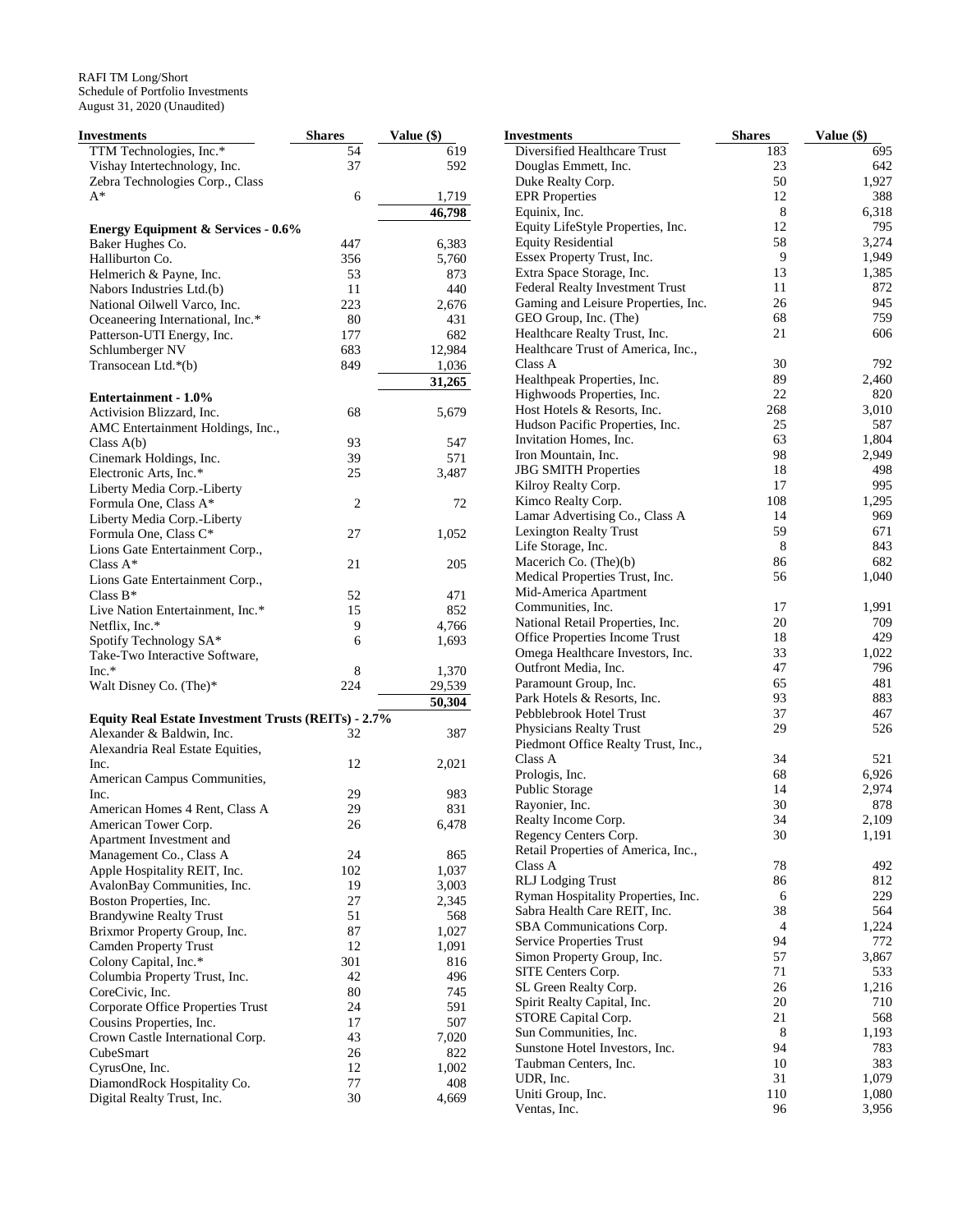| Investments                         | <b>Shares</b> | Value (\$) | <b>Investments</b>                      | <b>Shares</b>  | Value $(\$)$         |
|-------------------------------------|---------------|------------|-----------------------------------------|----------------|----------------------|
| VEREIT, Inc.                        | 279           | 1,875      | Health Care Equipment & Supplies - 1.9% |                |                      |
| VICI Properties, Inc.               | 59            | 1,318      | <b>Abbott Laboratories</b>              | 178            | 19,486               |
| Vornado Realty Trust                | 38            | 1,362      | Align Technology, Inc.*                 | $\overline{4}$ | 1,188                |
| Washington Prime Group, Inc.(b)     | 369           | 251        | Baxter International, Inc.              | 48             | 4,179                |
| Weingarten Realty Investors         | 27            | 472        | Becton Dickinson and Co.                | 30             | 7,283                |
| Welltower, Inc.                     | 86            | 4,947      | Boston Scientific Corp.*                | 96             | 3,938                |
| Weyerhaeuser Co.                    | 182           | 5,516      | Cooper Cos., Inc. (The)                 | $\overline{4}$ | 1,258                |
| WP Carey, Inc.                      | 25            | 1,734      | Danaher Corp.                           | 51             | 10,530               |
| Xenia Hotels & Resorts, Inc.        | 42            | 377        | DENTSPLY SIRONA, Inc.                   | 24             | 1,077                |
|                                     |               |            |                                         | 26             | 2,232                |
|                                     |               | 136,898    | Edwards Lifesciences Corp.*             | 9              | 844                  |
| Food & Staples Retailing - 2.9%     |               |            | Hill-Rom Holdings, Inc.                 |                |                      |
| BJ's Wholesale Club Holdings,       |               |            | Hologic, Inc.*                          | 33             | 1,971                |
| $Inc.*$                             | 82            | 3,642      | Intuitive Surgical, Inc.*               | 5              | 3,654                |
| Casey's General Stores, Inc.        | 9             | 1,601      | Medtronic plc                           | 200            | 21,494               |
| Costco Wholesale Corp.              | 76            | 26,422     | ResMed, Inc.                            | 9              | 1,627                |
| Kroger Co. (The)                    | 589           | 21,016     | STERIS plc                              | $\,$ 8 $\,$    | 1,277                |
| Performance Food Group Co.*         | 42            | 1,533      | Stryker Corp.                           | 27             | 5,350                |
| Rite Aid Corp.*                     | 257           | 3,346      | Teleflex, Inc.                          | $\overline{4}$ | 1,572                |
| Sprouts Farmers Market, Inc.*       | 50            | 1,168      | Varian Medical Systems, Inc.*           | 9              | 1,563                |
| Sysco Corp.                         | 120           | 7,217      | Zimmer Biomet Holdings, Inc.            | 25             | 3,522                |
| United Natural Foods, Inc.*         | 144           | 2,599      |                                         |                | 94,045               |
| US Foods Holding Corp.*             | 114           | 2,776      | Health Care Providers & Services - 4.5% |                |                      |
| Walgreens Boots Alliance, Inc.      | 418           | 15,892     | Acadia Healthcare Co., Inc.*            | 26             | 804                  |
| Walmart, Inc.                       | 437           | 60,677     |                                         | 133            | 12,905               |
|                                     |               |            | AmerisourceBergen Corp.                 |                |                      |
|                                     |               | 147,889    | Anthem, Inc.                            | 68             | 19,143               |
| Food Products - 1.9%                |               |            | Brookdale Senior Living, Inc.*          | 128            | 352                  |
| Archer-Daniels-Midland Co.          | 319           | 14,278     | Cardinal Health, Inc.                   | 267            | 13,553               |
| B&G Foods, Inc.(b)                  | 56            | 1,744      | Centene Corp.*                          | 141            | 8,646                |
| Bunge Ltd.                          | 101           | 4,608      | Cigna Corp.                             | 61             | 10,820               |
| Campbell Soup Co.                   | 35            | 1,841      | Community Health Systems, Inc.*         | 215            | 1,112                |
| Conagra Brands, Inc.                | 125           | 4,795      | Covetrus, Inc.*                         | 64             | 1,466                |
| Darling Ingredients, Inc.*          | 43            | 1,375      | CVS Health Corp.                        | 571            | 35,470               |
| Flowers Foods, Inc.                 | 48            | 1,174      | DaVita, Inc.*                           | 39             | 3,384                |
| General Mills, Inc.                 | 155           | 9,912      | Encompass Health Corp.                  | 17             | 1,109                |
| Hain Celestial Group, Inc. (The)*   | 24            | 787        | HCA Healthcare, Inc.                    | 57             | 7,736                |
| Hershey Co. (The)                   | 19            | 2,824      | Henry Schein, Inc.*                     | 36             | 2,392                |
| Hormel Foods Corp.                  | 40            | 2,039      | Humana, Inc.                            | 29             | 12,040               |
| Ingredion, Inc.                     | 23            | 1,850      | Laboratory Corp. of America             |                |                      |
|                                     | 34            |            | Holdings*                               | 22             | 3,866                |
| J M Smucker Co. (The)               |               | 4,086      |                                         | 13             | 981                  |
| Kellogg Co.                         | 60            | 4,255      | Magellan Health, Inc.*                  |                |                      |
| Kraft Heinz Co. (The)               | 365           | 12,790     | McKesson Corp.                          | 152            | 23,323               |
| Lamb Weston Holdings, Inc.          | 10            | 629        | MEDNAX, Inc.*                           | 76             | 1,412                |
| McCormick & Co., Inc. (Non-         |               |            | Molina Healthcare, Inc.*                | 22             | 4,069                |
| Voting)                             | 12            | 2,474      | Owens & Minor, Inc.                     | 176            | 2,918                |
| Mondelez International, Inc., Class |               |            | Patterson Cos., Inc.                    | 44             | 1,276                |
| A                                   | 232           | 13,553     | Quest Diagnostics, Inc.                 | 30             | 3,337                |
| Nomad Foods Ltd.*                   | 43            | 1,060      | Select Medical Holdings Corp.*          | $22\,$         | 442                  |
| Post Holdings, Inc.*                | 13            | 1,144      | Tenet Healthcare Corp.*                 | 120            | 3,382                |
| Sanderson Farms, Inc.               | 8             | 936        | UnitedHealth Group, Inc.                | 157            | 49,070               |
| TreeHouse Foods, Inc.*              | 29            | 1,242      | Universal Health Services, Inc.,        |                |                      |
| Tyson Foods, Inc., Class A          | 94            | 5,903      | Class B                                 | 19             | 2,097                |
|                                     |               | 95,299     |                                         |                | $\overline{227,105}$ |
|                                     |               |            | Health Care Technology - 0.0%(c)        |                |                      |
| Gas Utilities - 0.2%                |               |            |                                         | 36             | 2,641                |
| Atmos Energy Corp.                  | 19            | 1,897      | Cerner Corp.                            |                |                      |
| National Fuel Gas Co.               | 25            | 1,141      |                                         |                |                      |
| New Jersey Resources Corp.          | 20            | 603        | Hotels, Restaurants & Leisure - 1.4%    |                |                      |
| ONE Gas, Inc.                       | 11            | 815        | Aramark                                 | 70             | 1,929                |
| South Jersey Industries, Inc.       | 19            | 421        | Bloomin' Brands, Inc.                   | 31             | 444                  |
| Southwest Gas Holdings, Inc.        | 17            | 1,069      | Brinker International, Inc.             | 19             | 856                  |
| Spire, Inc.                         | 11            | 640        | Carnival Corp.                          | 175            | 2,884                |
| UGI Corp.                           | 63            | 2,175      | Chipotle Mexican Grill, Inc.*           | $\mathbf{1}$   | 1,310                |
|                                     |               | 8,761      | Cracker Barrel Old Country Store,       |                |                      |
|                                     |               |            | Inc.                                    | 8              | 1,070                |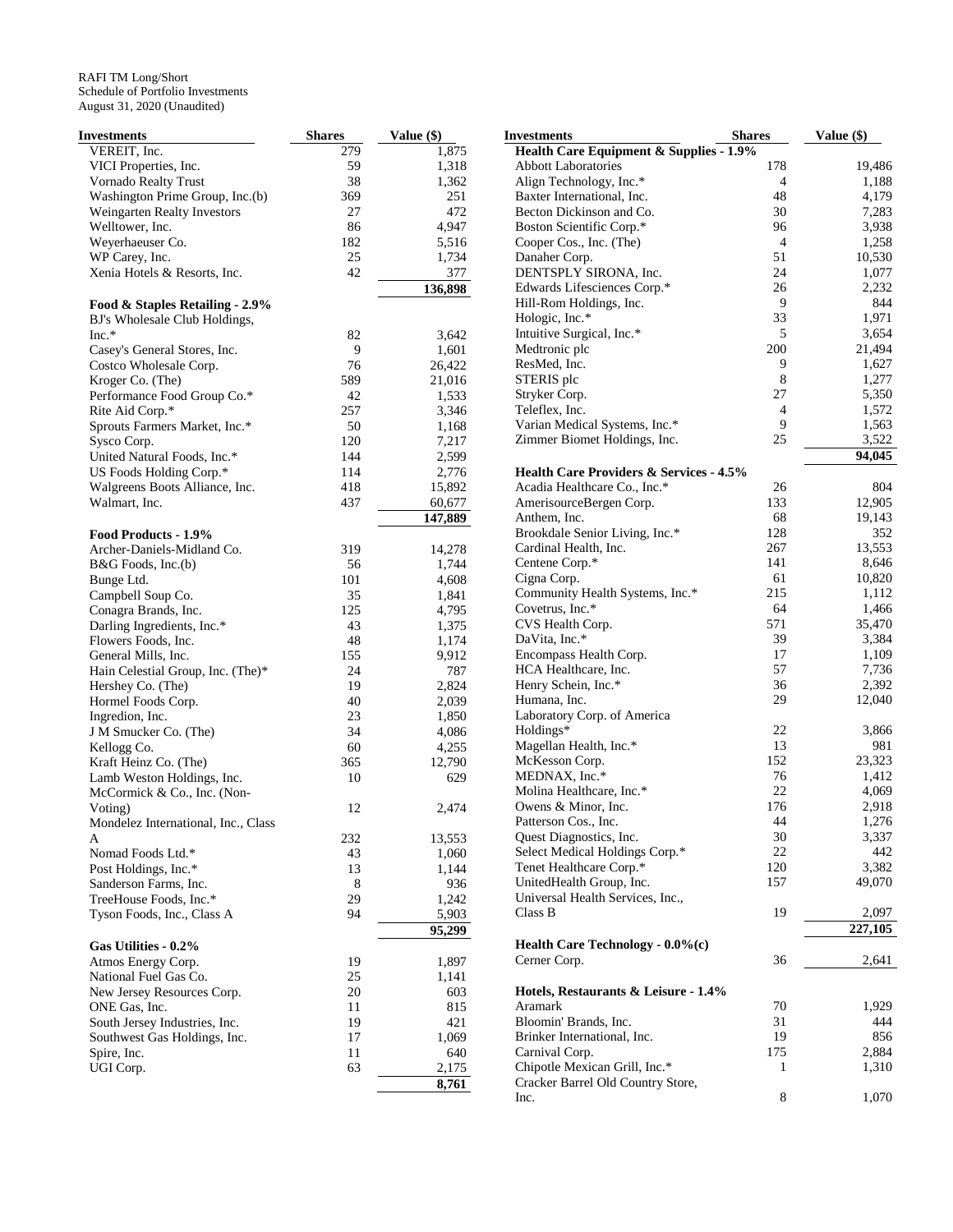| <b>Investments</b>                                                  | <b>Shares</b>  | Value (\$) | <b>Investments</b>                                   | <b>Shares</b> | Value (\$) |
|---------------------------------------------------------------------|----------------|------------|------------------------------------------------------|---------------|------------|
| Darden Restaurants, Inc.                                            | 24             | 2,080      | Allstate Corp. (The)                                 | 91            | 8,463      |
| Domino's Pizza, Inc.                                                | 3              | 1,227      | American Equity Investment Life                      |               |            |
| Dunkin' Brands Group, Inc.                                          | 10             | 761        | Holding Co.                                          | 36            | 861        |
| Extended Stay America, Inc.                                         | 93             | 1,162      | American Financial Group, Inc.                       | 22            | 1,471      |
| Hilton Worldwide Holdings, Inc.                                     | 19             | 1,717      | American International Group, Inc.                   | 498           | 14,512     |
| International Game Technology plc                                   | 69             | 768        | Aon plc, Class A                                     | 19            | 3,800      |
| Las Vegas Sands Corp.                                               | 84             | 4,260      | Arch Capital Group Ltd.*                             | 63            | 1,987      |
| Marriott International, Inc., Class A                               | 29             | 2,984      | Arthur J Gallagher & Co.                             | 25            | 2,632      |
| Marriott Vacations Worldwide                                        |                |            | Assurant, Inc.                                       | 18            | 2,188      |
| Corp.                                                               | 9              | 852        | Assured Guaranty Ltd.                                | 38            | 815        |
| McDonald's Corp.                                                    | 90             | 19,217     | Athene Holding Ltd., Class A*                        | 55            | 2,011      |
| <b>MGM</b> Resorts International                                    | 117            | 2,632      | Axis Capital Holdings Ltd.                           | 27            | 1,290      |
| Norwegian Cruise Line Holdings                                      |                |            | Brighthouse Financial, Inc.*                         | 86            | 2,611      |
| Ltd. $*(b)$                                                         | 65             | 1,112      | Brown & Brown, Inc.                                  | 21            | 974        |
| Penn National Gaming, Inc.*                                         | 29             | 1,482      | Chubb Ltd.                                           | 102           | 12,750     |
|                                                                     |                |            |                                                      |               |            |
| Royal Caribbean Cruises Ltd.                                        | 42             | 2,891      | Cincinnati Financial Corp.                           | 30            | 2,382      |
| Six Flags Entertainment Corp.                                       | 33             | 717        | CNO Financial Group, Inc.                            | 79            | 1,288      |
| Starbucks Corp.                                                     | 114            | 9,630      | Everest Re Group Ltd.                                | 11            | 2,421      |
| Vail Resorts, Inc.                                                  | 5              | 1,088      | Fidelity National Financial, Inc.                    | 55            | 1,806      |
| Wyndham Destinations, Inc.                                          | 20             | 580        | First American Financial Corp.                       | 30            | 1,577      |
| Wynn Resorts Ltd.                                                   | 22             | 1,924      | Genworth Financial, Inc., Class A*                   | 382           | 1,154      |
| Yum China Holdings, Inc.                                            | 42             | 2,424      | Globe Life, Inc.                                     | 22            | 1,815      |
| Yum! Brands, Inc.                                                   | 37             | 3,546      | Hanover Insurance Group, Inc.                        |               |            |
|                                                                     |                | 71,547     | (The)                                                | 11            | 1,127      |
| <b>Household Durables - 0.6%</b>                                    |                |            | Hartford Financial Services Group,                   |               |            |
| DR Horton, Inc.                                                     | 59             | 4,211      | Inc. (The)                                           | 124           | 5,016      |
| Garmin Ltd.                                                         | 22             | 2,279      | Kemper Corp.                                         | 12            | 932        |
| KB Home                                                             | 17             | 608        | Lincoln National Corp.                               | 98            | 3,533      |
| Leggett & Platt, Inc.                                               | 34             | 1,394      | Loews Corp.                                          | 97            | 3,478      |
| Lennar Corp., Class A                                               | 57             | 4,265      | Markel Corp.*                                        | 3             | 3,260      |
| Meritage Homes Corp.*                                               | 12             | 1,152      | Marsh & McLennan Cos., Inc.                          | 59            | 6,780      |
| Mohawk Industries, Inc.*                                            | 25             | 2,308      | MetLife, Inc.                                        | 392           | 15,076     |
| Newell Brands, Inc.                                                 | 128            | 2,046      | Old Republic International Corp.                     | 104           | 1,675      |
|                                                                     | 50             |            | Primerica, Inc.                                      | 8             | 999        |
| PulteGroup, Inc.                                                    |                | 2,230      |                                                      | 112           | 4,716      |
| Taylor Morrison Home Corp., Class                                   |                |            | Principal Financial Group, Inc.                      |               |            |
| $A^*$                                                               | 39             | 918        | ProAssurance Corp.                                   | 30            | 460        |
| Toll Brothers, Inc.                                                 | 29             | 1,224      | Progressive Corp. (The)                              | 92            | 8,744      |
| TRI Pointe Group, Inc.*                                             | 51             | 861        | Prudential Financial, Inc.                           | 244           | 16,536     |
| Tupperware Brands Corp.                                             | 160            | 2,606      | Reinsurance Group of America,                        |               |            |
| Whirlpool Corp.                                                     | 32             | 5,687      | Inc.                                                 | 25            | 2,292      |
|                                                                     |                | 31,789     | RenaissanceRe Holdings Ltd.                          | 8             | 1,470      |
| <b>Household Products - 1.6%</b>                                    |                |            | Selective Insurance Group, Inc.                      | 10            | 598        |
| Church & Dwight Co., Inc.                                           | 25             | 2,396      | Travelers Cos., Inc. (The)                           | 109           | 12,648     |
| Clorox Co. (The)                                                    | 17             | 3,800      | Unum Group                                           | 134           | 2,476      |
| Colgate-Palmolive Co.                                               | 115            | 9,115      | W R Berkley Corp.                                    | 30            | 1,861      |
| Kimberly-Clark Corp.                                                | 60             | 9,466      | Willis Towers Watson plc                             | 18            | 3,700      |
| Procter & Gamble Co. (The)                                          | 386            | 53,395     |                                                      |               | 176,139    |
| Spectrum Brands Holdings, Inc.                                      | 19             | 1,132      | <b>Interactive Media &amp; Services - 2.4%</b>       |               |            |
|                                                                     |                | 79,304     | Alphabet, Inc., Class A*                             | 23            | 37,479     |
| <b>Independent Power and Renewable Electricity Producers - 0.1%</b> |                |            | Alphabet, Inc., Class C*                             | 23            | 37,586     |
|                                                                     |                |            | Facebook, Inc., Class A*                             | 139           | 40,755     |
| AES Corp. (The)                                                     | 237            | 4,207      | IAC/InterActiveCorp.*                                | 5             | 665        |
| Vistra Corp.                                                        | 139            | 2,673      | Twitter, Inc.*                                       | 45            | 1,826      |
|                                                                     |                | 6,880      |                                                      |               |            |
| <b>Industrial Conglomerates - 1.2%</b>                              |                |            | Yandex NV, Class A*                                  | 22            | 1,501      |
| 3M Co.                                                              | 122            | 19,888     |                                                      |               | 119,812    |
| Carlisle Cos., Inc.                                                 | 9              | 1,179      | <b>Internet &amp; Direct Marketing Retail - 1.6%</b> |               |            |
| General Electric Co.                                                | 3,544          | 22,469     | Amazon.com, Inc.*                                    | 17            | 58,666     |
| Honeywell International, Inc.                                       | 98             | 16,224     | Booking Holdings, Inc.*                              | 5             | 9,552      |
| Roper Technologies, Inc.                                            | 8              | 3,417      | eBay, Inc.                                           | 116           | 6,355      |
|                                                                     |                | 63,177     | Expedia Group, Inc.                                  | 25            | 2,454      |
| Insurance - 3.5%                                                    |                |            | Qurate Retail, Inc., Series A*                       | 418           | 4,619      |
| Aflac, Inc.                                                         | 213            | 7,736      |                                                      |               | 81,646     |
| Alleghany Corp.                                                     | $\overline{4}$ | 2,218      |                                                      |               |            |
|                                                                     |                |            |                                                      |               |            |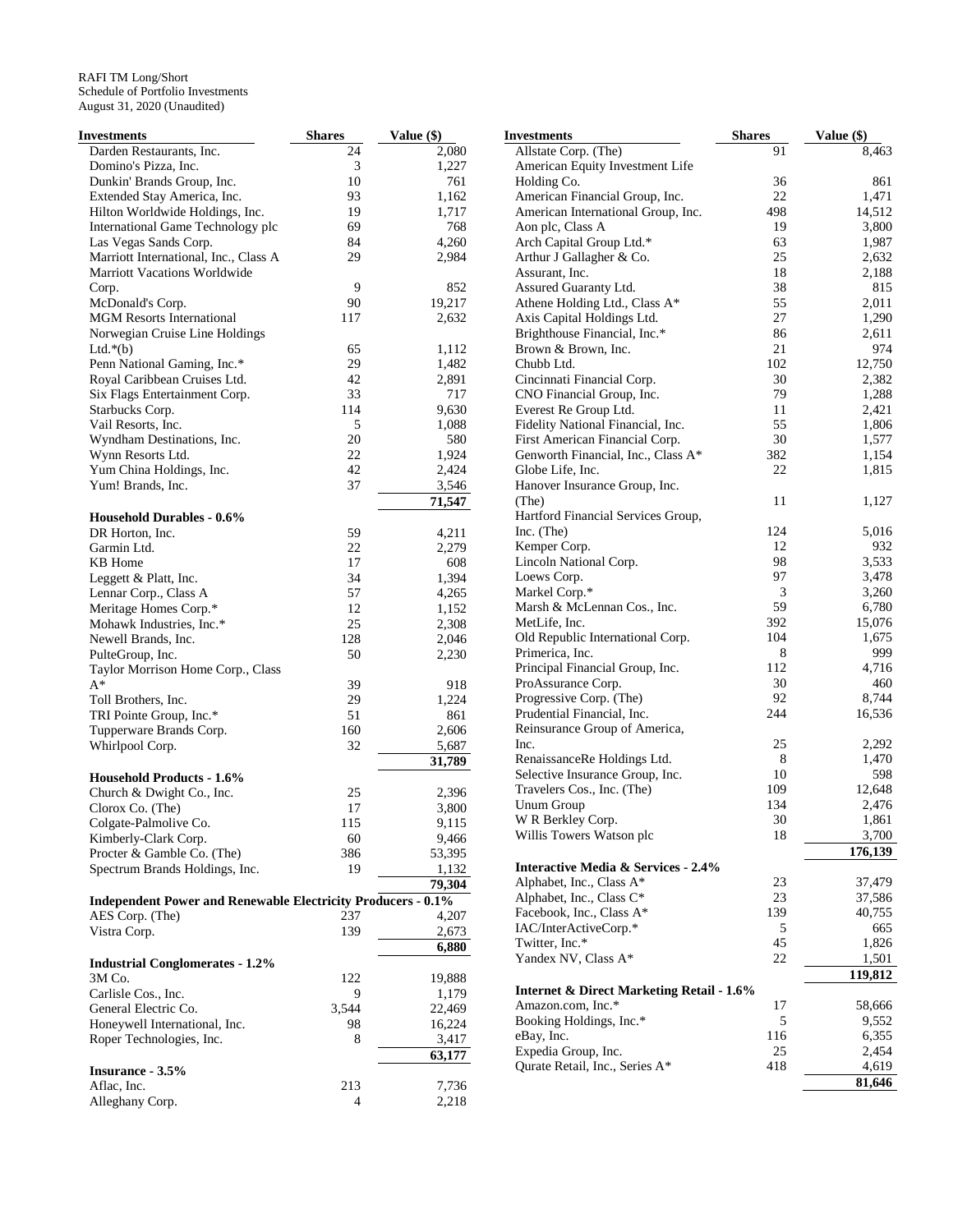| <b>Investments</b>                     | <b>Shares</b> | Value (\$) | <b>Investments</b>                | <b>Shares</b> | Value (\$) |
|----------------------------------------|---------------|------------|-----------------------------------|---------------|------------|
| IT Services - 2.6%                     |               |            | Allison Transmission Holdings,    |               |            |
| Accenture plc, Class A                 | 65            | 15,595     | Inc.                              | 22            | 789        |
| Akamai Technologies, Inc.*             | 14            | 1,630      | Caterpillar, Inc.                 | 129           | 18,358     |
| Alliance Data Systems Corp.            | 19            | 857        | Colfax Corp.*                     | 28            | 932        |
| Amdocs Ltd.                            | 25            | 1,531      | Crane Co.                         | 11            | 622        |
| Automatic Data Processing, Inc.        | 37            | 5,146      | Cummins, Inc.                     | 42            | 8,705      |
| Black Knight, Inc.*                    | 11            | 925        | Deere & Co.                       | 65            | 13,654     |
| Booz Allen Hamilton Holding            |               |            | Donaldson Co., Inc.               | 18            | 907        |
|                                        | 20            | 1,761      | Dover Corp.                       | 22            | 2,416      |
| Corp.                                  |               |            |                                   | 27            | 801        |
| Broadridge Financial Solutions,        |               |            | Flowserve Corp.                   |               |            |
| Inc.                                   | 11            | 1,511      | Fortive Corp.                     | 32            | 2,308      |
| CACI International, Inc., Class A*     | 5             | 1,171      | Graco, Inc.                       | 12            | 696        |
| <b>Cognizant Technology Solutions</b>  |               |            | Greenbrier Cos., Inc. (The)       | 24            | 653        |
| Corp., Class A                         | 76            | 5,081      | IDEX Corp.                        | 8             | 1,442      |
| Conduent, Inc.*                        | 219           | 740        | Illinois Tool Works, Inc.         | 38            | 7,507      |
| DXC Technology Co.                     | 198           | 3,956      | ITT, Inc.                         | 13            | 817        |
| Euronet Worldwide, Inc.*               | 6             | 620        | Kennametal, Inc.                  | 22            | 638        |
| <b>Fidelity National Information</b>   |               |            | Lincoln Electric Holdings, Inc.   | 11            | 1,064      |
| Services, Inc.                         | 34            | 5,129      | Meritor, Inc.*                    | 28            | 637        |
| Fiserv, Inc.*                          | 20            | 1,992      | Middleby Corp. (The)*             | 10            | 979        |
| FleetCor Technologies, Inc.*           | 6             | 1,509      | Mueller Industries, Inc.          | $20\,$        | 594        |
| Gartner, Inc.*                         | 6             | 779        | Navistar International Corp.*     | 23            | 736        |
| Genpact Ltd.                           | 17            | 717        | Nordson Corp.                     | 6             | 1,119      |
| Global Payments, Inc.                  | 8             | 1,413      | Oshkosh Corp.                     | 20            | 1,540      |
| <b>International Business Machines</b> |               |            | Otis Worldwide Corp.              | 82            | 5,158      |
| Corp.                                  | 268           | 33,047     | PACCAR, Inc.                      | 106           | 9,099      |
| Jack Henry & Associates, Inc.          | 6             | 993        | Parker-Hannifin Corp.             | 23            | 4,738      |
| KBR, Inc.                              | 29            | 725        | Pentair plc                       | 29            | 1,309      |
|                                        | 25            |            |                                   | 20            | 579        |
| Leidos Holdings, Inc.                  |               | 2,262      | Rexnord Corp.                     |               |            |
| Mastercard, Inc., Class A              | 24            | 8,597      | Snap-on, Inc.                     | 11            | 1,631      |
| Paychex, Inc.                          | 38            | 2,906      | Stanley Black & Decker, Inc.      | 30            | 4,839      |
| PayPal Holdings, Inc.*                 | 57            | 11,636     | Terex Corp.                       | 33            | 646        |
| Perspecta, Inc.                        | 32            | 665        | Timken Co. (The)                  | 18            | 975        |
| Sabre Corp.                            | 66            | 461        | Toro Co. (The)                    | 11            | 828        |
| Science Applications International     |               |            | Trinity Industries, Inc.          | 47            | 962        |
| Corp.                                  | 11            | 918        | Westinghouse Air Brake            |               |            |
| Visa, Inc., Class A                    | 66            | 13,991     | Technologies Corp.                | 14            | 932        |
| Western Union Co. (The)                | 88            | 2,076      | Xylem, Inc.                       | 19            | 1,523      |
| WEX, Inc.*                             | 5             | 799        |                                   |               | 102,768    |
|                                        |               | 131,139    | Marine - $0.0\%$ (c)              |               |            |
| Leisure Products - 0.1%                |               |            | Kirby Corp.*                      | 18            | 764        |
| Brunswick Corp.                        | 19            | 1,176      |                                   |               |            |
| Hasbro, Inc.                           | 24            | 1,894      | <b>Media - 1.8%</b>               |               |            |
| Mattel, Inc.*(b)                       | 172           | 1,848      | Altice USA, Inc., Class A*        | 98            | 2,703      |
|                                        | 17            | 1,718      |                                   | 22            | 534        |
| Polaris, Inc.                          |               |            | AMC Networks, Inc., Class A*      |               |            |
|                                        |               | 6,636      | Charter Communications, Inc.,     |               |            |
| Life Sciences Tools & Services - 0.6%  |               |            | Class $A^*$                       | 23            | 14,159     |
| Agilent Technologies, Inc.             | 27            | 2,711      | Comcast Corp., Class A            | 991           | 44,407     |
| Bio-Rad Laboratories, Inc., Class      |               |            | Discovery, Inc., Class A*         | 33            | 728        |
| A*                                     | 3             | 1,526      | Discovery, Inc., Class C*         | 74            | 1,478      |
| <b>Charles River Laboratories</b>      |               |            | DISH Network Corp., Class A*      | 76            | 2,699      |
| International, Inc.*                   | 6             | 1,314      | Fox Corp., Class A                | 81            | 2,257      |
| ICON plc*                              | 6             | 1,118      | Fox Corp., Class B                | 37            | 1,029      |
| Illumina, Inc.*                        | 8             | 2,858      | Interpublic Group of Cos., Inc.   |               |            |
| IQVIA Holdings, Inc.*                  | $20\,$        | 3,275      | (The)                             | 110           | 1,954      |
| Mettler-Toledo International, Inc.*    | $\mathbf{1}$  | 971        | John Wiley & Sons, Inc., Class A  | 15            | 475        |
| PerkinElmer, Inc.                      | 11            | 1,295      | Liberty Broadband Corp., Class A* | 3             | 414        |
| PRA Health Sciences, Inc.*             | 8             | 855        | Liberty Broadband Corp., Class C* | 9             | 1,261      |
| Thermo Fisher Scientific, Inc.         | 30            | 12,869     | Liberty Media Corp.-Liberty       |               |            |
| Waters Corp.*                          | 8             | 1,730      | SiriusXM, Class A*                | 24            | 871        |
|                                        |               | 30,522     | Liberty Media Corp.-Liberty       |               |            |
| Machinery - 2.0%                       |               |            | SiriusXM, Class C*                | 42            | 1,512      |
|                                        | 23            | 1,635      | Meredith Corp.                    | 19            | 266        |
| AGCO Corp.                             |               |            | News Corp., Class A               | 130           | 1,965      |
|                                        |               |            |                                   |               |            |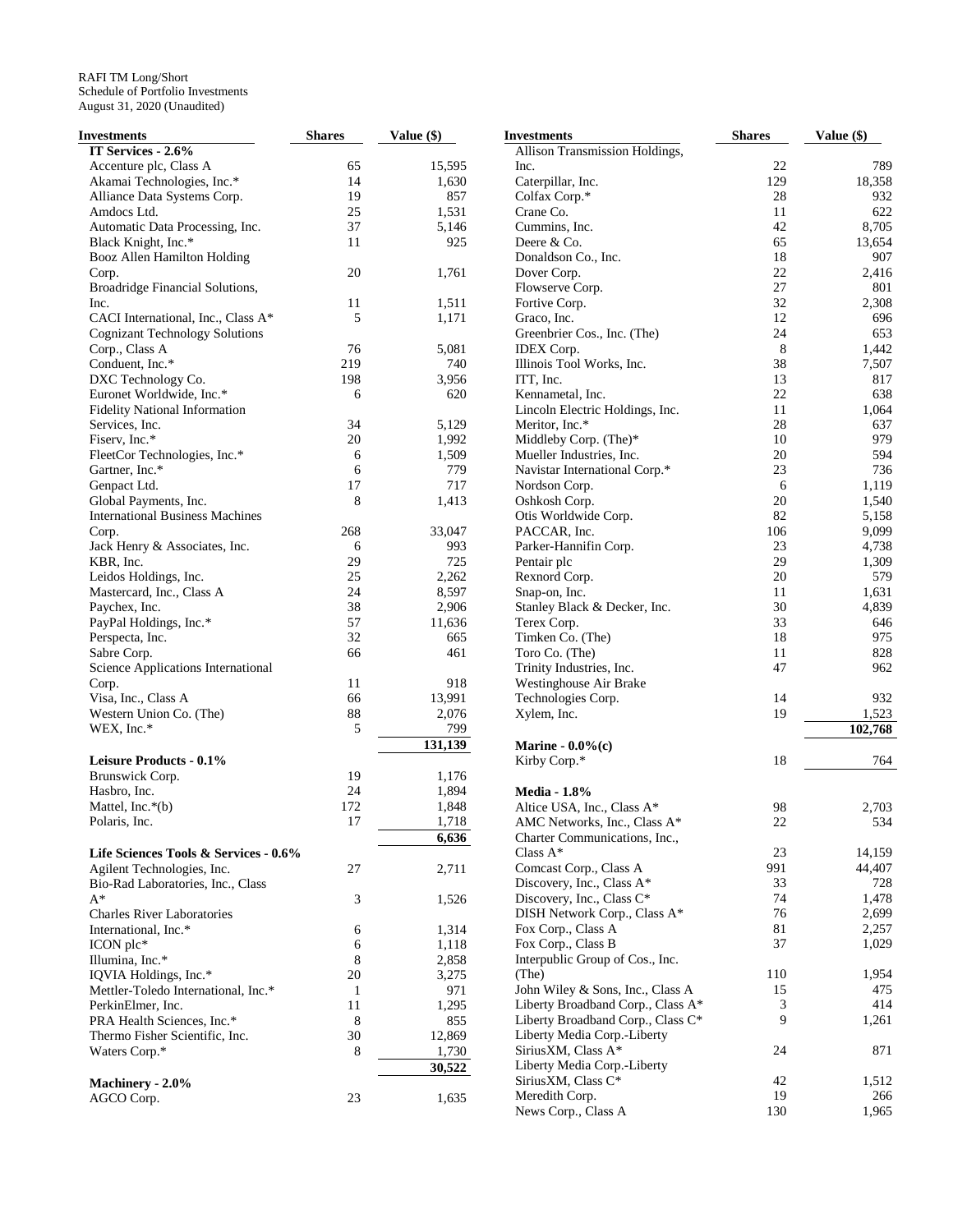| Investments                                                  | <b>Shares</b> | Value (\$)   |
|--------------------------------------------------------------|---------------|--------------|
| News Corp., Class B                                          | 38            | 573          |
| Nexstar Media Group, Inc., Class A                           | 8             | 768          |
| Omnicom Group, Inc.                                          | 65            | 3,516        |
| Sinclair Broadcast Group, Inc.,                              |               |              |
| Class $A(b)$                                                 | 25            | 520          |
| TEGNA, Inc.                                                  | 58            | 726          |
| ViacomCBS, Inc.                                              | 147           | 4,094        |
|                                                              |               | 88,909       |
| Metals $\&$ Mining - 0.6%                                    |               |              |
| Alcoa Corp.*                                                 | 203           | 2,968        |
| Allegheny Technologies, Inc.*                                | 39            | 325          |
| Arconic Corp.*                                               | 19            | 423          |
| Carpenter Technology Corp.                                   | 14            | 294          |
| Commercial Metals Co.                                        | 51            | 1,064        |
| Compass Minerals International,<br>Inc.                      | 10            | 569          |
| Constellium SE, Class A*                                     | 67            | 537          |
| Freeport-McMoRan, Inc.                                       | 461           | 7,196        |
| Newmont Corp.                                                | 76            | 5,113        |
| Nucor Corp.                                                  | 138           | 6,274        |
| Reliance Steel & Aluminum Co.                                | 25            | 2,622        |
| Steel Dynamics, Inc.                                         | 83            | 2,450        |
| United States Steel Corp.(b)                                 | 274           | 2,145        |
| Warrior Met Coal, Inc.                                       | 65            | 1,006        |
|                                                              |               | 32,986       |
| <b>Mortgage Real Estate Investment Trusts (REITs) - 0.2%</b> |               |              |
| AGNC Investment Corp.                                        | 131           | 1,849        |
| Annaly Capital Management, Inc.                              | 385           | 2,830        |
| Blackstone Mortgage Trust, Inc.,                             |               |              |
| Class A                                                      | 24            | 571          |
| Chimera Investment Corp.                                     | 74            | 658          |
| Invesco Mortgage Capital, Inc.(b)                            | 42            | 126          |
| MFA Financial, Inc.                                          | 140           | 375          |
| New Residential Investment Corp.                             | 160           | 1,238        |
| Starwood Property Trust, Inc.                                | 79            | 1,232        |
| Two Harbors Investment Corp.                                 | 78            | 425<br>9,304 |
| <b>Multiline Retail - 0.9%</b>                               |               |              |
| Big Lots, Inc.                                               | 38            | 1,792        |
| Dollar General Corp.                                         | 34            | 6,864        |
| Dollar Tree, Inc.*                                           | 54            | 5,199        |
| Kohl's Corp.                                                 | 125           | 2,670        |
| Macy's, $Inc.(b)$                                            | 456           | 3,178        |
| Nordstrom, Inc.                                              | 72            | 1,152        |
| Target Corp.                                                 | 155           | 23,437       |
|                                                              |               | 44,292       |
| Multi-Utilities - 1.1%                                       |               |              |
| Ameren Corp.                                                 | 54            | 4,272        |
| Avista Corp.                                                 | 17            | 627          |
| Black Hills Corp.                                            | 11            | 617          |
| CenterPoint Energy, Inc.                                     | 177           | 3,552        |
| CMS Energy Corp.                                             | 57            | 3,448        |
| Consolidated Edison, Inc.                                    | 99            | 7,063        |
| Dominion Energy, Inc.                                        | 148           | 11,609       |
| DTE Energy Co.                                               | 44            | 5,222        |
| MDU Resources Group, Inc.                                    | 49            | 1,157        |
| NiSource, Inc.                                               | 84            | 1,861        |
| NorthWestern Corp.<br>Public Service Enterprise Group,       | 10            | 516          |
| Inc.                                                         | 137           | 7,157        |
| Sempra Energy                                                | 51            | 6,306        |
| WEC Energy Group, Inc.                                       | 52            | 4,892        |
|                                                              |               | 58,299       |
|                                                              |               |              |

| Investments                          | <b>Shares</b> | Value (\$) |
|--------------------------------------|---------------|------------|
| Oil, Gas & Consumable Fuels - 5.6%   |               |            |
| Antero Resources Corp.*              | 1,514         | 4,875      |
| Apache Corp.                         | 110           | 1,628      |
| Cabot Oil & Gas Corp.                | 64            | 1,214      |
| Cheniere Energy, Inc.*               | 18            | 937        |
| Chevron Corp.                        | 752           | 63,115     |
| Cimarex Energy Co.                   | 22            | 611        |
| CNX Resources Corp.*                 | 160           | 1,754      |
| Concho Resources, Inc.               | 67            | 3,483      |
| ConocoPhillips                       | 366           | 13,868     |
| Continental Resources, Inc.(b)       | 28            | 481        |
| Cosan Ltd., Class A                  | 44            | 799        |
| Delek US Holdings, Inc.              | 50            | 787        |
| Devon Energy Corp.                   | 176           | 1,913      |
| Diamondback Energy, Inc.             | 31            | 1,208      |
| EOG Resources, Inc.                  | 111           | 5,033      |
| EQT Corp.                            | 353           | 5,602      |
| Exxon Mobil Corp.                    | 2,105         | 84,073     |
| Gulfport Energy Corp.*               | 730           | 515        |
| Hess Corp.                           | 56            | 2,578      |
| HollyFrontier Corp.                  | 95            | 2,268      |
| Kinder Morgan, Inc.                  | 627           | 8,665      |
| Marathon Oil Corp.                   | 501           | 2,645      |
| Marathon Petroleum Corp.             | 343           | 12,163     |
| Murphy Oil Corp.                     | 105           | 1,443      |
| Noble Energy, Inc.                   | 203           | 2,020      |
| Oasis Petroleum, Inc.*(b)            | 760           | 422        |
| Occidental Petroleum Corp.           | 360           | 4,586      |
| ONEOK, Inc.                          | 72            | 1,979      |
| Parsley Energy, Inc., Class A        | 67            | 720        |
| PBF Energy, Inc., Class A            | 127           | 1,087      |
| PDC Energy, Inc.*                    | 37            | 560        |
| Peabody Energy Corp.                 | 147           | 384        |
| Phillips 66                          | 243           | 14,208     |
| Pioneer Natural Resources Co.        | 25            | 2,598      |
| QEP Resources, Inc.                  | 301           | 391        |
| Range Resources Corp.                | 317           | 2,365      |
| SM Energy Co.                        | 142           | 345        |
| Southwestern Energy Co.*             | 588           | 1,635      |
| Targa Resources Corp.                | 95            | 1,616      |
| Valero Energy Corp.                  | 263           | 13,831     |
| Whiting Petroleum Corp.*(b)          | 484           | 387        |
| Williams Cos., Inc. (The)            | 436           | 9,051      |
| World Fuel Services Corp.            | 47            | 1,241      |
| WPX Energy, Inc.*                    | 145           | 806        |
|                                      |               | 281,890    |
| Paper & Forest Products - 0.1%       |               |            |
| Boise Cascade Co.                    | 15            | 687        |
| Domtar Corp.                         | 45            | 1,283      |
| Louisiana-Pacific Corp.              | 24            | 791        |
|                                      |               | 2,761      |
| <b>Personal Products - 0.1%</b>      |               |            |
| Coty, Inc., Class A                  | 100           | 358        |
| Edgewell Personal Care Co.*          | 20            | 574        |
| Estee Lauder Cos., Inc. (The), Class |               |            |
| A                                    | 13            | 2,882      |
| Nu Skin Enterprises, Inc., Class A   | 28            | 1,324      |
|                                      |               | 5,138      |
| <b>Pharmaceuticals - 3.8%</b>        |               |            |
| Bristol-Myers Squibb Co.             | 233           | 14,493     |
| Catalent, Inc.*                      | 13            | 1,202      |
| Elanco Animal Health, Inc.*          | 48            | 1,395      |
| Eli Lilly and Co.                    | 87            | 12,910     |
|                                      |               |            |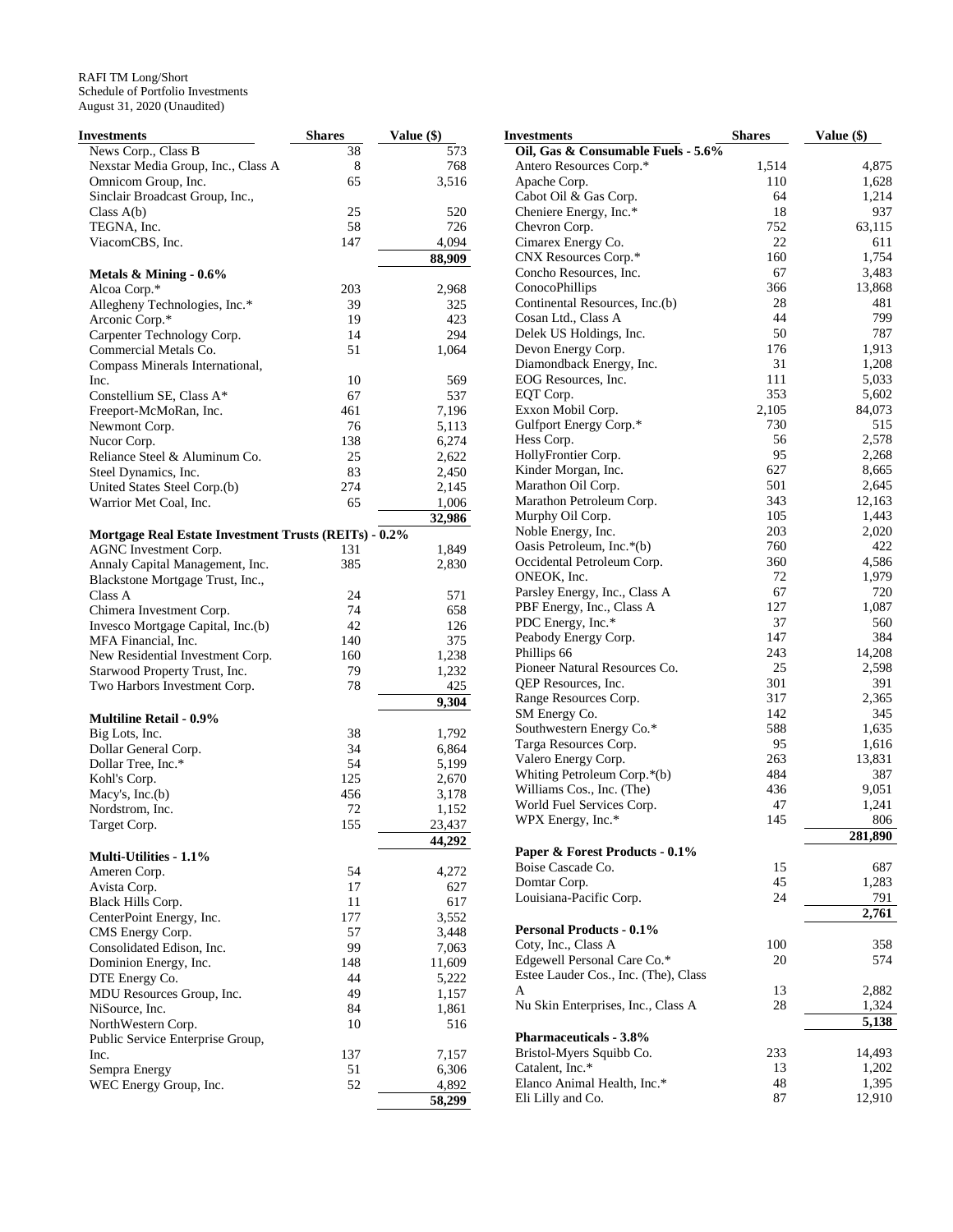| Investments                                               | <b>Shares</b> | Value (\$)     |
|-----------------------------------------------------------|---------------|----------------|
| Jazz Pharmaceuticals plc*                                 | 10            | 1,344          |
| Johnson & Johnson                                         | 413           | 63,358         |
| Mallinckrodt plc*(b)                                      | 276           | 436            |
| Merck & Co., Inc.                                         | 402           | 34,278         |
| Mylan NV*                                                 | 287           | 4,701          |
| Perrigo Co. plc                                           | 29            | 1,517          |
| Pfizer, Inc.                                              | 1,454         | 54,947         |
| Zoetis, Inc.                                              | 18            | 2,882          |
|                                                           |               | 193,463        |
| <b>Professional Services - 0.3%</b>                       |               |                |
| ASGN, Inc.*<br>CoreLogic, Inc.                            | 12<br>12      | 861<br>797     |
|                                                           | 1             |                |
| CoStar Group, Inc.*<br>Equifax, Inc.                      | 12            | 849<br>2,019   |
| FTI Consulting, Inc.*                                     | 8             | 918            |
| IHS Markit Ltd.                                           | 30            | 2,398          |
| ManpowerGroup, Inc.                                       | 39            | 2,859          |
| Nielsen Holdings plc                                      | 155           | 2,368          |
| Robert Half International, Inc.                           | 25            | 1,330          |
| TransUnion                                                | 9             | 781            |
| Verisk Analytics, Inc.                                    | 9             | 1,680          |
|                                                           |               | 16,860         |
| Real Estate Management & Development - 0.1%               |               |                |
| CBRE Group, Inc., Class A*                                | 67            | 3,151          |
| Howard Hughes Corp. (The)*                                | 8             | 473            |
| Jones Lang LaSalle, Inc.                                  | 12            | 1,236          |
| Realogy Holdings Corp.*                                   | 110           | 1,219          |
|                                                           |               | 6,079          |
| Road & Rail - 1.0%                                        |               |                |
| AMERCO                                                    | 3             | 1,065          |
| Avis Budget Group, Inc.*                                  | 64            | 2,183          |
| CSX Corp.                                                 | 105           | 8,028          |
| JB Hunt Transport Services, Inc.                          | 14            | 1,968          |
| Kansas City Southern                                      | 12            | 2,185          |
| Knight-Swift Transportation                               |               |                |
| Holdings, Inc.                                            | 29            | 1,318          |
| Landstar System, Inc.                                     | 8<br>42       | 1,065          |
| Norfolk Southern Corp.<br>Old Dominion Freight Line, Inc. | 7             | 8,926<br>1,415 |
| Ryder System, Inc.                                        | 61            | 2,495          |
| Uber Technologies, Inc.*                                  | 26            | 874            |
| Union Pacific Corp.                                       | 103           | 19,821         |
|                                                           |               | 51,343         |
| Semiconductors & Semiconductor Equipment - 3.2%           |               |                |
| Advanced Micro Devices, Inc.*                             | 19            | 1,726          |
| Analog Devices, Inc.                                      | 40            | 4,675          |
| Applied Materials, Inc.                                   | 98            | 6,037          |
| Broadcom, Inc.                                            | 40            | 13,886         |
| Cree, Inc.*                                               | 14            | 883            |
| First Solar, Inc.*                                        | 26            | 1,991          |
| Intel Corp.                                               | 797           | 40,607         |
| KLA Corp.                                                 | 27            | 5,539          |
| Lam Research Corp.                                        | 11            | 3,700          |
| Marvell Technology Group Ltd.                             | 78            | 3,025          |
| Maxim Integrated Products, Inc.                           | 36            | 2,464          |
| Microchip Technology, Inc.                                | 27            | 2,962          |
| Micron Technology, Inc.*                                  | 293           | 13,334         |
| MKS Instruments, Inc.                                     | 8             | 956            |
| NVIDIA Corp.                                              | 14            | 7,490          |
| <b>NXP Semiconductors NV</b>                              | 36            | 4,527          |
| ON Semiconductor Corp.*                                   | 93            | 1,987          |
| Qorvo, Inc.*                                              | 19            | 2,437          |
| QUALCOMM, Inc.                                            | 199           | 23,701         |

| <b>Investments</b>                                | Shares    | Value (\$)      |
|---------------------------------------------------|-----------|-----------------|
| Skyworks Solutions, Inc.                          | 22        | 3,187           |
| Teradyne, Inc.                                    | 12        | 1,020           |
| Texas Instruments, Inc.                           | 105       | 14,926          |
| Xilinx, Inc.                                      | 27        | 2,812           |
|                                                   |           | 163,872         |
| Software - 3.1%                                   |           |                 |
| Adobe, Inc.*                                      | 11        | 5,647           |
| ANSYS, Inc.*                                      | 5         | 1,695           |
| Avaya Holdings Corp.*                             | 70        | 1,086           |
| Cadence Design Systems, Inc.*                     | 11        | 1,220           |
| CDK Global, Inc.                                  | 12        | 559             |
| <b>Check Point Software Technologies</b><br>Ltd.* | 11        | 1,389           |
| Citrix Systems, Inc.                              | 8         | 1,162           |
| Intuit, Inc.                                      | 10        | 3,454           |
| Microsoft Corp.                                   | 463       | 104,420         |
| NortonLifeLock, Inc.                              | 199       | 4,681           |
| Nuance Communications, Inc.*                      | 25        | 749             |
| Oracle Corp.                                      | 311       | 17,795          |
| salesforce.com, Inc.*                             | 26        | 7,089           |
| SS&C Technologies Holdings, Inc.                  | 19        | 1,211           |
| Synopsys, Inc.*                                   | 10        | 2,213           |
| Teradata Corp.*                                   | 25        | 609             |
|                                                   |           | 154,979         |
| <b>Specialty Retail - 2.8%</b>                    |           |                 |
| Aaron's, Inc.                                     | 18        | 1,006           |
| Abercrombie & Fitch Co., Class A                  | 55        | 716             |
| Advance Auto Parts, Inc.                          | 14        | 2,188           |
| American Eagle Outfitters, Inc.                   | 73        | 921             |
| Asbury Automotive Group, Inc.*                    | 12        | 1,269           |
| AutoNation, Inc.*                                 | 54        | 3,070           |
| AutoZone, Inc.*                                   | 4         | 4,785           |
| Bed Bath & Beyond, Inc.*(b)                       | 208       | 2,533           |
| Best Buy Co., Inc.                                | 76        | 8,429           |
| Burlington Stores, Inc.*                          | 6         | 1,182           |
| CarMax, Inc.*                                     | 40        | 4,277           |
| Designer Brands, Inc., Class A                    | 44        | 310             |
| Dick's Sporting Goods, Inc.                       | 30        | 1,624           |
| Foot Locker, Inc.                                 | 57        | 1,729           |
| GameStop Corp., Class A*(b)                       | 504       | 3,367           |
| Gap, Inc. (The)                                   | 164       | 2,852           |
| Group 1 Automotive, Inc.                          | 13<br>130 | 1,124           |
| Home Depot, Inc. (The)<br>L Brands, Inc.          | 195       | 37,055<br>5,733 |
| Lithia Motors, Inc., Class A                      | 11        | 2,739           |
| Lowe's Cos., Inc.                                 | 126       | 20,751          |
| Michaels Cos., Inc. (The)*                        | 158       | 1,778           |
| Murphy USA, Inc.*                                 | 20        | 2,697           |
| ODP Corp. (The)                                   | 69        | 1,613           |
| O'Reilly Automotive, Inc.*                        | 8         | 3,725           |
| Penske Automotive Group, Inc.                     | 26        | 1,226           |
| Ross Stores, Inc.*                                | 32        | 2,915           |
| Sally Beauty Holdings, Inc.*                      | 80        | 893             |
| Signet Jewelers Ltd.                              | 48        | 829             |
| Sonic Automotive, Inc., Class A                   | 25        | 1,057           |
| Tiffany & Co.                                     | 17        | 2,082           |
| TJX Cos., Inc. (The)                              | 152       | 8,328           |
| Tractor Supply Co.                                | 19        | 2,828           |
| Ulta Beauty, Inc.*                                | 8         | 1,857           |
| Urban Outfitters, Inc.*                           | 26        | 612             |
| Williams-Sonoma, Inc.                             | 24        | 2,106           |
|                                                   |           | 142,206         |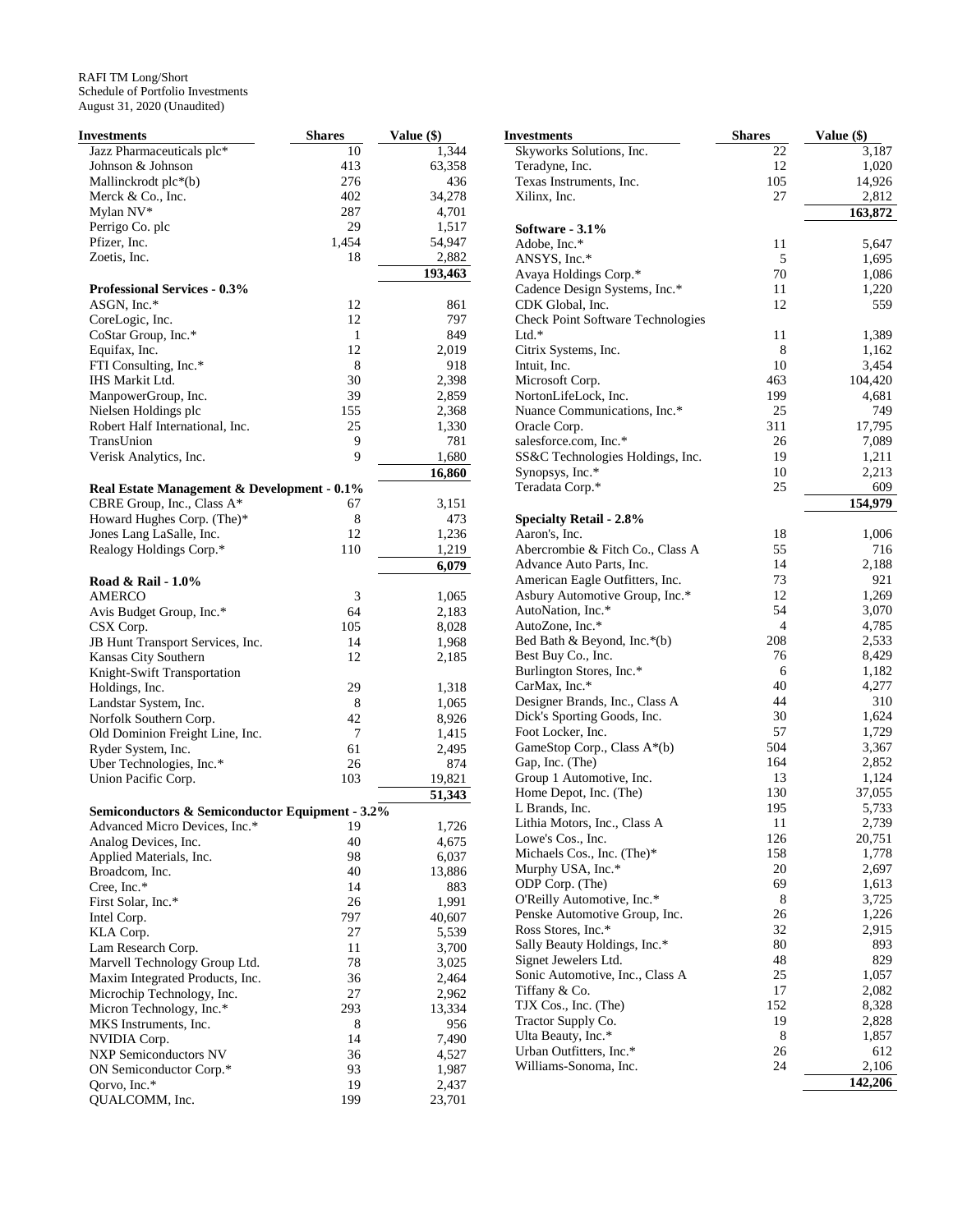| Investments                                       | <b>Shares</b>  | Value (\$) |
|---------------------------------------------------|----------------|------------|
| Technology Hardware, Storage & Peripherals - 4.9% |                |            |
| Apple, Inc.                                       | 1,684          | 217,303    |
| Dell Technologies, Inc., Class C*                 | 59             | 3,899      |
| Hewlett Packard Enterprise Co.                    | 746            | 7,214      |
| HP, Inc.                                          | 419            | 8,191      |
| NCR Corp.*                                        | 50             | 1,022      |
| NetApp, Inc.                                      | 45             | 2,133      |
| Seagate Technology plc                            | 99             | 4,751      |
| Western Digital Corp.                             | 109            | 4,188      |
| Xerox Holdings Corp.                              | 69             | 1,301      |
|                                                   |                | 250,002    |
| Textiles, Apparel & Luxury Goods - 0.5%           |                |            |
| Capri Holdings Ltd.*                              | 70             | 1,109      |
| Carter's, Inc.                                    | 10             | 796        |
| Deckers Outdoor Corp.*                            | $\overline{4}$ | 815        |
| G-III Apparel Group Ltd.*                         | 25             | 276        |
| Hanesbrands, Inc.                                 | 129            | 1,972      |
| Kontoor Brands, Inc.(b)                           | 17             | 376        |
| Lululemon Athletica, Inc.*                        | 5              | 1,878      |
| NIKE, Inc., Class B                               | 95             | 10,630     |
| PVH Corp.                                         | 30             | 1,673      |
| Ralph Lauren Corp.                                | 12             | 826        |
| Skechers USA, Inc., Class A*                      | 27             | 806        |
| Tapestry, Inc.                                    | 108            | 1,591      |
| Under Armour, Inc., Class A*                      | 35             | 343        |
| Under Armour, Inc., Class C*                      | 36             | 319        |
| VF Corp.                                          | 45             | 2,959      |
|                                                   |                | 26,369     |
| Thrifts & Mortgage Finance - 0.1%                 |                |            |
| Essent Group Ltd.                                 | 11             | 393        |
| MGIC Investment Corp.                             | 94             | 862        |
| New York Community Bancorp,                       |                |            |
| Inc.                                              | 222            | 2,009      |
| Radian Group, Inc.                                | 39             | 602        |
| Washington Federal, Inc.                          | 18             | 422        |
|                                                   |                | 4,288      |
| <b>Tobacco - 1.1%</b>                             |                |            |
| Altria Group, Inc.                                | 571            | 24,976     |
| Philip Morris International, Inc.                 | 372            | 29,682     |
| Universal Corp.                                   | 12             | 521        |
| Vector Group Ltd.                                 | 49             | 493        |
|                                                   |                | 55,672     |
| Trading Companies & Distributors - 0.5%           |                |            |
| AerCap Holdings NV*                               | 61             | 1,804      |
| Air Lease Corp.                                   | 27             | 839        |
| Applied Industrial Technologies,                  |                |            |
| Inc.                                              | 11             | 662        |
| Beacon Roofing Supply, Inc.*                      | 30             | 1,017      |
| Fastenal Co.                                      | 66             | 3,225      |
| GATX Corp.                                        | 12             | 802        |
| HD Supply Holdings, Inc.*                         | 37             | 1,467      |
| MRC Global, Inc.*                                 | 82             | 467        |
| MSC Industrial Direct Co., Inc.,                  |                |            |
| Class A                                           | 13             | 857        |
| Rush Enterprises, Inc., Class A                   | 13             | 628        |
| Triton International Ltd.                         | 21             | 757        |
| United Rentals, Inc.*                             | 29             | 5,134      |
| Univar Solutions, Inc.*                           | 82             | 1,492      |
| Watsco, Inc.                                      | 8              | 1,960      |
| WESCO International, Inc.*                        | 40             | 1,874      |
| WW Grainger, Inc.                                 | 9              | 3,289      |
|                                                   |                | 26,274     |

| <b>Investments</b>                                | Shares           | Value (\$)  |
|---------------------------------------------------|------------------|-------------|
| Transportation Infrastructure - 0.0%(c)           |                  |             |
| Macquarie Infrastructure Corp.                    | 37               | 1,037       |
| Water Utilities - 0.1%                            |                  |             |
| American Water Works Co., Inc.                    | 24               | 3,392       |
| Essential Utilities, Inc.                         | 21               | 893         |
|                                                   |                  | 4,285       |
| <b>Wireless Telecommunication Services - 0.2%</b> |                  |             |
| Telephone and Data Systems, Inc.                  | 76               | 1,758       |
| T-Mobile US, Inc.*                                | 89               | 10,384      |
|                                                   |                  | 12,142      |
| <b>TOTAL COMMON STOCKS</b>                        |                  |             |
| (Cost \$3,606,544)                                |                  | 4,946,675   |
|                                                   | Number of        |             |
|                                                   | Warrants         |             |
| <b>Investments</b>                                |                  | Value (\$)  |
| WARRANTS $-0.0\%$ (c)                             |                  |             |
| Oil, Gas & Consumable Fuels - 0.0%(c)             |                  |             |
| Occidental Petroleum Corp.,                       |                  |             |
| expiring 8/3/2027*                                |                  |             |
| (Cost \$233)                                      | 47               | 139         |
|                                                   |                  |             |
| <b>Investments</b>                                | Shares           | Value (\$)  |
| SECURITIES LENDING REINVESTMENTS(d) - 0.2%        |                  |             |
|                                                   |                  |             |
| <b>INVESTMENT COMPANIES - 0.2%</b>                |                  |             |
| BlackRock Liquidity FedFund, Institutional Class  |                  |             |
| 0.01% (Cost \$10,174)                             | 10,174           | 10,174      |
|                                                   |                  |             |
|                                                   | <b>Principal</b> |             |
| <b>Investments</b>                                | Amount (\$)      | Value (\$)  |
| <b>SHORT-TERM INVESTMENTS - 44.0%</b>             |                  |             |
|                                                   |                  |             |
| <b>REPURCHASE AGREEMENTS(e) - 44.0%</b>           |                  |             |
| Repurchase Agreements with various                |                  |             |
| counterparties, rates 0.06% -                     |                  |             |
| 0.07%, dated 8/31/2020, due                       |                  |             |
| $9/1/2020$ , total to be received                 |                  |             |
| \$2,229,709                                       |                  |             |
| (Cost \$2,229,705)                                | 2,229,705        | 2,229,705   |
|                                                   |                  |             |
|                                                   |                  |             |
| Total Investments - 141.9%                        |                  |             |
| (Cost \$5,846,656)                                |                  | 7,186,693   |
| Liabilities in excess of other assets $-(41.9\%)$ |                  | (2,120,968) |
| <b>Net Assets - 100.0%</b>                        |                  | 5,065,725   |
|                                                   |                  |             |
|                                                   |                  |             |
|                                                   |                  |             |
|                                                   |                  |             |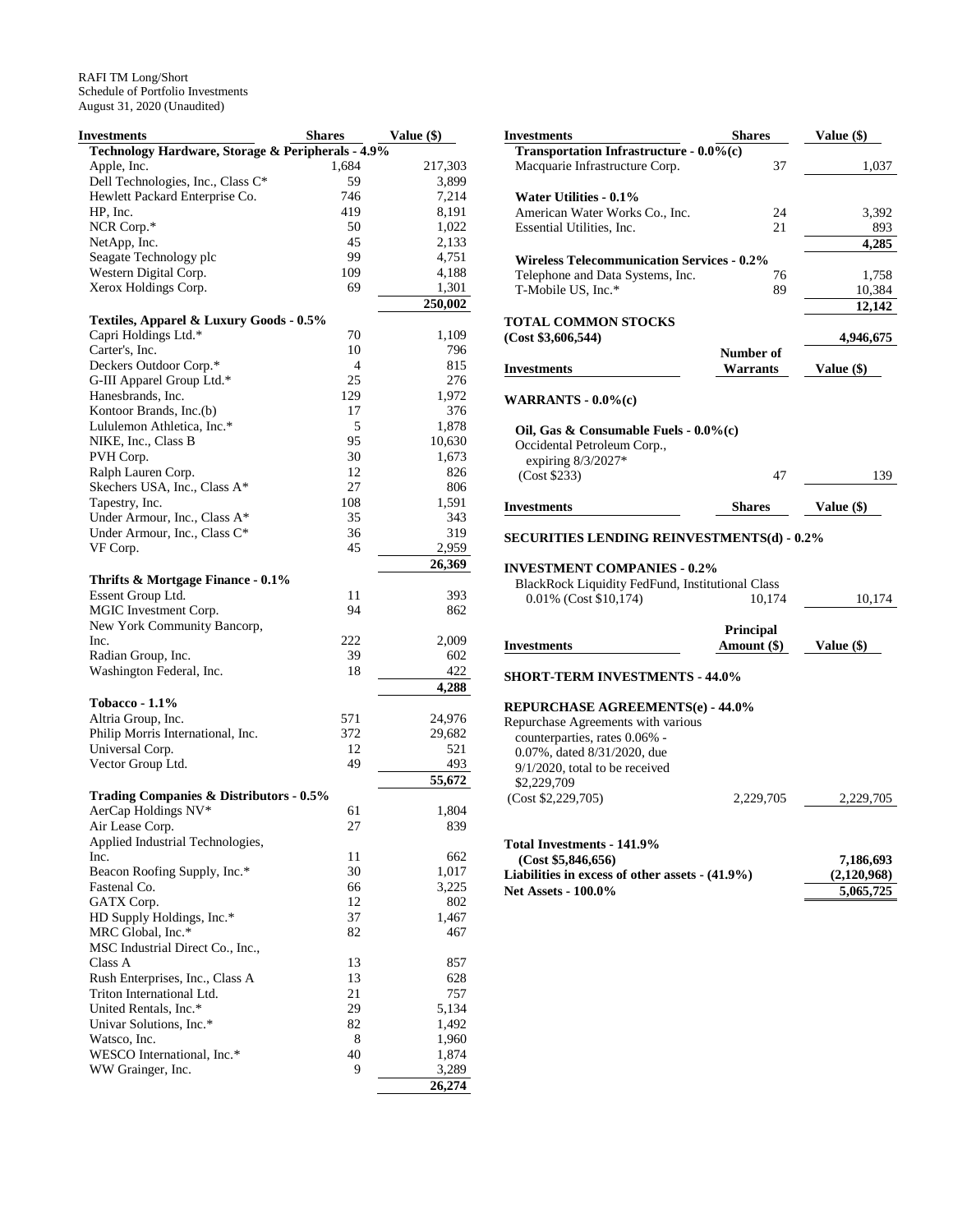- \* Non-income producing security.
- (a) All or a portion of these securities are segregated in connection with obligations for swaps with a total value of \$1,548,108.
- (b) The security or a portion of this security is on loan at August 31, 2020. The total value of securities on loan at August 31, 2020 was \$11,040, collateralized in the form of cash with a value of \$10,174 that was reinvested in the securities shown in the Securities Lending Reinvestment section of the Schedule of Investments and \$1,537 of collateral in the form of U.S. Government Treasury Securities, interest rates ranging from 0.00% – 4.63%, and maturity dates ranging from September 10, 2020 – May 15, 2050; a total value of \$11,711.
- (c) Represents less than 0.05% of net assets.
- (d) The security was purchased with cash collateral held from securities on loan at August 31, 2020. The total value of securities purchased was \$10,174.
- (e) The Fund invests in Repurchase Agreements jointly with other funds in the Trust. See "Repurchase Agreements" in the Notes to Schedules of Portfolio of Investments to view the details of each individual agreement and counterparty as well as a description of the securities subject to repurchase.

### **Swap Agreements**

RAFI TM Long/Short had the following open non-exchange traded total return swap agreements as of August 31, 2020:

| <b>Notional</b><br>Amount (\$) | Termination<br>Date <sup>a</sup> | <b>Counterparty</b> | <b>Rate Paid</b><br>(Received) <sup>b</sup> | <b>Underlying</b><br><b>Instrument</b> | <b>Value and</b><br><b>Unrealized</b><br>Appreciation/<br>(Depreciation)<br>$(\$)$ |
|--------------------------------|----------------------------------|---------------------|---------------------------------------------|----------------------------------------|------------------------------------------------------------------------------------|
|                                |                                  | Goldman Sachs       |                                             | Russell 1000 Total                     |                                                                                    |
| (87,092)                       | 12/7/2020                        | International       | $(0.31)$ %                                  | Return Index                           | (99, 544)                                                                          |
|                                |                                  | Goldman Sachs       |                                             | FTSE RAFI US 1000                      |                                                                                    |
| 217,872                        | 12/7/2020                        | International       | 0.56%                                       | Total Return Index                     | 34,002                                                                             |
|                                |                                  |                     |                                             | Russell 1000 Total                     |                                                                                    |
| (5, 194, 274)                  | 3/8/2021                         | Societe Generale    | 0.14%                                       | Return Index                           | (2,391,865)                                                                        |
|                                |                                  |                     |                                             | FTSE RAFI US 1000                      |                                                                                    |
| 60.319                         | 1/6/2021                         | Societe Generale    | 0.36%                                       | <b>Total Return Index</b>              | 265,962                                                                            |
| (5,003,175)                    |                                  |                     |                                             |                                        | (2,191,445)                                                                        |
|                                |                                  |                     |                                             | Total Unrealized                       |                                                                                    |
|                                |                                  |                     |                                             | Appreciation                           | 299,964                                                                            |
|                                |                                  |                     |                                             | <b>Total Unrealized</b>                |                                                                                    |
|                                |                                  |                     |                                             | Depreciation                           | (2,491,409)                                                                        |

<sup>a</sup> Agreements may be terminated at will by either party without penalty. Payment is due at termination/maturity. Reflects the floating financing rate, as of August 31, 2020, on the notional amount of the swap agreement paid to the counterparty or received from the counterparty, excluding any commissions. This amount is included as part of the unrealized appreciation/(depreciation).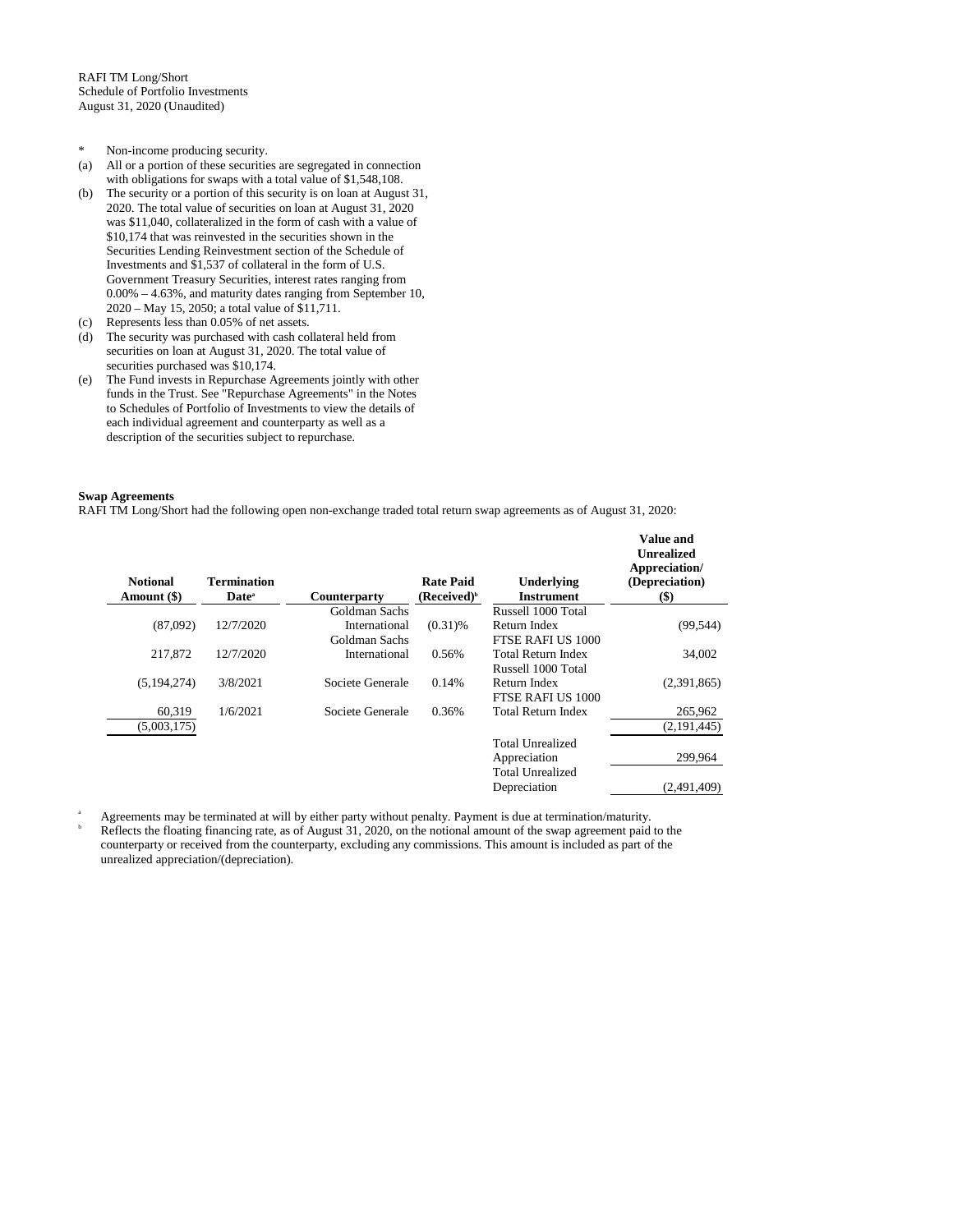| Investments                                                                 | <b>Shares</b>     | Value (\$)              |
|-----------------------------------------------------------------------------|-------------------|-------------------------|
| <b>COMMON STOCKS - 99.8%</b>                                                |                   |                         |
| <b>Banks</b> - 21.4%                                                        |                   |                         |
| Atlantic Union Bankshares Corp.                                             | 324,864           | 7,556,337               |
| BancFirst Corp.                                                             | 192,886           | 8,486,984               |
| <b>Bar Harbor Bankshares</b>                                                | 388,883           | 7,878,770               |
| Bryn Mawr Bank Corp.                                                        | 279,782           | 7,593,283               |
| Columbia Banking System, Inc.                                               | 279,140           | 7,790,797               |
| Community Bank System, Inc.                                                 | 131,803           | 7,930,586               |
| First Financial Corp.                                                       | 212,603           | 7,311,417               |
| First of Long Island Corp. (The)                                            | 484,638           | 7,446,463               |
| Heritage Financial Corp.                                                    | 416,299           | 8,301,002               |
| International Bancshares Corp.                                              | 253,296           | 7,999,088               |
| Southside Bancshares, Inc.                                                  | 269,829           | 7,435,138               |
| Stock Yards Bancorp, Inc.                                                   | 215,323           | 9,243,816               |
| Tompkins Financial Corp.                                                    | 117,903           | 7,802,821               |
| United Bankshares, Inc.                                                     | 277,176           | 7,245,381               |
| Washington Trust Bancorp, Inc.                                              | 234,757           | 7,836,189               |
| WesBanco, Inc.                                                              | 357,304           | 7,939,295               |
|                                                                             |                   | 125,797,367             |
| Chemicals - 7.2%                                                            |                   |                         |
| Balchem Corp.                                                               | 81,777            | 7,989,613               |
| HB Fuller Co.                                                               | 185,942           | 8,956,826               |
| Quaker Chemical Corp.                                                       | 42,696            | 8,112,240               |
| Sensient Technologies Corp.                                                 | 149,039<br>78,543 | 8,229,934               |
| Stepan Co.                                                                  |                   | 9,055,222<br>42,343,835 |
| <b>Commercial Services &amp; Supplies - 8.3%</b>                            |                   |                         |
| ABM Industries, Inc.                                                        | 235,266           | 8,973,045               |
| Brady Corp., Class A                                                        | 155,362           | 7,284,924               |
| Healthcare Services Group, Inc.                                             | 307,036           | 6,386,349               |
| HNI Corp.                                                                   | 268,170           | 8,541,214               |
| Matthews International Corp., Class                                         |                   |                         |
| A                                                                           | 384,464           | 8,419,762               |
| McGrath RentCorp                                                            | 135,530           | 8,993,771               |
|                                                                             |                   | 48,599,065              |
| <b>Electric Utilities - 2.3%</b>                                            |                   |                         |
| ALLETE, Inc.                                                                | 128,879           | 6,954,311               |
| Portland General Electric Co.                                               | 166,695           | 6,359,414               |
|                                                                             |                   | 13,313,725              |
| Electronic Equipment, Instruments & Components - 1.3%<br>Badger Meter, Inc. | 120,911           | 7,459,000               |
|                                                                             |                   |                         |
| Equity Real Estate Investment Trusts (REITs) - 2.3%                         |                   |                         |
| National Health Investors, Inc.<br>Universal Health Realty Income           | 125,671           | 7,823,020               |
| Trust                                                                       | 81,539            | 5,440,282               |
|                                                                             |                   | 13,263,302              |
| Food & Staples Retailing - 1.6%<br>Andersons, Inc. (The)                    | 540,255           | 9,578,721               |
| Food Products - 5.4%                                                        |                   |                         |
| Calavo Growers, Inc.                                                        | 129,207           | 8,200,768               |
| J & J Snack Foods Corp.                                                     | 58,698            | 7,979,993               |
| Lancaster Colony Corp.                                                      | 48,020            | 8,534,115               |
| Tootsie Roll Industries, Inc.                                               | 217,322           | 6,952,131               |
|                                                                             |                   | 31,667,007              |
| Gas Utilities - 7.0%                                                        |                   |                         |
| Chesapeake Utilities Corp.                                                  | 90,234            | 7,381,141               |
| New Jersey Resources Corp.                                                  | 235,343           | 7,093,238               |
| Northwest Natural Holding Co.                                               | 130,207           | 6,654,880               |
| South Jersey Industries, Inc.                                               | 296,851           | 6,575,249               |

| Investments                                          | <b>Shares</b> | Value (\$) |
|------------------------------------------------------|---------------|------------|
| Southwest Gas Holdings, Inc.                         | 111,387       | 7,002,901  |
| Spire, Inc.                                          | 109,990       | 6,402,518  |
|                                                      |               | 41,109,927 |
| Health Care Equipment & Supplies - 1.2%              |               |            |
| Atrion Corp.                                         | 11,429        | 7,219,928  |
|                                                      |               |            |
| <b>Health Care Providers &amp; Services - 3.0%</b>   |               |            |
| Ensign Group, Inc. (The)                             | 177,168       | 10,371,415 |
| National HealthCare Corp.                            | 118,777       | 7,566,095  |
|                                                      |               | 17,937,510 |
| Hotels, Restaurants & Leisure - 1.6%                 |               |            |
| Churchill Downs, Inc.                                | 55,309        | 9,665,801  |
|                                                      |               |            |
| <b>Household Products - 1.4%</b>                     |               |            |
| WD-40 Co.                                            | 39,175        | 8,006,586  |
|                                                      |               |            |
| Insurance - 1.4%                                     |               |            |
| Horace Mann Educators Corp.                          | 204,662       | 7,994,098  |
| <b>Internet &amp; Direct Marketing Retail - 1.3%</b> |               |            |
| PetMed Express, Inc.(a)                              | 219,698       | 7,636,702  |
|                                                      |               |            |
| IT Services - 1.2%                                   |               |            |
| Cass Information Systems, Inc.                       | 186,161       | 7,290,065  |
|                                                      |               |            |
| Machinery - 8.5%                                     |               |            |
| Douglas Dynamics, Inc.                               | 205,674       | 7,895,825  |
| Franklin Electric Co., Inc.                          | 147,186       | 8,736,961  |
| Gorman-Rupp Co. (The)                                | 246,502       | 7,875,739  |
| Hillenbrand, Inc.                                    | 283,824       | 9,000,059  |
| Lindsay Corp.                                        | 83,270        | 8,321,171  |
| Standex International Corp.                          | 136,287       | 7,882,840  |
|                                                      |               | 49,712,595 |
| Multi-Utilities - 3.7%                               |               |            |
| Avista Corp.                                         | 203,917       | 7,516,381  |
| Black Hills Corp.                                    | 130,955       | 7,343,956  |
| NorthWestern Corp.                                   | 133,836       | 6,911,291  |
|                                                      |               | 21,771,628 |
| <b>Professional Services - 1.5%</b>                  |               |            |
| Insperity, Inc.                                      | 132,289       | 8,912,310  |
|                                                      |               |            |
| <b>Specialty Retail - 4.1%</b>                       |               |            |
| Aaron's, Inc.                                        | 170,810       | 9,546,571  |
| Lithia Motors, Inc., Class A                         | 58,275        | 14,508,144 |
|                                                      |               | 24,054,715 |
| Thrifts & Mortgage Finance - 2.5%                    |               |            |
| Northwest Bancshares, Inc.                           | 735,112       | 7,431,982  |
| Provident Financial Services, Inc.                   | 562,732       | 7,416,808  |
|                                                      |               | 14,848,790 |
| <b>Tobacco - 1.3%</b>                                |               |            |
| Universal Corp.                                      | 174,293       | 7,566,059  |
|                                                      |               |            |
| <b>Trading Companies &amp; Distributors - 2.7%</b>   |               |            |
| Applied Industrial Technologies,                     |               |            |
| Inc.                                                 | 125,211       | 7,538,954  |
| GATX Corp.                                           | 121,608       | 8,133,143  |
|                                                      |               | 15,672,097 |
| Water Utilities - 7.6%                               |               |            |
| American States Water Co.                            | 97,249        | 7,398,704  |
| Artesian Resources Corp., Class A                    | 216,770       | 7,628,136  |
| California Water Service Group                       | 161,906       | 7,340,818  |
| Middlesex Water Co.                                  | 109,335       | 7,011,654  |
| SJW Group                                            | 118,483       | 7,408,742  |
|                                                      |               |            |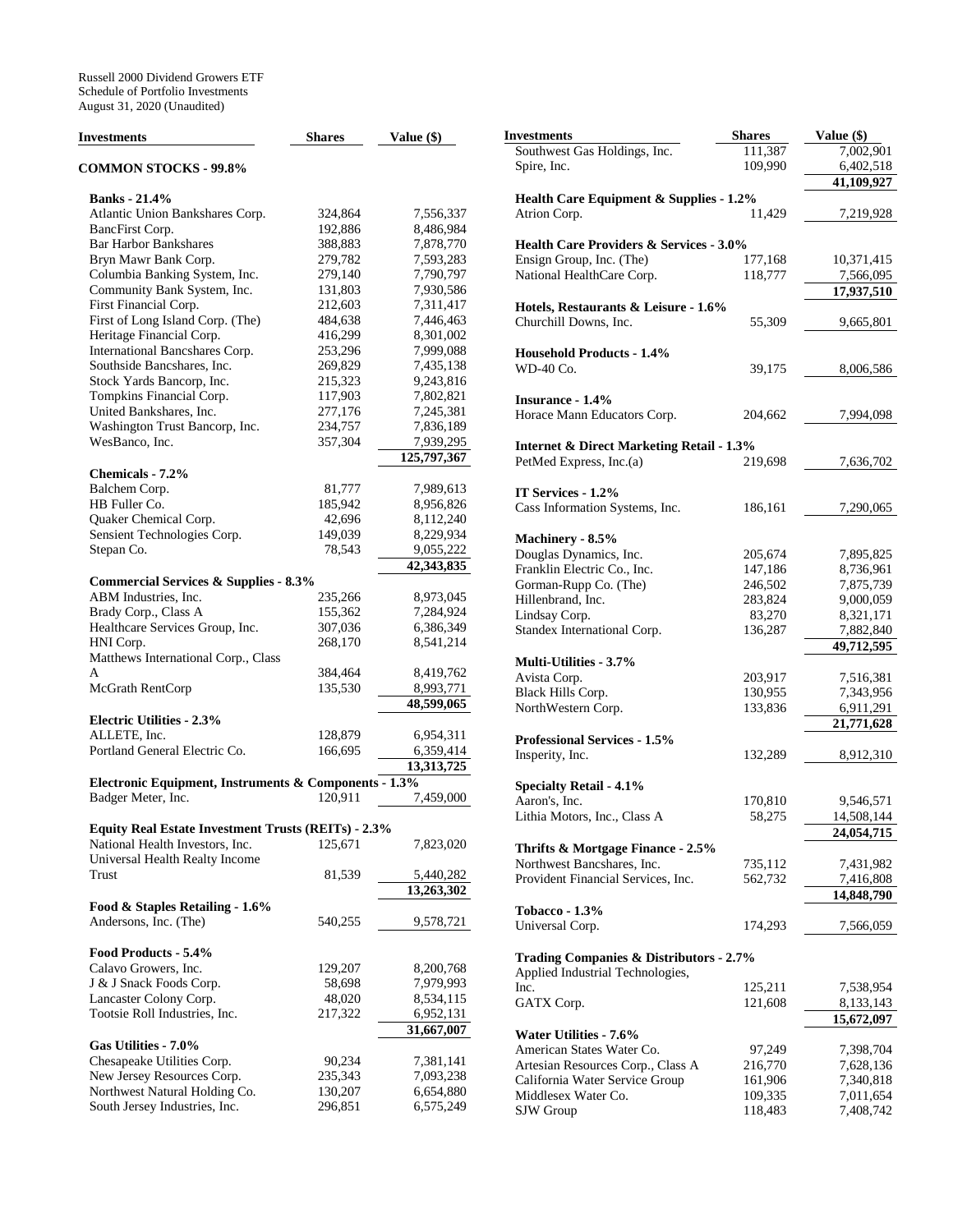Russell 2000 Dividend Growers ETF Schedule of Portfolio Investments August 31, 2020 (Unaudited)

| <b>Investments</b>                                 | <b>Shares</b> | Value (\$)  |
|----------------------------------------------------|---------------|-------------|
| York Water Co. (The)                               | 170.081       | 7.757.394   |
|                                                    |               | 44,545,448  |
| <b>TOTAL COMMON STOCKS</b><br>(Cost \$590,913,804) |               | 585,966,281 |

# **SECURITIES LENDING REINVESTMENTS(b) - 0.4%**

# **INVESTMENT COMPANIES - 0.4%**

| BlackRock Liquidity FedFund, Institutional Class |           |           |
|--------------------------------------------------|-----------|-----------|
| $0.01\%$ (Cost \$2,216,620)                      | 2,216,620 | 2.216.620 |

|                    | <b>Principal</b> |              |
|--------------------|------------------|--------------|
| <b>Investments</b> | Amount (\$)      | Value $(\$)$ |

#### **SHORT-TERM INVESTMENTS - 0.1%**

### **REPURCHASE AGREEMENTS(c) - 0.1%**

Repurchase Agreements with various counterparties, rates 0.06% - 0.07%, dated 8/31/2020, due 9/1/2020, total to be received \$700,070 (Cost \$700,069) 700,069 700,069

| Total Investments - 100.3%                       |             |
|--------------------------------------------------|-------------|
| (Cost \$593.830.493)                             | 588,882,970 |
| Liabilities in excess of other assets $-(0.3\%)$ | (1,496,084) |
| <b>Net Assets - 100.0%</b>                       | 587.386.886 |

- (a) The security or a portion of this security is on loan at August 31, 2020. The total value of securities on loan at August 31, 2020 was \$2,672,175, collateralized in the form of cash with a value of \$2,216,620 that was reinvested in the securities shown in the Securities Lending Reinvestment section of the Schedule of Investments and \$527,664 of collateral in the form of U.S. Government Treasury Securities, interest rates ranging from 0.00% – 3.63%, and maturity dates ranging from October 8, 2020 – May 15, 2048; a total value of \$2,744,284.
- (b) The security was purchased with cash collateral held from securities on loan at August 31, 2020. The total value of securities purchased was \$2,216,620.
- (c) The Fund invests in Repurchase Agreements jointly with other funds in the Trust. See "Repurchase Agreements" in the Notes to Schedules of Portfolio of Investments to view the details of each individual agreement and counterparty as well as a description of the securities subject to repurchase.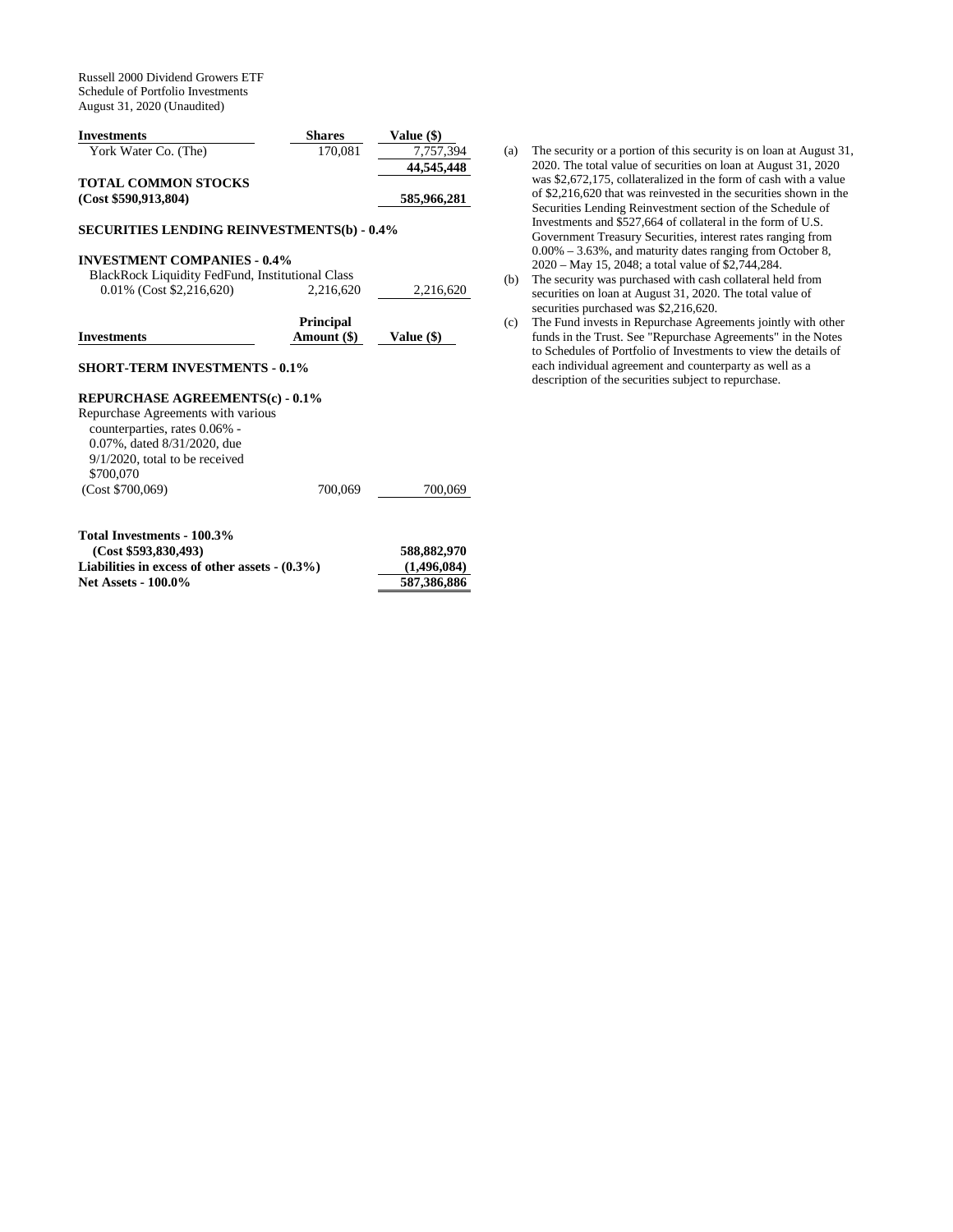Russell U.S. Dividend Growers ETF Schedule of Portfolio Investments August 31, 2020 (Unaudited)

| <b>Investments</b>                                   | <b>Shares</b> | Value (\$)           |
|------------------------------------------------------|---------------|----------------------|
| <b>COMMON STOCKS - 99.7%</b>                         |               |                      |
| <b>Banks</b> - 2.6%                                  |               |                      |
| Commerce Bancshares, Inc.                            | 5,193         | 309,347              |
| United Bankshares, Inc.                              | 11,788        | 308,138              |
|                                                      |               | 617,485              |
| Beverages - 4.4%                                     |               |                      |
| Brown-Forman Corp., Class B                          | 4,849         | 354,802              |
| Coca-Cola Co. (The)                                  | 6,940         | 343,738              |
| PepsiCo, Inc.                                        | 2,453         | 343,567              |
|                                                      |               | 1,042,107            |
| Capital Markets - 4.2%                               |               |                      |
| Eaton Vance Corp.                                    | 8,018         | 328,898              |
| Franklin Resources, Inc.                             | 14,520        | 305,791              |
| S&P Global, Inc.                                     | 999           | 366,054              |
|                                                      |               | 1,000,743            |
| Chemicals - 9.6%                                     |               |                      |
| Air Products and Chemicals, Inc.                     | 1,346         | 393,382              |
| HB Fuller Co.                                        | 7,908         | 380,929              |
| PPG Industries, Inc.                                 | 3,113         | 374,805              |
| RPM International, Inc.                              | 4,312         | 365,528              |
| Sherwin-Williams Co. (The)                           | 578           | 387,867              |
| Stepan Co.                                           | 3,341         | 385,184              |
|                                                      |               | 2,287,695            |
| <b>Commercial Services &amp; Supplies - 6.0%</b>     |               |                      |
| ABM Industries, Inc.                                 | 10,007        | 381,667              |
| Brady Corp., Class A                                 | 6,608         | 309,849              |
| Cintas Corp.                                         | 1,189         | 396,222              |
| MSA Safety, Inc.                                     | 2,811         | 354,046<br>1,441,784 |
| Containers & Packaging - 1.4%                        |               |                      |
| Sonoco Products Co.                                  | 6,360         | 337,271              |
| Distributors - 1.5%                                  |               |                      |
| Genuine Parts Co.                                    | 3,697         | 349,145              |
|                                                      |               |                      |
| <b>Diversified Telecommunication Services - 1.3%</b> |               |                      |
| AT&T, Inc.                                           | 10,374        | 309,249              |
|                                                      |               |                      |
| <b>Electric Utilities - 1.4%</b>                     |               |                      |
| MGE Energy, Inc.                                     | 4,977         | 323,455              |
| <b>Electrical Equipment - 1.5%</b>                   |               |                      |
| Emerson Electric Co.                                 | 5,158         | 358,326              |
|                                                      |               |                      |
| Equity Real Estate Investment Trusts (REITs) - 1.2%  |               |                      |
| Federal Realty Investment Trust                      | 3,498         | 277,181              |
|                                                      |               |                      |
| Food & Staples Retailing - 4.2%                      |               |                      |
| Sysco Corp.                                          | 5,832         | 350,736              |
| Walgreens Boots Alliance, Inc.                       | 7,643         | 290,587              |
| Walmart, Inc.                                        | 2,689         | 373,368              |
| Food Products - 5.7%                                 |               | 1,014,691            |
| Archer-Daniels-Midland Co.                           |               |                      |
|                                                      | 8,024         | 359,154              |
| Hormel Foods Corp.                                   | 6,780         | 345,644              |
| Lancaster Colony Corp.                               | 2,042         | 362,904              |
| Tootsie Roll Industries, Inc.                        | 9,244         | 295,716<br>1,363,418 |
| Gas Utilities - 2.6%                                 |               |                      |
| National Fuel Gas Co.                                | 7,632         | 348,325              |
|                                                      |               |                      |

| Investments                                      | Shares         | Value (\$)                        |
|--------------------------------------------------|----------------|-----------------------------------|
| Northwest Natural Holding Co.                    | 5,538          | 283,047                           |
|                                                  |                | 631,372                           |
| Health Care Equipment & Supplies - 4.5%          |                |                                   |
| <b>Abbott Laboratories</b>                       | 3,555          | 389,166                           |
| Becton Dickinson and Co.                         | 1,370          | 332,595                           |
| Medtronic plc                                    | 3,395          | 364,860                           |
|                                                  |                | 1,086,621                         |
| Hotels, Restaurants & Leisure - 1.5%             |                |                                   |
| McDonald's Corp.                                 | 1,673          | 357,219                           |
|                                                  |                |                                   |
| <b>Household Durables - 1.7%</b>                 |                |                                   |
| Leggett & Platt, Inc.                            | 9,641          | 395,281                           |
|                                                  |                |                                   |
| <b>Household Products - 6.0%</b>                 |                |                                   |
| Clorox Co. (The)                                 | 1,543          | 344,861                           |
| Colgate-Palmolive Co.                            | 4,347          | 344,543                           |
| Kimberly-Clark Corp.                             | 2,328          | 367,265                           |
| Procter & Gamble Co. (The)                       | 2,738          | 378,748                           |
|                                                  |                | 1,435,417                         |
| <b>Industrial Conglomerates - 2.8%</b><br>3M Co. |                |                                   |
| Carlisle Cos., Inc.                              | 2,043<br>2,553 | 333,050<br>334,315                |
|                                                  |                | 667,365                           |
| <b>Insurance - 5.9%</b>                          |                |                                   |
| Aflac, Inc.                                      | 8,635          | 313,623                           |
| Cincinnati Financial Corp.                       | 5,185          | 411,741                           |
| Old Republic International Corp.                 | 19,257         | 310,230                           |
| RLI Corp.                                        | 3,970          | 372,347                           |
|                                                  |                | 1,407,941                         |
| IT Services - 1.2%                               |                |                                   |
| Automatic Data Processing, Inc.                  | 2,153          | 299,461                           |
|                                                  |                |                                   |
| Machinery - 8.9%                                 |                |                                   |
| Dover Corp.                                      | 3,275          | 359,726                           |
| Gorman-Rupp Co. (The)                            | 10,484         | 334,964                           |
| Illinois Tool Works, Inc.                        | 1,919          | 379,098                           |
| Nordson Corp.                                    | 1,704          | 317,779                           |
| Stanley Black & Decker, Inc.<br>Tennant Co.      | 2,414          | 389,378                           |
|                                                  | 5,038          | 334,876<br>$\overline{2,}115,821$ |
| Metals & Mining - 1.5%                           |                |                                   |
| Nucor Corp.                                      | 7,680          | 349,133                           |
|                                                  |                |                                   |
| <b>Multiline Retail - 1.7%</b>                   |                |                                   |
| Target Corp.                                     | 2,708          | 409,477                           |
|                                                  |                |                                   |
| Multi-Utilities - 2.6%                           |                |                                   |
| Black Hills Corp.                                | 5,569          | 312,310                           |
| Consolidated Edison, Inc.                        | 4,198          | 299,485                           |
|                                                  |                | 611,795                           |
| Oil, Gas & Consumable Fuels - 1.1%               |                |                                   |
| Exxon Mobil Corp.                                | 6,708          | 267,917                           |
|                                                  |                |                                   |
| <b>Pharmaceuticals - 1.4%</b>                    |                |                                   |
| Johnson & Johnson                                | 2,226          | 341,491                           |
|                                                  |                |                                   |
| <b>Specialty Retail - 1.7%</b>                   |                |                                   |
| Lowe's Cos., Inc.                                | 2,510          | 413,371                           |
|                                                  |                |                                   |
| <b>Tobacco - 1.3%</b>                            |                |                                   |
| Universal Corp.                                  | 7,413          | 321,798                           |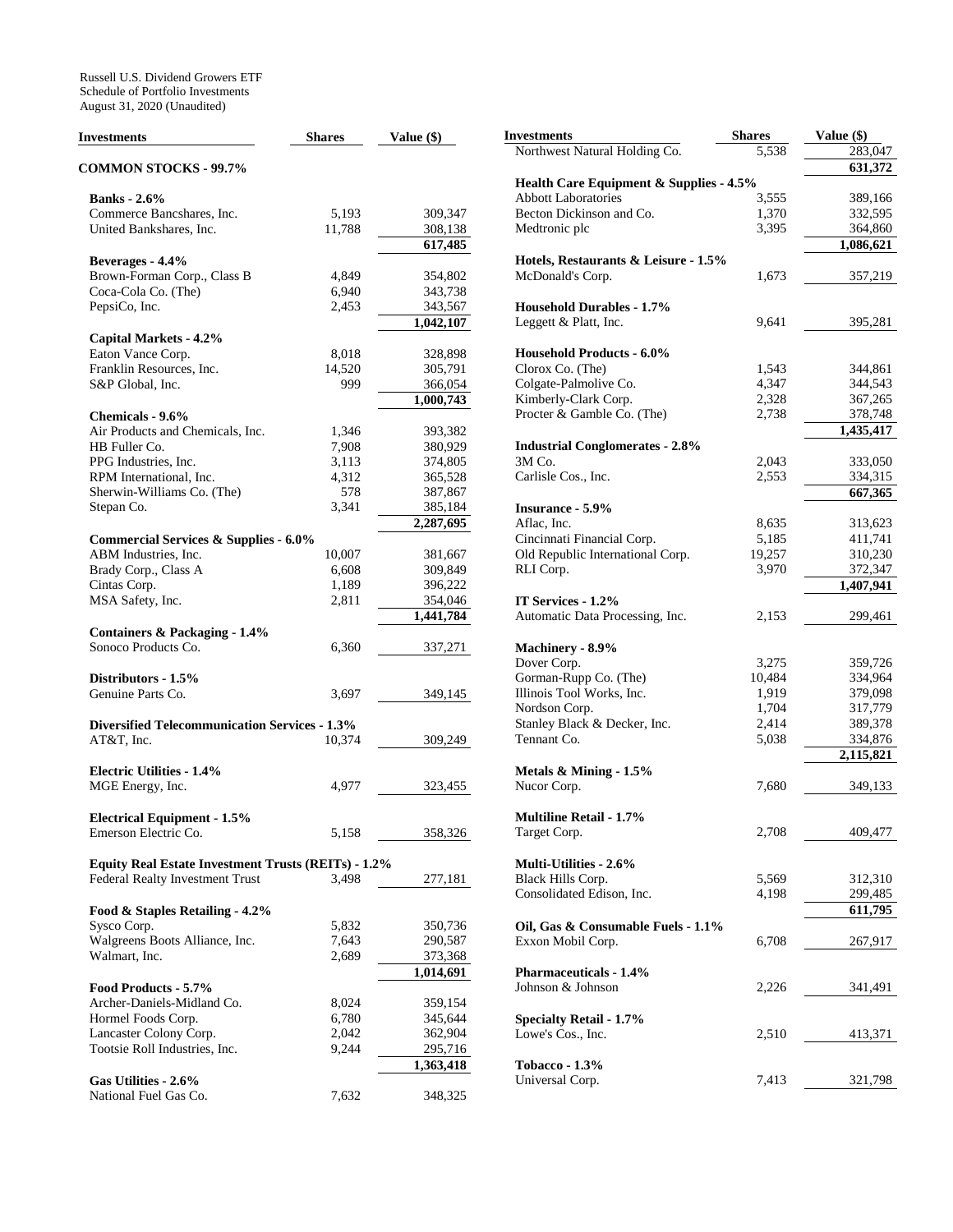Russell U.S. Dividend Growers ETF Schedule of Portfolio Investments August 31, 2020 (Unaudited)

| <b>Investments</b><br><b>Shares</b>                |                  | Value (\$) |  |
|----------------------------------------------------|------------------|------------|--|
| <b>Trading Companies &amp; Distributors - 1.6%</b> |                  |            |  |
| WW Grainger, Inc.                                  | 1,042            | 380,778    |  |
| Water Utilities - 5.2%                             |                  |            |  |
| American States Water Co.                          | 4,137            | 314,743    |  |
| California Water Service Group                     | 6,886            | 312,211    |  |
| Middlesex Water Co.                                | 4,651            | 298,269    |  |
| <b>SJW</b> Group                                   | 5,040            | 315,151    |  |
|                                                    |                  | 1,240,374  |  |
| <b>Wireless Telecommunication Services - 1.5%</b>  |                  |            |  |
| Telephone and Data Systems, Inc.                   | 15,703           | 363,210    |  |
|                                                    |                  |            |  |
| <b>TOTAL COMMON STOCKS</b>                         |                  |            |  |
| (Cost \$24,186,655)                                |                  | 23,818,392 |  |
|                                                    | <b>Principal</b> |            |  |
| <b>Investments</b>                                 | Amount (\$)      | Value (\$) |  |
| <b>SHORT-TERM INVESTMENTS - 0.1%</b>               |                  |            |  |
| <b>REPURCHASE AGREEMENTS(a) - 0.1%</b>             |                  |            |  |
| Repurchase Agreements with various                 |                  |            |  |
| counterparties, rates 0.06% -                      |                  |            |  |
| 0.07%, dated 8/31/2020, due                        |                  |            |  |
| $9/1/2020$ , total to be received                  |                  |            |  |
| \$20,215                                           |                  |            |  |
| (Cost \$20,215)                                    | 20,215           | 20,215     |  |
|                                                    |                  |            |  |
| Total Investments - 99.8%                          |                  |            |  |

| 23,838,607 |
|------------|
| 51,346     |
| 23,889,953 |
|            |

(a) The Fund invests in Repurchase Agreements jointly with other funds in the Trust. See "Repurchase Agreements" in the Notes to Schedules of Portfolio of Investments to view the details of each individual agreement and counterparty as well as a description of the securities subject to repurchase.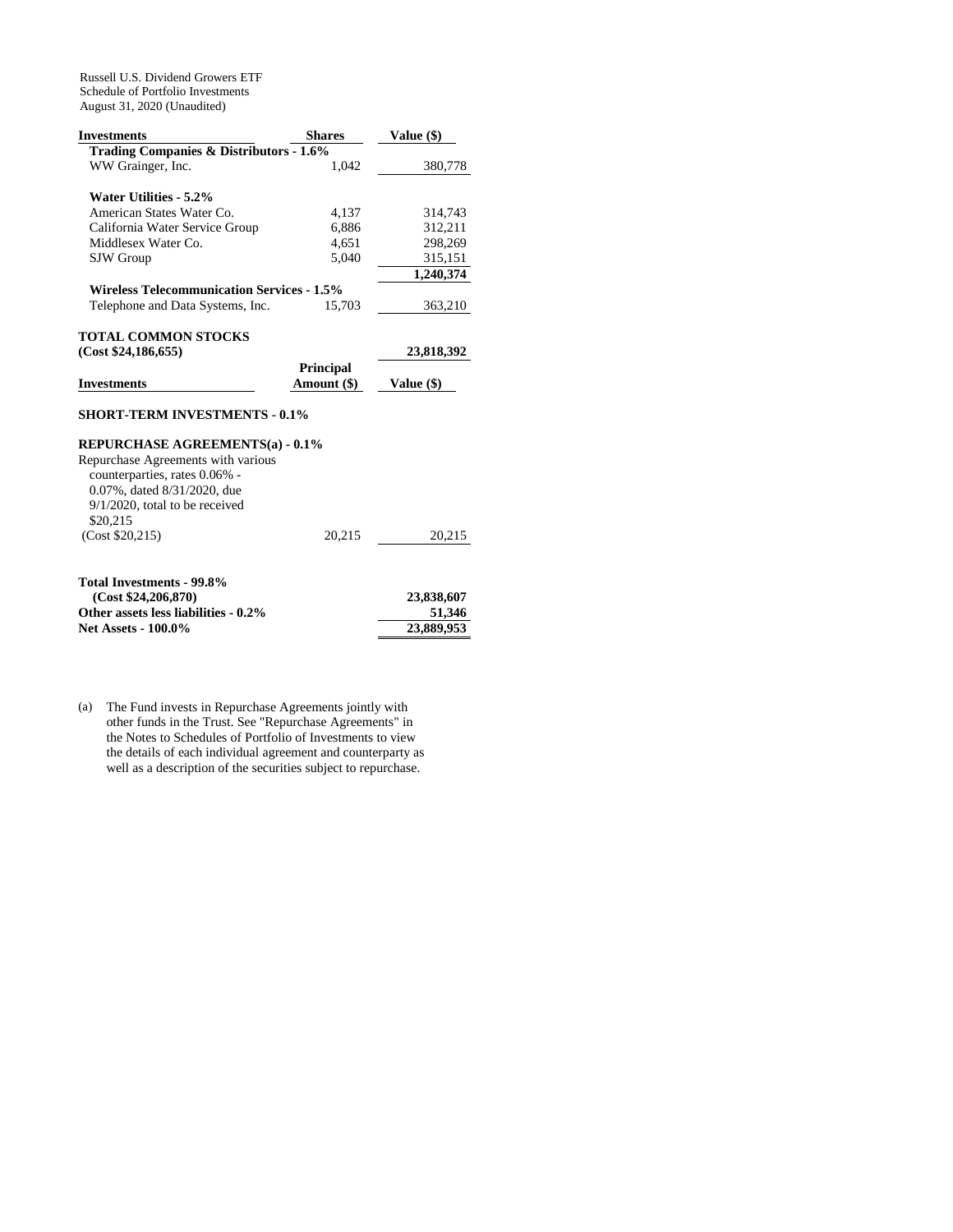|                                | Principal   |            |                                      | Principal   |                      |
|--------------------------------|-------------|------------|--------------------------------------|-------------|----------------------|
| <b>Investments</b>             | Amount (\$) | Value (\$) | <b>Investments</b>                   | Amount (\$) | Value (\$)           |
|                                |             |            | Wells Fargo Bank NA                  |             |                      |
| <b>CORPORATE BONDS - 98.4%</b> |             |            | 3.63%, 10/22/2021                    | 180,000     | 186,469<br>3,561,715 |
| Aerospace & Defense - 4.4%     |             |            | Beverages - 1.4%                     |             |                      |
| Boeing Co. (The)               |             |            | Coca-Cola Co. (The)                  |             |                      |
| 2.70%, 2/1/2027                | 115,000     | 111,675    | 2.95%, 3/25/2025                     | 100,000     | 110,370              |
| 3.20%, 3/1/2029                | 234,000     | 232,206    | 1.45%, 6/1/2027                      | 150,000     | 155,214              |
| 5.15%, $5/1/2030$              | 200,000     | 224,135    | PepsiCo, Inc.                        |             |                      |
| 5.71%, 5/1/2040                | 200,000     | 232,268    | 3.50%, 3/19/2040                     | 250,000     | 294,845              |
| General Dynamics Corp.         |             |            |                                      |             | 560,429              |
| 4.25%, 4/1/2040                | 150,000     | 189,438    | Biotechnology - 3.5%                 |             |                      |
| Lockheed Martin Corp.          |             |            | AbbVie, Inc.                         |             |                      |
| 3.55%, 1/15/2026               | 150,000     | 171,627    | 3.38%, 11/14/2021                    | 130,000     | 134,607              |
| Northrop Grumman Corp.         |             |            | 2.90%, 11/6/2022                     | 150,000     | 157,744              |
| 3.25%, 1/15/2028               | 200,000     | 226,392    |                                      | 200,000     | 222,546              |
| Raytheon Technologies Corp.    |             |            | 3.20%, 5/14/2026<br>4.45%, 5/14/2046 | 140,000     | 169,564              |
| 4.50%, 6/1/2042                | 100,000     | 127,136    | Amgen, Inc.                          |             |                      |
| 4.63%, 11/16/2048              | 150,000     | 197,627    |                                      | 200,000     | 207,303              |
|                                |             | 1,712,504  | 2.65%, 5/11/2022                     |             |                      |
|                                |             |            | 2.20%, 2/21/2027                     | 135,000     | 143,296              |
| Air Freight & Logistics - 0.3% |             |            | Biogen, Inc.                         |             |                      |
| FedEx Corp.                    |             |            | 3.15%, 5/1/2050                      | 150,000     | 152,657              |
| 4.05%, 2/15/2048               | 100,000     | 112,117    | Gilead Sciences, Inc.                |             |                      |
|                                |             |            | 4.75%, $3/1/2046$                    | 150,000     | 200,757              |
| Airlines - 0.4%                |             |            |                                      |             | 1.388.474            |
| Southwest Airlines Co.         |             |            | Capital Markets - 7.3%               |             |                      |
| 4.75%, 5/4/2023                | 156,000     | 166,204    | Bank of New York Mellon Corp. (The)  |             |                      |
|                                |             |            | 1.60%, 4/24/2025                     | 150,000     | 156,501              |
| <b>Automobiles - 1.0%</b>      |             |            | Goldman Sachs Group, Inc. (The)      |             |                      |
| General Motors Co.             |             |            | 3.63%, 1/22/2023                     | 260,000     | 279,117              |
| 4.88%, 10/2/2023               | 200,000     | 218,464    | 4.00%, 3/3/2024                      | 105,000     | 116,350              |
| 6.80%, 10/1/2027               | 150,000     | 183,401    | 3.50%, 11/16/2026                    | 100,000     | 111,565              |
|                                |             | 401,865    | 3.85%, 1/26/2027                     | 250,000     | 284,895              |
| <b>Banks - 9.1%</b>            |             |            | 3.80%, 3/15/2030                     | 150,000     | 174,778              |
| Bank of America Corp.          |             |            | 6.75%, 10/1/2037                     | 200,000     | 291,836              |
| 3.30%, $1/11/2023$             | 115,000     | 122,691    | 5.15%, 5/22/2045                     | 100,000     | 133,042              |
| 4.00%, 4/1/2024                | 100,000     | 111,633    | Intercontinental Exchange, Inc.      |             |                      |
| Series L, 3.95%, 4/21/2025     | 150,000     | 168,514    | 2.65%, 9/15/2040                     | 230,000     | 233,780              |
| 3.25%, 10/21/2027              | 100,000     | 111,349    | <b>Morgan Stanley</b>                |             |                      |
| Citigroup, Inc.                |             |            | 2.75%, 5/19/2022                     | 250,000     | 259,640              |
| 2.70%, 10/27/2022              | 150,000     | 156,917    | 3.13%, 1/23/2023                     | 200,000     | 212,076              |
| 3.20%, 10/21/2026              | 100,000     | 111,435    | 4.10%, 5/22/2023                     | 120,000     | 130,469              |
| JPMorgan Chase & Co.           |             |            | Series F, 3.88%, 4/29/2024           | 100,000     | 111,239              |
| 2.70%, 5/18/2023               | 250,000     | 264.125    | 5.00%, 11/24/2025                    | 100,000     | 117,683              |
| 3.88%, 9/10/2024               | 150,000     | 167,189    | 3.13%, 7/27/2026                     | 100,000     | 111,558              |
| 3.90%, 7/15/2025               | 154,000     | 175,169    | 3.63%, 1/20/2027                     | 25,000      | 28,560               |
| 2.95%, 10/1/2026               | 202,000     | 223,842    | 4.30%, $1/27/2045$                   | 100,000     | 130,376              |
| PNC Bank NA                    |             |            |                                      |             | 2,883,465            |
| 2.70%, 10/22/2029              | 150,000     | 162,624    | Chemicals - 1.2%                     |             |                      |
| <b>Truist Bank</b>             |             |            | DuPont de Nemours, Inc.              |             |                      |
| 1.50%, 3/10/2025               | 150,000     | 155,559    | 4.49%, 11/15/2025                    | 146,000     | 169,930              |
| 2.25%, 3/11/2030               | 150,000     | 155,924    | 4.73%, 11/15/2028                    | 150,000     | 182,202              |
| <b>US</b> Bancorp              |             |            | LYB International Finance III LLC    |             |                      |
| 3.00%, 7/30/2029               | 138,000     | 152,908    | 4.20%, $5/1/2050$                    | 100,000     | 109,629              |
| Wells Fargo & Co.              |             |            |                                      |             | 461,761              |
| 2.63%, 7/22/2022               | 100,000     | 104,034    | <b>Consumer Finance - 2.4%</b>       |             |                      |
| 3.30%, 9/9/2024                | 318,000     | 348,662    | American Express Co.                 |             |                      |
| 3.55%, 9/29/2025               | 168,000     | 188,129    | 3.70%, 11/5/2021                     | 210,000     | 217,984              |
| 3.00%, 4/22/2026               | 200,000     | 219,196    | 3.40%, 2/27/2023                     | 100,000     | 106,965              |
| 3.00%, 10/23/2026              | 250,000     | 275,346    | Capital One Financial Corp.          |             |                      |
|                                |             |            | 3.30%, 10/30/2024                    | 100,000     | 108,855              |
|                                |             |            | 3.80%, $1/31/2028$                   | 100,000     | 111,691              |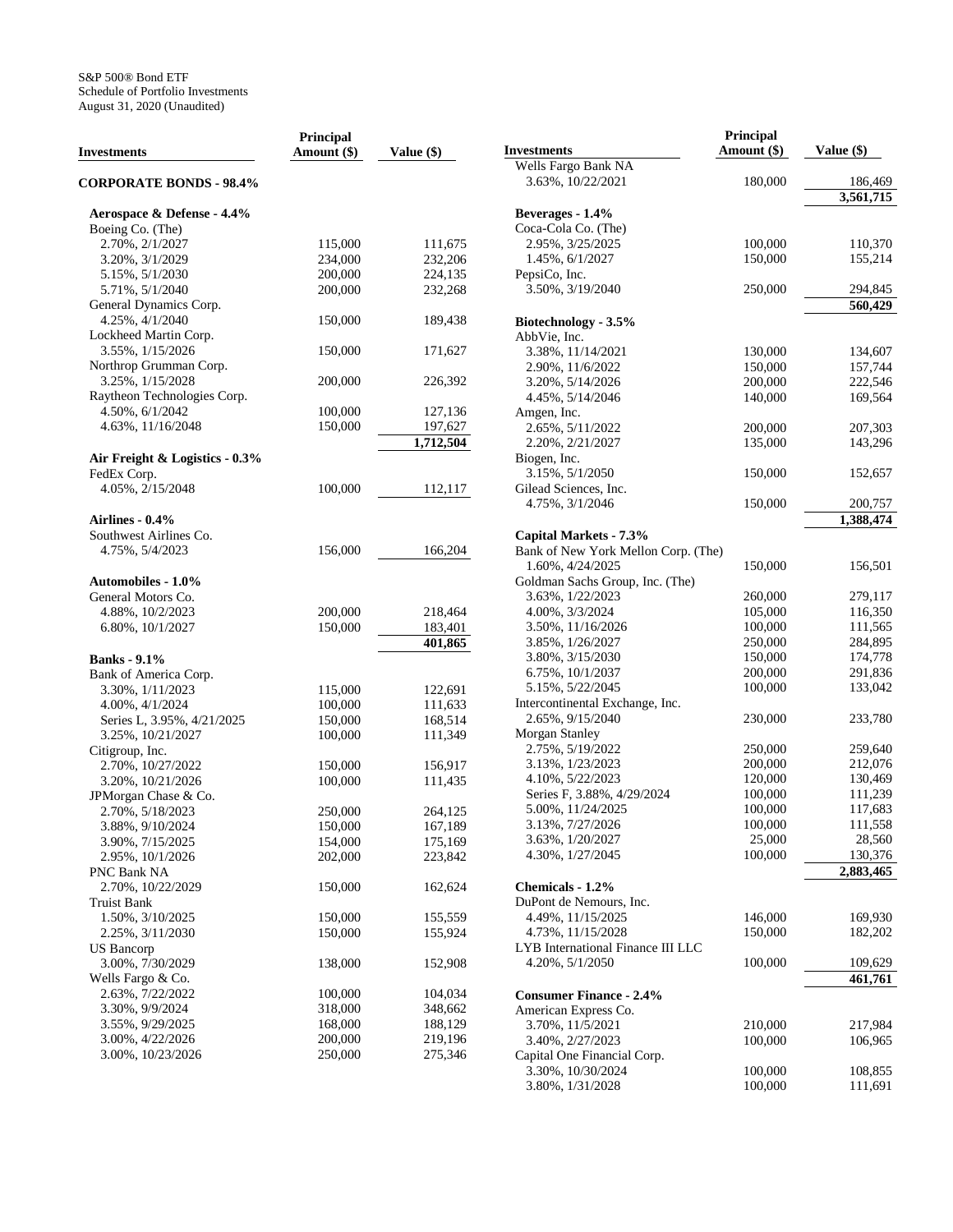|                                                      | Principal     |                    |
|------------------------------------------------------|---------------|--------------------|
| <b>Investments</b>                                   | Amount $(\$)$ | Value (\$)         |
| General Motors Financial Co., Inc.                   |               |                    |
| 3.45%, 1/14/2022                                     |               |                    |
|                                                      | 100,000       | 102,594            |
| 2.75%, 6/20/2025                                     | 232,000       | 239,678            |
| <b>Synchrony Financial</b>                           |               |                    |
| 4.25%, 8/15/2024                                     | 66,000        | 70,881             |
|                                                      |               | 958,648            |
| <b>Diversified Financial Services - 1.2%</b>         |               |                    |
|                                                      |               |                    |
| Berkshire Hathaway, Inc.                             |               |                    |
| 2.75%, 3/15/2023                                     | 100,000       | 105,760            |
| GE Capital International Funding Co. Unlimited Co.   |               |                    |
| 3.37%, 11/15/2025                                    | 150,000       | 159,182            |
| 4.42%, 11/15/2035                                    | 200,000       | 206,617            |
|                                                      |               | 471,559            |
| <b>Diversified Telecommunication Services - 7.8%</b> |               |                    |
| AT&T, Inc.                                           |               |                    |
|                                                      |               |                    |
| 3.00%, 6/30/2022                                     | 150,000       | 156,579            |
| 3.40%, 5/15/2025                                     | 380,000       | 422,866            |
| 5.25%, 3/1/2037                                      | 400,000       | 505,485            |
| 4.80%, 6/15/2044                                     | 150,000       | 181,002            |
| 4.35%, 6/15/2045                                     | 150,000       | 171,991            |
| 4.55%, 3/9/2049                                      | 150,000       | 177,100            |
| 3.50%, 2/1/2061                                      | 150,000       | 149,127            |
|                                                      |               |                    |
| Verizon Communications, Inc.                         |               |                    |
| 3.50%, 11/1/2024                                     | 202,000       | 224,888            |
| 3.00%, 3/22/2027                                     | 260,000       | 290,476            |
| 5.25%, 3/16/2037                                     | 300,000       | 407,525            |
| 4.81%, 3/15/2039                                     | 120,000       | 158,635            |
| 4.86%, 8/21/2046                                     | 150,000       | 202,526            |
| 4.52%, 9/15/2048                                     | 23,000        | 30,246             |
|                                                      |               | 3,078,446          |
| <b>Electric Utilities - 1.4%</b>                     |               |                    |
|                                                      |               |                    |
| Duke Energy Corp.                                    |               |                    |
| 2.65%, 9/1/2026                                      | 100,000       | 109,124            |
| Florida Power & Light Co.                            |               |                    |
| 2.85%, 4/1/2025                                      | 146,000       | 160,321            |
| Southern California Edison Co.                       |               |                    |
| Series C, 4.13%, 3/1/2048                            | 140,000       | 156,437            |
| Southern Co. (The)                                   |               |                    |
| 3.25%, 7/1/2026                                      | 110,000       | 123,429            |
|                                                      |               |                    |
|                                                      |               | 549,311            |
| <b>Energy Equipment &amp; Services - 0.6%</b>        |               |                    |
| Baker Hughes a GE Co. LLC                            |               |                    |
| 3.34%, 12/15/2027                                    | 100,000       | 109,127            |
| Halliburton Co.                                      |               |                    |
| 5.00%, 11/15/2045                                    | 100,000       | 110,033            |
|                                                      |               | 219,160            |
|                                                      |               |                    |
| Entertainment - 1.5%                                 |               |                    |
| Walt Disney Co. (The)                                |               |                    |
| 2.65%, 1/13/2031                                     | 150,000       | 162,541            |
| 2.75%, 9/1/2049                                      | 150,000       | 147,967            |
| 3.80%, 5/13/2060                                     | 250,000       | 293,626            |
|                                                      |               | 604,134            |
|                                                      |               |                    |
| Equity Real Estate Investment Trusts (REITs) - 1.2%  |               |                    |
| American Tower Corp.                                 |               |                    |
| 3.80%, 8/15/2029                                     | 100,000       | 115,677            |
| Equinix, Inc.                                        |               |                    |
| 2.15%, 7/15/2030                                     | 156,000       | 159,959            |
| Simon Property Group LP                              |               |                    |
|                                                      |               |                    |
|                                                      |               |                    |
| 3.80%, 7/15/2050                                     | 170,000       | 176,569<br>452,205 |

|                                                    | Principal   |            |
|----------------------------------------------------|-------------|------------|
| <b>Investments</b>                                 | Amount (\$) | Value (\$) |
| Food & Staples Retailing - 2.5%                    |             |            |
| Costco Wholesale Corp.                             |             |            |
| 1.60%, 4/20/2030                                   | 150,000     | 152,831    |
| Sysco Corp.                                        |             |            |
| 6.60%, 4/1/2050                                    | 120,000     | 166,279    |
| Walgreens Boots Alliance, Inc.                     |             |            |
| 3.45%, 6/1/2026                                    | 130,000     | 142,936    |
| Walmart, Inc.                                      |             |            |
| 3.55%, 6/26/2025                                   | 465,000     | 529,999    |
|                                                    |             | 992,045    |
| Food Products - 0.8%                               |             |            |
| Campbell Soup Co.                                  |             |            |
| 4.15%, 3/15/2028                                   | 100,000     | 116,866    |
| Conagra Brands, Inc.                               |             |            |
| 5.40%, 11/1/2048                                   | 150,000     | 206,886    |
|                                                    |             | 323,752    |
| Health Care Equipment & Supplies - 0.9%            |             |            |
| <b>Abbott Laboratories</b>                         |             |            |
| 4.90%, 11/30/2046                                  | 110,000     | 157,783    |
| Medtronic, Inc.                                    |             |            |
| 4.63%, 3/15/2045                                   | 150,000     | 206,913    |
|                                                    |             | 364,696    |
| <b>Health Care Providers &amp; Services - 5.4%</b> |             |            |
| Anthem, Inc.                                       |             |            |
| 3.65%, 12/1/2027                                   | 120,000     | 137,807    |
| Cigna Corp.                                        |             |            |
| 4.38%, 10/15/2028                                  | 250,000     | 299,465    |
| 3.40%, 3/15/2050                                   | 150,000     | 161,477    |
| CVS Health Corp.                                   |             |            |
| 3.50%, 7/20/2022                                   | 20,000      | 21,081     |
| 3.70%, 3/9/2023                                    | 170,000     | 183,032    |
| 4.10%, 3/25/2025                                   | 160,000     | 182,457    |
| 3.63%, 4/1/2027                                    | 250,000     | 283,586    |
| 3.75%, 4/1/2030                                    | 300,000     | 346,780    |
| 5.05%, 3/25/2048                                   | 50,000      | 65,200     |
| 4.25%, 4/1/2050<br>UnitedHealth Group, Inc.        | 150,000     | 179,088    |
| 3.88%, 12/15/2028                                  | 100,000     | 119,490    |
| 3.88%, 8/15/2059                                   | 115,000     | 144,020    |
|                                                    |             | 2,123,483  |
| Hotels, Restaurants & Leisure - 1.7%               |             |            |
| Las Vegas Sands Corp.                              |             |            |
| 3.90%, 8/8/2029                                    | 150,000     | 151,730    |
| Marriott International, Inc.                       |             |            |
| Series GG, 3.50%,                                  |             |            |
| 10/15/2032                                         | 150,000     | 151,053    |
| McDonald's Corp.                                   |             |            |
| 3.30%, 7/1/2025                                    | 190,000     | 212,453    |
| Starbucks Corp.                                    |             |            |
| 2.25%, 3/12/2030                                   | 150,000     | 155,137    |
|                                                    |             | 670,373    |
| <b>Household Products - 0.5%</b>                   |             |            |
| Procter & Gamble Co. (The)                         |             |            |
| 3.55%, 3/25/2040                                   | 150,000     | 183,726    |
|                                                    |             |            |
| <b>Industrial Conglomerates - 1.1%</b>             |             |            |
| General Electric Co.                               |             |            |
| 6.88%, 1/10/2039                                   | 150,000     | 191,157    |
| 4.35%, 5/1/2050                                    | 150,000     | 152,272    |
|                                                    |             |            |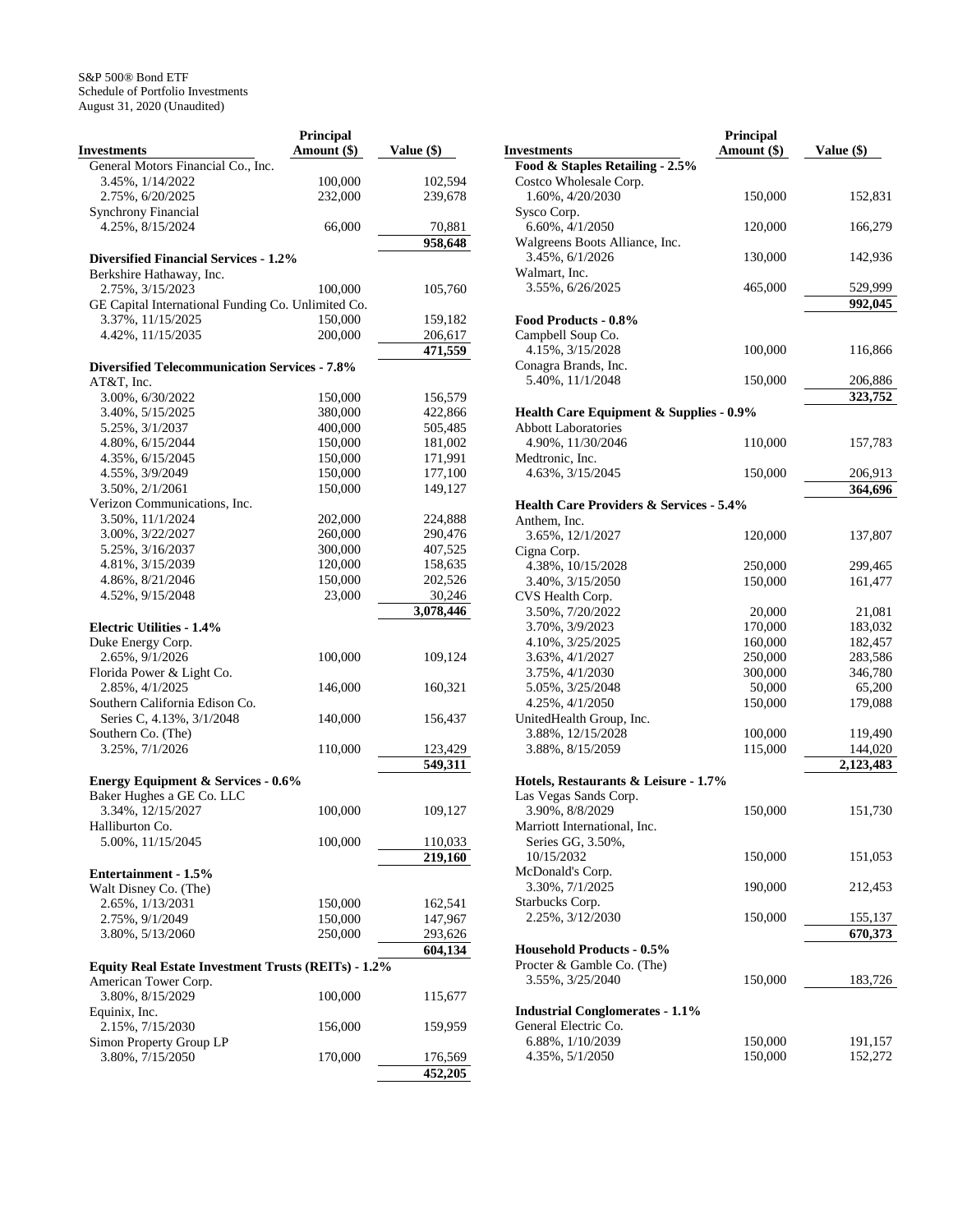|                                                      | <b>Principal</b> |            |
|------------------------------------------------------|------------------|------------|
| <b>Investments</b>                                   | Amount (\$)      | Value (\$) |
| Honeywell International, Inc.                        |                  |            |
| 1.85%, 11/1/2021                                     | 100,000          | 101,665    |
|                                                      |                  | 445,094    |
| <b>Insurance - 1.7%</b>                              |                  |            |
| American International Group, Inc.                   |                  |            |
| 4.75%, 4/1/2048                                      | 150,000          | 183,572    |
| Berkshire Hathaway Finance Corp.                     |                  |            |
| 4.25%, 1/15/2049                                     | 240,000          | 312,067    |
| Prudential Financial, Inc.                           |                  |            |
| 3.70%, 3/13/2051                                     | 150,000          | 169,081    |
|                                                      |                  | 664,720    |
| <b>Interactive Media &amp; Services - 0.8%</b>       |                  |            |
| Alphabet, Inc.                                       |                  |            |
| 2.00%, 8/15/2026                                     | 150,000          | 161,195    |
| 0.80%, 8/15/2027                                     | 150,000          | 149,958    |
|                                                      |                  | 311,153    |
|                                                      |                  |            |
| <b>Internet &amp; Direct Marketing Retail - 1.4%</b> |                  |            |
| Amazon.com, Inc.                                     |                  |            |
| 0.40%, 6/3/2023                                      | 250,000          | 250,902    |
| 3.88%, 8/22/2037                                     | 150,000          | 187,546    |
| Booking Holdings, Inc.                               |                  |            |
| 4.63%, 4/13/2030                                     | 100,000          | 120,834    |
|                                                      |                  | 559,282    |
| IT Services - 4.5%                                   |                  |            |
| Fiserv, Inc.                                         |                  |            |
| 4.40%, 7/1/2049                                      | 150,000          | 188,597    |
| International Business Machines Corp.                |                  |            |
| 3.50%, 5/15/2029                                     | 250,000          | 290,171    |
| 4.25%, 5/15/2049                                     | 135,000          | 171,526    |
| Mastercard, Inc.                                     |                  |            |
| 2.95%, 6/1/2029                                      | 300,000          | 339,885    |
| PayPal Holdings, Inc.                                |                  |            |
| 2.40%, 10/1/2024                                     | 150,000          | 160,066    |
| 1.65%, 6/1/2025                                      | 124,000          | 129,038    |
| Visa, Inc.                                           |                  |            |
| 3.15%, 12/14/2025                                    | 150,000          | 168,641    |
| 2.70%, 4/15/2040                                     | 150,000          | 162,025    |
| 2.00%, 8/15/2050                                     | 150,000          | 140,995    |
|                                                      |                  | 1,750,944  |
| Life Sciences Tools & Services - 0.4%                |                  |            |
| Thermo Fisher Scientific, Inc.                       |                  |            |
| 3.00%, 4/15/2023                                     | 150,000          | 159,290    |
|                                                      |                  |            |
| Machinery - 0.4%                                     |                  |            |
| Caterpillar, Inc.                                    |                  |            |
| 3.25%, 4/9/2050                                      | 120,000          | 135,956    |
|                                                      |                  |            |
| <b>Media - 4.5%</b>                                  |                  |            |
| Comcast Corp.                                        |                  |            |
| 3.00%, 2/1/2024                                      | 300,000          | 324,329    |
| 3.95%, 10/15/2025                                    | 118,000          | 136,085    |
| 3.15%, 2/15/2028                                     | 100,000          | 113,397    |
| 3.75%, 4/1/2040                                      | 150,000          | 177,670    |
| 4.00%, 3/1/2048                                      | 100,000          | 121,243    |
| 4.70%, 10/15/2048                                    | 220,000          | 295,893    |
| 2.65%, 8/15/2062                                     | 150,000          | 144,912    |
| Discovery Communications LLC                         |                  |            |
| 4.13%, 5/15/2029                                     | 155,000          | 177,345    |
| ViacomCBS, Inc.                                      |                  |            |
| 4.20%, 5/19/2032                                     | 160,000          | 182,149    |
|                                                      |                  |            |

|                                                 | Principal   |            |
|-------------------------------------------------|-------------|------------|
| <b>Investments</b>                              | Amount (\$) | Value (\$) |
| 4.38%, 3/15/2043                                | 100,000     | 106,617    |
|                                                 |             | 1,779,640  |
| <b>Multiline Retail - 0.7%</b>                  |             |            |
| Dollar Tree, Inc.                               |             |            |
| 3.70%, 5/15/2023                                | 100,000     | 107,786    |
| Target Corp.                                    |             |            |
| 2.65%, 9/15/2030                                | 150,000     | 166,878    |
|                                                 |             | 274,664    |
| Oil, Gas & Consumable Fuels - 4.6%              |             |            |
| Chevron Corp.                                   |             |            |
| 3.19%, 6/24/2023                                | 100,000     | 107,143    |
| 2.24%, 5/11/2030                                | 60,000      | 64,072     |
| Chevron USA, Inc.                               |             |            |
| 2.34%, 8/12/2050                                | 180,000     | 171,625    |
| ConocoPhillips                                  |             |            |
| 6.50%, 2/1/2039                                 | 100,000     | 151,456    |
| Exxon Mobil Corp.                               |             |            |
| 3.04%, 3/1/2026                                 | 248,000     | 276,271    |
| 4.33%, 3/19/2050                                | 150,000     | 192,322    |
| Kinder Morgan, Inc.                             |             |            |
| 4.30%, 3/1/2028                                 | 100,000     | 115,858    |
| 5.20%, 3/1/2048                                 | 100,000     | 122,759    |
| Marathon Petroleum Corp.                        |             |            |
| 4.70%, 5/1/2025                                 | 250,000     | 285,171    |
| Phillips 66                                     |             |            |
| 4.88%, 11/15/2044                               | 100,000     | 121,867    |
|                                                 |             |            |
| Williams Cos., Inc. (The)                       |             |            |
| 3.75%, 6/15/2027                                | 174,000     | 192,244    |
| 5.10%, 9/15/2045                                | 10,000      | 11,695     |
|                                                 |             | 1,812,483  |
| <b>Pharmaceuticals - 3.4%</b>                   |             |            |
| Bristol-Myers Squibb Co.                        |             |            |
| 4.25%, 10/26/2049                               | 188,000     | 250,186    |
| Eli Lilly and Co.                               |             |            |
| 3.38%, 3/15/2029                                | 200,000     | 233,046    |
| Johnson & Johnson                               |             |            |
| 3.70%, 3/1/2046                                 | 100,000     | 124,375    |
| 2.45%, 9/1/2060                                 | 160,000     | 157,403    |
| Merck & Co., Inc.                               |             |            |
| 2.75%, 2/10/2025                                | 120,000     | 130,951    |
| Mylan NV                                        |             |            |
| 3.95%, 6/15/2026                                | 20,000      | 22,652     |
| 5.25%, 6/15/2046                                | 130,000     | 163,124    |
| Pfizer, Inc.                                    |             |            |
| 2.55%, 5/28/2040                                | 250,000     | 262,368    |
|                                                 |             | 1,344,105  |
| Road & Rail - 0.3%                              |             |            |
| Union Pacific Corp.                             |             |            |
| 3.95%, 9/10/2028                                | 100,000     | 118,953    |
|                                                 |             |            |
| Semiconductors & Semiconductor Equipment - 4.3% |             |            |
| Broadcom Corp.                                  |             |            |
| 3.50%, 1/15/2028                                | 160,000     | 173,213    |
| Broadcom, Inc.                                  |             |            |
| 5.00%, 4/15/2030                                | 230,000     | 273,850    |
| Intel Corp.                                     |             |            |
| 3.10%, 2/15/2060                                | 194,000     | 207,786    |
| 4.95%, 3/25/2060                                | 210,000     | 302,542    |
|                                                 |             |            |
| Lam Research Corp.                              |             |            |
| 2.88%, 6/15/2050                                | 194,000     | 205,078    |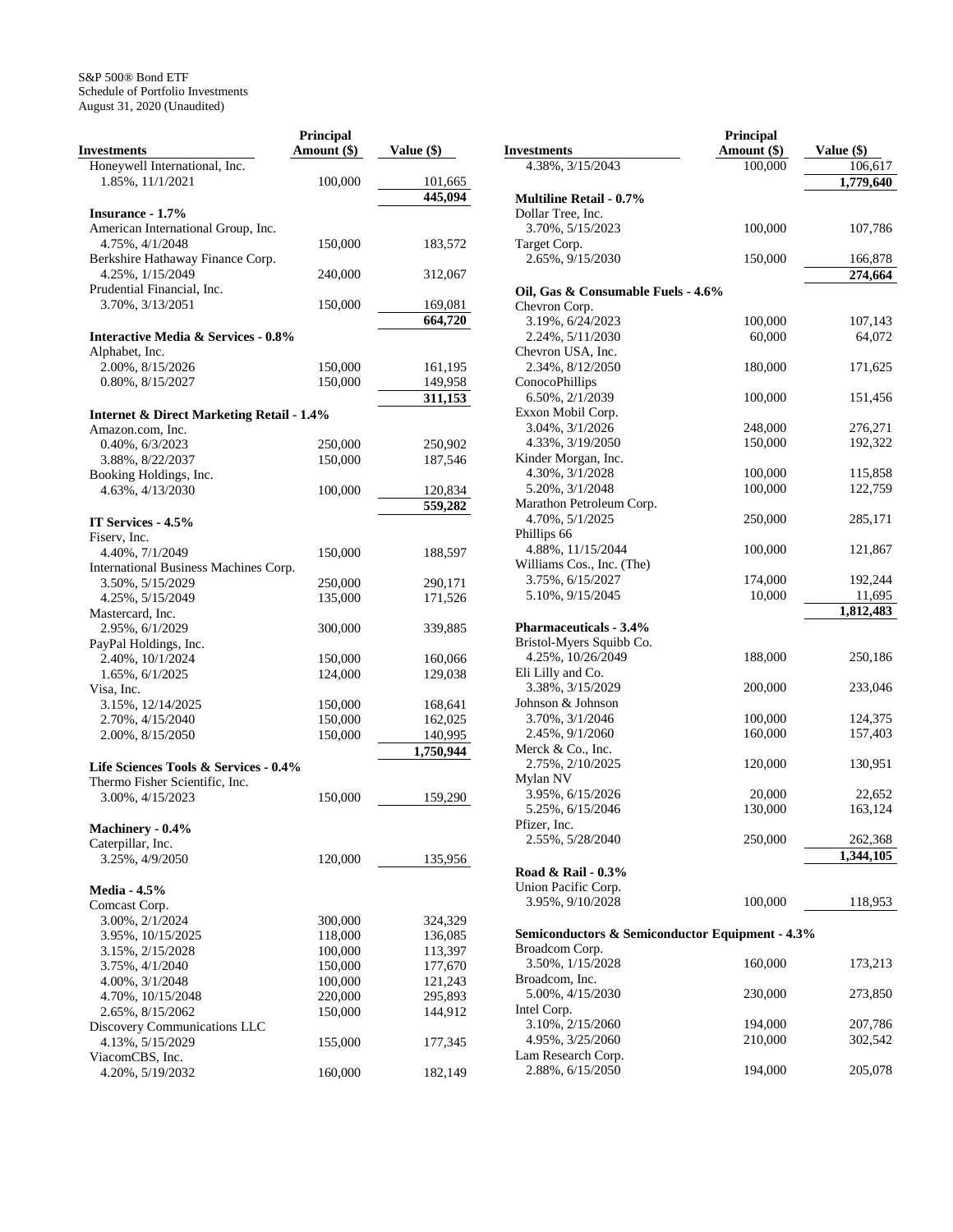|                                                   | Principal     |            |
|---------------------------------------------------|---------------|------------|
| <b>Investments</b>                                | Amount $(\$)$ | Value (\$) |
| Micron Technology, Inc.                           |               |            |
| 4.66%, 2/15/2030                                  | 100,000       | 116,572    |
| NVIDIA Corp.                                      |               |            |
| 2.85%, 4/1/2030                                   | 200,000       | 222,975    |
| OUALCOMM, Inc.                                    |               |            |
| 3.25%, 5/20/2027                                  | 150,000       | 169,476    |
|                                                   |               | 1,671,492  |
| Software - 5.9%                                   |               |            |
| Microsoft Corp.                                   |               |            |
| 2.38%, 2/12/2022                                  | 392,000       | 403,708    |
| 3.50%, 2/12/2035                                  | 188,000       | 231,997    |
| 4.25%, 2/6/2047                                   | 150,000       | 202,351    |
| 2.68%, 6/1/2060                                   | 196,000       | 206,169    |
| Oracle Corp.                                      |               |            |
| 2.40%, 9/15/2023                                  | 248,000       | 262,058    |
| 2.65%, 7/15/2026                                  | 148,000       | 162,339    |
| 2.95%, 4/1/2030                                   | 150,000       | 167,827    |
| 3.80%, 11/15/2037                                 | 268,000       | 310,677    |
| 3.60%, 4/1/2040                                   | 150,000       | 169,766    |
| 3.60%, 4/1/2050                                   | 200,000       | 222,398    |
|                                                   |               | 2,339,290  |
|                                                   |               |            |
| <b>Specialty Retail - 1.6%</b>                    |               |            |
| Home Depot, Inc. (The)<br>2.63%, 6/1/2022         |               |            |
|                                                   | 160,000       | 166,344    |
| Lowe's Cos., Inc.                                 |               |            |
| 2.50%, 4/15/2026                                  | 184,000       | 200,118    |
| 4.05%, 5/3/2047                                   | 100,000       | 119,453    |
| TJX Cos., Inc. (The)                              |               |            |
| 3.75%, 4/15/2027                                  | 106,000       | 121,984    |
|                                                   |               | 607,899    |
| Technology Hardware, Storage & Peripherals - 4.1% |               |            |
| Apple, Inc.                                       |               |            |
| 2.40%, 5/3/2023                                   | 150,000       | 158,352    |
| 3.00%, 2/9/2024                                   | 150,000       | 162,081    |
| 3.25%, 2/23/2026                                  | 150,000       | 169,564    |
| 3.35%, 2/9/2027                                   | 100,000       | 114,549    |
| 2.90%, 9/12/2027                                  | 100,000       | 112,536    |
| 3.45%, 2/9/2045                                   | 100,000       | 116,944    |
| 4.65%, 2/23/2046                                  | 250,000       | 343,755    |
| 3.75%, 11/13/2047                                 | 100,000       | 121,385    |
| Hewlett Packard Enterprise Co.                    |               |            |
| 4.90%, 10/15/2025(a)                              | 20,000        | 23,121     |
| 6.35%, $10/15/2045(a)$                            | 100,000       | 129,007    |
| HP, Inc.                                          |               |            |
| $6.00\%$ , $9/15/2041$                            | 136,000       | 167,233    |
|                                                   |               | 1,618,527  |
| Textiles, Apparel & Luxury Goods - 0.4%           |               |            |
| NIKE, Inc.                                        |               |            |
| 3.25%, 3/27/2040                                  | 150,000       | 169,043    |
|                                                   |               |            |
| <b>Tobacco - 1.8%</b>                             |               |            |
| Altria Group, Inc.                                |               |            |
| 4.00%, 1/31/2024                                  | 300,000       |            |
| 2.35%, 5/6/2025                                   |               | 331,698    |
|                                                   | 230,000       | 244,234    |
| Philip Morris International, Inc.                 |               |            |
| 4.25%, 11/10/2044                                 | 100,000       | 122,230    |
|                                                   |               | 698,162    |
| <b>TOTAL CORPORATE BONDS</b>                      |               |            |
| (Cost \$36,449,528)                               |               | 38,700,769 |

| <b>Investments</b>                                           | <b>Principal</b><br>Amount (\$) | Value (\$) |
|--------------------------------------------------------------|---------------------------------|------------|
| <b>SHORT-TERM INVESTMENTS - 0.6%</b>                         |                                 |            |
| <b>REPURCHASE AGREEMENTS(b) - 0.6%</b>                       |                                 |            |
| Repurchase Agreements with various                           |                                 |            |
| counterparties, rates 0.06% -<br>0.07%, dated 8/31/2020, due |                                 |            |
| $9/1/2020$ , total to be received                            |                                 |            |
| \$255,317                                                    |                                 |            |
| (Cost \$255,317)                                             | 255,317                         | 255,317    |
| Total Investments - 99.0%                                    |                                 |            |
| (Cost \$36,704,845)                                          |                                 | 38,956,086 |
| Other assets less liabilities - 1.0%                         |                                 | 402,416    |
| <b>Net Assets - 100.0%</b>                                   |                                 | 39,358,502 |

(a) Step bond. Interest rate is a fixed rate for an initial period that either resets at a specific date or may reset in the future at a contingent upon predetermined trigger. The interest rate shown was the current rate as of August 31, 2020.

(b) The Fund invests in Repurchase Agreements jointly with other funds in the Trust. See "Repurchase Agreements" in the Notes to Schedules of Portfolio of Investments to view the details of each individual agreement and counterparty as well as a description of the securities subject to repurchase.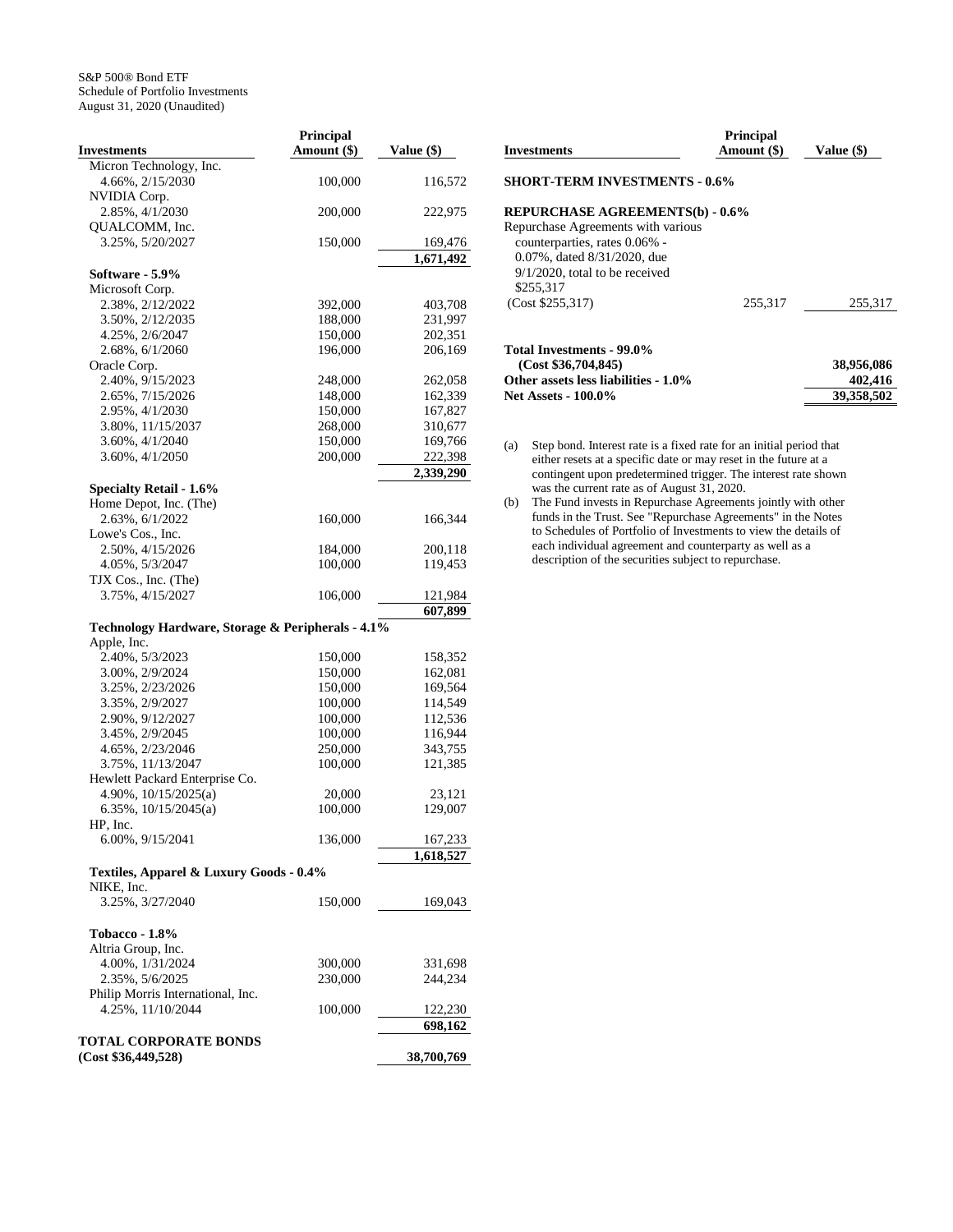S&P 500® Dividend Aristocrats ETF Schedule of Portfolio Investments August 31, 2020 (Unaudited)

| <b>Investments</b>                                   | <b>Shares</b> | Value (\$)                | <b>Investments</b>                           |
|------------------------------------------------------|---------------|---------------------------|----------------------------------------------|
|                                                      |               |                           | Walmart, Inc.                                |
| <b>COMMON STOCKS - 99.7%</b>                         |               |                           | Food Products - 4.7%                         |
| Aerospace & Defense - 2.9%                           |               |                           | Archer-Daniels-Midland C                     |
| General Dynamics Corp.                               | 617,817       | 92,270,969                | Hormel Foods Corp.                           |
| Raytheon Technologies Corp.                          | 1,494,534     | 91,166,574                | McCormick & Co., Inc. (N                     |
|                                                      |               | 183,437,543               | Voting)                                      |
| Air Freight & Logistics - 1.6%                       |               |                           |                                              |
| Expeditors International of                          |               |                           | Gas Utilities - 1.4%                         |
| Washington, Inc.                                     | 1,156,822     | 102,251,496               | Atmos Energy Corp.                           |
|                                                      |               |                           |                                              |
| <b>Banks</b> - 1.3%                                  |               |                           | <b>Health Care Equipment</b>                 |
| People's United Financial, Inc.                      | 7,730,481     | 81,788,489                | <b>Abbott Laboratories</b>                   |
|                                                      |               |                           | Becton Dickinson and Co.                     |
| Beverages - 4.7%                                     |               |                           | Medtronic plc                                |
| Brown-Forman Corp., Class B                          | 1,364,202     | 99,818,661                |                                              |
| Coca-Cola Co. (The)                                  | 1,913,089     | 94,755,298                | <b>Health Care Providers &amp;</b>           |
| PepsiCo, Inc.                                        | 681,802       | 95,493,188<br>290,067,147 | Cardinal Health, Inc.                        |
|                                                      |               |                           |                                              |
| Biotechnology - 1.5%<br>AbbVie, Inc.                 |               |                           | Hotels, Restaurants & Lo<br>McDonald's Corp. |
|                                                      | 955,262       | 91,485,442                |                                              |
| <b>Building Products - 3.1%</b>                      |               |                           | <b>Household Durables - 1.7</b>              |
| A O Smith Corp.                                      | 1,807,945     | 88,535,067                | Leggett & Platt, Inc.                        |
| Carrier Global Corp.                                 | 3,490,060     | 104,178,291               |                                              |
|                                                      |               | 192,713,358               | <b>Household Products - 6.3</b>              |
| Capital Markets - 4.6%                               |               |                           | Clorox Co. (The)                             |
| Franklin Resources, Inc.                             | 4,503,192     | 94,837,223                | Colgate-Palmolive Co.                        |
| S&P Global, Inc.                                     | 265,071       | 97,127,316                | Kimberly-Clark Corp.                         |
| T. Rowe Price Group, Inc.                            | 692,434       | 96,393,737                | Procter & Gamble Co. (Th                     |
|                                                      |               | 288,358,276               |                                              |
| Chemicals - 9.2%                                     |               |                           | <b>Industrial Conglomerate</b>               |
| Air Products and Chemicals, Inc.                     | 318,212       | 93,000,639                | 3M Co.                                       |
| Albemarle Corp.                                      | 1,065,782     | 96,996,820                | Roper Technologies, Inc.                     |
| Ecolab, Inc.                                         | 441,613       | 87,033,090                |                                              |
| Linde plc                                            | 380,080       | 94,921,179                | Insurance - 4.3%                             |
| PPG Industries, Inc.                                 | 839,054       | 101,022,102               | Aflac, Inc.                                  |
| Sherwin-Williams Co. (The)                           | 149,619       | 100,401,830               | Chubb Ltd.                                   |
|                                                      |               | 573,375,660               | Cincinnati Financial Corp.                   |
| <b>Commercial Services &amp; Supplies - 1.6%</b>     |               |                           |                                              |
| Cintas Corp.                                         | 306,562       | 102,158,721               | IT Services - 1.4%                           |
|                                                      |               |                           | Automatic Data Processing                    |
| Containers & Packaging - 1.5%                        |               |                           |                                              |
| Amcor plc                                            | 8,694,072     | 96,156,436                | Machinerv - 9.4%                             |
|                                                      |               |                           | Caterpillar, Inc.                            |
| Distributors - 1.6%                                  |               |                           | Dover Corp.                                  |
| Genuine Parts Co.                                    | 1,046,548     | 98,835,993                | Illinois Tool Works, Inc.                    |
|                                                      |               |                           | Otis Worldwide Corp.                         |
| <b>Diversified Telecommunication Services - 1.5%</b> |               |                           | Pentair plc<br>Stanley Black & Decker, I     |
| AT&T, Inc.                                           | 3,137,158     | 93,518,680                |                                              |
| <b>Electrical Equipment - 1.6%</b>                   |               |                           | Metals & Mining - 1.6%                       |
| Emerson Electric Co.                                 | 1,464,105     | 101,711,374               | Nucor Corp.                                  |
|                                                      |               |                           |                                              |
| Equity Real Estate Investment Trusts (REITs) - 4.7%  |               |                           | <b>Multiline Retail - 1.8%</b>               |
| Essex Property Trust, Inc.                           | 433,239       | 93,800,576                | Target Corp.                                 |
| Federal Realty Investment Trust                      | 1,270,937     | 100,709,048               |                                              |
| Realty Income Corp.                                  | 1,615,566     | 100,213,559               | Multi-Utilities - 1.4%                       |
|                                                      |               | 294,723,183               | Consolidated Edison, Inc.                    |
| Food & Staples Retailing - 4.6%                      |               |                           |                                              |
| Sysco Corp.                                          | 1,688,493     | 101,545,969               | Oil, Gas & Consumable 1                      |
| Walgreens Boots Alliance, Inc.                       | 2,289,947     | 87,063,785                | Chevron Corp.                                |

| Investments                                        | <b>Shares</b> | Value (\$)   |
|----------------------------------------------------|---------------|--------------|
| Walmart, Inc.                                      | 706,841       | 98,144,873   |
|                                                    |               | 286,754,627  |
| Food Products - 4.7%                               |               |              |
| Archer-Daniels-Midland Co.                         | 2,203,988     | 98,650,503   |
| Hormel Foods Corp.                                 | 1,845,349     | 94,075,892   |
| McCormick & Co., Inc. (Non-                        |               |              |
| Voting)                                            | 479,359       | 98,843,826   |
|                                                    |               | 291,570,221  |
| Gas Utilities - 1.4%                               |               |              |
| Atmos Energy Corp.                                 | 900,640       | 89,901,885   |
|                                                    |               |              |
| Health Care Equipment & Supplies - 4.6%            |               |              |
| <b>Abbott Laboratories</b>                         | 937,503       | 102,628,453  |
| Becton Dickinson and Co.                           | 341,191       | 82,830,939   |
| Medtronic plc                                      | 962,801       | 103,472,224  |
|                                                    |               | 288,931,616  |
| <b>Health Care Providers &amp; Services - 1.3%</b> |               |              |
| Cardinal Health, Inc.                              | 1,641,870     | 83, 341, 321 |
|                                                    |               |              |
| Hotels, Restaurants & Leisure - 1.6%               |               |              |
| McDonald's Corp.                                   | 466,819       | 99,675,193   |
|                                                    |               |              |
| <b>Household Durables - 1.7%</b>                   |               |              |
| Leggett & Platt, Inc.                              | 2,581,849     | 105,855,809  |
|                                                    |               |              |
| <b>Household Products - 6.3%</b>                   |               |              |
| Clorox Co. (The)                                   | 408,588       | 91,319,418   |
| Colgate-Palmolive Co.                              | 1,248,196     | 98,932,015   |
| Kimberly-Clark Corp.                               | 629,606       | 99,326,643   |
| Procter & Gamble Co. (The)                         | 736,467       | 101,875,480  |
|                                                    |               | 391,453,556  |
| <b>Industrial Conglomerates - 3.0%</b>             |               |              |
| 3M Co.                                             | 580,368       | 94,611,591   |
| Roper Technologies, Inc.                           | 223,385       | 95,427,838   |
|                                                    |               | 190,039,429  |
| Insurance - 4.3%                                   |               |              |
| Aflac, Inc.                                        | 2,522,863     | 91,630,384   |
| Chubb Ltd.                                         | 687,610       | 85,951,250   |
| Cincinnati Financial Corp.                         | 1,114,569     | 88,507,924   |
|                                                    |               | 266,089,558  |
| IT Services - 1.4%                                 |               |              |
| Automatic Data Processing, Inc.                    | 637,875       | 88,722,034   |
|                                                    |               |              |
| Machinery - 9.4%                                   |               |              |
| Caterpillar, Inc.                                  | 674,267       | 95,954,937   |
| Dover Corp.                                        | 879,211       | 96,572,536   |
| Illinois Tool Works, Inc.                          | 502,008       | 99,171,680   |
| Otis Worldwide Corp.                               | 1,595,830     | 100,377,707  |
| Pentair plc                                        | 2,188,901     | 98,806,991   |
| Stanley Black & Decker, Inc.                       | 606,669       | 97,855,710   |
|                                                    |               | 588,739,561  |
| Metals $\&$ Mining - 1.6%                          |               |              |
| Nucor Corp.                                        | 2,164,897     | 98,416,217   |
|                                                    |               |              |
| <b>Multiline Retail - 1.8%</b>                     |               |              |
| Target Corp.                                       | 749,867       | 113,387,388  |
|                                                    |               |              |
| <b>Multi-Utilities - 1.4%</b>                      |               |              |
| Consolidated Edison, Inc.                          | 1,227,387     | 87,561,788   |
|                                                    |               |              |
| Oil, Gas & Consumable Fuels - 2.8%                 |               |              |
| Chevron Corp.                                      | 1,029,246     | 86,384,617   |
|                                                    |               |              |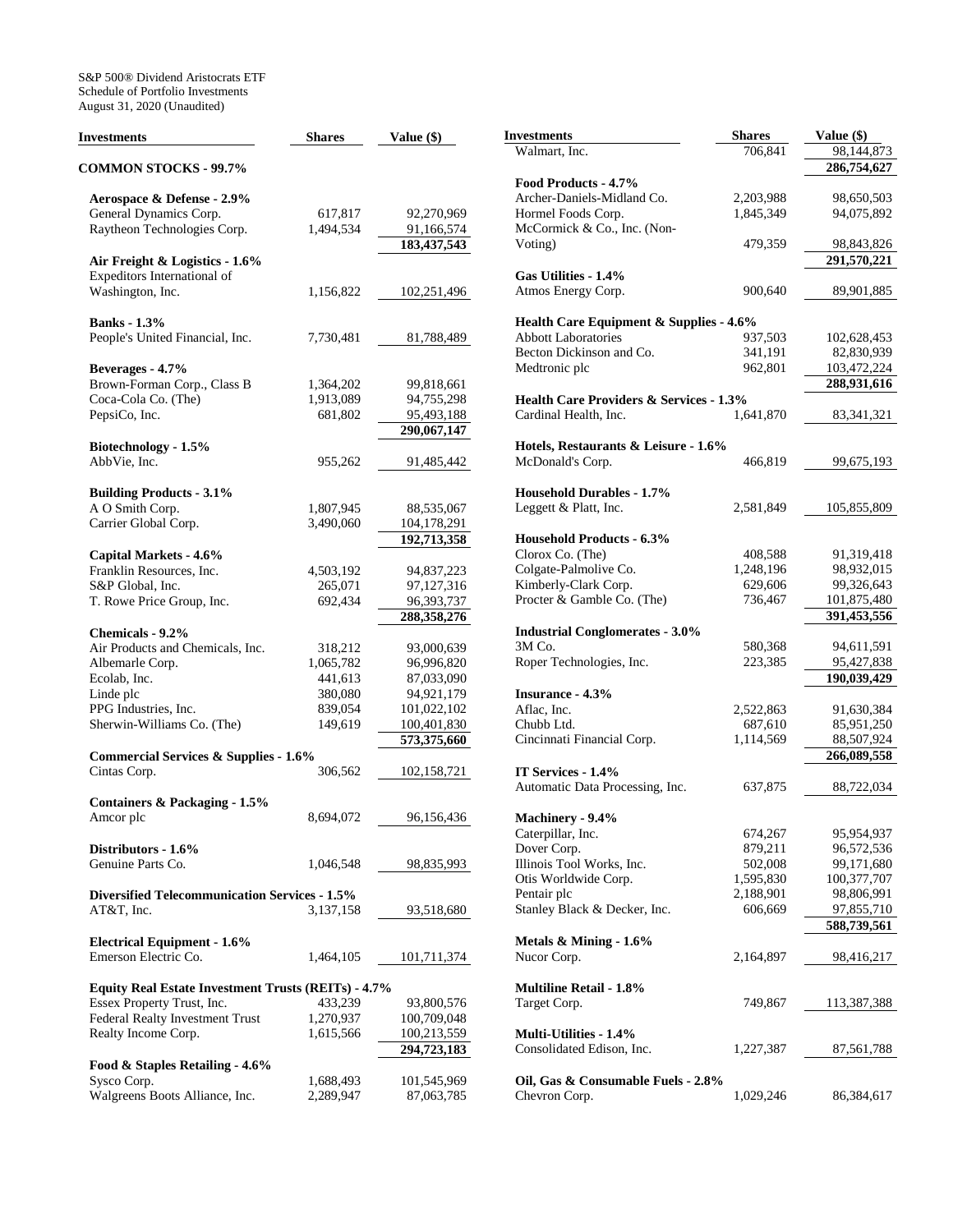S&P 500® Dividend Aristocrats ETF Schedule of Portfolio Investments August 31, 2020 (Unaudited)

| <b>Shares</b>                           | Value (\$)                    |
|-----------------------------------------|-------------------------------|
| 2,135,985                               | 85,311,241                    |
|                                         | 171,695,858                   |
|                                         |                               |
| 626.285                                 | 96,078,382                    |
|                                         |                               |
| 630,933                                 | 103,908,356                   |
| Textiles, Apparel & Luxury Goods - 1.6% | 101,825,447                   |
|                                         |                               |
| Trading Companies & Distributors - 1.6% |                               |
| 271,732                                 | 99,299,025                    |
|                                         |                               |
|                                         | 6,233,829,069                 |
| Amount (\$)                             | Value (\$)                    |
|                                         | 1.548.676<br><b>Principal</b> |

# **SHORT-TERM INVESTMENTS - 0.1%**

### **REPURCHASE AGREEMENTS(a) - 0.1%**

| Repurchase Agreements with various |           |           |
|------------------------------------|-----------|-----------|
| counterparties, rates 0.06% -      |           |           |
| 0.07%, dated 8/31/2020, due        |           |           |
| $9/1/2020$ , total to be received  |           |           |
| \$3,419,272                        |           |           |
| (Cost \$3,419,267)                 | 3.419.267 | 3.419.267 |
|                                    |           |           |

| Total Investments - 99.8%            |               |
|--------------------------------------|---------------|
| (Cost \$5,717,346,485)               | 6,237,248,336 |
| Other assets less liabilities - 0.2% | 12,525,242    |
| <b>Net Assets - 100.0%</b>           | 6,249,773,578 |

(a) The Fund invests in Repurchase Agreements jointly with other funds in the Trust. See "Repurchase Agreements" in the Notes to Schedules of Portfolio of Investments to view the details of each individual agreement and counterparty as well as a description of the securities subject to repurchase.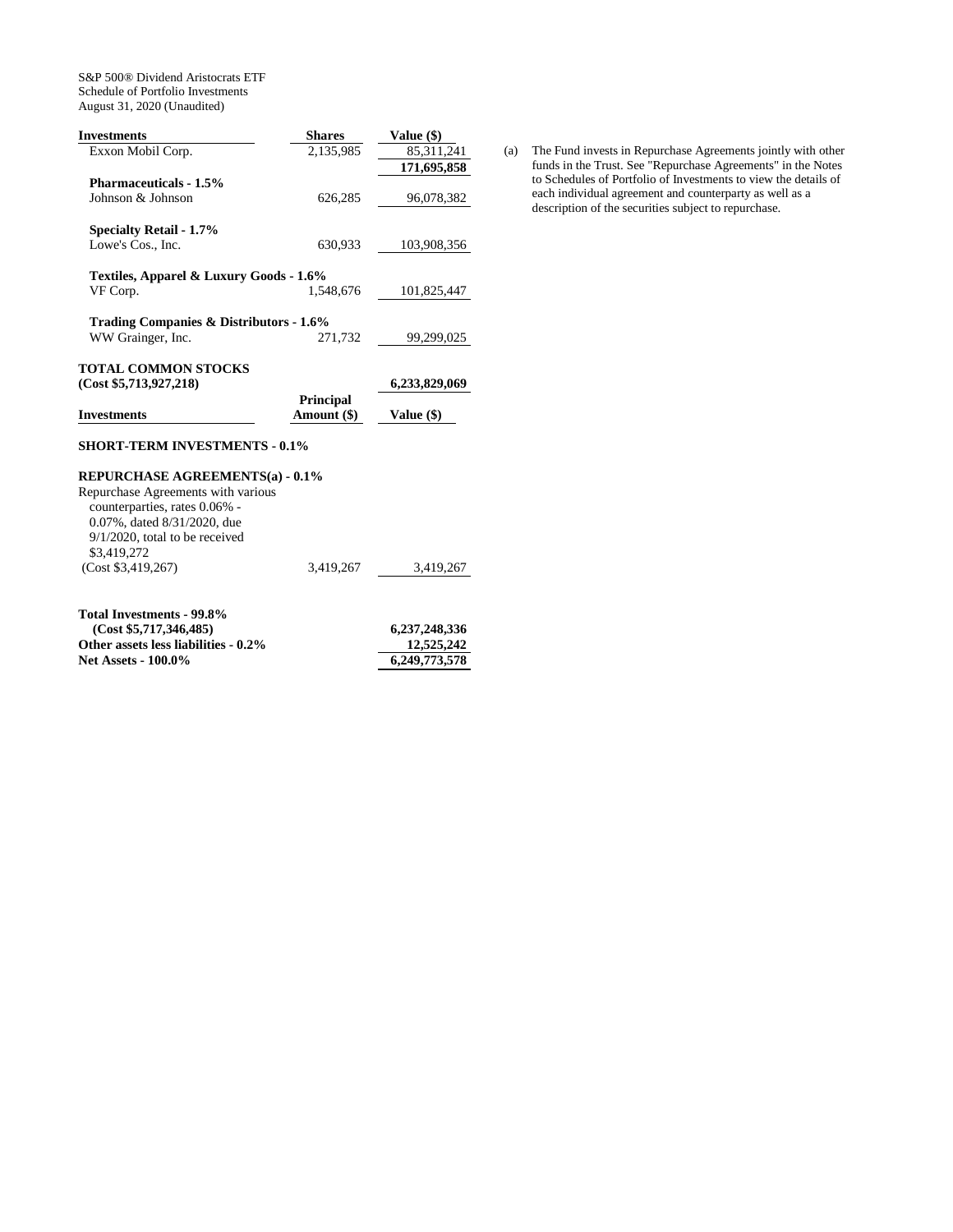| <b>Investments</b>                                 | <b>Shares</b> | Value (\$) |
|----------------------------------------------------|---------------|------------|
| <b>COMMON STOCKS - 99.6%</b>                       |               |            |
| Aerospace & Defense - 1.6%                         |               |            |
| Boeing Co. (The)                                   | 339           | 58,247     |
| General Dynamics Corp.                             | 147           | 21,955     |
| Howmet Aerospace, Inc.                             | 243           | 4,257      |
| Huntington Ingalls Industries, Inc.                | 26            | 3,940      |
| L3Harris Technologies, Inc.                        | 136           | 24,581     |
| Lockheed Martin Corp.                              | 155           | 60,490     |
| Northrop Grumman Corp.                             | 98            | 33,576     |
| Raytheon Technologies Corp.                        | 928           | 56,608     |
| Teledyne Technologies, Inc.*                       | 23            | 7,213      |
| Textron, Inc.                                      | 144           | 5,678      |
| TransDigm Group, Inc.                              | 32            | 15,989     |
|                                                    |               | 292,534    |
| Air Freight & Logistics - 0.7%                     |               |            |
| CH Robinson Worldwide, Inc.                        | 84            | 8,257      |
| Expeditors International of                        |               |            |
| Washington, Inc.                                   | 106           | 9,369      |
| FedEx Corp.                                        | 153           | 33,636     |
| United Parcel Service, Inc., Class B               | 444           | 72,647     |
|                                                    |               | 123,909    |
| Airlines - 0.2%                                    |               |            |
|                                                    | 78            |            |
| Alaska Air Group, Inc.                             |               | 3,038      |
| American Airlines Group, Inc.(a)                   | 315           | 4,111      |
| Delta Air Lines, Inc.                              | 359           | 11,075     |
| Southwest Airlines Co.                             | 339           | 12,740     |
| United Airlines Holdings, Inc.*                    | 159           | 5,724      |
|                                                    |               | 36,688     |
| <b>Auto Components - 0.1%</b>                      |               |            |
| Aptiv plc                                          | 170           | 14,640     |
| BorgWarner, Inc.                                   | 130           | 5,277      |
|                                                    |               | 19,917     |
| <b>Automobiles - 0.2%</b>                          |               |            |
| Ford Motor Co.*                                    | 2,465         | 16,811     |
| General Motors Co.                                 | 795           | 23,556     |
|                                                    |               | 40,367     |
| <b>Banks</b> - 3.4%                                |               |            |
| Bank of America Corp.                              | 4,928         | 126,847    |
| Citigroup, Inc.                                    | 1,314         | 67,172     |
| Citizens Financial Group, Inc.                     | 270           | 6,985      |
| Comerica, Inc.                                     | 87            | 3,439      |
| Fifth Third Bancorp                                | 450           | 9,297      |
| First Republic Bank                                | 107           | 12,081     |
| Huntington Bancshares, Inc.                        | 641           | 6,032      |
| JPMorgan Chase & Co.                               | 1,923         | 192,665    |
| KeyCorp                                            | 616           | 7,589      |
| M&T Bank Corp.                                     | 82            | 8,467      |
| People's United Financial, Inc.                    | 269           | 2,846      |
| PNC Financial Services Group, Inc.                 |               |            |
| (The)                                              | 269           | 29,913     |
| Regions Financial Corp.                            | 603           | 6,971      |
| SVB Financial Group*                               | 33            | 8,428      |
| Truist Financial Corp.                             | 851           | 33,027     |
| US Bancorp                                         | 865           | 31,486     |
| Wells Fargo & Co.                                  | 2,356         | 56,897     |
| Zions Bancorp NA                                   | 104           | 3,345      |
|                                                    |               | 613,487    |
|                                                    |               |            |
| Beverages - 1.7%                                   |               | 8,414      |
| Brown-Forman Corp., Class B<br>Coca-Cola Co. (The) | 115           | 120,804    |
|                                                    | 2,439         |            |
| Constellation Brands, Inc., Class A                | 105           | 19,370     |

| Investments                                         | <b>Shares</b> | Value (\$)       |
|-----------------------------------------------------|---------------|------------------|
| Molson Coors Beverage Co., Class                    |               |                  |
| В                                                   | 119           | 4,479            |
| Monster Beverage Corp.*                             | 236           | 19,791           |
| PepsiCo, Inc.                                       | 876           | 122,693          |
|                                                     |               | 295,551          |
| Biotechnology - 2.2%                                |               |                  |
| AbbVie, Inc.<br>Alexion Pharmaceuticals, Inc.*      | 1,113         | 106,592          |
| Amgen, Inc.                                         | 139<br>371    | 15,876<br>93,982 |
| Biogen, Inc.*                                       | 104           | 29,914           |
| Gilead Sciences, Inc.                               | 791           | 52,799           |
| Incyte Corp.*                                       | 114           | 10,984           |
| Regeneron Pharmaceuticals, Inc.*                    | 63            | 39,056           |
| Vertex Pharmaceuticals, Inc.*                       | 164           | 45,776           |
|                                                     |               | 394,979          |
| <b>Building Products - 0.5%</b>                     |               |                  |
| A O Smith Corp.                                     | 85            | 4,163            |
| Allegion plc                                        | 59            | 6,100            |
| Carrier Global Corp.                                | 514           | 15,343           |
| Fortune Brands Home & Security,                     |               |                  |
| Inc.                                                | 88            | 7,399            |
| Johnson Controls International plc                  | 469           | 19,102           |
| Masco Corp.<br>Trane Technologies plc               | 167<br>152    | 9,736<br>17,995  |
|                                                     |               | 79,838           |
| Capital Markets - 2.6%                              |               |                  |
| Ameriprise Financial, Inc.                          | 78            | 12,230           |
| Bank of New York Mellon Corp.                       |               |                  |
| (The)                                               | 508           | 18,786           |
| BlackRock, Inc.                                     | 98            | 58,231           |
| Cboe Global Markets, Inc.                           | 69            | 6,333            |
| Charles Schwab Corp. (The)                          | 723           | 25,688           |
| CME Group, Inc.                                     | 226           | 39,747           |
| E*TRADE Financial Corp.                             | 139           | 7,520            |
| Franklin Resources, Inc.                            | 176           | 3,706            |
| Goldman Sachs Group, Inc. (The)                     | 196           | 40,154           |
| Intercontinental Exchange, Inc.<br>Invesco Ltd.     | 345<br>238    | 36,649<br>2,428  |
| MarketAxess Holdings, Inc.                          | 24            | 11,663           |
| Moody's Corp.                                       | 102           | 30,053           |
| Morgan Stanley                                      | 756           | 39,509           |
| MSCI, Inc.                                          | 54            | 20,157           |
| Nasdaq, Inc.                                        | 73            | 9,813            |
| Northern Trust Corp.                                | 130           | 10,646           |
| Raymond James Financial, Inc.                       | 78            | 5,906            |
| S&P Global, Inc.                                    | 153           | 56,062           |
| State Street Corp.                                  | 223           | 15,184           |
| T. Rowe Price Group, Inc.                           | 144           | 20,046           |
|                                                     |               | 470,511          |
| <b>Chemicals - 1.8%</b>                             |               |                  |
| Air Products and Chemicals, Inc.<br>Albemarle Corp. | 139<br>67     | 40,624<br>6,098  |
| Celanese Corp.                                      | 75            | 7,586            |
| CF Industries Holdings, Inc.                        | 134           | 4,373            |
| Corteva, Inc.                                       | 473           | 13,504           |
| Dow, Inc.                                           | 467           | 21,071           |
| DuPont de Nemours, Inc.                             | 463           | 25,817           |
| Eastman Chemical Co.                                | 85            | 6,214            |
| Ecolab, Inc.                                        | 155           | 30,547           |
| FMC Corp.                                           | 83            | 8,869            |
| International Flavors & Fragrances,                 |               |                  |
| Inc.                                                | 67            | 8,294            |
| Linde plc                                           | 332           | 82,914           |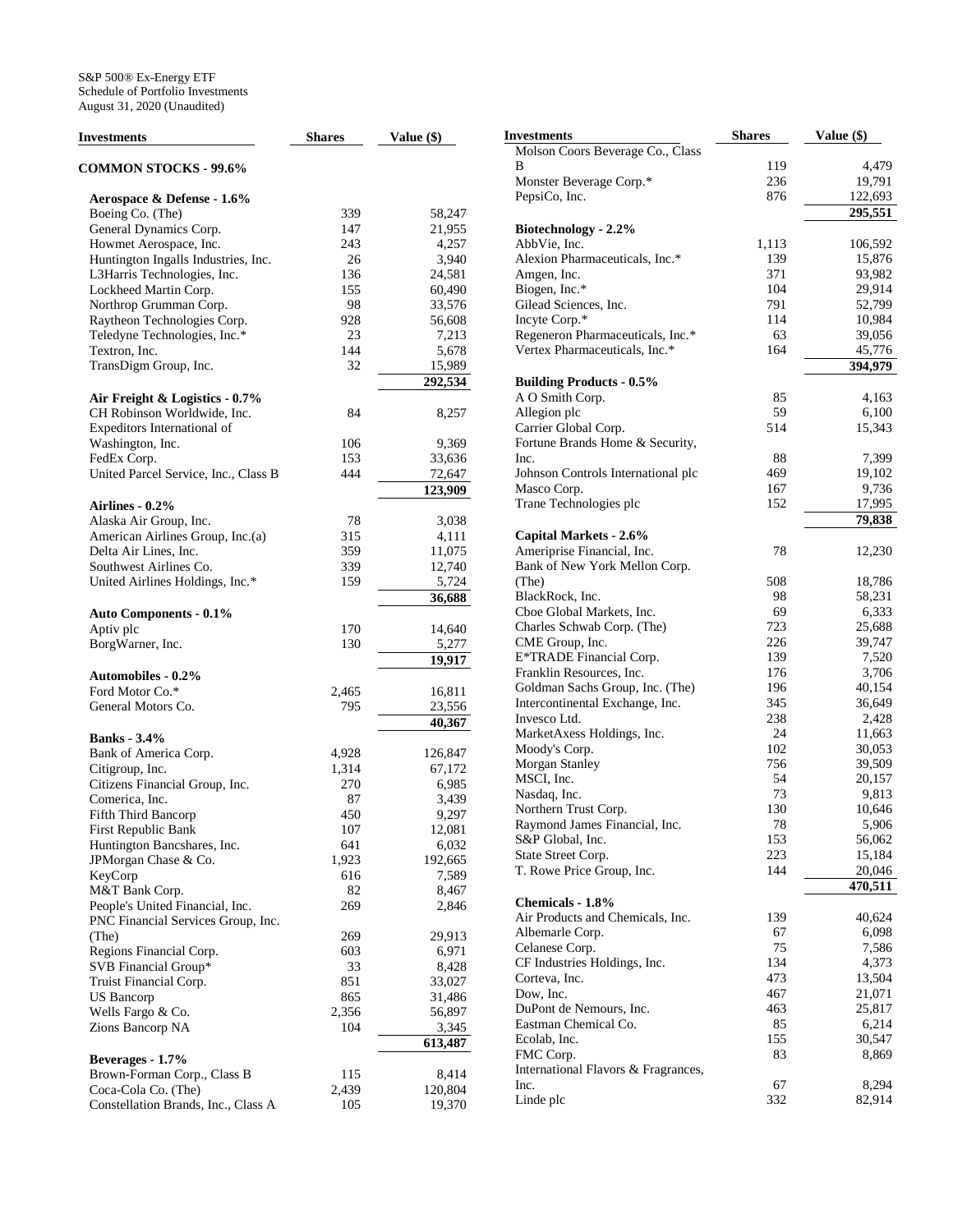| <b>Investments</b>                                   | <b>Shares</b> | Value (\$) |
|------------------------------------------------------|---------------|------------|
| LyondellBasell Industries NV,                        |               |            |
| Class A                                              | 162           | 10,608     |
| Mosaic Co. (The)                                     | 221           | 4,029      |
| PPG Industries, Inc.                                 | 150           | 18,060     |
| Sherwin-Williams Co. (The)                           | 51            | 34,224     |
|                                                      |               | 322,832    |
| <b>Commercial Services &amp; Supplies - 0.4%</b>     |               |            |
| Cintas Corp.                                         | 54            | 17,995     |
| Copart, Inc.*                                        | 130           | 13,432     |
| Republic Services, Inc.                              | 132           | 12,239     |
| Rollins, Inc.                                        | 89            | 4,907      |
| Waste Management, Inc.                               | 246           | 28,044     |
|                                                      |               | 76,617     |
| <b>Communications Equipment - 0.8%</b>               |               |            |
| Arista Networks, Inc.*                               | 35            | 7,821      |
| Cisco Systems, Inc.                                  | 2,677         | 113,023    |
| F5 Networks, Inc.*                                   | 38            | 5,029      |
| Juniper Networks, Inc.                               | 209           | 5,225      |
| Motorola Solutions, Inc.                             | 106           | 16,403     |
|                                                      |               | 147,501    |
| <b>Construction &amp; Engineering - 0.1%</b>         |               |            |
| Jacobs Engineering Group, Inc.                       | 81            | 7,312      |
| Quanta Services, Inc.                                | 86            | 4,407      |
|                                                      |               | 11,719     |
| <b>Construction Materials - 0.1%</b>                 |               |            |
| Martin Marietta Materials, Inc.                      | 39            | 7,912      |
| Vulcan Materials Co.                                 | 83            | 9,960      |
|                                                      |               | 17,872     |
| <b>Consumer Finance - 0.5%</b>                       |               |            |
| American Express Co.                                 | 416           | 42,261     |
| Capital One Financial Corp.                          | 288           | 19,881     |
| <b>Discover Financial Services</b>                   | 194           | 10,298     |
| <b>Synchrony Financial</b>                           | 340           | 8,435      |
|                                                      |               | 80,875     |
| Containers & Packaging - 0.3%                        |               |            |
| Amcor plc                                            | 994           | 10,993     |
| Avery Dennison Corp.                                 | 53            | 6,116      |
| Ball Corp.                                           | 205           | 16,476     |
| International Paper Co.                              | 247           | 8,959      |
| Packaging Corp. of America                           | 59            | 5,973      |
| Sealed Air Corp.                                     | 99            | 3,891      |
| Westrock Co.                                         | 164           | 4,974      |
|                                                      |               | 57,382     |
| Distributors - 0.1%                                  |               |            |
| Genuine Parts Co.                                    | 91            | 8,594      |
| LKQ Corp.*                                           | 192           | 6,094      |
|                                                      |               | 14,688     |
| Diversified Consumer Services - 0.0%(b)              |               |            |
| H&R Block, Inc.                                      | 122           | 1,769      |
| <b>Diversified Financial Services - 1.5%</b>         |               |            |
| Berkshire Hathaway, Inc., Class B*                   | 1,227         | 267,535    |
|                                                      |               |            |
| <b>Diversified Telecommunication Services - 1.7%</b> |               |            |
| AT&T, Inc.                                           | 4.496         | 134,026    |
| CenturyLink, Inc.                                    | 623           | 6,697      |
| Verizon Communications, Inc.                         | 2,612         | 154,813    |
|                                                      |               | 295,536    |
| <b>Electric Utilities - 1.8%</b>                     |               |            |
| Alliant Energy Corp.                                 | 157           | 8,502      |
| American Electric Power Co., Inc.                    | 313           | 24,674     |
| Duke Energy Corp.                                    | 463           | 37,197     |
| <b>Edison International</b>                          | 239           | 12,543     |
|                                                      |               |            |

| Investments                                           | <b>Shares</b> | Value (\$)         |
|-------------------------------------------------------|---------------|--------------------|
| Entergy Corp.                                         | 127           | 12,591             |
| Evergy, Inc.                                          | 143           | 7,610              |
| <b>Eversource Energy</b>                              | 212           | 18,170             |
| Exelon Corp.                                          | 615           | 22,700             |
| FirstEnergy Corp.                                     | 341           | 9,749              |
| NextEra Energy, Inc.                                  | 309           | 86,263             |
| NRG Energy, Inc.                                      | 153           | 5,265              |
| Pinnacle West Capital Corp.                           | 71            | 5,208              |
| PPL Corp.                                             | 485           | 13,401             |
| Southern Co. (The)                                    | 667           | 34,804             |
| Xcel Energy, Inc.                                     | 332           | 23,066             |
|                                                       |               | 321,743            |
| <b>Electrical Equipment - 0.5%</b>                    |               |                    |
| AMETEK, Inc.                                          | 145           | 14,602             |
| Eaton Corp. plc                                       | 252           | 25,729             |
| Emerson Electric Co.                                  | 377           | 26,190             |
| Rockwell Automation, Inc.                             | 73            | 16,829             |
|                                                       |               | 83,350             |
| Electronic Equipment, Instruments & Components - 0.5% |               |                    |
| Amphenol Corp., Class A                               | 187           | 20,532             |
| CDW Corp.                                             | 89            | 10,115             |
| Corning, Inc.                                         | 480           | 15,581             |
| FLIR Systems, Inc.                                    | 82            | 3,026              |
| IPG Photonics Corp.*                                  | 22            | 3,558              |
| Keysight Technologies, Inc.*                          | 118           | 11,625             |
| TE Connectivity Ltd.                                  | 208           | 20,093             |
| Zebra Technologies Corp., Class                       |               |                    |
| $A^*$                                                 | 34            |                    |
|                                                       |               | 9,742<br>94.272    |
| <b>Entertainment - 2.1%</b>                           |               |                    |
| Activision Blizzard, Inc.                             | 486           | 40,591             |
| Electronic Arts, Inc.*                                | 182           | 25,383             |
| Live Nation Entertainment, Inc.*                      | 89            | 5,055              |
| Netflix, Inc.*                                        | 277           |                    |
| Take-Two Interactive Software,                        |               | 146,688            |
| $Inc.*$                                               | 72            | 12,326             |
| Walt Disney Co. (The)*                                | 1,139         |                    |
|                                                       |               | 150,200<br>380,243 |
| Equity Real Estate Investment Trusts (REITs) - 2.6%   |               |                    |
| Alexandria Real Estate Equities,                      |               |                    |
| Inc.                                                  | 80            | 13,470             |
| American Tower Corp.                                  | 280           | 69,762             |
| Apartment Investment and                              |               |                    |
| Management Co., Class A                               | 94            | 3,387              |
| AvalonBay Communities, Inc.                           | 88            | 13,909             |
| Boston Properties, Inc.                               | 91            | 7,905              |
| Crown Castle International Corp.                      | 263           | 42,935             |
| Digital Realty Trust, Inc.                            | 170           | 26,461             |
|                                                       | 232           | 8,944              |
| Duke Realty Corp.                                     |               |                    |
| Equinix, Inc.                                         | 57            | 45,017             |
| <b>Equity Residential</b>                             | 222           | 12,532             |
| Essex Property Trust, Inc.                            | 41            | 8,877              |
| Extra Space Storage, Inc.                             | 82            | 8,737              |
| Federal Realty Investment Trust                       | 44            | 3,487              |
| Healthpeak Properties, Inc.                           | 341           | 9,425              |
| Host Hotels & Resorts, Inc.                           | 445           | 4,997              |
| Iron Mountain, Inc.                                   | 181           | 5,446              |
| Kimco Realty Corp.                                    | 272           | 3,261              |
| Mid-America Apartment                                 |               |                    |
| Communities, Inc.                                     | 72            | 8,433              |
| Prologis, Inc.                                        | 466           | 47,467             |
| Public Storage                                        | 95            | 20,178             |
| Realty Income Corp.                                   | 217           | 13,461             |
|                                                       |               |                    |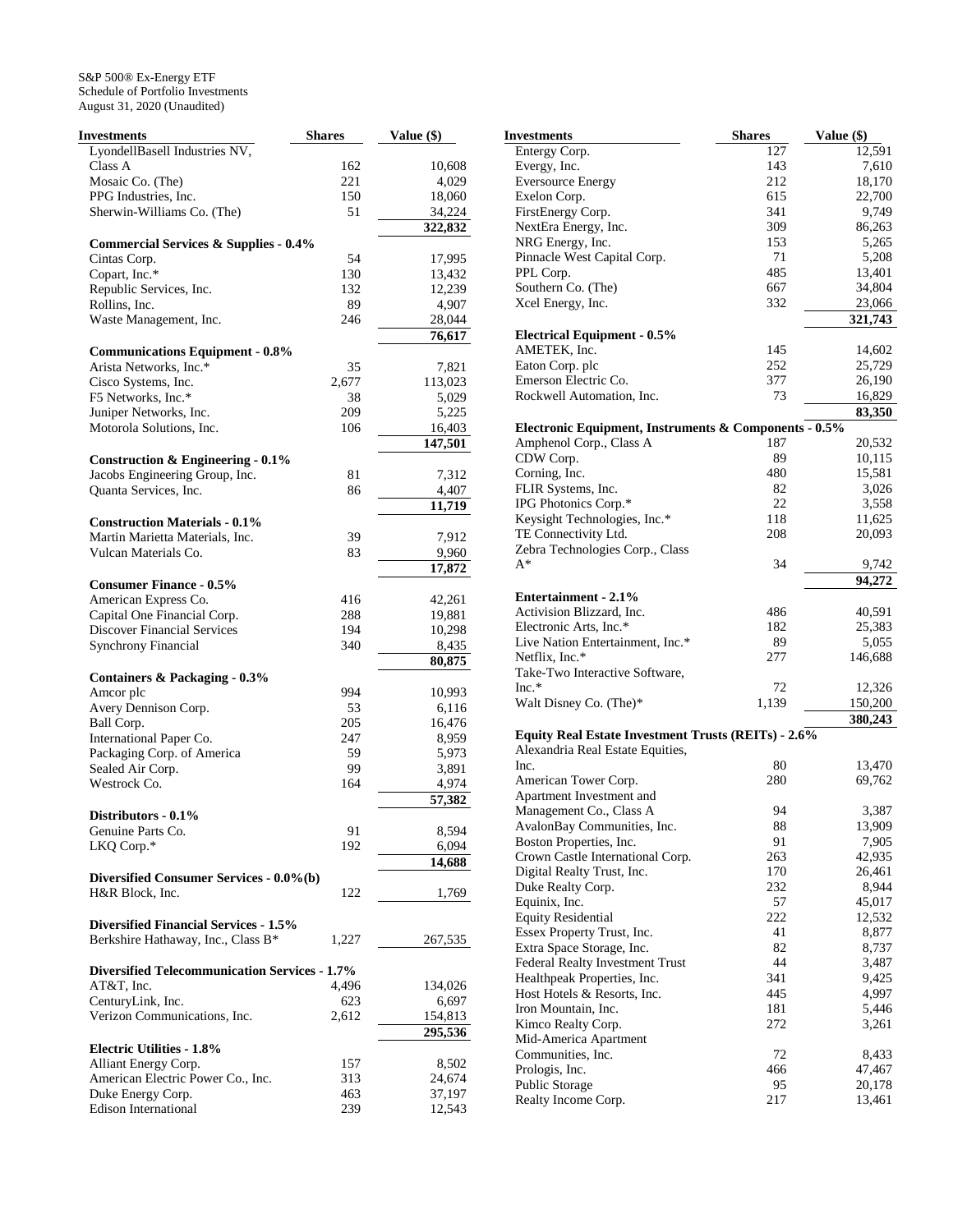| Investments                                        | <b>Shares</b> | Value (\$) |
|----------------------------------------------------|---------------|------------|
| Regency Centers Corp.                              | 106           | 4,209      |
| SBA Communications Corp.                           | 70            | 21,425     |
| Simon Property Group, Inc.                         | 193           | 13,095     |
| SL Green Realty Corp.                              | 48            | 2,244      |
| UDR, Inc.                                          | 186           | 6,475      |
| Ventas, Inc.                                       | 235           | 9,684      |
| Vornado Realty Trust                               | 101           | 3,619      |
| Welltower, Inc.                                    | 264           | 15,185     |
| Weyerhaeuser Co.                                   | 471           | 14,276     |
|                                                    |               | 468,303    |
| Food & Staples Retailing - 1.5%                    |               |            |
|                                                    |               |            |
| Costco Wholesale Corp.                             | 278           | 96,650     |
| Kroger Co. (The)                                   | 496           | 17,697     |
| Sysco Corp.                                        | 320           | 19,245     |
| Walgreens Boots Alliance, Inc.                     | 465           | 17,679     |
| Walmart, Inc.                                      | 894           | 124,132    |
|                                                    |               | 275,403    |
| Food Products - 1.1%                               |               |            |
| Archer-Daniels-Midland Co.                         | 350           | 15,666     |
| Campbell Soup Co.                                  | 106           | 5,577      |
| Conagra Brands, Inc.                               | 308           | 11,815     |
| General Mills, Inc.                                | 383           | 24,493     |
| Hershey Co. (The)                                  | 93            | 13,823     |
| Hormel Foods Corp.                                 | 176           | 8,972      |
| J M Smucker Co. (The)                              | 72            | 8,653      |
| Kellogg Co.                                        | 157           | 11,133     |
| Kraft Heinz Co. (The)                              | 393           | 13,771     |
| Lamb Weston Holdings, Inc.                         | 92            | 5,782      |
| McCormick & Co., Inc. (Non-                        |               |            |
| Voting)                                            | 79            | 16,290     |
| Mondelez International, Inc., Class                |               |            |
|                                                    |               |            |
| A                                                  | 901           | 52,636     |
| Tyson Foods, Inc., Class A                         | 186           | 11,681     |
|                                                    |               | 200,292    |
| Gas Utilities - 0.1%                               |               |            |
| Atmos Energy Corp.                                 | 78            | 7,786      |
|                                                    |               |            |
| Health Care Equipment & Supplies - 3.9%            |               |            |
| <b>Abbott Laboratories</b>                         | 1,115         | 122,059    |
| ABIOMED, Inc.*                                     | 29            | 8,921      |
| Align Technology, Inc.*                            | 45            | 13,364     |
| Baxter International, Inc.                         | 321           | 27,949     |
| Becton Dickinson and Co.                           | 186           | 45,155     |
| Boston Scientific Corp.*                           | 903           | 37,041     |
| Cooper Cos., Inc. (The)                            | 32            | 10,060     |
| Danaher Corp.                                      | 397           | 81,969     |
| DENTSPLY SIRONA, Inc.                              | 138           | 6,192      |
| DexCom, Inc.*                                      | 59            | 25,099     |
| Edwards Lifesciences Corp.*                        | 390           | 33,478     |
| Hologic, Inc.*                                     | 163           | 9,734      |
| IDEXX Laboratories, Inc.*                          | 54            | 21,117     |
| Intuitive Surgical, Inc.*                          | 74            | 54,082     |
|                                                    |               |            |
| Medtronic plc                                      | 847           | 91,027     |
| ResMed, Inc.                                       | 91            | 16,451     |
| STERIS plc                                         | 54            | 8,621      |
| Stryker Corp.                                      | 203           | 40,227     |
| Teleflex, Inc.                                     | 30            | 11,789     |
| Varian Medical Systems, Inc.*                      | 58            | 10,073     |
| West Pharmaceutical Services, Inc.                 | 46            | 13,062     |
| Zimmer Biomet Holdings, Inc.                       | 130           | 18,314     |
|                                                    |               | 705,784    |
| <b>Health Care Providers &amp; Services - 2.7%</b> |               |            |
| AmerisourceBergen Corp.                            | 94            | 9,121      |
|                                                    |               |            |

|                         | <b>Investments</b>                                                  | <b>Shares</b>  | Value (\$) |
|-------------------------|---------------------------------------------------------------------|----------------|------------|
| 9                       | Anthem, Inc.                                                        | 159            | 44,762     |
| 5                       | Cardinal Health, Inc.                                               | 184            | 9,340      |
| 5                       | Centene Corp.*                                                      | 365            | 22,382     |
| 4                       | Cigna Corp.                                                         | 233            | 41,327     |
| 5                       | CVS Health Corp.                                                    | 825            | 51,249     |
| 4                       | DaVita, Inc.*                                                       | 54             | 4,685      |
| 9                       | HCA Healthcare, Inc.                                                | 166            | 22,529     |
| 5                       | Henry Schein, Inc.*                                                 | 90             | 5,980      |
|                         | Humana, Inc.                                                        | 83             | 34,459     |
| $\frac{6}{3}$           | Laboratory Corp. of America                                         |                |            |
|                         | Holdings*                                                           | 61             | 10,721     |
| $\mathbf{0}$            | McKesson Corp.                                                      | 103            | 15,804     |
| 7                       | Quest Diagnostics, Inc.                                             | 84             | 9,344      |
| 5                       | UnitedHealth Group, Inc.                                            | 597            | 186,592    |
|                         | Universal Health Services, Inc.,                                    |                |            |
| $\frac{9}{3}$           | Class B                                                             | 49             | 5,407      |
|                         |                                                                     |                | 473,702    |
|                         | <b>Health Care Technology - 0.1%</b>                                |                |            |
| б                       | Cerner Corp.                                                        | 192            | 14,087     |
| 7                       |                                                                     |                |            |
|                         | Hotels, Restaurants & Leisure - 1.6%                                |                |            |
|                         | Carnival Corp.                                                      | 298            | 4,911      |
|                         | Chipotle Mexican Grill, Inc.*                                       | 16             | 20,964     |
|                         | Darden Restaurants, Inc.                                            | 83             | 7,194      |
| 53323                   | Domino's Pizza, Inc.                                                | 25             | 10,224     |
| 3                       | Hilton Worldwide Holdings, Inc.                                     | 176            | 15,903     |
| 1                       | Las Vegas Sands Corp.                                               | 212            | 10,751     |
| $\overline{\mathbf{c}}$ | Marriott International, Inc., Class A                               | 170            | 17,495     |
|                         | McDonald's Corp.                                                    | 469            | 100,141    |
| 0                       | <b>MGM</b> Resorts International                                    | 312            | 7,020      |
|                         | Norwegian Cruise Line Holdings                                      |                |            |
| б                       | Ltd. $*(a)$                                                         | 173            | 2,960      |
|                         | Royal Caribbean Cruises Ltd.                                        | 108            | 7,435      |
| $\frac{1}{2}$           | Starbucks Corp.                                                     | 738            | 62,339     |
|                         | Wynn Resorts Ltd.                                                   | 61             | 5,334      |
|                         | Yum! Brands, Inc.                                                   | 190            | 18,211     |
| б                       |                                                                     |                | 290,882    |
|                         | <b>Household Durables - 0.4%</b>                                    |                |            |
| 9                       | DR Horton, Inc.                                                     | 209            | 14,916     |
| 1                       | Garmin Ltd.                                                         | 91             | 9,429      |
| 4                       | Leggett & Platt, Inc.                                               | 83             | 3,403      |
| 9                       | Lennar Corp., Class A                                               | 174            | 13,019     |
| 5                       | Mohawk Industries, Inc.*                                            | 37             | 3,416      |
| 1                       | Newell Brands, Inc.                                                 | 241            | 3,851      |
| $\boldsymbol{0}$        | NVR, Inc.*                                                          | $\overline{2}$ | 8,337      |
| 9                       | PulteGroup, Inc.                                                    | 159            | 7,090      |
|                         | Whirlpool Corp.                                                     | 39             | 6,931      |
| $\overline{9}$          |                                                                     |                | 70,392     |
| 8                       | <b>Household Products - 1.8%</b>                                    |                |            |
| 4                       | Church & Dwight Co., Inc.                                           | 154            | 14,758     |
| 7                       | Clorox Co. (The)                                                    | 80             | 17,880     |
|                         | Colgate-Palmolive Co.                                               | 541            | 42,880     |
| 2<br>7                  | Kimberly-Clark Corp.                                                | 215            | 33,918     |
| 1                       | Procter & Gamble Co. (The)                                          | 1,562          | 216,071    |
| 1                       |                                                                     |                | 325,507    |
| 7                       | <b>Independent Power and Renewable Electricity Producers - 0.1%</b> |                |            |
| 9                       | AES Corp. (The)                                                     | 419            | 7,437      |
|                         |                                                                     |                |            |
| $\frac{3}{4}$           | <b>Industrial Conglomerates - 1.1%</b>                              |                |            |
|                         | 3M Co.                                                              | 364            | 59,339     |
|                         | General Electric Co.                                                | 5,519          | 34,990     |
|                         | Honeywell International, Inc.                                       | 443            | 73,339     |
| 1                       |                                                                     |                |            |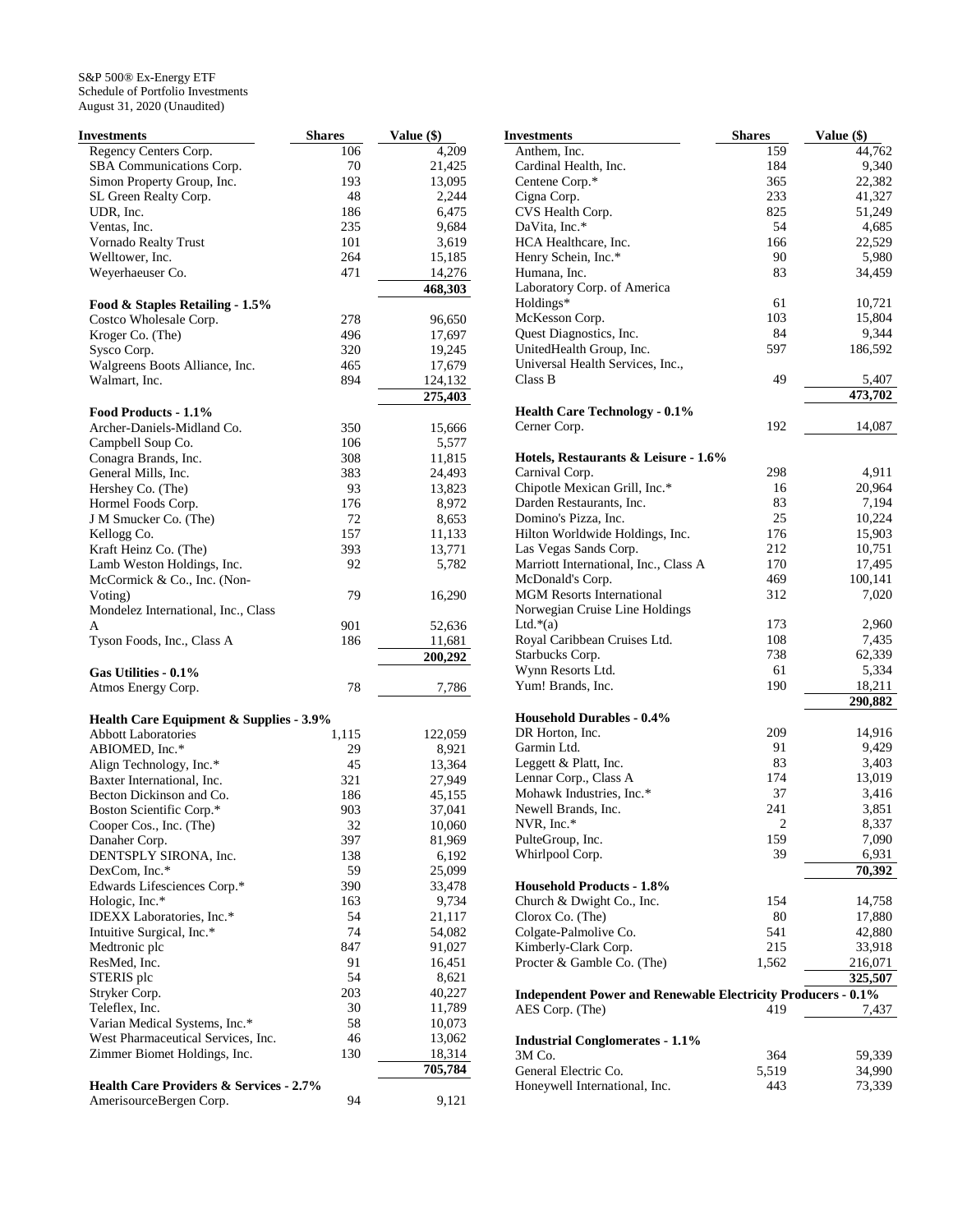| <b>Investments</b>                                   | <b>Shares</b> | Value (\$)    |
|------------------------------------------------------|---------------|---------------|
| Roper Technologies, Inc.                             | 66            | 28,195        |
|                                                      |               | 195,863       |
| <b>Insurance - 1.8%</b>                              |               |               |
| Aflac, Inc.                                          | 453           | 16,453        |
| Allstate Corp. (The)                                 | 199           | 18,507        |
| American International Group, Inc.                   | 544           | 15,852        |
| Aon plc, Class A                                     | 146           | 29,199        |
| Arthur J Gallagher & Co.                             | 120           | 12,636        |
| Assurant, Inc.                                       | 37            | 4,498         |
| Chubb Ltd.                                           | 285           | 35,625        |
| Cincinnati Financial Corp.                           | 95            | 7,544         |
| Everest Re Group Ltd.                                | 25            | 5,502         |
| Globe Life, Inc.                                     | 61            | 5,031         |
| Hartford Financial Services Group,                   |               |               |
|                                                      | 225           | 9,101         |
| $Inc.$ (The)                                         | 122           |               |
| Lincoln National Corp.                               |               | 4,398         |
| Loews Corp.                                          | 152           | 5,451         |
| Marsh & McLennan Cos., Inc.                          | 321           | 36,886        |
| MetLife, Inc.                                        | 486           | 18,692        |
| Principal Financial Group, Inc.                      | 160           | 6,738         |
| Progressive Corp. (The)                              | 369           | 35,070        |
| Prudential Financial, Inc.                           | 249           | 16,875        |
| Travelers Cos., Inc. (The)                           | 159           | 18,450        |
| Unum Group                                           | 129           | 2,384         |
| W R Berkley Corp.                                    | 89            | 5,522         |
| Willis Towers Watson plc                             | 82            | <u>16,853</u> |
|                                                      |               | 327,267       |
| <b>Interactive Media &amp; Services - 6.0%</b>       |               |               |
| Alphabet, Inc., Class A*                             | 190           | 309,611       |
| Alphabet, Inc., Class C*                             | 184           | 300,689       |
| Facebook, Inc., Class A*                             | 1,517         | 444,784       |
| Twitter, Inc.*                                       | 495           | 20,087        |
|                                                      |               | 1,075,171     |
| <b>Internet &amp; Direct Marketing Retail - 5.6%</b> |               |               |
| Amazon.com, Inc.*                                    | 265           | 914,504       |
| Booking Holdings, Inc.*                              | 26            | 49,672        |
| eBay, Inc.                                           | 416           | 22,788        |
| Expedia Group, Inc.                                  | 85            | 8,343         |
|                                                      |               |               |
|                                                      |               | 995,307       |
| IT Services - 5.7%                                   |               |               |
| Accenture plc, Class A                               | 402           | 96,452        |
| Akamai Technologies, Inc.*                           | 103           | 11,992        |
| Automatic Data Processing, Inc.                      | 270           | 37,554        |
| Broadridge Financial Solutions,                      |               |               |
| Inc.                                                 | 73            | 10,030        |
| <b>Cognizant Technology Solutions</b>                |               |               |
| Corp., Class A                                       | 340           | 22,732        |
| DXC Technology Co.                                   | 160           | 3,197         |
| <b>Fidelity National Information</b>                 |               |               |
| Services, Inc.                                       | 389           | 58,681        |
| Fiserv, Inc.*                                        | 355           | 35,351        |
| FleetCor Technologies, Inc.*                         | 53            | 13,327        |
| Gartner, Inc.*                                       | 57            | 7,400         |
| Global Payments, Inc.                                | 189           | 33,381        |
| <b>International Business Machines</b>               |               |               |
| Corp.                                                | 560           | 69,054        |
| Jack Henry & Associates, Inc.                        | 48            | 7,940         |
| Leidos Holdings, Inc.                                | 83            | 7,511         |
| Mastercard, Inc., Class A                            | 557           | 199,512       |
|                                                      | 201           |               |
| Paychex, Inc.                                        |               | 15,370        |
| PayPal Holdings, Inc.*                               | 740           | 151,064       |
| VeriSign, Inc.*                                      | 64            | 13,747        |
| Visa, Inc., Class A                                  | 1,066         | 225,981       |
|                                                      |               |               |

| <b>Investments</b>                                  | <b>Shares</b> | Value (\$)       |
|-----------------------------------------------------|---------------|------------------|
| Western Union Co. (The)                             | 259           | 6,110            |
|                                                     |               | 1,026,386        |
| Leisure Products - 0.0%(b)                          |               |                  |
| Hasbro, Inc.                                        | 81            | 6,394            |
|                                                     |               |                  |
| Life Sciences Tools & Services - 1.2%               |               |                  |
| Agilent Technologies, Inc.                          | 195           | 19,582           |
| Bio-Rad Laboratories, Inc., Class                   |               |                  |
| $A^*$                                               | 13            | 6,612            |
| Illumina, Inc.*                                     | 93            | 33,221           |
| IQVIA Holdings, Inc.*                               | 112           | 18,340           |
| Mettler-Toledo International, Inc.*                 | 14            | 13,591           |
| PerkinElmer, Inc.                                   | 70            | 8,240            |
| Thermo Fisher Scientific, Inc.                      | 249           | 106,816          |
| Waters Corp.*                                       | 38            | 8,218            |
|                                                     |               | 214,620          |
| Machinery - 1.6%                                    |               |                  |
| Caterpillar, Inc.                                   | 341           | 48,528           |
| Cummins, Inc.                                       | 93            | 19,274           |
| Deere & Co.                                         | 198           | 41,592           |
| Dover Corp.                                         | 91            | 9,995            |
| Flowserve Corp.                                     | 81            | 2,404            |
| Fortive Corp.                                       | 187           | 13,485           |
| <b>IDEX</b> Corp.                                   | 48            | 8,651            |
| Illinois Tool Works, Inc.                           | 181           | 35,757           |
| Ingersoll Rand, Inc.*                               | 219           | 7,678            |
| Otis Worldwide Corp.                                | 257           | 16,165           |
| PACCAR, Inc.                                        | 219           | 18,799           |
| Parker-Hannifin Corp.                               | 82            | 16,893           |
| Pentair plc                                         | 106           | 4,785            |
| Snap-on, Inc.                                       | 35            | 5,190            |
| Stanley Black & Decker, Inc.                        | 98            | 15,807           |
| Westinghouse Air Brake                              |               |                  |
| Technologies Corp.                                  | 114           | 7,587            |
| Xylem, Inc.                                         | 113           | 9,060            |
|                                                     |               | 281,650          |
| <b>Media - 1.3%</b>                                 |               |                  |
| Charter Communications, Inc.,<br>Class $A^*$        |               |                  |
|                                                     | 95<br>2,874   | 58,483           |
| Comcast Corp., Class A<br>Discovery, Inc., Class A* | 102           | 128,784<br>2,251 |
| Discovery, Inc., Class C*                           | 199           |                  |
| DISH Network Corp., Class A*                        | 162           | 3,974<br>5,754   |
| Fox Corp., Class A                                  | 217           | 6,046            |
| Fox Corp., Class B                                  | 101           | 2,808            |
| Interpublic Group of Cos., Inc.                     |               |                  |
| (The)                                               | 247           | 4,387            |
| News Corp., Class A                                 | 246           | 3,719            |
| News Corp., Class B                                 | 77            | 1,160            |
| Omnicom Group, Inc.                                 | 135           | 7,302            |
| ViacomCBS, Inc.                                     | 340           | 9,469            |
|                                                     |               | 234,137          |
| Metals $&$ Mining - 0.3%                            |               |                  |
| Freeport-McMoRan, Inc.                              | 916           | 14,299           |
| Newmont Corp.                                       | 506           | 34,044           |
| Nucor Corp.                                         | 190           | 8,637            |
|                                                     |               | 56,980           |
| <b>Multiline Retail - 0.5%</b>                      |               |                  |
| Dollar General Corp.                                | 158           | 31,897           |
| Dollar Tree, Inc.*                                  | 150           | 14,441           |
| Kohl's Corp.                                        | 100           | 2,136            |
| Target Corp.                                        | 316           | 47,782           |
|                                                     |               | 96,256           |
|                                                     |               |                  |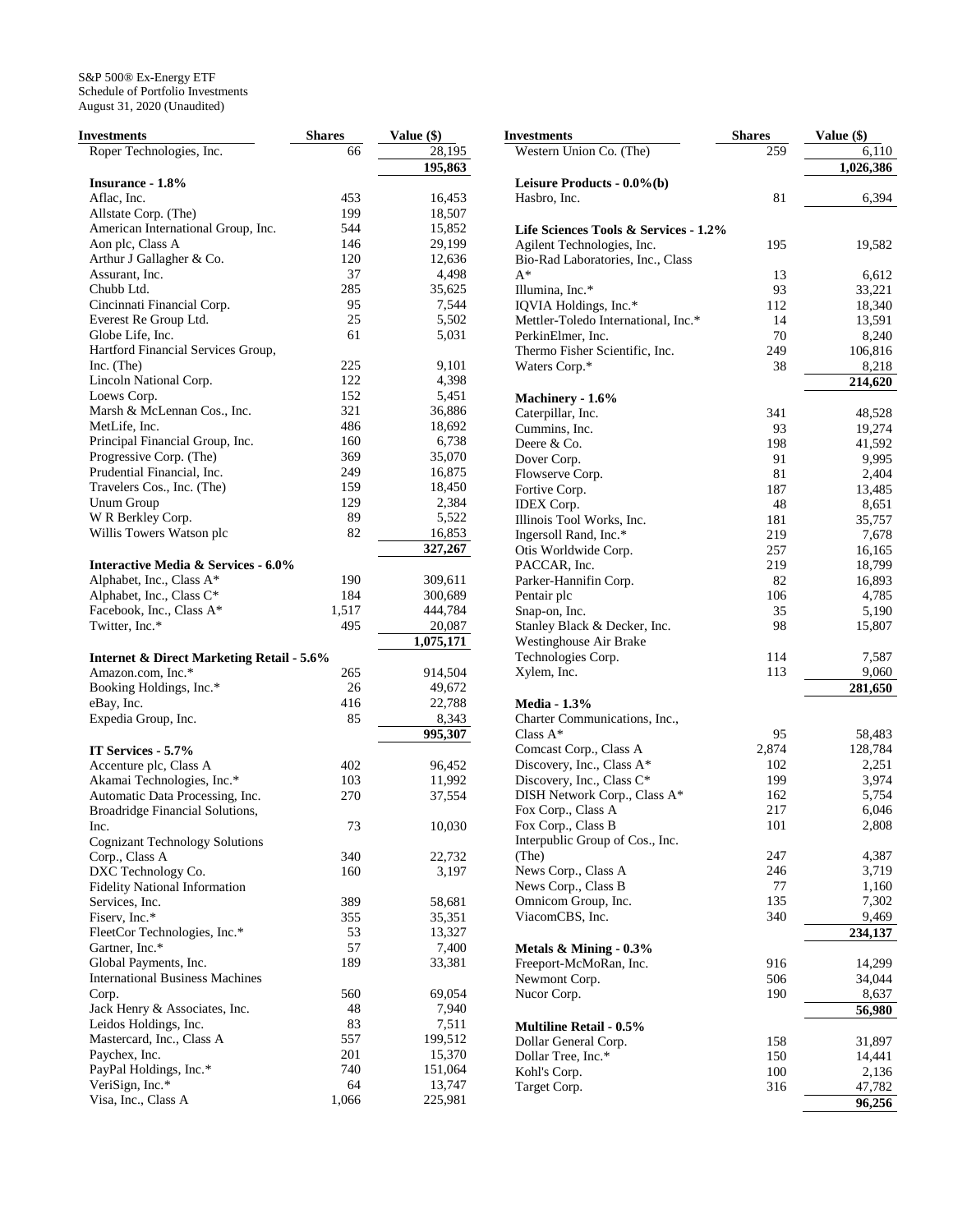| <b>Investments</b>                                     | <b>Shares</b> | Value (\$) |
|--------------------------------------------------------|---------------|------------|
| Multi-Utilities - 0.9%                                 |               |            |
| Ameren Corp.                                           | 155           | 12,262     |
| CenterPoint Energy, Inc.                               | 343           | 6,884      |
| CMS Energy Corp.                                       | 180           | 10,888     |
| Consolidated Edison, Inc.                              | 211           | 15,053     |
| Dominion Energy, Inc.                                  | 529           | 41,495     |
| DTE Energy Co.                                         | 122           | 14,478     |
| NiSource, Inc.                                         | 242           | 5,363      |
| Public Service Enterprise Group,                       |               |            |
| Inc.                                                   | 318           | 16,612     |
| Sempra Energy                                          | 184           | 22,751     |
| WEC Energy Group, Inc.                                 | 200           | 18,816     |
|                                                        |               | 164,602    |
| <b>Personal Products - 0.2%</b>                        |               |            |
| Coty, Inc., Class A                                    | 188           | 673        |
| Estee Lauder Cos., Inc. (The), Class                   |               |            |
| A                                                      | 142           | 31,484     |
|                                                        |               | 32,157     |
| <b>Pharmaceuticals - 4.2%</b>                          |               |            |
| Bristol-Myers Squibb Co.                               | 1,428         | 88,822     |
| Eli Lilly and Co.                                      | 531           | 78,795     |
| Johnson & Johnson                                      | 1,663         | 255,121    |
| Merck & Co., Inc.                                      | 1,593         | 135,835    |
| Mylan NV*                                              | 326           | 5,340      |
| Perrigo Co. plc                                        | 85            | 4,445      |
| Pfizer, Inc.                                           | 3,505         | 132,454    |
| Zoetis, Inc.                                           | 299           | 47,870     |
|                                                        |               | 748,682    |
| <b>Professional Services - 0.3%</b>                    |               |            |
| Equifax, Inc.                                          | 77            | 12,957     |
| IHS Markit Ltd.                                        | 251           | 20,060     |
| Nielsen Holdings plc                                   | 224           | 3,423      |
| Robert Half International, Inc.                        | 72            | 3,830      |
| Verisk Analytics, Inc.                                 | 103           | 19,227     |
|                                                        |               | 59,497     |
| Real Estate Management & Development - 0.1%            |               |            |
| CBRE Group, Inc., Class A*                             | 212           | 9,970      |
|                                                        |               |            |
| Road & Rail - 1.0%                                     |               |            |
|                                                        | 482           | 36,854     |
| CSX Corp.                                              | 54            |            |
| JB Hunt Transport Services, Inc.                       |               | 7,589      |
| Kansas City Southern                                   | 59            | 10,740     |
| Norfolk Southern Corp.                                 | 161           | 34,217     |
| Old Dominion Freight Line, Inc.<br>Union Pacific Corp. | 59<br>429     | 11,929     |
|                                                        |               | 82,557     |
|                                                        |               | 183,886    |
| Semiconductors & Semiconductor Equipment - 4.9%        |               |            |
| Advanced Micro Devices, Inc.*                          | 738           | 67,025     |
| Analog Devices, Inc.                                   | 232           | 27,116     |
| Applied Materials, Inc.                                | 578           | 35,605     |
| Broadcom, Inc.                                         | 252           | 87,482     |
| Intel Corp.                                            | 2,672         | 136,138    |
| KLA Corp.                                              | 98            | 20,104     |
| Lam Research Corp.                                     | 91            | 30,607     |
| Maxim Integrated Products, Inc.                        | 169           | 11,566     |
| Microchip Technology, Inc.                             | 154           | 16,894     |
| Micron Technology, Inc.*                               | 702           | 31,948     |
| NVIDIA Corp.                                           | 387           | 207,037    |
| Qorvo, Inc.*                                           | 73            | 9,364      |
| QUALCOMM, Inc.                                         | 710           | 84,561     |
| Skyworks Solutions, Inc.                               | 106           | 15,354     |
| Texas Instruments, Inc.                                | 579           | 82,305     |

| <b>Investments</b>                                 | <b>Shares</b> | Value (\$)      |
|----------------------------------------------------|---------------|-----------------|
| Xilinx, Inc.                                       | 153           | 15,937          |
|                                                    |               | 879,043         |
| Software - 9.6%                                    |               |                 |
| Adobe, Inc.*                                       | 304           | 156,071         |
| ANSYS, Inc.*                                       | 55            | 18,646          |
| Autodesk, Inc.*                                    | 138           | 33,907          |
| Cadence Design Systems, Inc.*                      | 175           | 19,409          |
| Citrix Systems, Inc.                               | 73            | 10,600          |
| Fortinet, Inc.*                                    | 84            | 11,088          |
| Intuit, Inc.                                       | 165<br>4,786  | 56,989          |
| Microsoft Corp.                                    |               | 1,079,387       |
| NortonLifeLock, Inc.<br>Oracle Corp.               | 341<br>1,314  | 8,020           |
| Paycom Software, Inc.*                             | 31            | 75,187<br>9,283 |
| salesforce.com, Inc.*                              | 569           | 155,138         |
| ServiceNow, Inc.*                                  | 121           | 58,324          |
| Synopsys, Inc.*                                    | 95            | 21,023          |
| Tyler Technologies, Inc.*                          | 25            | 8,633           |
|                                                    |               | 1,721,705       |
| <b>Specialty Retail - 2.5%</b>                     |               |                 |
| Advance Auto Parts, Inc.                           | 43            | 6,721           |
| AutoZone, Inc.*                                    | 14            | 16,748          |
| Best Buy Co., Inc.                                 | 144           | 15,971          |
| CarMax, Inc.*                                      | 103           | 11,014          |
| Gap, Inc. (The)                                    | 134           | 2,330           |
| Home Depot, Inc. (The)                             | 679           | 193,542         |
| L Brands, Inc.                                     | 148           | 4,351           |
| Lowe's Cos., Inc.                                  | 477           | 78,557          |
| O'Reilly Automotive, Inc.*                         | 47            | 21,885          |
| Ross Stores, Inc.*                                 | 223           | 20,311          |
| Tiffany & Co.                                      | 69            | 8,453           |
| TJX Cos., Inc. (The)                               | 756           | 41,421          |
| Tractor Supply Co.                                 | 73            | 10,865          |
| Ulta Beauty, Inc.*                                 | 35            | 8,126           |
|                                                    |               | 440,295         |
| Technology Hardware, Storage & Peripherals - 7.7%  |               |                 |
| Apple, Inc.                                        | 10,284        | 1,327,048       |
| Hewlett Packard Enterprise Co.                     | 810           | 7,833           |
| HP, Inc.                                           | 901           | 17,614          |
| NetApp, Inc.                                       | 139           | 6,587           |
| Seagate Technology plc                             | 143           | 6,863           |
| Western Digital Corp.                              | 189           | 7,261           |
| Xerox Holdings Corp.                               | 115           | 2,169           |
|                                                    |               | 1,375,375       |
| Textiles, Apparel & Luxury Goods - 0.6%            |               |                 |
| Hanesbrands, Inc.                                  | 220           | 3,364           |
| NIKE, Inc., Class B                                | 783           | 87,610          |
| PVH Corp.                                          | 45            | 2,509           |
| Ralph Lauren Corp.                                 | 31            | 2,134           |
| Tapestry, Inc.                                     | 175           | 2,578           |
| Under Armour, Inc., Class A*                       | 119           | 1,167           |
| Under Armour, Inc., Class C*                       | 125           | 1,106           |
| VF Corp.                                           | 200           | 13,150          |
|                                                    |               | 113,618         |
| <b>Tobacco - 0.7%</b>                              |               |                 |
| Altria Group, Inc.                                 | 1,173         | 51,307          |
| Philip Morris International, Inc.                  | 982           | 78,354          |
|                                                    |               | 129,661         |
| <b>Trading Companies &amp; Distributors - 0.2%</b> |               |                 |
| Fastenal Co.                                       | 362           | 17,688          |
| United Rentals, Inc.*                              | 45            | 7,967           |
| WW Grainger, Inc.                                  | 28            | 10,232          |
|                                                    |               | 35,887          |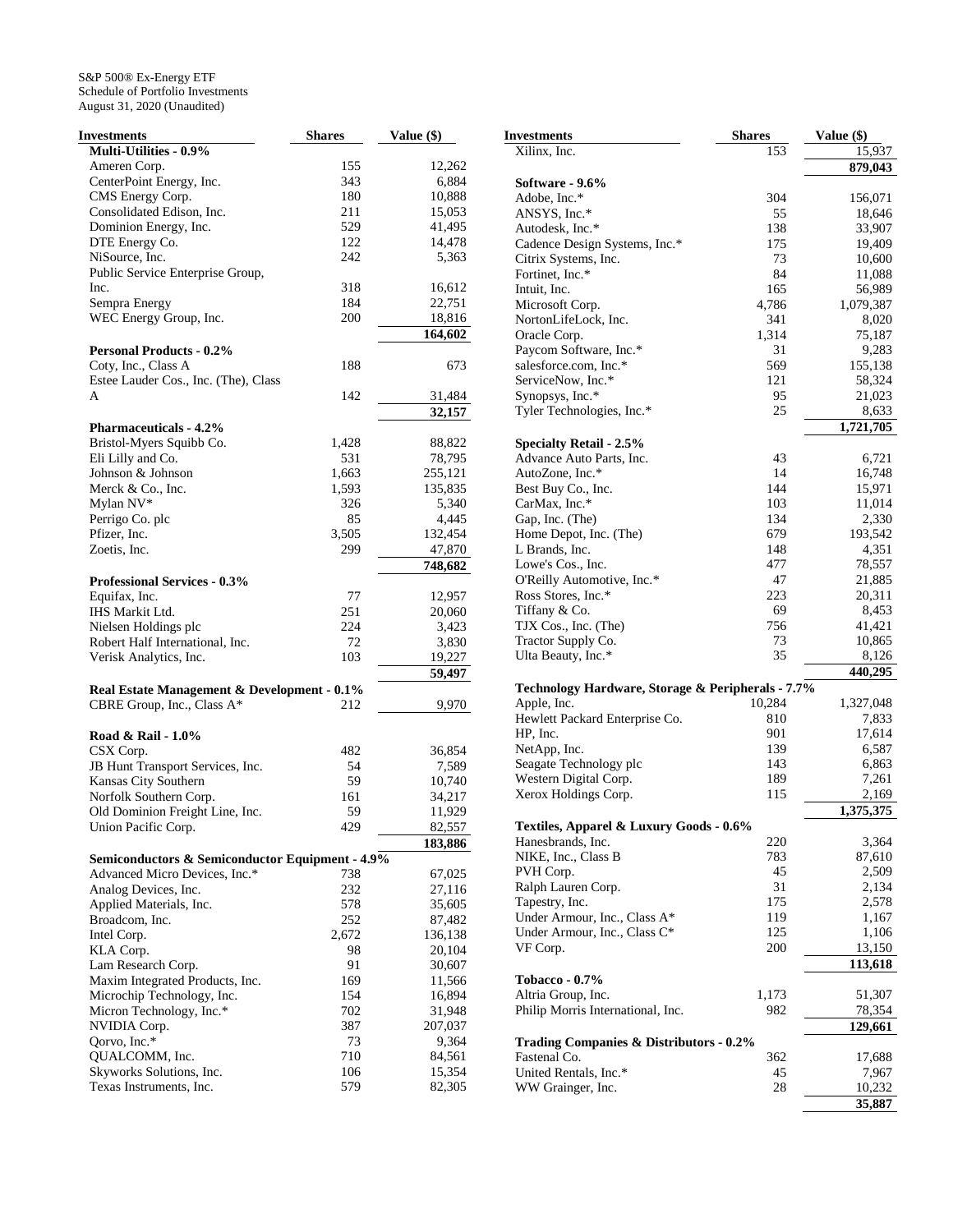| <b>Investments</b>                                   | <b>Shares</b>    | <b>Value</b> (\$) |
|------------------------------------------------------|------------------|-------------------|
| <b>Water Utilities - 0.1%</b>                        |                  |                   |
| American Water Works Co., Inc.                       | 114              | 16,113            |
| <b>Wireless Telecommunication Services - 0.2%</b>    |                  |                   |
| T-Mobile US, Inc.*                                   | 360              | 42,005            |
| <b>TOTAL COMMON STOCKS</b>                           |                  |                   |
| (Cost \$15,097,725)                                  |                  | 17,843,817        |
| <b>SECURITIES LENDING REINVESTMENTS(c) - 0.0%(b)</b> |                  |                   |
| <b>INVESTMENT COMPANIES - 0.0%(b)</b>                |                  |                   |
| BlackRock Liquidity FedFund, Institutional Class     |                  |                   |
| 0.01% (Cost \$2,829)                                 | 2,829            | 2,829             |
|                                                      | <b>Principal</b> |                   |
| <b>Investments</b>                                   | Amount (\$)      | Value (\$)        |
| <b>SHORT-TERM INVESTMENTS - 0.3%</b>                 |                  |                   |
| <b>REPURCHASE AGREEMENTS(d) - 0.3%</b>               |                  |                   |
| Repurchase Agreements with various                   |                  |                   |
| counterparties, rates 0.06% -                        |                  |                   |
| 0.07%, dated 8/31/2020, due                          |                  |                   |
| $9/1/2020$ , total to be received                    |                  |                   |
| \$49,814                                             |                  |                   |
| (Cost \$49,814)                                      | 49,814           | 49,814            |
|                                                      |                  |                   |
| <b>Total Investments - 99.9%</b>                     |                  |                   |
| (Cost \$15,150,368)                                  |                  | 17,896,460        |
| Other assets less liabilities - 0.1%                 |                  | 16,169            |
| <b>Net Assets - 100.0%</b>                           |                  | 17,912,629        |

\* Non-income producing security.<br>(a) The security or a portion of this s

- The security or a portion of this security is on loan at August 31, 2020. The total value of securities on loan at August 31, 2020 was \$6,345, collateralized in the form of cash with a value of \$2,829 that was reinvested in the securities shown in the Securities Lending Reinvestment section of the Schedule of Investments and \$3,941 of collateral in the form of U.S. Government Treasury Securities, interest rates ranging from 0.00% – 3.88%, and maturity dates ranging from September 10, 2020 – February 15, 2049; a total value of \$6,770.
- (b) Represents less than 0.05% of net assets.
- (c) The security was purchased with cash collateral held from securities on loan at August 31, 2020. The total value of securities purchased was \$2,829.
- (d) The Fund invests in Repurchase Agreements jointly with other funds in the Trust. See "Repurchase Agreements" in the Notes to Schedules of Portfolio of Investments to view the details of each individual agreement and counterparty as well as a description of the securities subject to repurchase.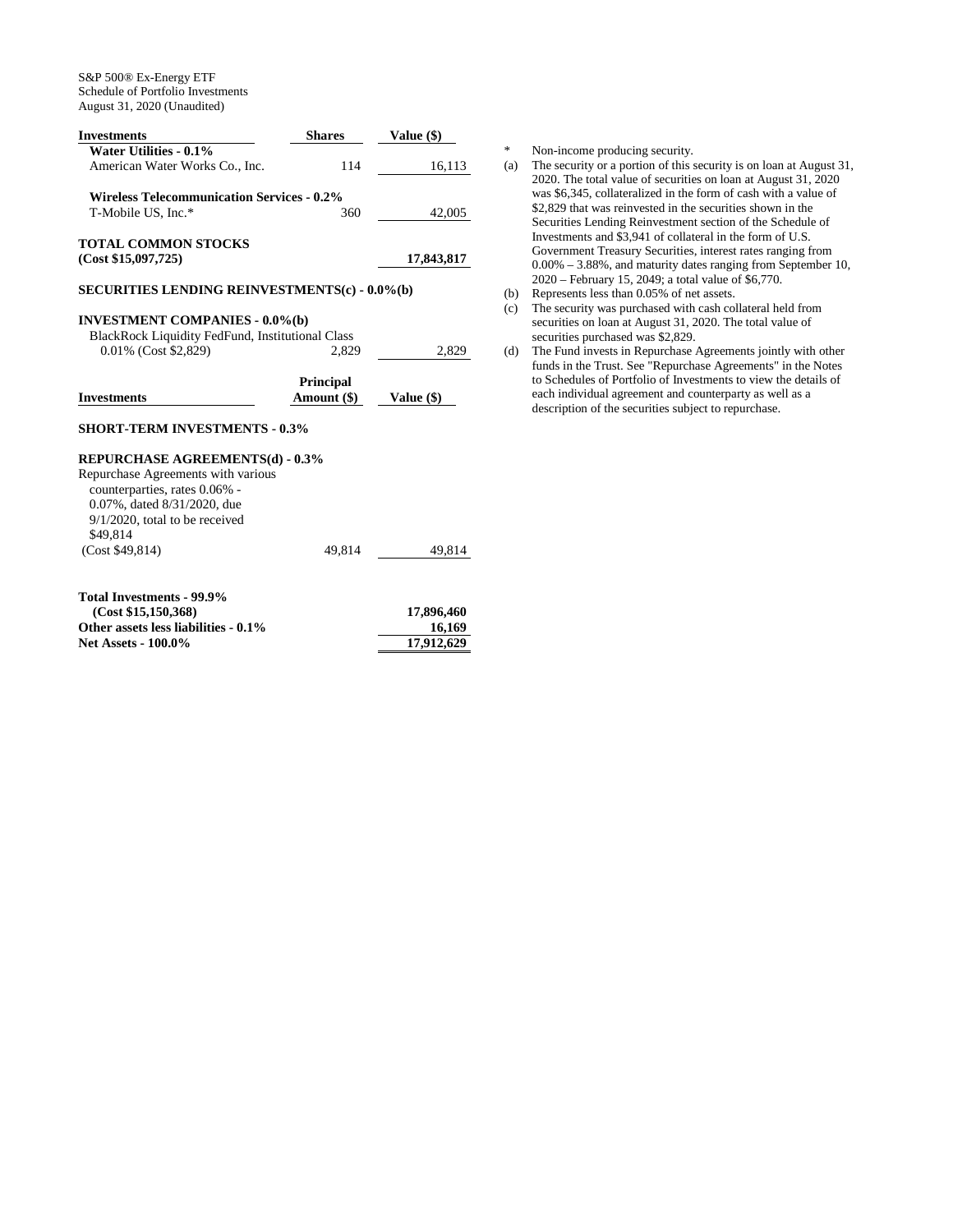| Investments                              | <b>Shares</b> | Value $(\$)$ | <b>Investments</b>                               | <b>Shares</b> | Value (\$) |
|------------------------------------------|---------------|--------------|--------------------------------------------------|---------------|------------|
|                                          |               |              | Johnson Controls International plc               | 165           | 6,720      |
| <b>COMMON STOCKS - 99.7%</b>             |               |              | Masco Corp.                                      | 59            | 3,440      |
|                                          |               |              | Trane Technologies plc                           | 53            | 6,275      |
| Aerospace & Defense - 1.8%               |               |              |                                                  |               | 27,981     |
| Boeing Co. (The)                         | 119           | 20,447       | Chemicals - 2.0%                                 |               |            |
| General Dynamics Corp.                   | 52            | 7,766        | Air Products and Chemicals, Inc.                 | 49            | 14,321     |
| Howmet Aerospace, Inc.                   | 85            | 1,489        | Albemarle Corp.                                  | 24            | 2,184      |
| Huntington Ingalls Industries, Inc.      | 9             | 1,364        | Celanese Corp.                                   | 26            | 2,630      |
| L3Harris Technologies, Inc.              | 48            | 8,675        | CF Industries Holdings, Inc.                     | 48            | 1,566      |
| Lockheed Martin Corp.                    | 55            | 21,464       | Corteva, Inc.                                    | 166           | 4,739      |
| Northrop Grumman Corp.                   | 34            | 11.649       | Dow, Inc.                                        | 165           | 7,445      |
| Raytheon Technologies Corp.              | 327           | 19,947       | DuPont de Nemours, Inc.                          | 163           | 9,089      |
| Teledyne Technologies, Inc.*             | 8             | 2,509        | Eastman Chemical Co.                             | 30            | 2,193      |
| Textron, Inc.                            | 51            | 2,011        | Ecolab, Inc.                                     | 55            | 10,839     |
| TransDigm Group, Inc.                    | 11            | 5,496        | FMC Corp.                                        | 29            | 3,099      |
|                                          |               | 102,817      | International Flavors & Fragrances,              |               |            |
|                                          |               |              | Inc.                                             | 24            | 2,971      |
| Air Freight & Logistics - 0.8%           |               |              | Linde plc                                        | 117           | 29,220     |
| CH Robinson Worldwide, Inc.              | 30            | 2,949        | LyondellBasell Industries NV,                    |               |            |
| Expeditors International of              |               |              | Class A                                          | 57            | 3,732      |
| Washington, Inc.                         | 37            | 3,270        | Mosaic Co. (The)                                 | 77            | 1,404      |
| FedEx Corp.                              | 53            | 11,652       | PPG Industries, Inc.                             | 52            | 6,261      |
| United Parcel Service, Inc., Class B     | 156           | 25,525       |                                                  | 18            |            |
|                                          |               | 43,396       | Sherwin-Williams Co. (The)                       |               | 12,079     |
| Airlines - 0.2%                          |               |              |                                                  |               | 113,772    |
| Alaska Air Group, Inc.                   | 27            | 1,052        | <b>Commercial Services &amp; Supplies - 0.5%</b> |               |            |
| American Airlines Group, Inc.(a)         | 110           | 1,435        | Cintas Corp.                                     | 19            | 6,331      |
| Delta Air Lines, Inc.                    | 126           | 3,887        | Copart, Inc.*                                    | 46            | 4,753      |
| Southwest Airlines Co.                   | 119           | 4,472        | Republic Services, Inc.                          | 47            | 4,358      |
| United Airlines Holdings, Inc.*          | 56            | 2,016        | Rollins, Inc.                                    | 31            | 1,709      |
|                                          |               | 12,862       | Waste Management, Inc.                           | 86            | 9,804      |
| <b>Auto Components - 0.1%</b>            |               |              |                                                  |               | 26,955     |
| Aptiv plc                                | 60            | 5,167        | <b>Communications Equipment - 0.9%</b>           |               |            |
| BorgWarner, Inc.                         | 46            | 1,867        | Arista Networks, Inc.*                           | 12            | 2,681      |
|                                          |               | 7,034        | Cisco Systems, Inc.                              | 943           | 39,813     |
| <b>Automobiles - 0.3%</b>                |               |              | F5 Networks, Inc.*                               | 14            | 1,853      |
| Ford Motor Co.*                          | 868           | 5,920        | Juniper Networks, Inc.                           | 74            | 1,850      |
| General Motors Co.                       | 280           | 8,296        | Motorola Solutions, Inc.                         | 38            | 5,881      |
|                                          |               | 14,216       |                                                  |               | 52,078     |
| Beverages - 1.8%                         |               |              | Construction & Engineering - 0.1%                |               |            |
| Brown-Forman Corp., Class B              | 41            | 3,000        | Jacobs Engineering Group, Inc.                   | 29            | 2,618      |
| Coca-Cola Co. (The)                      | 859           | 42,546       | Quanta Services, Inc.                            | 31            | 1,589      |
| Constellation Brands, Inc., Class A      | 37            | 6,826        |                                                  |               | 4,207      |
| Molson Coors Beverage Co., Class         |               |              | <b>Construction Materials - 0.1%</b>             |               |            |
| В                                        | 42            | 1,581        | Martin Marietta Materials, Inc.                  | 14            | 2,840      |
|                                          | 83            | 6,960        | Vulcan Materials Co.                             | 29            | 3,480      |
| Monster Beverage Corp.*<br>PepsiCo, Inc. | 308           |              |                                                  |               | 6,320      |
|                                          |               | 43,139       |                                                  |               |            |
|                                          |               | 104,052      | Containers & Packaging - 0.4%                    |               |            |
| Biotechnology - 2.5%                     |               |              | Amcor plc                                        | 350           | 3,871      |
| AbbVie, Inc.                             | 392           | 37,542       | Avery Dennison Corp.                             | 19            | 2,192      |
| Alexion Pharmaceuticals, Inc.*           | 49            | 5,597        | Ball Corp.                                       | 72            | 5,787      |
| Amgen, Inc.                              | 131           | 33,185       | International Paper Co.                          | 87            | 3,155      |
| Biogen, Inc.*                            | 36            | 10,355       | Packaging Corp. of America                       | 21            | 2,126      |
| Gilead Sciences, Inc.                    | 279           | 18,623       | Sealed Air Corp.                                 | 35            | 1,376      |
| Incyte Corp.*                            | 40            | 3,854        | Westrock Co.                                     | 58            | 1,759      |
| Regeneron Pharmaceuticals, Inc.*         | 22            | 13,638       |                                                  |               | 20,266     |
| Vertex Pharmaceuticals, Inc.*            | 58            | 16,189       | Distributors - 0.1%                              |               |            |
|                                          |               | 138,983      | Genuine Parts Co.                                | 32            | 3,022      |
| <b>Building Products - 0.5%</b>          |               |              | LKQ Corp.*                                       | 68            | 2,158      |
| A O Smith Corp.                          | 30            | 1,469        |                                                  |               | 5,180      |
| Allegion plc                             | 20            | 2,068        | Diversified Consumer Services - 0.0%(b)          |               |            |
| Carrier Global Corp.                     | 181           | 5,403        | H&R Block, Inc.                                  | 43            | 624        |
| Fortune Brands Home & Security,          |               |              |                                                  |               |            |
| Inc.                                     | $31\,$        | 2,606        |                                                  |               |            |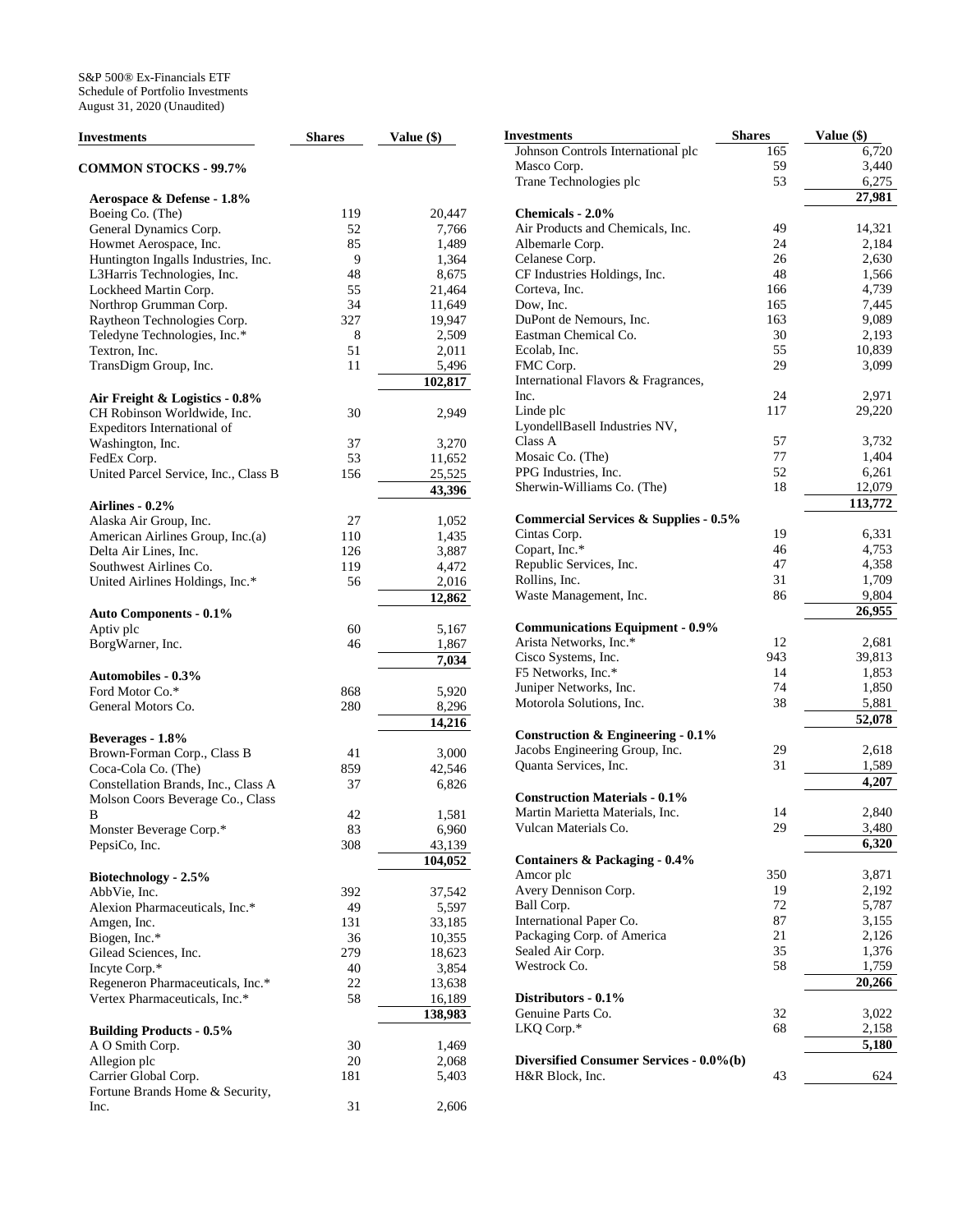| Investments                                           | <b>Shares</b> | Value (\$) |
|-------------------------------------------------------|---------------|------------|
| <b>Diversified Telecommunication Services - 1.8%</b>  |               |            |
| AT&T, Inc.                                            | 1,583         | 47,189     |
| CenturyLink, Inc.                                     | 220           | 2,365      |
| Verizon Communications, Inc.                          | 920           | 54,529     |
|                                                       |               | 104,083    |
|                                                       |               |            |
| <b>Electric Utilities - 2.0%</b>                      |               |            |
| Alliant Energy Corp.                                  | 55            | 2,978      |
| American Electric Power Co., Inc.                     | 110           | 8,671      |
| Duke Energy Corp.                                     | 163           | 13,095     |
| <b>Edison International</b>                           | 84            | 4,408      |
| Entergy Corp.                                         | 44            | 4,362      |
| Evergy, Inc.                                          | 50            | 2,661      |
| <b>Eversource Energy</b>                              | 75            | 6,428      |
| Exelon Corp.                                          | 217           | 8,010      |
| FirstEnergy Corp.                                     | 120           | 3,431      |
| NextEra Energy, Inc.                                  | 109           | 30,430     |
| NRG Energy, Inc.                                      | 54            | 1,858      |
| Pinnacle West Capital Corp.                           | 25            | 1,834      |
| PPL Corp.                                             | 171           | 4,725      |
| Southern Co. (The)                                    | 235           |            |
|                                                       |               | 12,262     |
| Xcel Energy, Inc.                                     | 117           | 8,129      |
|                                                       |               | 113,282    |
| <b>Electrical Equipment - 0.5%</b>                    |               |            |
| AMETEK, Inc.                                          | 51            | 5,136      |
| Eaton Corp. plc                                       | 89            | 9,087      |
| Emerson Electric Co.                                  | 133           | 9,239      |
| Rockwell Automation, Inc.                             | 26            | 5,994      |
|                                                       |               | 29,456     |
| Electronic Equipment, Instruments & Components - 0.6% |               |            |
| Amphenol Corp., Class A                               | 66            | 7,247      |
| CDW Corp.                                             | 32            | 3,637      |
| Corning, Inc.                                         | 169           | 5,485      |
| FLIR Systems, Inc.                                    | 29            | 1,070      |
| IPG Photonics Corp.*                                  | 8             | 1,294      |
| Keysight Technologies, Inc.*                          | 42            | 4,138      |
|                                                       | 73            |            |
| TE Connectivity Ltd.                                  |               | 7,052      |
| Zebra Technologies Corp., Class<br>A*                 |               |            |
|                                                       | 12            | 3,438      |
|                                                       |               | 33,361     |
| <b>Energy Equipment &amp; Services - 0.2%</b>         |               |            |
| Baker Hughes Co.                                      | 146           | 2,085      |
| Halliburton Co.                                       | 195           | 3,155      |
| National Oilwell Varco, Inc.                          | 86            | 1,032      |
| Schlumberger NV                                       | 308           | 5,855      |
| TechnipFMC plc                                        | 94            | 724        |
|                                                       |               | 12,851     |
| <b>Entertainment - 2.4%</b>                           |               |            |
| Activision Blizzard, Inc.                             | 171           | 14,282     |
| Electronic Arts, Inc.*                                | 64            | 8,926      |
| Live Nation Entertainment, Inc.*                      | 32            | 1,817      |
| Netflix, Inc.*                                        | 98            | 51,897     |
| Take-Two Interactive Software,                        |               |            |
| $Inc.*$                                               | 25            | 4,280      |
|                                                       |               |            |
| Walt Disney Co. (The)*                                | 401           | 52,880     |
|                                                       |               | 134,082    |
| Food & Staples Retailing - 1.7%                       |               |            |
| Costco Wholesale Corp.                                | 98            | 34,071     |
| Kroger Co. (The)                                      | 175           | 6,244      |
| Sysco Corp.                                           | 113           | 6,796      |
| Walgreens Boots Alliance, Inc.                        | 164           | 6,235      |
| Walmart, Inc.                                         | 315           | 43,738     |
|                                                       |               | 97,084     |

| <b>Investments</b>                                        | <b>Shares</b> | Value (\$)      |
|-----------------------------------------------------------|---------------|-----------------|
| Food Products - 1.2%                                      |               |                 |
| Archer-Daniels-Midland Co.                                | 123           | 5,505           |
| Campbell Soup Co.                                         | 38            | 1,999           |
| Conagra Brands, Inc.                                      | 108           | 4,143           |
| General Mills, Inc.                                       | 135           | 8,633           |
| Hershey Co. (The)                                         | 33            | 4,905           |
| Hormel Foods Corp.                                        | 62            | 3,161           |
| J M Smucker Co. (The)                                     | 25            | 3,005           |
| Kellogg Co.                                               | 56            | 3,971           |
| Kraft Heinz Co. (The)                                     | 138           | 4,836           |
| Lamb Weston Holdings, Inc.<br>McCormick & Co., Inc. (Non- | 32            | 2,011           |
| Voting)<br>Mondelez International, Inc., Class            | 27            | 5,567           |
| A                                                         | 317           | 18,519          |
| Tyson Foods, Inc., Class A                                | 65            | 4,082           |
|                                                           |               | 70,337          |
| Gas Utilities - $0.0\%$ (b)                               |               |                 |
| Atmos Energy Corp.                                        | 27            | 2,695           |
| <b>Health Care Equipment &amp; Supplies - 4.4%</b>        |               |                 |
| <b>Abbott Laboratories</b>                                | 393           | 43,022          |
| ABIOMED, Inc.*                                            | 10            | 3,076           |
| Align Technology, Inc.*                                   | 16            | 4,752           |
| Baxter International, Inc.                                | 113           | 9,839           |
| Becton Dickinson and Co.                                  | 66            | 16,023          |
| Boston Scientific Corp.*                                  | 318           | 13,044          |
| Cooper Cos., Inc. (The)                                   | 11            | 3,458           |
| Danaher Corp.                                             | 140           | 28,906          |
| DENTSPLY SIRONA, Inc.                                     | 49            | 2,199           |
| DexCom, Inc.*                                             | 21<br>138     | 8,934           |
| Edwards Lifesciences Corp.*<br>Hologic, Inc.*             | 57            | 11,846<br>3,404 |
| IDEXX Laboratories, Inc.*                                 | 19            | 7,430           |
| Intuitive Surgical, Inc.*                                 | 26            | 19,002          |
| Medtronic plc                                             | 298           | 32,026          |
| ResMed, Inc.                                              | 32            | 5,785           |
| STERIS plc                                                | 19            | 3,033           |
| Stryker Corp.                                             | 72            | 14,268          |
| Teleflex, Inc.                                            | 10            | 3,929           |
| Varian Medical Systems, Inc.*                             | 20            | 3,473           |
| West Pharmaceutical Services, Inc.                        | 16            | 4,543           |
| Zimmer Biomet Holdings, Inc.                              | 46            | 6,480           |
| Health Care Providers & Services - 3.0%                   |               | 248,472         |
| AmerisourceBergen Corp.                                   | 33            | 3,202           |
| Anthem, Inc.                                              | 56            | 15,765          |
| Cardinal Health, Inc.                                     | 65            | 3,299           |
| Centene Corp.*                                            | 129           | 7,910           |
| Cigna Corp.                                               | 82            | 14,544          |
| CVS Health Corp.                                          | 290           | 18,015          |
| DaVita, Inc.*                                             | 19            | 1,648           |
| HCA Healthcare, Inc.                                      | 59            | 8,008           |
| Henry Schein, Inc.*                                       | 32            | 2,126           |
| Humana, Inc.                                              | 29            | 12,040          |
| Laboratory Corp. of America                               |               |                 |
| Holdings*                                                 | 22            | 3,867           |
| McKesson Corp.                                            | 36            | 5,524           |
| Quest Diagnostics, Inc.                                   | 30            | 3,337           |
| UnitedHealth Group, Inc.                                  | 211           | 65,948          |
| Universal Health Services, Inc.,<br>Class B               | 17            | 1,876           |
|                                                           |               | 167,109         |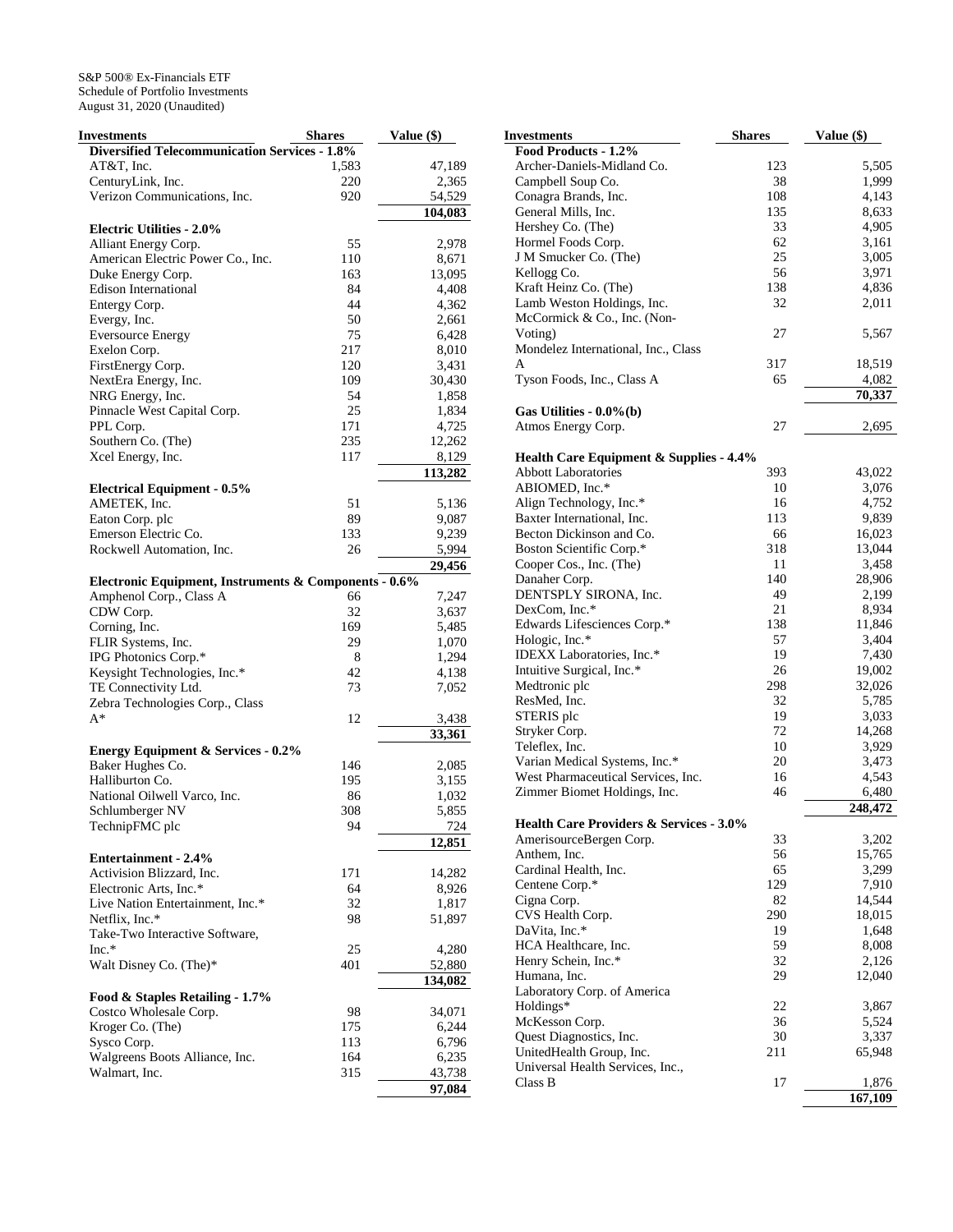| Investments                                                     | <b>Shares</b> | <b>Value (\$)</b> |
|-----------------------------------------------------------------|---------------|-------------------|
| <b>Health Care Technology - 0.1%</b>                            |               |                   |
| Cerner Corp.                                                    | 68            | 4,989             |
|                                                                 |               |                   |
| Hotels, Restaurants & Leisure - 1.8%                            |               |                   |
| Carnival Corp.                                                  | 105           | 1,730             |
| Chipotle Mexican Grill, Inc.*                                   | 6             | 7,862             |
| Darden Restaurants, Inc.                                        | 29            | 2,513             |
| Domino's Pizza, Inc.                                            | 9             | 3,681             |
| Hilton Worldwide Holdings, Inc.                                 | 62            | 5,602             |
| Las Vegas Sands Corp.                                           | 75            | 3,803             |
| Marriott International, Inc., Class A                           | 60            | 6,175             |
| McDonald's Corp.                                                | 165           | 35,231            |
| <b>MGM</b> Resorts International                                | 110           | 2,475             |
| Norwegian Cruise Line Holdings                                  |               |                   |
| $Ltd.*$                                                         | 61            | 1,044             |
| Royal Caribbean Cruises Ltd.                                    | 38            | 2,616             |
| Starbucks Corp.                                                 | 260           | 21,962            |
| Wynn Resorts Ltd.                                               | 22            | 1,924             |
| Yum! Brands, Inc.                                               | 67            | 6,422             |
|                                                                 |               | 103,040           |
| <b>Household Durables - 0.5%</b>                                |               |                   |
| DR Horton, Inc.                                                 | 74            | 5,282             |
| Garmin Ltd.                                                     | 32            | 3,316             |
| Leggett & Platt, Inc.                                           | 29            | 1,189             |
| Lennar Corp., Class A                                           | 61            | 4,564             |
| Mohawk Industries, Inc.*                                        | 13            | 1,200             |
| Newell Brands, Inc.                                             | 85            | 1,358             |
| NVR, Inc.*                                                      | 1             | 4,168             |
| PulteGroup, Inc.                                                | 56            | 2,497             |
| Whirlpool Corp.                                                 | 14            | 2,488             |
|                                                                 |               | 26,062            |
| <b>Household Products - 2.0%</b>                                |               |                   |
| Church & Dwight Co., Inc.                                       | 55            | 5,271             |
| Clorox Co. (The)                                                | 28            | 6,258             |
| Colgate-Palmolive Co.                                           | 190           | 15,059            |
| Kimberly-Clark Corp.                                            | 76            | 11,990            |
| Procter & Gamble Co. (The)                                      | 550           | 76,081            |
|                                                                 |               | 114,659           |
| Independent Power and Renewable Electricity Producers - 0.0%(b) |               |                   |
| AES Corp. (The)                                                 | 148           | 2,627             |
|                                                                 |               |                   |
| <b>Industrial Conglomerates - 1.2%</b>                          |               |                   |
| 3M Co.                                                          | 128           | 20,867            |
| General Electric Co.                                            | 1,944         | 12,325            |
| Honeywell International, Inc.                                   | 156           | 25,826            |
| Roper Technologies, Inc.                                        | 23            | 9,825             |
|                                                                 |               | 68,843            |
| <b>Interactive Media &amp; Services - 6.7%</b>                  |               |                   |
| Alphabet, Inc., Class A*                                        | 67            | 109,178           |
| Alphabet, Inc., Class C*                                        | 65            | 106,222           |
| Facebook, Inc., Class A*                                        | 534           | 156,569           |
| Twitter, Inc.*                                                  | 174           | 7,061             |
|                                                                 |               | 379,030           |
| <b>Internet &amp; Direct Marketing Retail - 6.2%</b>            |               |                   |
| Amazon.com, Inc.*                                               | 93            | 320,939           |
| Booking Holdings, Inc.*                                         | 9             | 17,194            |
| eBay, Inc.                                                      | 147           | 8,053             |
| Expedia Group, Inc.                                             | 30            | 2,945             |
|                                                                 |               | 349,131           |
|                                                                 |               |                   |
| IT Services - 6.4%                                              |               |                   |
| Accenture plc, Class A                                          | 142<br>36     | 34,070            |
| Akamai Technologies, Inc.*                                      |               | 4,192             |
| Automatic Data Processing, Inc.                                 | 96            | 13,353            |

| Investments                            | <b>Shares</b> | Value (\$)      |
|----------------------------------------|---------------|-----------------|
| Broadridge Financial Solutions,        |               |                 |
| Inc.                                   | 26            | 3,572           |
| <b>Cognizant Technology Solutions</b>  |               |                 |
| Corp., Class A                         | 120           | 8,023           |
| DXC Technology Co.                     | 56            | 1,119           |
| <b>Fidelity National Information</b>   |               |                 |
| Services, Inc.                         | 137           | 20,666          |
| Fiserv, Inc.*                          | 125           | 12,448          |
| FleetCor Technologies, Inc.*           | 19            | 4,778           |
| Gartner, Inc.*                         | 20            | 2,596           |
| Global Payments, Inc.                  | 66            | 11,657          |
| <b>International Business Machines</b> |               |                 |
| Corp.<br>Jack Henry & Associates, Inc. | 197<br>17     | 24,292<br>2,812 |
| Leidos Holdings, Inc.                  | 30            | 2,715           |
| Mastercard, Inc., Class A              | 196           | 70,205          |
| Paychex, Inc.                          | 71            | 5,429           |
| PayPal Holdings, Inc.*                 | 261           | 53,281          |
| VeriSign, Inc.*                        | 23            | 4,940           |
| Visa, Inc., Class A                    | 375           | 79,496          |
| Western Union Co. (The)                | 91            | 2,147           |
|                                        |               | 361,791         |
| Leisure Products - 0.0%(b)             |               |                 |
| Hasbro, Inc.                           | 28            | 2,210           |
|                                        |               |                 |
| Life Sciences Tools & Services - 1.3%  |               |                 |
| Agilent Technologies, Inc.             | 69            | 6,929           |
| Bio-Rad Laboratories, Inc., Class      |               |                 |
| $A^*$                                  | 5             | 2,543           |
| Illumina, Inc.*                        | 33            | 11,788          |
| IQVIA Holdings, Inc.*                  | 39            | 6,386           |
| Mettler-Toledo International, Inc.*    | 5             | 4,854           |
| PerkinElmer, Inc.                      | 25            | 2,943           |
| Thermo Fisher Scientific, Inc.         | 88            | 37,750          |
| Waters Corp.*                          | 14            | 3,028           |
|                                        |               | 76,221          |
| Machinery - 1.8%                       |               |                 |
| Caterpillar, Inc.                      | 120           | 17,077          |
| Cummins, Inc.                          | 33            | 6,839           |
| Deere & Co.                            | 70            | 14,704          |
| Dover Corp.                            | 32            | 3,515           |
| Flowserve Corp.                        | 29            | 861             |
| Fortive Corp.                          | 66            | 4,759           |
| <b>IDEX Corp.</b>                      | 17            | 3,064           |
| Illinois Tool Works, Inc.              | 64            | 12,643          |
| Ingersoll Rand, Inc.*                  | 77            | 2,700           |
| Otis Worldwide Corp.                   | 90            | 5,661           |
| PACCAR, Inc.                           | 77            | 6,610           |
| Parker-Hannifin Corp.                  | 29            | 5,975           |
| Pentair plc<br>Snap-on, Inc.           | 37            | 1,670           |
| Stanley Black & Decker, Inc.           | 12<br>34      | 1,779           |
| Westinghouse Air Brake                 |               | 5,484           |
| Technologies Corp.                     | 40            | 2,662           |
| Xylem, Inc.                            | 40            | 3,207           |
|                                        |               | 99,210          |
| <b>Media - 1.5%</b>                    |               |                 |
| Charter Communications, Inc.,          |               |                 |
| Class $A^*$                            | 33            | 20,315          |
| Comcast Corp., Class A                 | 1,012         | 45,348          |
| Discovery, Inc., Class A*              | 36            | 794             |
| Discovery, Inc., Class C*              | 70            | 1,398           |
| DISH Network Corp., Class A*           | 57            | 2,025           |
|                                        |               |                 |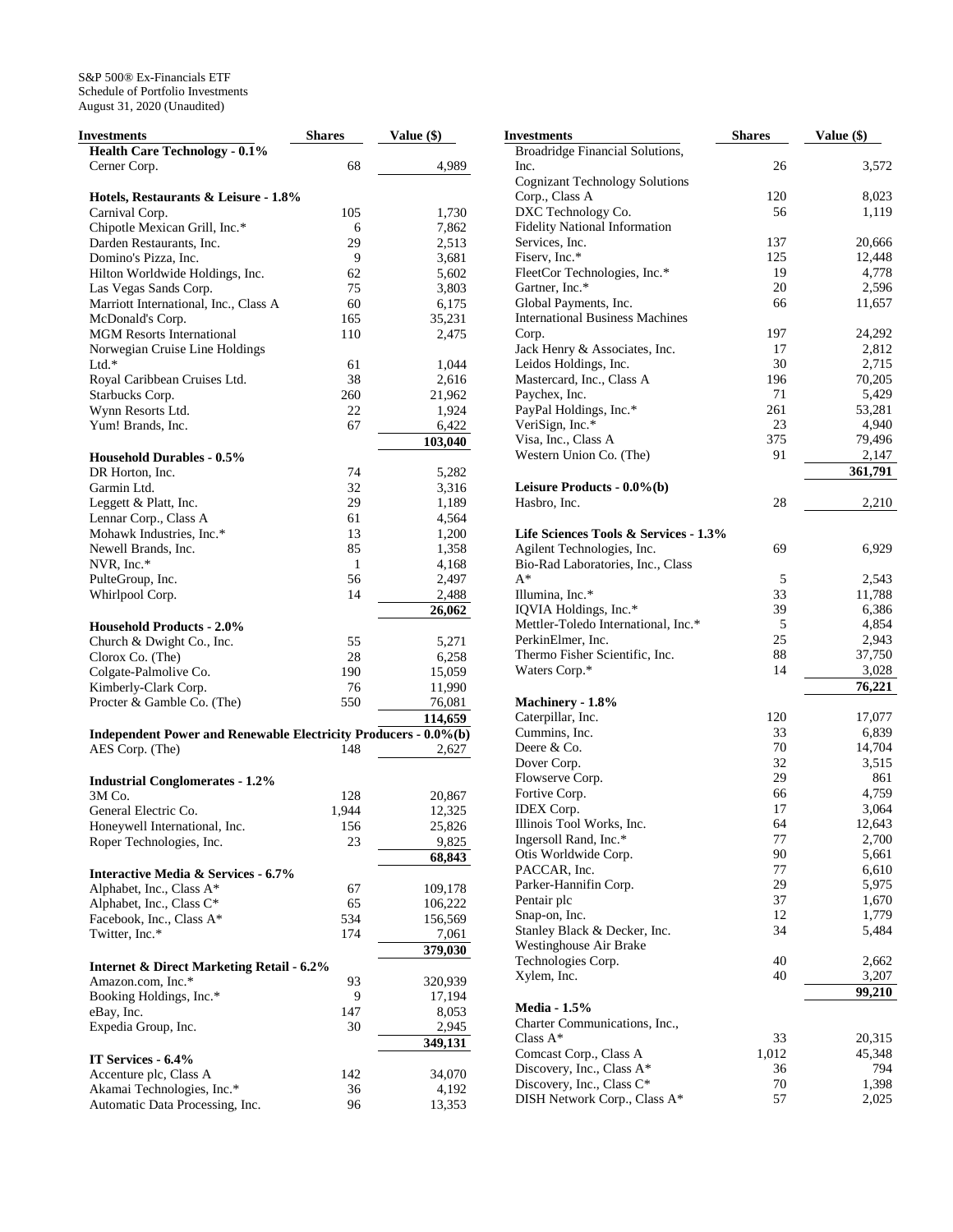| <b>Investments</b>                           | <b>Shares</b> | Value (\$)     | <b>Investn</b>   |
|----------------------------------------------|---------------|----------------|------------------|
| Fox Corp., Class A                           | 76            | 2,118          | Eli Li           |
| Fox Corp., Class B                           | 35            | 973            | Johns            |
| Interpublic Group of Cos., Inc.              |               |                | Merck            |
| (The)                                        | 87            | 1,545          | Mylar            |
| News Corp., Class A                          | 86            | 1,300          | Perrig           |
| News Corp., Class B                          | 27            | 407            | Pfizer           |
| Omnicom Group, Inc.                          | 48            | 2,596          | Zoetis           |
| ViacomCBS, Inc.                              | 120           | 3,342          |                  |
|                                              |               | 82,161         | Profe            |
| Metals $&$ Mining - 0.4%                     |               |                | Equifa           |
| Freeport-McMoRan, Inc.                       | 323           | 5,042          | <b>IHS</b> M     |
| Newmont Corp.                                | 178           | 11,976         | Nielse           |
| Nucor Corp.                                  | 67            | 3,046          | Rober            |
|                                              |               | 20,064         | Verisl           |
| <b>Multiline Retail - 0.6%</b>               |               |                |                  |
| Dollar General Corp.                         | 56            | 11,305         | Road             |
| Dollar Tree, Inc.*                           | 53            | 5,102          | CSX <sup>(</sup> |
| Kohl's Corp.                                 | 35<br>111     | 748<br>16,785  | JB Hu<br>Kansa   |
| Target Corp.                                 |               |                | Norfo            |
| <b>Multi-Utilities - 1.0%</b>                |               | 33,940         | Old D            |
|                                              |               |                | Union            |
| Ameren Corp.                                 | 55<br>121     | 4,351          |                  |
| CenterPoint Energy, Inc.<br>CMS Energy Corp. | 64            | 2,429          | Semio            |
| Consolidated Edison, Inc.                    | 74            | 3,871<br>5,279 | Advar            |
| Dominion Energy, Inc.                        | 187           | 14,668         | Analo            |
| DTE Energy Co.                               | 43            | 5,103          | Appli            |
| NiSource, Inc.                               | 85            | 1,884          | <b>Broad</b>     |
| Public Service Enterprise Group,             |               |                | Intel C          |
| Inc.                                         | 112           | 5,851          | KLA              |
| Sempra Energy                                | 65            | 8,037          | Lam F            |
| WEC Energy Group, Inc.                       | 70            | 6,586          | Maxir            |
|                                              |               | 58,059         | Micro            |
| Oil, Gas & Consumable Fuels - 2.4%           |               |                | Micro            |
| Apache Corp.                                 | 84            | 1,243          | NVID             |
| Cabot Oil & Gas Corp.                        | 89            | 1,688          | Qorvo            |
| Chevron Corp.                                | 415           | 34,831         | QUAI             |
| Concho Resources, Inc.                       | 44            | 2,287          | <b>Skyw</b>      |
| ConocoPhillips                               | 238           | 9,018          | Texas            |
| Devon Energy Corp.                           | 85            | 924            | Xilinx           |
| Diamondback Energy, Inc.                     | 35            | 1,364          |                  |
| EOG Resources, Inc.                          | 129           | 5,849          | Softw            |
| Exxon Mobil Corp.                            | 940           | 37,544         | Adobe            |
| Hess Corp.                                   | 58            | 2,670          | <b>ANSY</b>      |
| HollyFrontier Corp.                          | 33            | 788            | Autod            |
| Kinder Morgan, Inc.                          | 432           | 5,970          | Caden            |
| Marathon Oil Corp.                           | 176           | 929            | Citrix           |
| Marathon Petroleum Corp.                     | 145           | 5,142          | Fortin           |
| Noble Energy, Inc.                           | 107           | 1,065          | Intuit,          |
| Occidental Petroleum Corp.                   | 200           | 2,548          | Micro            |
| ONEOK, Inc.                                  | 98            | 2,693          | <b>Norto</b>     |
| Phillips 66                                  | 97            | 5,671          | Oracle           |
| Pioneer Natural Resources Co.                | 37            | 3,845          | Payco            |
| Valero Energy Corp.                          | 91            | 4,786          | salesf           |
| Williams Cos., Inc. (The)                    | 270           | 5,605          | Servic           |
|                                              |               | 136,460        | Synop            |
| <b>Personal Products - 0.2%</b>              |               |                | Tyler            |
| Coty, Inc., Class A                          | 66            | 236            |                  |
| Estee Lauder Cos., Inc. (The), Class         |               |                | <b>Specia</b>    |
| A                                            | 50            | 11,086         | Advar            |
|                                              |               | 11,322         | AutoZ            |
| <b>Pharmaceuticals - 4.7%</b>                |               |                | <b>Best E</b>    |
| Bristol-Myers Squibb Co.                     | 503           | 31,287         | CarM             |

| Investments                                     | <b>Shares</b> | Value (\$) |
|-------------------------------------------------|---------------|------------|
| Eli Lilly and Co.                               | 187           | 27,749     |
| Johnson & Johnson                               | 586           | 89,898     |
| Merck & Co., Inc.                               | 561           | 47,836     |
| Mylan NV*                                       | 115           | 1,884      |
| Perrigo Co. plc                                 | 30            | 1,569      |
| Pfizer, Inc.                                    | 1,235         | 46,671     |
| Zoetis, Inc.                                    | 106           | 16,970     |
|                                                 |               | 263,864    |
| <b>Professional Services - 0.4%</b>             |               |            |
| Equifax, Inc.                                   | 27            | 4,543      |
| IHS Markit Ltd.                                 | 89            | 7,113      |
| Nielsen Holdings plc                            | 79            | 1,207      |
| Robert Half International, Inc.                 | 25            | 1,330      |
| Verisk Analytics, Inc.                          | 36            | 6,720      |
|                                                 |               | 20,913     |
| Road & Rail - 1.1%                              |               |            |
| CSX Corp.                                       | 170           | 12,998     |
| JB Hunt Transport Services, Inc.                | 19            | 2,670      |
| Kansas City Southern                            | 21            | 3,823      |
| Norfolk Southern Corp.                          | 57            | 12,114     |
| Old Dominion Freight Line, Inc.                 | 21            | 4,246      |
| Union Pacific Corp.                             | 151           | 29,059     |
|                                                 |               | 64,910     |
| Semiconductors & Semiconductor Equipment - 5.5% |               |            |
| Advanced Micro Devices, Inc.*                   | 260           | 23,613     |
| Analog Devices, Inc.                            | 82            | 9,584      |
| Applied Materials, Inc.                         | 204           | 12,566     |
| Broadcom, Inc.                                  | 89            | 30,896     |
| Intel Corp.                                     | 941           | 47,944     |
| KLA Corp.                                       | 34            | 6,975      |
| Lam Research Corp.                              | 32            | 10,763     |
| Maxim Integrated Products, Inc.                 | 59            | 4,038      |
| Microchip Technology, Inc.                      | 55            | 6,034      |
| Micron Technology, Inc.*                        | 247           | 11,241     |
| NVIDIA Corp.                                    | 137           | 73,292     |
| Qorvo, Inc.*                                    | 25            | 3,207      |
| QUALCOMM, Inc.                                  | 250           | 29,775     |
| Skyworks Solutions, Inc.                        | 37            | 5,359      |
| Texas Instruments, Inc.                         | 204           | 28,999     |
| Xilinx, Inc.                                    | 54            | 5,625      |
|                                                 |               | 309,911    |
| Software - 10.7%                                |               |            |
| Adobe, Inc.*                                    | 107           | 54,933     |
| ANSYS, Inc.*                                    | 19            | 6,441      |
| Autodesk, Inc.*                                 | 49            | 12,039     |
| Cadence Design Systems, Inc.*                   | 62            | 6,877      |
| Citrix Systems, Inc.                            | 26            | 3,775      |
| Fortinet, Inc.*                                 | 30            | 3,960      |
| Intuit, Inc.                                    | 58            | 20,033     |
| Microsoft Corp.                                 | 1,685         | 380,018    |
| NortonLifeLock, Inc.                            | 120           | 2,822      |
| Oracle Corp.                                    | 463           | 26,493     |
| Paycom Software, Inc.*                          | 11            | 3,294      |
| salesforce.com, Inc.*                           | 200           | 54,530     |
| ServiceNow, Inc.*                               | 42            | 20,245     |
| Synopsys, Inc.*                                 | 34            | 7,524      |
| Tyler Technologies, Inc.*                       | 9             | 3,108      |
|                                                 |               | 606,092    |
| <b>Specialty Retail - 2.7%</b>                  |               |            |
| Advance Auto Parts, Inc.                        | 15            | 2,345      |
| AutoZone, Inc.*                                 | 5             | 5,982      |
| Best Buy Co., Inc.                              | 51            | 5,656      |
| CarMax, Inc.*                                   | 36            | 3,849      |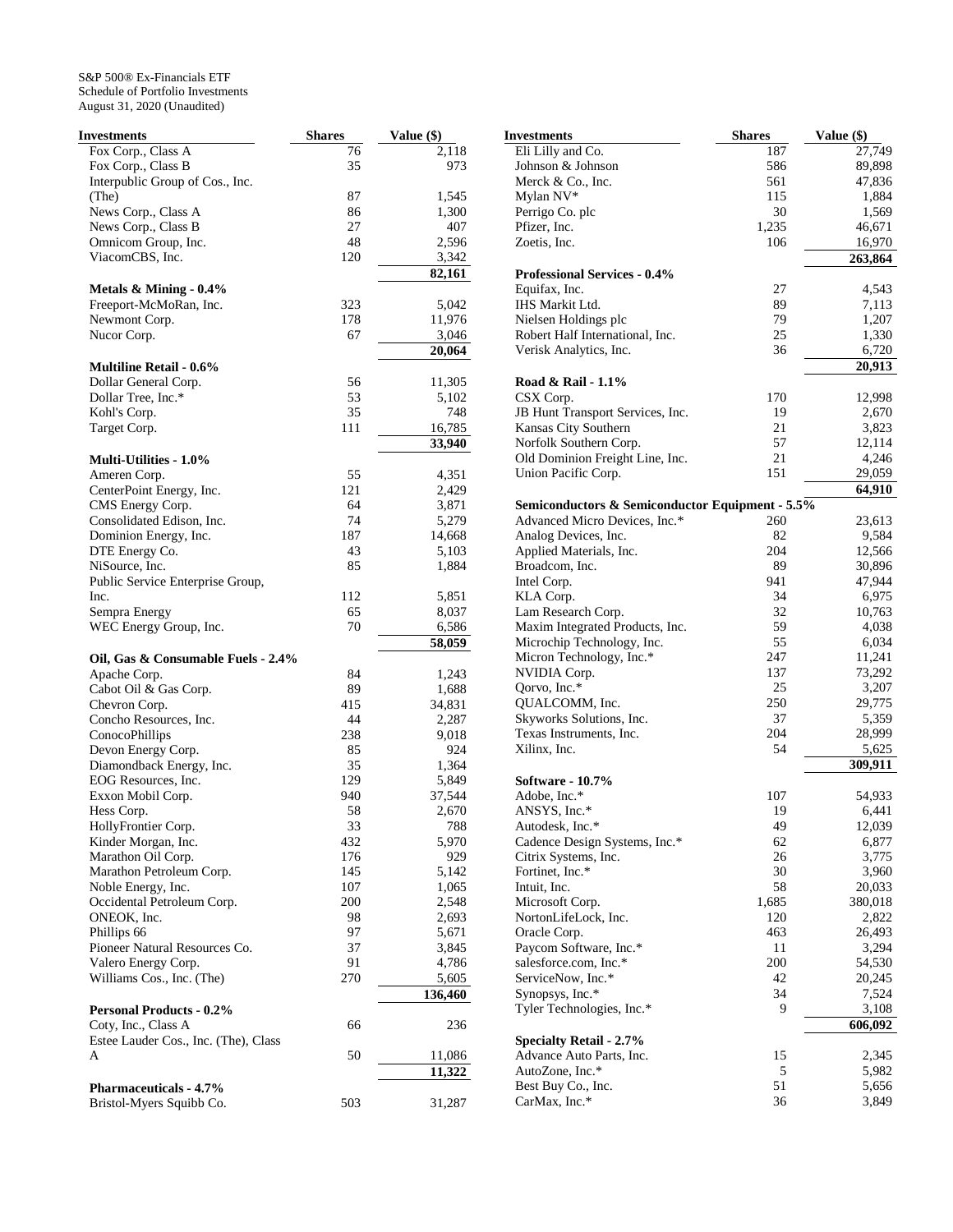| <b>Investments</b>                                           | <b>Shares</b> | Value (\$) |
|--------------------------------------------------------------|---------------|------------|
| Gap, Inc. (The)                                              | 47            | 817        |
| Home Depot, Inc. (The)                                       | 239           | 68,125     |
| L Brands, Inc.                                               | 52            | 1,529      |
| Lowe's Cos., Inc.                                            | 168           | 27,668     |
| O'Reilly Automotive, Inc.*                                   | 16            | 7,450      |
| Ross Stores, Inc.*                                           | 79            | 7,195      |
| Tiffany & Co.                                                | 24            | 2,940      |
| TJX Cos., Inc. (The)                                         | 266           | 14,574     |
| Tractor Supply Co.                                           | 26            | 3,870      |
| Ulta Beauty, Inc.*                                           | 13            | 3,018      |
|                                                              |               | 155,018    |
| Technology Hardware, Storage & Peripherals - 8.5%            |               |            |
| Apple, Inc.                                                  | 3,620         | 467,125    |
| Hewlett Packard Enterprise Co.                               | 286           | 2,766      |
| HP, Inc.                                                     | 318           | 6,217      |
| NetApp, Inc.                                                 | 49            | 2,322      |
| Seagate Technology plc                                       | 50            | 2,399      |
| Western Digital Corp.                                        | 67            | 2,574      |
| Xerox Holdings Corp.                                         | 41            | 773        |
|                                                              |               | 484,176    |
|                                                              |               |            |
| Textiles, Apparel & Luxury Goods - 0.7%<br>Hanesbrands, Inc. | 77            | 1,177      |
| NIKE, Inc., Class B                                          | 276           | 30,882     |
| PVH Corp.                                                    | 16            | 892        |
| Ralph Lauren Corp.                                           | 11            | 757        |
| Tapestry, Inc.                                               | 61            | 899        |
| Under Armour, Inc., Class A*                                 | 42            | 412        |
| Under Armour, Inc., Class C*                                 | 44            | 390        |
| VF Corp.                                                     | 71            | 4,668      |
|                                                              |               |            |
|                                                              |               | 40,077     |
| Tobacco - 0.8%                                               |               |            |
| Altria Group, Inc.                                           | 413<br>346    | 18,065     |
| Philip Morris International, Inc.                            |               | 27,607     |
|                                                              |               | 45,672     |
| Trading Companies & Distributors - 0.2%                      |               |            |
| Fastenal Co.                                                 | 127           | 6,205      |
| United Rentals, Inc.*                                        | 16            | 2,833      |
| WW Grainger, Inc.                                            | 10            | 3,654      |
|                                                              |               | 12,692     |
| <b>Water Utilities - 0.1%</b>                                |               |            |
| American Water Works Co., Inc.                               | 40            | 5,654      |
| <b>Wireless Telecommunication Services - 0.3%</b>            |               |            |
| T-Mobile US, Inc.*                                           | 129           | 15,052     |
| <b>TOTAL COMMON STOCKS</b>                                   |               |            |
| (Cost \$4,426,608)                                           |               | 5,647,405  |
| <b>SECURITIES LENDING REINVESTMENTS(c) - 0.0%(b)</b>         |               |            |
|                                                              |               |            |

# **INVESTMENT COMPANIES - 0.0%(b)**

| BlackRock Liquidity FedFund, Institutional Class |     |     |
|--------------------------------------------------|-----|-----|
| 0.01% (Cost \$432)                               | 432 | 432 |

| <b>Investments</b>                                                                                                                                                                | <b>Principal</b><br>Amount (\$) | Value (\$) |
|-----------------------------------------------------------------------------------------------------------------------------------------------------------------------------------|---------------------------------|------------|
| <b>SHORT-TERM INVESTMENTS - 0.3%</b>                                                                                                                                              |                                 |            |
| <b>REPURCHASE AGREEMENTS(d) - 0.3%</b><br>Repurchase Agreements with various<br>counterparties, rates 0.06% -<br>0.07%, dated 8/31/2020, due<br>$9/1/2020$ , total to be received |                                 |            |
| \$18,220<br>(Cost \$18.220)                                                                                                                                                       | 18.220                          | 18,220     |
| Total Investments - 100.0%<br>(Cost \$4,445,260)                                                                                                                                  |                                 | 5,666,057  |

**Liabilities in excess of other assets - 0.0% (2,015) Net Assets - 100.0% 5,664,042**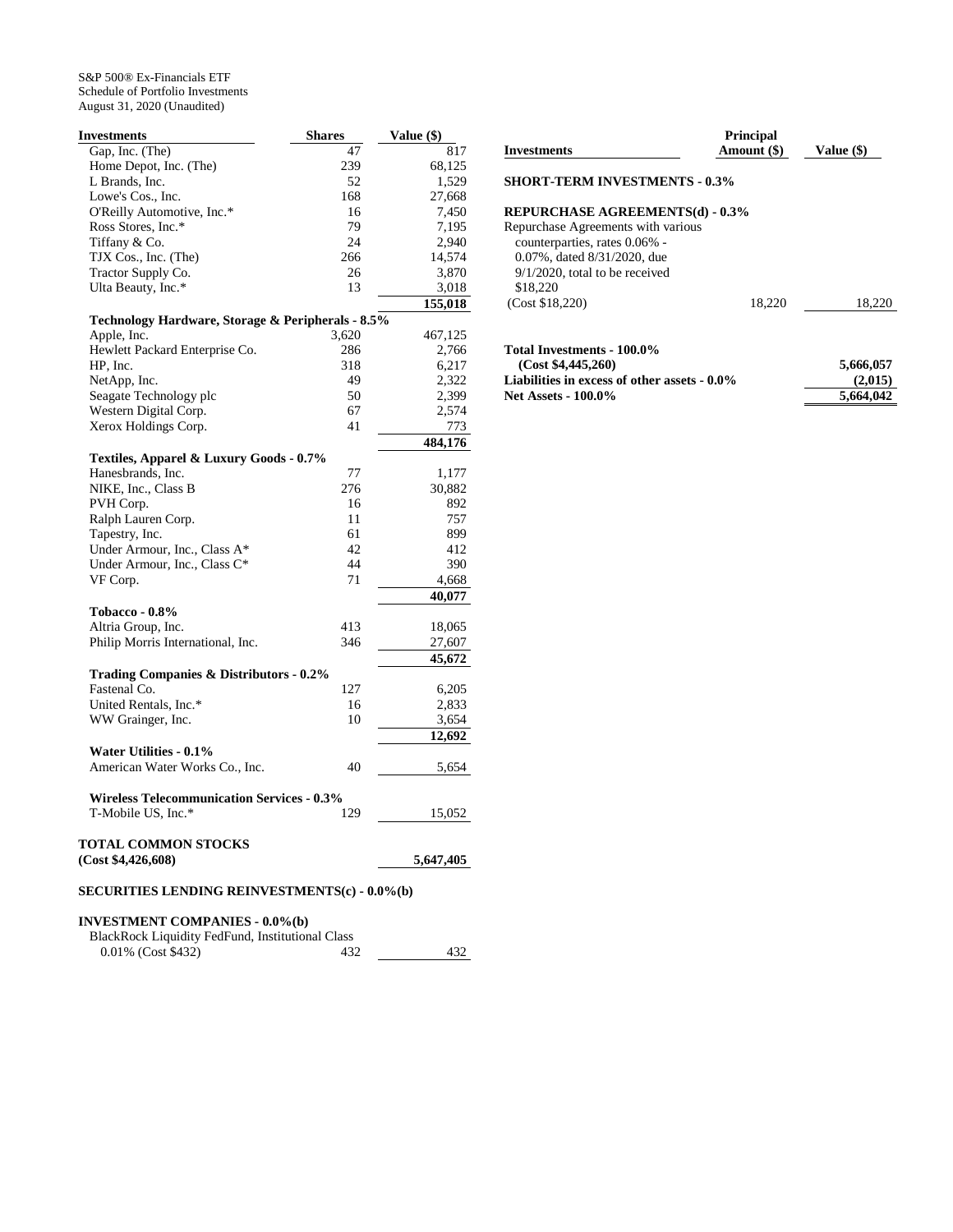- \* Non-income producing security.
- (a) The security or a portion of this security is on loan at August 31, 2020. The total value of securities on loan at August 31, 2020 was \$1,292, collateralized in the form of cash with a value of \$432 that was reinvested in the securities shown in the Securities Lending Reinvestment section of the Schedule of Investments and \$947 of collateral in the form of U.S. Government Treasury Securities, interest rates ranging from 0.00% – 3.88%, and maturity dates ranging from September 10, 2020 – February 15, 2049; a total value of \$1,379.
- (b) Represents less than 0.05% of net assets.
- (c) The security was purchased with cash collateral held from securities on loan at August 31, 2020. The total value of securities purchased was \$432.
- (d) The Fund invests in Repurchase Agreements jointly with other funds in the Trust. See "Repurchase Agreements" in the Notes to Schedules of Portfolio of Investments to view the details of each individual agreement and counterparty as well as a description of the securities subject to repurchase.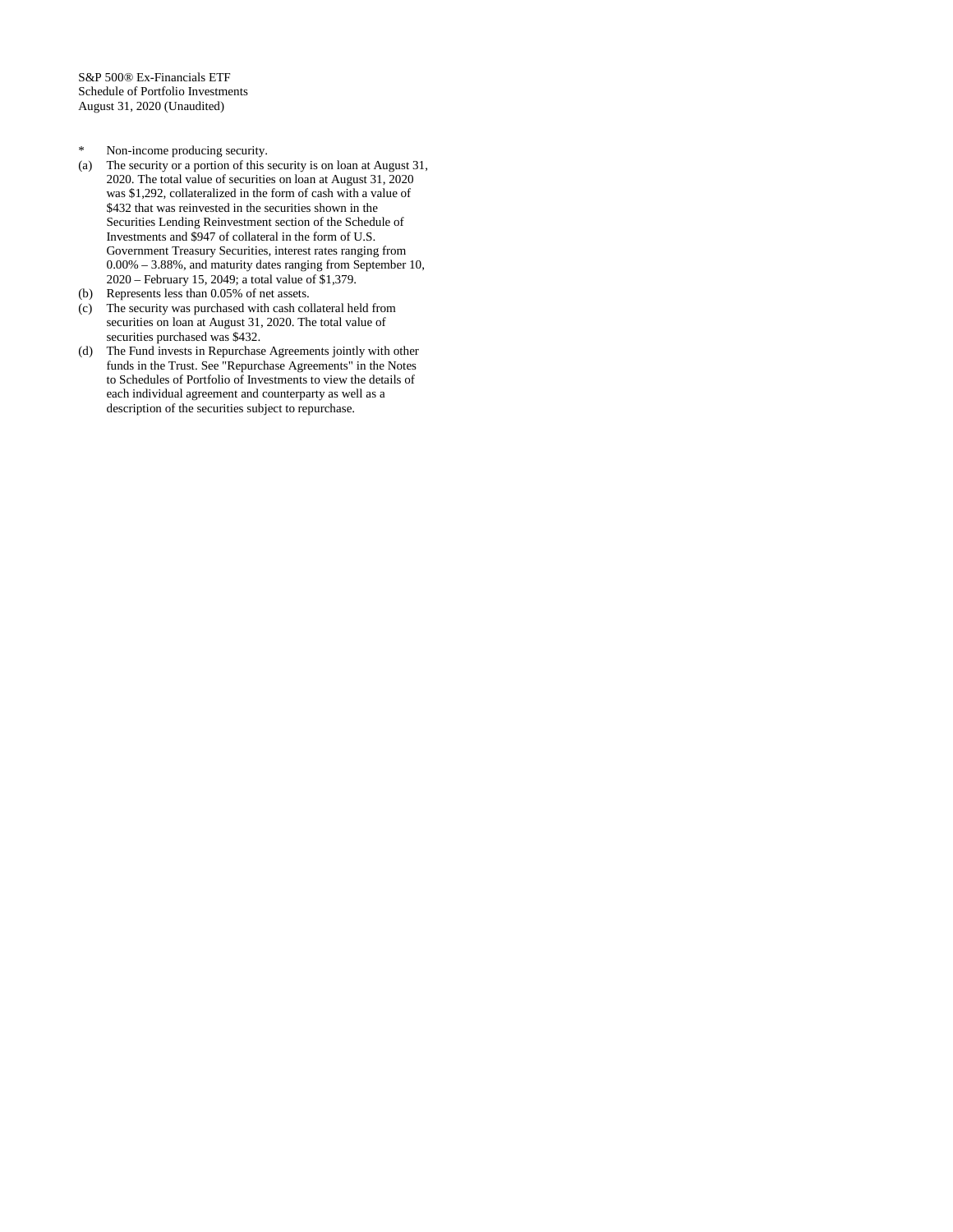| <b>Investments</b>                           | <b>Shares</b> | Value (\$)      |
|----------------------------------------------|---------------|-----------------|
| <b>COMMON STOCKS - 99.6%</b>                 |               |                 |
| Aerospace & Defense - 1.9%                   |               |                 |
| Boeing Co. (The)                             | 40            | 6,873           |
| General Dynamics Corp.                       | 17            | 2,539           |
| Howmet Aerospace, Inc.                       | 27            | 473             |
| Huntington Ingalls Industries, Inc.          | 3             | 454             |
| L3Harris Technologies, Inc.                  | 16            | 2,892           |
| Lockheed Martin Corp.                        | 18            | 7,025           |
| Northrop Grumman Corp.                       | 11            | 3,769           |
| Raytheon Technologies Corp.                  | 107           | 6,527           |
| Teledyne Technologies, Inc.*                 | 3             | 941             |
| Textron, Inc.                                | 16            | 631             |
| TransDigm Group, Inc.                        | 4             | 1,998<br>34,122 |
| Air Freight & Logistics - 0.8%               |               |                 |
| CH Robinson Worldwide, Inc.                  | 10            | 983             |
| Expeditors International of                  |               |                 |
| Washington, Inc.                             | 12            | 1,061           |
| FedEx Corp.                                  | 18            | 3,957           |
| United Parcel Service, Inc., Class B         | 52            | 8,508           |
|                                              |               | 14,509          |
| Airlines - 0.2%                              |               |                 |
| Alaska Air Group, Inc.                       | 8             | 311             |
| American Airlines Group, Inc.(a)             | 36            | 470             |
| Delta Air Lines, Inc.                        | 41            | 1,265           |
| Southwest Airlines Co.                       | 39            | 1,466           |
| United Airlines Holdings, Inc.*              | 18            | 648             |
| <b>Auto Components - 0.1%</b>                |               | 4,160           |
| Aptiv plc                                    | 20            | 1,723           |
| BorgWarner, Inc.                             | 14            | 568             |
|                                              |               | 2,291           |
| <b>Automobiles - 0.2%</b><br>Ford Motor Co.* | 285           | 1,944           |
| General Motors Co.                           | 91            | 2,696           |
|                                              |               | 4,640           |
| <b>Banks</b> - 3.9%                          |               |                 |
| Bank of America Corp.                        | 570           | 14,672          |
| Citigroup, Inc.                              | 152           | 7,770           |
| Citizens Financial Group, Inc.               | 30            | 776             |
| Comerica, Inc.                               | 9             | 356             |
| Fifth Third Bancorp                          | 51            | 1,054           |
| First Republic Bank                          | 13            | 1,468           |
| Huntington Bancshares, Inc.                  | 74            | 696             |
| JPMorgan Chase & Co.                         | 223           | 22,342          |
| KeyCorp                                      | 71            | 875             |
| M&T Bank Corp.                               | 9             | 929             |
| People's United Financial, Inc.              | 30            | 317             |
| PNC Financial Services Group, Inc.           |               |                 |
| (The)                                        | 31            | 3,447           |
| Regions Financial Corp.                      | 69            | 798             |
| SVB Financial Group*                         | 4             | 1,022           |
| Truist Financial Corp.                       | 98            | 3,803           |
| <b>US Bancorp</b>                            | 100           | 3,640           |
| Wells Fargo & Co.                            | 272           | 6,569           |
| Zions Bancorp NA                             | 11            | 354<br>70,888   |
| Beverages - 1.9%                             |               |                 |
| Brown-Forman Corp., Class B                  | 13            | 951             |
| Coca-Cola Co. (The)                          | 283           | 14,017          |
| Constellation Brands, Inc., Class A          | 12            | 2,214           |

| Investments                                             | <b>Shares</b> | Value (\$)           |
|---------------------------------------------------------|---------------|----------------------|
| Molson Coors Beverage Co., Class                        |               |                      |
| В                                                       | 13            | 489                  |
| Monster Beverage Corp.*                                 | 28            | 2,348                |
| PepsiCo, Inc.                                           | 101           | 14,146               |
|                                                         |               | 34,165               |
| <b>Building Products - 0.5%</b>                         |               |                      |
| A O Smith Corp.                                         | 9             | 441                  |
| Allegion plc                                            | 7             | 724                  |
| Carrier Global Corp.<br>Fortune Brands Home & Security, | 59            | 1,761                |
| Inc.                                                    | 10            | 841                  |
| Johnson Controls International plc                      | 54            | 2,199                |
| Masco Corp.                                             | 18            | 1,049                |
| Trane Technologies plc                                  | 18            | 2,131                |
|                                                         |               | 9,146                |
| Capital Markets - 3.0%                                  |               |                      |
| Ameriprise Financial, Inc.                              | 9             | 1,411                |
| Bank of New York Mellon Corp.                           |               |                      |
| (The)                                                   | 58            | 2,145                |
| BlackRock, Inc.                                         | 11            | 6,536                |
| Cboe Global Markets, Inc.                               | 8             | 734                  |
| Charles Schwab Corp. (The)                              | 83            | 2,949                |
| CME Group, Inc.                                         | 26            | 4,573                |
| E*TRADE Financial Corp.                                 | 15            | 812                  |
| Franklin Resources, Inc.                                | 19            | 400                  |
| Goldman Sachs Group, Inc. (The)                         | 23            | 4,712                |
| Intercontinental Exchange, Inc.                         | 40            | 4,249                |
| Invesco Ltd.                                            | 27            | 275                  |
| MarketAxess Holdings, Inc.                              | 3             | 1,458                |
| Moody's Corp.                                           | 12            | 3,536                |
| <b>Morgan Stanley</b>                                   | 87            | 4,547                |
| MSCI, Inc.                                              | 6             | 2,240                |
| Nasdaq, Inc.                                            | 8<br>15       | 1,075<br>1,228       |
| Northern Trust Corp.<br>Raymond James Financial, Inc.   | 9             | 681                  |
| S&P Global, Inc.                                        | 18            | 6,596                |
| State Street Corp.                                      | 26            | 1,770                |
| T. Rowe Price Group, Inc.                               | 17            | 2,367                |
|                                                         |               | $\overline{5}$ 4,294 |
| Chemicals - 2.0%                                        |               |                      |
| Air Products and Chemicals, Inc.                        | 16            | 4,676                |
| Albemarle Corp.                                         | 8             | 728                  |
| Celanese Corp.                                          | 9             | 910                  |
| CF Industries Holdings, Inc.                            | 15            | 490                  |
| Corteva, Inc.                                           | 54            | 1,542                |
| Dow, Inc.                                               | 54            | 2,437                |
| DuPont de Nemours, Inc.                                 | 53            | 2,955                |
| Eastman Chemical Co.                                    | 10            | 731                  |
| Ecolab, Inc.                                            | 18            | 3,547                |
| FMC Corp.                                               | 10            | 1,069                |
| International Flavors & Fragrances,                     |               |                      |
| Inc.                                                    | 8<br>39       | 990<br>9,740         |
| Linde plc                                               |               |                      |
| LyondellBasell Industries NV,<br>Class A                | 19            | 1,244                |
| Mosaic Co. (The)                                        | 25            | 456                  |
| PPG Industries, Inc.                                    | 17            | 2,047                |
| Sherwin-Williams Co. (The)                              | 6             | 4,026                |
|                                                         |               | 37,588               |
| <b>Commercial Services &amp; Supplies - 0.5%</b>        |               |                      |
| Cintas Corp.                                            | 6             | 1,999                |
| Copart, Inc.*                                           | 15            | 1,550                |
| Republic Services, Inc.                                 | 15            | 1,391                |
|                                                         |               |                      |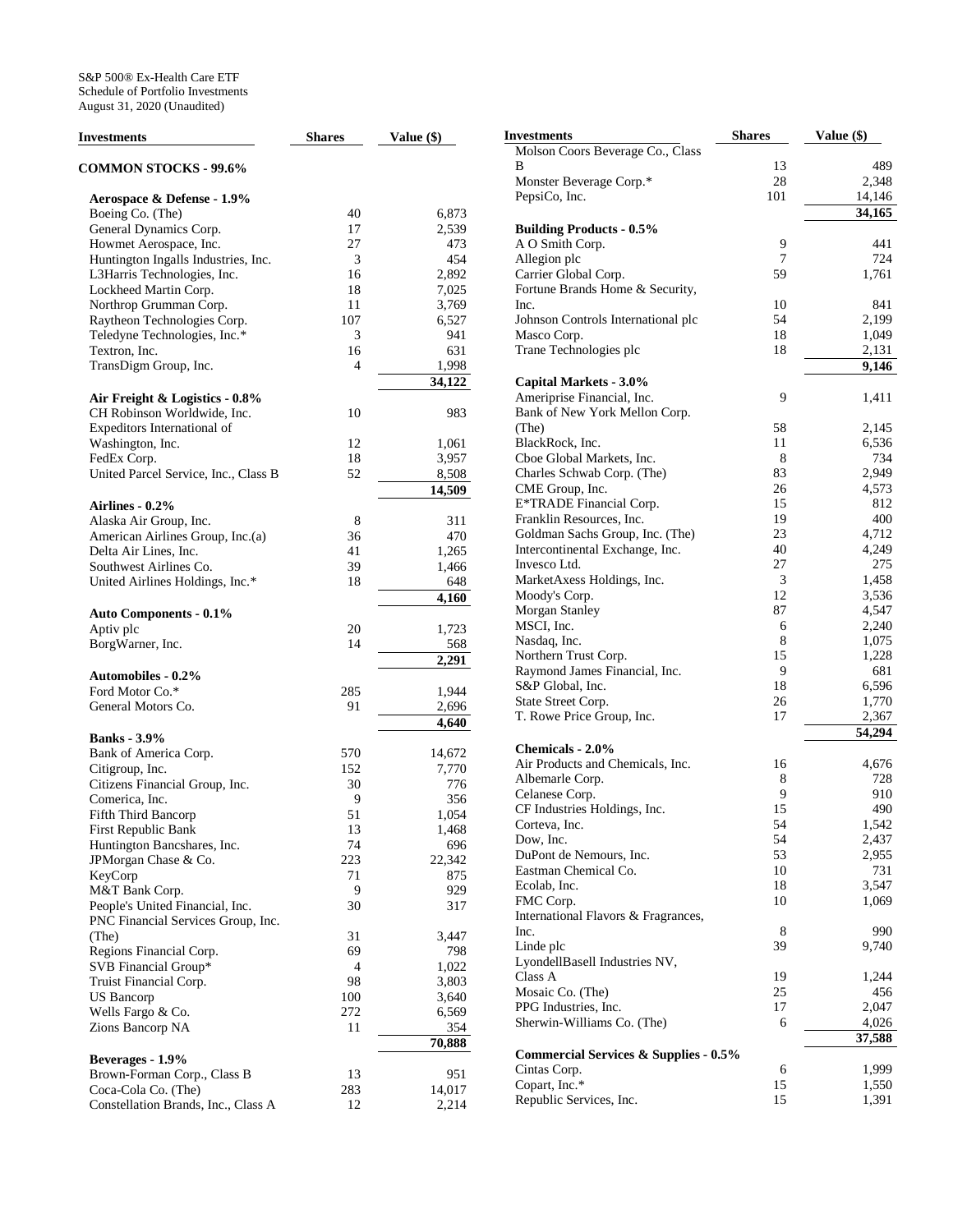| Investments                                          | <b>Shares</b> | Value (\$) |
|------------------------------------------------------|---------------|------------|
| Rollins, Inc.                                        | 9             | 496        |
| Waste Management, Inc.                               | 29            | 3,306      |
|                                                      |               | 8,742      |
|                                                      |               |            |
| <b>Communications Equipment - 0.9%</b>               |               |            |
| Arista Networks, Inc.*                               | 4             | 894        |
| Cisco Systems, Inc.                                  | 311           | 13,130     |
| F5 Networks, Inc.*                                   | 4             | 529        |
| Juniper Networks, Inc.                               | 23            | 575        |
| Motorola Solutions, Inc.                             | 13            | 2,012      |
|                                                      |               | 17,140     |
| <b>Construction &amp; Engineering - 0.1%</b>         |               |            |
|                                                      |               |            |
| Jacobs Engineering Group, Inc.                       | 10            | 903        |
| Quanta Services, Inc.                                | 9             | 461        |
|                                                      |               | 1,364      |
| <b>Construction Materials - 0.1%</b>                 |               |            |
| Martin Marietta Materials, Inc.                      | 5             | 1,014      |
| Vulcan Materials Co.                                 | 10            | 1,200      |
|                                                      |               | 2,214      |
|                                                      |               |            |
| <b>Consumer Finance - 0.5%</b>                       |               |            |
| American Express Co.                                 | 49            | 4,978      |
| Capital One Financial Corp.                          | 34            | 2,347      |
| <b>Discover Financial Services</b>                   | 22            | 1,168      |
| <b>Synchrony Financial</b>                           | 39            | 967        |
|                                                      |               | 9,460      |
| Containers & Packaging - 0.4%                        |               |            |
|                                                      |               |            |
| Amcor plc                                            | 114           | 1,261      |
| Avery Dennison Corp.                                 | 6             | 692        |
| Ball Corp.                                           | 24            | 1,929      |
| International Paper Co.                              | 28            | 1,015      |
| Packaging Corp. of America                           | 7             | 709        |
| Sealed Air Corp.                                     | 10            | 393        |
| Westrock Co.                                         | 18            | 546        |
|                                                      |               |            |
|                                                      |               | 6,545      |
| Distributors - 0.1%                                  |               |            |
| Genuine Parts Co.                                    | 11            | 1,039      |
| LKQ Corp.*                                           | 21            | 666        |
|                                                      |               | 1,705      |
| Diversified Consumer Services - 0.0%(b)              |               |            |
| H&R Block, Inc.                                      |               |            |
|                                                      | 13            | 189        |
|                                                      |               |            |
| <b>Diversified Financial Services - 1.7%</b>         |               |            |
| Berkshire Hathaway, Inc., Class B*                   | 142           | 30,962     |
|                                                      |               |            |
| <b>Diversified Telecommunication Services - 1.9%</b> |               |            |
| AT&T, Inc.                                           | 521           | 15,531     |
|                                                      |               |            |
| CenturyLink, Inc.                                    | 72            | 774        |
| Verizon Communications, Inc.                         | 303           | 17,959     |
|                                                      |               | 34,264     |
| <b>Electric Utilities - 2.0%</b>                     |               |            |
| Alliant Energy Corp.                                 | 17            | 920        |
| American Electric Power Co., Inc.                    | 37            | 2,917      |
| Duke Energy Corp.                                    | 54            | 4,338      |
|                                                      |               |            |
| Edison International                                 | 27            | 1,417      |
| Entergy Corp.                                        | 15            | 1,487      |
| Evergy, Inc.                                         | 17            | 905        |
| <b>Eversource Energy</b>                             | 25            | 2,143      |
| Exelon Corp.                                         | 71            | 2,621      |
| FirstEnergy Corp.                                    | 39            | 1,115      |
| NextEra Energy, Inc.                                 | 36            | 10,050     |
|                                                      |               |            |
| NRG Energy, Inc.                                     | 17            | 585        |
| Pinnacle West Capital Corp.                          | 8             | 587        |
| PPL Corp.                                            | 56            | 1,547      |
| Southern Co. (The)                                   | 77            | 4,018      |

| Investments                                                                      | <b>Shares</b> | Value (\$)   |
|----------------------------------------------------------------------------------|---------------|--------------|
| Xcel Energy, Inc.                                                                | 38            | 2,640        |
|                                                                                  |               | 37,290       |
| <b>Electrical Equipment - 0.5%</b>                                               |               |              |
| AMETEK, Inc.                                                                     | 17            | 1,712        |
| Eaton Corp. plc                                                                  | 29            | 2,961        |
| Emerson Electric Co.                                                             | 43            | 2,987        |
| Rockwell Automation, Inc.                                                        | 9             | 2,075        |
|                                                                                  |               | 9,735        |
| Electronic Equipment, Instruments & Components - 0.6%<br>Amphenol Corp., Class A | 22            | 2,416        |
| CDW Corp.                                                                        | 10            | 1,137        |
| Corning, Inc.                                                                    | 55            | 1,785        |
| FLIR Systems, Inc.                                                               | 9             | 332          |
| IPG Photonics Corp.*                                                             | 3             | 485          |
| Keysight Technologies, Inc.*                                                     | 14            | 1,379        |
| TE Connectivity Ltd.                                                             | 24            | 2,319        |
| Zebra Technologies Corp., Class                                                  |               |              |
| A*                                                                               | 4             | 1,146        |
|                                                                                  |               | 10,999       |
| <b>Energy Equipment &amp; Services - 0.2%</b>                                    |               |              |
| Baker Hughes Co.                                                                 | 47            | 671          |
| Halliburton Co.                                                                  | 64            | 1,036        |
| National Oilwell Varco, Inc.                                                     | 28            | 336          |
| Schlumberger NV                                                                  | 100           | 1,901        |
| TechnipFMC plc                                                                   | 30            | 231          |
| <b>Entertainment - 2.4%</b>                                                      |               | 4,175        |
| Activision Blizzard, Inc.                                                        | 57            | 4,761        |
| Electronic Arts, Inc.*                                                           | 21            | 2,929        |
| Live Nation Entertainment, Inc.*                                                 | 9             | 511          |
| Netflix, Inc.*                                                                   | 32            | 16,946       |
| Take-Two Interactive Software,                                                   |               |              |
| $Inc.*$                                                                          | 8             | 1,369        |
| Walt Disney Co. (The)*                                                           | 132           | 17,407       |
|                                                                                  |               | 43,923       |
| Equity Real Estate Investment Trusts (REITs) - 3.0%                              |               |              |
| Alexandria Real Estate Equities,                                                 |               |              |
| Inc.                                                                             | 9             | 1,515        |
| American Tower Corp.                                                             | 33            | 8,222        |
| Apartment Investment and                                                         |               |              |
| Management Co., Class A<br>AvalonBay Communities, Inc.                           | 10<br>10      | 360<br>1,581 |
| Boston Properties, Inc.                                                          | 11            | 956          |
| Crown Castle International Corp.                                                 | 31            | 5,061        |
| Digital Realty Trust, Inc.                                                       | 20            | 3,113        |
| Duke Realty Corp.                                                                | 26            | 1,002        |
| Equinix, Inc.                                                                    | 7             | 5,528        |
| <b>Equity Residential</b>                                                        | 26            | 1,468        |
| Essex Property Trust, Inc.                                                       | 5             | 1,083        |
| Extra Space Storage, Inc.                                                        | 10            | 1,065        |
| Federal Realty Investment Trust                                                  | 5             | 396          |
| Healthpeak Properties, Inc.                                                      | 39            | 1,078        |
| Host Hotels & Resorts, Inc.                                                      | 51            | 573          |
| Iron Mountain, Inc.                                                              | 20            | 602          |
| Kimco Realty Corp.                                                               | 31            | 372          |
| Mid-America Apartment                                                            |               |              |
| Communities, Inc.                                                                | 8             | 937          |
| Prologis, Inc.                                                                   | 54            | 5,500        |
| Public Storage                                                                   | 11            | 2,336        |
| Realty Income Corp.                                                              | 25            | 1,551        |
| Regency Centers Corp.<br>SBA Communications Corp.                                | 11<br>8       | 437<br>2,449 |
| Simon Property Group, Inc.                                                       | 23            | 1,560        |
|                                                                                  |               |              |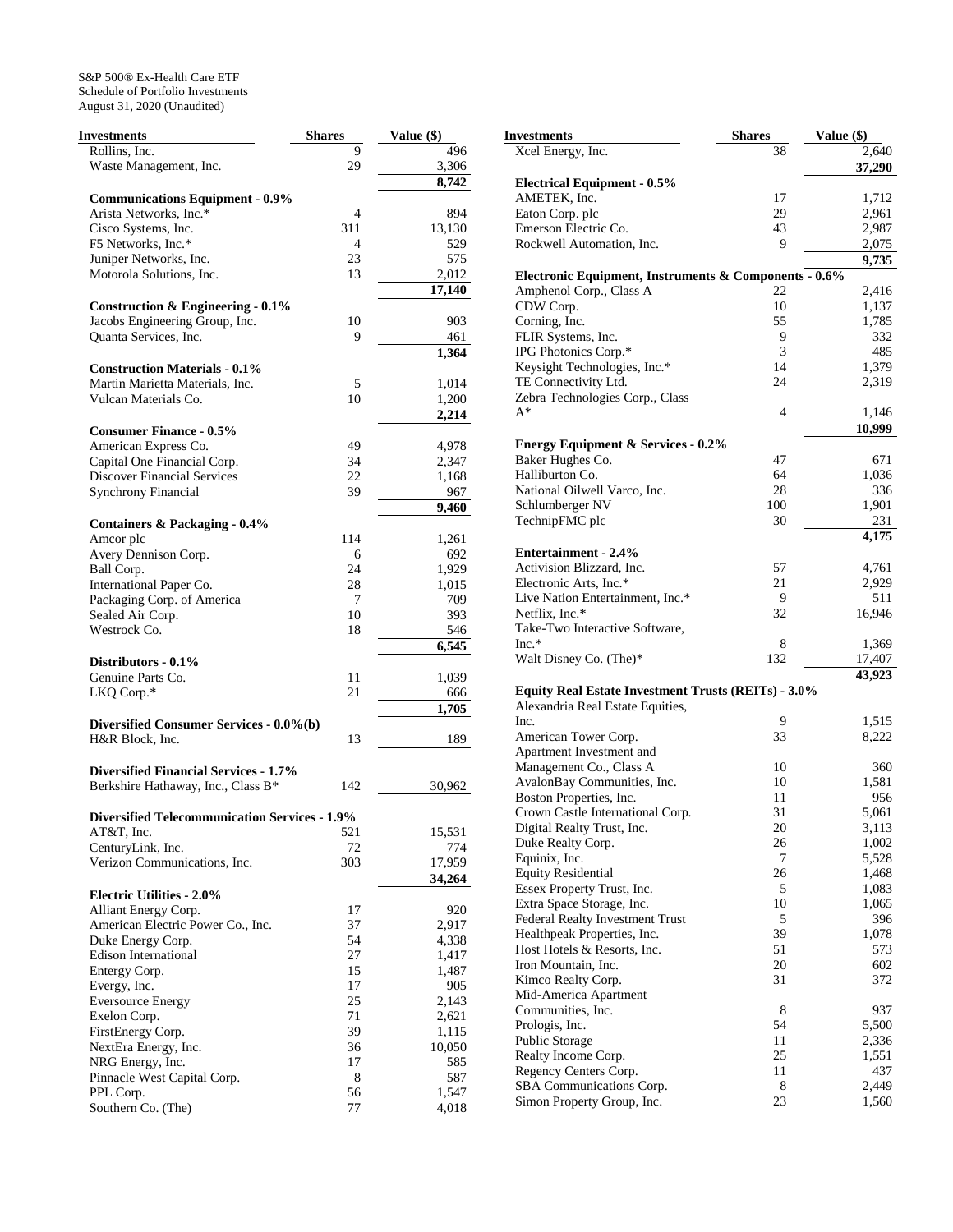| Investments                                            | <b>Shares</b> | Value (\$) |
|--------------------------------------------------------|---------------|------------|
| SL Green Realty Corp.                                  | 6             | 281        |
| UDR, Inc.                                              | 21            | 731        |
| Ventas, Inc.                                           | 26            | 1,071      |
| Vornado Realty Trust                                   | 11            | 394        |
| Welltower, Inc.                                        | 30            | 1,726      |
| Weyerhaeuser Co.                                       | 54            | 1,637      |
|                                                        |               | 54,585     |
| Food & Staples Retailing - 1.7%                        |               |            |
| Costco Wholesale Corp.                                 | 33            | 11,473     |
| Kroger Co. (The)                                       | 57            | 2,034      |
| Sysco Corp.                                            | 36            | 2,165      |
| Walgreens Boots Alliance, Inc.                         | 53            | 2,015      |
| Walmart, Inc.                                          | 103           | 14,301     |
|                                                        |               | 31,988     |
| Food Products - 1.3%                                   |               |            |
| Archer-Daniels-Midland Co.                             | 40            | 1,790      |
| Campbell Soup Co.                                      | 11            | 579        |
| Conagra Brands, Inc.                                   | 35            | 1,342      |
| General Mills, Inc.                                    | 44            | 2,814      |
| Hershey Co. (The)                                      | 11            | 1,635      |
| Hormel Foods Corp.                                     | 20            | 1,020      |
| J M Smucker Co. (The)                                  | 8             | 961        |
|                                                        | 18            |            |
| Kellogg Co.                                            |               | 1,276      |
| Kraft Heinz Co. (The)                                  | 45            | 1,577      |
| Lamb Weston Holdings, Inc.                             | 11            | 691        |
| McCormick & Co., Inc. (Non-                            |               |            |
| Voting)                                                | 9             | 1,856      |
| Mondelez International, Inc., Class                    |               |            |
| A                                                      | 104           | 6,076      |
| Tyson Foods, Inc., Class A                             | 22            | 1,382      |
|                                                        |               | 22,999     |
| Gas Utilities - $0.0\%$ (b)                            |               |            |
| Atmos Energy Corp.                                     | 9             | 898        |
|                                                        |               |            |
| Hotels, Restaurants & Leisure - 1.9%<br>Carnival Corp. | 34            | 560        |
|                                                        |               |            |
| Chipotle Mexican Grill, Inc.*                          | 2             | 2,621      |
| Darden Restaurants, Inc.                               | 10            | 867        |
| Domino's Pizza, Inc.                                   | 3             | 1,227      |
| Hilton Worldwide Holdings, Inc.                        | 20            | 1,807      |
| Las Vegas Sands Corp.                                  | 24            | 1,217      |
| Marriott International, Inc., Class A                  | 20            | 2,058      |
| McDonald's Corp.                                       | 55            | 11,744     |
| <b>MGM Resorts International</b>                       | 35            | 787        |
| Norwegian Cruise Line Holdings                         |               |            |
| $Ltd.*$                                                | 20            | 342        |
| Royal Caribbean Cruises Ltd.                           | 12            | 826        |
| Starbucks Corp.                                        | 85            | 7,180      |
| Wynn Resorts Ltd.                                      | 7             | 612        |
| Yum! Brands, Inc.                                      | 22            | 2,109      |
|                                                        |               | 33,957     |
| <b>Household Durables - 0.4%</b>                       |               |            |
| DR Horton, Inc.                                        | 23            | 1,642      |
| Garmin Ltd.                                            | 11            | 1,140      |
| Leggett & Platt, Inc.                                  | 9             | 369        |
| Lennar Corp., Class A                                  | 20            | 1,496      |
|                                                        |               |            |
| Mohawk Industries, Inc.*                               | 4             | 369        |
| Newell Brands, Inc.                                    | 27            | 431        |
| PulteGroup, Inc.                                       | 18            | 803        |
| Whirlpool Corp.                                        | 5             | 889        |
|                                                        |               | 7,139      |
| <b>Household Products - 2.1%</b>                       |               |            |
| Church & Dwight Co., Inc.                              | 18            | 1,725      |

| Investments                                                     | <b>Shares</b> | Value (\$) |
|-----------------------------------------------------------------|---------------|------------|
| Clorox Co. (The)                                                | 9             | 2,011      |
| Colgate-Palmolive Co.                                           | 62            | 4,914      |
| Kimberly-Clark Corp.                                            | 25            | 3,944      |
| Procter & Gamble Co. (The)                                      | 181           | 25,038     |
|                                                                 |               | 37,632     |
|                                                                 |               |            |
| Independent Power and Renewable Electricity Producers - 0.0%(b) |               |            |
| AES Corp. (The)                                                 | 48            | 852        |
|                                                                 |               |            |
| <b>Industrial Conglomerates - 1.2%</b>                          |               |            |
| 3M Co.                                                          | 42            | 6,847      |
| General Electric Co.                                            | 641           | 4,064      |
| Honeywell International, Inc.                                   | 52            | 8,609      |
| Roper Technologies, Inc.                                        | 8             | 3,417      |
|                                                                 |               | 22,937     |
| Insurance - 2.1%                                                |               |            |
| Aflac, Inc.                                                     | 52            | 1,889      |
| Allstate Corp. (The)                                            | 23            | 2,139      |
| American International Group, Inc.                              | 62            | 1,807      |
| Aon plc, Class A                                                | 17            | 3,400      |
| Arthur J Gallagher & Co.                                        | 14            | 1,474      |
| Assurant, Inc.                                                  | 4             | 486        |
| Chubb Ltd.                                                      | 33            | 4,125      |
| Cincinnati Financial Corp.                                      | 11            | 873        |
| Everest Re Group Ltd.                                           | 3             | 660        |
| Globe Life, Inc.                                                | 7             | 577        |
| Hartford Financial Services Group,                              |               |            |
| Inc. (The)                                                      | 25            | 1,011      |
| Lincoln National Corp.                                          | 13            | 469        |
| Loews Corp.                                                     | 17            | 610        |
| Marsh & McLennan Cos., Inc.                                     | 38            | 4,366      |
| MetLife, Inc.                                                   | 56            | 2,154      |
|                                                                 |               |            |
| Principal Financial Group, Inc.                                 | 18            | 758        |
| Progressive Corp. (The)                                         | 43            | 4,087      |
| Prudential Financial, Inc.                                      | 29            | 1,965      |
| Travelers Cos., Inc. (The)                                      | 19            | 2,205      |
| Unum Group                                                      | 14            | 259        |
| W R Berkley Corp.                                               | 10            | 620        |
| Willis Towers Watson plc                                        | 9             | 1,850      |
|                                                                 |               | 37,784     |
| <b>Interactive Media &amp; Services - 6.9%</b>                  |               |            |
| Alphabet, Inc., Class A*                                        | 22            | 35,850     |
| Alphabet, Inc., Class C*                                        | 22            | 35,952     |
| Facebook, Inc., Class A*                                        | 176           | 51,603     |
| Twitter, Inc.*                                                  | 57            | 2,313      |
|                                                                 |               | 125,718    |
| <b>Internet &amp; Direct Marketing Retail - 6.4%</b>            |               |            |
| Amazon.com, Inc.*                                               | 31            | 106,980    |
| Booking Holdings, Inc.*                                         | 3             | 5,731      |
| eBay, Inc.                                                      | 48            | 2,629      |
| Expedia Group, Inc.                                             | 10            | 982        |
|                                                                 |               | 116,322    |
| IT Services - 6.5%                                              |               |            |
| Accenture plc, Class A                                          | 47            | 11,277     |
| Akamai Technologies, Inc.*                                      | 12            | 1,397      |
| Automatic Data Processing, Inc.                                 | 32            | 4,451      |
| Broadridge Financial Solutions,                                 |               |            |
| Inc.                                                            | 8             | 1,099      |
| <b>Cognizant Technology Solutions</b>                           |               |            |
| Corp., Class A                                                  | 39            | 2,607      |
| DXC Technology Co.                                              | 18            | 360        |
| <b>Fidelity National Information</b>                            |               |            |
| Services, Inc.                                                  | 45            | 6,788      |
| Fiserv, Inc.*                                                   | 41            | 4,083      |
|                                                                 |               |            |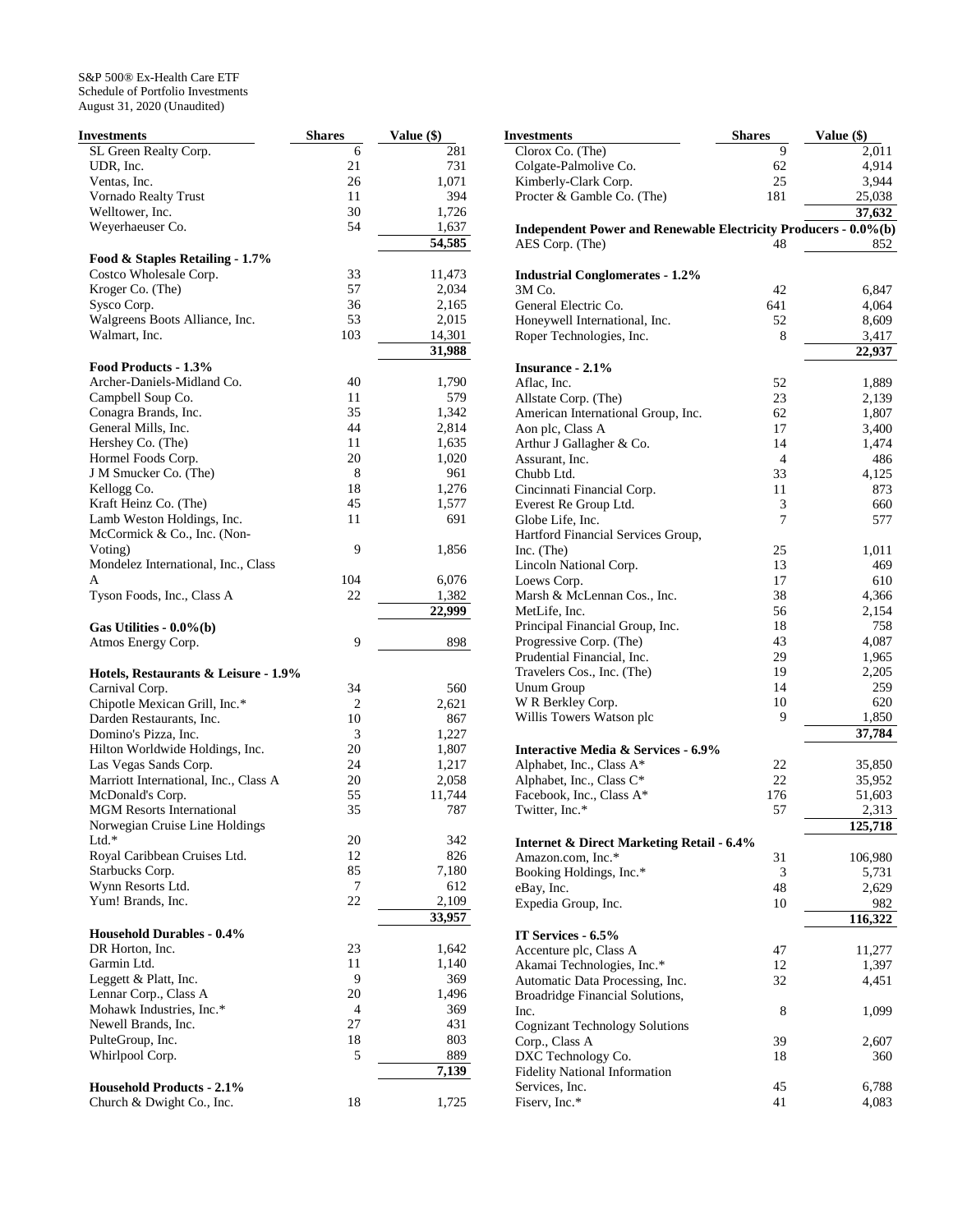| Investments                            | <b>Shares</b>  | Value (\$) |
|----------------------------------------|----------------|------------|
| FleetCor Technologies, Inc.*           | 6              | 1,509      |
| Gartner, Inc.*                         | 7              | 909        |
| Global Payments, Inc.                  | 22             | 3,886      |
| <b>International Business Machines</b> |                |            |
| Corp.                                  | 65             | 8,015      |
| Jack Henry & Associates, Inc.          | 6              | 992        |
| Leidos Holdings, Inc.                  | 10             | 905        |
| Mastercard, Inc., Class A              | 65             | 23,282     |
| Paychex, Inc.                          | 24             | 1,835      |
| PayPal Holdings, Inc.*                 | 86             | 17,556     |
|                                        |                |            |
| VeriSign, Inc.*                        | 7              | 1,504      |
| Visa, Inc., Class A                    | 123            | 26,075     |
| Western Union Co. (The)                | 29             | 684        |
|                                        |                | 119,214    |
| Leisure Products - $0.0\%$ (b)         |                |            |
| Hasbro, Inc.                           | 9              | 711        |
|                                        |                |            |
| Machinery - 1.8%                       |                |            |
| Caterpillar, Inc.                      | 40             | 5,692      |
| Cummins, Inc.                          | 11             | 2,280      |
| Deere & Co.                            | 23             | 4,831      |
| Dover Corp.                            | 11             | 1,208      |
| Flowserve Corp.                        | 9              | 267        |
| Fortive Corp.                          | 22             | 1,587      |
| IDEX Corp.                             | 6              | 1,081      |
| Illinois Tool Works, Inc.              | 21             | 4,149      |
| Ingersoll Rand, Inc.*                  | 24             |            |
|                                        |                | 842        |
| Otis Worldwide Corp.                   | 29             | 1,824      |
| PACCAR, Inc.                           | 25             | 2,146      |
| Parker-Hannifin Corp.                  | 9              | 1,854      |
| Pentair plc                            | 11             | 497        |
| Snap-on, Inc.                          | $\overline{4}$ | 593        |
| Stanley Black & Decker, Inc.           | 11             | 1,774      |
| Westinghouse Air Brake                 |                |            |
| Technologies Corp.                     | 13             | 865        |
| Xylem, Inc.                            | 13             | 1,042      |
|                                        |                | 32,532     |
| <b>Media - 1.5%</b>                    |                |            |
| Charter Communications, Inc.,          |                |            |
| Class $A^*$                            | 11             | 6,772      |
| Comcast Corp., Class A                 | 333            | 14,922     |
| Discovery, Inc., Class A*              | 11             | 243        |
| Discovery, Inc., Class C*              | 22             | 439        |
|                                        |                |            |
| DISH Network Corp., Class A*           | 18             | 639        |
| Fox Corp., Class A                     | 24             | 669        |
| Fox Corp., Class B                     | 11             | 306        |
| Interpublic Group of Cos., Inc.        |                |            |
| (The)                                  | 28             | 497        |
| News Corp., Class A                    | 28             | 423        |
| News Corp., Class B                    | 9              | 136        |
| Omnicom Group, Inc.                    | 15             | 811        |
| ViacomCBS, Inc.                        | 39             | 1,086      |
|                                        |                | 26,943     |
| Metals $&$ Mining - 0.4%               |                |            |
| Freeport-McMoRan, Inc.                 | 105            | 1,639      |
| Newmont Corp.                          | 58             | 3,902      |
| Nucor Corp.                            | 21             | 955        |
|                                        |                |            |
|                                        |                | 6,496      |
| <b>Multiline Retail - 0.6%</b>         |                |            |
| Dollar General Corp.                   | 19             | 3,836      |
| Dollar Tree, Inc.*                     | 17             | 1,636      |
| Kohl's Corp.                           | 11             | 235        |

| <b>Investments</b>                              | <b>Shares</b> | Value (\$) |
|-------------------------------------------------|---------------|------------|
| Target Corp.                                    | 37            | 5,595      |
|                                                 |               | 11,302     |
| <b>Multi-Utilities - 1.0%</b>                   |               |            |
| Ameren Corp.                                    | 18            | 1,424      |
| CenterPoint Energy, Inc.                        | 39            | 783        |
| CMS Energy Corp.                                | 21            | 1,270      |
| Consolidated Edison, Inc.                       | 25            | 1,784      |
| Dominion Energy, Inc.                           | 62            | 4,863      |
| DTE Energy Co.                                  | 14            | 1,661      |
| NiSource, Inc.                                  | 27            | 598        |
| Public Service Enterprise Group,                |               |            |
| Inc.                                            | 36            | 1,881      |
| Sempra Energy                                   | 22            | 2,720      |
| WEC Energy Group, Inc.                          | 23            | 2,164      |
|                                                 |               | 19,148     |
| Oil, Gas & Consumable Fuels - 2.4%              |               |            |
| Apache Corp.                                    | 27            | 400        |
| Cabot Oil & Gas Corp.                           | 28            | 531        |
| Chevron Corp.                                   | 137           | 11,498     |
| Concho Resources, Inc.                          | 14            | 728        |
| ConocoPhillips                                  | 78            | 2,955      |
| Devon Energy Corp.                              | 27            | 293        |
| Diamondback Energy, Inc.                        | 11            | 429        |
| EOG Resources, Inc.                             | 42            | 1,904      |
| Exxon Mobil Corp.                               | 310           | 12,381     |
| Hess Corp.                                      | 18            | 829        |
| HollyFrontier Corp.                             | 10            | 239        |
| Kinder Morgan, Inc.                             | 141           | 1,949      |
| Marathon Oil Corp.                              | 57            | 301        |
| Marathon Petroleum Corp.                        | 47<br>34      | 1,667      |
| Noble Energy, Inc.                              |               | 338        |
| Occidental Petroleum Corp.<br>ONEOK, Inc.       | 65<br>32      | 828<br>879 |
| Phillips 66                                     | 32            | 1,871      |
| Pioneer Natural Resources Co.                   | 12            | 1,247      |
| Valero Energy Corp.                             | 30            | 1,578      |
| Williams Cos., Inc. (The)                       | 87            | 1,806      |
|                                                 |               | 44,651     |
| <b>Personal Products - 0.2%</b>                 |               |            |
| Coty, Inc., Class A                             | 22            | 79         |
| Estee Lauder Cos., Inc. (The), Class            |               |            |
| A                                               | 17            | 3,769      |
|                                                 |               | 3,848      |
| <b>Professional Services - 0.4%</b>             |               |            |
| Equifax, Inc.                                   | 9             | 1,514      |
| IHS Markit Ltd.                                 | 29            | 2,318      |
| Nielsen Holdings plc                            | 25            | 382        |
| Robert Half International, Inc.                 | 8             | 426        |
| Verisk Analytics, Inc.                          | 12            | 2,240      |
|                                                 |               | 6,880      |
| Real Estate Management & Development - 0.1%     |               |            |
| CBRE Group, Inc., Class A*                      | 24            | 1,129      |
|                                                 |               |            |
| Road & Rail - 1.2%                              |               |            |
| CSX Corp.                                       | 55            | 4,206      |
| JB Hunt Transport Services, Inc.                | 6             | 843        |
| Kansas City Southern                            | 7             | 1,274      |
| Norfolk Southern Corp.                          | 19            | 4,038      |
| Old Dominion Freight Line, Inc.                 | 7             | 1,415      |
| Union Pacific Corp.                             | 50            | 9,622      |
|                                                 |               | 21,398     |
| Semiconductors & Semiconductor Equipment - 5.6% |               |            |
| Advanced Micro Devices, Inc.*                   | 85            | 7,720      |
|                                                 |               |            |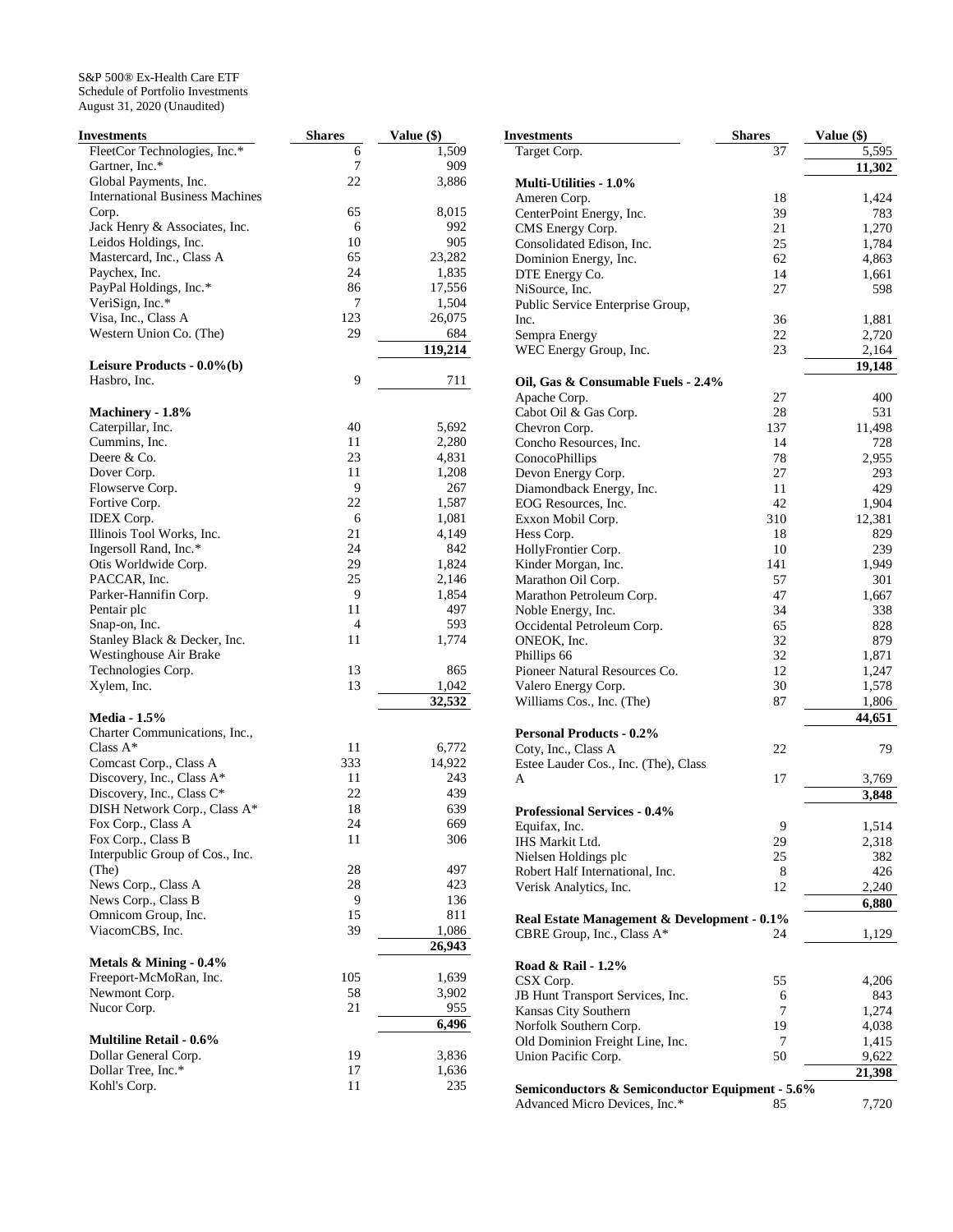| Investments                                       | <b>Shares</b>  | Value (\$) |
|---------------------------------------------------|----------------|------------|
| Analog Devices, Inc.                              | 27             | 3,156      |
| Applied Materials, Inc.                           | 67             | 4,127      |
| Broadcom, Inc.                                    | 29             | 10,067     |
| Intel Corp.                                       | 310            | 15,794     |
| KLA Corp.                                         | 11             | 2,257      |
| Lam Research Corp.                                | 11             | 3,700      |
| Maxim Integrated Products, Inc.                   | 20             | 1,369      |
| Microchip Technology, Inc.                        | 18             | 1,975      |
| Micron Technology, Inc.*                          | 81             | 3,686      |
| NVIDIA Corp.                                      | 45             | 24,074     |
| Qorvo, Inc.*                                      | 8              | 1,026      |
| QUALCOMM, Inc.                                    | 82             | 9,766      |
| Skyworks Solutions, Inc.                          | 12             | 1,738      |
| Texas Instruments, Inc.                           | 68             | 9,666      |
| Xilinx, Inc.                                      | 18             | 1,875      |
| <b>Software - 10.9%</b>                           |                | 101,996    |
| Adobe, Inc.*                                      | 36             | 18,482     |
| ANSYS, Inc.*                                      | 6              | 2,034      |
| Autodesk, Inc.*                                   | 16             | 3,931      |
| Cadence Design Systems, Inc.*                     | 21             | 2,329      |
| Citrix Systems, Inc.                              | 9              | 1,307      |
| Fortinet, Inc.*                                   | 10             | 1,320      |
| Intuit, Inc.                                      | 19             | 6,562      |
| Microsoft Corp.                                   | 556            | 125,395    |
| NortonLifeLock, Inc.                              | 39             | 917        |
| Oracle Corp.                                      | 152            | 8,698      |
| Paycom Software, Inc.*                            | 4              | 1,198      |
| salesforce.com, Inc.*                             | 66             | 17,995     |
| ServiceNow, Inc.*                                 | 14             | 6,748      |
| Synopsys, Inc.*                                   | 11             | 2,434      |
| Tyler Technologies, Inc.*                         | 3              | 1,036      |
|                                                   |                | 200,386    |
| <b>Specialty Retail - 2.8%</b>                    |                |            |
| Advance Auto Parts, Inc.                          | 5              | 782        |
| AutoZone, Inc.*                                   | $\overline{c}$ | 2,393      |
| Best Buy Co., Inc.                                | 17             | 1,885      |
| CarMax, Inc.*                                     | 12             | 1,283      |
| Gap, Inc. (The)                                   | 15             | 261        |
| Home Depot, Inc. (The)                            | 79             | 22,518     |
| L Brands, Inc.                                    | 16             | 470        |
| Lowe's Cos., Inc.                                 | 56             | 9,223      |
| O'Reilly Automotive, Inc.*                        | 5              | 2,328      |
| Ross Stores, Inc.*                                | 26             | 2,368      |
| Tiffany & Co.                                     | 8              | 980        |
| TJX Cos., Inc. (The)                              | 87             | 4,767      |
| Tractor Supply Co.                                | 9              | 1,339      |
| Ulta Beauty, Inc.*                                | 4              | 929        |
| Technology Hardware, Storage & Peripherals - 8.7% |                | 51,526     |
| Apple, Inc.                                       | 1,192          | 153,817    |
| Hewlett Packard Enterprise Co.                    | 93             | 899        |
| HP, Inc.                                          | 103            | 2,014      |
| NetApp, Inc.                                      | 15             | 711        |
| Seagate Technology plc                            | 16             | 768        |
| Western Digital Corp.                             | 21             | 807        |
| Xerox Holdings Corp.                              | 12             | 226        |
|                                                   |                | 159,242    |
| Textiles, Apparel & Luxury Goods - 0.7%           |                |            |
| Hanesbrands, Inc.                                 | 25             | 382        |
| NIKE, Inc., Class B                               | 90             | 10,070     |
| PVH Corp.                                         | 4              | 223        |
| Ralph Lauren Corp.                                | 4              | 275        |

| <b>Investments</b>                                      | <b>Shares</b> | Value (\$) |
|---------------------------------------------------------|---------------|------------|
| Tapestry, Inc.                                          | 19            | 280        |
| Under Armour, Inc., Class A*                            | 13            | 128        |
| Under Armour, Inc., Class C*                            | 13            | 115        |
| VF Corp.                                                | 23            | 1,512      |
|                                                         |               | 12,985     |
| Tobacco - 0.8%                                          |               |            |
| Altria Group, Inc.                                      | 135           | 5,905      |
| Philip Morris International, Inc.                       | 114           | 9,096      |
|                                                         |               | 15,001     |
| <b>Trading Companies &amp; Distributors - 0.2%</b>      |               |            |
| Fastenal Co.                                            | 41            | 2,003      |
| United Rentals, Inc.*                                   | 5             | 885        |
| WW Grainger, Inc.                                       | $\mathcal{E}$ | 1,097      |
|                                                         |               | 3,985      |
| Water Utilities - 0.1%                                  |               |            |
| American Water Works Co., Inc.                          | 13            | 1,837      |
|                                                         |               |            |
| <b>Wireless Telecommunication Services - 0.3%</b>       |               |            |
| T-Mobile US, Inc.*                                      | 42            | 4,901      |
|                                                         |               |            |
| <b>TOTAL COMMON STOCKS</b>                              |               |            |
| (Cost \$1,519,420)                                      |               | 1,823,432  |
|                                                         |               |            |
| <b>SECURITIES LENDING REINVESTMENTS(c) - 0.0%(b)</b>    |               |            |
|                                                         |               |            |
| <b>INVESTMENT COMPANIES - 0.0%(b)</b>                   |               |            |
| <b>BlackRock Liquidity FedFund, Institutional Class</b> |               |            |
| 0.01% (Cost \$446)                                      | 446           | 446        |
|                                                         |               |            |
|                                                         | Principal     |            |
| <b>Investments</b>                                      | Amount (\$)   | Value (\$) |
|                                                         |               |            |
| <b>SHORT-TERM INVESTMENTS - 0.3%</b>                    |               |            |
|                                                         |               |            |
| <b>REPURCHASE AGREEMENTS(d) - 0.3%</b>                  |               |            |
| Repurchase Agreements with various                      |               |            |

| <u>KEI UKUHADE AUKEEMEN 1960/ - 0.970</u> |       |           |
|-------------------------------------------|-------|-----------|
| Repurchase Agreements with various        |       |           |
| counterparties, rates 0.06% -             |       |           |
| 0.07%, dated 8/31/2020, due               |       |           |
| $9/1/2020$ , total to be received         |       |           |
| \$4.980                                   |       |           |
| (Cost \$4.980)                            | 4.980 | 4.980     |
|                                           |       |           |
| Total Investments - 99.9%                 |       |           |
| (Cost \$1,524,846)                        |       | 1,828,858 |
| Other assets less liabilities - 0.1%      |       | 1,886     |
| <b>Net Assets - 100.0%</b>                |       | 1,830,744 |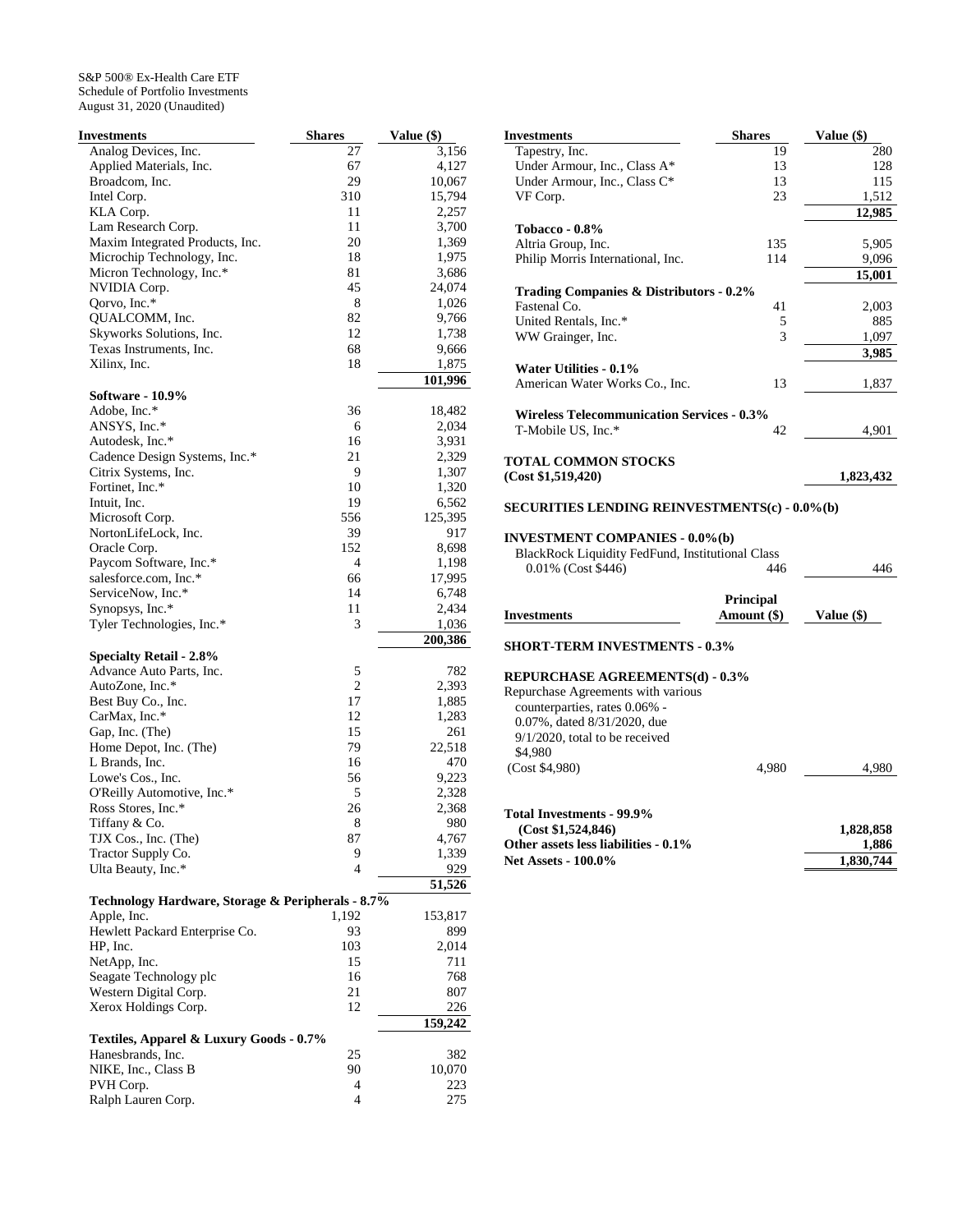- 
- \* Non-income producing security.<br>
(a) The security or a portion of this s (a) The security or a portion of this security is on loan at August 31, 2020. The total value of securities on loan at August 31, 2020 was \$418, collateralized in the form of cash with a value of \$446 that was reinvested in the securities shown in the Securities Lending Reinvestment section of the Schedule of Investments.
- (b) Represents less than 0.05% of net assets.
- (c) The security was purchased with cash collateral held from securities on loan at August 31, 2020. The total value of securities purchased was \$446.
- (d) The Fund invests in Repurchase Agreements jointly with other funds in the Trust. See "Repurchase Agreements" in the Notes to Schedules of Portfolio of Investments to view the details of each individual agreement and counterparty as well as a description of the securities subject to repurchase.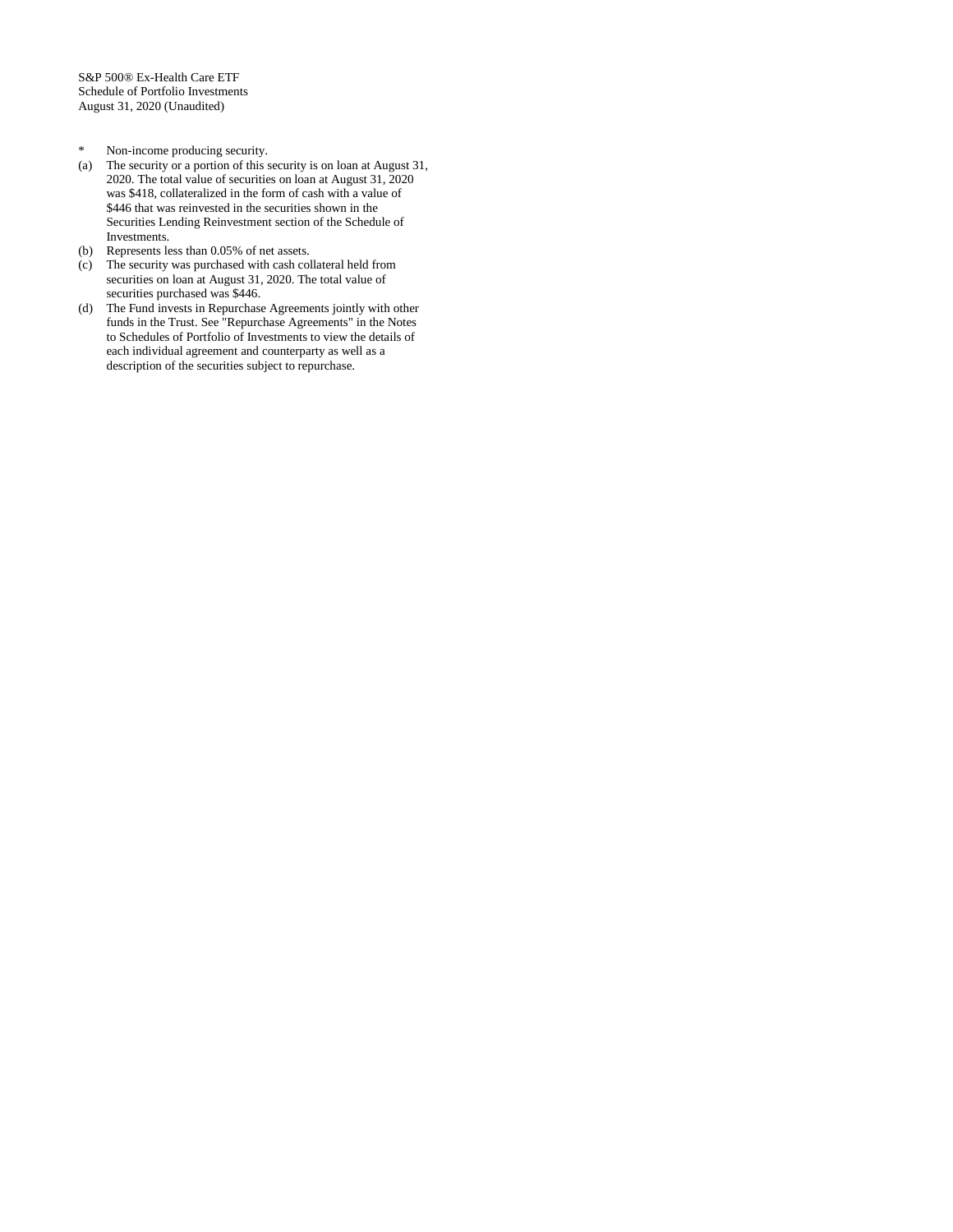| <b>Investments</b>                                                    | <b>Shares</b> | Value (\$)      |
|-----------------------------------------------------------------------|---------------|-----------------|
| <b>COMMON STOCKS - 99.6%</b>                                          |               |                 |
| Aerospace & Defense - 2.2%                                            |               |                 |
| Boeing Co. (The)                                                      | 77            | 13,230          |
| General Dynamics Corp.                                                | 34            | 5,078           |
| Howmet Aerospace, Inc.                                                | 55            | 964             |
| Huntington Ingalls Industries, Inc.                                   | 6             | 909             |
| L3Harris Technologies, Inc.                                           | 31            | 5,603           |
| Lockheed Martin Corp.                                                 | 36            | 14,049          |
| Northrop Grumman Corp.                                                | 22            | 7,537           |
| Raytheon Technologies Corp.                                           | 213           | 12,993          |
| Teledyne Technologies, Inc.*                                          | 5             | 1,568           |
| Textron, Inc.                                                         | 33            | 1,301           |
| TransDigm Group, Inc.                                                 | 7             | 3,498<br>66,730 |
| Air Freight & Logistics - 0.9%                                        |               |                 |
| CH Robinson Worldwide, Inc.                                           | 19            | 1,868           |
| Expeditors International of                                           |               |                 |
| Washington, Inc.                                                      | 24            | 2,121           |
| FedEx Corp.                                                           | 35            | 7,695           |
| United Parcel Service, Inc., Class B                                  | 102           | 16,689          |
|                                                                       |               | 28,373          |
| Airlines - 0.3%                                                       |               |                 |
| Alaska Air Group, Inc.                                                | 18            | 701             |
| American Airlines Group, Inc.(a)                                      | 72            | 939             |
| Delta Air Lines, Inc.                                                 | 82            | 2,530           |
| Southwest Airlines Co.                                                | 77            | 2,894           |
| United Airlines Holdings, Inc.*                                       | 37            | 1,332           |
| <b>Auto Components - 0.2%</b>                                         |               | 8,396           |
| Aptiv plc                                                             | 39            | 3,358           |
| BorgWarner, Inc.                                                      | 30            | 1,218           |
|                                                                       |               | 4,576           |
| <b>Automobiles - 0.3%</b>                                             |               |                 |
| Ford Motor Co.*                                                       | 564           | 3,846           |
| General Motors Co.                                                    | 182           | 5,393           |
| <b>Banks</b> - 4.7%                                                   |               | 9,239           |
| Bank of America Corp.                                                 | 1,128         | 29,035          |
| Citigroup, Inc.                                                       | 301           | 15,387          |
| Citizens Financial Group, Inc.                                        | 62            | 1,604           |
| Comerica, Inc.                                                        | 20            | 790             |
| Fifth Third Bancorp                                                   | 103           | 2,128           |
| First Republic Bank                                                   | 25            | 2,823           |
| Huntington Bancshares, Inc.                                           | 147           | 1,383           |
| JPMorgan Chase & Co.                                                  | 440           | 44,084          |
| KeyCorp                                                               | 141           | 1,737           |
| M&T Bank Corp.                                                        | 19            | 1,962           |
| People's United Financial, Inc.<br>PNC Financial Services Group, Inc. | 61            | 645             |
| (The)                                                                 | 61            | 6,783           |
| Regions Financial Corp.                                               | 138           | 1,595           |
| SVB Financial Group*                                                  | 7             | 1,788           |
| Truist Financial Corp.                                                | 195           | 7,568           |
| US Bancorp                                                            | 198           | 7,207           |
| Wells Fargo & Co.                                                     | 539           | 13,017          |
| Zions Bancorp NA                                                      | 24            | 772<br>140,308  |
| Beverages - 2.3%                                                      |               |                 |
| Brown-Forman Corp., Class B                                           | 26            | 1,902           |
| Coca-Cola Co. (The)                                                   | 559           | 27,687          |
| Constellation Brands, Inc., Class A                                   | 24            | 4,428           |
|                                                                       |               |                 |

| Investments                          | <b>Shares</b> | Value (\$) |
|--------------------------------------|---------------|------------|
| Molson Coors Beverage Co., Class     |               |            |
| В                                    | 27            | 1,016      |
| Monster Beverage Corp.*              | 54            | 4,529      |
| PepsiCo, Inc.                        | 200           | 28,012     |
|                                      |               | 67.574     |
| Biotechnology - 3.0%                 |               |            |
| AbbVie, Inc.                         | 255           | 24,421     |
| Alexion Pharmaceuticals, Inc.*       | 32            | 3,655      |
| Amgen, Inc.                          | 85            | 21,532     |
| Biogen, Inc.*                        | 24            | 6,903      |
| Gilead Sciences, Inc.                | 181           | 12,082     |
| Incyte Corp.*                        | 26            | 2,505      |
| Regeneron Pharmaceuticals, Inc.*     | 15            | 9,299      |
| Vertex Pharmaceuticals, Inc.*        | 37            | 10,328     |
|                                      |               | 90,725     |
| <b>Building Products - 0.6%</b>      |               |            |
| A O Smith Corp.                      | 20            | 980        |
| Allegion plc                         | 13            | 1,344      |
| Carrier Global Corp.                 | 118           | 3,522      |
| Fortune Brands Home & Security,      |               |            |
| Inc.                                 | 20            | 1,682      |
| Johnson Controls International plc   | 107           | 4,358      |
| Masco Corp.                          | 38            | 2,215      |
| Trane Technologies plc               | 35            | 4,144      |
|                                      |               | 18,245     |
| Capital Markets - 3.6%               |               |            |
| Ameriprise Financial, Inc.           | 18            | 2,822      |
| Bank of New York Mellon Corp.        |               |            |
| (The)                                | 116           | 4,290      |
| BlackRock, Inc.                      | 22            | 13,072     |
| Cboe Global Markets, Inc.            | 16            | 1,469      |
| Charles Schwab Corp. (The)           | 166           | 5,898      |
| CME Group, Inc.                      | 52            | 9,145      |
| E*TRADE Financial Corp.              | 32            | 1,731      |
| Franklin Resources, Inc.             | 40            | 842        |
| Goldman Sachs Group, Inc. (The)      | 45            | 9,219      |
| Intercontinental Exchange, Inc.      | 79            | 8,392      |
| Invesco Ltd.                         | 54            | 551        |
| MarketAxess Holdings, Inc.           | 5             | 2,430      |
| Moody's Corp.                        | 23            | 6,777      |
| Morgan Stanley                       | 173           | 9,041      |
| MSCI, Inc.                           | 12            | 4,479      |
| Nasdaq, Inc.                         | 17            | 2,285      |
| Northern Trust Corp.                 | 30            | 2,457      |
| Raymond James Financial, Inc.        | 18            | 1,363      |
| S&P Global, Inc.                     | 35            | 12,825     |
| State Street Corp.                   | 51            | 3,473      |
| T. Rowe Price Group, Inc.            | 33            | 4,594      |
|                                      |               | 107,155    |
| Chemicals - 2.5%                     |               |            |
| Air Products and Chemicals, Inc.     | 32            | 9,352      |
| Albemarle Corp.                      | 15            | 1,365      |
| Celanese Corp.                       | 17            | 1,720      |
| CF Industries Holdings, Inc.         | 31            | 1,011      |
| Corteva, Inc.                        | 108<br>107    | 3,083      |
| Dow, Inc.<br>DuPont de Nemours, Inc. |               | 4,828      |
| Eastman Chemical Co.                 | 106           | 5,911      |
|                                      | 20            | 1,462      |
| Ecolab, Inc.<br>FMC Corp.            | 36<br>19      | 7,095      |
| International Flavors & Fragrances,  |               | 2,030      |
| Inc.                                 | 15            | 1,857      |
| Linde plc                            | 76            | 18,980     |
|                                      |               |            |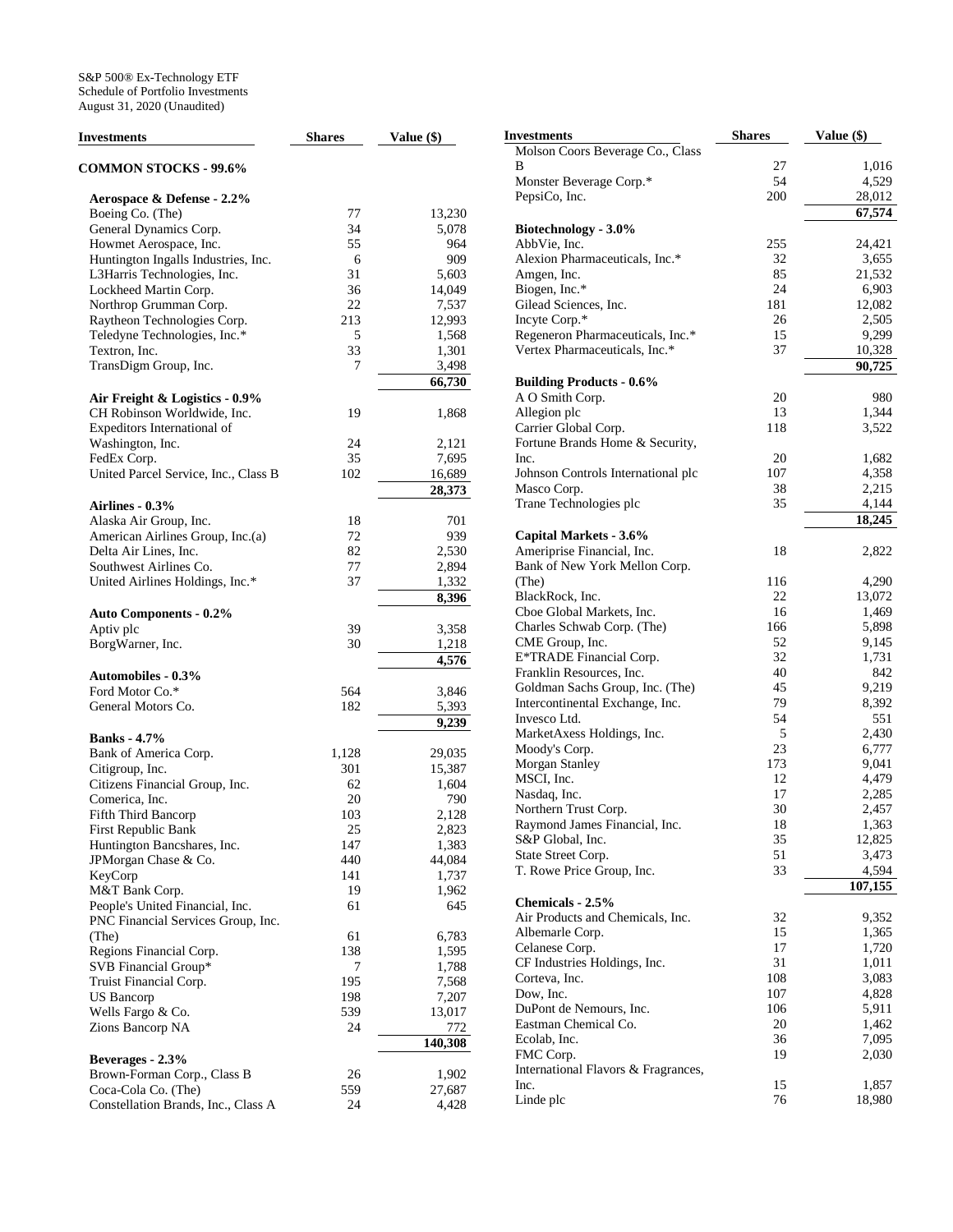| Investments                                          | <b>Shares</b> | Value (\$) |
|------------------------------------------------------|---------------|------------|
| LyondellBasell Industries NV,                        |               |            |
| Class A                                              | 37            | 2,423      |
| Mosaic Co. (The)                                     | 50            | 911        |
| PPG Industries, Inc.                                 | 34            | 4,094      |
| Sherwin-Williams Co. (The)                           | 12            | 8,053      |
|                                                      |               | 74,175     |
| Commercial Services & Supplies - 0.6%                |               |            |
| Cintas Corp.                                         | 12            | 3,999      |
| Copart, Inc.*                                        | 30            | 3,100      |
| Republic Services, Inc.                              | 30            | 2,781      |
| Rollins, Inc.                                        | 20            | 1,103      |
| Waste Management, Inc.                               | 56            | 6,384      |
|                                                      |               | 17,367     |
| Construction & Engineering $-0.1\%$                  |               |            |
| Jacobs Engineering Group, Inc.                       | 19            | 1,715      |
| Quanta Services, Inc.                                | 20            | 1,025      |
|                                                      |               | 2,740      |
| <b>Construction Materials - 0.1%</b>                 |               |            |
| Martin Marietta Materials, Inc.                      | 9             | 1,826      |
| Vulcan Materials Co.                                 | 19            | 2,280      |
|                                                      |               | 4,106      |
| <b>Consumer Finance - 0.6%</b>                       |               |            |
| American Express Co.                                 | 95            | 9,651      |
| Capital One Financial Corp.                          | 66            | 4,556      |
| <b>Discover Financial Services</b>                   | 44            | 2,336      |
| <b>Synchrony Financial</b>                           | 78            | 1,935      |
|                                                      |               | 18,478     |
| Containers & Packaging - 0.4%                        |               |            |
| Amcor plc                                            | 227           | 2,511      |
| Avery Dennison Corp.                                 | 12            | 1,385      |
| Ball Corp.                                           | 47            | 3,777      |
| International Paper Co.                              | 57            | 2,067      |
| Packaging Corp. of America                           | 14            | 1,417      |
| Sealed Air Corp.                                     | 22            | 865        |
| Westrock Co.                                         | 37            | 1,122      |
|                                                      |               | 13,144     |
| Distributors - 0.1%                                  |               |            |
| Genuine Parts Co.                                    | 21            | 1,983      |
| LKQ Corp.*                                           | 44            | 1,397      |
|                                                      |               | 3,380      |
| Diversified Consumer Services - 0.0%(b)              |               |            |
| H&R Block, Inc.                                      | 28            | 406        |
|                                                      |               |            |
| <b>Diversified Financial Services - 2.0%</b>         |               |            |
| Berkshire Hathaway, Inc., Class B*                   | 281           | 61,269     |
|                                                      |               |            |
| <b>Diversified Telecommunication Services - 2.3%</b> |               |            |
| AT&T, Inc.                                           | 1,029         | 30,675     |
| CenturyLink, Inc.                                    | 143           | 1,537      |
| Verizon Communications, Inc.                         | 598           | 35,443     |
|                                                      |               | 67,655     |
| <b>Electric Utilities - 2.5%</b>                     |               |            |
| Alliant Energy Corp.                                 | 36            | 1,949      |
| American Electric Power Co., Inc.                    | 72            | 5,676      |
| Duke Energy Corp.                                    | 106           | 8,516      |
| <b>Edison International</b>                          | 55            | 2,887      |
| Entergy Corp.                                        | 29            | 2,875      |
| Evergy, Inc.                                         | 33            | 1,756      |
| <b>Eversource Energy</b>                             | 49            | 4,200      |
| Exelon Corp.                                         | 141           | 5,204      |
| FirstEnergy Corp.                                    | 78<br>71      | 2,230      |
| NextEra Energy, Inc.                                 |               | 19,821     |
| NRG Energy, Inc.                                     | 35            | 1,204      |

| Investments                                         | <b>Shares</b> | Value (\$)       |
|-----------------------------------------------------|---------------|------------------|
| Pinnacle West Capital Corp.                         | 16            | 1,174            |
| PPL Corp.                                           | 111           | 3,067            |
| Southern Co. (The)                                  | 153           | 7,984            |
| Xcel Energy, Inc.                                   | 76            | 5,280            |
|                                                     |               | 73,823           |
| <b>Electrical Equipment - 0.6%</b>                  |               |                  |
| AMETEK, Inc.                                        | 33            | 3,323            |
| Eaton Corp. plc                                     | 58            | 5,922            |
| Emerson Electric Co.                                | 86            | 5,974            |
| Rockwell Automation, Inc.                           | 17            | 3,919            |
|                                                     |               | 19,138           |
| <b>Energy Equipment &amp; Services - 0.3%</b>       |               |                  |
| Baker Hughes Co.                                    | 95            | 1,356            |
| Halliburton Co.                                     | 127           | 2,055            |
| National Oilwell Varco, Inc.                        | 56            | 672              |
| Schlumberger NV                                     | 201           | 3,821            |
| TechnipFMC plc                                      | 61            | 470              |
| <b>Entertainment - 2.9%</b>                         |               | 8,374            |
| Activision Blizzard, Inc.                           |               |                  |
|                                                     | 111           | 9,270            |
| Electronic Arts, Inc.*                              | 42            | 5,858            |
| Live Nation Entertainment, Inc.*                    | 21            | 1,193            |
| Netflix, Inc.*<br>Take-Two Interactive Software,    | 64            | 33,892           |
| $Inc.*$                                             | 16            |                  |
| Walt Disney Co. (The)*                              | 261           | 2,739            |
|                                                     |               | 34,418<br>87,370 |
| Equity Real Estate Investment Trusts (REITs) - 3.6% |               |                  |
| Alexandria Real Estate Equities,                    |               |                  |
| Inc.                                                | 18            | 3,031            |
| American Tower Corp.                                | 64            | 15,946           |
| Apartment Investment and                            |               |                  |
| Management Co., Class A                             | 22            | 793              |
| AvalonBay Communities, Inc.                         | 20            | 3,161            |
| Boston Properties, Inc.                             | 21            | 1,824            |
| Crown Castle International Corp.                    | 60            | 9,795            |
| Digital Realty Trust, Inc.                          | 39            | 6,070            |
| Duke Realty Corp.                                   | 53            | 2,043            |
| Equinix, Inc.                                       | 13            | 10,267           |
| <b>Equity Residential</b>                           | 51            | 2,879            |
| Essex Property Trust, Inc.                          | 9             | 1,949            |
| Extra Space Storage, Inc.                           | 19            | 2,024            |
| Federal Realty Investment Trust                     | 10            | 792              |
| Healthpeak Properties, Inc.                         | 78            | 2,156            |
| Host Hotels & Resorts, Inc.                         | 102           | 1,146            |
| Iron Mountain, Inc.                                 | 42            | 1,264            |
| Kimco Realty Corp.                                  | 62            | 743              |
| Mid-America Apartment                               |               |                  |
| Communities, Inc.                                   | 17            | 1,991            |
| Prologis, Inc.                                      | 107           | 10,899           |
| Public Storage                                      | 22            | 4,673            |
| Realty Income Corp.                                 | 50            | 3,102            |
| Regency Centers Corp.                               | 25            | 993              |
| SBA Communications Corp.                            | 16            | 4,897            |
| Simon Property Group, Inc.                          | 44            | 2,985            |
| SL Green Realty Corp.                               | 11            | 514              |
| UDR, Inc.                                           | 43            | 1,497            |
| Ventas, Inc.                                        | 54            | 2,225            |
| Vornado Realty Trust                                | 23            | 824              |
| Welltower, Inc.                                     | 60            | 3,451            |
| Weyerhaeuser Co.                                    | 108           | 3,274            |
|                                                     |               | 107,208          |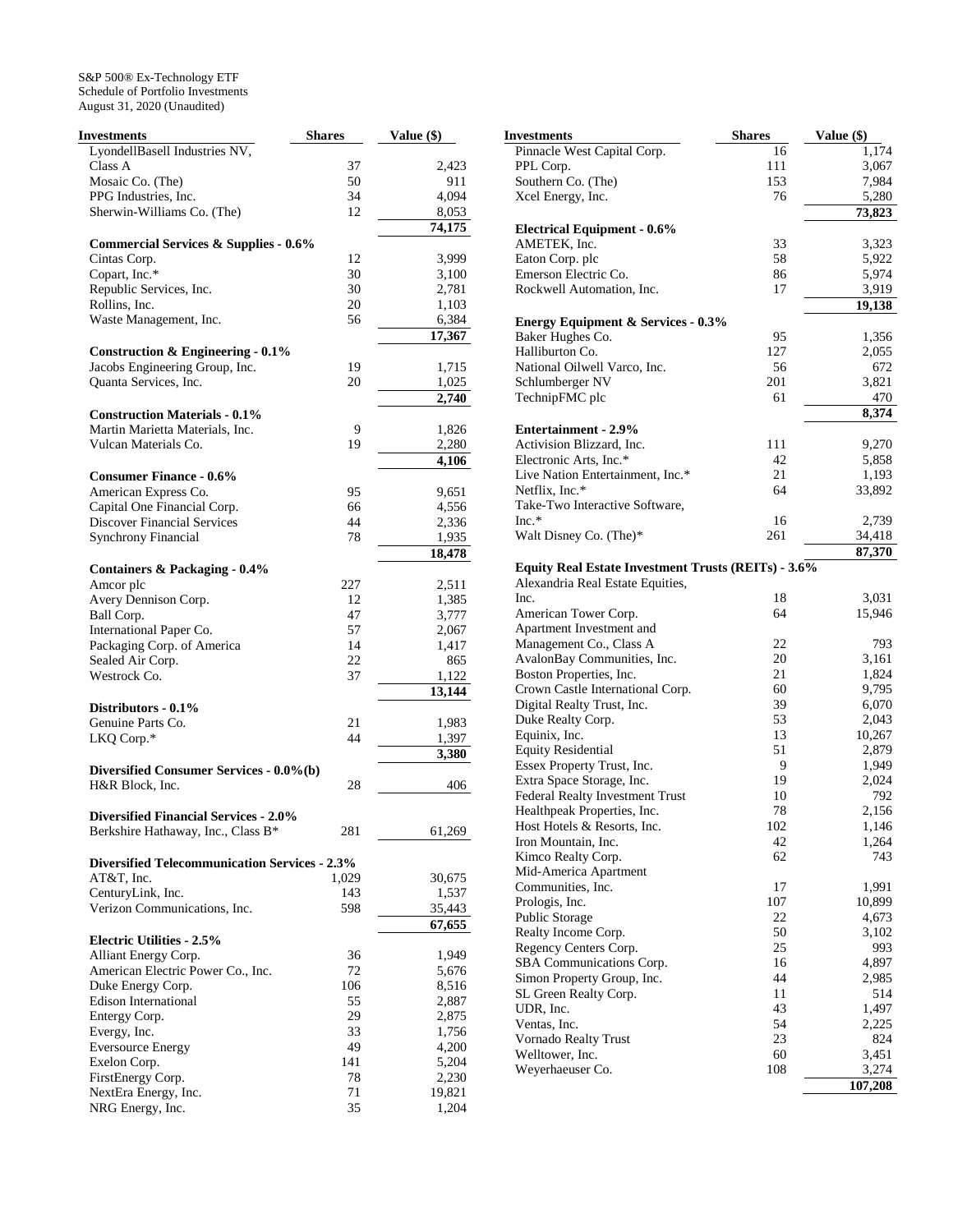S&P 500® Ex-Technology ETF Schedule of Portfolio Investments August 31, 2020 (Unaudited)

| Investments                                                                      | <b>Shares</b> | Value (\$)     |
|----------------------------------------------------------------------------------|---------------|----------------|
| Food & Staples Retailing - 2.1%                                                  |               |                |
| Costco Wholesale Corp.                                                           | 64            | 22,250         |
| Kroger Co. (The)                                                                 | 114           | 4,068          |
| Sysco Corp.                                                                      | 73            | 4,390          |
| Walgreens Boots Alliance, Inc.                                                   | 106           | 4,030          |
| Walmart, Inc.                                                                    | 205           | 28,464         |
|                                                                                  |               | 63,202         |
| Food Products - 1.5%                                                             |               |                |
| Archer-Daniels-Midland Co.                                                       | 80            | 3,581          |
| Campbell Soup Co.                                                                | 24            | 1,263          |
| Conagra Brands, Inc.                                                             | 70            | 2,685          |
| General Mills, Inc.                                                              | 88            | 5,628          |
| Hershey Co. (The)                                                                | 21            | 3,121          |
| Hormel Foods Corp.                                                               | 40            | 2,039          |
| J M Smucker Co. (The)                                                            | 16            | 1,923          |
| Kellogg Co.                                                                      | 36            | 2,553          |
| Kraft Heinz Co. (The)                                                            | 90            | 3,154          |
| Lamb Weston Holdings, Inc.                                                       | 21            | 1,320          |
| McCormick & Co., Inc. (Non-                                                      |               |                |
| Voting)                                                                          | 18            | 3,712          |
| Mondelez International, Inc., Class                                              |               |                |
| A                                                                                | 206           | 12,034         |
| Tyson Foods, Inc., Class A                                                       | 43            | 2,700          |
|                                                                                  |               | 45,713         |
| Gas Utilities - 0.1%                                                             |               |                |
| Atmos Energy Corp.                                                               | 18            | 1,797          |
|                                                                                  |               |                |
| <b>Health Care Equipment &amp; Supplies - 5.4%</b><br><b>Abbott Laboratories</b> |               | 28,024         |
| ABIOMED, Inc.*                                                                   | 256           |                |
| Align Technology, Inc.*                                                          | 6<br>10       | 1,846<br>2,970 |
| Baxter International, Inc.                                                       | 74            | 6,443          |
| Becton Dickinson and Co.                                                         | 43            | 10,439         |
| Boston Scientific Corp.*                                                         | 206           | 8,450          |
| Cooper Cos., Inc. (The)                                                          | 7             | 2,201          |
| Danaher Corp.                                                                    | 91            | 18,789         |
| DENTSPLY SIRONA, Inc.                                                            | 32            | 1,436          |
| DexCom, Inc.*                                                                    | 13            | 5,530          |
| Edwards Lifesciences Corp.*                                                      | 90            | 7,726          |
| Hologic, Inc.*                                                                   | 37            | 2,210          |
| IDEXX Laboratories, Inc.*                                                        | 12            | 4,693          |
| Intuitive Surgical, Inc.*                                                        | 17            | 12,424         |
| Medtronic plc                                                                    | 194           | 20,849         |
| ResMed, Inc.                                                                     | 21            | 3,796          |
| STERIS plc                                                                       | 12            | 1,916          |
| Stryker Corp.                                                                    | 47            | 9,313          |
| Teleflex, Inc.                                                                   | 7             | 2,751          |
| Varian Medical Systems, Inc.*                                                    | 13            | 2,258          |
| West Pharmaceutical Services, Inc.                                               | 11            | 3,123          |
| Zimmer Biomet Holdings, Inc.                                                     | 30            | 4,226          |
|                                                                                  |               | 161,413        |
| <b>Health Care Providers &amp; Services - 3.6%</b>                               |               |                |
| AmerisourceBergen Corp.                                                          | 21            | 2,038          |
| Anthem, Inc.                                                                     | 36            | 10,135         |
| Cardinal Health, Inc.                                                            | 42            | 2,132          |
| Centene Corp.*                                                                   | 84            | 5,151          |
| Cigna Corp.                                                                      | 53            | 9,401          |
| CVS Health Corp.                                                                 | 189           | 11,741         |
| DaVita, Inc.*                                                                    | 12            | 1,041          |
| HCA Healthcare, Inc.                                                             | 38            | 5,157          |
| Henry Schein, Inc.*                                                              | 21            | 1,395          |
| Humana, Inc.                                                                     | 19            | 7,888          |

| Investments                                                         | Shares         | Value (\$)      |
|---------------------------------------------------------------------|----------------|-----------------|
| Laboratory Corp. of America                                         |                |                 |
| Holdings*                                                           | 14             | 2,460           |
| McKesson Corp.                                                      | 23             | 3,529           |
| Quest Diagnostics, Inc.                                             | 19             | 2,114           |
| UnitedHealth Group, Inc.                                            | 137            | 42,819          |
| Universal Health Services, Inc.,                                    |                |                 |
| Class B                                                             | 11             | 1,214           |
|                                                                     |                | 108,215         |
| <b>Health Care Technology - 0.1%</b>                                |                |                 |
| Cerner Corp.                                                        | 44             | 3,228           |
| Hotels, Restaurants & Leisure - 2.2%                                |                |                 |
| Carnival Corp.                                                      | 68             | 1,121           |
| Chipotle Mexican Grill, Inc.*                                       | $\overline{4}$ | 5,241           |
| Darden Restaurants, Inc.                                            | 19             | 1,647           |
| Domino's Pizza, Inc.                                                | 6              | 2,454           |
| Hilton Worldwide Holdings, Inc.                                     | 40             | 3,614           |
| Las Vegas Sands Corp.                                               | 49             | 2,485           |
| Marriott International, Inc., Class A                               | 39             | 4,013           |
| McDonald's Corp.                                                    | 107            | 22,847          |
| <b>MGM Resorts International</b>                                    | 71             | 1,598           |
| Norwegian Cruise Line Holdings                                      |                |                 |
| $Ltd.*$                                                             | 39             | 667             |
| Royal Caribbean Cruises Ltd.                                        | 25             | 1,721           |
| Starbucks Corp.                                                     | 169            | 14,275          |
| Wynn Resorts Ltd.                                                   | 14             | 1,224           |
| Yum! Brands, Inc.                                                   | 43             | 4,122           |
|                                                                     |                | 67,029          |
| <b>Household Durables - 0.5%</b>                                    |                |                 |
| DR Horton, Inc.                                                     | 48             | 3,426           |
| Garmin Ltd.                                                         | 21             | 2,176           |
| Leggett & Platt, Inc.                                               | 19             | 779             |
| Lennar Corp., Class A                                               | 40             | 2,993           |
| Mohawk Industries, Inc.*<br>Newell Brands, Inc.                     | 9<br>55        | 831<br>879      |
| PulteGroup, Inc.                                                    | 36             |                 |
| Whirlpool Corp.                                                     | 9              | 1,605<br>1,599  |
|                                                                     |                | 14,288          |
| <b>Household Products - 2.5%</b>                                    |                |                 |
| Church & Dwight Co., Inc.                                           | 36             | 3,450           |
| Clorox Co. (The)                                                    | 18             | 4,023           |
| Colgate-Palmolive Co.                                               | 124            | 9,828           |
| Kimberly-Clark Corp.                                                | 49             | 7,731           |
| Procter & Gamble Co. (The)                                          | 358            | 49,522          |
|                                                                     |                | 74,554          |
| <b>Independent Power and Renewable Electricity Producers - 0.1%</b> |                |                 |
| AES Corp. (The)                                                     | 96             | 1,704           |
|                                                                     |                |                 |
| <b>Industrial Conglomerates - 1.5%</b>                              |                |                 |
| 3M Co.<br>General Electric Co.                                      | 83<br>1,264    | 13,531<br>8,014 |
| Honeywell International, Inc.                                       | 101            | 16,720          |
| Roper Technologies, Inc.                                            | 15             | 6,408           |
|                                                                     |                | 44,673          |
| <b>Insurance - 2.5%</b>                                             |                |                 |
| Aflac, Inc.                                                         | 104            | 3,777           |
| Allstate Corp. (The)                                                | 45             | 4,185           |
| American International Group, Inc.                                  | 124            | 3,613           |
| Aon plc, Class A                                                    | 33             | 6,600           |
| Arthur J Gallagher & Co.                                            | 27             | 2,843           |
| Assurant, Inc.                                                      | 9              | 1,094           |
| Chubb Ltd.                                                          | 65             | 8,125           |
| Cincinnati Financial Corp.                                          | 22             | 1,747           |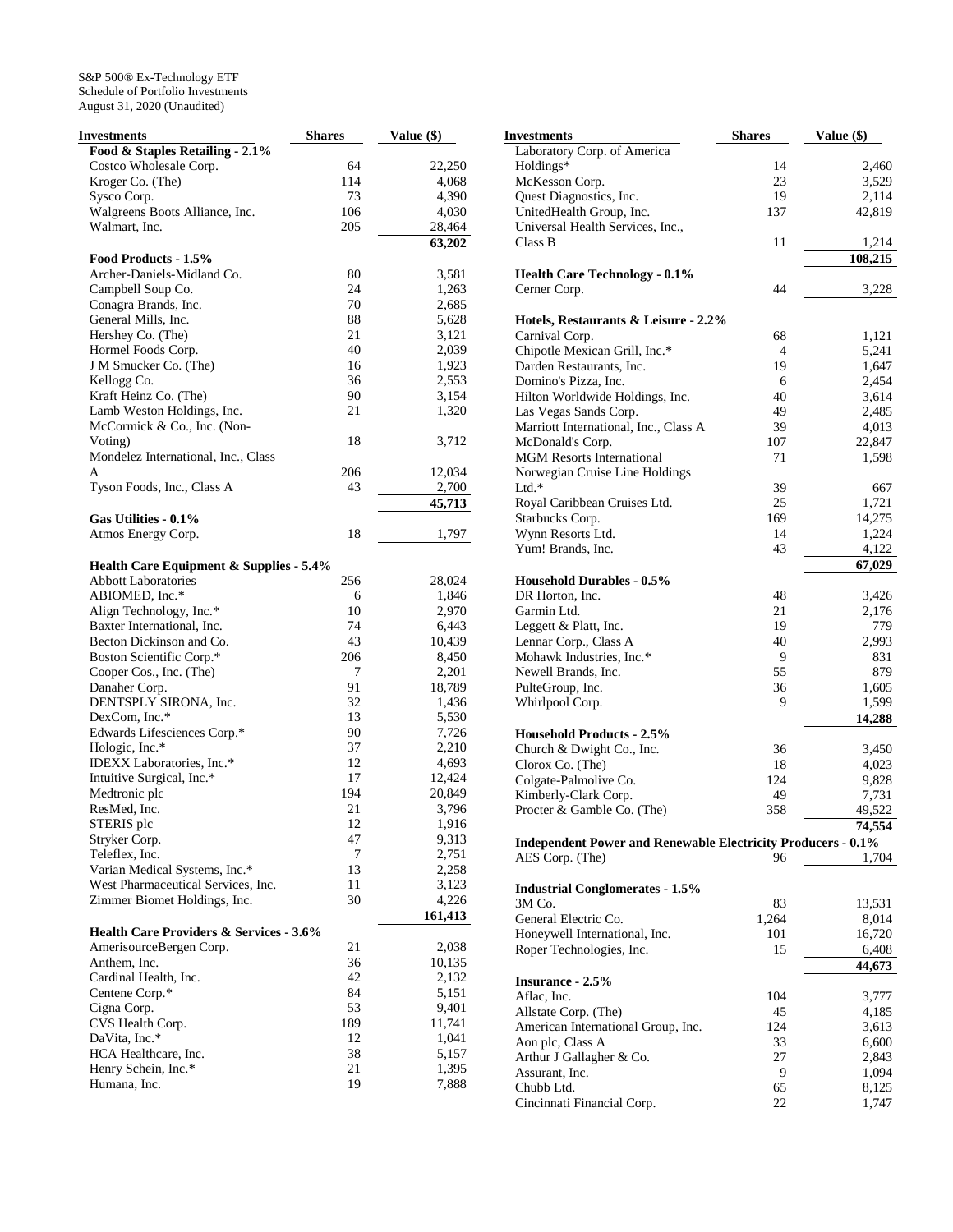S&P 500® Ex-Technology ETF Schedule of Portfolio Investments August 31, 2020 (Unaudited)

| Investments                                          | <b>Shares</b> | Value (\$)      |
|------------------------------------------------------|---------------|-----------------|
| Everest Re Group Ltd.                                | 6             | 1,321           |
| Globe Life, Inc.                                     | 14            | 1,155           |
| Hartford Financial Services Group,                   |               |                 |
| Inc. (The)                                           | 52            | 2,104           |
| Lincoln National Corp.                               | 28            | 1,009           |
| Loews Corp.                                          | 35            | 1,255           |
| Marsh & McLennan Cos., Inc.                          | 74            | 8,503           |
| MetLife, Inc.                                        | 111           | 4,269           |
| Principal Financial Group, Inc.                      | 37            | 1,558           |
| Progressive Corp. (The)                              | 85            | 8,078           |
| Prudential Financial, Inc.                           | 57            | 3,863           |
| Travelers Cos., Inc. (The)                           | 37            | 4,294           |
| Unum Group                                           | 29            | 536             |
| W R Berkley Corp.                                    | 20            | 1,241           |
| Willis Towers Watson plc                             | 19            | 3,905           |
|                                                      |               | 75,075          |
| <b>Interactive Media &amp; Services - 8.2%</b>       |               |                 |
| Alphabet, Inc., Class A*                             | 43            | 70,070          |
| Alphabet, Inc., Class C*                             | 42            | 68,636          |
| Facebook, Inc., Class A*                             | 347           | 101,740         |
| Twitter, Inc.*                                       | 113           | 4,585           |
|                                                      |               | 245,031         |
|                                                      |               |                 |
| <b>Internet &amp; Direct Marketing Retail - 7.7%</b> | 61            |                 |
| Amazon.com, Inc.*<br>Booking Holdings, Inc.*         | 6             | 210,510         |
|                                                      |               | 11,463<br>5,204 |
| eBay, Inc.                                           | 95<br>20      |                 |
| Expedia Group, Inc.                                  |               | 1,963           |
|                                                      |               | 229,140         |
| Leisure Products - 0.0%(b)                           |               |                 |
| Hasbro, Inc.                                         | 18            | 1,421           |
|                                                      |               |                 |
| Life Sciences Tools & Services - 1.6%                |               |                 |
| Agilent Technologies, Inc.                           | 45            | 4,519           |
| Bio-Rad Laboratories, Inc., Class                    |               |                 |
| $A^*$                                                | 3             | 1,526           |
| Illumina, Inc.*                                      | 21            | 7,502           |
| IQVIA Holdings, Inc.*                                | 26            | 4,257           |
| Mettler-Toledo International, Inc.*                  | 3             | 2,912           |
| PerkinElmer, Inc.                                    | 16            | 1,884           |
| Thermo Fisher Scientific, Inc.                       | 57            | 24,452          |
| Waters Corp.*                                        | 9             | 1,946           |
|                                                      |               | 48,998          |
| Machinery - 2.2%                                     |               |                 |
| Caterpillar, Inc.                                    | 78            | 11,100          |
| Cummins, Inc.                                        | 21            | 4,352           |
| Deere & Co.                                          | 45            | 9,453           |
| Dover Corp.                                          | 21            | 2,307           |
| Flowserve Corp.                                      | 19            | 564             |
| Fortive Corp.                                        | 43            | 3,101           |
| <b>IDEX</b> Corp.                                    | 11            | 1,982           |
| Illinois Tool Works, Inc.                            | 42            | 8,297           |
| Ingersoll Rand, Inc.*                                | 50            | 1,753           |
| Otis Worldwide Corp.                                 | 59            | 3,711           |
| PACCAR, Inc.                                         | 50            | 4,292           |
| Parker-Hannifin Corp.                                | 19            | 3,914           |
| Pentair plc                                          | 24            | 1,083           |
| Snap-on, Inc.                                        | 8             | 1,186           |
| Stanley Black & Decker, Inc.                         | 22            | 3,549           |
| Westinghouse Air Brake                               |               |                 |
| Technologies Corp.                                   | 26            | 1,730           |
| Xylem, Inc.                                          | 26            | 2,085           |
|                                                      |               | 64,459          |

| Investments                        | Shares    | Value (\$)   |
|------------------------------------|-----------|--------------|
| <b>Media - 1.8%</b>                |           |              |
| Charter Communications, Inc.,      |           |              |
| $Class A*$                         | 22        | 13,543       |
| Comcast Corp., Class A             | 658       | 29,485       |
| Discovery, Inc., Class A*          | 23        | 508          |
| Discovery, Inc., Class C*          | 46        | 919          |
| DISH Network Corp., Class A*       | 37        | 1,314        |
| Fox Corp., Class A                 | 50        | 1,393        |
| Fox Corp., Class B                 | 23        | 639          |
| Interpublic Group of Cos., Inc.    |           |              |
| (The)                              | 56        | 995          |
| News Corp., Class A                | 56        | 847          |
| News Corp., Class B                | 18        | 271          |
| Omnicom Group, Inc.                | 31        | 1,677        |
| ViacomCBS, Inc.                    | 78        | 2,172        |
|                                    |           |              |
|                                    |           | 53,763       |
| Metals $&$ Mining - 0.4%           |           |              |
| Freeport-McMoRan, Inc.             | 210       | 3,278        |
| Newmont Corp.                      | 116       | 7,805        |
| Nucor Corp.                        | 44        | 2,000        |
|                                    |           | 13,083       |
| <b>Multiline Retail - 0.7%</b>     |           |              |
| Dollar General Corp.               | 36        | 7,268        |
| Dollar Tree, Inc.*                 | 34        | 3,273        |
| Kohl's Corp.                       | 23        | 491          |
| Target Corp.                       | 72        | 10,887       |
|                                    |           | 21,919       |
| <b>Multi-Utilities - 1.3%</b>      |           |              |
| Ameren Corp.                       | 36        | 2,848        |
| CenterPoint Energy, Inc.           | 79        | 1,586        |
| CMS Energy Corp.                   | 41        | 2,480        |
| Consolidated Edison, Inc.          | 48        | 3,424        |
| Dominion Energy, Inc.              | 121       | 9,491        |
| DTE Energy Co.                     | 28        | 3,323        |
| NiSource, Inc.                     | 55        | 1,219        |
| Public Service Enterprise Group,   |           |              |
| Inc.                               | 73        | 3,813        |
| Sempra Energy                      | 42        | 5,193        |
| WEC Energy Group, Inc.             | 46        | 4,328        |
|                                    |           | 37,705       |
| Oil, Gas & Consumable Fuels - 3.0% |           |              |
| Apache Corp.                       | 55        | 814          |
| Cabot Oil & Gas Corp.              | 58        | 1,100        |
| Chevron Corp.                      | 270       | 22,661       |
| Concho Resources, Inc.             |           |              |
| ConocoPhillips                     | 28<br>155 | 1,455        |
|                                    | 55        | 5,873<br>598 |
| Devon Energy Corp.                 |           |              |
| Diamondback Energy, Inc.           | 23        | 896          |
| EOG Resources, Inc.                | 84        | 3,809        |
| Exxon Mobil Corp.                  | 611       | 24,403       |
| Hess Corp.                         | 38        | 1,750        |
| HollyFrontier Corp.                | 22        | 525          |
| Kinder Morgan, Inc.                | 281       | 3,883        |
| Marathon Oil Corp.                 | 114       | 602          |
| Marathon Petroleum Corp.           | 94        | 3,333        |
| Noble Energy, Inc.                 | 69        | 687          |
| Occidental Petroleum Corp.         | 130       | 1,656        |
| ONEOK, Inc.                        | 64        | 1,759        |
| Phillips 66                        | 63        | 3,684        |
| Pioneer Natural Resources Co.      | 24        | 2,494        |
| Valero Energy Corp.                | 59        | 3,103        |
| Williams Cos., Inc. (The)          | 175       | 3,633        |
|                                    |           | 88,718       |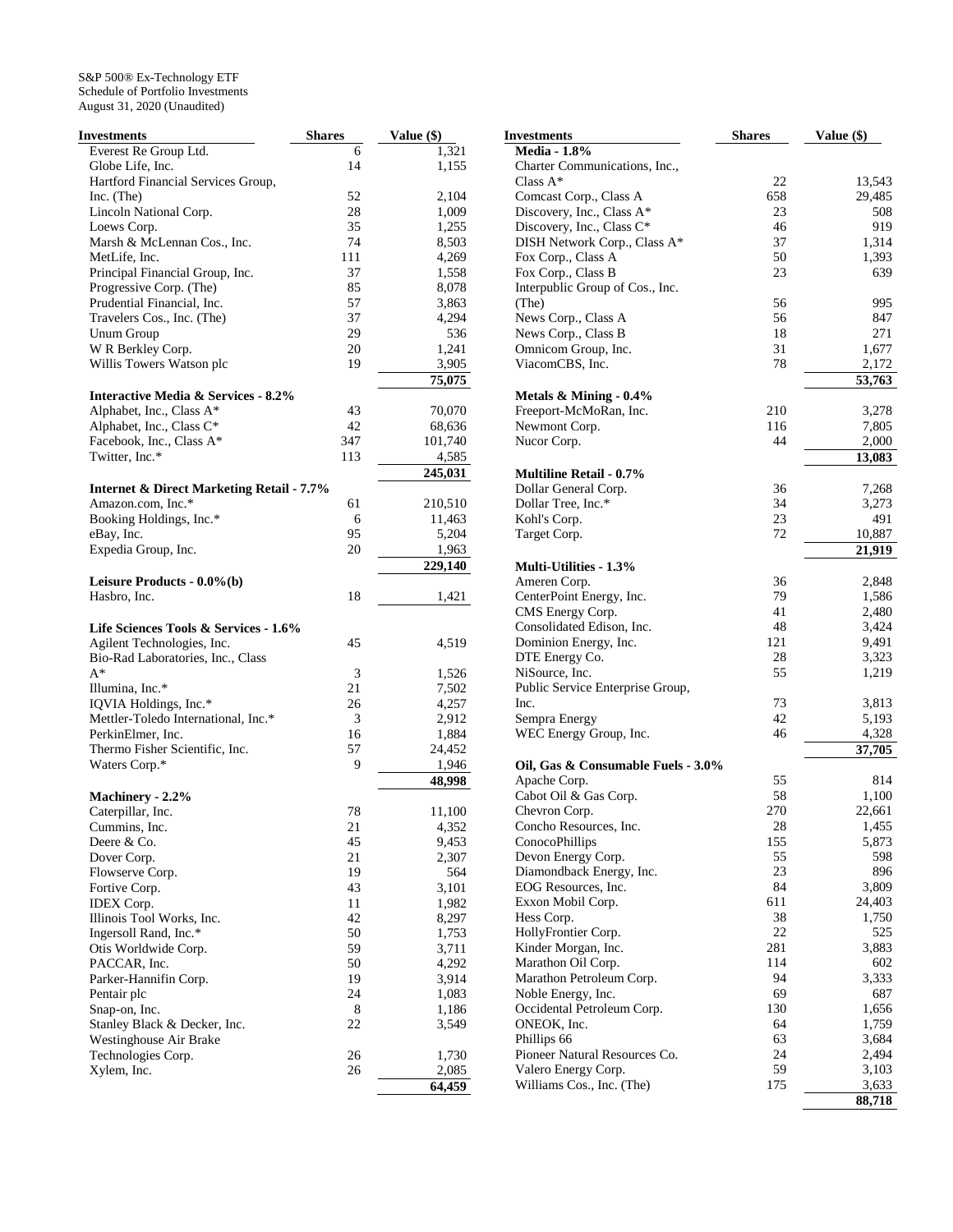S&P 500® Ex-Technology ETF Schedule of Portfolio Investments August 31, 2020 (Unaudited)

| Investments                                                  | <b>Shares</b> | Value (\$)     |
|--------------------------------------------------------------|---------------|----------------|
| <b>Personal Products - 0.2%</b>                              |               |                |
| Coty, Inc., Class A                                          | 43            | 154            |
| Estee Lauder Cos., Inc. (The), Class                         |               |                |
| A                                                            | 32            | 7,095          |
|                                                              |               | 7,249          |
| <b>Pharmaceuticals - 5.7%</b>                                |               |                |
| Bristol-Myers Squibb Co.                                     | 327           | 20,339         |
| Eli Lilly and Co.                                            | 122           | 18,104         |
| Johnson & Johnson                                            | 381           | 58,449         |
| Merck & Co., Inc.                                            | 365           | 31,124         |
| Mylan NV*                                                    | 75            | 1,229          |
| Perrigo Co. plc                                              | 20            | 1,046          |
| Pfizer, Inc.                                                 | 803           | 30,345         |
| Zoetis, Inc.                                                 | 69            | 11,047         |
|                                                              |               | 171,683        |
| <b>Professional Services - 0.5%</b>                          |               |                |
| Equifax, Inc.                                                | 18            | 3,029          |
| IHS Markit Ltd.                                              | 58            | 4,635          |
| Nielsen Holdings plc                                         | 52            | 795            |
| Robert Half International, Inc.                              | 17            | 904            |
| Verisk Analytics, Inc.                                       | 23            | 4,294          |
|                                                              |               | 13,657         |
| Real Estate Management & Development - 0.1%                  |               |                |
| CBRE Group, Inc., Class A*                                   | 48            | 2,257          |
|                                                              |               |                |
| Road & Rail - 1.4%                                           |               |                |
| CSX Corp.                                                    | 111           | 8,487          |
| JB Hunt Transport Services, Inc.                             | 12            | 1,686          |
| Kansas City Southern                                         | 14            | 2,549          |
| Norfolk Southern Corp.                                       | 37            | 7,864          |
| Old Dominion Freight Line, Inc.                              | 14            | 2,830          |
| Union Pacific Corp.                                          | 98            | 18,859         |
|                                                              |               | 42,275         |
| <b>Specialty Retail - 3.4%</b>                               |               |                |
| Advance Auto Parts, Inc.                                     | 10            | 1,563          |
| AutoZone, Inc.*                                              | 3             | 3,589          |
| Best Buy Co., Inc.                                           | 33            | 3,660          |
| CarMax, Inc.*                                                | 24            | 2,566          |
| Gap, Inc. (The)                                              | 31            | 539            |
| Home Depot, Inc. (The)                                       | 155           | 44,181         |
| L Brands, Inc.                                               | 34            | 1,000          |
| Lowe's Cos., Inc.                                            | 109           | 17,951         |
| O'Reilly Automotive, Inc.*<br>Ross Stores, Inc.*             | 11            | 5,122          |
|                                                              | 51            | 4,645<br>1,960 |
| Tiffany & Co.                                                | 16            |                |
| TJX Cos., Inc. (The)                                         | 173<br>17     | 9,479<br>2,530 |
| Tractor Supply Co.<br>Ulta Beauty, Inc.*                     | 8             | 1,858          |
|                                                              |               | 100,643        |
|                                                              |               |                |
| Textiles, Apparel & Luxury Goods - 0.9%<br>Hanesbrands, Inc. | 50            | 764            |
| NIKE, Inc., Class B                                          | 179           | 20,028         |
| PVH Corp.                                                    | 10            | 558            |
| Ralph Lauren Corp.                                           | 7             | 482            |
| Tapestry, Inc.                                               | 40            | 589            |
| Under Armour, Inc., Class A*                                 | 27            | 265            |
| Under Armour, Inc., Class C*                                 | 28            | 248            |
| VF Corp.                                                     | 46            | 3,025          |
|                                                              |               | 25,959         |
| Tobacco - 1.0%                                               |               |                |
| Altria Group, Inc.                                           | 269           | 11,766         |
| Philip Morris International, Inc.                            | 225           | 17,953         |
|                                                              |               | 29,719         |
|                                                              |               |                |

| Fastenal Co.<br>83<br>4,055<br>10<br>United Rentals, Inc.*<br>1,770<br>WW Grainger, Inc.<br>2,193<br>6<br>8,018<br>Water Utilities - 0.1%<br>American Water Works Co., Inc.<br>26<br>3,675<br><b>Wireless Telecommunication Services - 0.3%</b><br>84<br>T-Mobile US, Inc.*<br>9,801<br><b>TOTAL COMMON STOCKS</b><br>(Cost \$2,868,287)<br>2,980,018<br><b>Principal</b><br>Amount (\$)<br><b>Investments</b><br>Value $(\$)$<br><b>SHORT-TERM INVESTMENTS - 0.4%</b><br><b>REPURCHASE AGREEMENTS(c) - 0.4%</b><br>Repurchase Agreements with various<br>counterparties, rates 0.06% -<br>0.07%, dated 8/31/2020, due<br>$9/1/2020$ , total to be received<br>\$11,202<br>(Cost \$11,202)<br>11,202<br>11,202<br>Total Investments - 100.0%<br>(Cost \$2,879,489)<br>2,991,220<br>Liabilities in excess of other assets - 0.0%<br>(1,088)<br>2,990,132<br><b>Net Assets - 100.0%</b> | Trading Companies & Distributors - 0.3% |  |
|---------------------------------------------------------------------------------------------------------------------------------------------------------------------------------------------------------------------------------------------------------------------------------------------------------------------------------------------------------------------------------------------------------------------------------------------------------------------------------------------------------------------------------------------------------------------------------------------------------------------------------------------------------------------------------------------------------------------------------------------------------------------------------------------------------------------------------------------------------------------------------------|-----------------------------------------|--|
|                                                                                                                                                                                                                                                                                                                                                                                                                                                                                                                                                                                                                                                                                                                                                                                                                                                                                       |                                         |  |
|                                                                                                                                                                                                                                                                                                                                                                                                                                                                                                                                                                                                                                                                                                                                                                                                                                                                                       |                                         |  |
|                                                                                                                                                                                                                                                                                                                                                                                                                                                                                                                                                                                                                                                                                                                                                                                                                                                                                       |                                         |  |
|                                                                                                                                                                                                                                                                                                                                                                                                                                                                                                                                                                                                                                                                                                                                                                                                                                                                                       |                                         |  |
|                                                                                                                                                                                                                                                                                                                                                                                                                                                                                                                                                                                                                                                                                                                                                                                                                                                                                       |                                         |  |
|                                                                                                                                                                                                                                                                                                                                                                                                                                                                                                                                                                                                                                                                                                                                                                                                                                                                                       |                                         |  |
|                                                                                                                                                                                                                                                                                                                                                                                                                                                                                                                                                                                                                                                                                                                                                                                                                                                                                       |                                         |  |
|                                                                                                                                                                                                                                                                                                                                                                                                                                                                                                                                                                                                                                                                                                                                                                                                                                                                                       |                                         |  |
|                                                                                                                                                                                                                                                                                                                                                                                                                                                                                                                                                                                                                                                                                                                                                                                                                                                                                       |                                         |  |
|                                                                                                                                                                                                                                                                                                                                                                                                                                                                                                                                                                                                                                                                                                                                                                                                                                                                                       |                                         |  |
|                                                                                                                                                                                                                                                                                                                                                                                                                                                                                                                                                                                                                                                                                                                                                                                                                                                                                       |                                         |  |
|                                                                                                                                                                                                                                                                                                                                                                                                                                                                                                                                                                                                                                                                                                                                                                                                                                                                                       |                                         |  |
|                                                                                                                                                                                                                                                                                                                                                                                                                                                                                                                                                                                                                                                                                                                                                                                                                                                                                       |                                         |  |
|                                                                                                                                                                                                                                                                                                                                                                                                                                                                                                                                                                                                                                                                                                                                                                                                                                                                                       |                                         |  |
|                                                                                                                                                                                                                                                                                                                                                                                                                                                                                                                                                                                                                                                                                                                                                                                                                                                                                       |                                         |  |
|                                                                                                                                                                                                                                                                                                                                                                                                                                                                                                                                                                                                                                                                                                                                                                                                                                                                                       |                                         |  |
|                                                                                                                                                                                                                                                                                                                                                                                                                                                                                                                                                                                                                                                                                                                                                                                                                                                                                       |                                         |  |
|                                                                                                                                                                                                                                                                                                                                                                                                                                                                                                                                                                                                                                                                                                                                                                                                                                                                                       |                                         |  |
|                                                                                                                                                                                                                                                                                                                                                                                                                                                                                                                                                                                                                                                                                                                                                                                                                                                                                       |                                         |  |
|                                                                                                                                                                                                                                                                                                                                                                                                                                                                                                                                                                                                                                                                                                                                                                                                                                                                                       |                                         |  |
|                                                                                                                                                                                                                                                                                                                                                                                                                                                                                                                                                                                                                                                                                                                                                                                                                                                                                       |                                         |  |
|                                                                                                                                                                                                                                                                                                                                                                                                                                                                                                                                                                                                                                                                                                                                                                                                                                                                                       |                                         |  |
|                                                                                                                                                                                                                                                                                                                                                                                                                                                                                                                                                                                                                                                                                                                                                                                                                                                                                       |                                         |  |
|                                                                                                                                                                                                                                                                                                                                                                                                                                                                                                                                                                                                                                                                                                                                                                                                                                                                                       |                                         |  |
|                                                                                                                                                                                                                                                                                                                                                                                                                                                                                                                                                                                                                                                                                                                                                                                                                                                                                       |                                         |  |

**Investments** Shares Value (\$)

\* Non-income producing security.

(a) The security or a portion of this security is on loan at August 31, 2020. The total value of securities on loan at August 31, 2020 was \$835, collateralized in the form of U.S. Government Treasury Securities, interest rates ranging from 0.00% – 3.88%, and maturity dates ranging from September 10, 2020 – February 15, 2049; a total value of \$891.

(b) Represents less than 0.05% of net assets.

(c) The Fund invests in Repurchase Agreements jointly with other funds in the Trust. See "Repurchase Agreements" in the Notes to Schedules of Portfolio of Investments to view the details of each individual agreement and counterparty as well as a description of the securities subject to repurchase.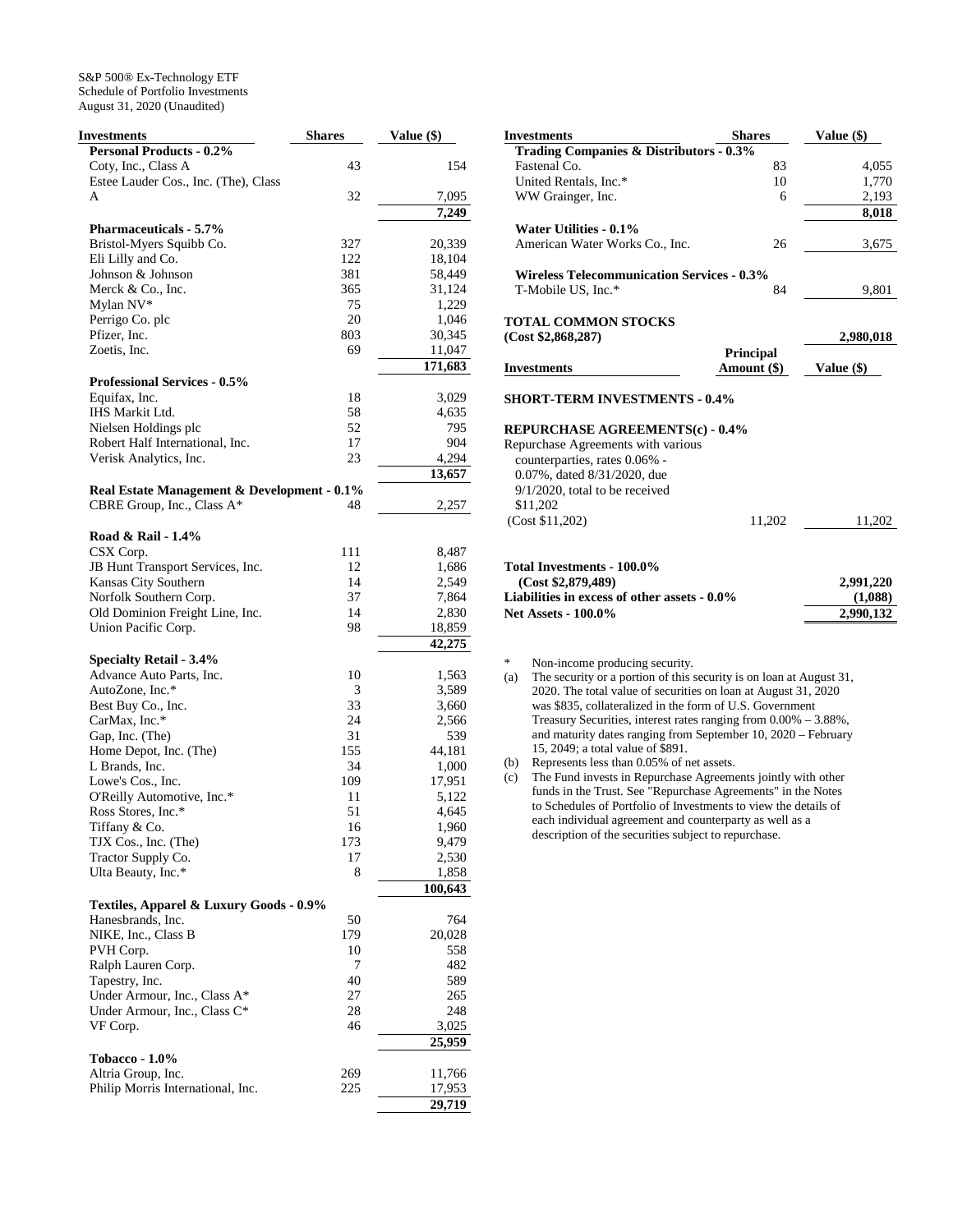| <b>Investments</b>                                         | <b>Shares</b> | Value (\$) |
|------------------------------------------------------------|---------------|------------|
| <b>COMMON STOCKS - 99.7%</b>                               |               |            |
| <b>Banks</b> - 11.5%                                       |               |            |
| <b>Bank OZK</b>                                            | 575,400       | 13,257,216 |
| Commerce Bancshares, Inc.                                  | 239,784       | 14,283,933 |
| Cullen/Frost Bankers, Inc.                                 | 191,698       | 13,315,343 |
| Prosperity Bancshares, Inc.                                | 248,373       | 13,541,296 |
| UMB Financial Corp.                                        | 287,641       | 15,452,074 |
| United Bankshares, Inc.                                    | 486,905       | 12,727,697 |
|                                                            |               | 82,577,559 |
| Capital Markets - 6.0%                                     |               |            |
| Eaton Vance Corp.                                          | 378,513       | 15,526,604 |
| FactSet Research Systems, Inc.                             | 40,218        | 14,092,387 |
| SEI Investments Co.                                        | 264,184       | 13,832,674 |
|                                                            |               | 43,451,665 |
| Chemicals - 2.1%                                           |               |            |
| RPM International, Inc.                                    | 175,601       | 14,885,697 |
|                                                            |               |            |
| <b>Commercial Services &amp; Supplies - 3.7%</b>           |               |            |
| Healthcare Services Group, Inc.                            | 534,931       | 11,126,565 |
| MSA Safety, Inc.                                           | 121,883       | 15,351,164 |
|                                                            |               | 26,477,729 |
| Containers & Packaging - 5.8%                              |               |            |
| AptarGroup, Inc.                                           | 117,741       | 13,939,357 |
| Silgan Holdings, Inc.                                      | 371,188       | 14,127,415 |
| Sonoco Products Co.                                        | 260,543       | 13,816,595 |
|                                                            |               | 41,883,367 |
| <b>Electrical Equipment - 4.1%</b>                         |               |            |
| nVent Electric plc                                         | 749,122       | 14,323,213 |
| Regal Beloit Corp.                                         | 152,403       | 15,066,560 |
|                                                            |               | 29,389,773 |
| <b>Equity Real Estate Investment Trusts (REITs) - 3.9%</b> |               |            |
| National Retail Properties, Inc.                           | 406,792       | 14,416,709 |
| Omega Healthcare Investors, Inc.                           | 448,519       | 13,890,633 |
|                                                            |               | 28,307,342 |
| Food & Staples Retailing - 2.1%                            |               |            |
| Casey's General Stores, Inc.                               | 85,498        | 15,205,819 |
|                                                            |               |            |
| Food Products - 6.3%                                       |               |            |
| Flowers Foods, Inc.                                        | 623,877       | 15,260,031 |
| Lancaster Colony Corp.                                     | 89,415        | 15,890,834 |
| Tootsie Roll Industries, Inc.                              | 452,580       | 14,478,037 |
|                                                            |               | 45,628,902 |
| Gas Utilities - 9.7%                                       |               |            |
| National Fuel Gas Co.                                      | 337,688       | 15,412,080 |
| New Jersey Resources Corp.                                 | 444,103       | 13,385,264 |
| ONE Gas, Inc.                                              | 181,146       | 13,426,542 |
| Spire, Inc.                                                | 220,825       | 12,854,223 |
| UGI Corp.                                                  | 426,245       | 14,718,240 |
|                                                            |               | 69,796,349 |
| <b>Industrial Conglomerates - 2.1%</b>                     |               |            |
| Carlisle Cos., Inc.                                        | 115,805       | 15,164,665 |
|                                                            |               |            |
| Insurance - 10.0%                                          |               |            |
| Brown & Brown, Inc.                                        | 308,233       | 14,302,011 |
| Mercury General Corp.                                      | 335,821       | 15,021,273 |
| Old Republic International Corp.                           | 845,540       | 13,621,650 |
| RenaissanceRe Holdings Ltd.                                | 77,681        | 14,273,107 |
| RLI Corp.                                                  | 153,323       | 14,380,164 |
|                                                            |               | 71,598,205 |

| <b>Investments</b>                                | <b>Shares</b> | Value $(\$)$ |
|---------------------------------------------------|---------------|--------------|
| Leisure Products - 2.1%                           |               |              |
| Polaris, Inc.                                     | 146,626       | 14,815,091   |
| Machinery - 10.2%                                 |               |              |
| Donaldson Co., Inc.                               | 289,602       | 14,584,357   |
| Graco, Inc.                                       | 262,347       | 15,221,373   |
| Lincoln Electric Holdings, Inc.                   | 152,880       | 14,785,025   |
| Nordson Corp.                                     | 72,794        | 13,575,353   |
| Toro Co. (The)                                    | 196,848       | 14,818,717   |
|                                                   |               | 72,984,825   |
| <b>Media - 1.8%</b>                               |               |              |
| John Wiley & Sons, Inc., Class A                  | 401,769       | 12,715,989   |
|                                                   |               |              |
| Metals $\&$ Mining - 2.0%                         |               |              |
| Royal Gold, Inc.                                  | 102,709       | 14,001,291   |
| <b>Multi-Utilities - 3.9%</b>                     |               |              |
| Black Hills Corp.                                 | 230,996       | 12,954,256   |
| MDU Resources Group, Inc.                         | 641,618       | 15,155,017   |
|                                                   |               | 28,109,273   |
| <b>Personal Products - 2.1%</b>                   |               |              |
| Nu Skin Enterprises, Inc., Class A                | 320,075       | 15,129,945   |
|                                                   |               |              |
| Road & Rail - 1.9%                                |               |              |
| Ryder System, Inc.                                | 331,683       | 13,565,835   |
| <b>Specialty Retail - 2.4%</b>                    |               |              |
| Aaron's, Inc.                                     | 313,061       | 17,496,979   |
|                                                   |               |              |
| Trading Companies & Distributors - 1.9%           |               |              |
| MSC Industrial Direct Co., Inc.,                  |               |              |
| Class A                                           | 207,776       | 13,692,438   |
|                                                   |               |              |
| Water Utilities - 1.8%                            |               |              |
| Essential Utilities, Inc.                         | 306,206       | 13,013,755   |
| <b>Wireless Telecommunication Services - 2.3%</b> |               |              |
| Telephone and Data Systems, Inc.                  | 722,444       | 16,710,130   |
|                                                   |               |              |
| <b>TOTAL COMMON STOCKS</b>                        |               |              |
| (Cost \$718,586,398)                              |               | 716,602,623  |
|                                                   | Principal     |              |
| <b>Investments</b>                                | Amount (\$)   | Value (\$)   |
| <b>SHORT-TERM INVESTMENTS - 0.1%</b>              |               |              |
|                                                   |               |              |
| REPURCHASE AGREEMENTS(a) - 0.1%                   |               |              |
| Repurchase Agreements with various                |               |              |
| counterparties, rates 0.06% -                     |               |              |
| 0.07%, dated 8/31/2020, due                       |               |              |
| $9/1/2020$ , total to be received                 |               |              |
| \$1,054,455                                       |               |              |
| (Cost \$1,054,454)                                | 1,054,454     | 1,054,454    |
|                                                   |               |              |
| Total Investments - 99.8%                         |               |              |
| (Cost \$719, 640, 852)                            |               | 717,657,077  |
| Other assets less liabilities - 0.2%              |               | 1,171,385    |
| <b>Net Assets - 100.0%</b>                        |               | 718,828,462  |
|                                                   |               |              |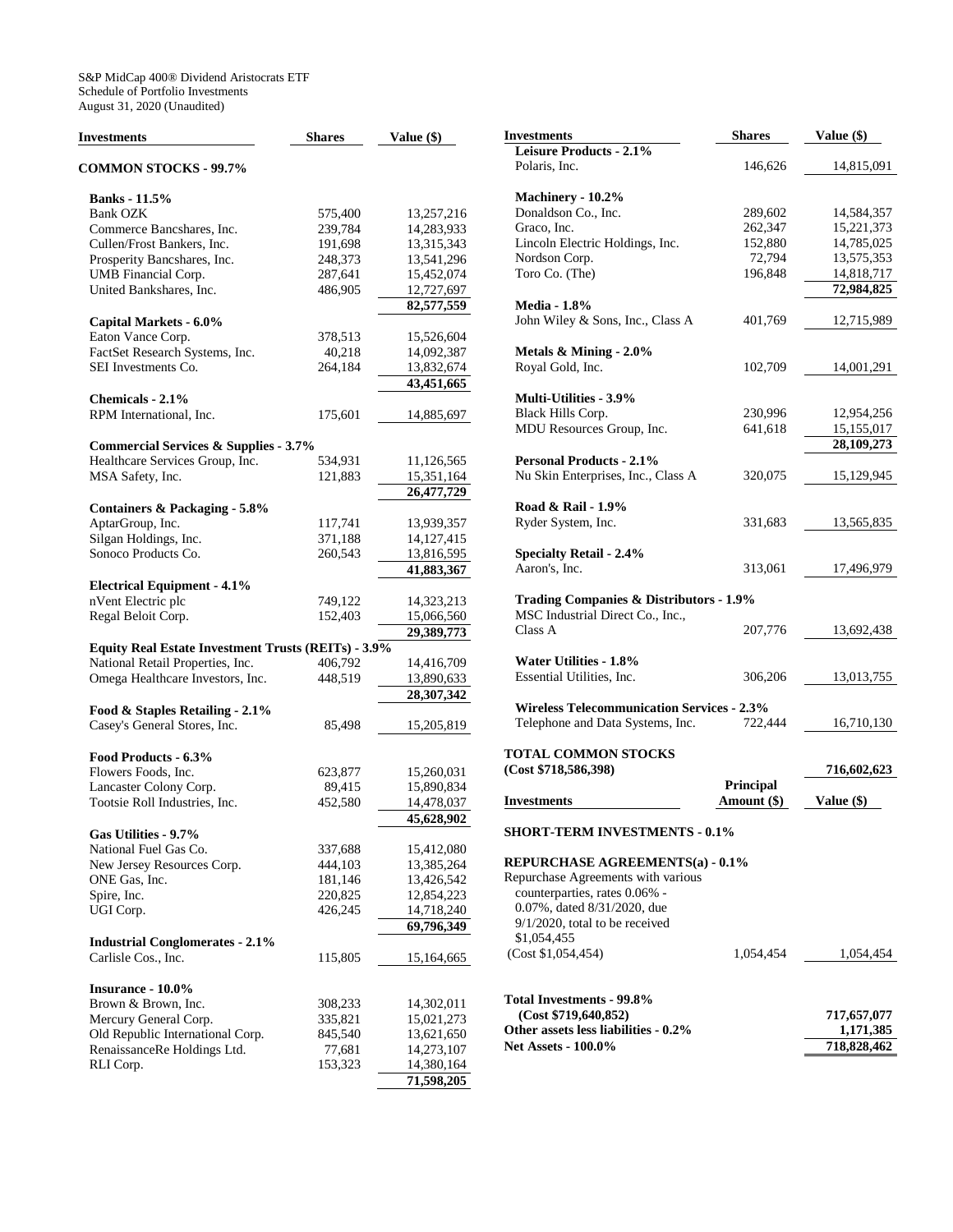S&P MidCap 400® Dividend Aristocrats ETF Schedule of Portfolio Investments August 31, 2020 (Unaudited)

(a) The Fund invests in Repurchase Agreements jointly with other funds in the Trust. See "Repurchase Agreements" in the Notes to Schedules of Portfolio of Investments to view the details of each individual agreement and counterparty as well as a description of the securities subject to repurchase.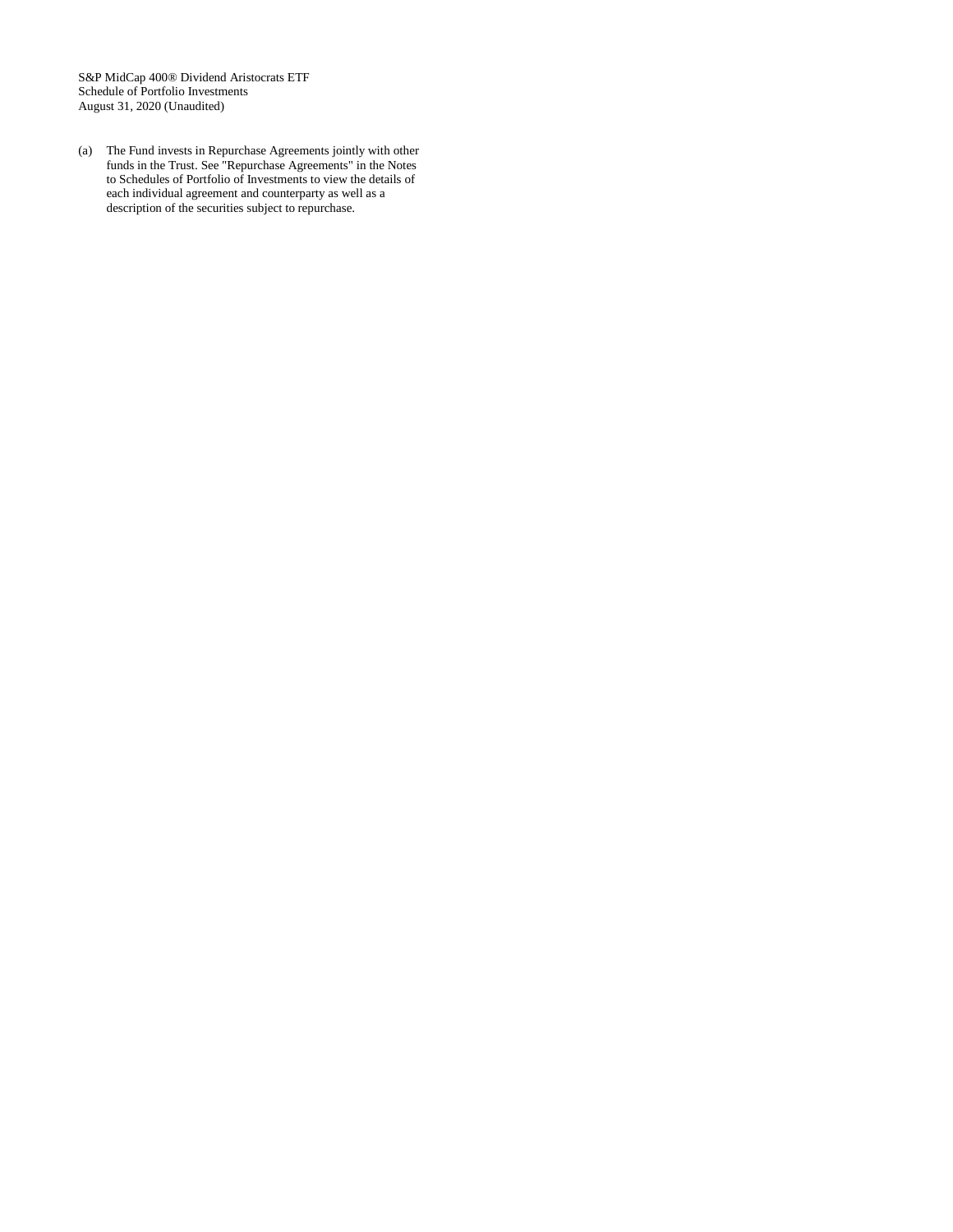| Investments                                            | <b>Shares</b> | Value (\$) |
|--------------------------------------------------------|---------------|------------|
| <b>COMMON STOCKS - 99.6%</b>                           |               |            |
| <b>Communications Equipment - 5.2%</b>                 |               |            |
| Cisco Systems, Inc.                                    | 43,335        | 1,829,604  |
| Motorola Solutions, Inc.                               | 14,394        | 2,227,471  |
|                                                        |               | 4,057,075  |
| Electronic Equipment, Instruments & Components - 16.2% |               |            |
| Amphenol Corp., Class A                                | 19,681        | 2,160,974  |
| Badger Meter, Inc.                                     | 32,108        | 1,980,743  |
| Corning, Inc.                                          | 68,663        | 2,228,801  |
| FLIR Systems, Inc.                                     | 48,927        | 1,805,406  |
| Littelfuse, Inc.                                       | 11,675        | 2,111,307  |
| TE Connectivity Ltd.                                   | 23,420        | 2,262,372  |
|                                                        |               |            |
| <b>Entertainment - 2.7%</b>                            |               | 12,549,603 |
| Activision Blizzard, Inc.                              | 25,061        | 2,093,095  |
|                                                        |               |            |
| <b>Internet &amp; Direct Marketing Retail - 2.8%</b>   |               |            |
| PetMed Express, Inc.(a)                                | 62,230        | 2,163,115  |
| IT Services - 27.1%                                    |               |            |
|                                                        |               |            |
| Accenture plc, Class A                                 | 9,064         | 2,174,725  |
| Automatic Data Processing, Inc.                        | 13,765        | 1,914,574  |
| Booz Allen Hamilton Holding                            |               |            |
| Corp.                                                  | 27,034        | 2,380,614  |
| Broadridge Financial Solutions,                        |               |            |
| Inc.                                                   | 15,480        | 2,126,952  |
| Cass Information Systems, Inc.                         | 51,755        | 2,026,726  |
| <b>International Business Machines</b>                 |               |            |
| Corp.                                                  | 15,796        | 1,947,805  |
| Jack Henry & Associates, Inc.                          | 11,042        | 1,826,568  |
| Mastercard, Inc., Class A                              | 6,486         | 2,323,220  |
| Paychex, Inc.                                          | 27,528        | 2,105,066  |
| Visa, Inc., Class A                                    | 10,220        | 2,166,538  |
|                                                        |               | 20,992,788 |
| Semiconductors & Semiconductor Equipment - 28.1%       |               |            |
| Analog Devices, Inc.                                   | 17,844        | 2,085,607  |
| Broadcom, Inc.                                         | 6,477         | 2,248,490  |
| KLA Corp.                                              | 9,869         | 2,024,527  |
| Microchip Technology, Inc.                             | 19,451        | 2,133,775  |
| MKS Instruments, Inc.                                  | 16,602        | 1,984,437  |
| NVIDIA Corp.                                           | 4,868         | 2,604,282  |
| Power Integrations, Inc.                               | 34,035        | 1,904,939  |
| QUALCOMM, Inc.                                         | 21,948        | 2,614,007  |
| Texas Instruments, Inc.                                | 15,335        | 2,179,870  |
| Xilinx, Inc.                                           | 19,723        | 2,054,348  |
|                                                        |               | 21,834,282 |
| Software - 8.5%                                        |               |            |
| Intuit, Inc.                                           | 6,856         | 2,367,994  |
| Microsoft Corp.                                        | 9,598         | 2,164,637  |
| Oracle Corp.                                           | 36,287        | 2,076,342  |
|                                                        |               | 6,608,973  |
| Technology Hardware, Storage & Peripherals - 9.0%      |               |            |
| Apple, Inc.                                            | 20,894        | 2,696,163  |
| Hewlett Packard Enterprise Co.                         | 208,454       | 2,015,750  |
| HP, Inc.                                               | 114,632       | 2,241,055  |
|                                                        |               | 6,952,968  |
| <b>TOTAL COMMON STOCKS</b><br>(Cost \$72,103,872)      |               | 77,251,899 |
|                                                        |               |            |

| <b>Investments</b>                                                             | <b>Shares</b>                                        | Value (\$) |  |  |
|--------------------------------------------------------------------------------|------------------------------------------------------|------------|--|--|
|                                                                                | <b>SECURITIES LENDING REINVESTMENTS(b) - 0.0%(c)</b> |            |  |  |
| <b>INVESTMENT COMPANIES - 0.0%(c)</b>                                          |                                                      |            |  |  |
| BlackRock Liquidity FedFund, Institutional Class                               |                                                      |            |  |  |
| 0.01% (Cost \$17,750)                                                          | 17,750                                               | 17,750     |  |  |
|                                                                                | <b>Principal</b>                                     |            |  |  |
| <b>Investments</b>                                                             | Amount (\$)                                          | Value (\$) |  |  |
| <b>SHORT-TERM INVESTMENTS - 0.3%</b><br><b>REPURCHASE AGREEMENTS(d) - 0.3%</b> |                                                      |            |  |  |
| Repurchase Agreements with various<br>counterparties, rates 0.06% -            |                                                      |            |  |  |
| 0.07%, dated 8/31/2020, due                                                    |                                                      |            |  |  |
| $9/1/2020$ , total to be received                                              |                                                      |            |  |  |
| \$245,857                                                                      |                                                      |            |  |  |
| (Cost \$245,856)                                                               | 245,856                                              | 245,856    |  |  |
| Total Investments - 99.9%                                                      |                                                      |            |  |  |

Other assets less liabilities - 0.1% 75,482<br>Net Assets - 100.0% 77,590,987

| (a) | The security or a portion of this security is on loan at August 31, |
|-----|---------------------------------------------------------------------|
|     | 2020. The total value of securities on loan at August 31, 2020      |
|     | was \$918,185, collateralized in the form of cash with a value of   |
|     | \$17,750 that was reinvested in the securities shown in the         |
|     | Securities Lending Reinvestment section of the Schedule of          |
|     | Investments and \$947,310 of collateral in the form of U.S.         |
|     | Government Treasury Securities, interest rates ranging from         |
|     | $0.00\% - 3.63\%$ , and maturity dates ranging from October 8,      |
|     | 2020 – May 15, 2048; a total value of \$965,060.                    |
|     |                                                                     |

- (b) The security was purchased with cash collateral held from securities on loan at August 31, 2020. The total value of securities purchased was \$17,750.
- (c) Represents less than 0.05% of net assets.

**Net Assets - 100.0%** 

(d) The Fund invests in Repurchase Agreements jointly with other funds in the Trust. See "Repurchase Agreements" in the Notes to Schedules of Portfolio of Investments to view the details of each individual agreement and counterparty as well as a description of the securities subject to repurchase.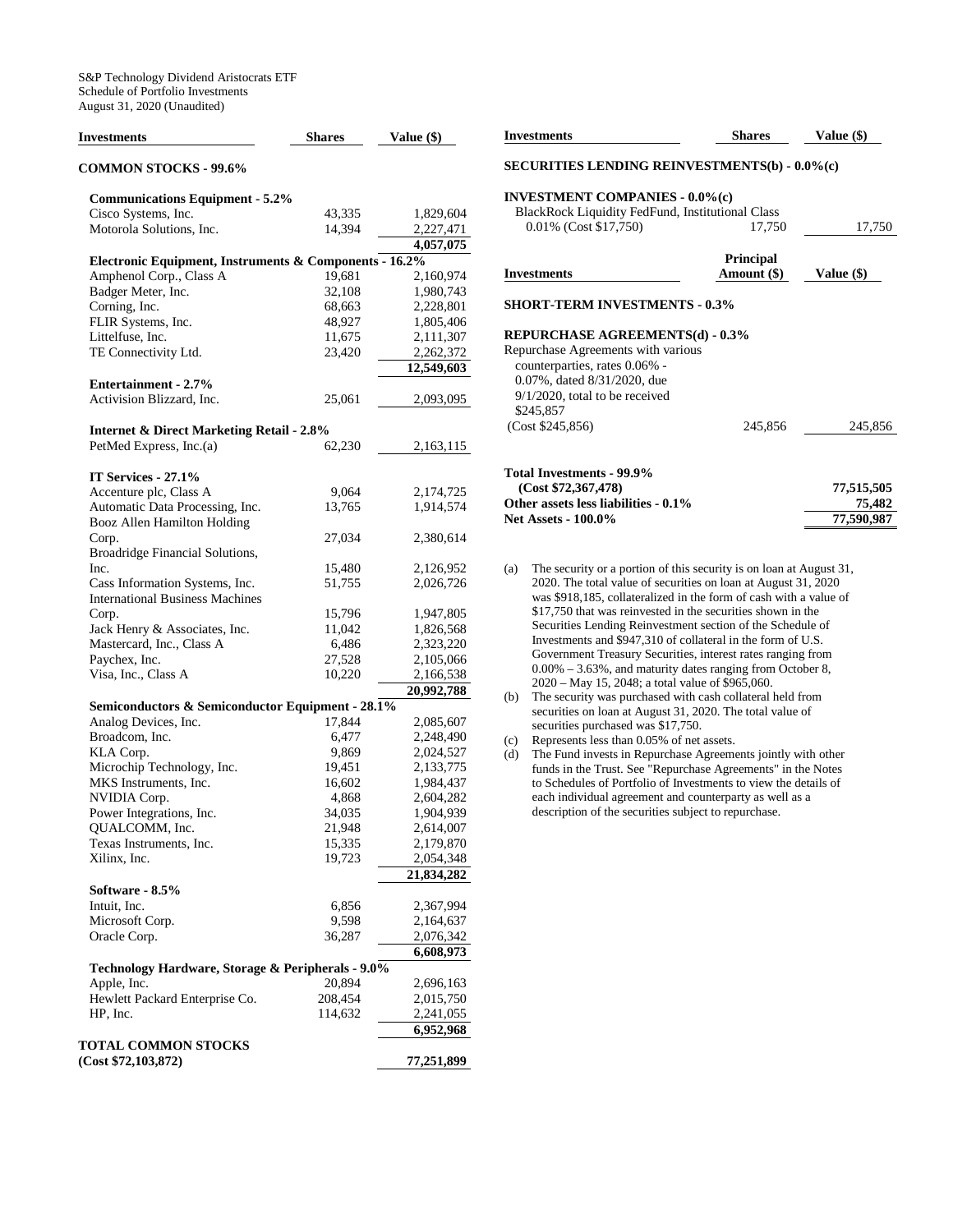| Investments                                               | <b>Principal</b><br>Amount (\$) | Value (\$) |
|-----------------------------------------------------------|---------------------------------|------------|
| <b>FOREIGN GOVERNMENT SECURITIES - 77.4%</b>              |                                 |            |
| Arab Republic of Egypt<br>6.13%, $1/31/2022(a)$           |                                 |            |
| Democratic Socialist Republic of Sri Lanka                | 200,000                         | 205,426    |
| 5.88%, 7/25/2022(a)                                       | 200,000                         | 182,000    |
| Dominican Republic Government Bond<br>5.50%, 1/27/2025(a) | 100,000                         | 104,800    |
| Export-Import Bank of China (The)                         |                                 |            |
| 2.63%, 3/14/2022(a)<br>Export-Import Bank of India        | 340,000                         | 349,009    |
| 4.00%, 1/14/2023(a)                                       | 200,000                         | 210,551    |
| Federative Republic of Brazil                             |                                 |            |
| 2.63%, 1/5/2023                                           | 200,000                         | 206,200    |
| 8.88%, 4/15/2024                                          | 70,000                          | 86,712     |
| Hungary Government Bond                                   |                                 |            |
| 5.38%, 2/21/2023                                          | 200,000                         | 220,795    |
| 5.38%, 3/25/2024                                          | 14,000                          | 16,098     |
| Kingdom of Bahrain                                        |                                 |            |
| $6.13\%, \frac{7}{5}/2022(a)$                             | 200,000                         | 209,536    |
| Kingdom of Saudi Arabia                                   |                                 |            |
| 2.38%, 10/26/2021(a)                                      | 200,000                         | 203,128    |
| $4.00\%$ , $4/17/2025(a)$                                 | 200,000                         | 221,552    |
| Perusahaan Penerbit SBSN Indonesia III                    |                                 |            |
| $3.40\%$ , $3/29/2022(a)$                                 | 200,000                         | 207,202    |
| Republic of Colombia                                      |                                 |            |
| 2.63%, 3/15/2023                                          | 200,000                         | 205,202    |
| Republic of Croatia                                       |                                 |            |
| $5.50\%, \frac{4}{4}{2023(a)}$                            | 200,000                         | 221,997    |
| Republic of Indonesia                                     |                                 |            |
| $3.38\%, \frac{4}{15/2023(a)}$                            | 200,000                         | 210,804    |
| 4.13%, 1/15/2025(a)                                       | 200,000                         | 222,760    |
| Republic of Peru                                          |                                 |            |
| 7.35%, 7/21/2025                                          | 100,000                         | 128,750    |
| Republic of Poland                                        |                                 |            |
| 5.00%, 3/23/2022                                          | 135,000                         | 144,591    |
| 4.00%, 1/22/2024                                          | 100,000                         | 111,492    |
| Republic of South Africa                                  |                                 |            |
| 5.88%, 5/30/2022                                          | 100,000                         | 105,520    |
| 4.67%, 1/17/2024                                          | 100,000                         | 103,534    |
| Republic of Turkey                                        |                                 |            |
| 7.25%, 12/23/2023                                         | 200,000                         | 208,000    |
| 7.38%, 2/5/2025                                           | 150,000                         | 155,904    |
| 4.25%, 3/13/2025                                          | 200,000                         | 184,492    |
| Romania Government Bond                                   |                                 |            |
| $4.38\%, 8/22/2023(a)$                                    | 80,000                          | 86,248     |
| <b>Russian Federation</b>                                 |                                 |            |
| 4.88%, 9/16/2023(a)                                       | 200,000                         | 220,400    |
| State of Qatar                                            |                                 |            |
| 3.88%, 4/23/2023(a)                                       | 200,000                         | 214,927    |
| Ukraine Government Bond                                   |                                 |            |
| 7.75%, 9/1/2023(a)                                        | 100,000                         | 106,250    |
| 7.75%, 9/1/2024(a)                                        | 100,000                         | 105,762    |
| United Arab Emirates Government Bond                      |                                 |            |
| $2.13\%, 9/30/2024(a)$                                    | 200,000                         | 208,480    |
| <b>United Mexican States</b>                              |                                 |            |
| 4.00%, 10/2/2023                                          | 70,000                          | 76,300     |
| 3.60%, 1/30/2025                                          | 200,000                         | 217,000    |
| TOTAL FOREIGN GOVERNMENT SECURITIES                       |                                 |            |
| (Cost \$5,499,885)                                        |                                 | 5,661,422  |
|                                                           |                                 |            |

|     | <b>Investments</b>                                                                                                      | Principal<br>Amount $(\$)$ | Value $(\$)$ |  |  |
|-----|-------------------------------------------------------------------------------------------------------------------------|----------------------------|--------------|--|--|
|     | <b>CORPORATE BONDS - 18.9%</b>                                                                                          |                            |              |  |  |
|     | <b>Banks</b> - 8.6%                                                                                                     |                            |              |  |  |
|     | Banco do Brasil SA                                                                                                      |                            |              |  |  |
|     | 3.88%, 10/10/2022                                                                                                       | 200,000                    | 207,002      |  |  |
|     | <b>QNB</b> Finance Ltd.                                                                                                 |                            |              |  |  |
|     | $2.63\%, 5/12/2025(a)$                                                                                                  | 200,000                    | 209,035      |  |  |
|     | Sberbank of Russia                                                                                                      |                            |              |  |  |
|     | $6.13\%, \frac{2}{7}{2022(a)}$                                                                                          | 200,000                    | 211,959      |  |  |
|     |                                                                                                                         |                            | 627,996      |  |  |
|     | <b>Electrical Equipment - 1.7%</b>                                                                                      |                            |              |  |  |
|     | Power Sector Assets & Liabilities Management                                                                            |                            |              |  |  |
|     | Corp.                                                                                                                   |                            |              |  |  |
|     | 7.39%, $12/2/2024(a)$                                                                                                   | 100,000                    | 125,237      |  |  |
|     |                                                                                                                         |                            |              |  |  |
|     | Oil, Gas & Consumable Fuels - 8.6%                                                                                      |                            |              |  |  |
|     | Ecopetrol SA                                                                                                            |                            |              |  |  |
|     | 5.88%, 9/18/2023                                                                                                        | 25,000                     | 27,748       |  |  |
|     | Petrobras Global Finance BV                                                                                             |                            |              |  |  |
|     | 6.13%, 1/17/2022                                                                                                        | 66,000                     | 69,630       |  |  |
|     | 5.30%, 1/27/2025                                                                                                        | 100,000                    | 109,250      |  |  |
|     | Petroleos Mexicanos                                                                                                     |                            |              |  |  |
|     | 3.50%, 1/30/2023                                                                                                        | 100,000                    | 99,377       |  |  |
|     | Sinopec Group Overseas Development 2015 Ltd.                                                                            |                            |              |  |  |
|     | $3.25\%$ , $4/28/2025(a)$                                                                                               | 300,000                    | 326,277      |  |  |
|     |                                                                                                                         |                            | 632,282      |  |  |
|     | TOTAL CORPORATE BONDS                                                                                                   |                            |              |  |  |
|     | (Cost \$1,359,817)                                                                                                      |                            | 1,385,515    |  |  |
|     | <b>SHORT-TERM INVESTMENTS - 0.8%</b>                                                                                    |                            |              |  |  |
|     |                                                                                                                         |                            |              |  |  |
|     | <b>REPURCHASE AGREEMENTS(b) - 0.8%</b>                                                                                  |                            |              |  |  |
|     | Repurchase Agreements with various                                                                                      |                            |              |  |  |
|     | counterparties, rates 0.06% -                                                                                           |                            |              |  |  |
|     | 0.07%, dated 8/31/2020, due                                                                                             |                            |              |  |  |
|     | $9/1/2020$ , total to be received<br>\$57,940                                                                           |                            |              |  |  |
|     | (Cost \$57,940)                                                                                                         |                            |              |  |  |
|     |                                                                                                                         | 57,940                     | 57,940       |  |  |
|     |                                                                                                                         |                            |              |  |  |
|     | Total Investments - 97.1%                                                                                               |                            |              |  |  |
|     | (Cost \$6,917,642)                                                                                                      |                            | 7,104,877    |  |  |
|     | Other assets less liabilities - 2.9%                                                                                    |                            | 209,835      |  |  |
|     | <b>Net Assets - 100.0%</b>                                                                                              |                            | 7,314,712    |  |  |
|     |                                                                                                                         |                            |              |  |  |
|     |                                                                                                                         |                            |              |  |  |
|     |                                                                                                                         |                            |              |  |  |
| (a) | Security exempt from registration pursuant to Regulation S<br>under the Securities Act of 1933. Regulation S applies to |                            |              |  |  |
|     | securities offerings that are made outside of the United States                                                         |                            |              |  |  |
|     | and do not involve direct selling efforts in the United States and                                                      |                            |              |  |  |
|     | as such may have restrictions on resale.                                                                                |                            |              |  |  |
| (b) | The Fund invests in Repurchase Agreements jointly with other                                                            |                            |              |  |  |
|     | funds in the Trust. See "Repurchase Agreements" in the Notes                                                            |                            |              |  |  |
|     | to Schedules of Portfolio of Investments to view the details of                                                         |                            |              |  |  |
|     | each individual agreement and counterparty as well as a                                                                 |                            |              |  |  |
|     | description of the securities subject to repurchase.                                                                    |                            |              |  |  |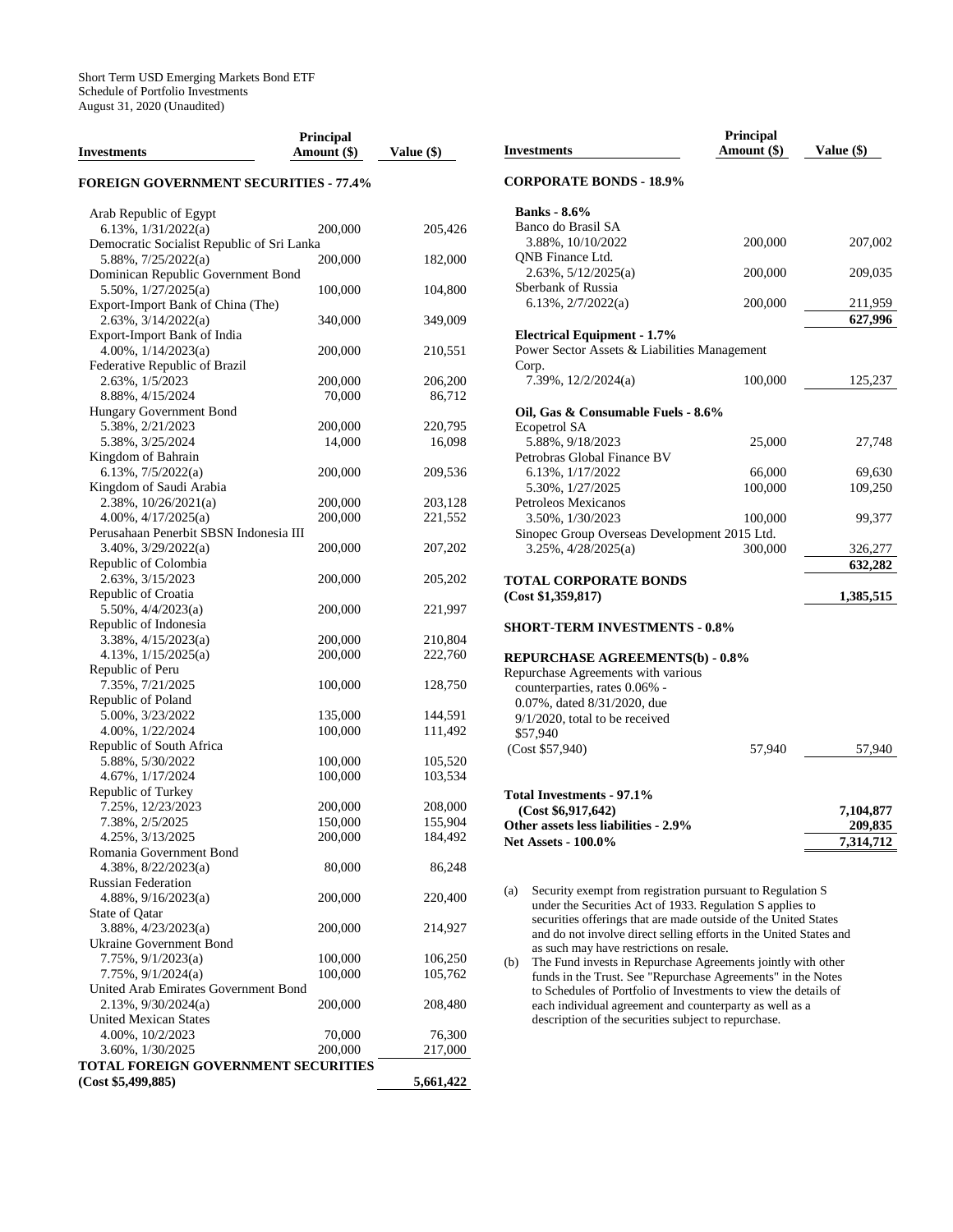Short Term USD Emerging Markets Bond ETF Schedule of Portfolio Investments August 31, 2020 (Unaudited)

Short Term USD Emerging Markets Bond ETF invested, as a percentage of net assets, in the following countries as of August 31, 2020:

| <b>Brazil</b>               | 9.3%   |
|-----------------------------|--------|
| China                       | 9.2%   |
| Indonesia                   | 8.8%   |
| Turkey                      | 7.5%   |
| Russia                      | 5.9%   |
| Saudi Arabia                | 5.8%   |
| Qatar                       | 5.8%   |
| Mexico                      | 5.4%   |
| Poland                      | 3.5%   |
| Hungary                     | 3.2%   |
| Colombia                    | 3.2%   |
| Croatia                     | 3.0%   |
| Ukraine                     | 2.9%   |
| India                       | 2.9%   |
| Bahrain                     | 2.9%   |
| South Africa                | 2.8%   |
| <b>United Arab Emirates</b> | 2.8%   |
| Egypt                       | 2.8%   |
| Sri Lanka                   | 2.5%   |
| Peru                        | 1.8%   |
| Philippines                 | 1.7%   |
| Dominican Republic          | 1.4%   |
| Romania                     | 1.2%   |
| Other <sup>a</sup>          | 3.7%   |
|                             | 100.0% |

a Includes any non fixed-income securities and net other assets (liabilities).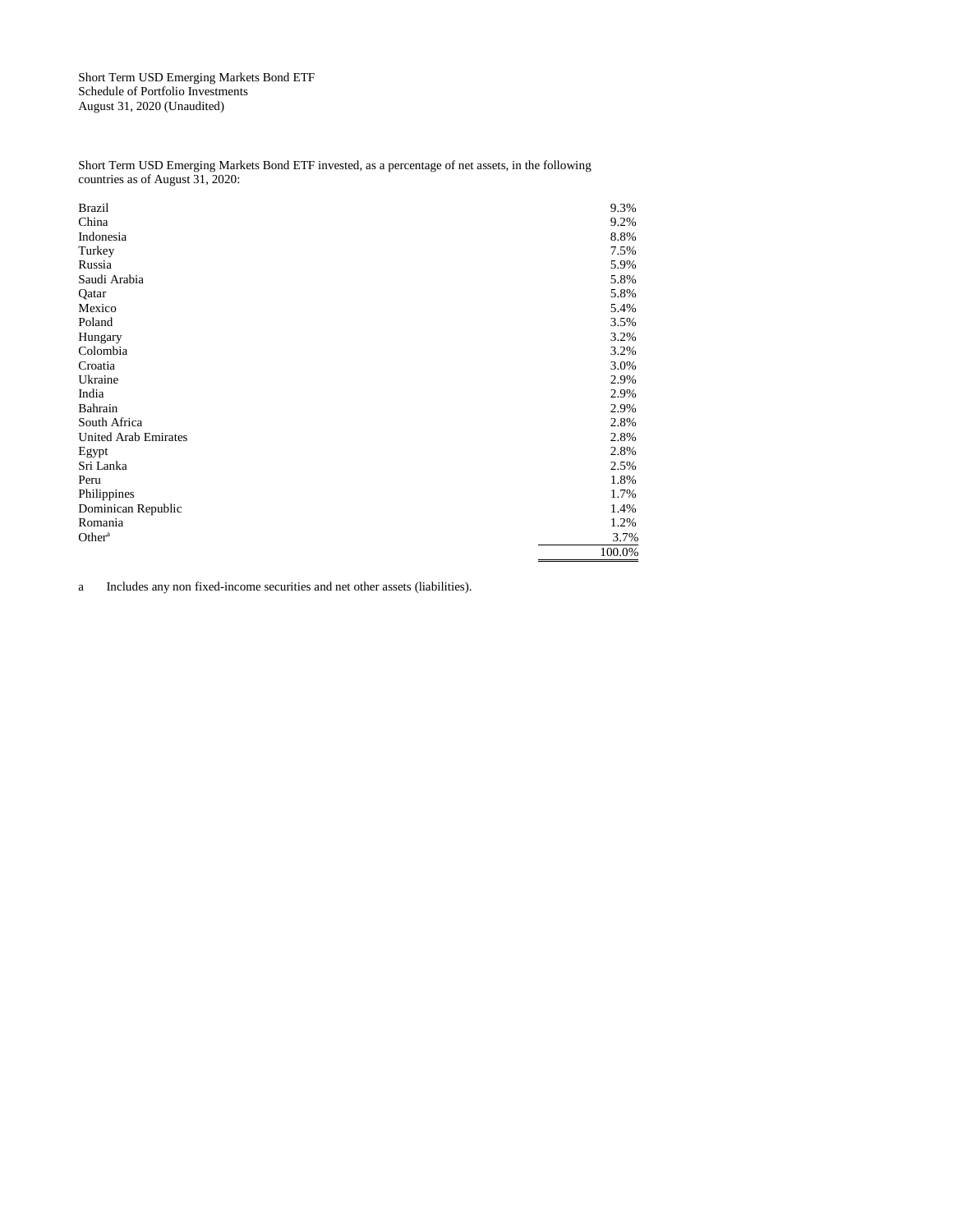## PROSHARES TRUST NOTES TO SCHEDULES OF PORTFOLIO INVESTMENTS AUGUST 31, 2020 (UNAUDITED)

## **Repurchase Agreements**

Each of the Funds may enter into repurchase agreements. Repurchase agreements are primarily used by the Funds as short-term investments for cash positions. Under a repurchase agreement, a Fund purchases one or more debt securities and simultaneously agrees to sell those securities back to the seller at a mutually agreed-upon future price and date, normally one day or a few days later. The resale price is greater than the purchase price, reflecting an agreed-upon market interest rate during the purchaser's holding period. While the maturities of the underlying securities in repurchase transactions may be more than one year, the term of each repurchase agreement will always be less than one year. The Funds follow certain procedures designed to minimize the risks inherent in such agreements. These procedures include effecting repurchase transactions generally with major global financial institutions whose creditworthiness is monitored by the Advisor. In addition, the value of the collateral underlying the repurchase agreement is required to be at least equal to the repurchase price, including any accrued interest income earned on the repurchase agreement. The Funds may invest in repurchase agreements through joint account arrangements; in such cases, each Fund holds a pro rata share of the collateral and interest income based upon the dollar amount of the repurchase agreements entered into by each Fund. The collateral underlying the repurchase agreement is held by the Fund's custodian. A repurchase agreement is subject to the risk that the counterparty to the repurchase agreement that sells the securities may default on its obligation to repurchase them. In this circumstance, a Fund may lose money because it may not be able to sell the securities at the agreed upon time and price, the securities may lose value before they can be sold, the selling institution may declare bankruptcy or the Fund may have difficulty exercising rights to the collateral. During periods of high demand for repurchase agreements, the Funds may be unable to invest available cash in these instruments to the extent desired by the Advisor.

On August 31, 2020, the Funds had interest in joint repurchase agreements with the following counterparties, for the time periods and rates indicated. Amounts shown in the table below represent Principal Amount, Cost and Value for each respective repurchase agreement.

**"INSERT RIDER "B-STRATEGIC"**